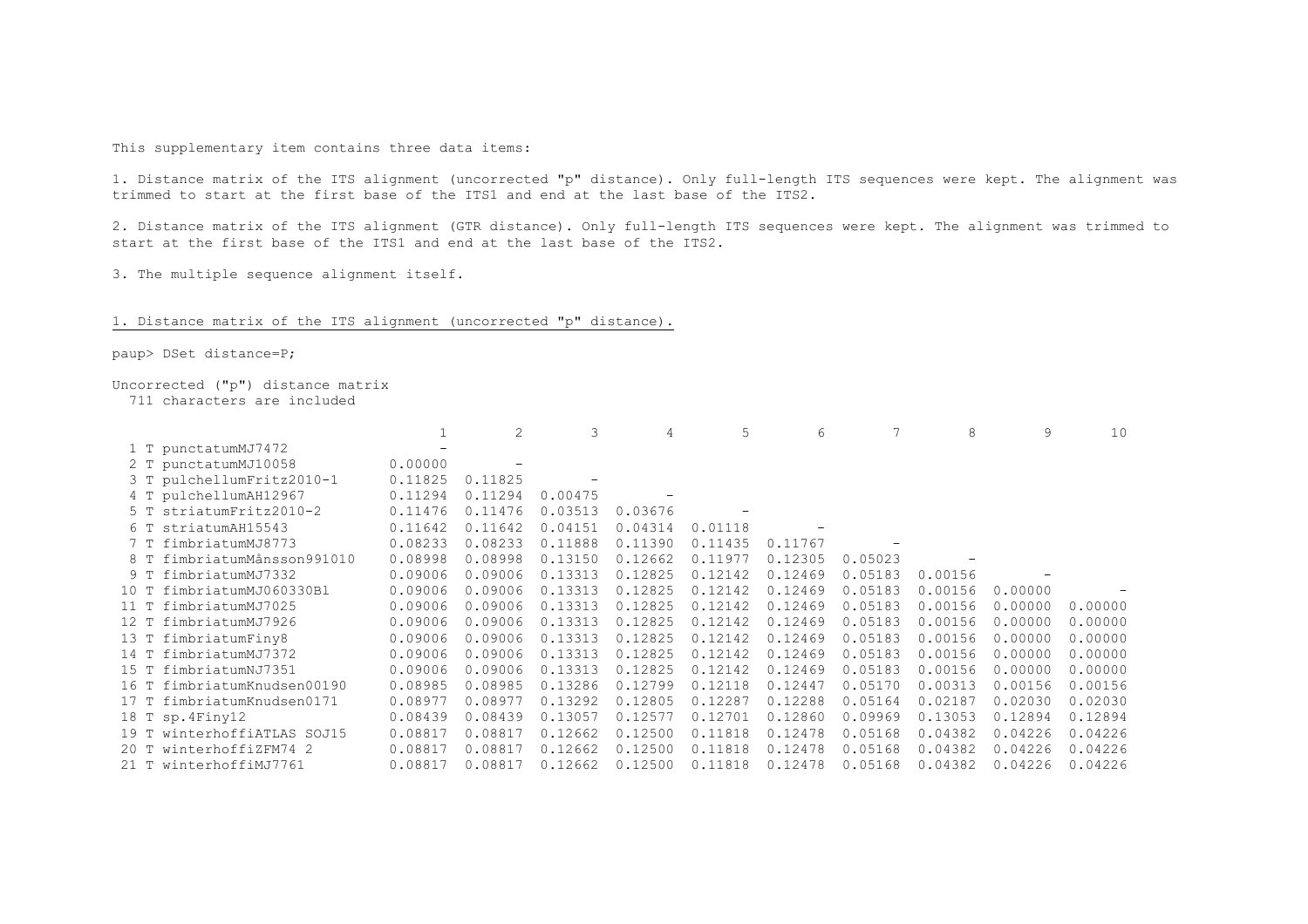| 22T  | winterhoffiMJ2379        | 0.08817 | 0.08817 | 0.12662 | 0.12500 | 0.11818 | 0.12478 | 0.05168 | 0.04382 | 0.04226 | 0.04226 |
|------|--------------------------|---------|---------|---------|---------|---------|---------|---------|---------|---------|---------|
| 23 T | sp.3MJ4935               | 0.08676 | 0.08676 | 0.12545 | 0.12055 | 0.11361 | 0.12020 | 0.04552 | 0.04239 | 0.04082 | 0.04082 |
| 24 T | sp.1MJ7762               | 0.08870 | 0.08870 | 0.17317 | 0.16839 | 0.16051 | 0.15881 | 0.12259 | 0.13736 | 0.13894 | 0.13894 |
| 25 T | sp.2MJ8710               | 0.07321 | 0.07321 | 0.14502 | 0.14018 | 0.14312 | 0.14143 | 0.09908 | 0.10489 | 0.10647 | 0.10647 |
| 26 T | sp.2MJ8701               | 0.07150 | 0.07150 | 0.14340 | 0.13855 | 0.14149 | 0.13980 | 0.10069 | 0.10646 | 0.10804 | 0.10804 |
| 27 T | cyclophorum Lowen99      | 0.08040 | 0.08040 | 0.16096 | 0.15613 | 0.15117 | 0.14627 | 0.11910 | 0.12956 | 0.13116 | 0.13116 |
| 28 T | cyclophorumAH16885       | 0.07869 | 0.07869 | 0.15936 | 0.15452 | 0.14955 | 0.14465 | 0.11747 | 0.12792 | 0.12953 | 0.12953 |
| 29 T | cyclophorumAH19564       | 0.08216 | 0.08216 | 0.16098 | 0.15614 | 0.15119 | 0.14629 | 0.12077 | 0.13114 | 0.13275 | 0.13275 |
| 30 T | cyclophorumMJ8862        | 0.08042 | 0.08042 | 0.16095 | 0.15612 | 0.15116 | 0.14626 | 0.11911 | 0.12951 | 0.13111 | 0.13111 |
| 31 T | obesumMJ8695             | 0.09000 | 0.09000 | 0.15394 | 0.14914 | 0.14403 | 0.14243 | 0.11933 | 0.12825 | 0.12984 | 0.12984 |
| 32 T | obesumMJ8707             | 0.09000 | 0.09000 | 0.15394 | 0.14914 | 0.14403 | 0.14243 | 0.11933 | 0.12825 | 0.12984 | 0.12984 |
| 33 T | obesumAH20901            | 0.09000 | 0.09000 | 0.15394 | 0.14914 | 0.14403 | 0.14243 | 0.11933 | 0.12825 | 0.12984 | 0.12984 |
| 34 T | lloydiiAH31155           | 0.10544 | 0.10544 | 0.14471 | 0.14311 | 0.14592 | 0.14595 | 0.11774 | 0.13573 | 0.13415 | 0.13415 |
| 35 T | lloydii Lahti201210      | 0.10544 | 0.10544 | 0.14471 | 0.14311 | 0.14592 | 0.14595 | 0.11774 | 0.13573 | 0.13415 | 0.13415 |
| 36 T | fulvellumKabat970428     | 0.12585 | 0.12585 | 0.16537 | 0.16054 | 0.15774 | 0.15779 | 0.11386 | 0.13379 | 0.13220 | 0.13220 |
| 37 T | qrandisporumMJ6633       | 0.09539 | 0.09539 | 0.14346 | 0.14192 | 0.14177 | 0.14338 | 0.11442 | 0.11610 | 0.11455 | 0.11455 |
| 38 T | grandisporumMJ8907       | 0.09563 | 0.09563 | 0.14710 | 0.14554 | 0.14544 | 0.14381 | 0.11463 | 0.11630 | 0.11475 | 0.11475 |
| 39 T | grandisporumMJ8793       | 0.09549 | 0.09549 | 0.14350 | 0.14195 | 0.14182 | 0.14345 | 0.11116 | 0.11138 | 0.10983 | 0.10983 |
| 40 T | grandisporumFiny10       | 0.09566 | 0.09566 | 0.14567 | 0.14412 | 0.14398 | 0.14398 | 0.11319 | 0.11485 | 0.11329 | 0.11329 |
| 41 T | grandisporumBruzek131208 | 0.09563 | 0.09563 | 0.14710 | 0.14554 | 0.14544 | 0.14381 | 0.11463 | 0.11630 | 0.11475 | 0.11475 |
| 42 T | sp.16Knudsen99-337       | 0.13249 | 0.13249 | 0.15690 | 0.16174 | 0.15679 | 0.15025 | 0.12156 | 0.14519 | 0.14515 | 0.14515 |
| 43 T | pseudopulchellumAH11603  | 0.11995 | 0.11995 | 0.15824 | 0.15348 | 0.16694 | 0.16695 | 0.12531 | 0.12743 | 0.12585 | 0.12585 |
| 44 T | pseudopulchellumAH11605  | 0.11995 | 0.11995 | 0.15824 | 0.15348 | 0.16694 | 0.16695 | 0.12531 | 0.12743 | 0.12585 | 0.12585 |
| 45 T | panninicumMJ990617a      | 0.12182 | 0.12182 | 0.15042 | 0.14568 | 0.15586 | 0.16068 | 0.12731 | 0.13078 | 0.12919 | 0.12919 |
| 46 T | pannonicumMJ8715         | 0.12380 | 0.12380 | 0.15216 | 0.14743 | 0.15761 | 0.16245 | 0.12747 | 0.13249 | 0.13090 | 0.13090 |
| 47 T | pannonicumMJ7764         | 0.12182 | 0.12182 | 0.15042 | 0.14568 | 0.15586 | 0.16068 | 0.12731 | 0.13078 | 0.12919 | 0.12919 |
| 48 T | pannonicumMJ7803         | 0.12354 | 0.12354 | 0.15202 | 0.14729 | 0.15749 | 0.16230 | 0.12574 | 0.13238 | 0.13080 | 0.13080 |
| 49 T | submemebranaceumAH15132  | 0.12361 | 0.12361 | 0.18407 | 0.17922 | 0.18090 | 0.18577 | 0.15100 | 0.14965 | 0.14809 | 0.14809 |
| 50 T | sp.15MJ9295              | 0.13461 | 0.13461 | 0.16064 | 0.15737 | 0.16072 | 0.16229 | 0.13545 | 0.13102 | 0.13261 | 0.13261 |
| 51 T | sp.15MJ9296              | 0.13461 | 0.13461 | 0.16064 | 0.15736 | 0.16074 | 0.16231 | 0.13548 | 0.13102 | 0.13260 | 0.13260 |
| 52 T | sp.15MJ660617b           | 0.12994 | 0.12994 | 0.15919 | 0.15588 | 0.15924 | 0.16085 | 0.12828 | 0.12528 | 0.12687 | 0.12687 |
| 53 T | sp.10MJ3813              | 0.08344 | 0.08344 | 0.13696 | 0.13214 | 0.13368 | 0.13533 | 0.10061 | 0.10897 | 0.10737 | 0.10737 |
| 54 T | sp.10MJ6198              | 0.09264 | 0.09264 | 0.13244 | 0.12764 | 0.13082 | 0.13567 | 0.10934 | 0.11602 | 0.11440 | 0.11440 |
| 55 T | sp.11MJ881114            | 0.09078 | 0.09078 | 0.13864 | 0.13385 | 0.14368 | 0.14203 | 0.11879 | 0.12558 | 0.12398 | 0.12398 |
| 56 T | sp.12AH15040             | 0.08561 | 0.08561 | 0.13711 | 0.13232 | 0.13888 | 0.13722 | 0.11255 | 0.12078 | 0.11917 | 0.11917 |
| 57 T | sp.13Long11161           | 0.09090 | 0.09090 | 0.13961 | 0.13479 | 0.14237 | 0.14401 | 0.11516 | 0.12780 | 0.12620 | 0.12620 |
| 58 T | sp.9MJ3787               | 0.09416 | 0.09416 | 0.13527 | 0.13045 | 0.13236 | 0.13075 | 0.10176 | 0.11240 | 0.11404 | 0.11404 |
| 59 T | sp.9MJ4966               | 0.09406 | 0.09406 | 0.13348 | 0.12868 | 0.13058 | 0.12898 | 0.10006 | 0.11070 | 0.11233 | 0.11233 |
| 60 T | sp.9MJ4976               | 0.09412 | 0.09412 | 0.13671 | 0.13190 | 0.13381 | 0.13222 | 0.10330 | 0.11387 | 0.11550 | 0.11550 |
|      | 61 T sp.7Finy1           | 0.09165 | 0.09165 | 0.13323 | 0.12831 | 0.13429 | 0.13259 | 0.10434 | 0.11410 | 0.11570 | 0.11570 |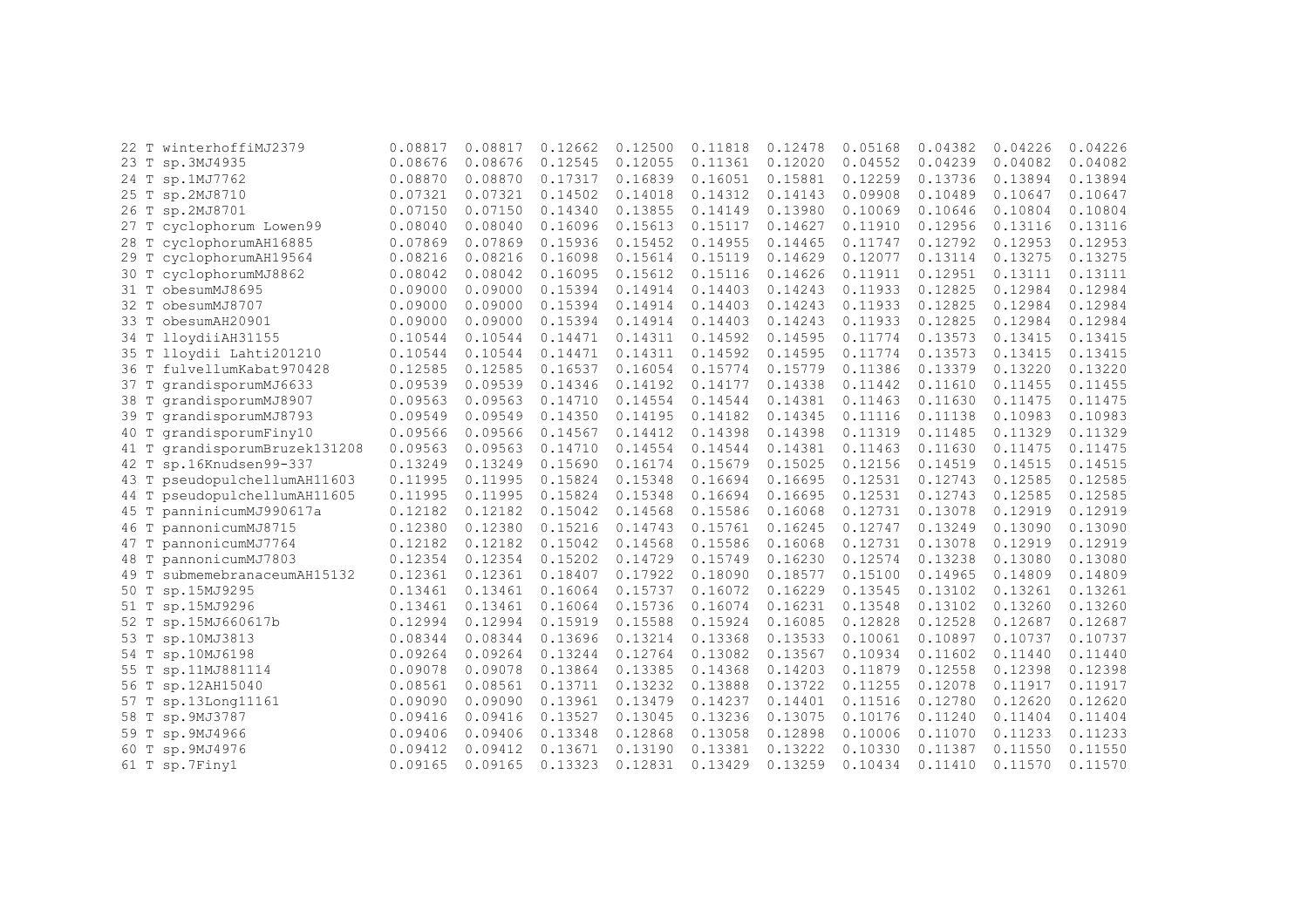|       | 62 T sp.8MJ3830                         | 0.09819 | 0.09819 | 0.11144 | 0.10981 | 0.11147 | 0.11330 | 0.09726 | 0.10007 | 0.10000 | 0.10000 |
|-------|-----------------------------------------|---------|---------|---------|---------|---------|---------|---------|---------|---------|---------|
|       | 63 T sp.8MJ6081                         | 0.10347 | 0.10347 | 0.11133 | 0.11326 | 0.11139 | 0.11323 | 0.10080 | 0.10364 | 0.10360 | 0.10360 |
|       | 64 T sp.8MJ7795                         | 0.09819 | 0.09819 | 0.11144 | 0.10981 | 0.11147 | 0.11330 | 0.09726 | 0.10007 | 0.10000 | 0.10000 |
|       | 65 T kotlabaeBoertmann79074             | 0.10013 | 0.10013 | 0.12400 | 0.12238 | 0.11879 | 0.12057 | 0.10918 | 0.10676 | 0.10674 | 0.10674 |
|       | 66 T kotlabaeMJ5597                     | 0.09316 | 0.09316 | 0.11725 | 0.11562 | 0.11369 | 0.11548 | 0.10406 | 0.10163 | 0.10161 | 0.10161 |
|       | 67 T kotlabaeMJ9585                     | 0.09319 | 0.09319 | 0.11903 | 0.11740 | 0.11375 | 0.11556 | 0.10408 | 0.10165 | 0.10163 | 0.10163 |
|       | 68 T kotlabaeMJ7187                     | 0.09312 | 0.09312 | 0.11892 | 0.11730 | 0.11367 | 0.11546 | 0.10398 | 0.10156 | 0.10153 | 0.10153 |
| 69 T  | kotlabaePavel140118                     | 0.09489 | 0.09489 | 0.12069 | 0.11907 | 0.11543 | 0.11722 | 0.10582 | 0.10339 | 0.10337 | 0.10337 |
|       | 70 T aff. cretaceumKnudsen01.79 0.11569 |         | 0.11569 | 0.15249 | 0.14767 | 0.14935 | 0.14932 | 0.12171 | 0.13599 | 0.13440 | 0.13440 |
| 71 T  | aff. cretaceumMJ3821                    | 0.11055 | 0.11055 | 0.14301 | 0.13819 | 0.14141 | 0.14139 | 0.12032 | 0.13299 | 0.13140 | 0.13140 |
| 72 T  | aff. cretaceumMJ6194                    | 0.11548 | 0.11548 | 0.15421 | 0.14940 | 0.15103 | 0.15099 | 0.12339 | 0.13607 | 0.13449 | 0.13449 |
|       | 73 T aff. cretaceumAH3995               | 0.11713 | 0.11713 | 0.15262 | 0.15101 | 0.14940 | 0.14936 | 0.12496 | 0.13768 | 0.13610 | 0.13610 |
|       | 74 T aff. cretaceumMJ9304               | 0.11372 | 0.11372 | 0.15261 | 0.14780 | 0.14941 | 0.14937 | 0.12498 | 0.13765 | 0.13608 | 0.13608 |
|       | 75 T sp.5MJ10060                        | 0.09448 | 0.09448 | 0.17391 | 0.16906 | 0.16437 | 0.16435 | 0.12708 | 0.13043 | 0.12885 | 0.12885 |
|       | 76 T sp.5Bruzek131207                   | 0.09448 | 0.09448 | 0.17391 | 0.16906 | 0.16437 | 0.16435 | 0.12708 | 0.13043 | 0.12885 | 0.12885 |
|       | 77 T simulansBruzek131201               | 0.11999 | 0.11999 | 0.14087 | 0.13592 | 0.13470 | 0.13979 | 0.11939 | 0.12789 | 0.12789 | 0.12789 |
|       | 78 T simulansBruzek140214               | 0.11999 | 0.11999 | 0.14087 | 0.13592 | 0.13470 | 0.13979 | 0.11939 | 0.12789 | 0.12789 | 0.12789 |
| 79 T  | simulansMJ040221                        | 0.11643 | 0.11643 | 0.13751 | 0.13255 | 0.13456 | 0.13966 | 0.11932 | 0.12785 | 0.12787 | 0.12787 |
| 80 T  | simulansAH15633                         | 0.11827 | 0.11827 | 0.13746 | 0.13250 | 0.13298 | 0.13807 | 0.11767 | 0.12450 | 0.12450 | 0.12450 |
|       | 81 T simulansMJ9064                     | 0.12000 | 0.12000 | 0.13916 | 0.13420 | 0.13467 | 0.13975 | 0.11937 | 0.12616 | 0.12617 | 0.12617 |
|       | 82 T simulansKnudsen01.70m              | 0.11819 | 0.11819 | 0.13754 | 0.13259 | 0.13459 | 0.13970 | 0.11935 | 0.12792 | 0.12793 | 0.12793 |
|       | 83 T simulansMJ7865                     | 0.11821 | 0.11821 | 0.13601 | 0.13104 | 0.13291 | 0.13802 | 0.11764 | 0.12467 | 0.12467 | 0.12467 |
| 84 T  | simulansMrazek1313                      | 0.11827 | 0.11827 | 0.13746 | 0.13250 | 0.13298 | 0.13807 | 0.11767 | 0.12450 | 0.12450 | 0.12450 |
| 85 T  | simulansMJ3871                          | 0.11477 | 0.11477 | 0.13928 | 0.13432 | 0.13635 | 0.14146 | 0.12111 | 0.12966 | 0.12968 | 0.12968 |
| 86 T  | simulansMJ3844                          | 0.11467 | 0.11467 | 0.14095 | 0.13599 | 0.13801 | 0.14311 | 0.12280 | 0.13133 | 0.13136 | 0.13136 |
| 87 T  | simulansMJ4902                          | 0.11642 | 0.11642 | 0.13922 | 0.13426 | 0.13629 | 0.14139 | 0.12105 | 0.12959 | 0.12961 | 0.12961 |
| 88 T  | simulansMJ5497                          | 0.11467 | 0.11467 | 0.14095 | 0.13599 | 0.13801 | 0.14311 | 0.12280 | 0.13133 | 0.13136 | 0.13136 |
|       | 89 T aff.excentricumLong9369            | 0.13213 | 0.13213 | 0.16658 | 0.16160 | 0.16496 | 0.17003 | 0.14977 | 0.15199 | 0.15201 | 0.15201 |
|       | 90 T brumaleMJ8372                      | 0.11140 | 0.11140 | 0.13454 | 0.12951 | 0.12675 | 0.13178 | 0.11950 | 0.12270 | 0.12271 | 0.12271 |
|       | 91 T brumaleMJ4597                      | 0.11157 | 0.11157 | 0.13476 | 0.12973 | 0.12694 | 0.13199 | 0.11968 | 0.12287 | 0.12289 | 0.12289 |
| 92 T  | brumaleMJ7532                           | 0.11140 | 0.11140 | 0.13454 | 0.12951 | 0.12675 | 0.13178 | 0.11950 | 0.12270 | 0.12271 | 0.12271 |
|       | 93 T brumaleFiny9                       | 0.10983 | 0.10983 | 0.13301 | 0.12797 | 0.12521 | 0.13023 | 0.11798 | 0.12116 | 0.12118 | 0.12118 |
|       | 94 T brumaleBruzek1131229               | 0.11140 | 0.11140 | 0.13454 | 0.12951 | 0.12675 | 0.13178 | 0.11950 | 0.12270 | 0.12271 | 0.12271 |
|       | 95 T brumaleBruzek140112                | 0.11316 | 0.11316 | 0.13624 | 0.13121 | 0.12844 | 0.13346 | 0.12121 | 0.12438 | 0.12441 | 0.12441 |
|       | 96 T brumale058849                      | 0.11140 | 0.11140 | 0.13454 | 0.12951 | 0.12675 | 0.13178 | 0.11950 | 0.12270 | 0.12271 | 0.12271 |
|       | 97 T brumaleMJ5785                      | 0.10968 | 0.10968 | 0.13624 | 0.13121 | 0.12844 | 0.13346 | 0.12121 | 0.12438 | 0.12441 | 0.12441 |
|       | 98 T brumaleMJ6427                      | 0.10968 | 0.10968 | 0.13286 | 0.12783 | 0.12506 | 0.13007 | 0.11786 | 0.12104 | 0.12106 | 0.12106 |
| 99 T  | sp.17AH13674                            | 0.09948 | 0.09948 | 0.15370 | 0.14870 | 0.14746 | 0.15239 | 0.12464 | 0.12117 | 0.12123 | 0.12123 |
| 100 T | sp.18MJ9046                             | 0.10102 | 0.10102 | 0.12465 | 0.11950 | 0.12823 | 0.12993 | 0.11040 | 0.12147 | 0.12150 | 0.12150 |
|       | 101 T sp.20MJ5015                       | 0.11714 | 0.11714 | 0.13786 | 0.13256 | 0.13967 | 0.14497 | 0.12087 | 0.13056 | 0.13055 | 0.13055 |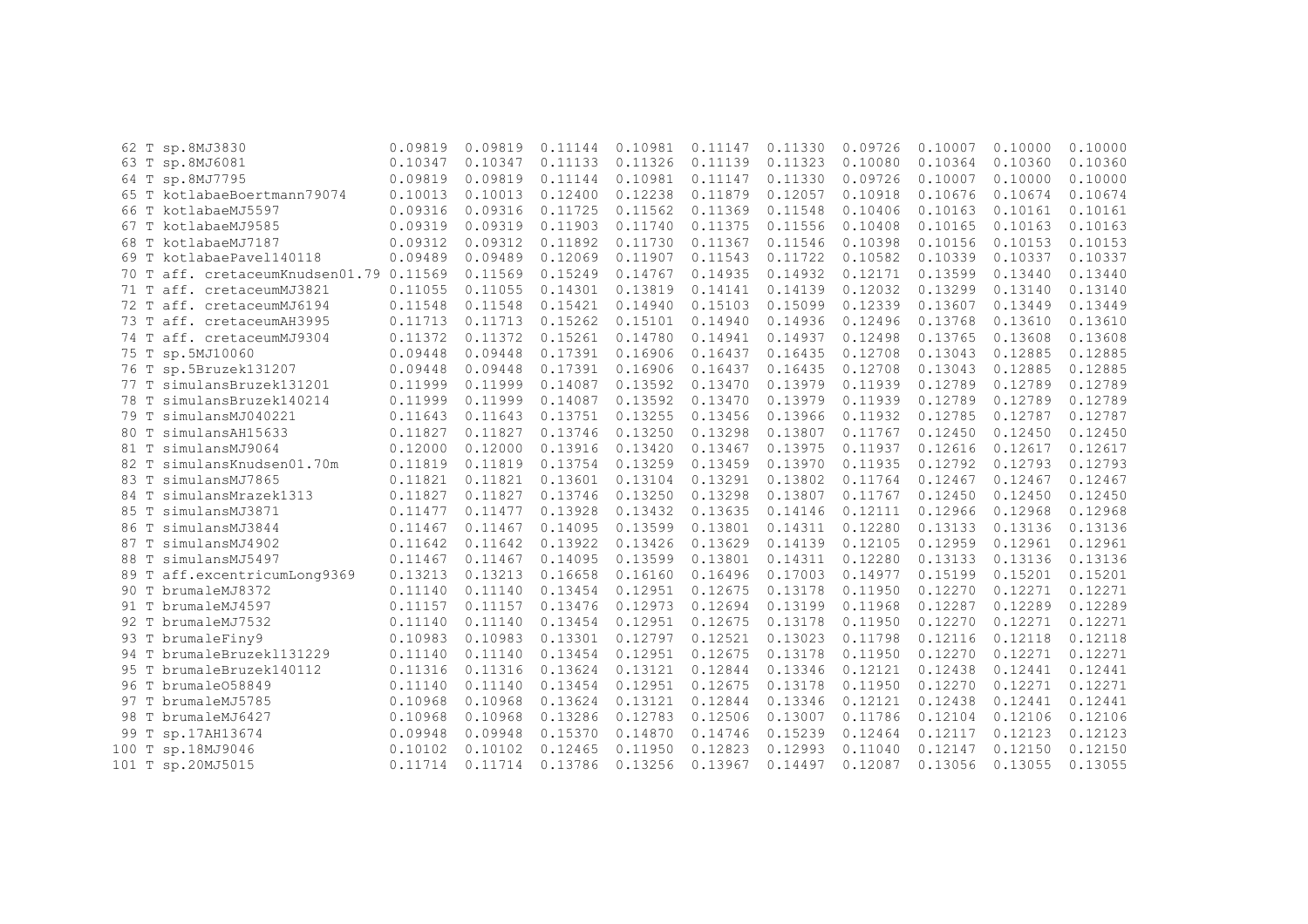| eckbladii TRH9565<br>T<br>102               | 0.10630 | 0.10630 | 0.12787 | 0.12619 | 0.12445 | 0.12981 | 0.12186 | 0.12471 | 0.12469 | 0.12469 |
|---------------------------------------------|---------|---------|---------|---------|---------|---------|---------|---------|---------|---------|
| 103 T eckbladii058850                       | 0.10630 | 0.10630 | 0.12787 | 0.12619 | 0.12445 | 0.12981 | 0.12186 | 0.12471 | 0.12469 | 0.12469 |
| 104 T<br>qiovanellaeMJ9059                  | 0.10075 | 0.10075 | 0.12607 | 0.12087 | 0.12779 | 0.12969 | 0.10770 | 0.11225 | 0.11219 | 0.11219 |
| 105 T caespitosum acaule                    | 0.09900 | 0.09900 | 0.12434 | 0.11914 | 0.12605 | 0.12795 | 0.10596 | 0.11051 | 0.11045 | 0.11045 |
| 106 T giovanellaeMJ8706                     | 0.10074 | 0.10074 | 0.12260 | 0.11740 | 0.12431 | 0.12620 | 0.10594 | 0.11053 | 0.11047 | 0.11047 |
| T giovalellaeAH11641<br>107                 | 0.09908 | 0.09908 | 0.12277 | 0.11756 | 0.12448 | 0.12637 | 0.10595 | 0.11053 | 0.11046 | 0.11046 |
| T<br>beccarianumBruzek140115-1<br>108       | 0.10979 | 0.10979 | 0.13466 | 0.12950 | 0.13650 | 0.13824 | 0.11039 | 0.11442 | 0.11452 | 0.11452 |
| T<br>beccarianumBruzek140115-2<br>109       | 0.10979 | 0.10979 | 0.13466 | 0.12950 | 0.13650 | 0.13824 | 0.11039 | 0.11442 | 0.11452 | 0.11452 |
| T<br>beccarianumFiny2<br>110                | 0.10981 | 0.10981 | 0.13471 | 0.12956 | 0.13656 | 0.13828 | 0.11041 | 0.11446 | 0.11457 | 0.11457 |
| sp.19Molia140115-2<br>T<br>111              | 0.10671 | 0.10671 | 0.13144 | 0.12635 | 0.13151 | 0.13486 | 0.13382 | 0.13911 | 0.13919 | 0.13919 |
| T niveumMJ7692<br>112                       | 0.10984 | 0.10984 | 0.12815 | 0.12646 | 0.12828 | 0.13007 | 0.10639 | 0.11058 | 0.11055 | 0.11055 |
| T niveumMJ7699<br>113                       | 0.10984 | 0.10984 | 0.12815 | 0.12646 | 0.12828 | 0.13007 | 0.10639 | 0.11058 | 0.11055 | 0.11055 |
| calcareumBreliS0133<br>114<br>T             | 0.09592 | 0.09592 | 0.15187 | 0.15026 | 0.14856 | 0.15029 | 0.11492 | 0.12159 | 0.11998 | 0.11998 |
| T<br>calcareumMJ7141<br>115                 | 0.09592 | 0.09592 | 0.15187 | 0.15026 | 0.14856 | 0.15029 | 0.11492 | 0.12159 | 0.11998 | 0.11998 |
| 116<br>T<br>calcareumMJ2010                 | 0.09592 | 0.09592 | 0.15187 | 0.15026 | 0.14856 | 0.15029 | 0.11492 | 0.12159 | 0.11998 | 0.11998 |
| T<br>117<br>calcareumMJ8065                 | 0.09592 | 0.09592 | 0.15187 | 0.15026 | 0.14856 | 0.15029 | 0.11492 | 0.12159 | 0.11998 | 0.11998 |
| $\mathbf T$<br>118<br>calcareumMJ6375       | 0.09592 | 0.09592 | 0.15187 | 0.15026 | 0.14856 | 0.15029 | 0.11492 | 0.12159 | 0.11998 | 0.11998 |
| T<br>calcareumMJ6965<br>119                 | 0.09592 | 0.09592 | 0.15187 | 0.15026 | 0.14856 | 0.15029 | 0.11492 | 0.12159 | 0.11998 | 0.11998 |
| T<br>calcareumMJ6438<br>120                 | 0.09950 | 0.09950 | 0.15510 | 0.15349 | 0.15183 | 0.15356 | 0.11817 | 0.12473 | 0.12313 | 0.12313 |
| 121 T calcareumFiny4                        | 0.09592 | 0.09592 | 0.15187 | 0.15026 | 0.14856 | 0.15029 | 0.11492 | 0.12159 | 0.11998 | 0.11998 |
| 122<br>T<br>subsquamosumMJ6002              | 0.11157 | 0.11157 | 0.15799 | 0.15318 | 0.15483 | 0.15816 | 0.11989 | 0.13146 | 0.12987 | 0.12987 |
| T<br>subsquamosumMJ9336<br>123              | 0.11501 | 0.11501 | 0.15643 | 0.15485 | 0.15327 | 0.15660 | 0.12160 | 0.13307 | 0.13148 | 0.13148 |
| subsquamosumMJ4945<br>124                   | 0.11503 | 0.11503 | 0.15645 | 0.15487 | 0.15325 | 0.15658 | 0.12322 | 0.13309 | 0.13150 | 0.13150 |
| T<br>subsquamosumAH19024<br>125             | 0.11503 | 0.11503 | 0.15645 | 0.15487 | 0.15325 | 0.15658 | 0.12322 | 0.13309 | 0.13150 | 0.13150 |
| $\mathbb T$<br>126<br>subsquamosumMJ6563    | 0.11503 | 0.11503 | 0.15645 | 0.15487 | 0.15325 | 0.15658 | 0.12322 | 0.13309 | 0.13150 | 0.13150 |
| $\mathbb T$<br>127<br>subsquamosumMJ9305Sp  | 0.11683 | 0.11683 | 0.15813 | 0.15653 | 0.15495 | 0.15827 | 0.12648 | 0.13627 | 0.13469 | 0.13469 |
| squamosumEL260-06<br>128<br>Т               | 0.10992 | 0.10992 | 0.15160 | 0.14677 | 0.15162 | 0.15654 | 0.12126 | 0.13432 | 0.13273 | 0.13273 |
| squamosumMrazek1300<br>129<br>Т             | 0.10992 | 0.10992 | 0.15160 | 0.14677 | 0.15162 | 0.15654 | 0.12126 | 0.13432 | 0.13273 | 0.13273 |
| Т<br>sp. HQ667595 HQ667598<br>130           | 0.09543 | 0.09543 | 0.14784 | 0.14463 | 0.14620 | 0.15105 | 0.11496 | 0.12006 | 0.11847 | 0.11847 |
| sp. HQ667596 HQ667599<br>T<br>131           | 0.09543 | 0.09543 | 0.14784 | 0.14463 | 0.14620 | 0.15105 | 0.11496 | 0.12006 | 0.11847 | 0.11847 |
| T melanocyclumKnudsen00.314<br>132          | 0.09292 | 0.09292 | 0.15189 | 0.14703 | 0.14707 | 0.15198 | 0.11502 | 0.12634 | 0.12472 | 0.12472 |
| T<br>melanocyclumMJ6036<br>133              | 0.09292 | 0.09292 | 0.15189 | 0.14703 | 0.14707 | 0.15198 | 0.11502 | 0.12634 | 0.12472 | 0.12472 |
| T<br>melanocyclumMJ9596<br>134              | 0.09471 | 0.09471 | 0.15352 | 0.14866 | 0.14873 | 0.15363 | 0.11663 | 0.12796 | 0.12634 | 0.12634 |
| T melanocyclumM011215<br>135                | 0.09472 | 0.09472 | 0.15192 | 0.14704 | 0.14711 | 0.15204 | 0.11663 | 0.12793 | 0.12631 | 0.12631 |
| 136 T melanocyclumBohlin050529              | 0.09465 | 0.09465 | 0.15190 | 0.14704 | 0.14706 | 0.15197 | 0.11666 | 0.12791 | 0.12629 | 0.12629 |
| T melanocyclumSAH08-247<br>137              | 0.09472 | 0.09472 | 0.15192 | 0.14704 | 0.14711 | 0.15204 | 0.11663 | 0.12793 | 0.12631 | 0.12631 |
| T melanocyclumMJ8815<br>138                 | 0.09292 | 0.09292 | 0.15189 | 0.14703 | 0.14707 | 0.15198 | 0.11502 | 0.12634 | 0.12472 | 0.12472 |
| melanocyclumMJ090418<br>$\mathbb T$<br>139  | 0.09292 | 0.09292 | 0.15189 | 0.14703 | 0.14707 | 0.15198 | 0.11502 | 0.12634 | 0.12472 | 0.12472 |
| $\mathbb{T}$<br>dominqueziaeHQ667593<br>140 | 0.09928 | 0.09928 | 0.14525 | 0.14371 | 0.13871 | 0.14196 | 0.11508 | 0.11868 | 0.12027 | 0.12027 |
| dominqueziaeH0667593H0667590.09928<br>141 T |         | 0.09928 | 0.14525 | 0.14371 | 0.13871 | 0.14196 | 0.11508 | 0.11868 | 0.12027 | 0.12027 |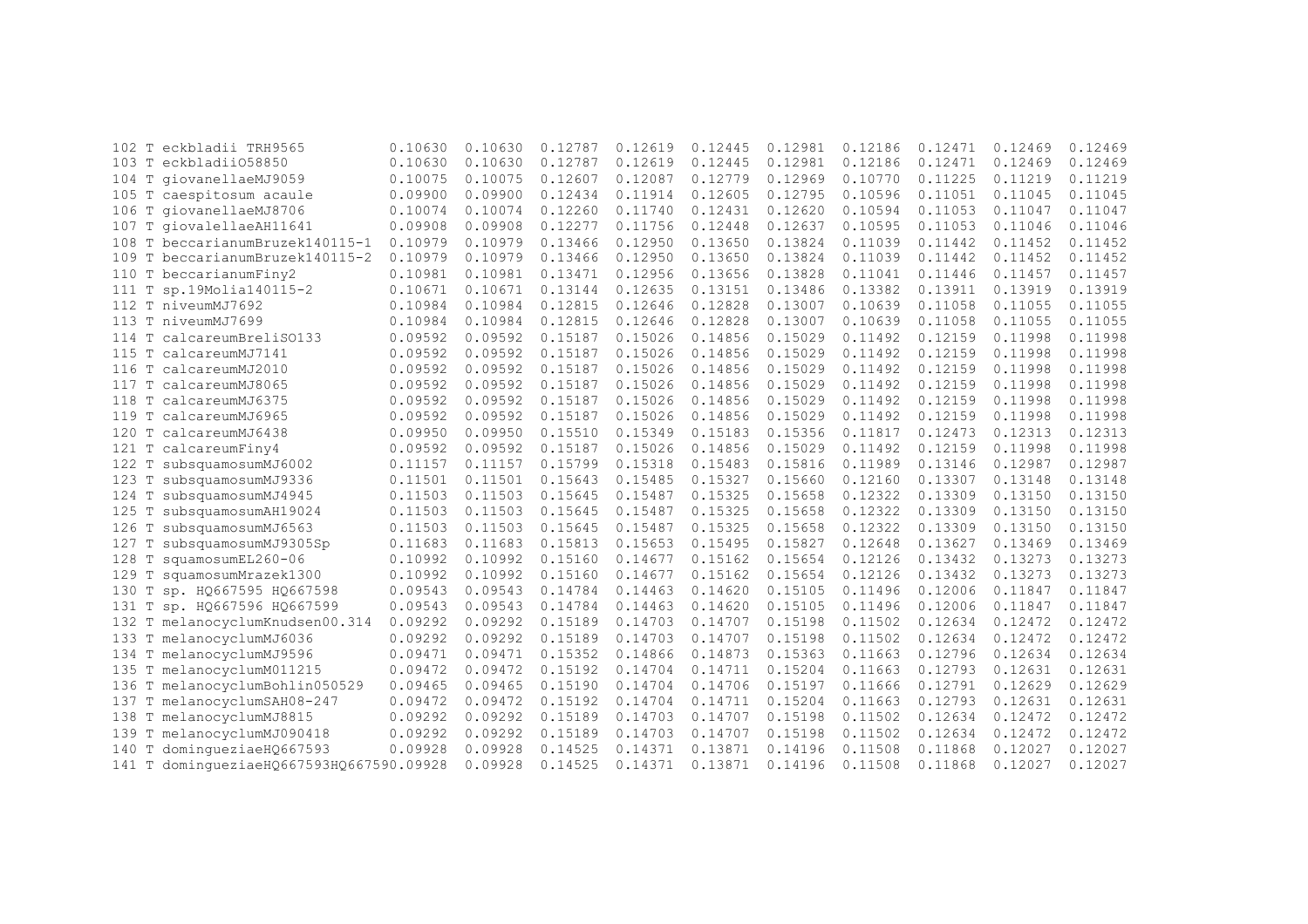|                                  | 11      | 12                       | 13                       | 14      | 15      | 16      | 17      | 18      | 19      | 20      |
|----------------------------------|---------|--------------------------|--------------------------|---------|---------|---------|---------|---------|---------|---------|
| 11 T fimbriatumMJ7025            |         |                          |                          |         |         |         |         |         |         |         |
| 12 T<br>fimbriatumMJ7926         | 0.00000 | $\overline{\phantom{a}}$ |                          |         |         |         |         |         |         |         |
| fimbriatumFiny8<br>13 T          | 0.00000 | 0.00000                  | $\overline{\phantom{m}}$ |         |         |         |         |         |         |         |
| fimbriatumMJ7372<br>14 T         | 0.00000 | 0.00000                  | 0.00000                  |         |         |         |         |         |         |         |
| 15 T<br>fimbriatumNJ7351         | 0.00000 | 0.00000                  | 0.00000                  | 0.00000 |         |         |         |         |         |         |
| 16 T<br>fimbriatumKnudsen00190   | 0.00156 | 0.00156                  | 0.00156                  | 0.00156 | 0.00156 |         |         |         |         |         |
| 17 T<br>fimbriatumKnudsen0171    | 0.02030 | 0.02030                  | 0.02030                  | 0.02030 | 0.02030 | 0.01872 |         |         |         |         |
| 18 T<br>sp.4Finy12               | 0.12894 | 0.12894                  | 0.12894                  | 0.12894 | 0.12894 | 0.12870 | 0.12555 |         |         |         |
| winterhoffiATLAS SOJ15<br>19 T   | 0.04226 | 0.04226                  | 0.04226                  | 0.04226 | 0.04226 | 0.04217 | 0.04528 | 0.13043 |         |         |
| winterhoffiZFM74 2<br>20T        | 0.04226 | 0.04226                  | 0.04226                  | 0.04226 | 0.04226 | 0.04217 | 0.04528 | 0.13043 | 0.00000 |         |
| winterhoffiMJ7761<br>$21$ T      | 0.04226 | 0.04226                  | 0.04226                  | 0.04226 | 0.04226 | 0.04217 | 0.04528 | 0.13043 | 0.00000 | 0.00000 |
| winterhoffiMJ2379<br>22 T        | 0.04226 | 0.04226                  | 0.04226                  | 0.04226 | 0.04226 | 0.04217 | 0.04528 | 0.13043 | 0.00000 | 0.00000 |
| 23 T<br>sp.3MJ4935               | 0.04082 | 0.04082                  | 0.04082                  | 0.04082 | 0.04082 | 0.04075 | 0.04228 | 0.12457 | 0.03764 | 0.03764 |
| 24 T sp.1MJ7762                  | 0.13894 | 0.13894                  | 0.13894                  | 0.13894 | 0.13894 | 0.13869 | 0.13089 | 0.15102 | 0.13407 | 0.13407 |
| 25 T sp.2MJ8710                  | 0.10647 | 0.10647                  | 0.10647                  | 0.10647 | 0.10647 | 0.10623 | 0.09671 | 0.13142 | 0.10812 | 0.10812 |
| sp.2MJ8701<br>26 T               | 0.10804 | 0.10804                  | 0.10804                  | 0.10804 | 0.10804 | 0.10780 | 0.09828 | 0.12979 | 0.10651 | 0.10651 |
| 27 T cyclophorum Lowen99         | 0.13116 | 0.13116                  | 0.13116                  | 0.13116 | 0.13116 | 0.13094 | 0.12135 | 0.13340 | 0.12337 | 0.12337 |
| 28 T cyclophorumAH16885          | 0.12953 | 0.12953                  | 0.12953                  | 0.12953 | 0.12953 | 0.12930 | 0.11971 | 0.13177 | 0.12174 | 0.12174 |
| cyclophorumAH19564<br>29 T       | 0.13275 | 0.13275                  | 0.13275                  | 0.13275 | 0.13275 | 0.13252 | 0.12293 | 0.13182 | 0.12495 | 0.12495 |
| cyclophorumMJ8862<br>30 T        | 0.13111 | 0.13111                  | 0.13111                  | 0.13111 | 0.13111 | 0.13089 | 0.12130 | 0.13336 | 0.12334 | 0.12334 |
| obesumMJ8695<br>31 T             | 0.12984 | 0.12984                  | 0.12984                  | 0.12984 | 0.12984 | 0.12955 | 0.12483 | 0.12552 | 0.12339 | 0.12339 |
| obesumMJ8707<br>32 T             | 0.12984 | 0.12984                  | 0.12984                  | 0.12984 | 0.12984 | 0.12955 | 0.12483 | 0.12552 | 0.12339 | 0.12339 |
| 33 T<br>obesumAH20901            | 0.12984 | 0.12984                  | 0.12984                  | 0.12984 | 0.12984 | 0.12955 | 0.12483 | 0.12552 | 0.12339 | 0.12339 |
| 34 T<br>lloydiiAH31155           | 0.13415 | 0.13415                  | 0.13415                  | 0.13415 | 0.13415 | 0.13391 | 0.13709 | 0.15310 | 0.13083 | 0.13083 |
| 35 T<br>lloydii Lahti201210      | 0.13415 | 0.13415                  | 0.13415                  | 0.13415 | 0.13415 | 0.13391 | 0.13709 | 0.15310 | 0.13083 | 0.13083 |
| 36 T<br>fulvellumKabat970428     | 0.13220 | 0.13220                  | 0.13220                  | 0.13220 | 0.13220 | 0.13194 | 0.13358 | 0.14655 | 0.12230 | 0.12230 |
| qrandisporumMJ6633<br>37 T       | 0.11455 | 0.11455                  | 0.11455                  | 0.11455 | 0.11455 | 0.11434 | 0.11593 | 0.14138 | 0.11597 | 0.11597 |
| grandisporumMJ8907<br>38 T       | 0.11475 | 0.11475                  | 0.11475                  | 0.11475 | 0.11475 | 0.11452 | 0.11297 | 0.14322 | 0.11621 | 0.11621 |
| grandisporumMJ8793<br>39 T       | 0.10983 | 0.10983                  | 0.10983                  | 0.10983 | 0.10983 | 0.10962 | 0.11121 | 0.13827 | 0.11281 | 0.11281 |
| grandisporumFiny10<br>40 T       | 0.11329 | 0.11329                  | 0.11329                  | 0.11329 | 0.11329 | 0.11309 | 0.11307 | 0.14176 | 0.11476 | 0.11476 |
| grandisporumBruzek131208<br>41 T | 0.11475 | 0.11475                  | 0.11475                  | 0.11475 | 0.11475 | 0.11452 | 0.11297 | 0.14322 | 0.11621 | 0.11621 |
| sp.16Knudsen99-337<br>42 T       | 0.14515 | 0.14515                  | 0.14515                  | 0.14515 | 0.14515 | 0.14487 | 0.14479 | 0.17472 | 0.13544 | 0.13544 |
| pseudopulchellumAH11603<br>43 T  | 0.12585 | 0.12585                  | 0.12585                  | 0.12585 | 0.12585 | 0.12724 | 0.13675 | 0.15447 | 0.13067 | 0.13067 |
| pseudopulchellumAH11605<br>44 T  | 0.12585 | 0.12585                  | 0.12585                  | 0.12585 | 0.12585 | 0.12724 | 0.13675 | 0.15447 | 0.13067 | 0.13067 |
| 45 T panninicumMJ990617a         | 0.12919 | 0.12919                  | 0.12919                  | 0.12919 | 0.12919 | 0.13058 | 0.14183 | 0.14888 | 0.13244 | 0.13244 |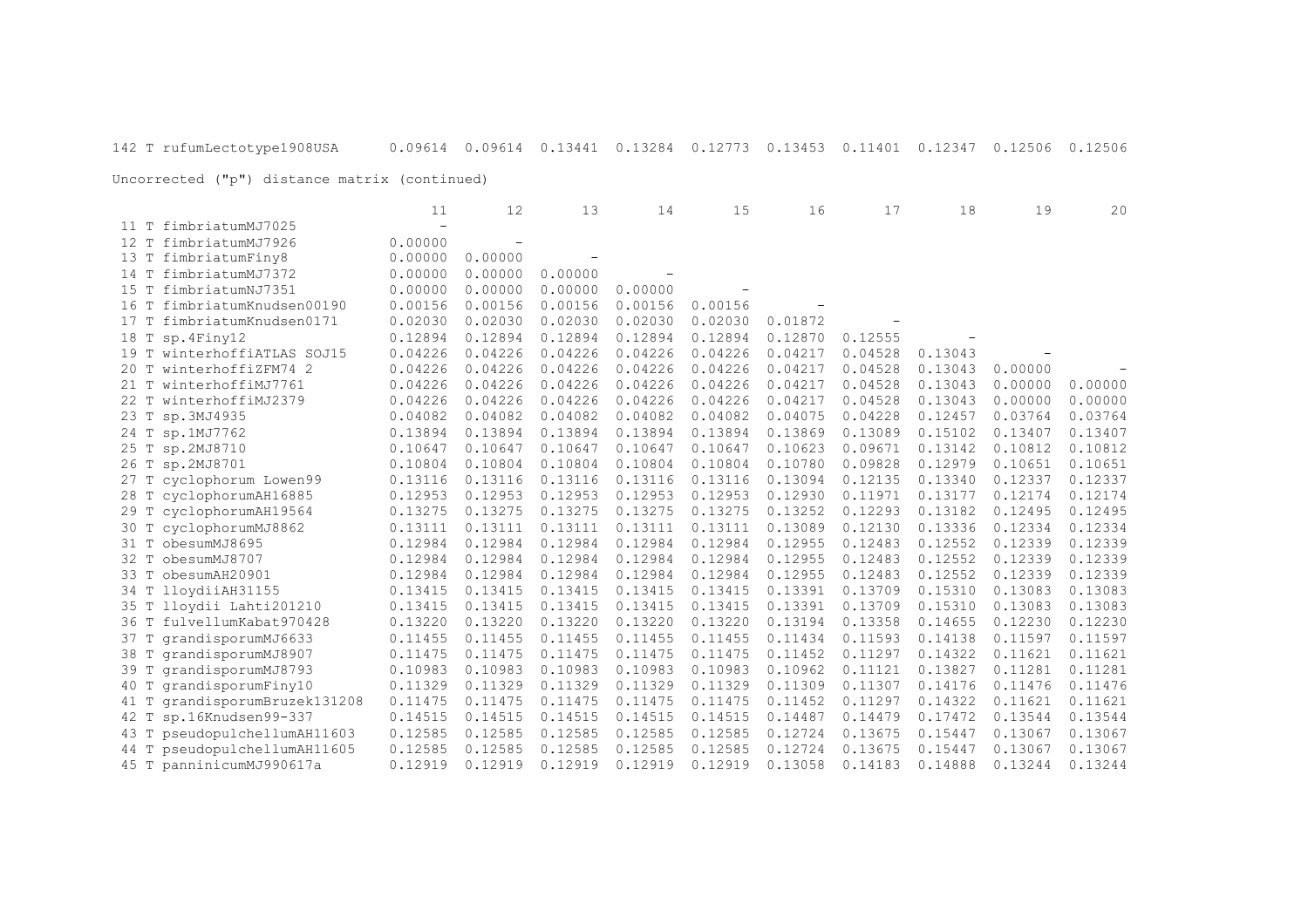| 46 T | pannonicumMJ8715                   | 0.13090 | 0.13090 | 0.13090 | 0.13090 | 0.13090 | 0.13230 | 0.14356 | 0.14903 | 0.13256 | 0.13256 |
|------|------------------------------------|---------|---------|---------|---------|---------|---------|---------|---------|---------|---------|
|      | 47 T pannonicumMJ7764              | 0.12919 | 0.12919 | 0.12919 | 0.12919 | 0.12919 | 0.13058 | 0.14183 | 0.14888 | 0.13244 | 0.13244 |
| 48 T | pannonicumMJ7803                   | 0.13080 | 0.13080 | 0.13080 | 0.13080 | 0.13080 | 0.13217 | 0.14342 | 0.14728 | 0.13084 | 0.13084 |
| 49 T | submemebranaceumAH15132            | 0.14809 | 0.14809 | 0.14809 | 0.14809 | 0.14809 | 0.15103 | 0.15106 | 0.18584 | 0.15441 | 0.15441 |
| 50 T | sp.15MJ9295                        | 0.13261 | 0.13261 | 0.13261 | 0.13261 | 0.13261 | 0.13561 | 0.13564 | 0.15488 | 0.14386 | 0.14386 |
| 51 T | sp.15MJ9296                        | 0.13260 | 0.13260 | 0.13260 | 0.13260 | 0.13260 | 0.13561 | 0.13564 | 0.15486 | 0.14386 | 0.14386 |
| 52 T | sp.15MJ660617b                     | 0.12687 | 0.12687 | 0.12687 | 0.12687 | 0.12687 | 0.12991 | 0.12997 | 0.15165 | 0.13663 | 0.13663 |
| 53 T | sp.10MJ3813                        | 0.10737 | 0.10737 | 0.10737 | 0.10737 | 0.10737 | 0.10721 | 0.10884 | 0.11794 | 0.11537 | 0.11537 |
|      | 54 T sp.10MJ6198                   | 0.11440 | 0.11440 | 0.11440 | 0.11440 | 0.11440 | 0.11425 | 0.11753 | 0.12466 | 0.11757 | 0.11757 |
| 55 T | sp.11MJ881114                      | 0.12398 | 0.12398 | 0.12398 | 0.12398 | 0.12398 | 0.12378 | 0.12386 | 0.12785 | 0.12382 | 0.12382 |
| 56 T | sp.12AH15040                       | 0.11917 | 0.11917 | 0.11917 | 0.11917 | 0.11917 | 0.11899 | 0.11907 | 0.12306 | 0.11905 | 0.11905 |
| 57 T | sp.13Long11161                     | 0.12620 | 0.12620 | 0.12620 | 0.12620 | 0.12620 | 0.12593 | 0.12426 | 0.11433 | 0.12273 | 0.12273 |
| 58 T | sp.9MJ3787                         | 0.11404 | 0.11404 | 0.11404 | 0.11404 | 0.11404 | 0.11384 | 0.11872 | 0.13574 | 0.11059 | 0.11059 |
| 59 T | sp.9MJ4966                         | 0.11233 | 0.11233 | 0.11233 | 0.11233 | 0.11233 | 0.11214 | 0.11701 | 0.13396 | 0.10887 | 0.10887 |
| 60 T | sp.9MJ4976                         | 0.11550 | 0.11550 | 0.11550 | 0.11550 | 0.11550 | 0.11530 | 0.12018 | 0.13723 | 0.11204 | 0.11204 |
| 61 T | sp.7Finy1                          | 0.11570 | 0.11570 | 0.11570 | 0.11570 | 0.11570 | 0.11549 | 0.11712 | 0.12005 | 0.11722 | 0.11722 |
| 62 T | sp.8MJ3830                         | 0.10000 | 0.10000 | 0.10000 | 0.10000 | 0.10000 | 0.09982 | 0.10539 | 0.11848 | 0.10477 | 0.10477 |
| 63 T | sp.8MJ6081                         | 0.10360 | 0.10360 | 0.10360 | 0.10360 | 0.10360 | 0.10339 | 0.10894 | 0.12195 | 0.10491 | 0.10491 |
| 64 T | sp.8MJ7795                         | 0.10000 | 0.10000 | 0.10000 | 0.10000 | 0.10000 | 0.09982 | 0.10539 | 0.11848 | 0.10477 | 0.10477 |
|      | 65 T kotlabaeBoertmann79074        | 0.10674 | 0.10674 | 0.10674 | 0.10674 | 0.10674 | 0.10654 | 0.11220 | 0.11515 | 0.10479 | 0.10479 |
| 66 T | kotlabaeMJ5597                     | 0.10161 | 0.10161 | 0.10161 | 0.10161 | 0.10161 | 0.10141 | 0.10703 | 0.11176 | 0.09957 | 0.09957 |
| 67 T | kotlabaeMJ9585                     | 0.10163 | 0.10163 | 0.10163 | 0.10163 | 0.10163 | 0.10143 | 0.10707 | 0.11185 | 0.09961 | 0.09961 |
| 68 T | kotlabaeMJ7187                     | 0.10153 | 0.10153 | 0.10153 | 0.10153 | 0.10153 | 0.10133 | 0.10695 | 0.11173 | 0.09950 | 0.09950 |
| 69 T | kotlabaePavel140118                | 0.10337 | 0.10337 | 0.10337 | 0.10337 | 0.10337 | 0.10317 | 0.10877 | 0.11353 | 0.10131 | 0.10131 |
| 70 T | aff. cretaceumKnudsen01.79 0.13440 |         | 0.13440 | 0.13440 | 0.13440 | 0.13440 | 0.13576 | 0.14221 | 0.14474 | 0.13432 | 0.13432 |
| 71 T | aff. cretaceumMJ3821               | 0.13140 | 0.13140 | 0.13140 | 0.13140 | 0.13140 | 0.13277 | 0.13923 | 0.14172 | 0.13132 | 0.13132 |
| 72 T | aff. cretaceumMJ6194               | 0.13449 | 0.13449 | 0.13449 | 0.13449 | 0.13449 | 0.13585 | 0.14229 | 0.14459 | 0.13287 | 0.13287 |
| 73 T | aff. cretaceumAH3995               | 0.13610 | 0.13610 | 0.13610 | 0.13610 | 0.13610 | 0.13744 | 0.14388 | 0.14618 | 0.13131 | 0.13131 |
|      | 74 T aff. cretaceumMJ9304          | 0.13608 | 0.13608 | 0.13608 | 0.13608 | 0.13608 | 0.13743 | 0.14386 | 0.14298 | 0.13445 | 0.13445 |
|      | 75 T sp.5MJ10060                   | 0.12885 | 0.12885 | 0.12885 | 0.12885 | 0.12885 | 0.12861 | 0.13334 | 0.15789 | 0.12729 | 0.12729 |
| 76 T | sp.5Bruzek131207                   | 0.12885 | 0.12885 | 0.12885 | 0.12885 | 0.12885 | 0.12861 | 0.13334 | 0.15789 | 0.12729 | 0.12729 |
| 77 T | simulansBruzek131201               | 0.12789 | 0.12789 | 0.12789 | 0.12789 | 0.12789 | 0.12765 | 0.12287 | 0.11854 | 0.12135 | 0.12135 |
| 78 T | simulansBruzek140214               | 0.12789 | 0.12789 | 0.12789 | 0.12789 | 0.12789 | 0.12765 | 0.12287 | 0.11854 | 0.12135 | 0.12135 |
| 79 T | simulansMJ040221                   | 0.12787 | 0.12787 | 0.12787 | 0.12787 | 0.12787 | 0.12763 | 0.12283 | 0.12188 | 0.12301 | 0.12301 |
| 80 T | simulansAH15633                    | 0.12450 | 0.12450 | 0.12450 | 0.12450 | 0.12450 | 0.12428 | 0.11950 | 0.11849 | 0.11962 | 0.11962 |
| 81 T | simulansMJ9064                     | 0.12617 | 0.12617 | 0.12617 | 0.12617 | 0.12617 | 0.12595 | 0.12116 | 0.12022 | 0.12130 | 0.12130 |
| 82 T | simulansKnudsen01.70m              | 0.12793 | 0.12793 | 0.12793 | 0.12793 | 0.12793 | 0.12770 | 0.12290 | 0.12192 | 0.12304 | 0.12304 |
| 83 T | simulansMJ7865                     | 0.12467 | 0.12467 | 0.12467 | 0.12467 | 0.12467 | 0.12445 | 0.11966 | 0.11864 | 0.11977 | 0.11977 |
| 84 T | simulansMrazek1313                 | 0.12450 | 0.12450 | 0.12450 | 0.12450 | 0.12450 | 0.12428 | 0.11950 | 0.11849 | 0.11962 | 0.11962 |
| 85 T | simulansMJ3871                     | 0.12968 | 0.12968 | 0.12968 | 0.12968 | 0.12968 | 0.12944 | 0.12463 | 0.12368 | 0.12479 | 0.12479 |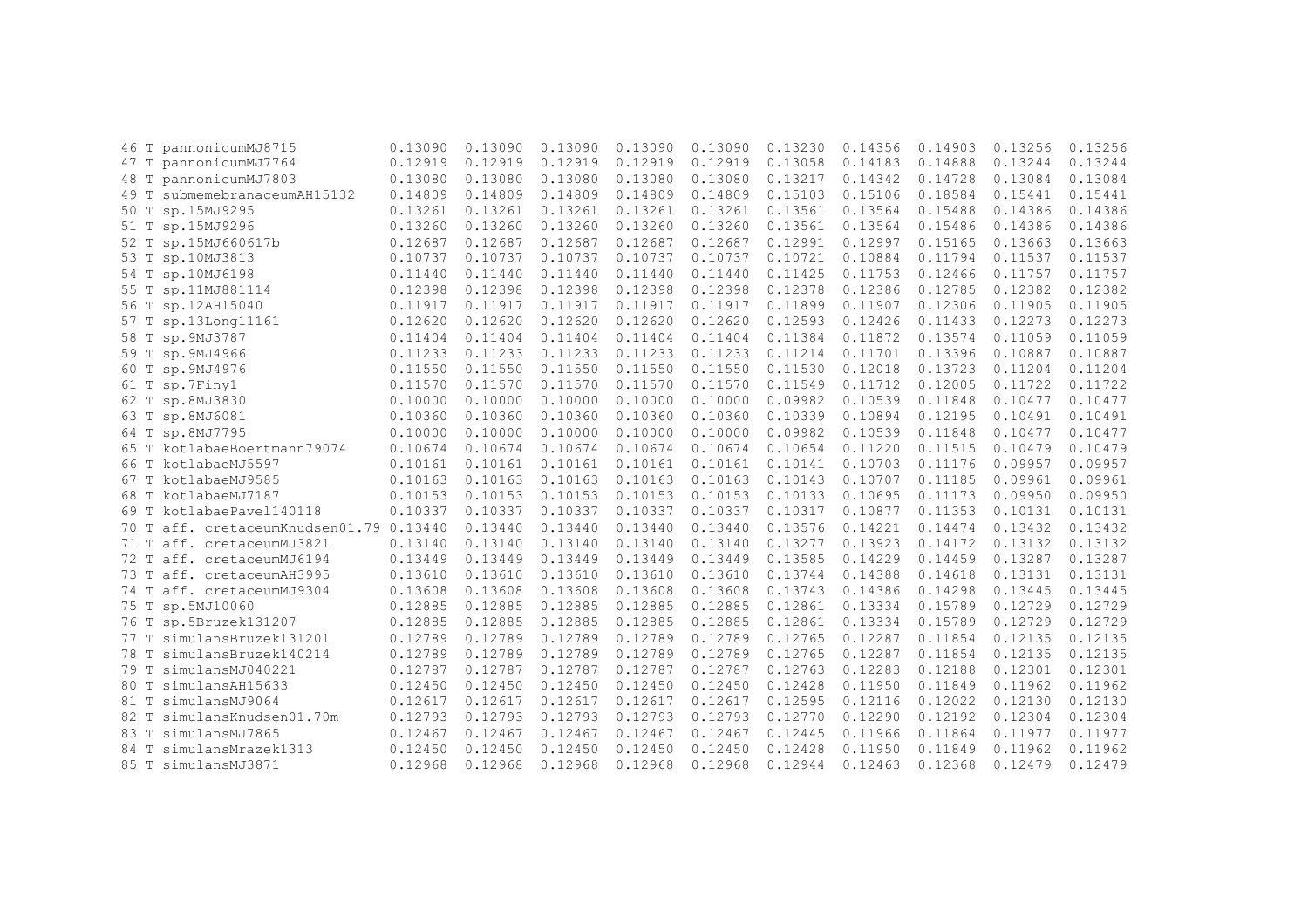| 86                 | T simulansMJ3844                | 0.13136 | 0.13136 | 0.13136 | 0.13136 | 0.13136 | 0.13111 | 0.12628 | 0.12534 | 0.12644 | 0.12644 |
|--------------------|---------------------------------|---------|---------|---------|---------|---------|---------|---------|---------|---------|---------|
|                    | 87 T simulansMJ4902             | 0.12961 | 0.12961 | 0.12961 | 0.12961 | 0.12961 | 0.12937 | 0.12455 | 0.12360 | 0.12472 | 0.12472 |
| 88                 | T simulansMJ5497                | 0.13136 | 0.13136 | 0.13136 | 0.13136 | 0.13136 | 0.13111 | 0.12628 | 0.12534 | 0.12644 | 0.12644 |
| 89                 | T aff.excentricumLong9369       | 0.15201 | 0.15201 | 0.15201 | 0.15201 | 0.15201 | 0.15178 | 0.14861 | 0.14936 | 0.14861 | 0.14861 |
| 90                 | T brumaleMJ8372                 | 0.12271 | 0.12271 | 0.12271 | 0.12271 | 0.12271 | 0.12250 | 0.11939 | 0.12047 | 0.11947 | 0.11947 |
| T<br>91            | brumaleMJ4597                   | 0.12289 | 0.12289 | 0.12289 | 0.12289 | 0.12289 | 0.12268 | 0.11956 | 0.12061 | 0.11963 | 0.11963 |
| 92                 | T brumaleMJ7532                 | 0.12271 | 0.12271 | 0.12271 | 0.12271 | 0.12271 | 0.12250 | 0.11939 | 0.12047 | 0.11947 | 0.11947 |
| 93                 | T brumaleFiny9                  | 0.12118 | 0.12118 | 0.12118 | 0.12118 | 0.12118 | 0.12096 | 0.11783 | 0.11895 | 0.11796 | 0.11796 |
|                    | 94 T brumaleBruzek1131229       | 0.12271 | 0.12271 | 0.12271 | 0.12271 | 0.12271 | 0.12250 | 0.11939 | 0.12047 | 0.11947 | 0.11947 |
|                    | 95 T brumaleBruzek140112        | 0.12441 | 0.12441 | 0.12441 | 0.12441 | 0.12441 | 0.12419 | 0.12106 | 0.12218 | 0.12118 | 0.12118 |
|                    | 96 T brumale058849              | 0.12271 | 0.12271 | 0.12271 | 0.12271 | 0.12271 | 0.12250 | 0.11939 | 0.12047 | 0.11947 | 0.11947 |
|                    | 97 T brumaleMJ5785              | 0.12441 | 0.12441 | 0.12441 | 0.12441 | 0.12441 | 0.12419 | 0.12106 | 0.12218 | 0.12118 | 0.12118 |
| 98                 | T brumaleMJ6427                 | 0.12106 | 0.12106 | 0.12106 | 0.12106 | 0.12106 | 0.12085 | 0.11773 | 0.11883 | 0.11783 | 0.11783 |
| 99                 | T sp.17AH13674                  | 0.12123 | 0.12123 | 0.12123 | 0.12123 | 0.12123 | 0.12270 | 0.11954 | 0.13000 | 0.11982 | 0.11982 |
| 100                | T sp.18MJ9046                   | 0.12150 | 0.12150 | 0.12150 | 0.12150 | 0.12150 | 0.12128 | 0.11634 | 0.09825 | 0.10951 | 0.10951 |
|                    | 101 T sp.20MJ5015               | 0.13055 | 0.13055 | 0.13055 | 0.13055 | 0.13055 | 0.13027 | 0.12332 | 0.11572 | 0.12155 | 0.12155 |
|                    | 102 T eckbladii TRH9565         | 0.12469 | 0.12469 | 0.12469 | 0.12469 | 0.12469 | 0.12446 | 0.12104 | 0.11491 | 0.11764 | 0.11764 |
|                    | 103 T eckbladii058850           | 0.12469 | 0.12469 | 0.12469 | 0.12469 | 0.12469 | 0.12446 | 0.12104 | 0.11491 | 0.11764 | 0.11764 |
|                    | 104 T giovanellaeMJ9059         | 0.11219 | 0.11219 | 0.11219 | 0.11219 | 0.11219 | 0.11199 | 0.10688 | 0.10260 | 0.10665 | 0.10665 |
|                    | 105 T caespitosum acaule        | 0.11045 | 0.11045 | 0.11045 | 0.11045 | 0.11045 | 0.11025 | 0.10514 | 0.10091 | 0.10490 | 0.10490 |
|                    | 106 T giovanellaeMJ8706         | 0.11047 | 0.11047 | 0.11047 | 0.11047 | 0.11047 | 0.11027 | 0.10517 | 0.10088 | 0.10482 | 0.10482 |
| 107                | T giovalellaeAH11641            | 0.11046 | 0.11046 | 0.11046 | 0.11046 | 0.11046 | 0.11026 | 0.10516 | 0.10089 | 0.10485 | 0.10485 |
|                    | 108 T beccarianumBruzek140115-1 | 0.11452 | 0.11452 | 0.11452 | 0.11452 | 0.11452 | 0.11429 | 0.10926 | 0.10185 | 0.10429 | 0.10429 |
|                    | 109 T beccarianumBruzek140115-2 | 0.11452 | 0.11452 | 0.11452 | 0.11452 | 0.11452 | 0.11429 | 0.10926 | 0.10185 | 0.10429 | 0.10429 |
| 110                | T beccarianumFiny2              | 0.11457 | 0.11457 | 0.11457 | 0.11457 | 0.11457 | 0.11433 | 0.10928 | 0.10197 | 0.10089 | 0.10089 |
| 111                | T sp.19Molia140115-2            | 0.13919 | 0.13919 | 0.13919 | 0.13919 | 0.13919 | 0.13890 | 0.13567 | 0.12461 | 0.12076 | 0.12076 |
| 112                | T niveumMJ7692                  | 0.11055 | 0.11055 | 0.11055 | 0.11055 | 0.11055 | 0.11034 | 0.11056 | 0.10640 | 0.11578 | 0.11578 |
| 113                | T niveumMJ7699                  | 0.11055 | 0.11055 | 0.11055 | 0.11055 | 0.11055 | 0.11034 | 0.11056 | 0.10640 | 0.11578 | 0.11578 |
| T<br>114           | calcareumBreliS0133             | 0.11998 | 0.11998 | 0.11998 | 0.11998 | 0.11998 | 0.11973 | 0.11977 | 0.13195 | 0.11682 | 0.11682 |
|                    | 115 T calcareumMJ7141           | 0.11998 | 0.11998 | 0.11998 | 0.11998 | 0.11998 | 0.11973 | 0.11977 | 0.13195 | 0.11682 | 0.11682 |
|                    | 116 T calcareumMJ2010           | 0.11998 | 0.11998 | 0.11998 | 0.11998 | 0.11998 | 0.11973 | 0.11977 | 0.13195 | 0.11682 | 0.11682 |
| 117                | T calcareumMJ8065               | 0.11998 | 0.11998 | 0.11998 | 0.11998 | 0.11998 | 0.11973 | 0.11977 | 0.13195 | 0.11682 | 0.11682 |
| 118<br>T           | calcareumMJ6375                 | 0.11998 | 0.11998 | 0.11998 | 0.11998 | 0.11998 | 0.11973 | 0.11977 | 0.13195 | 0.11682 | 0.11682 |
| T<br>119           | calcareumMJ6965                 | 0.11998 | 0.11998 | 0.11998 | 0.11998 | 0.11998 | 0.11973 | 0.11977 | 0.13195 | 0.11682 | 0.11682 |
| $\mathbb T$<br>120 | calcareumMJ6438                 | 0.12313 | 0.12313 | 0.12313 | 0.12313 | 0.12313 | 0.12287 | 0.12291 | 0.13514 | 0.11996 | 0.11996 |
| 121<br>T           | calcareumFiny4                  | 0.11998 | 0.11998 | 0.11998 | 0.11998 | 0.11998 | 0.11973 | 0.11977 | 0.13195 | 0.11682 | 0.11682 |
| 122<br>T           | subsquamosumMJ6002              | 0.12987 | 0.12987 | 0.12987 | 0.12987 | 0.12987 | 0.12959 | 0.12486 | 0.13827 | 0.13119 | 0.13119 |
| 123<br>$\mathbb T$ | subsquamosumMJ9336              | 0.13148 | 0.13148 | 0.13148 | 0.13148 | 0.13148 | 0.13120 | 0.12648 | 0.13994 | 0.12965 | 0.12965 |
| 124<br>T           | subsquamosumMJ4945              | 0.13150 | 0.13150 | 0.13150 | 0.13150 | 0.13150 | 0.13121 | 0.12805 | 0.14152 | 0.13122 | 0.13122 |
|                    | 125 T subsquamosumAH19024       | 0.13150 | 0.13150 | 0.13150 | 0.13150 | 0.13150 | 0.13121 | 0.12805 | 0.14152 | 0.13122 | 0.13122 |
|                    |                                 |         |         |         |         |         |         |         |         |         |         |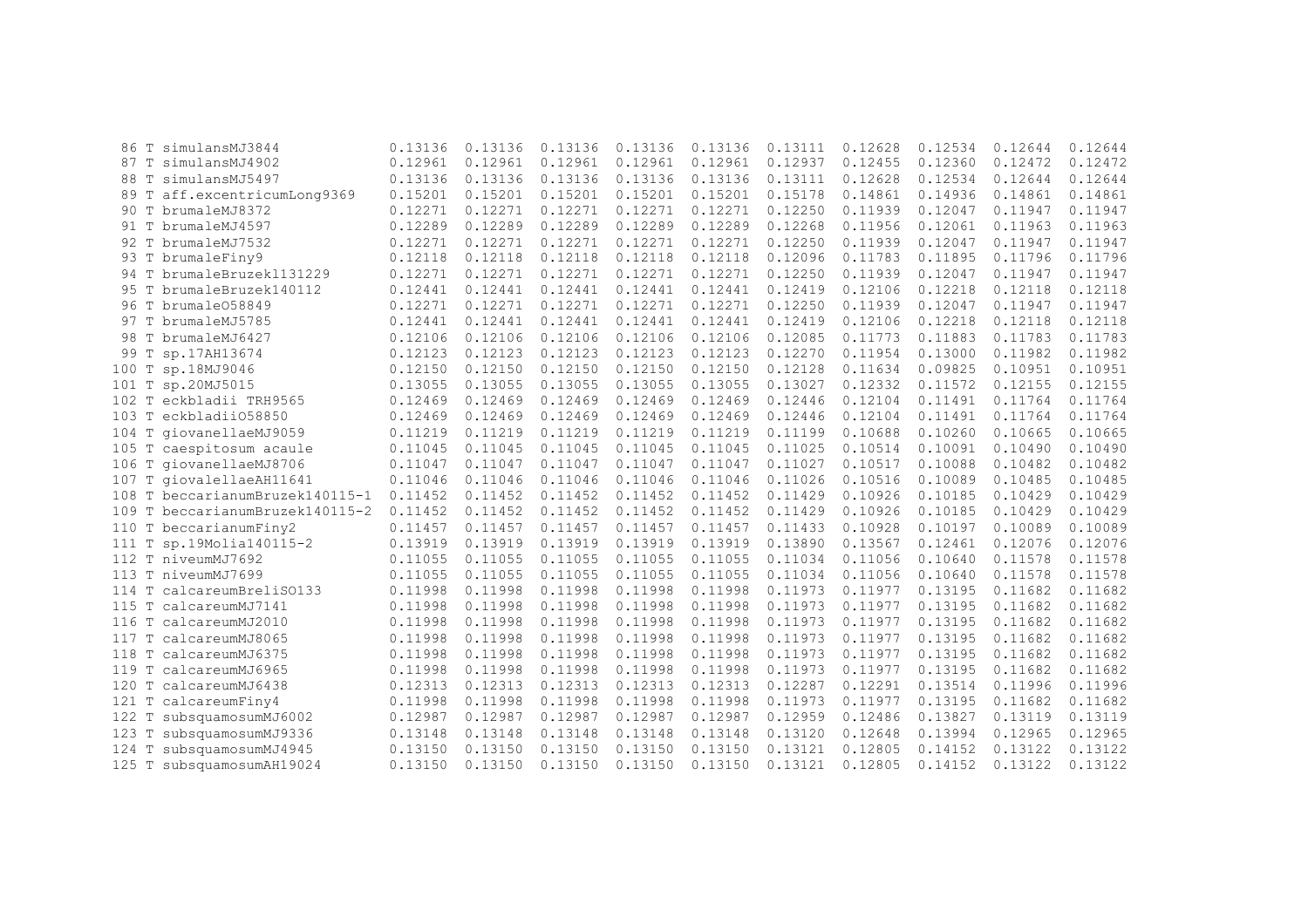| 126 T subsquamosumMJ6563                 | 0.13150 | 0.13150 | 0.13150 | 0.13150 | 0.13150 | 0.13121 | 0.12805 | 0.14152 | 0.13122 | 0.13122 |
|------------------------------------------|---------|---------|---------|---------|---------|---------|---------|---------|---------|---------|
| 127 T subsquamosumMJ9305Sp               | 0.13469 | 0.13469 | 0.13469 | 0.13469 | 0.13469 | 0.13440 | 0.13124 | 0.14316 | 0.13442 | 0.13442 |
| 128 T squamosumEL260-06                  | 0.13273 | 0.13273 | 0.13273 | 0.13273 | 0.13273 | 0.13246 | 0.12774 | 0.13161 | 0.12944 | 0.12944 |
| 129 T squamosumMrazek1300                | 0.13273 | 0.13273 | 0.13273 | 0.13273 | 0.13273 | 0.13246 | 0.12774 | 0.13161 | 0.12944 | 0.12944 |
| 130 T sp. HQ667595 HQ667598              | 0.11847 | 0.11847 | 0.11847 | 0.11847 | 0.11847 | 0.11819 | 0.11192 | 0.13631 | 0.11689 | 0.11689 |
| 131 T sp. HQ667596 HQ667599              | 0.11847 | 0.11847 | 0.11847 | 0.11847 | 0.11847 | 0.11819 | 0.11192 | 0.13631 | 0.11689 | 0.11689 |
| 132 T melanocyclumKnudsen00.314          | 0.12472 | 0.12472 | 0.12472 | 0.12472 | 0.12472 | 0.12448 | 0.12138 | 0.13187 | 0.12004 | 0.12004 |
| 133 T melanocyclumMJ6036                 | 0.12472 | 0.12472 | 0.12472 | 0.12472 | 0.12472 | 0.12448 | 0.12138 | 0.13187 | 0.12004 | 0.12004 |
| 134 T melanocyclumMJ9596                 | 0.12634 | 0.12634 | 0.12634 | 0.12634 | 0.12634 | 0.12610 | 0.12300 | 0.13347 | 0.12164 | 0.12164 |
| 135 T melanocyclumM011215                | 0.12631 | 0.12631 | 0.12631 | 0.12631 | 0.12631 | 0.12606 | 0.12296 | 0.13188 | 0.12162 | 0,12162 |
| 136 T melanocyclumBohlin050529           | 0.12629 | 0.12629 | 0.12629 | 0.12629 | 0.12629 | 0.12604 | 0.12294 | 0.13344 | 0.12160 | 0.12160 |
| 137 T melanocyclumSAH08-247              | 0.12631 | 0.12631 | 0.12631 | 0.12631 | 0.12631 | 0.12606 | 0.12296 | 0.13188 | 0.12162 | 0.12162 |
| 138 T melanocyclumMJ8815                 | 0.12472 | 0.12472 | 0.12472 | 0.12472 | 0.12472 | 0.12448 | 0.12138 | 0.13187 | 0.12004 | 0.12004 |
| 139 T melanocyclumMJ090418               | 0.12472 | 0.12472 | 0.12472 | 0.12472 | 0.12472 | 0.12448 | 0.12138 | 0.13187 | 0.12004 | 0.12004 |
| 140 T domingueziaeH0667593               | 0.12027 | 0.12027 | 0.12027 | 0.12027 | 0.12027 | 0.12005 | 0.11853 | 0.14132 | 0.11717 | 0.11717 |
| 141 T dominqueziaeHQ667593HQ667590.12027 |         | 0.12027 | 0.12027 | 0.12027 | 0.12027 | 0.12005 | 0.11853 | 0.14132 | 0.11717 | 0.11717 |
| 142 T rufumLectotype1908USA              | 0.12506 | 0.12506 | 0.12506 | 0.12506 | 0.12506 | 0.12478 | 0.12322 | 0.13239 | 0.12327 | 0.12327 |

|                           | 21                | 22      | 23                       | 24      | 25      | 26      | 27      | 28      | 29      | 30      |
|---------------------------|-------------------|---------|--------------------------|---------|---------|---------|---------|---------|---------|---------|
| 21 T winterhoffiMJ7761    | $\qquad \qquad =$ |         |                          |         |         |         |         |         |         |         |
| 22 T winterhoffiMJ2379    | 0.00000           |         |                          |         |         |         |         |         |         |         |
| 23 T sp.3MJ4935           | 0.03764           | 0.03764 | $\overline{\phantom{0}}$ |         |         |         |         |         |         |         |
| 24 T sp.1MJ7762           | 0.13407           | 0.13407 | 0.12833                  |         |         |         |         |         |         |         |
| 25 T sp.2MJ8710           | 0.10812           | 0.10812 | 0.10185                  | 0.07024 |         |         |         |         |         |         |
| 26 T sp.2MJ8701           | 0.10651           | 0.10651 | 0.10023                  | 0.07183 | 0.00156 |         |         |         |         |         |
| 27 T cyclophorum Lowen99  | 0.12337           | 0.12337 | 0.12047                  | 0.10723 | 0.10439 | 0.10279 |         |         |         |         |
| 28 T cyclophorumAH16885   | 0.12174           | 0.12174 | 0.11883                  | 0.10565 | 0.10281 | 0.10121 | 0.00157 |         |         |         |
| 29 T cyclophorumAH19564   | 0.12495           | 0.12495 | 0.12207                  | 0.10882 | 0.10598 | 0.10439 | 0.00157 | 0.00315 |         |         |
| 30 T cyclophorumMJ8862    | 0.12334           | 0.12334 | 0.12043                  | 0.10721 | 0.10438 | 0.10278 | 0.00315 | 0.00157 | 0.00472 |         |
| 31 T obesumMJ8695         | 0.12339           | 0.12339 | 0.12540                  | 0.11839 | 0.11766 | 0.11608 | 0.10729 | 0.10569 | 0.10729 | 0.10725 |
| 32 T obesumMJ8707         | 0.12339           | 0.12339 | 0.12540                  | 0.11839 | 0.11766 | 0.11608 | 0.10729 | 0.10569 | 0.10729 | 0.10725 |
| 33 T obesumAH20901        | 0.12339           | 0.12339 | 0.12540                  | 0.11839 | 0.11766 | 0.11608 | 0.10729 | 0.10569 | 0.10729 | 0.10725 |
| 34 T lloydiiAH31155       | 0.13083           | 0.13083 | 0.12653                  | 0.15274 | 0.12224 | 0.12383 | 0.14626 | 0.14786 | 0.14785 | 0.14947 |
| 35 T lloydii Lahti201210  | 0.13083           | 0.13083 | 0.12653                  | 0.15274 | 0.12224 | 0.12383 | 0.14626 | 0.14786 | 0.14785 | 0.14947 |
| 36 T fulvellumKabat970428 | 0.12230           | 0.12230 | 0.12449                  | 0.15101 | 0.12642 | 0.12478 | 0.14926 | 0.14763 | 0.15084 | 0.14923 |
| 37 T grandisporumMJ6633   | 0.11597           | 0.11597 | 0.11331                  | 0.15067 | 0.12228 | 0.12070 | 0.13277 | 0.13434 | 0.13119 | 0.13276 |
| 38 T grandisporumMJ8907   | 0.11621           | 0.11621 | 0.11194                  | 0.14781 | 0.11937 | 0.11780 | 0.13298 | 0.13457 | 0.13141 | 0.13613 |
| 39 T grandisporumMJ8793   | 0.11281           | 0.11281 | 0.10856                  | 0.14758 | 0.12070 | 0.11912 | 0.13275 | 0.13432 | 0.13118 | 0.13589 |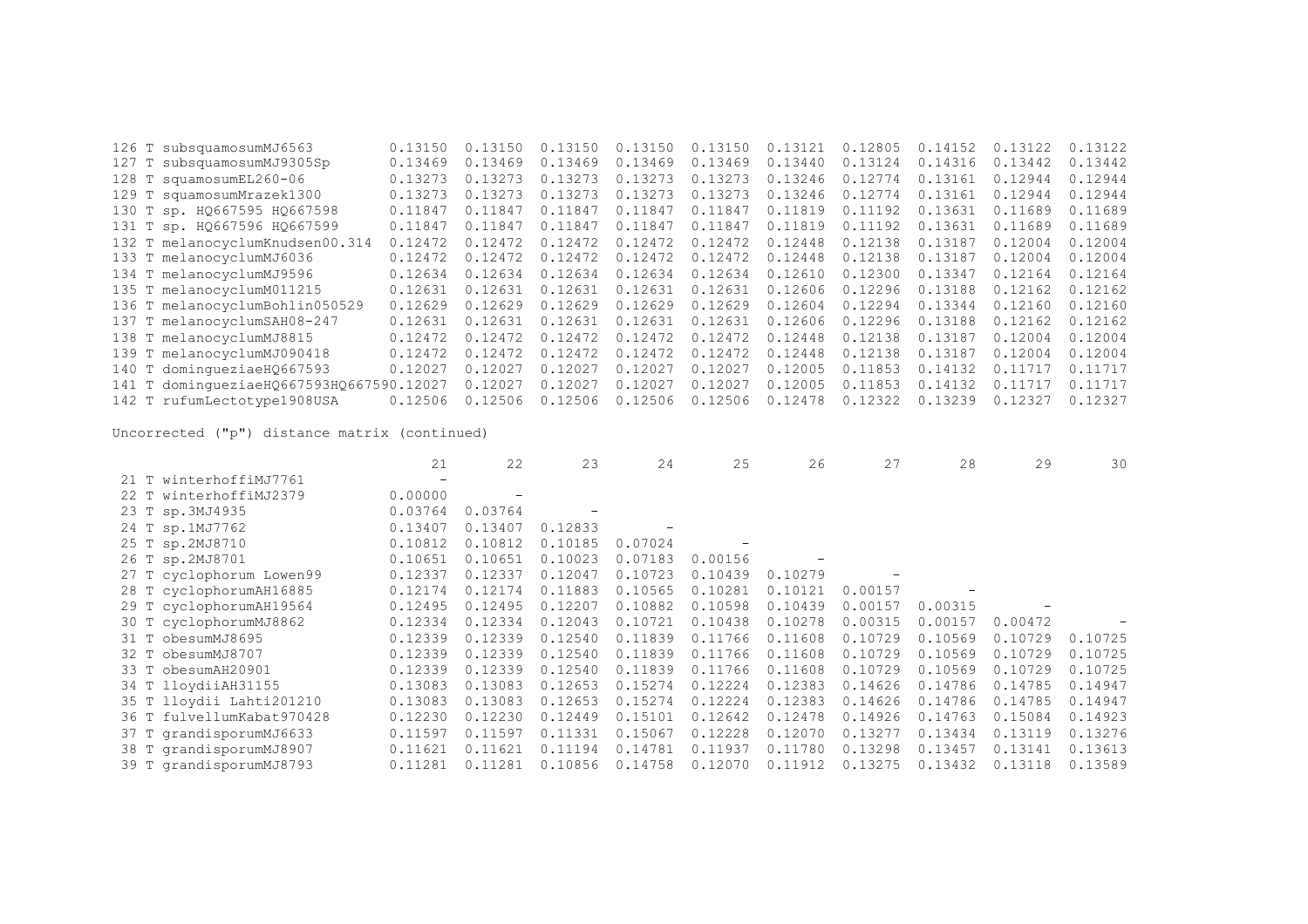| 40 T | grandisporumFiny10                 | 0.11476 | 0.11476 | 0.11050 | 0.14792 | 0.11950 | 0.11792 | 0.13311 | 0.13470 | 0.13154 | 0.13626 |
|------|------------------------------------|---------|---------|---------|---------|---------|---------|---------|---------|---------|---------|
| 41 T | grandisporumBruzek131208           | 0.11621 | 0.11621 | 0.11194 | 0.14781 | 0.11937 | 0.11780 | 0.13298 | 0.13457 | 0.13141 | 0.13613 |
| 42 T | sp.16Knudsen99-337                 | 0.13544 | 0.13544 | 0.13594 | 0.16321 | 0.14356 | 0.14195 | 0.15544 | 0.15537 | 0.15699 | 0.15696 |
| 43 T | pseudopulchellumAH11603            | 0.13067 | 0.13067 | 0.13427 | 0.14134 | 0.12183 | 0.12341 | 0.15723 | 0.15565 | 0.15881 | 0.15727 |
| 44 T | pseudopulchellumAH11605            | 0.13067 | 0.13067 | 0.13427 | 0.14134 | 0.12183 | 0.12341 | 0.15723 | 0.15565 | 0.15881 | 0.15727 |
| 45 T | panninicumMJ990617a                | 0.13244 | 0.13244 | 0.12322 | 0.13517 | 0.12355 | 0.12196 | 0.15112 | 0.15272 | 0.15271 | 0.15114 |
| 46 T | pannonicumMJ8715                   | 0.13256 | 0.13256 | 0.12329 | 0.13530 | 0.12527 | 0.12367 | 0.15291 | 0.15451 | 0.15451 | 0.15294 |
| 47 T | pannonicumMJ7764                   | 0.13244 | 0.13244 | 0.12322 | 0.13517 | 0.12355 | 0.12196 | 0.15112 | 0.15272 | 0.15271 | 0.15114 |
| 48 T | pannonicumMJ7803                   | 0.13084 | 0.13084 | 0.12163 | 0.13676 | 0.12515 | 0.12356 | 0.15272 | 0.15431 | 0.15431 | 0.15274 |
| 49 T | submemebranaceumAH15132            | 0.15441 | 0.15441 | 0.15333 | 0.17599 | 0.14098 | 0.14258 | 0.16748 | 0.16587 | 0.16908 | 0.16744 |
| 50 T | sp.15MJ9295                        | 0.14386 | 0.14386 | 0.14107 | 0.17217 | 0.13825 | 0.13982 | 0.15684 | 0.15843 | 0.15842 | 0.16001 |
| 51 T | sp.15MJ9296                        | 0.14386 | 0.14386 | 0.14108 | 0.17216 | 0.13828 | 0.13986 | 0.15687 | 0.15846 | 0.15844 | 0.16004 |
| 52 T | sp.15MJ660617b                     | 0.13663 | 0.13663 | 0.13723 | 0.16561 | 0.13735 | 0.13895 | 0.15470 | 0.15632 | 0.15633 | 0.15794 |
| 53 T | sp.10MJ3813                        | 0.11537 | 0.11537 | 0.11256 | 0.12506 | 0.10322 | 0.10480 | 0.13202 | 0.13043 | 0.13361 | 0.13201 |
| 54 T | sp.10MJ6198                        | 0.11757 | 0.11757 | 0.11969 | 0.13677 | 0.11168 | 0.11326 | 0.14564 | 0.14403 | 0.14723 | 0.14562 |
| 55 T | sp.11MJ881114                      | 0.12382 | 0.12382 | 0.12116 | 0.14145 | 0.11788 | 0.11626 | 0.14534 | 0.14373 | 0.14691 | 0.14532 |
| 56 T | sp.12AH15040                       | 0.11905 | 0.11905 | 0.11634 | 0.13676 | 0.11313 | 0.11152 | 0.14054 | 0.13894 | 0.14213 | 0.14053 |
| 57 T | sp.13Long11161                     | 0.12273 | 0.12273 | 0.12010 | 0.14346 | 0.12172 | 0.12013 | 0.13128 | 0.12969 | 0.13284 | 0.13125 |
| 58 T | sp.9MJ3787                         | 0.11059 | 0.11059 | 0.11445 | 0.12661 | 0.11418 | 0.11258 | 0.12535 | 0.12375 | 0.12693 | 0.12532 |
| 59 T | sp.9MJ4966                         | 0.10887 | 0.10887 | 0.11273 | 0.12658 | 0.11248 | 0.11087 | 0.12384 | 0.12223 | 0.12541 | 0.12380 |
| 60 T | sp.9MJ4976                         | 0.11204 | 0.11204 | 0.11591 | 0.12654 | 0.11561 | 0.11401 | 0.12537 | 0.12377 | 0.12695 | 0.12534 |
| 61 T | sp.7Finy1                          | 0.11722 | 0.11722 | 0.11912 | 0.14175 | 0.11977 | 0.11816 | 0.13065 | 0.12905 | 0.13222 | 0.13063 |
| 62 T | sp.8MJ3830                         | 0.10477 | 0.10477 | 0.10404 | 0.10678 | 0.09691 | 0.09860 | 0.10430 | 0.10256 | 0.10605 | 0.10431 |
| 63 T | sp.8MJ6081                         | 0.10491 | 0.10491 | 0.10765 | 0.11211 | 0.10213 | 0.10382 | 0.10955 | 0.10781 | 0.11129 | 0.10956 |
|      | 64 T sp.8MJ7795                    | 0.10477 | 0.10477 | 0.10404 | 0.10678 | 0.09691 | 0.09860 | 0.10430 | 0.10256 | 0.10605 | 0.10431 |
| 65 T | kotlabaeBoertmann79074             | 0.10479 | 0.10479 | 0.10737 | 0.10532 | 0.09704 | 0.09528 | 0.11822 | 0.11647 | 0.11996 | 0.11820 |
| 66 T | kotlabaeMJ5597                     | 0.09957 | 0.09957 | 0.10214 | 0.10001 | 0.09182 | 0.09006 | 0.11293 | 0.11119 | 0.11467 | 0.11291 |
|      | 67 T kotlabaeMJ9585                | 0.09961 | 0.09961 | 0.10218 | 0.10007 | 0.09185 | 0.09009 | 0.11303 | 0.11129 | 0.11478 | 0.11302 |
| 68 T | kotlabaeMJ7187                     | 0.09950 | 0.09950 | 0.10207 | 0.10000 | 0.09178 | 0.09002 | 0.11290 | 0.11116 | 0.11464 | 0.11288 |
| 69 T | kotlabaePavel140118                | 0.10131 | 0.10131 | 0.10388 | 0.10174 | 0.09352 | 0.09176 | 0.11467 | 0.11293 | 0.11642 | 0.11466 |
| 70 T | aff. cretaceumKnudsen01.79 0.13432 |         | 0.13432 | 0.13481 | 0.14361 | 0.14466 | 0.14309 | 0.14678 | 0.14520 | 0.14839 | 0.14680 |
| 71 T | aff. cretaceumMJ3821               | 0.13132 | 0.13132 | 0.12859 | 0.14224 | 0.13848 | 0.13692 | 0.14220 | 0.14063 | 0.14381 | 0.14222 |
| 72 T | aff. cretaceumMJ6194               | 0.13287 | 0.13287 | 0.13654 | 0.14198 | 0.14475 | 0.14317 | 0.14833 | 0.14673 | 0.14991 | 0.14831 |
| 73 T | aff. cretaceumAH3995               | 0.13131 | 0.13131 | 0.13812 | 0.14196 | 0.14632 | 0.14474 | 0.14835 | 0.14675 | 0.14993 | 0.14833 |
| 74 T | aff. cretaceumMJ9304               | 0.13445 | 0.13445 | 0.13811 | 0.14353 | 0.14633 | 0.14476 | 0.14993 | 0.14833 | 0.15151 | 0.14991 |
| 75 T | sp.5MJ10060                        | 0.12729 | 0.12729 | 0.12600 | 0.16265 | 0.12636 | 0.12476 | 0.13485 | 0.13645 | 0.13644 | 0.13803 |
| 76 T | sp.5Bruzek131207                   | 0.12729 | 0.12729 | 0.12600 | 0.16265 | 0.12636 | 0.12476 | 0.13485 | 0.13645 | 0.13644 | 0.13803 |
| 77 T | simulansBruzek131201               | 0.12135 | 0.12135 | 0.12538 | 0.13812 | 0.11873 | 0.12037 | 0.14469 | 0.14637 | 0.14635 | 0.14805 |
| 78 T | simulansBruzek140214               | 0.12135 | 0.12135 | 0.12538 | 0.13812 | 0.11873 | 0.12037 | 0.14469 | 0.14637 | 0.14635 | 0.14805 |
| 79 T | simulansMJ040221                   | 0.12301 | 0.12301 | 0.12704 | 0.13812 | 0.11706 | 0.11870 | 0.14469 | 0.14637 | 0.14635 | 0.14804 |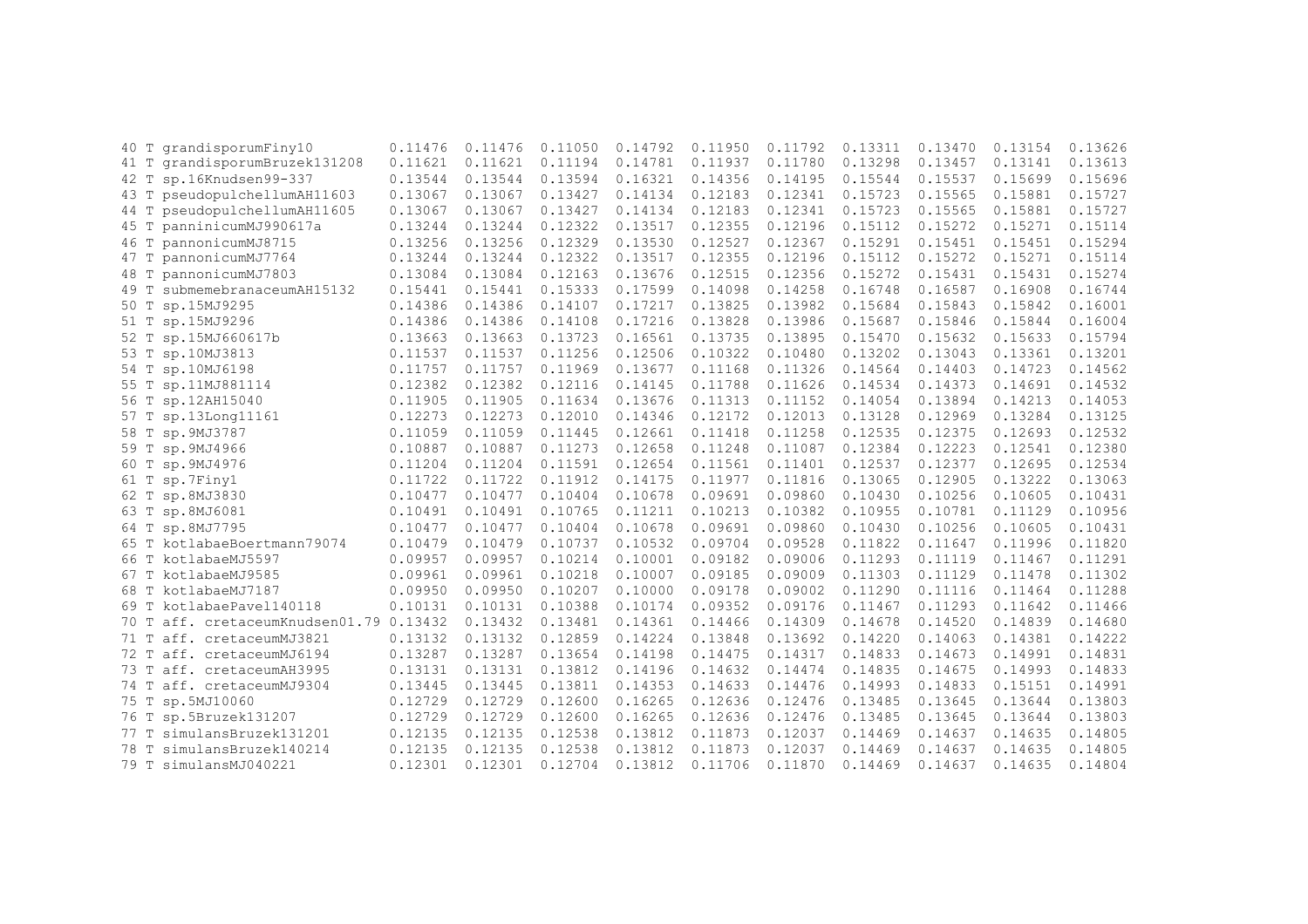| 80 T  | simulansAH15633                 | 0.11962 | 0.11962 | 0.12366 | 0.13646 | 0.11705 | 0.11869 | 0.14301 | 0.14469 | 0.14467 | 0.14637 |
|-------|---------------------------------|---------|---------|---------|---------|---------|---------|---------|---------|---------|---------|
|       | 81 T simulansMJ9064             | 0.12130 | 0.12130 | 0.12533 | 0.13813 | 0.11871 | 0.12035 | 0.14467 | 0.14635 | 0.14633 | 0.14803 |
| 82 T  | simulansKnudsen01.70m           | 0.12304 | 0.12304 | 0.12708 | 0.13815 | 0.11711 | 0.11875 | 0.14474 | 0.14642 | 0.14640 | 0.14810 |
|       | 83 T simulansMJ7865             | 0.11977 | 0.11977 | 0.12384 | 0.13635 | 0.11554 | 0.11719 | 0.14291 | 0.14458 | 0.14457 | 0.14626 |
| 84 T  | simulansMrazek1313              | 0.11962 | 0.11962 | 0.12366 | 0.13646 | 0.11705 | 0.11869 | 0.14301 | 0.14469 | 0.14467 | 0.14637 |
| 85 T  | simulansMJ3871                  | 0.12479 | 0.12479 | 0.12883 | 0.13988 | 0.11882 | 0.12046 | 0.14652 | 0.14820 | 0.14818 | 0.14988 |
| 86 T  | simulansMJ3844                  | 0.12644 | 0.12644 | 0.13048 | 0.14148 | 0.12045 | 0.12210 | 0.14811 | 0.14978 | 0.14977 | 0.15147 |
| 87 T  | simulansMJ4902                  | 0.12472 | 0.12472 | 0.12875 | 0.13980 | 0.11875 | 0.12039 | 0.14640 | 0.14807 | 0.14806 | 0.14975 |
| 88 T  | simulansMJ5497                  | 0.12644 | 0.12644 | 0.13048 | 0.14148 | 0.12045 | 0.12210 | 0.14811 | 0.14978 | 0.14977 | 0.15147 |
|       | 89 T aff.excentricumLong9369    | 0.14861 | 0.14861 | 0.14775 | 0.16538 | 0.14935 | 0.15100 | 0.16201 | 0.16033 | 0.16205 | 0.16200 |
|       | 90 T brumaleMJ8372              | 0.11947 | 0.11947 | 0.12007 | 0.13134 | 0.11854 | 0.12019 | 0.14257 | 0.14090 | 0.14425 | 0.14254 |
|       | 91 T brumaleMJ4597              | 0.11963 | 0.11963 | 0.12026 | 0.13149 | 0.11869 | 0.12034 | 0.14284 | 0.14116 | 0.14452 | 0.14280 |
|       | 92 T brumaleMJ7532              | 0.11947 | 0.11947 | 0.12007 | 0.13134 | 0.11854 | 0.12019 | 0.14257 | 0.14090 | 0.14425 | 0.14254 |
|       | 93 T brumaleFiny9               | 0.11796 | 0.11796 | 0.11851 | 0.12981 | 0.11699 | 0.11865 | 0.14104 | 0.13937 | 0.14272 | 0.14101 |
|       | 94 T brumaleBruzek1131229       | 0.11947 | 0.11947 | 0.12007 | 0.13134 | 0.11854 | 0.12019 | 0.14257 | 0.14090 | 0.14425 | 0.14254 |
|       | 95 T brumaleBruzek140112        | 0.12118 | 0.12118 | 0.12177 | 0.13298 | 0.12020 | 0.12185 | 0.14424 | 0.14258 | 0.14593 | 0.14422 |
|       | 96 T brumale058849              | 0.11947 | 0.11947 | 0.12007 | 0.13134 | 0.11854 | 0.12019 | 0.14257 | 0.14090 | 0.14425 | 0.14254 |
|       | 97 T brumaleMJ5785              | 0.12118 | 0.12118 | 0.12177 | 0.12970 | 0.11689 | 0.11854 | 0.14089 | 0.13922 | 0.14257 | 0.14087 |
|       | 98 T brumaleMJ6427              | 0.11783 | 0.11783 | 0.11841 | 0.12970 | 0.11689 | 0.11854 | 0.14089 | 0.13922 | 0.14257 | 0.14087 |
| 99 T  | sp.17AH13674                    | 0.11982 | 0.11982 | 0.12700 | 0.13904 | 0.11843 | 0.11680 | 0.15894 | 0.15730 | 0.16062 | 0.15894 |
| 100 T | sp.18MJ9046                     | 0.10951 | 0.10951 | 0.11531 | 0.10978 | 0.09661 | 0.09490 | 0.12284 | 0.12114 | 0.12458 | 0.12285 |
| 101 T | sp.20MJ5015                     | 0.12155 | 0.12155 | 0.11525 | 0.10999 | 0.10534 | 0.10361 | 0.12830 | 0.13008 | 0.13007 | 0.13182 |
| 102 T | eckbladii TRH9565               | 0.11764 | 0.11764 | 0.11822 | 0.10237 | 0.09963 | 0.09966 | 0.12072 | 0.12246 | 0.12245 | 0.12420 |
|       | 103 T eckbladii058850           | 0.11764 | 0.11764 | 0.11822 | 0.10237 | 0.09963 | 0.09966 | 0.12072 | 0.12246 | 0.12245 | 0.12420 |
|       | 104 T giovanellaeMJ9059         | 0.10665 | 0.10665 | 0.10217 | 0.09714 | 0.09261 | 0.09086 | 0.10140 | 0.10312 | 0.10312 | 0.10486 |
|       | 105 T caespitosum acaule        | 0.10490 | 0.10490 | 0.10042 | 0.09534 | 0.09085 | 0.08910 | 0.09964 | 0.10137 | 0.10137 | 0.10311 |
|       | 106 T giovanellaeMJ8706         | 0.10482 | 0.10482 | 0.10044 | 0.09537 | 0.09258 | 0.09084 | 0.10137 | 0.10310 | 0.10310 | 0.10484 |
|       | 107 T giovalellaeAH11641        | 0.10485 | 0.10485 | 0.10043 | 0.09514 | 0.09092 | 0.08916 | 0.09977 | 0.10150 | 0.10150 | 0.10324 |
|       | 108 T beccarianumBruzek140115-1 | 0.10429 | 0.10429 | 0.11690 | 0.11319 | 0.09663 | 0.09834 | 0.13058 | 0.12891 | 0.13234 | 0.13065 |
| 109 T | beccarianumBruzek140115-2       | 0.10429 | 0.10429 | 0.11690 | 0.11319 | 0.09663 | 0.09834 | 0.13058 | 0.12891 | 0.13234 | 0.13065 |
|       | 110 T beccarianumFiny2          | 0.10089 | 0.10089 | 0.11348 | 0.11311 | 0.09659 | 0.09488 | 0.12713 | 0.12546 | 0.12888 | 0.12719 |
|       | 111 T sp.19Molia140115-2        | 0.12076 | 0.12076 | 0.12979 | 0.14580 | 0.12285 | 0.12122 | 0.15218 | 0.15054 | 0.15390 | 0.14886 |
|       | 112 T niveumMJ7692              | 0.11578 | 0.11578 | 0.10767 | 0.09744 | 0.09988 | 0.10164 | 0.11775 | 0.11951 | 0.11953 | 0.12126 |
|       | 113 T niveumMJ7699              | 0.11578 | 0.11578 | 0.10767 | 0.09744 | 0.09988 | 0.10164 | 0.11775 | 0.11951 | 0.11953 | 0.12126 |
|       | 114 T calcareumBreliS0133       | 0.11682 | 0.11682 | 0.12684 | 0.14121 | 0.11698 | 0.11856 | 0.13644 | 0.13484 | 0.13802 | 0.13642 |
|       | 115 T calcareumMJ7141           | 0.11682 | 0.11682 | 0.12684 | 0.14121 | 0.11698 | 0.11856 | 0.13644 | 0.13484 | 0.13802 | 0.13642 |
|       | 116 T calcareumMJ2010           | 0.11682 | 0.11682 | 0.12684 | 0.14121 | 0.11698 | 0.11856 | 0.13644 | 0.13484 | 0.13802 | 0.13642 |
| 117 T | calcareumMJ8065                 | 0.11682 | 0.11682 | 0.12684 | 0.14121 | 0.11698 | 0.11856 | 0.13644 | 0.13484 | 0.13802 | 0.13642 |
| 118 T | calcareumMJ6375                 | 0.11682 | 0.11682 | 0.12684 | 0.14121 | 0.11698 | 0.11856 | 0.13644 | 0.13484 | 0.13802 | 0.13642 |
|       | 119 T calcareumMJ6965           | 0.11682 | 0.11682 | 0.12684 | 0.14121 | 0.11698 | 0.11856 | 0.13644 | 0.13484 | 0.13802 | 0.13642 |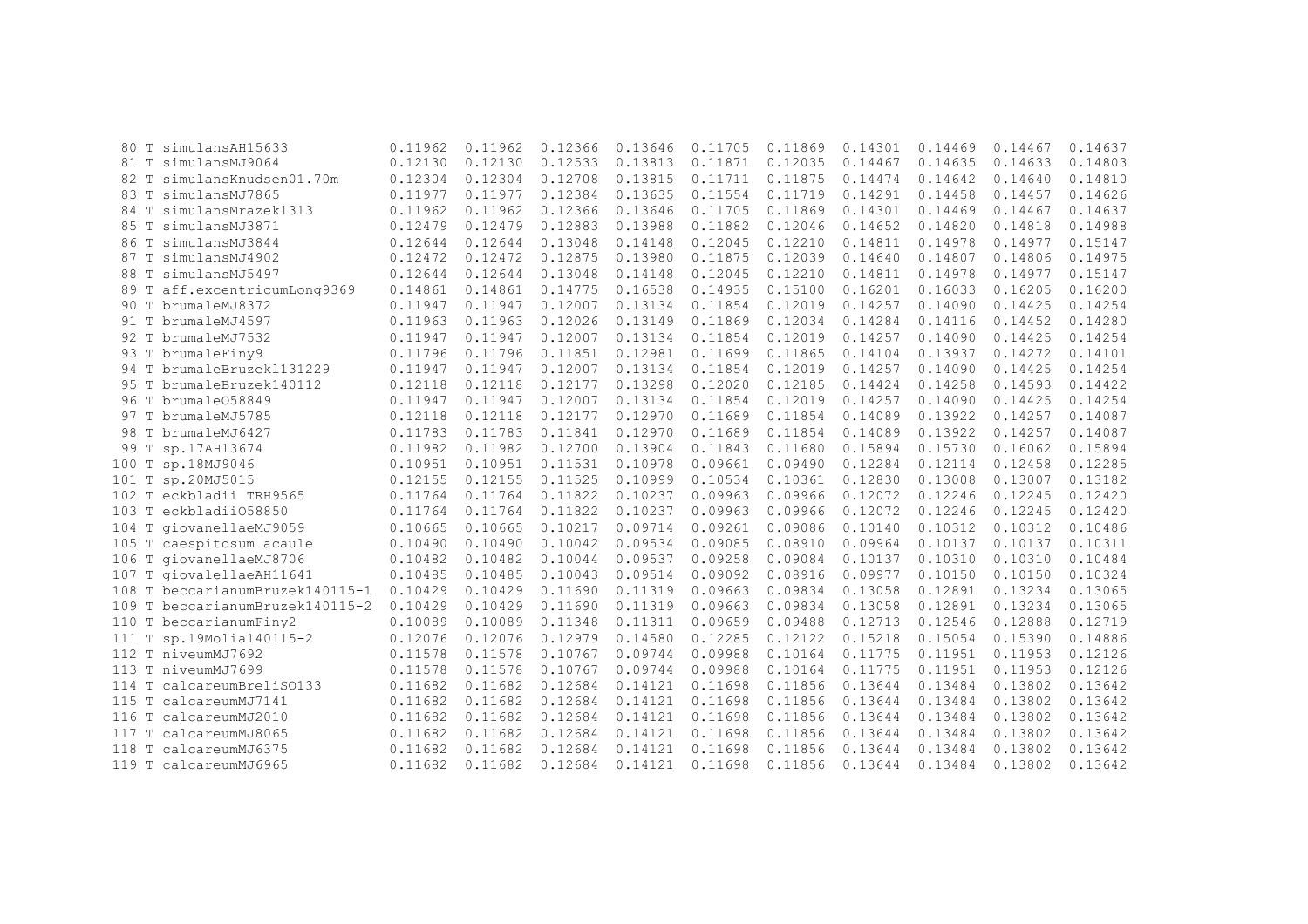|       | 120 T calcareumMJ6438              | 0.11996 | 0.11996 | 0.12999 | 0.14435 | 0.12016 | 0.12174 | 0.13959 | 0.13799 | 0.14117 | 0.13956 |
|-------|------------------------------------|---------|---------|---------|---------|---------|---------|---------|---------|---------|---------|
| 121 T | calcareumFiny4                     | 0.11682 | 0.11682 | 0.12684 | 0.14121 | 0.11698 | 0.11856 | 0.13644 | 0.13484 | 0.13802 | 0.13642 |
|       | 122 T subsquamosumMJ6002           | 0.13119 | 0.13119 | 0.13029 | 0.15650 | 0.13130 | 0.13289 | 0.13771 | 0.13611 | 0.13928 | 0.13769 |
|       | 123 T subsquamosumMJ9336           | 0.12965 | 0.12965 | 0.13193 | 0.15650 | 0.12972 | 0.13132 | 0.14091 | 0.13931 | 0.14248 | 0.14089 |
| 124 T | subsquamosumMJ4945                 | 0.13122 | 0.13122 | 0.13351 | 0.15650 | 0.13127 | 0.13285 | 0.14088 | 0.13929 | 0.14245 | 0.14086 |
| 125 T | subsquamosumAH19024                | 0.13122 | 0.13122 | 0.13351 | 0.15650 | 0.13127 | 0.13285 | 0.14088 | 0.13929 | 0.14245 | 0.14086 |
|       | 126 T subsquamosumMJ6563           | 0.13122 | 0.13122 | 0.13351 | 0.15650 | 0.13127 | 0.13285 | 0.14088 | 0.13929 | 0.14245 | 0.14086 |
| 127 T | subsquamosumMJ9305Sp               | 0.13442 | 0.13442 | 0.13671 | 0.15963 | 0.13443 | 0.13602 | 0.14406 | 0.14246 | 0.14563 | 0.14404 |
|       | 128 T squamosumEL260-06            | 0.12944 | 0.12944 | 0.12681 | 0.14870 | 0.12785 | 0.12943 | 0.13457 | 0.13297 | 0.13615 | 0.13456 |
|       | 129 T squamosumMrazek1300          | 0.12944 | 0.12944 | 0.12681 | 0.14870 | 0.12785 | 0.12943 | 0.13457 | 0.13297 | 0.13615 | 0.13456 |
|       | 130 T sp. HQ667595 HQ667598        | 0.11689 | 0.11689 | 0.11899 | 0.14338 | 0.11779 | 0.11939 | 0.13420 | 0.13421 | 0.13578 | 0.13578 |
|       | 131 T sp. HQ667596 HQ667599        | 0.11689 | 0.11689 | 0.11899 | 0.14338 | 0.11779 | 0.11939 | 0.13420 | 0.13421 | 0.13578 | 0.13578 |
|       | 132 T melanocyclumKnudsen00.314    | 0.12004 | 0.12004 | 0.12526 | 0.14595 | 0.12348 | 0.12511 | 0.12848 | 0.12690 | 0.13009 | 0.12847 |
|       | 133 T melanocyclumMJ6036           | 0.12004 | 0.12004 | 0.12526 | 0.14595 | 0.12348 | 0.12511 | 0.12848 | 0.12690 | 0.13009 | 0.12847 |
|       | 134 T melanocyclumMJ9596           | 0.12164 | 0.12164 | 0.12687 | 0.14753 | 0.12510 | 0.12672 | 0.13010 | 0.12852 | 0.13172 | 0.13010 |
|       | 135 T melanocyclumM011215          | 0.12162 | 0.12162 | 0.12686 | 0.14754 | 0.12510 | 0.12673 | 0.12853 | 0.12695 | 0.13014 | 0.12852 |
|       | 136 T melanocyclumBohlin050529     | 0.12160 | 0.12160 | 0.12684 | 0.14751 | 0.12506 | 0.12669 | 0.13003 | 0.12845 | 0.13165 | 0.13003 |
|       | 137 T melanocyclumSAH08-247        | 0.12162 | 0.12162 | 0.12686 | 0.14754 | 0.12510 | 0.12673 | 0.12853 | 0.12695 | 0.13014 | 0.12852 |
|       | 138 T melanocyclumMJ8815           | 0.12004 | 0.12004 | 0.12526 | 0.14595 | 0.12348 | 0.12511 | 0.12848 | 0.12690 | 0.13009 | 0.12847 |
|       | 139 T melanocyclumMJ090418         | 0.12004 | 0.12004 | 0.12526 | 0.14595 | 0.12348 | 0.12511 | 0.12848 | 0.12690 | 0.13009 | 0.12847 |
|       | 140 T dominqueziaeHQ667593         | 0.11717 | 0.11717 | 0.12557 | 0.15163 | 0.12466 | 0.12307 | 0.13293 | 0.13451 | 0.13450 | 0.13609 |
| 141 T | dominqueziaeH0667593H0667590.11717 |         | 0.11717 | 0.12557 | 0.15163 | 0.12466 | 0.12307 | 0.13293 | 0.13451 | 0.13450 | 0.13609 |
|       | 142 T rufumLectotype1908USA        | 0.12327 | 0.12327 | 0.12695 | 0.14865 | 0.12455 | 0.12297 | 0.12971 | 0.13132 | 0.13132 | 0.13293 |

|                               | 31                       | 32          | 33                       | 34      | 35      | 36      | 37      | 38      | 39      | 40      |
|-------------------------------|--------------------------|-------------|--------------------------|---------|---------|---------|---------|---------|---------|---------|
| 31 T obesumMJ8695             | $\overline{\phantom{0}}$ |             |                          |         |         |         |         |         |         |         |
| 32 T obesumMJ8707             | 0.00000                  |             |                          |         |         |         |         |         |         |         |
| 33 T obesumAH20901            | 0.00000                  | 0.00000     | $\overline{\phantom{m}}$ |         |         |         |         |         |         |         |
| 34 T lloydiiAH31155           | 0.14886                  | 0.14886     | 0.14886                  |         |         |         |         |         |         |         |
| 35 T lloydii Lahti201210      | 0.14886                  | 0.14886     | 0.14886                  | 0.00000 |         |         |         |         |         |         |
| 36 T fulvellumKabat970428     | 0.15050                  | 0.15050     | 0.15050                  | 0.12884 | 0.12884 |         |         |         |         |         |
| 37 T grandisporumMJ6633       | 0.13091                  | 0.13091     | 0.13091                  | 0.12066 | 0.12066 | 0.13124 |         |         |         |         |
| 38 T grandisporumMJ8907       | 0.13270                  | 0.13270     | 0.13270                  | 0.12239 | 0.12239 | 0.13147 | 0.00916 |         |         |         |
| 39 T grandisporumMJ8793       | 0.13089                  | 0.13089     | 0.13089                  | 0.12060 | 0.12060 | 0.12806 | 0.00458 | 0.00458 |         |         |
| 40 T grandisporumFiny10       | 0.13287                  | 0.13287     | 0.13287                  | 0.12091 | 0.12091 | 0.12998 | 0.00764 | 0.00000 | 0.00306 |         |
| 41 T grandisporumBruzek131208 | 0.13270                  | 0.13270     | 0.13270                  | 0.12239 | 0.12239 | 0.13147 | 0.00916 | 0.00000 | 0.00458 | 0.00000 |
| 42 T sp.16Knudsen99-337       | 0.17246                  | 7246<br>0.1 | 0.17246                  | 0.13964 | 0.13964 | 0.16545 | 0.14353 | 0.14378 | 0.14354 | 0.14392 |
| 43 T pseudopulchellumAH11603  | 0.16167                  | 0.16167     | 0.16167                  | 0.14041 | 0.14041 | 0.13992 | 0.14229 | 0.14393 | 0.13903 | 0.14252 |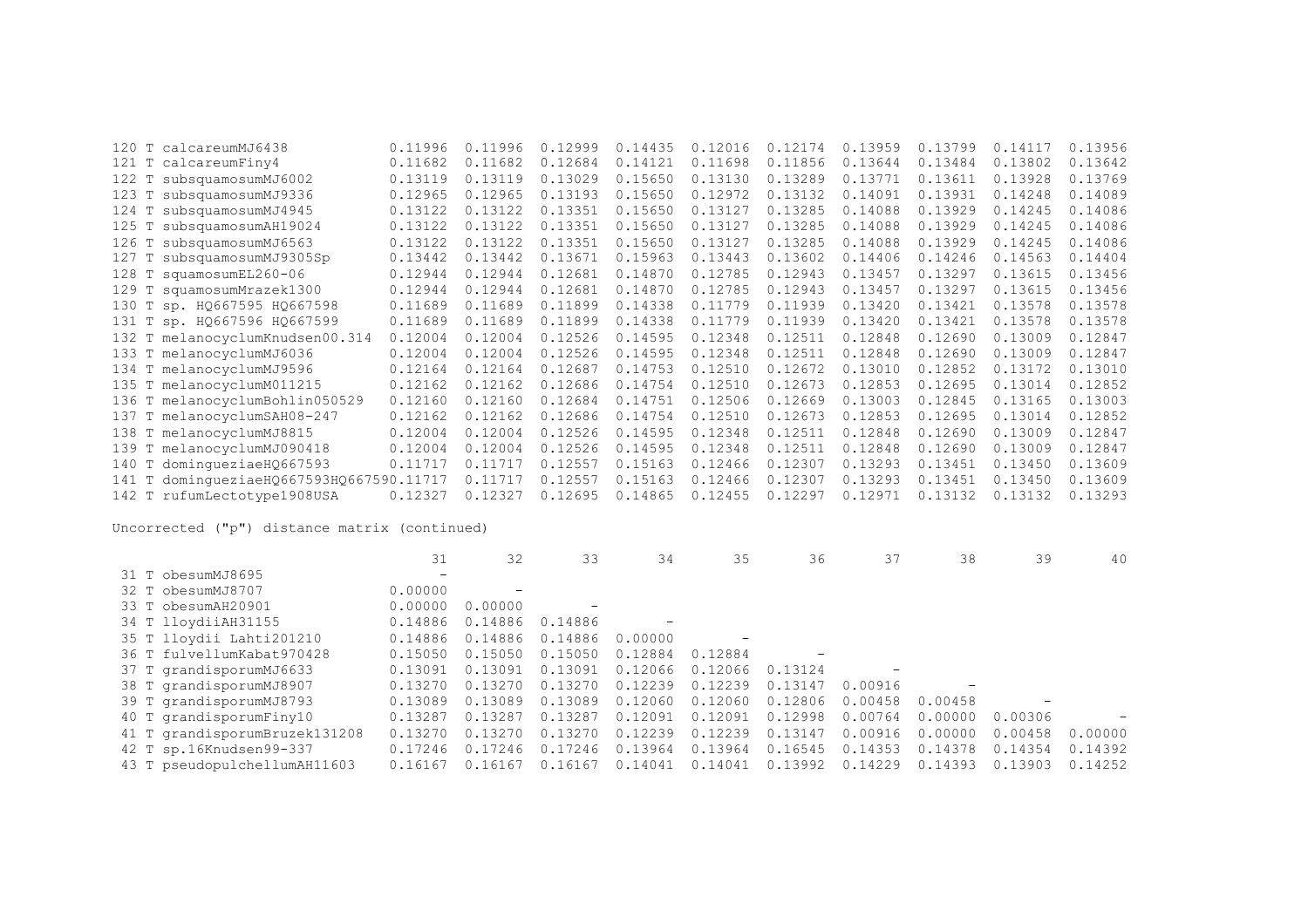| 44 T | pseudopulchellumAH11605            | 0.16167 | 0.16167 | 0.16167 | 0.14041 | 0.14041 | 0.13992 | 0.14229 | 0.14393 | 0.13903 | 0.14252 |
|------|------------------------------------|---------|---------|---------|---------|---------|---------|---------|---------|---------|---------|
| 45 T | panninicumMJ990617a                | 0.15445 | 0.15445 | 0.15445 | 0.12900 | 0.12900 | 0.14069 | 0.12076 | 0.12400 | 0.12065 | 0.12254 |
| 46 T | pannonicumMJ8715                   | 0.15460 | 0.15460 | 0.15460 | 0.12912 | 0.12912 | 0.13924 | 0.12244 | 0.12567 | 0.12233 | 0.12422 |
| 47 T | pannonicumMJ7764                   | 0.15445 | 0.15445 | 0.15445 | 0.12900 | 0.12900 | 0.14069 | 0.12076 | 0.12400 | 0.12065 | 0.12254 |
| 48 T | pannonicumMJ7803                   | 0.15286 | 0.15286 | 0.15286 | 0.12743 | 0.12743 | 0.13911 | 0.12231 | 0.12557 | 0.12221 | 0.12411 |
| 49 T | submemebranaceumAH15132            | 0.17440 | 0.17440 | 0.17440 | 0.17394 | 0.17394 | 0.18551 | 0.16317 | 0.16358 | 0.16324 | 0.16223 |
| 50 T | sp.15MJ9295                        | 0.17084 | 0.17084 | 0.17084 | 0.15010 | 0.15010 | 0.16090 | 0.14846 | 0.15022 | 0.14528 | 0.14883 |
| 51 T | sp.15MJ9296                        | 0.17084 | 0.17084 | 0.17084 | 0.15011 | 0.15011 | 0.16090 | 0.14847 | 0.15023 | 0.14529 | 0.14884 |
|      | 52 T sp.15MJ660617b                | 0.16401 | 0.16401 | 0.16401 | 0.14464 | 0.14464 | 0.15546 | 0.14447 | 0.14617 | 0.14119 | 0.14476 |
| 53 T | sp.10MJ3813                        | 0.13894 | 0.13894 | 0.13894 | 0.12365 | 0.12365 | 0.12144 | 0.10451 | 0.10456 | 0.10127 | 0.10311 |
| 54 T | sp.10MJ6198                        | 0.14759 | 0.14759 | 0.14759 | 0.13028 | 0.13028 | 0.12356 | 0.11475 | 0.11483 | 0.11148 | 0.11339 |
| 55 T | sp.11MJ881114                      | 0.15218 | 0.15218 | 0.15218 | 0.13481 | 0.13481 | 0.12337 | 0.11458 | 0.11471 | 0.11134 | 0.11324 |
| 56 T | sp.12AH15040                       | 0.14749 | 0.14749 | 0.14749 | 0.13051 | 0.13051 | 0.12019 | 0.10983 | 0.10997 | 0.10662 | 0.10849 |
| 57 T | sp.13Long11161                     | 0.14285 | 0.14285 | 0.14285 | 0.13557 | 0.13557 | 0.12928 | 0.12111 | 0.11969 | 0.11798 | 0.11820 |
| 58 T | sp.9MJ3787                         | 0.13412 | 0.13412 | 0.13412 | 0.12631 | 0.12631 | 0.12394 | 0.11228 | 0.11082 | 0.10909 | 0.11092 |
| 59 T | sp.9MJ4966                         | 0.13239 | 0.13239 | 0.13239 | 0.12455 | 0.12455 | 0.12219 | 0.11060 | 0.10913 | 0.10740 | 0.10923 |
| 60 T | sp.9MJ4976                         | 0.13554 | 0.13554 | 0.13554 | 0.12772 | 0.12772 | 0.12536 | 0.11374 | 0.11228 | 0.11056 | 0.11239 |
| 61 T | sp.7Finy1                          | 0.13032 | 0.13032 | 0.13032 | 0.13083 | 0.13083 | 0.12556 | 0.11181 | 0.11349 | 0.11173 | 0.11360 |
| 62 T | sp.8MJ3830                         | 0.11957 | 0.11957 | 0.11957 | 0.11064 | 0.11064 | 0.11814 | 0.08794 | 0.08987 | 0.08792 | 0.08986 |
| 63 T | sp.8MJ6081                         | 0.12484 | 0.12484 | 0.12484 | 0.11586 | 0.11586 | 0.12336 | 0.09317 | 0.09508 | 0.09316 | 0.09507 |
|      | 64 T sp.8MJ7795                    | 0.11957 | 0.11957 | 0.11957 | 0.11064 | 0.11064 | 0.11814 | 0.08794 | 0.08987 | 0.08792 | 0.08986 |
|      | 65 T kotlabaeBoertmann79074        | 0.12504 | 0.12504 | 0.12504 | 0.12141 | 0.12141 | 0.12339 | 0.10195 | 0.10040 | 0.09851 | 0.10040 |
|      | 66 T kotlabaeMJ5597                | 0.11996 | 0.11996 | 0.11996 | 0.11793 | 0.11793 | 0.11650 | 0.09669 | 0.09514 | 0.09325 | 0.09513 |
|      | 67 T kotlabaeMJ9585                | 0.12006 | 0.12006 | 0.12006 | 0.11802 | 0.11802 | 0.11659 | 0.09675 | 0.09522 | 0.09331 | 0.09521 |
| 68 T | kotlabaeMJ7187                     | 0.11995 | 0.11995 | 0.11995 | 0.11788 | 0.11788 | 0.11647 | 0.09666 | 0.09511 | 0.09322 | 0.09510 |
| 69 T | kotlabaePavel140118                | 0.12172 | 0.12172 | 0.12172 | 0.11966 | 0.11966 | 0.11826 | 0.09841 | 0.09686 | 0.09497 | 0.09685 |
| 70 T | aff. cretaceumKnudsen01.79 0.15321 |         | 0.15321 | 0.15321 | 0.14387 | 0.14387 | 0.15026 | 0.14201 | 0.14060 | 0.13880 | 0.13914 |
| 71 T | aff. cretaceumMJ3821               | 0.14863 | 0.14863 | 0.14863 | 0.13924 | 0.13924 | 0.14727 | 0.13270 | 0.13443 | 0.13264 | 0.13293 |
| 72 T | aff. cretaceumMJ6194               | 0.15466 | 0.15466 | 0.15466 | 0.13755 | 0.13755 | 0.15011 | 0.14516 | 0.14376 | 0.14195 | 0.14228 |
| 73 T | aff. cretaceumAH3995               | 0.15620 | 0.15620 | 0.15620 | 0.13911 | 0.13911 | 0.15167 | 0.14666 | 0.14529 | 0.14347 | 0.14381 |
| 74 T | aff. cretaceumMJ9304               | 0.15620 | 0.15620 | 0.15620 | 0.13910 | 0.13910 | 0.15168 | 0.14668 | 0.14531 | 0.14349 | 0.14382 |
| 75 T | sp.5MJ10060                        | 0.14874 | 0.14874 | 0.14874 | 0.14186 | 0.14186 | 0.14758 | 0.12772 | 0.12949 | 0.12615 | 0.12811 |
|      | 76 T sp.5Bruzek131207              | 0.14874 | 0.14874 | 0.14874 | 0.14186 | 0.14186 | 0.14758 | 0.12772 | 0.12949 | 0.12615 | 0.12811 |
| 77 T | simulansBruzek131201               | 0.13448 | 0.13448 | 0.13448 | 0.12515 | 0.12515 | 0.13565 | 0.12784 | 0.12792 | 0.12448 | 0.12794 |
| 78 T | simulansBruzek140214               | 0.13448 | 0.13448 | 0.13448 | 0.12515 | 0.12515 | 0.13565 | 0.12784 | 0.12792 | 0.12448 | 0.12794 |
| 79 T | simulansMJ040221                   | 0.13611 | 0.13611 | 0.13611 | 0.13013 | 0.13013 | 0.13224 | 0.12777 | 0.12785 | 0.12441 | 0.12786 |
| 80 T | simulansAH15633                    | 0.13282 | 0.13282 | 0.13282 | 0.12678 | 0.12678 | 0.13398 | 0.12621 | 0.12629 | 0.12285 | 0.12630 |
| 81 T | simulansMJ9064                     | 0.13447 | 0.13447 | 0.13447 | 0.12846 | 0.12846 | 0.13564 | 0.12785 | 0.12793 | 0.12449 | 0.12794 |
| 82 T | simulansKnudsen01.70m              | 0.13619 | 0.13619 | 0.13619 | 0.13017 | 0.13017 | 0.13562 | 0.12954 | 0.12963 | 0.12618 | 0.12964 |
| 83 T | simulansMJ7865                     | 0.13301 | 0.13301 | 0.13301 | 0.12692 | 0.12692 | 0.13392 | 0.12639 | 0.12647 | 0.12302 | 0.12648 |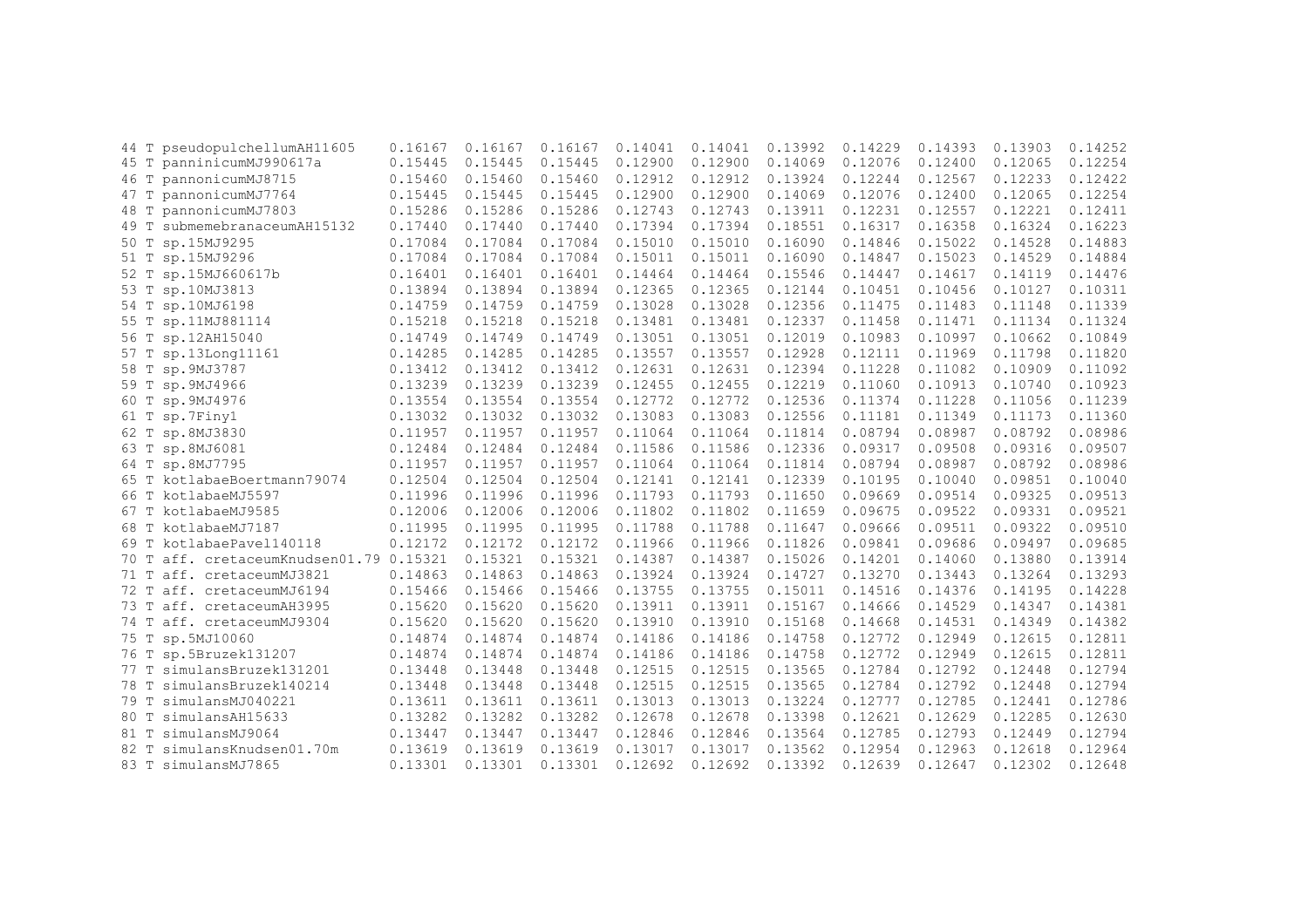|       | 84 T simulansMrazek1313         | 0.13282 | 0.13282 | 0.13282 | 0.12678 | 0.12678 | 0.13398 | 0.12621 | 0.12629 | 0.12285 | 0.12630 |
|-------|---------------------------------|---------|---------|---------|---------|---------|---------|---------|---------|---------|---------|
|       | 85 T simulansMJ3871             | 0.13791 | 0.13791 | 0.13791 | 0.13190 | 0.13190 | 0.13411 | 0.12954 | 0.12962 | 0.12618 | 0.12963 |
| 86 T  | simulansMJ3844                  | 0.13954 | 0.13954 | 0.13954 | 0.13355 | 0.13355 | 0.13575 | 0.13117 | 0.13125 | 0.12781 | 0.13126 |
|       | 87 T simulansMJ4902             | 0.13782 | 0.13782 | 0.13782 | 0.13182 | 0.13182 | 0.13401 | 0.12947 | 0.12955 | 0.12611 | 0.12956 |
|       | 88 T simulansMJ5497             | 0.13954 | 0.13954 | 0.13954 | 0.13355 | 0.13355 | 0.13575 | 0.13117 | 0.13125 | 0.12781 | 0.13126 |
|       | 89 T aff.excentricumLong9369    | 0.14987 | 0.14987 | 0.14987 | 0.16052 | 0.16052 | 0.17294 | 0.13663 | 0.13668 | 0.13326 | 0.13669 |
|       | 90 T brumaleMJ8372              | 0.12422 | 0.12422 | 0.12422 | 0.13004 | 0.13004 | 0.14255 | 0.12584 | 0.12931 | 0.12592 | 0.12934 |
|       | 91 T brumaleMJ4597              | 0.12442 | 0.12442 | 0.12442 | 0.13022 | 0.13022 | 0.14270 | 0.12607 | 0.12954 | 0.12614 | 0.12957 |
|       | 92 T brumaleMJ7532              | 0.12422 | 0.12422 | 0.12422 | 0.13004 | 0.13004 | 0.14255 | 0.12584 | 0.12931 | 0.12592 | 0.12934 |
|       | 93 T brumaleFiny9               | 0.12269 | 0.12269 | 0.12269 | 0.12857 | 0.12857 | 0.14105 | 0.12607 | 0.12954 | 0.12614 | 0.12957 |
|       | 94 T brumaleBruzek1131229       | 0.12422 | 0.12422 | 0.12422 | 0.13004 | 0.13004 | 0.14255 | 0.12584 | 0.12931 | 0.12592 | 0.12934 |
|       | 95 T brumaleBruzek140112        | 0.12588 | 0.12588 | 0.12588 | 0.13173 | 0.13173 | 0.14424 | 0.12747 | 0.13095 | 0.12756 | 0.13098 |
|       | 96 T brumale058849              | 0.12422 | 0.12422 | 0.12422 | 0.13004 | 0.13004 | 0.14255 | 0.12584 | 0.12931 | 0.12592 | 0.12934 |
| 97 T  | brumaleMJ5785                   | 0.12256 | 0.12256 | 0.12256 | 0.13173 | 0.13173 | 0.14424 | 0.12747 | 0.13095 | 0.12756 | 0.13098 |
| 98 T  | brumaleMJ6427                   | 0.12256 | 0.12256 | 0.12256 | 0.12841 | 0.12841 | 0.14091 | 0.12420 | 0.12766 | 0.12427 | 0.12769 |
| 99 T  | sp.17AH13674                    | 0.14076 | 0.14076 | 0.14076 | 0.13325 | 0.13325 | 0.15056 | 0.13767 | 0.13775 | 0.13435 | 0.13777 |
|       | 100 T sp.18MJ9046               | 0.12343 | 0.12343 | 0.12343 | 0.11561 | 0.11561 | 0.12260 | 0.09783 | 0.09781 | 0.09435 | 0.09783 |
|       | 101 T sp.20MJ5015               | 0.12524 | 0.12524 | 0.12524 | 0.12711 | 0.12711 | 0.13109 | 0.11153 | 0.10992 | 0.10803 | 0.10993 |
|       | 102 T eckbladii TRH9565         | 0.12611 | 0.12611 | 0.12611 | 0.12441 | 0.12441 | 0.11815 | 0.11268 | 0.11271 | 0.10915 | 0.11272 |
|       | 103 T eckbladii058850           | 0.12611 | 0.12611 | 0.12611 | 0.12441 | 0.12441 | 0.11815 | 0.11268 | 0.11271 | 0.10915 | 0.11272 |
|       | 104 T giovanellaeMJ9059         | 0.11571 | 0.11571 | 0.11571 | 0.12593 | 0.12593 | 0.11593 | 0.10552 | 0.10557 | 0.10202 | 0.10557 |
|       | 105 T caespitosum acaule        | 0.11400 | 0.11400 | 0.11400 | 0.12421 | 0.12421 | 0.11421 | 0.10375 | 0.10381 | 0.10026 | 0.10381 |
|       | 106 T giovanellaeMJ8706         | 0.11228 | 0.11228 | 0.11228 | 0.12251 | 0.12251 | 0.11251 | 0.10204 | 0.10209 | 0.09855 | 0.10210 |
|       | 107 T giovalellaeAH11641        | 0.11244 | 0.11244 | 0.11244 | 0.12269 | 0.12269 | 0.11268 | 0.10216 | 0.10223 | 0.09867 | 0.10223 |
|       | 108 T beccarianumBruzek140115-1 | 0.12477 | 0.12477 | 0.12477 | 0.11703 | 0.11703 | 0.12611 | 0.11972 | 0.11642 | 0.11635 | 0.11648 |
|       | 109 T beccarianumBruzek140115-2 | 0.12477 | 0.12477 | 0.12477 | 0.11703 | 0.11703 | 0.12611 | 0.11972 | 0.11642 | 0.11635 | 0.11648 |
|       | 110 T beccarianumFiny2          | 0.12139 | 0.12139 | 0.12139 | 0.12053 | 0.12053 | 0.12271 | 0.11804 | 0.11472 | 0.11467 | 0.11478 |
|       | 111 T sp.19Molia140115-2        | 0.14896 | 0.14896 | 0.14896 | 0.14631 | 0.14631 | 0.14726 | 0.12921 | 0.13265 | 0.12926 | 0.13269 |
|       | 112 T niveumMJ7692              | 0.10920 | 0.10920 | 0.10920 | 0.11265 | 0.11265 | 0.13218 | 0.10404 | 0.09719 | 0.10058 | 0.09719 |
|       | 113 T niveumMJ7699              | 0.10920 | 0.10920 | 0.10920 | 0.11265 | 0.11265 | 0.13218 | 0.10404 | 0.09719 | 0.10058 | 0.09719 |
|       | 114 T calcareumBreliS0133       | 0.14127 | 0.14127 | 0.14127 | 0.14879 | 0.14879 | 0.13584 | 0.13758 | 0.13781 | 0.13445 | 0.13636 |
|       | 115 T calcareumMJ7141           | 0.14127 | 0.14127 | 0.14127 | 0.14879 | 0.14879 | 0.13584 | 0.13758 | 0.13781 | 0.13445 | 0.13636 |
|       | 116 T calcareumMJ2010           | 0.14127 | 0.14127 | 0.14127 | 0.14879 | 0.14879 | 0.13584 | 0.13758 | 0.13781 | 0.13445 | 0.13636 |
|       | 117 T calcareumMJ8065           | 0.14127 | 0.14127 | 0.14127 | 0.14879 | 0.14879 | 0.13584 | 0.13758 | 0.13781 | 0.13445 | 0.13636 |
|       | 118 T calcareumMJ6375           | 0.14127 | 0.14127 | 0.14127 | 0.14879 | 0.14879 | 0.13584 | 0.13758 | 0.13781 | 0.13445 | 0.13636 |
|       | 119 T calcareumMJ6965           | 0.14127 | 0.14127 | 0.14127 | 0.14879 | 0.14879 | 0.13584 | 0.13758 | 0.13781 | 0.13445 | 0.13636 |
|       | 120 T calcareumMJ6438           | 0.14439 | 0.14439 | 0.14439 | 0.15193 | 0.15193 | 0.13897 | 0.14070 | 0.14094 | 0.13757 | 0.13949 |
|       | 121 T calcareumFiny4            | 0.14127 | 0.14127 | 0.14127 | 0.14879 | 0.14879 | 0.13584 | 0.13758 | 0.13781 | 0.13445 | 0.13636 |
| 122 T | subsquamosumMJ6002              | 0.14738 | 0.14738 | 0.14738 | 0.14982 | 0.14982 | 0.15018 | 0.13923 | 0.13941 | 0.13610 | 0.13798 |
|       | 123 T subsquamosumMJ9336        | 0.15052 | 0.15052 | 0.15052 | 0.14822 | 0.14822 | 0.15175 | 0.13761 | 0.13779 | 0.13448 | 0.13636 |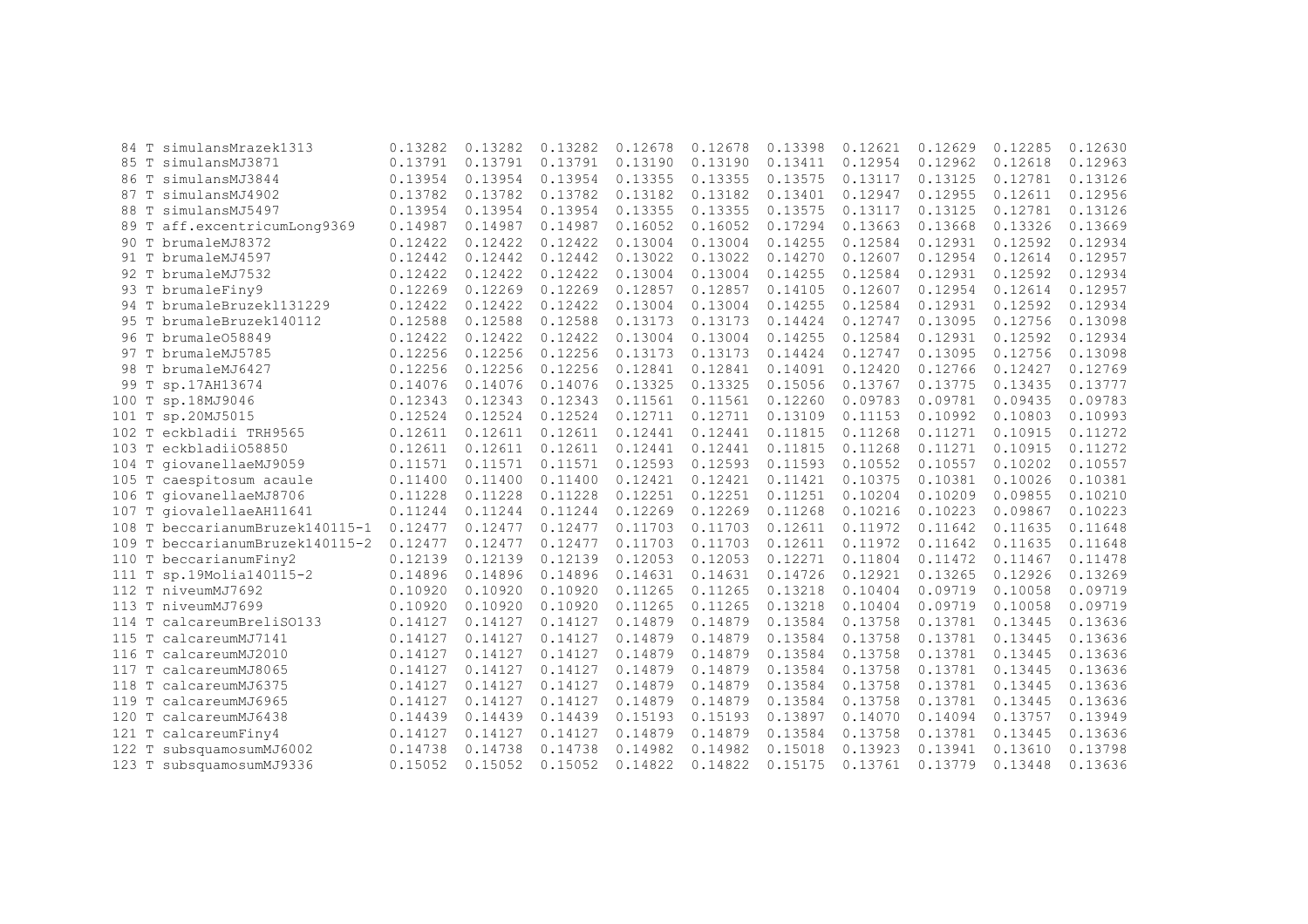| 124 T subsquamosumMJ4945                 | 0.15052 | 0.15052 | 0.15052 | 0.14825 | 0.14825 | 0.15018 | 0.13761 | 0.13779 | 0.13448 | 0.13636 |
|------------------------------------------|---------|---------|---------|---------|---------|---------|---------|---------|---------|---------|
| 125 T subsquamosumAH19024                | 0.15052 | 0.15052 | 0.15052 | 0.14825 | 0.14825 | 0.15018 | 0.13761 | 0.13779 | 0.13448 | 0.13636 |
| 126 T subsquamosumMJ6563                 | 0.15052 | 0.15052 | 0.15052 | 0.14825 | 0.14825 | 0.15018 | 0.13761 | 0.13779 | 0.13448 | 0.13636 |
| 127 T subsquamosumMJ9305Sp               | 0.15366 | 0.15366 | 0.15366 | 0.15144 | 0.15144 | 0.15339 | 0.14073 | 0.14092 | 0.13760 | 0.13950 |
| 128 T squamosumEL260-06                  | 0.14885 | 0.14885 | 0.14885 | 0.14540 | 0.14540 | 0.14024 | 0.13441 | 0.13459 | 0.13128 | 0.13315 |
| 129 T squamosumMrazek1300                | 0.14885 | 0.14885 | 0.14885 | 0.14540 | 0.14540 | 0.14024 | 0.13441 | 0.13459 | 0.13128 | 0.13315 |
| 130 Т sp. HQ667595 HQ667598              | 0.14519 | 0.14519 | 0.14519 | 0.14322 | 0.14322 | 0.13862 | 0.13376 | 0.13086 | 0.13065 | 0.13098 |
| 131 T sp. H0667596 H0667599              | 0.14519 | 0.14519 | 0.14519 | 0.14322 | 0.14322 | 0.13862 | 0.13376 | 0.13086 | 0.13065 | 0.13098 |
| 132 T melanocyclumKnudsen00.314          | 0.13337 | 0.13337 | 0.13337 | 0.14405 | 0.14405 | 0.14691 | 0.13130 | 0.13154 | 0.12819 | 0.13009 |
| 133 T melanocyclumMJ6036                 | 0.13337 | 0.13337 | 0.13337 | 0.14405 | 0.14405 | 0.14691 | 0.13130 | 0.13154 | 0.12819 | 0.13009 |
| 134 T melanocyclumMJ9596                 | 0.13495 | 0.13495 | 0.13495 | 0.14405 | 0.14405 | 0.14688 | 0.13289 | 0.13314 | 0.12979 | 0.13170 |
| 135 T melanocyclumM011215                | 0.13492 | 0.13492 | 0.13492 | 0.14562 | 0.14562 | 0.14848 | 0.13287 | 0.13311 | 0.12976 | 0.13167 |
| 136 T melanocyclumBohlin050529           | 0.13493 | 0.13493 | 0.13493 | 0.14403 | 0.14403 | 0.14848 | 0.13284 | 0.13309 | 0.12974 | 0.13164 |
| 137 T melanocyclumSAH08-247              | 0.13492 | 0.13492 | 0.13492 | 0.14562 | 0.14562 | 0.14848 | 0.13287 | 0.13311 | 0.12976 | 0.13167 |
| 138 T melanocyclumMJ8815                 | 0.13337 | 0.13337 | 0.13337 | 0.14405 | 0.14405 | 0.14691 | 0.13130 | 0.13154 | 0.12819 | 0.13009 |
| 139 T melanocyclumMJ090418               | 0.13337 | 0.13337 | 0.13337 | 0.14405 | 0.14405 | 0.14691 | 0.13130 | 0.13154 | 0.12819 | 0.13009 |
| 140 T dominqueziaeH0667593               | 0.14107 | 0.14107 | 0.14107 | 0.14360 | 0.14360 | 0.14529 | 0.13431 | 0.13137 | 0.13118 | 0.13149 |
| 141 T domingueziaeHQ667593HQ667590.14107 |         | 0.14107 | 0.14107 | 0.14360 | 0.14360 | 0.14529 | 0.13431 | 0.13137 | 0.13118 | 0.13149 |
| 142 T rufumLectotype1908USA              | 0.13943 | 0.13943 | 0.13943 | 0.13263 | 0.13263 | 0.13875 | 0.12966 | 0.12973 | 0.12642 | 0.12826 |

|                                 | 41      | 42      | 43      | 44      | 45                       | 46      | 47      | 48          | 49      | 50      |
|---------------------------------|---------|---------|---------|---------|--------------------------|---------|---------|-------------|---------|---------|
| 41 T grandisporumBruzek131208   |         |         |         |         |                          |         |         |             |         |         |
| 42 T sp.16Knudsen99-337         | 0.14378 |         |         |         |                          |         |         |             |         |         |
| 43 T pseudopulchellumAH11603    | 0.14393 | 0.16360 |         |         |                          |         |         |             |         |         |
| 44 T pseudopulchellumAH11605    | 0.14393 | 0.16360 | 0.00000 |         |                          |         |         |             |         |         |
| 45 T panninicumMJ990617a        | 0.12400 | 0.15013 | 0.05928 | 0.05928 | $\overline{\phantom{a}}$ |         |         |             |         |         |
| 46 T pannonicumMJ8715           | 0.12567 | 0.15182 | 0.06090 | 0.06090 | 0.00155                  |         |         |             |         |         |
| 47 T pannonicumMJ7764           | 0.12400 | 0.15013 | 0.05928 | 0.05928 | 0.00000                  | 0.00155 |         |             |         |         |
| 48 T pannonicumMJ7803           | 0.12557 | 0.15176 | 0.06083 | 0.06083 | 0.00155                  | 0.00155 | 0.00155 |             |         |         |
| submemebranaceumAH15132<br>49 T | 0.16358 | 0.19943 | 0.17047 | 0.17047 | 0.16472                  | 0.16657 | 0.16472 | 0.16630     |         |         |
| 50 T sp.15MJ9295                | 0.15022 | 0.16914 | 0.16210 | 0.16210 | 0.15760                  | 0.15945 | 0.15760 | 0.15919     | 0.15837 |         |
| 51 T sp.15MJ9296                | 0.15023 | 0.16915 | 0.16212 | 0.16212 | 0.15762                  | 0.15946 | 0.15762 | 0.15920     | 0.15838 | 0.00156 |
| 52 T sp.15MJ660617b             | 0.14617 | 0.15753 | 0.15354 | 0.15354 | 0.15530                  | 0.15718 | 0.15530 | 0.15689     | 0.15301 | 0.00952 |
| 53 T sp.10MJ3813                | 0.10456 | 0.15125 | 0.13243 | 0.13243 | 0.13613                  | 0.13788 | 0.13613 | 0.13770     | 0.16268 | 0.15069 |
| 54 T sp.10MJ6198                | 0.11483 | 0.15669 | 0.13616 | 0.13616 | 0.13371                  | 0.13548 | 0.13371 | 0.13530     | 0.15875 | 0.14375 |
| 55 T sp.11MJ881114              | 0.11471 | 0.15479 | 0.13761 | 0.13761 | 0.14145                  | 0.14316 | 0.14145 | 0.14303     | 0.17147 | 0.15979 |
| 56 T sp.12AH15040               | 0.10997 | 0.15155 | 0.13797 | 0.13797 | 0.13833                  | 0.14005 | 0.13833 | 0.13992     | 0.16667 | 0.15500 |
| 57 T sp.13Long11161             | 0.11969 | 0.16031 | 0.13401 | 0.13401 | 0.13716                  | 0.13729 | 0.13716 | 0.1<br>3557 | 0.17152 | 0.15260 |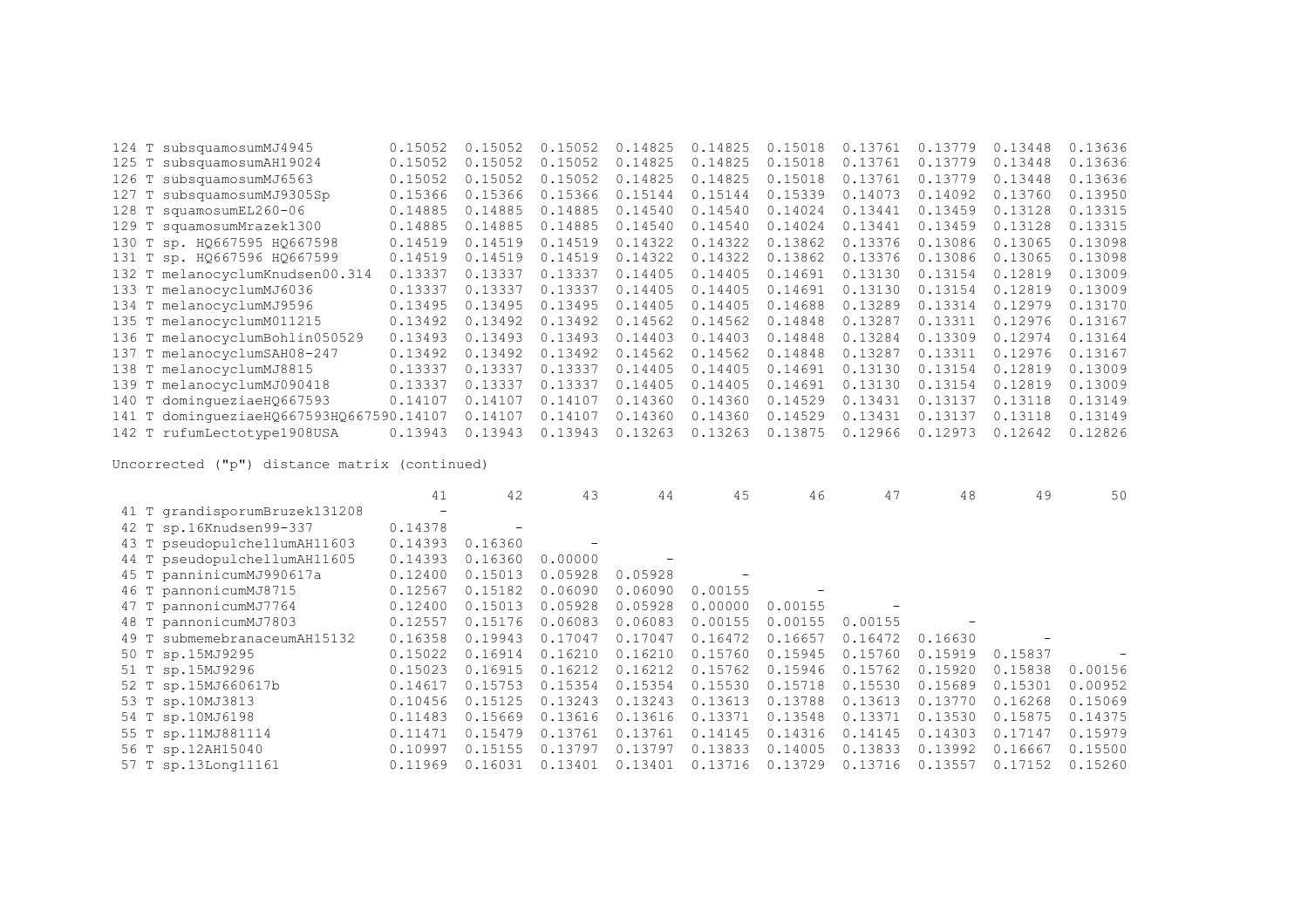|      | 58 T sp. 9MJ3787                   | 0.11082 | 0.14729 | 0.13076 | 0.13076 | 0.12025 | 0.12038 | 0.12025 | 0.12183 | 0.15263 | 0.14619 |
|------|------------------------------------|---------|---------|---------|---------|---------|---------|---------|---------|---------|---------|
|      | 59 T sp. 9MJ4966                   | 0.10913 | 0.14552 | 0.12911 | 0.12911 | 0.11857 | 0.11870 | 0.11857 | 0.12015 | 0.15087 | 0.14450 |
|      | 60 T sp. 9MJ4976                   | 0.11228 | 0.14870 | 0.13222 | 0.13222 | 0.12172 | 0.12186 | 0.12172 | 0.12330 | 0.15406 | 0.14765 |
|      | 61 T sp.7Finy1                     | 0.11349 | 0.15667 | 0.13687 | 0.13687 | 0.12449 | 0.12466 | 0.12449 | 0.12611 | 0.14583 | 0.13339 |
|      | 62 T sp.8MJ3830                    | 0.08987 | 0.13674 | 0.11194 | 0.11194 | 0.10491 | 0.10513 | 0.10491 | 0.10658 | 0.12920 | 0.14021 |
|      | 63 T sp.8MJ6081                    | 0.09508 | 0.13859 | 0.11375 | 0.11375 | 0.10672 | 0.10694 | 0.10672 | 0.10840 | 0.13455 | 0.14386 |
|      | 64 T sp.8MJ7795                    | 0.08987 | 0.13674 | 0.11194 | 0.11194 | 0.10491 | 0.10513 | 0.10491 | 0.10658 | 0.12920 | 0.14021 |
|      | 65 T kotlabaeBoertmann79074        | 0.10040 | 0.15221 | 0.11564 | 0.11564 | 0.10526 | 0.10549 | 0.10526 | 0.10694 | 0.13830 | 0.15253 |
|      | 66 T kotlabaeMJ5597                | 0.09514 | 0.14332 | 0.11390 | 0.11390 | 0.10351 | 0.10374 | 0.10351 | 0.10519 | 0.13467 | 0.14888 |
| 67 T | kotlabaeMJ9585                     | 0.09522 | 0.14354 | 0.11405 | 0.11405 | 0.10361 | 0.10384 | 0.10361 | 0.10529 | 0.13489 | 0.14904 |
| 68 T | kotlabaeMJ7187                     | 0.09511 | 0.14333 | 0.11388 | 0.11388 | 0.10348 | 0.10371 | 0.10348 | 0.10516 | 0.13468 | 0.14884 |
| 69 T | kotlabaePavel140118                | 0.09686 | 0.14508 | 0.11566 | 0.11566 | 0.10526 | 0.10548 | 0.10526 | 0.10694 | 0.13645 | 0.15065 |
| 70 T | aff. cretaceumKnudsen01.79 0.14060 |         | 0.17194 | 0.12352 | 0.12352 | 0.11772 | 0.11763 | 0.11772 | 0.11774 | 0.16836 | 0.17512 |
| 71 T | aff. cretaceumMJ3821               | 0.13443 | 0.17212 | 0.12051 | 0.12051 | 0.11149 | 0.11141 | 0.11149 | 0.11151 | 0.16537 | 0.17537 |
| 72 T | aff. cretaceumMJ6194               | 0.14376 | 0.16719 | 0.12503 | 0.12503 | 0.12084 | 0.12075 | 0.12084 | 0.12086 | 0.16363 | 0.17818 |
| 73 T | aff. cretaceumAH3995               | 0.14529 | 0.16561 | 0.12657 | 0.12657 | 0.12237 | 0.12228 | 0.12237 | 0.12239 | 0.16523 | 0.17974 |
| 74 T | aff. cretaceumMJ9304               | 0.14531 | 0.16874 | 0.12657 | 0.12657 | 0.12239 | 0.12230 | 0.12239 | 0.12241 | 0.16205 | 0.17659 |
| 75 T | sp.5MJ10060                        | 0.12949 | 0.16267 | 0.15279 | 0.15279 | 0.14068 | 0.14245 | 0.14068 | 0.14225 | 0.15208 | 0.15797 |
| 76 T | sp.5Bruzek131207                   | 0.12949 | 0.16267 | 0.15279 | 0.15279 | 0.14068 | 0.14245 | 0.14068 | 0.14225 | 0.15208 | 0.15797 |
|      | 77 T simulansBruzek131201          | 0.12792 | 0.17279 | 0.12955 | 0.12955 | 0.11660 | 0.11677 | 0.11660 | 0.11494 | 0.16333 | 0.14784 |
| 78 T | simulansBruzek140214               | 0.12792 | 0.17279 | 0.12955 | 0.12955 | 0.11660 | 0.11677 | 0.11660 | 0.11494 | 0.16333 | 0.14784 |
| 79 T | simulansMJ040221                   | 0.12785 | 0.17111 | 0.12953 | 0.12953 | 0.11655 | 0.11671 | 0.11655 | 0.11487 | 0.16501 | 0.14951 |
| 80 T | simulansAH15633                    | 0.12629 | 0.17113 | 0.12786 | 0.12786 | 0.11492 | 0.11507 | 0.11492 | 0.11325 | 0.16333 | 0.14616 |
| 81 T | simulansMJ9064                     | 0.12793 | 0.17276 | 0.12954 | 0.12954 | 0.11658 | 0.11674 | 0.11658 | 0.11492 | 0.16503 | 0.14787 |
| 82 T | simulansKnudsen01.70m              | 0.12963 | 0.17448 | 0.12956 | 0.12956 | 0.11658 | 0.11673 | 0.11658 | 0.11490 | 0.16504 | 0.14955 |
| 83 T | simulansMJ7865                     | 0.12647 | 0.17132 | 0.12786 | 0.12786 | 0.11489 | 0.11504 | 0.11489 | 0.11322 | 0.16321 | 0.14641 |
| 84 T | simulansMrazek1313                 | 0.12629 | 0.17113 | 0.12786 | 0.12786 | 0.11492 | 0.11507 | 0.11492 | 0.11325 | 0.16333 | 0.14616 |
| 85 T | simulansMJ3871                     | 0.12962 | 0.17295 | 0.13136 | 0.13136 | 0.11834 | 0.11851 | 0.11834 | 0.11667 | 0.16506 | 0.15132 |
| 86 T | simulansMJ3844                     | 0.13125 | 0.17452 | 0.13296 | 0.13296 | 0.11997 | 0.12012 | 0.11997 | 0.11829 | 0.16671 | 0.15294 |
| 87 T | simulansMJ4902                     | 0.12955 | 0.17282 | 0.13125 | 0.13125 | 0.11826 | 0.11841 | 0.11826 | 0.11658 | 0.16499 | 0.15123 |
| 88 T | simulansMJ5497                     | 0.13125 | 0.17452 | 0.13296 | 0.13296 | 0.11997 | 0.12012 | 0.11997 | 0.11829 | 0.16671 | 0.15294 |
| 89 T | aff.excentricumLong9369            | 0.13668 | 0.18142 | 0.16941 | 0.16941 | 0.15822 | 0.15845 | 0.15822 | 0.15657 | 0.17933 | 0.18433 |
| 90 T | brumaleMJ8372                      | 0.12931 | 0.17388 | 0.14119 | 0.14119 | 0.12328 | 0.12346 | 0.12328 | 0.12161 | 0.14667 | 0.15108 |
| 91 T | brumaleMJ4597                      | 0.12954 | 0.17410 | 0.14139 | 0.14139 | 0.12348 | 0.12364 | 0.12348 | 0.12179 | 0.14691 | 0.15136 |
|      | 92 T brumaleMJ7532                 | 0.12931 | 0.17388 | 0.14119 | 0.14119 | 0.12328 | 0.12346 | 0.12328 | 0.12161 | 0.14667 | 0.15108 |
|      | 93 T brumaleFiny9                  | 0.12954 | 0.17239 | 0.13967 | 0.13967 | 0.12348 | 0.12364 | 0.12348 | 0.12179 | 0.14517 | 0.14960 |
|      | 94 T brumaleBruzek1131229          | 0.12931 | 0.17388 | 0.14119 | 0.14119 | 0.12328 | 0.12346 | 0.12328 | 0.12161 | 0.14667 | 0.15108 |
| 95 T | brumaleBruzek140112                | 0.13095 | 0.17555 | 0.14287 | 0.14287 | 0.12495 | 0.12514 | 0.12495 | 0.12329 | 0.14835 | 0.15277 |
| 96 T | brumale058849                      | 0.12931 | 0.17388 | 0.14119 | 0.14119 | 0.12328 | 0.12346 | 0.12328 | 0.12161 | 0.14667 | 0.15108 |
|      | 97 T brumaleMJ5785                 | 0.13095 | 0.17555 | 0.14287 | 0.14287 | 0.12495 | 0.12514 | 0.12495 | 0.12329 | 0.14507 | 0.15277 |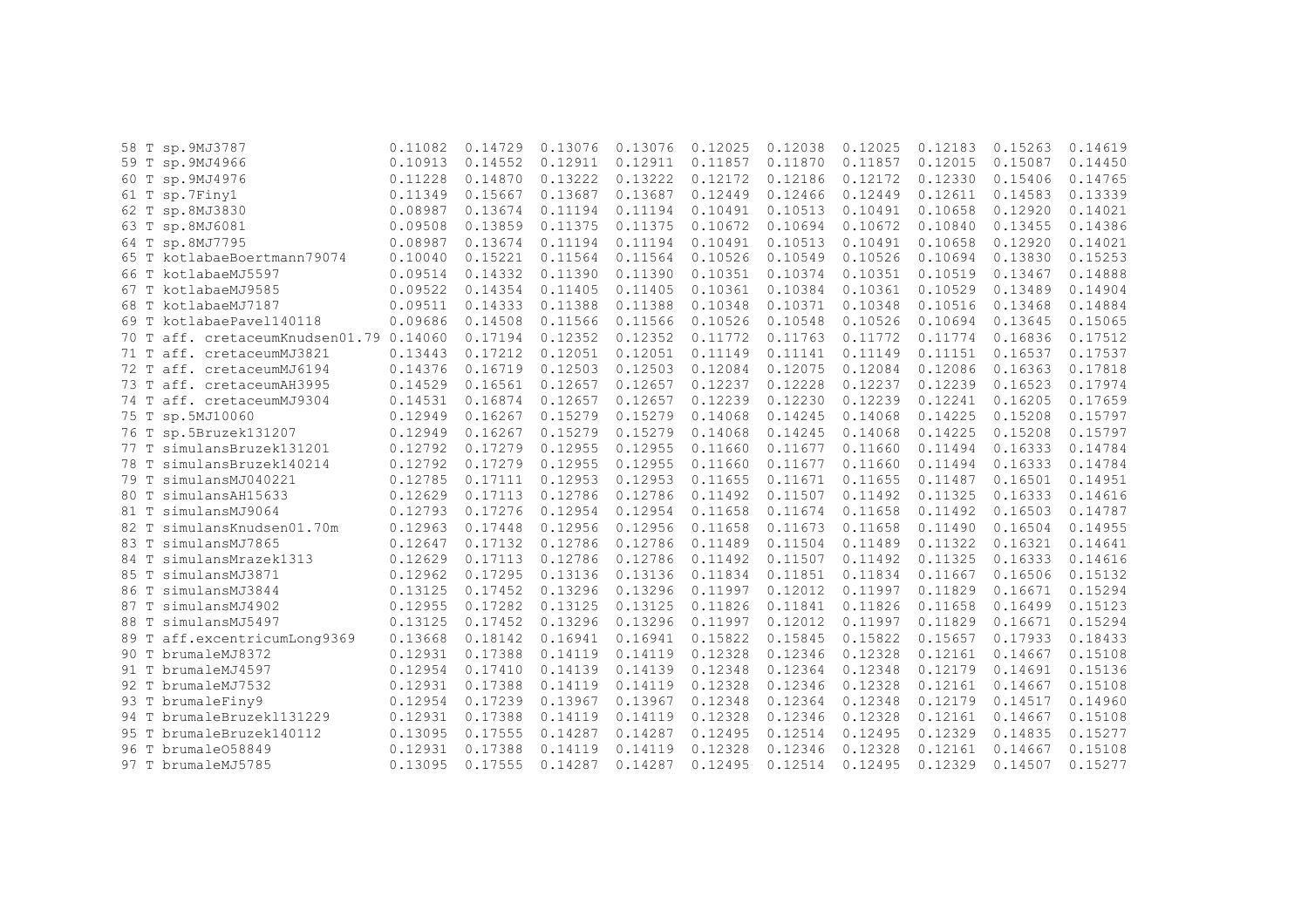|                    | 98 T brumaleMJ6427              | 0.12766 | 0.17220 | 0.13957 | 0.13957 | 0.12165 | 0.12182 | 0.12165 | 0.11998 | 0.14668 | 0.14947 |
|--------------------|---------------------------------|---------|---------|---------|---------|---------|---------|---------|---------|---------|---------|
|                    | 99 T sp.17AH13674               | 0.13775 | 0.17020 | 0.13421 | 0.13421 | 0.12312 | 0.12326 | 0.12312 | 0.12147 | 0.16509 | 0.15453 |
| $\mathbb T$<br>100 | sp.18MJ9046                     | 0.09781 | 0.13761 | 0.12309 | 0.12309 | 0.11813 | 0.11831 | 0.11813 | 0.11641 | 0.14708 | 0.14647 |
| Т<br>101           | sp.20MJ5015                     | 0.10992 | 0.15894 | 0.13929 | 0.13929 | 0.12921 | 0.12938 | 0.12921 | 0.12746 | 0.15813 | 0.15217 |
| T<br>102           | eckbladii TRH9565               | 0.11271 | 0.15336 | 0.14189 | 0.14189 | 0.13039 | 0.13057 | 0.13039 | 0.13209 | 0.16257 | 0.13718 |
| 103 T              | eckbladii058850                 | 0.11271 | 0.15336 | 0.14189 | 0.14189 | 0.13039 | 0.13057 | 0.13039 | 0.13209 | 0.16257 | 0.13718 |
| $104$ T            | qiovanellaeMJ9059               | 0.10557 | 0.14751 | 0.12425 | 0.12425 | 0.11616 | 0.11635 | 0.11616 | 0.11784 | 0.15189 | 0.13724 |
| 105 T              | caespitosum acaule              | 0.10381 | 0.14569 | 0.12253 | 0.12253 | 0.11441 | 0.11460 | 0.11441 | 0.11609 | 0.15011 | 0.13540 |
|                    | 106 T giovanellaeMJ8706         | 0.10209 | 0.14399 | 0.12085 | 0.12085 | 0.11273 | 0.11291 | 0.11273 | 0.11441 | 0.14842 | 0.13541 |
| 107 T              | qiovalellaeAH11641              | 0.10223 | 0.14414 | 0.12098 | 0.12098 | 0.11285 | 0.11303 | 0.11285 | 0.11454 | 0.14858 | 0.13541 |
|                    | 108 T beccarianumBruzek140115-1 | 0.11642 | 0.16188 | 0.13191 | 0.13191 | 0.13035 | 0.13060 | 0.13035 | 0.12864 | 0.15594 | 0.14503 |
|                    | 109 T beccarianumBruzek140115-2 | 0.11642 | 0.16188 | 0.13191 | 0.13191 | 0.13035 | 0.13060 | 0.13035 | 0.12864 | 0.15594 | 0.14503 |
|                    | 110 T beccarianumFiny2          | 0.11472 | 0.15841 | 0.13193 | 0.13193 | 0.12697 | 0.12721 | 0.12697 | 0.12525 | 0.15595 | 0.14499 |
| T<br>111           | sp.19Molia140115-2              | 0.13265 | 0.17697 | 0.15048 | 0.15048 | 0.13730 | 0.13751 | 0.13730 | 0.13566 | 0.16178 | 0.16643 |
| 112 T              | niveumMJ7692                    | 0.09719 | 0.14647 | 0.12976 | 0.12976 | 0.12119 | 0.12142 | 0.12119 | 0.11946 | 0.15372 | 0.14095 |
| T<br>113           | niveumMJ7699                    | 0.09719 | 0.14647 | 0.12976 | 0.12976 | 0.12119 | 0.12142 | 0.12119 | 0.11946 | 0.15372 | 0.14095 |
| $\mathbb T$<br>114 | calcareumBreliS0133             | 0.13781 | 0.17180 | 0.15487 | 0.15487 | 0.14916 | 0.14929 | 0.14916 | 0.14756 | 0.17693 | 0.15757 |
| T<br>115           | calcareumMJ7141                 | 0.13781 | 0.17180 | 0.15487 | 0.15487 | 0.14916 | 0.14929 | 0.14916 | 0.14756 | 0.17693 | 0.15757 |
| 116 T              | calcareumMJ2010                 | 0.13781 | 0.17180 | 0.15487 | 0.15487 | 0.14916 | 0.14929 | 0.14916 | 0.14756 | 0.17693 | 0.15757 |
| 117<br>T           | calcareumMJ8065                 | 0.13781 | 0.17180 | 0.15487 | 0.15487 | 0.14916 | 0.14929 | 0.14916 | 0.14756 | 0.17693 | 0.15757 |
| 118<br>T           | calcareumMJ6375                 | 0.13781 | 0.17180 | 0.15487 | 0.15487 | 0.14916 | 0.14929 | 0.14916 | 0.14756 | 0.17693 | 0.15757 |
| $\mathbb T$<br>119 | calcareumMJ6965                 | 0.13781 | 0.17180 | 0.15487 | 0.15487 | 0.14916 | 0.14929 | 0.14916 | 0.14756 | 0.17693 | 0.15757 |
| $\mathbb T$<br>120 | calcareumMJ6438                 | 0.14094 | 0.17493 | 0.15802 | 0.15802 | 0.15233 | 0.15247 | 0.15233 | 0.15073 | 0.18011 | 0.16076 |
| Т<br>121           | calcareumFiny4                  | 0.13781 | 0.17180 | 0.15487 | 0.15487 | 0.14916 | 0.14929 | 0.14916 | 0.14756 | 0.17693 | 0.15757 |
| 122 T              | subsquamosumMJ6002              | 0.13941 | 0.17752 | 0.16268 | 0.16268 | 0.15543 | 0.15719 | 0.15543 | 0.15701 | 0.18175 | 0.15917 |
| $\mathbb T$<br>123 | subsquamosumMJ9336              | 0.13779 | 0.17593 | 0.16109 | 0.16109 | 0.15388 | 0.15564 | 0.15388 | 0.15547 | 0.18337 | 0.15921 |
| 124 T              | subsquamosumMJ4945              | 0.13779 | 0.17596 | 0.16112 | 0.16112 | 0.15387 | 0.15562 | 0.15387 | 0.15545 | 0.18337 | 0.15924 |
| 125<br>Т           | subsquamosumAH19024             | 0.13779 | 0.17596 | 0.16112 | 0.16112 | 0.15387 | 0.15562 | 0.15387 | 0.15545 | 0.18337 | 0.15924 |
| Т<br>126           | subsquamosumMJ6563              | 0.13779 | 0.17596 | 0.16112 | 0.16112 | 0.15387 | 0.15562 | 0.15387 | 0.15545 | 0.18337 | 0.15924 |
| 127<br>T           | subsquamosumMJ9305Sp            | 0.14092 | 0.17911 | 0.16428 | 0.16428 | 0.15706 | 0.15883 | 0.15706 | 0.15865 | 0.18337 | 0.16241 |
| 128                | squamosumEL260-06               | 0.13459 | 0.17135 | 0.15293 | 0.15293 | 0.14247 | 0.14257 | 0.14247 | 0.14087 | 0.17815 | 0.15879 |
| $\mathbb T$<br>129 | squamosumMrazek1300             | 0.13459 | 0.17135 | 0.15293 | 0.15293 | 0.14247 | 0.14257 | 0.14247 | 0.14087 | 0.17815 | 0.15879 |
| $\mathbb T$<br>130 | sp. HQ667595 HQ667598           | 0.13086 | 0.17276 | 0.15426 | 0.15426 | 0.14680 | 0.14846 | 0.14680 | 0.14839 | 0.18411 | 0.15663 |
| Т<br>131           | sp. HQ667596 HQ667599           | 0.13086 | 0.17276 | 0.15426 | 0.15426 | 0.14680 | 0.14846 | 0.14680 | 0.14839 | 0.18411 | 0.15663 |
|                    | 132 T melanocyclumKnudsen00.314 | 0.13154 | 0.16847 | 0.15323 | 0.15323 | 0.14591 | 0.14604 | 0.14591 | 0.14433 | 0.18012 | 0.15889 |
|                    | 133 T melanocyclumMJ6036        | 0.13154 | 0.16847 | 0.15323 | 0.15323 | 0.14591 | 0.14604 | 0.14591 | 0.14433 | 0.18012 | 0.15889 |
| 134 T              | melanocyclumMJ9596              | 0.13314 | 0.17006 | 0.15322 | 0.15322 | 0.14753 | 0.14766 | 0.14753 | 0.14594 | 0.18169 | 0.16047 |
| 135 T              | melanocyclumM011215             | 0.13311 | 0.16852 | 0.15480 | 0.15480 | 0.14594 | 0.14607 | 0.14594 | 0.14436 | 0.18169 | 0.15732 |
| 136 T              | melanocyclumBohlin050529        | 0.13309 | 0.16848 | 0.15479 | 0.15479 | 0.14747 | 0.14761 | 0.14747 | 0.14589 | 0.18170 | 0.15888 |
|                    | 137 T melanocyclumSAH08-247     | 0.13311 | 0.16852 | 0.15480 | 0.15480 | 0.14594 | 0.14607 | 0.14594 | 0.14436 | 0.18169 | 0.15732 |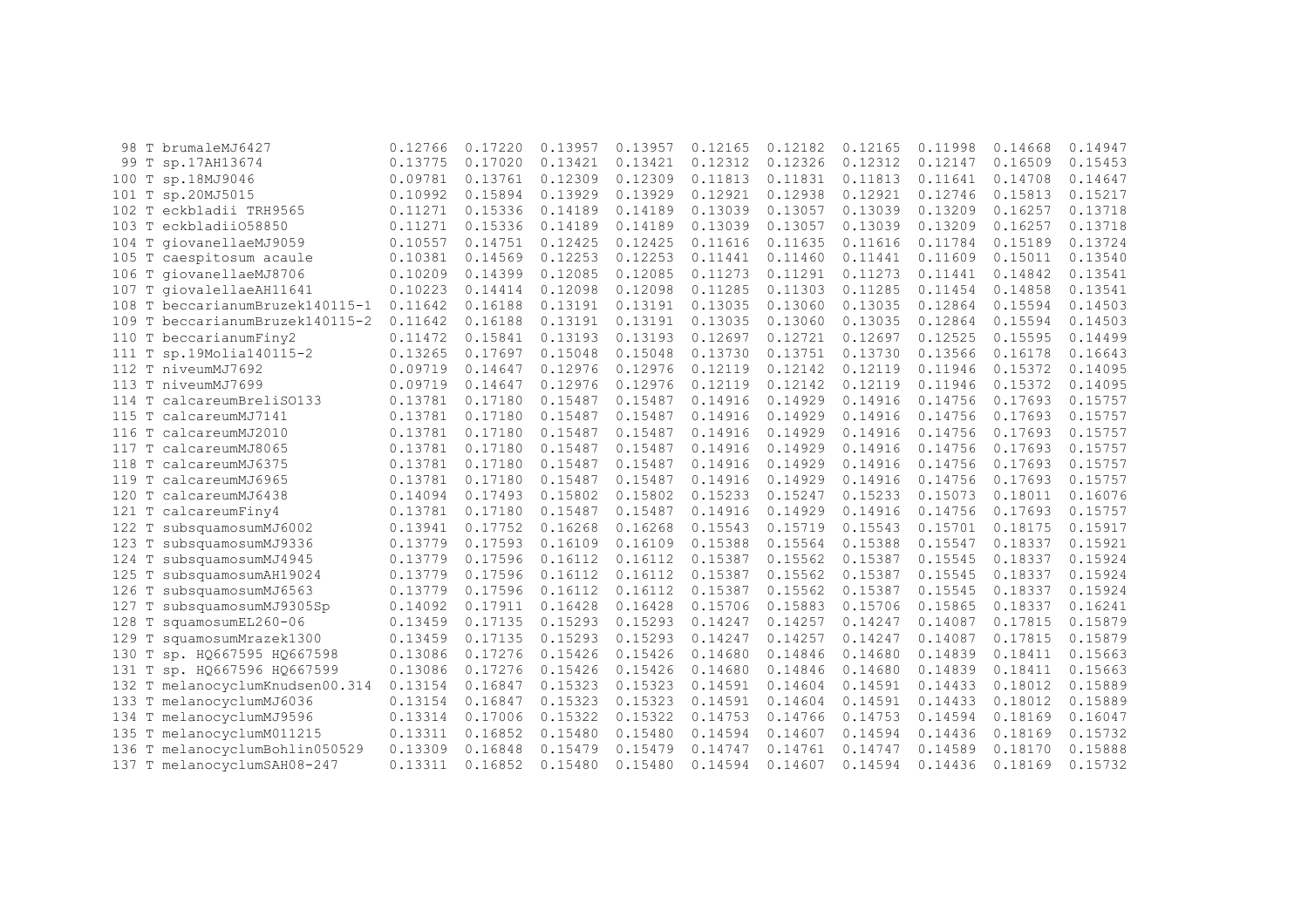138 T melanocyclumMJ8815 0.13154 0.16847 0.15323 0.15323 0.14591 0.14604 0.14591 0.14433 0.18012 0.15889 139 T melanocyclumMJ090418 0.13154 0.16847 0.15323 0.15323 0.14591 0.14604 0.14591 0.14433 0.18012 0.15889 0.13137 0.16182 0.15756 0.15756 0.14579 0.14755 0.14579 0.14738 0.16716 0.14786 141 T domingueziaeHQ667593HQ667590.13137 0.16182 0.15756 0.15756 0.14579 0.14755 0.14579 0.14738 0.16716 0.14786 0.12973 0.16254 0.14529 0.14529 0.13623 0.13801 0.13623 0.13783 0.16765 0.15468

|                                            | 51                       | 52      | 53      | 54      | 55      | 56      | 57      | 58      | 59      | 60      |
|--------------------------------------------|--------------------------|---------|---------|---------|---------|---------|---------|---------|---------|---------|
| 51 T sp.15MJ9296                           | $\overline{\phantom{m}}$ |         |         |         |         |         |         |         |         |         |
| 52 T sp.15MJ660617b                        | 0.01112                  |         |         |         |         |         |         |         |         |         |
| 53 T sp.10MJ3813                           | 0.14912                  | 0.14509 |         |         |         |         |         |         |         |         |
| 54 T sp.10MJ6198                           | 0.14383                  | 0.13797 | 0.02989 |         |         |         |         |         |         |         |
| 55 T sp.11MJ881114                         | 0.16143                  | 0.15420 | 0.05507 | 0.05974 |         |         |         |         |         |         |
| 56 T sp.12AH15040                          | 0.15664                  | 0.14933 | 0.05035 | 0.05355 | 0.00472 |         |         |         |         |         |
| 57 T sp.13Long11161                        | 0.15421                  | 0.15009 | 0.05949 | 0.07071 | 0.04719 | 0.04880 |         |         |         |         |
| 58 T sp. 9MJ3787                           | 0.14624                  | 0.14035 | 0.08360 | 0.08893 | 0.09336 | 0.09025 | 0.09930 |         |         |         |
| 59 T sp. 9MJ4966                           | 0.14455                  | 0.13862 | 0.08345 | 0.08875 | 0.09321 | 0.09010 | 0.09918 | 0.00157 |         |         |
| 60 T sp. 9MJ4976                           | 0.14770                  | 0.14187 | 0.08343 | 0.08873 | 0.09319 | 0.09008 | 0.09915 | 0.00312 | 0.00312 |         |
| 61 T sp.7Finy1                             | 0.13343                  | 0.12750 | 0.09733 | 0.09963 | 0.10898 | 0.10425 | 0.10356 | 0.06046 | 0.05885 | 0.06201 |
| 62 T sp.8MJ3830                            | 0.14025                  | 0.13725 | 0.07588 | 0.07983 | 0.08314 | 0.08135 | 0.08950 | 0.04301 | 0.04469 | 0.04642 |
| 63 T sp.8MJ6081                            | 0.14389                  | 0.14087 | 0.08107 | 0.08327 | 0.08655 | 0.08476 | 0.09472 | 0.04820 | 0.04987 | 0.05163 |
| 64 T sp.8MJ7795                            | 0.14025                  | 0.13725 | 0.07588 | 0.07983 | 0.08314 | 0.08135 | 0.08950 | 0.04301 | 0.04469 | 0.04642 |
| 65 T kotlabaeBoertmann79074                | 0.15256                  | 0.14970 | 0.07397 | 0.07782 | 0.09507 | 0.08989 | 0.09470 | 0.05301 | 0.05468 | 0.05645 |
| 66 T kotlabaeMJ5597                        | 0.14891                  | 0.14617 | 0.06894 | 0.07104 | 0.08478 | 0.07957 | 0.08612 | 0.04615 | 0.04783 | 0.04960 |
| 67 T kotlabaeMJ9585                        | 0.14908                  | 0.14633 | 0.06723 | 0.06931 | 0.08660 | 0.08138 | 0.08795 | 0.04791 | 0.04958 | 0.05135 |
| 68 T kotlabaeMJ7187                        | 0.14888                  | 0.14612 | 0.06715 | 0.06923 | 0.08648 | 0.08128 | 0.08782 | 0.04785 | 0.04952 | 0.05130 |
| 69 T kotlabaePavel140118                   | 0.15068                  | 0.14793 | 0.06894 | 0.07104 | 0.08828 | 0.08307 | 0.08959 | 0.04964 | 0.05131 | 0.05308 |
| aff. cretaceumKnudsen01.79 0.17513<br>70 T |                          | 0.16969 | 0.12760 | 0.13307 | 0.14101 | 0.13485 | 0.13341 | 0.12426 | 0.12416 | 0.12412 |
| 71 T aff. cretaceumMJ3821                  | 0.17537                  | 0.17148 | 0.12460 | 0.13006 | 0.13963 | 0.13344 | 0.13043 | 0.11963 | 0.11955 | 0.11952 |
| aff. cretaceumMJ6194<br>72 T               | 0.17818                  | 0.17276 | 0.12950 | 0.13496 | 0.14285 | 0.13823 | 0.13351 | 0.12444 | 0.12433 | 0.12430 |
| 73 T aff. cretaceumAH3995                  | 0.17974                  | 0.17433 | 0.13106 | 0.13653 | 0.14283 | 0.13820 | 0.13512 | 0.12759 | 0.12748 | 0.12744 |
| 74 T aff. cretaceumMJ9304                  | 0.17659                  | 0.17115 | 0.13108 | 0.13655 | 0.14443 | 0.13981 | 0.13193 | 0.12602 | 0.12591 | 0.12587 |
| 75 T sp.5MJ10060                           | 0.15796                  | 0.15244 | 0.13334 | 0.13411 | 0.12274 | 0.12117 | 0.13909 | 0.13170 | 0.13150 | 0.13150 |
| 76 T sp.5Bruzek131207                      | 0.15796                  | 0.15244 | 0.13334 | 0.13411 | 0.12274 | 0.12117 | 0.13909 | 0.13170 | 0.13150 | 0.13150 |
| 77 T simulansBruzek131201                  | 0.14784                  | 0.14844 | 0.11309 | 0.10370 | 0.11901 | 0.11566 | 0.11704 | 0.10993 | 0.10816 | 0.11154 |
| 78 T simulansBruzek140214                  | 0.14784                  | 0.14844 | 0.11309 | 0.10370 | 0.11901 | 0.11566 | 0.11704 | 0.10993 | 0.10816 | 0.11154 |
| simulansMJ040221<br>79 T                   | 0.14951                  | 0.15011 | 0.11305 | 0.10366 | 0.11894 | 0.11559 | 0.11702 | 0.10988 | 0.10811 | 0.11148 |
| 80 T<br>simulansAH15633                    | 0.14615                  | 0.14673 | 0.11472 | 0.10534 | 0.12063 | 0.11728 | 0.11866 | 0.10827 | 0.10651 | 0.10988 |
| 81 T simulansMJ9064                        | 0.14786                  | 0.14846 | 0.11636 | 0.10699 | 0.12229 | 0.11894 | 0.12034 | 0.10991 | 0.10815 | 0.11153 |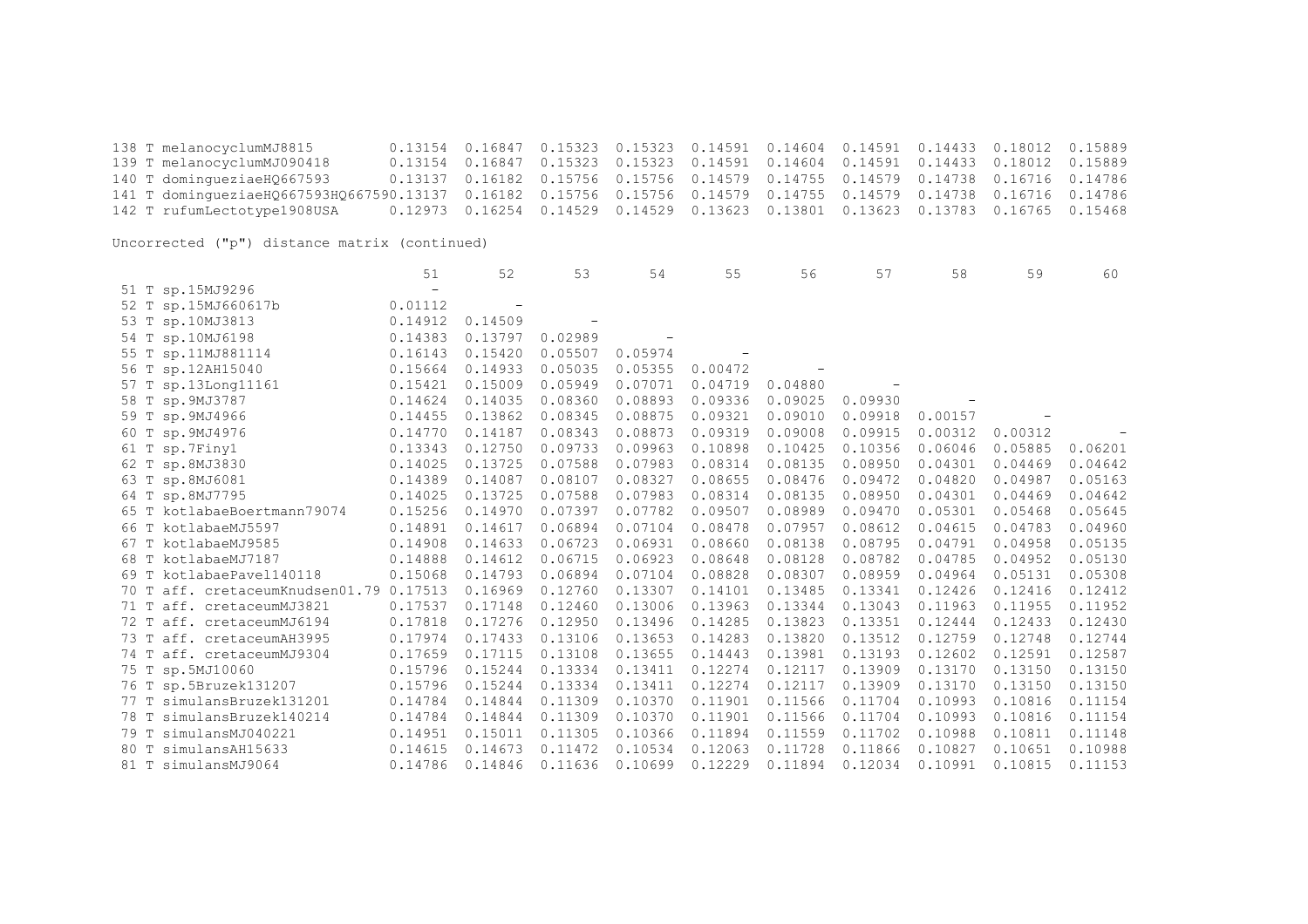| 82 T  | simulansKnudsen01.70m           | 0.14955 | 0.15014 | 0.11646 | 0.10709 | 0.12236 | 0.11900 | 0.12041 | 0.10999 | 0.10822 | 0.11159 |
|-------|---------------------------------|---------|---------|---------|---------|---------|---------|---------|---------|---------|---------|
|       | 83 T simulansMJ7865             | 0.14640 | 0.14697 | 0.11470 | 0.10532 | 0.12061 | 0.11725 | 0.11856 | 0.10825 | 0.10649 | 0.10986 |
|       | 84 T simulansMrazek1313         | 0.14615 | 0.14673 | 0.11472 | 0.10534 | 0.12063 | 0.11728 | 0.11866 | 0.10827 | 0.10651 | 0.10988 |
| 85 T  | simulansMJ3871                  | 0.15131 | 0.15192 | 0.11489 | 0.10549 | 0.12078 | 0.11742 | 0.11882 | 0.11167 | 0.10990 | 0.11327 |
| 86 T  | simulansMJ3844                  | 0.15294 | 0.15353 | 0.11659 | 0.10722 | 0.12248 | 0.11911 | 0.12048 | 0.11338 | 0.11160 | 0.11497 |
| 87 T  | simulansMJ4902                  | 0.15122 | 0.15182 | 0.11482 | 0.10543 | 0.12070 | 0.11734 | 0.11873 | 0.11162 | 0.10985 | 0.11322 |
| 88 T  | simulansMJ5497                  | 0.15294 | 0.15353 | 0.11659 | 0.10722 | 0.12248 | 0.11911 | 0.12048 | 0.11338 | 0.11160 | 0.11497 |
|       | 89 T aff.excentricumLong9369    | 0.18433 | 0.18161 | 0.13854 | 0.14118 | 0.14760 | 0.14257 | 0.14230 | 0.14185 | 0.14005 | 0.14342 |
|       | 90 T brumaleMJ8372              | 0.15107 | 0.15330 | 0.11520 | 0.11596 | 0.12586 | 0.12259 | 0.12383 | 0.11317 | 0.11162 | 0.11335 |
|       | 91 T brumaleMJ4597              | 0.15134 | 0.15357 | 0.11541 | 0.11618 | 0.12605 | 0.12277 | 0.12399 | 0.11338 | 0.11182 | 0.11355 |
| 92 T  | brumaleMJ7532                   | 0.15107 | 0.15330 | 0.11520 | 0.11596 | 0.12586 | 0.12259 | 0.12383 | 0.11317 | 0.11162 | 0.11335 |
|       | 93 T brumaleFiny9               | 0.14958 | 0.15180 | 0.11541 | 0.11618 | 0.12605 | 0.12277 | 0.12399 | 0.11338 | 0.11182 | 0.11355 |
|       | 94 T brumaleBruzek1131229       | 0.15107 | 0.15330 | 0.11520 | 0.11596 | 0.12586 | 0.12259 | 0.12383 | 0.11317 | 0.11162 | 0.11335 |
| 95 T  | brumaleBruzek140112             | 0.15275 | 0.15500 | 0.11685 | 0.11761 | 0.12752 | 0.12425 | 0.12551 | 0.11481 | 0.11326 | 0.11499 |
|       | 96 T brumale058849              | 0.15107 | 0.15330 | 0.11520 | 0.11596 | 0.12586 | 0.12259 | 0.12383 | 0.11317 | 0.11162 | 0.11335 |
|       | 97 T brumaleMJ5785              | 0.15275 | 0.15500 | 0.11685 | 0.11761 | 0.12752 | 0.12425 | 0.12551 | 0.11481 | 0.11326 | 0.11499 |
|       | 98 T brumaleMJ6427              | 0.14946 | 0.15167 | 0.11354 | 0.11429 | 0.12420 | 0.12092 | 0.12216 | 0.11151 | 0.10995 | 0.11168 |
| 99 T  | sp.17AH13674                    | 0.15455 | 0.14905 | 0.12376 | 0.12443 | 0.13094 | 0.12605 | 0.13035 | 0.11526 | 0.11352 | 0.11683 |
| 100 T | sp.18MJ9046                     | 0.14647 | 0.14531 | 0.09263 | 0.09148 | 0.09670 | 0.09153 | 0.09332 | 0.10666 | 0.10484 | 0.10832 |
|       | 101 T sp.20MJ5015               | 0.15220 | 0.15108 | 0.11638 | 0.11734 | 0.10833 | 0.10311 | 0.11538 | 0.11363 | 0.11175 | 0.11528 |
|       | 102 T eckbladii TRH9565         | 0.13718 | 0.13780 | 0.11619 | 0.11714 | 0.11860 | 0.11337 | 0.12185 | 0.11460 | 0.11275 | 0.11625 |
|       | 103 T eckbladii058850           | 0.13718 | 0.13780 | 0.11619 | 0.11714 | 0.11860 | 0.11337 | 0.12185 | 0.11460 | 0.11275 | 0.11625 |
|       | 104 T giovanellaeMJ9059         | 0.13724 | 0.13786 | 0.10695 | 0.10783 | 0.11125 | 0.10603 | 0.10748 | 0.10043 | 0.09860 | 0.10211 |
|       | 105 T caespitosum acaule        | 0.13540 | 0.13603 | 0.10524 | 0.10610 | 0.10950 | 0.10428 | 0.10576 | 0.09868 | 0.09685 | 0.10035 |
|       | 106 T giovanellaeMJ8706         | 0.13542 | 0.13603 | 0.10354 | 0.10438 | 0.10779 | 0.10257 | 0.10405 | 0.09699 | 0.09516 | 0.09866 |
|       | 107 T giovalellaeAH11641        | 0.13541 | 0.13603 | 0.10367 | 0.10451 | 0.10793 | 0.10271 | 0.10423 | 0.09711 | 0.09528 | 0.09879 |
|       | 108 T beccarianumBruzek140115-1 | 0.14504 | 0.14386 | 0.09715 | 0.09611 | 0.10978 | 0.11160 | 0.10483 | 0.10768 | 0.10584 | 0.10931 |
|       | 109 T beccarianumBruzek140115-2 | 0.14504 | 0.14386 | 0.09715 | 0.09611 | 0.10978 | 0.11160 | 0.10483 | 0.10768 | 0.10584 | 0.10931 |
|       | 110 T beccarianumFiny2          | 0.14501 | 0.14385 | 0.10064 | 0.09963 | 0.10991 | 0.11172 | 0.10143 | 0.10778 | 0.10594 | 0.10942 |
|       | 111 T sp.19Molia140115-2        | 0.16647 | 0.15767 | 0.12885 | 0.12473 | 0.12771 | 0.12617 | 0.12277 | 0.12589 | 0.12409 | 0.12738 |
|       | 112 T niveumMJ7692              | 0.14096 | 0.13973 | 0.11258 | 0.11350 | 0.12732 | 0.12207 | 0.11806 | 0.11846 | 0.11659 | 0.12013 |
|       | 113 T niveumMJ7699              | 0.14096 | 0.13973 | 0.11258 | 0.11350 | 0.12732 | 0.12207 | 0.11806 | 0.11846 | 0.11659 | 0.12013 |
|       | 114 T calcareumBreliSO133       | 0.15755 | 0.15054 | 0.10989 | 0.11520 | 0.12156 | 0.11682 | 0.11116 | 0.12906 | 0.12890 | 0.12888 |
|       | 115 T calcareumMJ7141           | 0.15755 | 0.15054 | 0.10989 | 0.11520 | 0.12156 | 0.11682 | 0.11116 | 0.12906 | 0.12890 | 0.12888 |
|       | 116 T calcareumMJ2010           | 0.15755 | 0.15054 | 0.10989 | 0.11520 | 0.12156 | 0.11682 | 0.11116 | 0.12906 | 0.12890 | 0.12888 |
|       | 117 T calcareumMJ8065           | 0.15755 | 0.15054 | 0.10989 | 0.11520 | 0.12156 | 0.11682 | 0.11116 | 0.12906 | 0.12890 | 0.12888 |
|       | 118 T calcareumMJ6375           | 0.15755 | 0.15054 | 0.10989 | 0.11520 | 0.12156 | 0.11682 | 0.11116 | 0.12906 | 0.12890 | 0.12888 |
|       | 119 T calcareumMJ6965           | 0.15755 | 0.15054 | 0.10989 | 0.11520 | 0.12156 | 0.11682 | 0.11116 | 0.12906 | 0.12890 | 0.12888 |
| 120 T | calcareumMJ6438                 | 0.16074 | 0.15381 | 0.11308 | 0.11842 | 0.12475 | 0.12001 | 0.11429 | 0.13222 | 0.13206 | 0.13204 |
|       | 121 T calcareumFiny4            | 0.15755 | 0.15054 | 0.10989 | 0.11520 | 0.12156 | 0.11682 | 0.11116 | 0.12906 | 0.12890 | 0.12888 |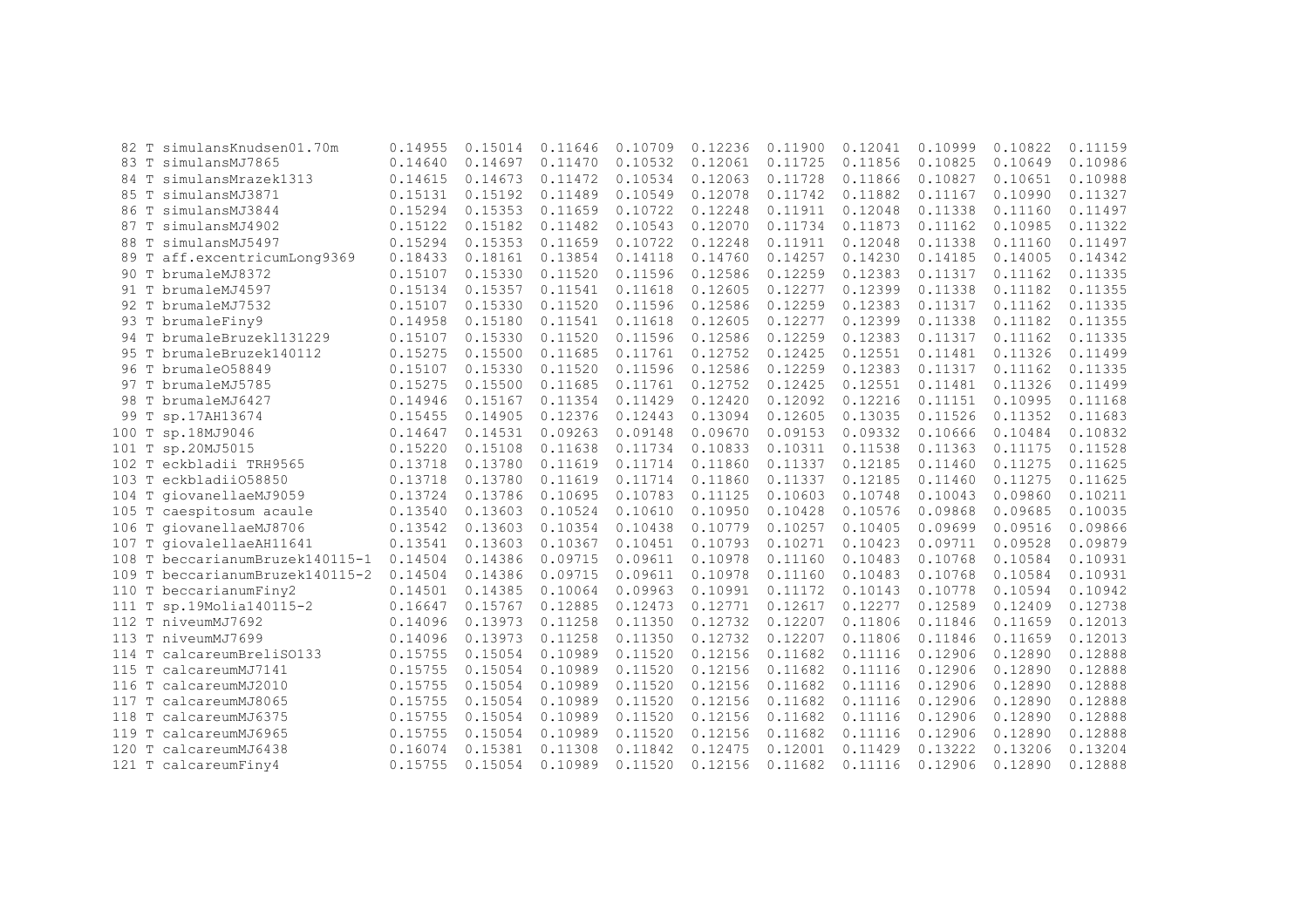|       | 122 T subsquamosumMJ6002                 | 0.15916 | 0.15541 | 0.12593 | 0.12010 | 0.13127 | 0.12650 | 0.12237 | 0.14335 | 0.14182 | 0.14338 |
|-------|------------------------------------------|---------|---------|---------|---------|---------|---------|---------|---------|---------|---------|
|       | 123 T subsquamosumMJ9336                 | 0.15920 | 0.15544 | 0.12434 | 0.11849 | 0.12969 | 0.12493 | 0.12080 | 0.14176 | 0.14023 | 0.14178 |
| 124 T | subsquamosumMJ4945                       | 0.15923 | 0.15549 | 0.12429 | 0.11842 | 0.12965 | 0.12488 | 0.12235 | 0.14170 | 0.14017 | 0.14173 |
| 125 T | subsquamosumAH19024                      | 0.15923 | 0.15549 | 0.12429 | 0.11842 | 0.12965 | 0.12488 | 0.12235 | 0.14170 | 0.14017 | 0.14173 |
|       | 126 T subsquamosumMJ6563                 | 0.15923 | 0.15549 | 0.12429 | 0.11842 | 0.12965 | 0.12488 | 0.12235 | 0.14170 | 0.14017 | 0.14173 |
|       | 127 T subsquamosumMJ9305Sp               | 0.16239 | 0.15707 | 0.12750 | 0.12008 | 0.12965 | 0.12488 | 0.12555 | 0.14490 | 0.14337 | 0.14492 |
|       | 128 T squamosumEL260-06                  | 0.15877 | 0.15174 | 0.11299 | 0.11354 | 0.12621 | 0.12143 | 0.11566 | 0.13023 | 0.13189 | 0.13346 |
|       | 129 T squamosumMrazek1300                | 0.15877 | 0.15174 | 0.11299 | 0.11354 | 0.12621 | 0.12143 | 0.11566 | 0.13023 | 0.13189 | 0.13346 |
|       | 130 T sp. HQ667595 HQ667598              | 0.15824 | 0.15268 | 0.10911 | 0.11598 | 0.11298 | 0.10829 | 0.10567 | 0.12669 | 0.12516 | 0.12671 |
|       | 131 Т sp. HQ667596 HQ667599              | 0.15824 | 0.15268 | 0.10911 | 0.11598 | 0.11298 | 0.10829 | 0.10567 | 0.12669 | 0.12516 | 0.12671 |
|       | 132 T melanocyclumKnudsen00.314          | 0.15886 | 0.14874 | 0.11465 | 0.11844 | 0.12333 | 0.11860 | 0.11121 | 0.13363 | 0.13212 | 0.13370 |
|       | 133 T melanocyclumMJ6036                 | 0.15886 | 0.14874 | 0.11465 | 0.11844 | 0.12333 | 0.11860 | 0.11121 | 0.13363 | 0.13212 | 0.13370 |
|       | 134 T melanocyclumMJ9596                 | 0.16044 | 0.15033 | 0.11631 | 0.12012 | 0.12498 | 0.12024 | 0.11284 | 0.13528 | 0.13376 | 0.13535 |
|       | 135 T melanocyclumM011215                | 0.15729 | 0.15033 | 0.11628 | 0.12009 | 0.12495 | 0.12022 | 0.11123 | 0.13525 | 0.13373 | 0.13532 |
|       | 136 T melanocyclumBohlin050529           | 0.15885 | 0.14875 | 0.11623 | 0.12002 | 0.12490 | 0.12017 | 0.11118 | 0.13519 | 0.13367 | 0.13526 |
|       | 137 T melanocyclumSAH08-247              | 0.15729 | 0.15033 | 0.11628 | 0.12009 | 0.12495 | 0.12022 | 0.11123 | 0.13525 | 0.13373 | 0.13532 |
|       | 138 T melanocyclumMJ8815                 | 0.15886 | 0.14874 | 0.11465 | 0.11844 | 0.12333 | 0.11860 | 0.11121 | 0.13363 | 0.13212 | 0.13370 |
|       | 139 T melanocyclumMJ090418               | 0.15886 | 0.14874 | 0.11465 | 0.11844 | 0.12333 | 0.11860 | 0.11121 | 0.13363 | 0.13212 | 0.13370 |
|       | 140 T dominqueziaeH0667593               | 0.14785 | 0.14235 | 0.12421 | 0.12781 | 0.13242 | 0.12633 | 0.12678 | 0.12262 | 0.12244 | 0.12242 |
|       | 141 T dominqueziaeHQ667593HQ667590.14785 |         | 0.14235 | 0.12421 | 0.12781 | 0.13242 | 0.12633 | 0.12678 | 0.12262 | 0.12244 | 0.12242 |
|       | 142 T rufumLectotype1908USA              | 0.15466 | 0.14876 | 0.11916 | 0.12131 | 0.12613 | 0.12133 | 0.12191 | 0.12216 | 0.12040 | 0.12363 |

|                                         | 61                | 62      | 63      | 64      | 65      | 66      | 67      | 68      | 69      | 70      |
|-----------------------------------------|-------------------|---------|---------|---------|---------|---------|---------|---------|---------|---------|
| 61 T sp.7Finy1                          | $\qquad \qquad -$ |         |         |         |         |         |         |         |         |         |
| 62 T sp.8MJ3830                         | 0.05741           |         |         |         |         |         |         |         |         |         |
| 63 T sp.8MJ6081                         | 0.06264           | 0.00509 |         |         |         |         |         |         |         |         |
| 64 T sp.8MJ7795                         | 0.05741           | 0.00000 | 0.00509 |         |         |         |         |         |         |         |
| 65 T kotlabaeBoertmann79074             | 0.06758           | 0.04446 | 0.04792 | 0.04446 |         |         |         |         |         |         |
| 66 T kotlabaeMJ5597                     | 0.06604           | 0.03940 | 0.04285 | 0.03940 | 0.01019 |         |         |         |         |         |
| 67 T kotlabaeMJ9585                     | 0.06428           | 0.04113 | 0.04459 | 0.04113 | 0.00851 | 0.00170 |         |         |         |         |
| 68 T kotlabaeMJ7187                     | 0.06420           | 0.04108 | 0.04454 | 0.04108 | 0.00849 | 0.00170 | 0.00000 |         |         |         |
| 69 T kotlabaePavel140118                | 0.06604           | 0.04279 | 0.04625 | 0.04279 | 0.01019 | 0.00340 | 0.00170 | 0.00170 |         |         |
| 70 T aff. cretaceumKnudsen01.79 0.12649 |                   | 0.09877 | 0.10240 | 0.09877 | 0.10247 | 0.09895 | 0.09899 | 0.09890 | 0.10068 |         |
| 71 T aff. cretaceumMJ3821               | 0.12028           | 0.09523 | 0.09886 | 0.09523 | 0.10071 | 0.09719 | 0.09725 | 0.09715 | 0.09895 | 0.01090 |
| 72 T aff. cretaceumMJ6194               | 0.12830           | 0.10391 | 0.10752 | 0.10391 | 0.10593 | 0.10241 | 0.10247 | 0.10237 | 0.10413 | 0.02340 |
| 73 T aff. cretaceumAH3995               | 0.12990           | 0.10376 | 0.10391 | 0.10376 | 0.10748 | 0.10399 | 0.10403 | 0.10394 | 0.10570 | 0.02340 |
| 74 T aff. cretaceumMJ9304               | 0.12989           | 0.10557 | 0.10919 | 0.10557 | 0.10760 | 0.10409 | 0.10415 | 0.10405 | 0.10580 | 0.02495 |
| 75 T sp.5MJ10060                        | 0.14455           | 0.11448 | 0.11979 | 0.11448 | 0.12353 | 0.11834 | 0.11842 | 0.11828 | 0.12004 | 0.16786 |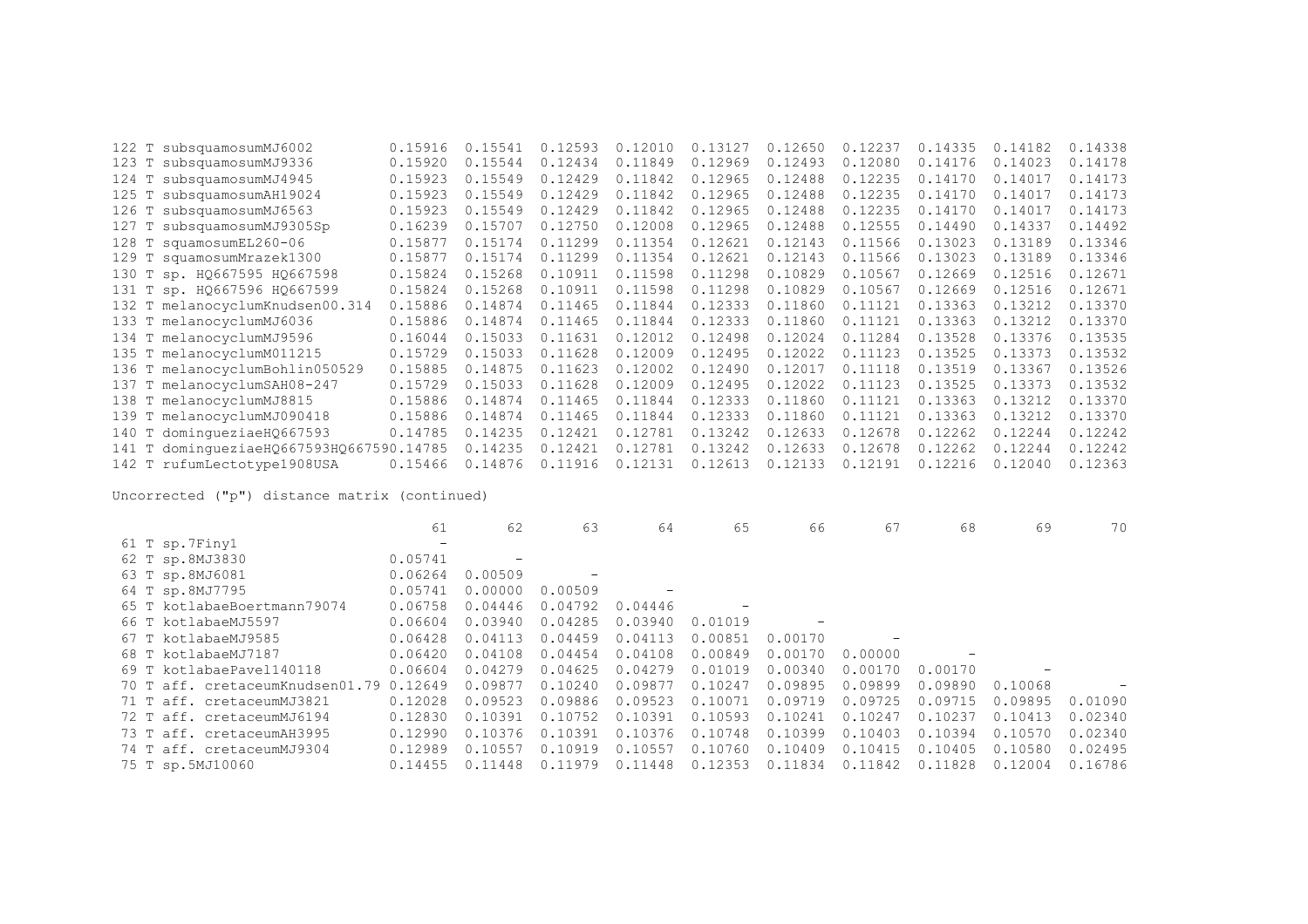|      | 76 T sp.5Bruzek131207           | 0.14455 | 0.11448 | 0.11979 | 0.11448 | 0.12353 | 0.11834 | 0.11842 | 0.11828 | 0.12004 | 0.16786 |
|------|---------------------------------|---------|---------|---------|---------|---------|---------|---------|---------|---------|---------|
|      | 77 T simulansBruzek131201       | 0.10577 | 0.11021 | 0.11194 | 0.11021 | 0.10061 | 0.09730 | 0.09728 | 0.09718 | 0.09893 | 0.13912 |
| 78 T | simulansBruzek140214            | 0.10577 | 0.11021 | 0.11194 | 0.11021 | 0.10061 | 0.09730 | 0.09728 | 0.09718 | 0.09893 | 0.13912 |
|      | 79 T simulansMJ040221           | 0.10913 | 0.11022 | 0.11195 | 0.11022 | 0.10409 | 0.09730 | 0.09729 | 0.09718 | 0.09893 | 0.14245 |
|      | 80 T simulansAH15633            | 0.10575 | 0.10852 | 0.11025 | 0.10852 | 0.10240 | 0.09909 | 0.09907 | 0.09897 | 0.10072 | 0.14074 |
|      | 81 T simulansMJ9064             | 0.10743 | 0.11024 | 0.11197 | 0.11024 | 0.10413 | 0.10081 | 0.10080 | 0.10069 | 0.10244 | 0.14245 |
| 82 T | simulansKnudsen01.70m           | 0.10921 | 0.10856 | 0.11029 | 0.10856 | 0.10247 | 0.09913 | 0.09912 | 0.09901 | 0.10075 | 0.14245 |
| 83 T | simulansMJ7865                  | 0.10591 | 0.10851 | 0.11024 | 0.10851 | 0.10238 | 0.09907 | 0.09906 | 0.09895 | 0.10070 | 0.14059 |
|      | 84 T simulansMrazek1313         | 0.10575 | 0.10852 | 0.11025 | 0.10852 | 0.10240 | 0.09909 | 0.09907 | 0.09897 | 0.10072 | 0.14074 |
|      | 85 T simulansMJ3871             | 0.11098 | 0.11032 | 0.11205 | 0.11032 | 0.10424 | 0.09742 | 0.09741 | 0.09730 | 0.09904 | 0.14421 |
|      | 86 T simulansMJ3844             | 0.11269 | 0.11197 | 0.11369 | 0.11197 | 0.10587 | 0.09906 | 0.09906 | 0.09895 | 0.10069 | 0.14586 |
|      | 87 T simulansMJ4902             | 0.11091 | 0.11026 | 0.11199 | 0.11026 | 0.10417 | 0.09738 | 0.09737 | 0.09726 | 0.09900 | 0.14415 |
|      | 88 T simulansMJ5497             | 0.11269 | 0.11197 | 0.11369 | 0.11197 | 0.10587 | 0.09906 | 0.09906 | 0.09895 | 0.10069 | 0.14586 |
|      | 89 T aff.excentricumLong9369    | 0.13522 | 0.13075 | 0.13251 | 0.13075 | 0.13191 | 0.12496 | 0.12509 | 0.12492 | 0.12663 | 0.17143 |
|      | 90 T brumaleMJ8372              | 0.10954 | 0.10530 | 0.10710 | 0.10530 | 0.10919 | 0.10581 | 0.10588 | 0.10577 | 0.10750 | 0.13721 |
|      | 91 T brumaleMJ4597              | 0.10973 | 0.10553 | 0.10733 | 0.10553 | 0.10940 | 0.10604 | 0.10609 | 0.10599 | 0.10773 | 0.13743 |
|      | 92 T brumaleMJ7532              | 0.10954 | 0.10530 | 0.10710 | 0.10530 | 0.10919 | 0.10581 | 0.10588 | 0.10577 | 0.10750 | 0.13721 |
|      | 93 T brumaleFiny9               | 0.10973 | 0.10553 | 0.10733 | 0.10553 | 0.10942 | 0.10604 | 0.10611 | 0.10599 | 0.10773 | 0.13576 |
|      | 94 T brumaleBruzek1131229       | 0.10954 | 0.10530 | 0.10710 | 0.10530 | 0.10919 | 0.10581 | 0.10588 | 0.10577 | 0.10750 | 0.13721 |
|      | 95 T brumaleBruzek140112        | 0.11125 | 0.10700 | 0.10881 | 0.10700 | 0.11079 | 0.10752 | 0.10748 | 0.10748 | 0.10921 | 0.13892 |
|      | 96 T brumale058849              | 0.10954 | 0.10530 | 0.10710 | 0.10530 | 0.10919 | 0.10581 | 0.10588 | 0.10577 | 0.10750 | 0.13721 |
|      | 97 T brumaleMJ5785              | 0.11125 | 0.10700 | 0.10881 | 0.10700 | 0.11090 | 0.10752 | 0.10759 | 0.10748 | 0.10921 | 0.13892 |
|      | 98 T brumaleMJ6427              | 0.10787 | 0.10352 | 0.10533 | 0.10352 | 0.10741 | 0.10403 | 0.10410 | 0.10399 | 0.10572 | 0.13561 |
|      | 99 T sp.17AH13674               | 0.11617 | 0.11026 | 0.11379 | 0.11026 | 0.11077 | 0.10736 | 0.10747 | 0.10731 | 0.10906 | 0.15390 |
|      | 100 T sp.18MJ9046               | 0.10083 | 0.11778 | 0.12131 | 0.11778 | 0.11473 | 0.10783 | 0.10791 | 0.10778 | 0.10951 | 0.13498 |
|      | 101 T sp.20MJ5015               | 0.11085 | 0.12004 | 0.12534 | 0.12004 | 0.12399 | 0.12075 | 0.12061 | 0.12058 | 0.12236 | 0.14579 |
|      | 102 T eckbladii TRH9565         | 0.10876 | 0.11376 | 0.11553 | 0.11376 | 0.11591 | 0.10906 | 0.10909 | 0.10899 | 0.11075 | 0.14342 |
|      | 103 T eckbladii058850           | 0.10876 | 0.11376 | 0.11553 | 0.11376 | 0.11591 | 0.10906 | 0.10909 | 0.10899 | 0.11075 | 0.14342 |
|      | 104 T giovanellaeMJ9059         | 0.10134 | 0.10291 | 0.10815 | 0.10291 | 0.10171 | 0.09836 | 0.09835 | 0.09823 | 0.10000 | 0.13609 |
|      | 105 T caespitosum acaule        | 0.09962 | 0.10117 | 0.10640 | 0.10117 | 0.09995 | 0.09657 | 0.09657 | 0.09646 | 0.09822 | 0.13432 |
|      | 106 T giovanellaeMJ8706         | 0.09960 | 0.09942 | 0.10466 | 0.09942 | 0.09818 | 0.09482 | 0.09481 | 0.09470 | 0.09647 | 0.13428 |
|      | 107 T giovalellaeAH11641        | 0.09961 | 0.09954 | 0.10480 | 0.09954 | 0.09831 | 0.09495 | 0.09494 | 0.09483 | 0.09660 | 0.13430 |
|      | 108 T beccarianumBruzek140115-1 | 0.09872 | 0.10887 | 0.11065 | 0.10887 | 0.11251 | 0.10913 | 0.10918 | 0.10909 | 0.11083 | 0.13510 |
|      | 109 T beccarianumBruzek140115-2 | 0.09872 | 0.10887 | 0.11065 | 0.10887 | 0.11251 | 0.10913 | 0.10918 | 0.10909 | 0.11083 | 0.13510 |
|      | 110 T beccarianumFiny2          | 0.09885 | 0.11230 | 0.11409 | 0.11230 | 0.11246 | 0.10908 | 0.10913 | 0.10904 | 0.11078 | 0.13169 |
|      | 111 T sp.19Molia140115-2        | 0.12578 | 0.11085 | 0.11440 | 0.11085 | 0.10608 | 0.10282 | 0.10278 | 0.10276 | 0.10453 | 0.14934 |
|      | 112 T niveumMJ7692              | 0.11408 | 0.10703 | 0.10885 | 0.10703 | 0.11137 | 0.10786 | 0.10793 | 0.10782 | 0.10955 | 0.12343 |
|      | 113 T niveumMJ7699              | 0.11408 | 0.10703 | 0.10885 | 0.10703 | 0.11137 | 0.10786 | 0.10793 | 0.10782 | 0.10955 | 0.12343 |
|      | 114 T calcareumBreliSO133       | 0.13009 | 0.12289 | 0.12473 | 0.12289 | 0.12294 | 0.11785 | 0.11794 | 0.11781 | 0.11961 | 0.14996 |
|      | 115 T calcareumMJ7141           | 0.13009 | 0.12289 | 0.12473 | 0.12289 | 0.12294 | 0.11785 | 0.11794 | 0.11781 | 0.11961 | 0.14996 |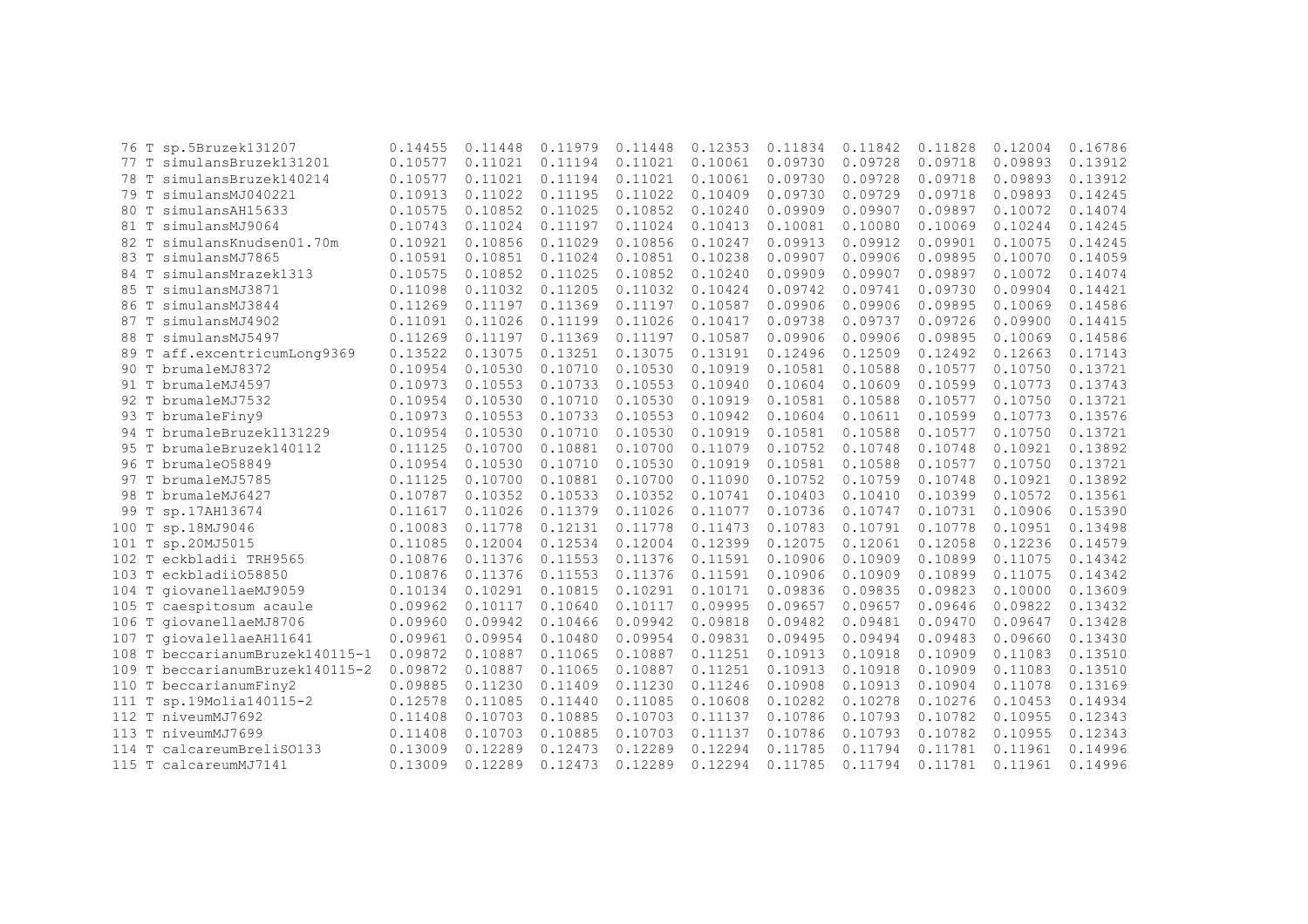| T<br>116 | calcareumMJ2010                    | 0.13009 | 0.12289 | 0.12473 | 0.12289 | 0.12294 | 0.11785 | 0.11794 | 0.11781 | 0.11961 | 0.14996 |
|----------|------------------------------------|---------|---------|---------|---------|---------|---------|---------|---------|---------|---------|
| 117<br>T | calcareumMJ8065                    | 0.13009 | 0.12289 | 0.12473 | 0.12289 | 0.12294 | 0.11785 | 0.11794 | 0.11781 | 0.11961 | 0.14996 |
| T<br>118 | calcareumMJ6375                    | 0.13009 | 0.12289 | 0.12473 | 0.12289 | 0.12294 | 0.11785 | 0.11794 | 0.11781 | 0.11961 | 0.14996 |
| 119 T    | calcareumMJ6965                    | 0.13009 | 0.12289 | 0.12473 | 0.12289 | 0.12294 | 0.11785 | 0.11794 | 0.11781 | 0.11961 | 0.14996 |
| 120      | T calcareumMJ6438                  | 0.13327 | 0.12644 | 0.12828 | 0.12644 | 0.12653 | 0.12144 | 0.12154 | 0.12140 | 0.12320 | 0.15317 |
| 121      | T calcareumFiny4                   | 0.13009 | 0.12289 | 0.12473 | 0.12289 | 0.12294 | 0.11785 | 0.11794 | 0.11781 | 0.11961 | 0.14996 |
| 122<br>T | subsquamosumMJ6002                 | 0.14088 | 0.13514 | 0.13698 | 0.13514 | 0.13363 | 0.12846 | 0.12861 | 0.12843 | 0.13022 | 0.15940 |
| 123<br>т | subsquamosumMJ9336                 | 0.13934 | 0.13334 | 0.13518 | 0.13334 | 0.13186 | 0.12669 | 0.12685 | 0.12666 | 0.12844 | 0.16258 |
| 124<br>T | subsquamosumMJ4945                 | 0.14088 | 0.12980 | 0.13164 | 0.12980 | 0.12827 | 0.12312 | 0.12326 | 0.12309 | 0.12487 | 0.16098 |
| 125<br>Т | subsquamosumAH19024                | 0.14088 | 0.12980 | 0.13164 | 0.12980 | 0.12827 | 0.12312 | 0.12326 | 0.12309 | 0.12487 | 0.16098 |
| 126<br>T | subsquamosumMJ6563                 | 0.14088 | 0.12980 | 0.13164 | 0.12980 | 0.12827 | 0.12312 | 0.12326 | 0.12309 | 0.12487 | 0.16098 |
| 127<br>т | subsquamosumMJ9305Sp               | 0.14088 | 0.13142 | 0.13328 | 0.13142 | 0.12995 | 0.12480 | 0.12494 | 0.12477 | 0.12655 | 0.16414 |
| 128<br>T | squamosumEL260-06                  | 0.13590 | 0.11636 | 0.11818 | 0.11636 | 0.11811 | 0.11467 | 0.11479 | 0.11464 | 0.11643 | 0.15116 |
|          | 129 T squamosumMrazek1300          | 0.13590 | 0.11636 | 0.11818 | 0.11636 | 0.11811 | 0.11467 | 0.11479 | 0.11464 | 0.11643 | 0.15116 |
| 130      | T sp. HQ667595 HQ667598            | 0.13122 | 0.12439 | 0.12444 | 0.12439 | 0.11917 | 0.11404 | 0.11411 | 0.11402 | 0.11579 | 0.15055 |
|          | 131 T sp. HQ667596 HQ667599        | 0.13122 | 0.12439 | 0.12444 | 0.12439 | 0.11917 | 0.11404 | 0.11411 | 0.11402 | 0.11579 | 0.15055 |
|          | 132 T melanocyclumKnudsen00.314    | 0.13459 | 0.11807 | 0.11996 | 0.11807 | 0.12369 | 0.11856 | 0.11866 | 0.11852 | 0.12029 | 0.14366 |
|          | 133 T melanocyclumMJ6036           | 0.13459 | 0.11807 | 0.11996 | 0.11807 | 0.12369 | 0.11856 | 0.11866 | 0.11852 | 0.12029 | 0.14366 |
|          | 134 T melanocyclumMJ9596           | 0.13623 | 0.11993 | 0.12181 | 0.11993 | 0.12553 | 0.12040 | 0.12050 | 0.12036 | 0.12213 | 0.14525 |
| 135      | T melanocyclumM011215              | 0.13621 | 0.11988 | 0.12177 | 0.11988 | 0.12553 | 0.12039 | 0.12049 | 0.12035 | 0.12212 | 0.14530 |
| 136      | T melanocyclumBohlin050529         | 0.13615 | 0.11978 | 0.12167 | 0.11978 | 0.12541 | 0.12028 | 0.12038 | 0.12024 | 0.12201 | 0.14526 |
| 137<br>Т | melanocyclumSAH08-247              | 0.13621 | 0.11988 | 0.12177 | 0.11988 | 0.12553 | 0.12039 | 0.12049 | 0.12035 | 0.12212 | 0.14530 |
| 138 T    | melanocyclumMJ8815                 | 0.13459 | 0.11807 | 0.11996 | 0.11807 | 0.12369 | 0.11856 | 0.11866 | 0.11852 | 0.12029 | 0.14366 |
| 139      | T melanocyclumMJ090418             | 0.13459 | 0.11807 | 0.11996 | 0.11807 | 0.12369 | 0.11856 | 0.11866 | 0.11852 | 0.12029 | 0.14366 |
| 140<br>T | domingueziaeHQ667593               | 0.12651 | 0.11642 | 0.11819 | 0.11642 | 0.11122 | 0.10606 | 0.10616 | 0.10603 | 0.10779 | 0.15139 |
| 141<br>T | dominqueziaeHQ667593HQ667590.12651 |         | 0.11642 | 0.11819 | 0.11642 | 0.11122 | 0.10606 | 0.10616 | 0.10603 | 0.10779 | 0.15139 |
| 142 T    | rufumLectotvpe1908USA              | 0.13117 | 0.11600 | 0.11780 | 0.11600 | 0.10922 | 0.10410 | 0.10419 | 0.10407 | 0.10585 | 0.14323 |

|                           | 71                |                          | 73                       | 74                                | 75                       | 76                       |                 | 78                | 79 | 80 |
|---------------------------|-------------------|--------------------------|--------------------------|-----------------------------------|--------------------------|--------------------------|-----------------|-------------------|----|----|
| 71 T aff. cretaceumMJ3821 | $\qquad \qquad -$ |                          |                          |                                   |                          |                          |                 |                   |    |    |
| 72 T aff. cretaceumMJ6194 | 0.02341           | $\overline{\phantom{m}}$ |                          |                                   |                          |                          |                 |                   |    |    |
| 73 T aff. cretaceumAH3995 | 0.02652           | 0.00312                  | $\overline{\phantom{m}}$ |                                   |                          |                          |                 |                   |    |    |
| 74 T aff. cretaceumMJ9304 | 0.02496           | 0.00156 0.00467          |                          |                                   |                          |                          |                 |                   |    |    |
| 75 T sp.5MJ10060          | 0.16487           | 0.16152                  | 0.16306                  | 0.16307                           | $\overline{\phantom{a}}$ |                          |                 |                   |    |    |
| 76 T sp.5Bruzek131207     | 0.16487           |                          |                          | $0.16152$ 0.16306 0.16307 0.00000 |                          | $\overline{\phantom{m}}$ |                 |                   |    |    |
| 77 T simulansBruzek131201 | 0.13246           | 0.13564                  | 0.13893                  | 0.13728                           | 0.14023                  | 0.14023                  |                 |                   |    |    |
| 78 T simulansBruzek140214 | 0.13246           | 0.13564                  | 0.13893                  | 0.13728                           | 0.14023                  |                          | 0.14023 0.00000 | $\qquad \qquad -$ |    |    |
| 79 T simulansMJ040221     | 0.13578           | 0.13896                  | 0.14225                  | 0.14061                           | 0.14023                  | 0.14023                  | 0.00822         | 0.00822           |    |    |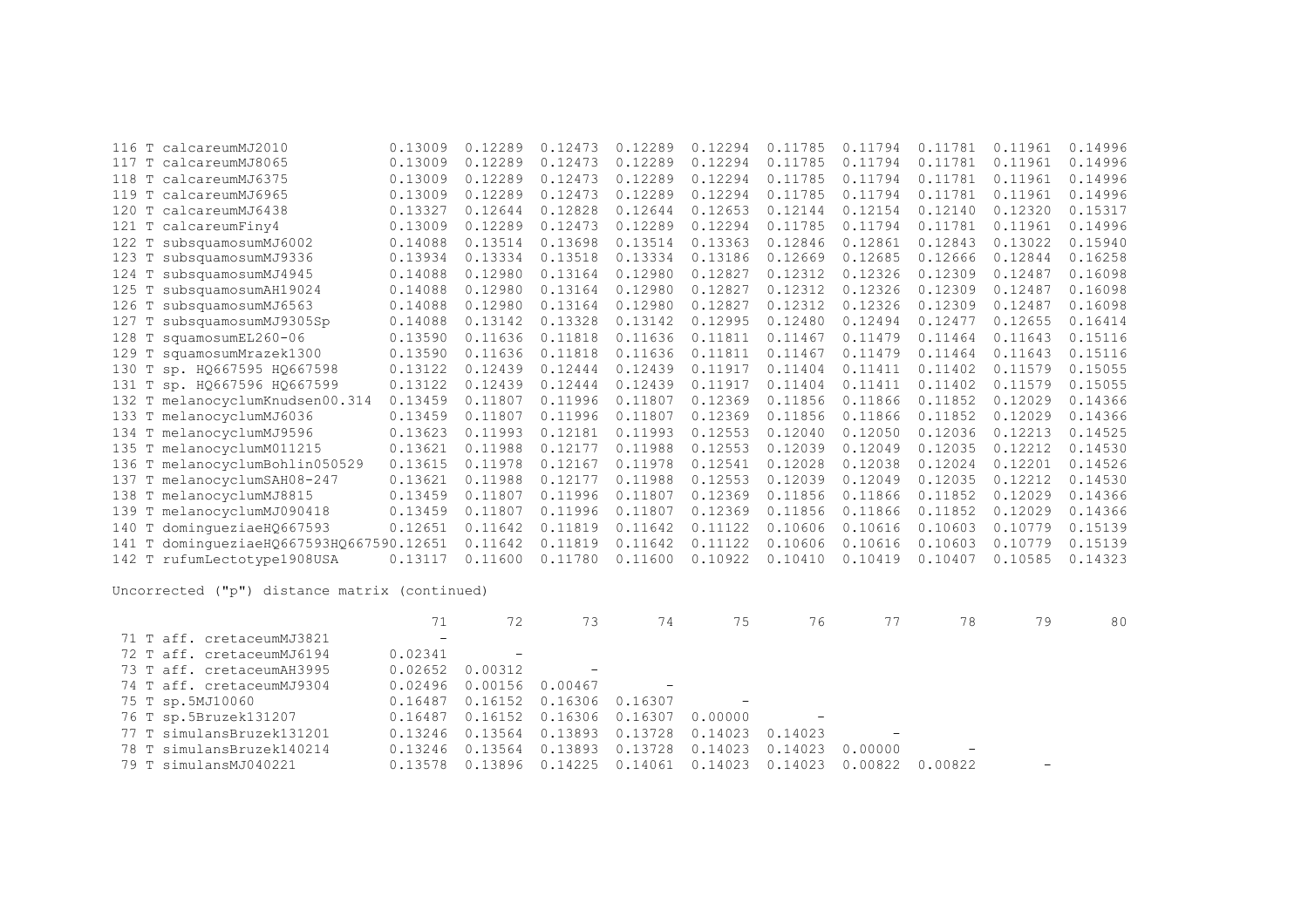| 80 T  | simulansAH15633                 | 0.13407 | 0.13726 | 0.14054 | 0.13890 | 0.13854 | 0.13854 | 0.00493 | 0.00493 | 0.00329 |         |
|-------|---------------------------------|---------|---------|---------|---------|---------|---------|---------|---------|---------|---------|
| 81 T  | simulansMJ9064                  | 0.13578 | 0.13897 | 0.14226 | 0.14062 | 0.14021 | 0.14021 | 0.00658 | 0.00658 | 0.00493 | 0.00164 |
| 82 T  | simulansKnudsen01.70m           | 0.13580 | 0.13896 | 0.14225 | 0.14060 | 0.14027 | 0.14027 | 0.00822 | 0.00822 | 0.00329 | 0.00329 |
| 83 T  | simulansMJ7865                  | 0.13393 | 0.13712 | 0.14041 | 0.13876 | 0.13844 | 0.13844 | 0.00493 | 0.00493 | 0.00165 | 0.00000 |
| 84 T  | simulansMrazek1313              | 0.13407 | 0.13726 | 0.14054 | 0.13890 | 0.13854 | 0.13854 | 0.00493 | 0.00493 | 0.00329 | 0.00000 |
| 85 T  | simulansMJ3871                  | 0.13756 | 0.14072 | 0.14401 | 0.14236 | 0.14201 | 0.14201 | 0.00987 | 0.00987 | 0.00164 | 0.00493 |
| 86 T  | simulansMJ3844                  | 0.13922 | 0.14238 | 0.14566 | 0.14402 | 0.14364 | 0.14364 | 0.01151 | 0.01151 | 0.00329 | 0.00658 |
| 87 T  | simulansMJ4902                  | 0.13750 | 0.14067 | 0.14396 | 0.14232 | 0.14194 | 0.14194 | 0.00987 | 0.00987 | 0.00164 | 0.00493 |
| 88 T  | simulansMJ5497                  | 0.13922 | 0.14238 | 0.14566 | 0.14402 | 0.14364 | 0.14364 | 0.01151 | 0.01151 | 0.00329 | 0.00658 |
|       | 89 T aff.excentricumLong9369    | 0.16995 | 0.17123 | 0.17278 | 0.17286 | 0.15729 | 0.15729 | 0.09921 | 0.09921 | 0.09585 | 0.09757 |
|       | 90 T brumaleMJ8372              | 0.12722 | 0.13031 | 0.13353 | 0.13192 | 0.13671 | 0.13671 | 0.05965 | 0.05965 | 0.05964 | 0.05800 |
|       | 91 T brumaleMJ4597              | 0.12740 | 0.13048 | 0.13371 | 0.13210 | 0.13694 | 0.13694 | 0.05972 | 0.05972 | 0.05973 | 0.05809 |
|       | 92 T brumaleMJ7532              | 0.12722 | 0.13031 | 0.13353 | 0.13192 | 0.13671 | 0.13671 | 0.05965 | 0.05965 | 0.05964 | 0.05800 |
|       | 93 T brumaleFiny9               | 0.12575 | 0.12883 | 0.13207 | 0.13045 | 0.13519 | 0.13519 | 0.05972 | 0.05972 | 0.05973 | 0.05809 |
| 94 T  | brumaleBruzek1131229            | 0.12722 | 0.13031 | 0.13353 | 0.13192 | 0.13671 | 0.13671 | 0.05965 | 0.05965 | 0.05964 | 0.05800 |
|       | 95 T brumaleBruzek140112        | 0.12893 | 0.13202 | 0.13525 | 0.13364 | 0.13840 | 0.13840 | 0.06132 | 0.06132 | 0.06131 | 0.05967 |
|       | 96 T brumale058849              | 0.12722 | 0.13031 | 0.13353 | 0.13192 | 0.13671 | 0.13671 | 0.05965 | 0.05965 | 0.05964 | 0.05800 |
|       | 97 T brumaleMJ5785              | 0.12893 | 0.13202 | 0.13525 | 0.13364 | 0.13840 | 0.13840 | 0.06132 | 0.06132 | 0.06131 | 0.05967 |
|       | 98 T brumaleMJ6427              | 0.12562 | 0.13034 | 0.13356 | 0.13195 | 0.13840 | 0.13840 | 0.05800 | 0.05800 | 0.05800 | 0.05636 |
| 99 T  | sp.17AH13674                    | 0.15240 | 0.14891 | 0.15043 | 0.15051 | 0.13816 | 0.13816 | 0.09296 | 0.09296 | 0.09464 | 0.09128 |
| 100 T | sp.18MJ9046                     | 0.13000 | 0.13296 | 0.13455 | 0.13465 | 0.11588 | 0.11588 | 0.06688 | 0.06688 | 0.06680 | 0.06862 |
| 101 T | sp.20MJ5015                     | 0.14231 | 0.14893 | 0.15056 | 0.15063 | 0.12487 | 0.12487 | 0.10606 | 0.10606 | 0.10435 | 0.10266 |
| 102 T | eckbladii TRH9565               | 0.14348 | 0.14300 | 0.14464 | 0.14471 | 0.12910 | 0.12910 | 0.11236 | 0.11236 | 0.10891 | 0.11068 |
|       | 103 T eckbladii058850           | 0.14348 | 0.14300 | 0.14464 | 0.14471 | 0.12910 | 0.12910 | 0.11236 | 0.11236 | 0.10891 | 0.11068 |
|       | 104 T giovanellaeMJ9059         | 0.13267 | 0.13923 | 0.14086 | 0.14093 | 0.11142 | 0.11142 | 0.10152 | 0.10152 | 0.10160 | 0.09985 |
|       | 105 T caespitosum acaule        | 0.13090 | 0.13747 | 0.13910 | 0.13917 | 0.10967 | 0.10967 | 0.09983 | 0.09983 | 0.09991 | 0.09816 |
| 106 T | qiovanellaeMJ8706               | 0.13085 | 0.13740 | 0.13902 | 0.13909 | 0.10967 | 0.10967 | 0.09811 | 0.09811 | 0.09818 | 0.09643 |
|       | 107 T giovalellaeAH11641        | 0.13087 | 0.13743 | 0.13906 | 0.13913 | 0.10967 | 0.10967 | 0.09822 | 0.09822 | 0.09829 | 0.09654 |
|       | 108 T beccarianumBruzek140115-1 | 0.13349 | 0.13483 | 0.13644 | 0.13652 | 0.12585 | 0.12585 | 0.08087 | 0.08087 | 0.08075 | 0.07919 |
| 109 T | beccarianumBruzek140115-2       | 0.13349 | 0.13483 | 0.13644 | 0.13652 | 0.12585 | 0.12585 | 0.08087 | 0.08087 | 0.08075 | 0.07919 |
| 110 T | beccarianumFiny2                | 0.13008 | 0.13143 | 0.13303 | 0.13311 | 0.12245 | 0.12245 | 0.08432 | 0.08432 | 0.08419 | 0.08264 |
|       | 111 T sp.19Molia140115-2        | 0.14452 | 0.15087 | 0.15245 | 0.14918 | 0.14304 | 0.14304 | 0.08207 | 0.08207 | 0.08525 | 0.08372 |
|       | 112 T niveumMJ7692              | 0.12000 | 0.12644 | 0.12805 | 0.12813 | 0.12091 | 0.12091 | 0.09198 | 0.09198 | 0.09375 | 0.09200 |
|       | 113 T niveumMJ7699              | 0.12000 | 0.12644 | 0.12805 | 0.12813 | 0.12091 | 0.12091 | 0.09198 | 0.09198 | 0.09375 | 0.09200 |
|       | 114 T calcareumBreliSO133       | 0.14538 | 0.14677 | 0.14837 | 0.14518 | 0.14274 | 0.14274 | 0.12143 | 0.12143 | 0.12478 | 0.12308 |
|       | 115 T calcareumMJ7141           | 0.14538 | 0.14677 | 0.14837 | 0.14518 | 0.14274 | 0.14274 | 0.12143 | 0.12143 | 0.12478 | 0.12308 |
| 116 T | calcareumMJ2010                 | 0.14538 | 0.14677 | 0.14837 | 0.14518 | 0.14274 | 0.14274 | 0.12143 | 0.12143 | 0.12478 | 0.12308 |
| 117 T | calcareumMJ8065                 | 0.14538 | 0.14677 | 0.14837 | 0.14518 | 0.14274 | 0.14274 | 0.12143 | 0.12143 | 0.12478 | 0.12308 |
| 118 T | calcareumMJ6375                 | 0.14538 | 0.14677 | 0.14837 | 0.14518 | 0.14274 | 0.14274 | 0.12143 | 0.12143 | 0.12478 | 0.12308 |
|       | 119 T calcareumMJ6965           | 0.14538 | 0.14677 | 0.14837 | 0.14518 | 0.14274 | 0.14274 | 0.12143 | 0.12143 | 0.12478 | 0.12308 |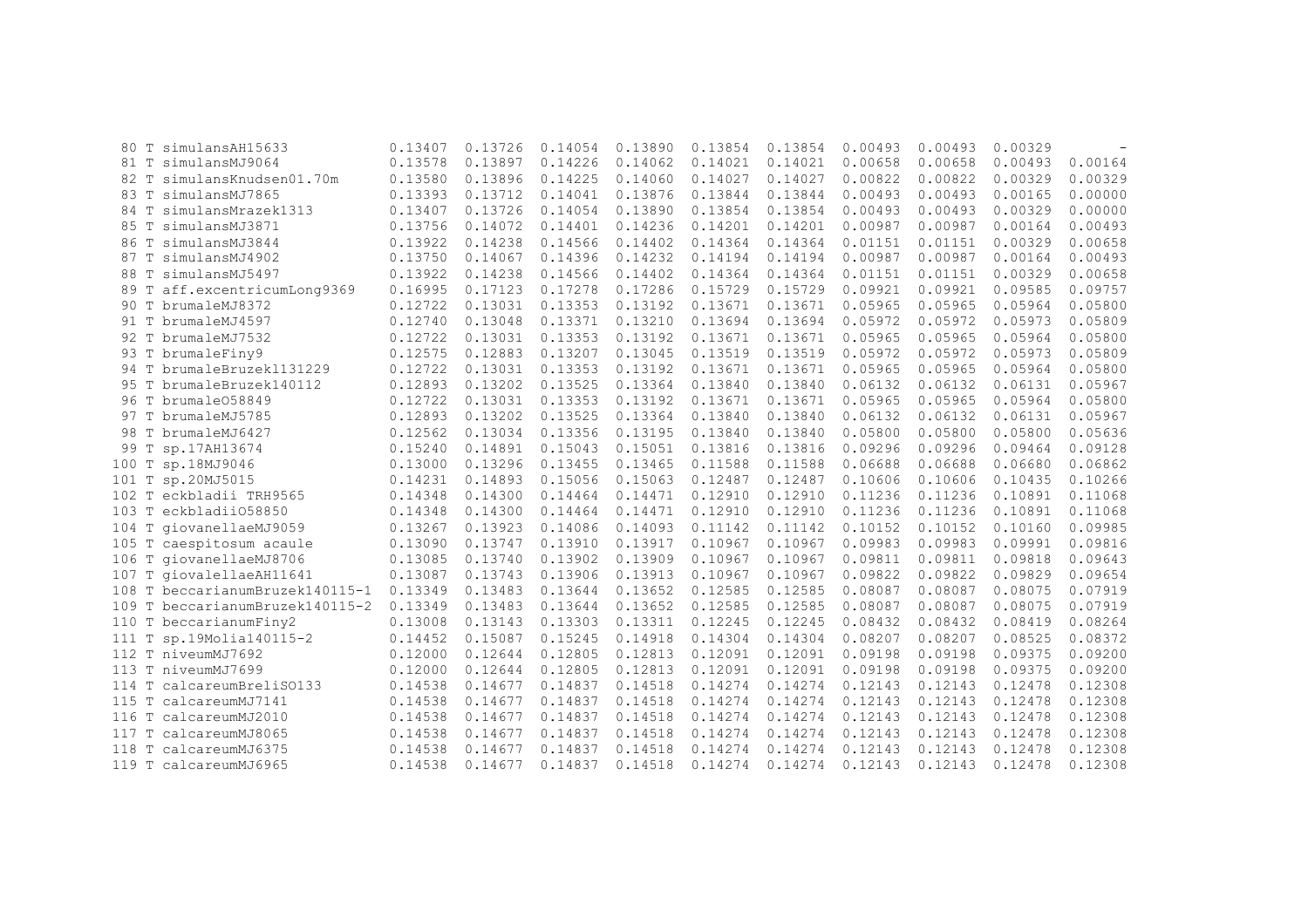|       | 120 T calcareumMJ6438              | 0.14859 | 0.14998 | 0.15158 | 0.14840 | 0.14586 | 0.14586 | 0.12486 | 0.12486 | 0.12820 | 0.12651 |
|-------|------------------------------------|---------|---------|---------|---------|---------|---------|---------|---------|---------|---------|
| 121 T | calcareumFiny4                     | 0.14538 | 0.14677 | 0.14837 | 0.14518 | 0.14274 | 0.14274 | 0.12143 | 0.12143 | 0.12478 | 0.12308 |
| 122 T | subsquamosumMJ6002                 | 0.15486 | 0.15937 | 0.16094 | 0.15777 | 0.14907 | 0.14907 | 0.12697 | 0.12697 | 0.13031 | 0.12864 |
|       | 123 T subsquamosumMJ9336           | 0.15805 | 0.16255 | 0.16412 | 0.16095 | 0.14749 | 0.14749 | 0.12533 | 0.12533 | 0.12867 | 0.12700 |
| 124 T | subsquamosumMJ4945                 | 0.15644 | 0.16093 | 0.16250 | 0.15934 | 0.14754 | 0.14754 | 0.12528 | 0.12528 | 0.12863 | 0.12695 |
| 125 T | subsquamosumAH19024                | 0.15644 | 0.16093 | 0.16250 | 0.15934 | 0.14754 | 0.14754 | 0.12528 | 0.12528 | 0.12863 | 0.12695 |
|       | 126 T subsquamosumMJ6563           | 0.15644 | 0.16093 | 0.16250 | 0.15934 | 0.14754 | 0.14754 | 0.12528 | 0.12528 | 0.12863 | 0.12695 |
| 127 T | subsquamosumMJ9305Sp               | 0.15960 | 0.16410 | 0.16567 | 0.16250 | 0.14754 | 0.14754 | 0.12695 | 0.12695 | 0.13030 | 0.12861 |
|       | 128 T squamosumEL260-06            | 0.14657 | 0.15115 | 0.15274 | 0.14956 | 0.14718 | 0.14718 | 0.12323 | 0.12323 | 0.12323 | 0.12155 |
|       | 129 T squamosumMrazek1300          | 0.14657 | 0.15115 | 0.15274 | 0.14956 | 0.14718 | 0.14718 | 0.12323 | 0.12323 | 0.12323 | 0.12155 |
|       | 130 T sp. HQ667595 HQ667598        | 0.14599 | 0.15042 | 0.15201 | 0.14884 | 0.14865 | 0.14865 | 0.11968 | 0.11968 | 0.12298 | 0.12134 |
|       | 131 T sp. HQ667596 HQ667599        | 0.14599 | 0.15042 | 0.15201 | 0.14884 | 0.14865 | 0.14865 | 0.11968 | 0.11968 | 0.12298 | 0.12134 |
|       | 132 T melanocyclumKnudsen00.314    | 0.14382 | 0.14530 | 0.14688 | 0.14371 | 0.14257 | 0.14257 | 0.12195 | 0.12195 | 0.12195 | 0.12025 |
|       | 133 T melanocyclumMJ6036           | 0.14382 | 0.14530 | 0.14688 | 0.14371 | 0.14257 | 0.14257 | 0.12195 | 0.12195 | 0.12195 | 0.12025 |
|       | 134 T melanocyclumMJ9596           | 0.14542 | 0.14689 | 0.14848 | 0.14530 | 0.14414 | 0.14414 | 0.12364 | 0.12364 | 0.12364 | 0.12194 |
|       | 135 T melanocyclumM011215          | 0.14546 | 0.14694 | 0.14853 | 0.14536 | 0.14412 | 0.14412 | 0.12364 | 0.12364 | 0.12364 | 0.12194 |
|       | 136 T melanocyclumBohlin050529     | 0.14541 | 0.14688 | 0.14847 | 0.14529 | 0.14413 | 0.14413 | 0.12358 | 0.12358 | 0.12358 | 0.12188 |
|       | 137 T melanocyclumSAH08-247        | 0.14546 | 0.14694 | 0.14853 | 0.14536 | 0.14412 | 0.14412 | 0.12364 | 0.12364 | 0.12364 | 0.12194 |
|       | 138 T melanocyclumMJ8815           | 0.14382 | 0.14530 | 0.14688 | 0.14371 | 0.14257 | 0.14257 | 0.12195 | 0.12195 | 0.12195 | 0.12025 |
|       | 139 T melanocyclumMJ090418         | 0.14382 | 0.14530 | 0.14688 | 0.14371 | 0.14257 | 0.14257 | 0.12195 | 0.12195 | 0.12195 | 0.12025 |
| 140 T | dominqueziaeHQ667593               | 0.14998 | 0.14975 | 0.15133 | 0.14816 | 0.14121 | 0.14121 | 0.12843 | 0.12843 | 0.13010 | 0.12845 |
| 141 T | dominqueziaeH0667593H0667590.14998 |         | 0.14975 | 0.15133 | 0.14816 | 0.14121 | 0.14121 | 0.12843 | 0.12843 | 0.13010 | 0.12845 |
|       | 142 T rufumLectotype1908USA        | 0.14164 | 0.13982 | 0.14304 | 0.13821 | 0.14127 | 0.14127 | 0.11652 | 0.11652 | 0.11650 | 0.11483 |

|                              | 81                       | 82      | 83      | 84      | 85      | 86      | 87                       | 88      | 89      | 90      |
|------------------------------|--------------------------|---------|---------|---------|---------|---------|--------------------------|---------|---------|---------|
| 81 T simulansMJ9064          | $\overline{\phantom{0}}$ |         |         |         |         |         |                          |         |         |         |
| 82 T simulansKnudsen01.70m   | 0.00493                  |         |         |         |         |         |                          |         |         |         |
| 83 T simulansMJ7865          | 0.00164                  | 0.00164 |         |         |         |         |                          |         |         |         |
| 84 T simulansMrazek1313      | 0.00164                  | 0.00329 | 0.00000 |         |         |         |                          |         |         |         |
| 85 T simulansMJ3871          | 0.00658                  | 0.00493 | 0.00330 | 0.00493 |         |         |                          |         |         |         |
| 86 T simulansMJ3844          | 0.00822                  | 0.00658 | 0.00494 | 0.00658 | 0.00000 |         |                          |         |         |         |
| 87 T simulansMJ4902          | 0.00658                  | 0.00493 | 0.00330 | 0.00493 | 0.00000 | 0.00164 | $\overline{\phantom{0}}$ |         |         |         |
| 88 T simulansMJ5497          | 0.00822                  | 0.00658 | 0.00494 | 0.00658 | 0.00000 | 0.00000 | 0.00164                  |         |         |         |
| 89 T aff.excentricumLong9369 | 0.09921                  | 0.09914 | 0.09754 | 0.09757 | 0.09591 | 0.09750 | 0.09587                  | 0.09750 |         |         |
| 90 T brumaleMJ8372           | 0.05965                  | 0.05965 | 0.05798 | 0.05800 | 0.06131 | 0.06293 | 0.06129                  | 0.06293 | 0.08431 |         |
| 91 T brumaleMJ4597           | 0.05974                  | 0.05973 | 0.05807 | 0.05809 | 0.06140 | 0.06302 | 0.06137                  | 0.06302 | 0.08445 | 0.00000 |
| 92 T brumaleMJ7532           | 0.05965                  | 0.05965 | 0.05798 | 0.05800 | 0.06131 | 0.06293 | 0.06129                  | 0.06293 | 0.08431 | 0.00000 |
| 93 T brumaleFiny9            | 0.05974                  | 0.05973 | 0.05807 | 0.05809 | 0.06140 | 0.06302 | 0.06137                  | 0.06302 | 0.08445 | 0.00000 |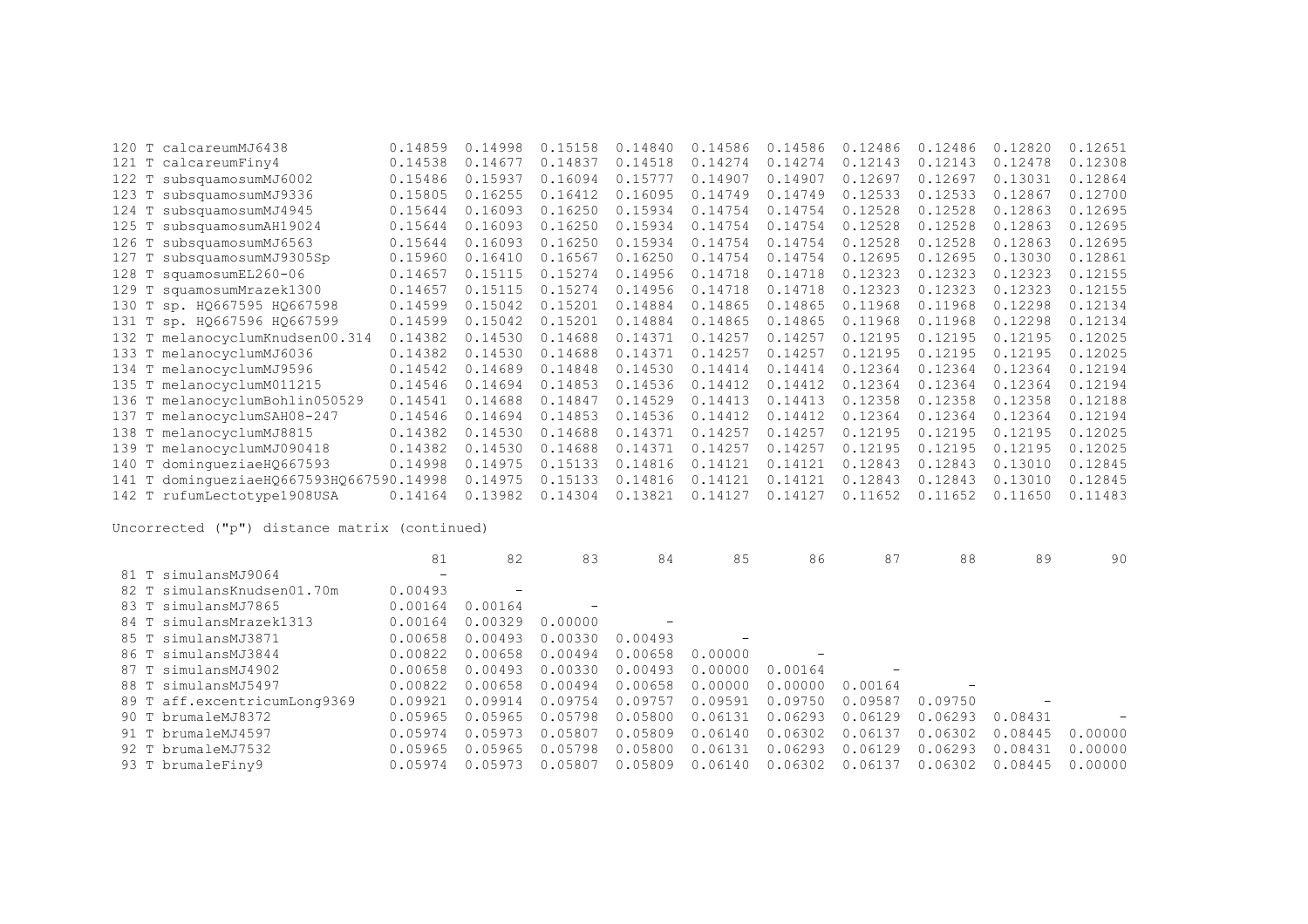| 94    | T           | brumaleBruzek1131229      | 0.05965 | 0.05965 | 0.05798 | 0.05800 | 0.06131 | 0.06293 | 0.06129 | 0.06293 | 0.08431 | 0.00000 |
|-------|-------------|---------------------------|---------|---------|---------|---------|---------|---------|---------|---------|---------|---------|
|       |             | 95 T brumaleBruzek140112  | 0.06132 | 0.06132 | 0.05965 | 0.05967 | 0.06298 | 0.06460 | 0.06296 | 0.06460 | 0.08595 | 0.00164 |
|       |             | 96 T brumale058849        | 0.05965 | 0.05965 | 0.05798 | 0.05800 | 0.06131 | 0.06293 | 0.06129 | 0.06293 | 0.08431 | 0.00000 |
| 97    |             | T brumaleMJ5785           | 0.06132 | 0.06132 | 0.05965 | 0.05967 | 0.06298 | 0.06460 | 0.06296 | 0.06460 | 0.08595 | 0.00164 |
|       |             | 98 T brumaleMJ6427        | 0.05800 | 0.05800 | 0.05634 | 0.05636 | 0.05967 | 0.06129 | 0.05964 | 0.06129 | 0.08265 | 0.00164 |
| 99    |             | sp.17AH13674              | 0.09296 | 0.09461 | 0.09140 | 0.09128 | 0.09637 | 0.09795 | 0.09630 | 0.09795 | 0.10969 | 0.08609 |
| 100   |             | sp.18MJ9046               | 0.07033 | 0.06858 | 0.06857 | 0.06862 | 0.06688 | 0.06848 | 0.06680 | 0.06848 | 0.09585 | 0.08197 |
| 101   | Т           | sp.20MJ5015               | 0.10441 | 0.10271 | 0.10262 | 0.10266 | 0.10451 | 0.10612 | 0.10442 | 0.10612 | 0.13599 | 0.11496 |
| 102   | T           | eckbladii TRH9565         | 0.11242 | 0.11079 | 0.11067 | 0.11068 | 0.10905 | 0.11066 | 0.10897 | 0.11066 | 0.13848 | 0.11755 |
| 103   | T           | eckbladii058850           | 0.11242 | 0.11079 | 0.11067 | 0.11068 | 0.10905 | 0.11066 | 0.10897 | 0.11066 | 0.13848 | 0.11755 |
| 104   | T           | qiovanellaeMJ9059         | 0.10158 | 0.09998 | 0.09986 | 0.09985 | 0.10177 | 0.10337 | 0.10168 | 0.10337 | 0.12611 | 0.10897 |
| 105 T |             | caespitosum acaule        | 0.09989 | 0.09828 | 0.09817 | 0.09816 | 0.10007 | 0.10168 | 0.09999 | 0.10168 | 0.12439 | 0.10727 |
| 106   | $\mathbb T$ | qiovanellaeMJ8706         | 0.09816 | 0.09654 | 0.09644 | 0.09643 | 0.09832 | 0.09993 | 0.09824 | 0.09993 | 0.12265 | 0.10552 |
| 107   | T           | qiovalellaeAH11641        | 0.09827 | 0.09665 | 0.09655 | 0.09654 | 0.09844 | 0.10005 | 0.09836 | 0.10005 | 0.12279 | 0.10566 |
| 108   |             | beccarianumBruzek140115-1 | 0.08091 | 0.07907 | 0.07910 | 0.07919 | 0.08083 | 0.08247 | 0.08079 | 0.08247 | 0.10983 | 0.07717 |
| 109   | T           | beccarianumBruzek140115-2 | 0.08091 | 0.07907 | 0.07910 | 0.07919 | 0.08083 | 0.08247 | 0.08079 | 0.08247 | 0.10983 | 0.07717 |
| 110   | T           | beccarianumFiny2          | 0.08436 | 0.08250 | 0.08254 | 0.08264 | 0.08426 | 0.08590 | 0.08422 | 0.08590 | 0.11325 | 0.08060 |
| 111   | Т           | sp.19Molia140115-2        | 0.08535 | 0.08526 | 0.08363 | 0.08372 | 0.08364 | 0.08526 | 0.08357 | 0.08526 | 0.12028 | 0.08739 |
|       |             | 112 T niveumMJ7692        | 0.09375 | 0.09209 | 0.09201 | 0.09200 | 0.09390 | 0.09548 | 0.09381 | 0.09548 | 0.12286 | 0.09526 |
| 113 T |             | niveumMJ7699              | 0.09375 | 0.09209 | 0.09201 | 0.09200 | 0.09390 | 0.09548 | 0.09381 | 0.09548 | 0.12286 | 0.09526 |
| 114   | T           | calcareumBreliS0133       | 0.12477 | 0.12484 | 0.12301 | 0.12308 | 0.12661 | 0.12827 | 0.12653 | 0.12827 | 0.15050 | 0.11800 |
| 115   | T           | calcareumMJ7141           | 0.12477 | 0.12484 | 0.12301 | 0.12308 | 0.12661 | 0.12827 | 0.12653 | 0.12827 | 0.15050 | 0.11800 |
| 116   | T           | calcareumMJ2010           | 0.12477 | 0.12484 | 0.12301 | 0.12308 | 0.12661 | 0.12827 | 0.12653 | 0.12827 | 0.15050 | 0.11800 |
| 117   | T           | calcareumMJ8065           | 0.12477 | 0.12484 | 0.12301 | 0.12308 | 0.12661 | 0.12827 | 0.12653 | 0.12827 | 0.15050 | 0.11800 |
| 118   | T           | calcareumMJ6375           | 0.12477 | 0.12484 | 0.12301 | 0.12308 | 0.12661 | 0.12827 | 0.12653 | 0.12827 | 0.15050 | 0.11800 |
| 119 T |             | calcareumMJ6965           | 0.12477 | 0.12484 | 0.12301 | 0.12308 | 0.12661 | 0.12827 | 0.12653 | 0.12827 | 0.15050 | 0.11800 |
| 120 T |             | calcareumMJ6438           | 0.12819 | 0.12826 | 0.12643 | 0.12651 | 0.13004 | 0.13170 | 0.12995 | 0.13170 | 0.15395 | 0.12144 |
| 121   | Т           | calcareumFiny4            | 0.12477 | 0.12484 | 0.12301 | 0.12308 | 0.12661 | 0.12827 | 0.12653 | 0.12827 | 0.15050 | 0.11800 |
| 122   | Т           | subsquamosumMJ6002        | 0.13033 | 0.13036 | 0.12854 | 0.12864 | 0.13214 | 0.13376 | 0.13203 | 0.13376 | 0.15793 | 0.12695 |
| 123   | Т           | subsquamosumMJ9336        | 0.12869 | 0.12871 | 0.12690 | 0.12700 | 0.13050 | 0.13211 | 0.13039 | 0.13211 | 0.15628 | 0.12534 |
| 124   |             | subsquamosumMJ4945        | 0.12864 | 0.12867 | 0.12685 | 0.12695 | 0.13046 | 0.13207 | 0.13034 | 0.13207 | 0.15620 | 0.12526 |
| 125   | T           | subsquamosumAH19024       | 0.12864 | 0.12867 | 0.12685 | 0.12695 | 0.13046 | 0.13207 | 0.13034 | 0.13207 | 0.15620 | 0.12526 |
| 126   | Т           | subsquamosumMJ6563        | 0.12864 | 0.12867 | 0.12685 | 0.12695 | 0.13046 | 0.13207 | 0.13034 | 0.13207 | 0.15620 | 0.12526 |
| 127   | T           | subsquamosumMJ9305Sp      | 0.13032 | 0.13033 | 0.12852 | 0.12861 | 0.13213 | 0.13375 | 0.13202 | 0.13375 | 0.15789 | 0.12698 |
| 128   | Т           | squamosumEL260-06         | 0.12323 | 0.12329 | 0.12147 | 0.12155 | 0.12504 | 0.12669 | 0.12495 | 0.12669 | 0.14226 | 0.11987 |
| 129   | Т           | squamosumMrazek1300       | 0.12323 | 0.12329 | 0.12147 | 0.12155 | 0.12504 | 0.12669 | 0.12495 | 0.12669 | 0.14226 | 0.11987 |
| 130   | Т           | sp. HQ667595 HQ667598     | 0.12300 | 0.12307 | 0.12125 | 0.12134 | 0.12476 | 0.12643 | 0.12470 | 0.12643 | 0.15024 | 0.11947 |
| 131   | T           | sp. HQ667596 HQ667599     | 0.12300 | 0.12307 | 0.12125 | 0.12134 | 0.12476 | 0.12643 | 0.12470 | 0.12643 | 0.15024 | 0.11947 |
| 132   |             | melanocyclumKnudsen00.314 | 0.12194 | 0.12197 | 0.12016 | 0.12025 | 0.12374 | 0.12537 | 0.12366 | 0.12537 | 0.13920 | 0.11838 |
|       |             | 133 T melanocyclumMJ6036  | 0.12194 | 0.12197 | 0.12016 | 0.12025 | 0.12374 | 0.12537 | 0.12366 | 0.12537 | 0.13920 | 0.11838 |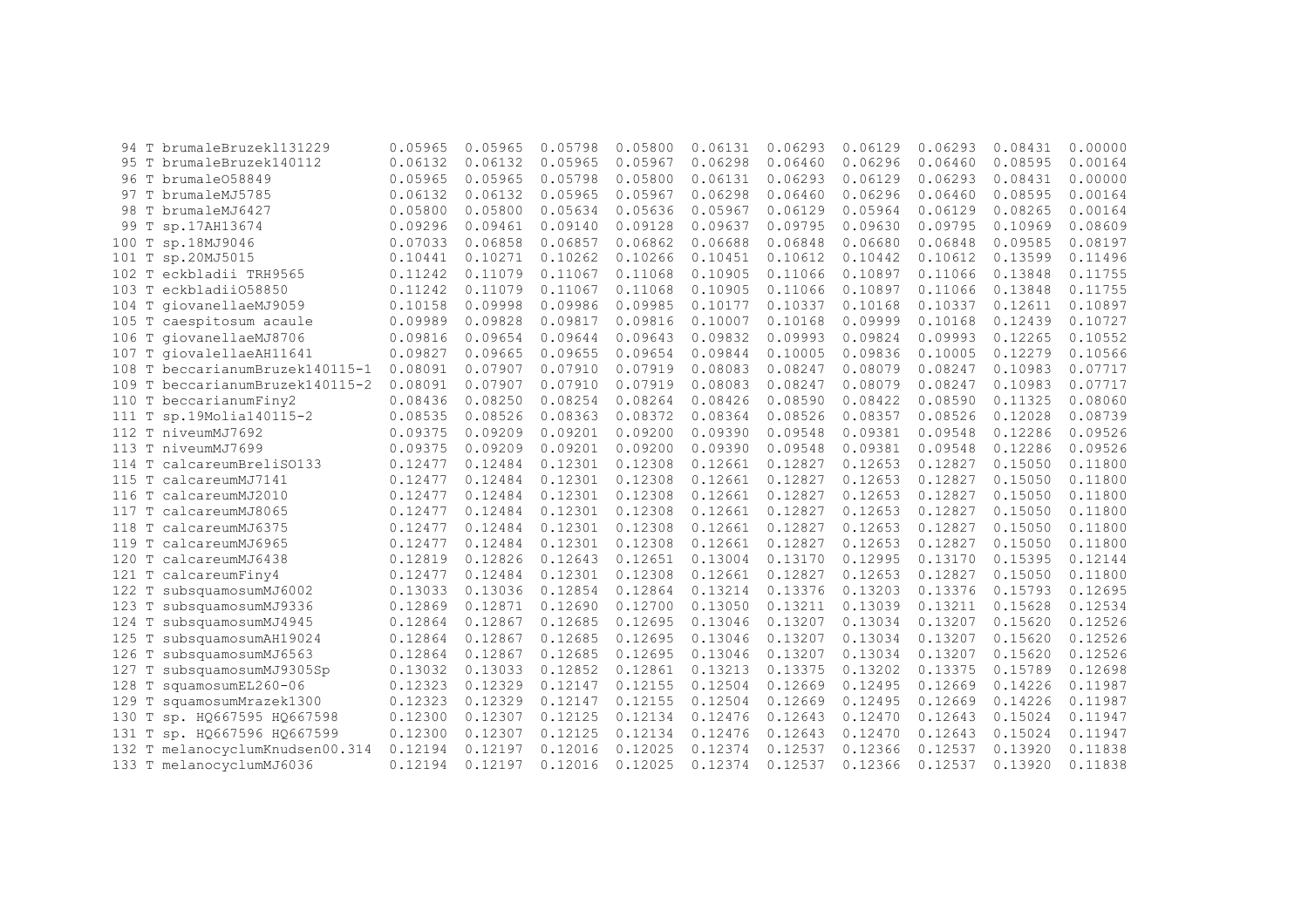134 T melanocyclumMJ9596 0.12363 0.12366 0.12186 0.12194 0.12543 0.12706 0.12535 0.12706 0.14091 0.12008 0.12363 0.12365 0.12185 0.12194 0.12543 0.12706 0.12535 0.12706 0.14092 0.11674 136 T melanocyclumBohlin050529 0.12357 0.12360 0.12180 0.12188 0.12538 0.12700 0.12529 0.12700 0.14084 0.12001 137 T melanocyclumSAH08-247 0.12363 0.12365 0.12185 0.12194 0.12543 0.12706 0.12535 0.12706 0.14092 0.11674 138 T melanocyclumMJ8815 0.12194 0.12197 0.12016 0.12025 0.12374 0.12537 0.12366 0.12537 0.13920 0.11838 139 T melanocyclumMJ090418 0.12194 0.12197 0.12016 0.12025 0.12374 0.12537 0.12366 0.12537 0.13920 0.11838 140 T domingueziaeHQ667593 0.13012 0.13016 0.12836 0.12845 0.13187 0.13350 0.13179 0.13350 0.15250 0.12828 141 T domingueziaeHQ667593HQ667590.13012 0.13016 0.12836 0.12845 0.13187 0.13350 0.13179 0.13350 0.15250 0.12828 142 T rufumLectotype1908USA 0.11652 0.11655 0.11477 0.11483 0.11827 0.11992 0.11820 0.11992 0.14560 0.11811

|  |                                 | 91      | 92      | 93      | 94      | 95      | 96      | 97      | 98      | 99      | 100     |
|--|---------------------------------|---------|---------|---------|---------|---------|---------|---------|---------|---------|---------|
|  | 91 T brumaleMJ4597              |         |         |         |         |         |         |         |         |         |         |
|  | 92 T brumaleMJ7532              | 0.00000 |         |         |         |         |         |         |         |         |         |
|  | 93 T brumaleFiny9               | 0.00000 | 0.00000 |         |         |         |         |         |         |         |         |
|  | 94 T brumaleBruzek1131229       | 0.00000 | 0.00000 | 0.00000 |         |         |         |         |         |         |         |
|  | 95 T brumaleBruzek140112        | 0.00000 | 0.00164 | 0.00164 | 0.00164 |         |         |         |         |         |         |
|  | 96 T brumale058849              | 0.00000 | 0.00000 | 0.00000 | 0.00000 | 0.00164 |         |         |         |         |         |
|  | 97 T brumaleMJ5785              | 0.00164 | 0.00164 | 0.00164 | 0.00164 | 0.00329 | 0.00164 |         |         |         |         |
|  | 98 T brumaleMJ6427              | 0.00164 | 0.00164 | 0.00164 | 0.00164 | 0.00329 | 0.00164 | 0.00329 |         |         |         |
|  | 99 T sp.17AH13674               | 0.08622 | 0.08609 | 0.08622 | 0.08609 | 0.08776 | 0.08609 | 0.08776 | 0.08776 |         |         |
|  | 100 T sp.18MJ9046               | 0.08207 | 0.08197 | 0.08207 | 0.08197 | 0.08369 | 0.08197 | 0.08369 | 0.08023 | 0.07696 |         |
|  | 101 T sp.20MJ5015               | 0.11333 | 0.11496 | 0.11515 | 0.11496 | 0.11322 | 0.11496 | 0.11673 | 0.11322 | 0.10448 | 0.09571 |
|  | 102 T eckbladii TRH9565         | 0.11774 | 0.11755 | 0.11774 | 0.11755 | 0.11930 | 0.11755 | 0.11930 | 0.11581 | 0.10198 | 0.10048 |
|  | 103 T eckbladii058850           | 0.11774 | 0.11755 | 0.11774 | 0.11755 | 0.11930 | 0.11755 | 0.11930 | 0.11581 | 0.10198 | 0.10048 |
|  | 104 T giovanellaeMJ9059         | 0.10917 | 0.10897 | 0.10732 | 0.10897 | 0.11072 | 0.10897 | 0.11072 | 0.10723 | 0.09299 | 0.08658 |
|  | 105 T caespitosum acaule        | 0.10746 | 0.10727 | 0.10561 | 0.10727 | 0.10901 | 0.10727 | 0.10901 | 0.10552 | 0.09127 | 0.08484 |
|  | 106 T giovanellaeMJ8706         | 0.10570 | 0.10552 | 0.10386 | 0.10552 | 0.10726 | 0.10552 | 0.10726 | 0.10377 | 0.09129 | 0.08312 |
|  | 107 T giovalellaeAH11641        | 0.10584 | 0.10566 | 0.10400 | 0.10566 | 0.10741 | 0.10566 | 0.10741 | 0.10391 | 0.09120 | 0.08323 |
|  | 108 T beccarianumBruzek140115-1 | 0.07725 | 0.07717 | 0.07725 | 0.07717 | 0.07889 | 0.07717 | 0.07889 | 0.07544 | 0.08062 | 0.06520 |
|  | 109 T beccarianumBruzek140115-2 | 0.07725 | 0.07717 | 0.07725 | 0.07717 | 0.07889 | 0.07717 | 0.07889 | 0.07544 | 0.08062 | 0.06520 |
|  | 110 T beccarianumFiny2          | 0.08068 | 0.08060 | 0.08068 | 0.08060 | 0.08232 | 0.08060 | 0.08232 | 0.07887 | 0.08066 | 0.06519 |
|  | 111 T sp.19Molia140115-2        | 0.08580 | 0.08739 | 0.08746 | 0.08739 | 0.08570 | 0.08739 | 0.08906 | 0.08570 | 0.09102 | 0.06721 |
|  | 112 T niveumMJ7692              | 0.09539 | 0.09526 | 0.09362 | 0.09526 | 0.09701 | 0.09526 | 0.09701 | 0.09353 | 0.10735 | 0.09364 |
|  | 113 T niveumMJ7699              | 0.09539 | 0.09526 | 0.09362 | 0.09526 | 0.09701 | 0.09526 | 0.09701 | 0.09353 | 0.10735 | 0.09364 |
|  | 114 T calcareumBreliS0133       | 0.11817 | 0.11800 | 0.11817 | 0.11800 | 0.11969 | 0.11800 | 0.11634 | 0.11634 | 0.12332 | 0.11001 |
|  | 115 T calcareumMJ7141           | 0.11817 | 0.11800 | 0.11817 | 0.11800 | 0.11969 | 0.11800 | 0.11634 | 0.11634 | 0.12332 | 0.11001 |
|  | 116 T calcareumMJ2010           | 0.11817 | 0.11800 | 0.11817 | 0.11800 | 0.11969 | 0.11800 | 0.11634 | 0.11634 | 0.12332 | 0.11001 |
|  | 117 T calcareumMJ8065           | 0.11817 | 0.11800 | 0.11817 | 0.11800 | 0.11969 | 0.11800 | 0.11634 | 0.11634 | 0.12332 | 0.11001 |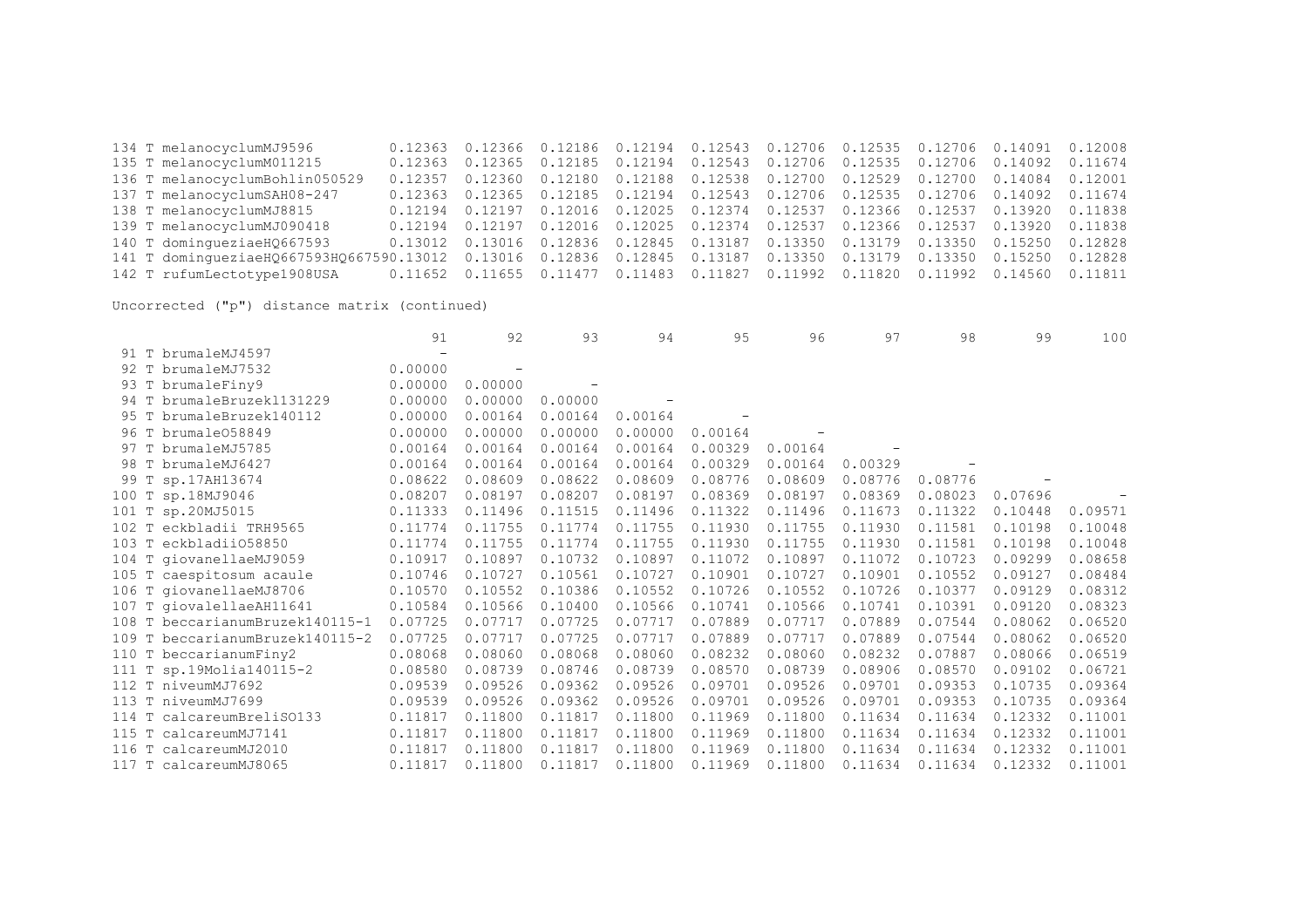|          | 118 T calcareumMJ6375              | 0.11817 | 0.11800 | 0.11817 | 0.11800 | 0.11969 | 0.11800 | 0.11634 | 0.11634 | 0.12332 | 0.11001 |
|----------|------------------------------------|---------|---------|---------|---------|---------|---------|---------|---------|---------|---------|
| 119<br>T | calcareumMJ6965                    | 0.11817 | 0.11800 | 0.11817 | 0.11800 | 0.11969 | 0.11800 | 0.11634 | 0.11634 | 0.12332 | 0.11001 |
|          | 120 T calcareumMJ6438              | 0.12162 | 0.12144 | 0.12162 | 0.12144 | 0.12313 | 0.12144 | 0.11979 | 0.11979 | 0.12668 | 0.11357 |
|          | 121 T calcareumFiny4               | 0.11817 | 0.11800 | 0.11817 | 0.11800 | 0.11969 | 0.11800 | 0.11634 | 0.11634 | 0.12332 | 0.11001 |
|          | 122 T subsquamosumMJ6002           | 0.12715 | 0.12695 | 0.12715 | 0.12695 | 0.12864 | 0.12695 | 0.12864 | 0.12528 | 0.14632 | 0.12562 |
| 123<br>T | subsquamosumMJ9336                 | 0.12553 | 0.12534 | 0.12553 | 0.12534 | 0.12702 | 0.12534 | 0.12702 | 0.12367 | 0.14469 | 0.12390 |
|          | 124 T subsquamosumMJ4945           | 0.12546 | 0.12526 | 0.12546 | 0.12526 | 0.12695 | 0.12526 | 0.12695 | 0.12360 | 0.14465 | 0.12382 |
| 125<br>T | subsquamosumAH19024                | 0.12546 | 0.12526 | 0.12546 | 0.12526 | 0.12695 | 0.12526 | 0.12695 | 0.12360 | 0.14465 | 0.12382 |
| 126      | T subsquamosumMJ6563               | 0.12546 | 0.12526 | 0.12546 | 0.12526 | 0.12695 | 0.12526 | 0.12695 | 0.12360 | 0.14465 | 0.12382 |
| 127<br>Т | subsquamosumMJ9305Sp               | 0.12717 | 0.12698 | 0.12717 | 0.12698 | 0.12868 | 0.12698 | 0.12868 | 0.12532 | 0.14465 | 0.12554 |
|          | 128 T squamosumEL260-06            | 0.12006 | 0.11987 | 0.12006 | 0.11987 | 0.12155 | 0.11987 | 0.12155 | 0.11821 | 0.13325 | 0.10497 |
| 129      | T squamosumMrazek1300              | 0.12006 | 0.11987 | 0.12006 | 0.11987 | 0.12155 | 0.11987 | 0.12155 | 0.11821 | 0.13325 | 0.10497 |
| 130      | T sp. HQ667595 HQ667598            | 0.11961 | 0.11947 | 0.11961 | 0.11947 | 0.12111 | 0.11947 | 0.12111 | 0.11779 | 0.13132 | 0.10984 |
|          | 131 Т sp. HQ667596 HQ667599        | 0.11961 | 0.11947 | 0.11961 | 0.11947 | 0.12111 | 0.11947 | 0.12111 | 0.11779 | 0.13132 | 0.10984 |
|          | 132 T melanocyclumKnudsen00.314    | 0.11857 | 0.11838 | 0.11857 | 0.11838 | 0.12008 | 0.11838 | 0.12008 | 0.11672 | 0.13518 | 0.10363 |
|          | 133 T melanocyclumMJ6036           | 0.11857 | 0.11838 | 0.11857 | 0.11838 | 0.12008 | 0.11838 | 0.12008 | 0.11672 | 0.13518 | 0.10363 |
|          | 134 T melanocyclumMJ9596           | 0.12028 | 0.12008 | 0.12028 | 0.12008 | 0.12178 | 0.12008 | 0.12178 | 0.11842 | 0.13686 | 0.10541 |
|          | 135 T melanocyclumM011215          | 0.11693 | 0.11674 | 0.11693 | 0.11674 | 0.11844 | 0.11674 | 0.11844 | 0.11508 | 0.13686 | 0.10543 |
| 136<br>T | melanocyclumBohlin050529           | 0.12021 | 0.12001 | 0.12021 | 0.12001 | 0.12172 | 0.12001 | 0.12172 | 0.11836 | 0.13682 | 0.10532 |
| 137<br>T | melanocyclumSAH08-247              | 0.11693 | 0.11674 | 0.11693 | 0.11674 | 0.11844 | 0.11674 | 0.11844 | 0.11508 | 0.13686 | 0.10543 |
| 138<br>T | melanocyclumMJ8815                 | 0.11857 | 0.11838 | 0.11857 | 0.11838 | 0.12008 | 0.11838 | 0.12008 | 0.11672 | 0.13518 | 0.10363 |
| 139<br>T | melanocyclumMJ090418               | 0.11857 | 0.11838 | 0.11857 | 0.11838 | 0.12008 | 0.11838 | 0.12008 | 0.11672 | 0.13518 | 0.10363 |
| T<br>140 | dominqueziaeH0667593               | 0.12852 | 0.12828 | 0.12852 | 0.12828 | 0.12994 | 0.12828 | 0.12994 | 0.12660 | 0.13459 | 0.11733 |
| T<br>141 | dominqueziaeHQ667593HQ667590.12852 |         | 0.12828 | 0.12852 | 0.12828 | 0.12994 | 0.12828 | 0.12994 | 0.12660 | 0.13459 | 0.11733 |
|          | 142 T rufumLectotype1908USA        | 0.11830 | 0.11811 | 0.11830 | 0.11811 | 0.11979 | 0.11811 | 0.11979 | 0.11643 | 0.11856 | 0.10847 |
|          |                                    |         |         |         |         |         |         |         |         |         |         |

|                          |                                 | 101                      | 102     | 103     | 104     | 105     | 106     | 107     | 108     | 109     | 110               |
|--------------------------|---------------------------------|--------------------------|---------|---------|---------|---------|---------|---------|---------|---------|-------------------|
| 101 T sp.20MJ5015        |                                 | $\overline{\phantom{m}}$ |         |         |         |         |         |         |         |         |                   |
| 102 T eckbladii TRH9565  |                                 | 0.07325                  |         |         |         |         |         |         |         |         |                   |
| 103 T eckbladii058850    |                                 | 0.07325                  | 0.00000 |         |         |         |         |         |         |         |                   |
| 104 T giovanellaeMJ9059  |                                 | 0.07125                  | 0.04489 | 0.04489 |         |         |         |         |         |         |                   |
| 105 T caespitosum acaule |                                 | 0.06953                  | 0.04317 | 0.04317 | 0.00172 |         |         |         |         |         |                   |
| 106 T giovanellaeMJ8706  |                                 | 0.06779                  | 0.04492 | 0.04492 | 0.00344 | 0.00172 |         |         |         |         |                   |
| 107 T giovalellaeAH11641 |                                 | 0.06789                  | 0.04322 | 0.04322 | 0.00172 | 0.00000 | 0.00000 |         |         |         |                   |
|                          | 108 T beccarianumBruzek140115-1 | 0.09768                  | 0.10737 | 0.10737 | 0.09689 | 0.09517 | 0.09343 | 0.09361 |         |         |                   |
|                          | 109 T beccarianumBruzek140115-2 | 0.09768                  | 0.10737 | 0.10737 | 0.09689 | 0.09517 | 0.09343 | 0.09361 | 0.00000 |         |                   |
| 110 T beccarianumFiny2   |                                 | 0.09770                  | 0.10920 | 0.10920 | 0.09688 | 0.09516 | 0.09342 | 0.09360 | 0.00341 | 0.00341 | $\qquad \qquad -$ |
|                          | 111 T sp.19Molia140115-2        | 0.08892                  | 0.10597 | 0.10597 | 0.09188 | 0.09019 | 0.08847 | 0.08862 | 0.06541 | 0.06541 | 0.06548           |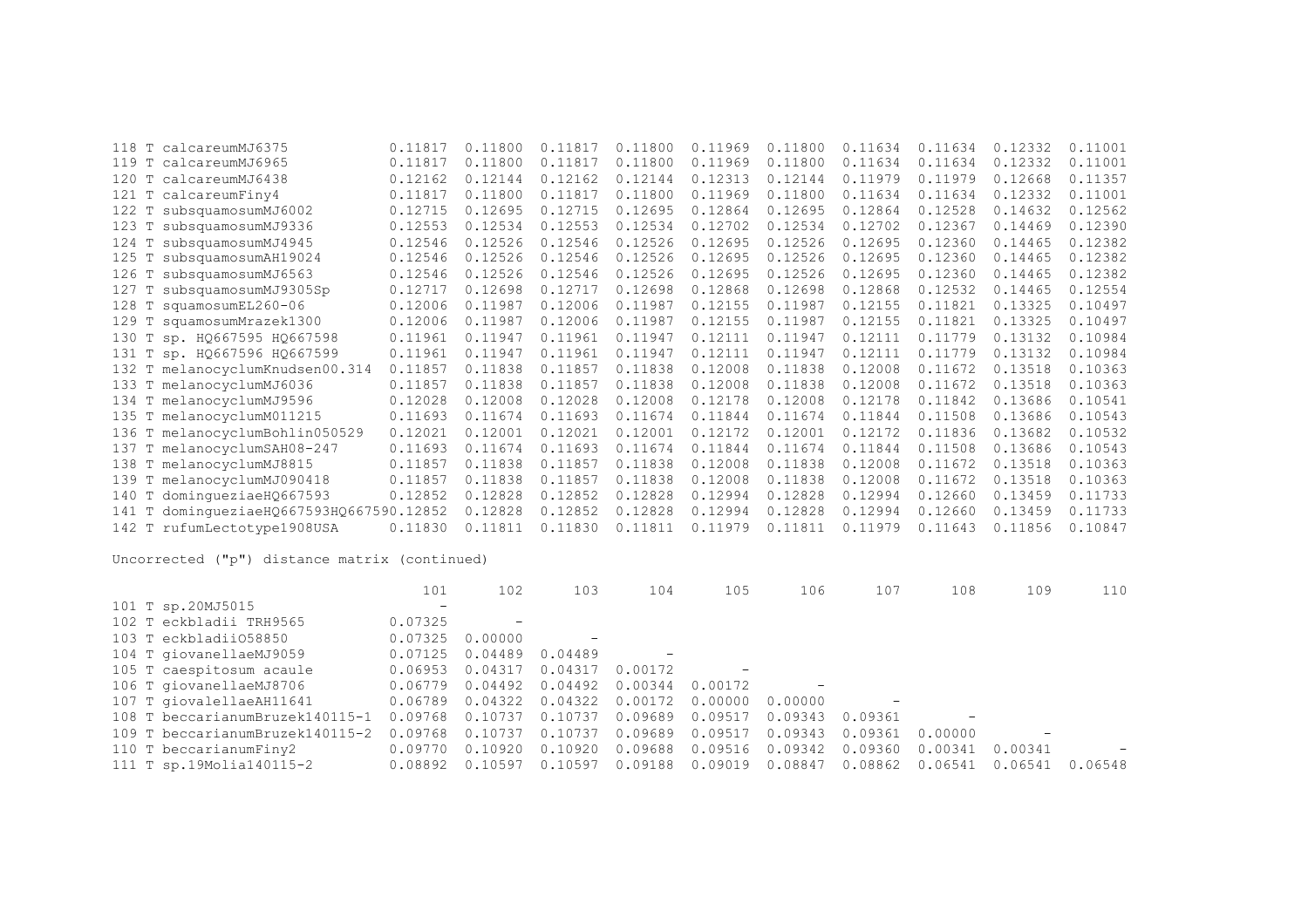| 112                | T niveumMJ7692                     | 0.07526 | 0.07849 | 0.07849 | 0.07840 | 0.07664 | 0.07491 | 0.07500 | 0.09239 | 0.09239 | 0.09583 |
|--------------------|------------------------------------|---------|---------|---------|---------|---------|---------|---------|---------|---------|---------|
|                    | 113 T niveumMJ7699                 | 0.07526 | 0.07849 | 0.07849 | 0.07840 | 0.07664 | 0.07491 | 0.07500 | 0.09239 | 0.09239 | 0.09583 |
| 114<br>T           | calcareumBreliSO133                | 0.12586 | 0.11453 | 0.11453 | 0.11976 | 0.11804 | 0.11982 | 0.11820 | 0.10809 | 0.10809 | 0.11164 |
| 115<br>T           | calcareumMJ7141                    | 0.12586 | 0.11453 | 0.11453 | 0.11976 | 0.11804 | 0.11982 | 0.11820 | 0.10809 | 0.10809 | 0.11164 |
| T<br>116           | calcareumMJ2010                    | 0.12586 | 0.11453 | 0.11453 | 0.11976 | 0.11804 | 0.11982 | 0.11820 | 0.10809 | 0.10809 | 0.11164 |
| 117<br>T           | calcareumMJ8065                    | 0.12586 | 0.11453 | 0.11453 | 0.11976 | 0.11804 | 0.11982 | 0.11820 | 0.10809 | 0.10809 | 0.11164 |
| $\mathbb T$<br>118 | calcareumMJ6375                    | 0.12586 | 0.11453 | 0.11453 | 0.11976 | 0.11804 | 0.11982 | 0.11820 | 0.10809 | 0.10809 | 0.11164 |
| 119<br>T           | calcareumMJ6965                    | 0.12586 | 0.11453 | 0.11453 | 0.11976 | 0.11804 | 0.11982 | 0.11820 | 0.10809 | 0.10809 | 0.11164 |
| 120<br>T           | calcareumMJ6438                    | 0.12945 | 0.11810 | 0.11810 | 0.12330 | 0.12158 | 0.12336 | 0.12174 | 0.11165 | 0.11165 | 0.11519 |
| Т<br>121           | calcareumFiny4                     | 0.12586 | 0.11453 | 0.11453 | 0.11976 | 0.11804 | 0.11982 | 0.11820 | 0.10809 | 0.10809 | 0.11164 |
| 122<br>т           | subsquamosumMJ6002                 | 0.13644 | 0.13197 | 0.13197 | 0.13012 | 0.12839 | 0.12669 | 0.12683 | 0.12190 | 0.12190 | 0.12541 |
| Т<br>123           | subsquamosumMJ9336                 | 0.13627 | 0.12830 | 0.12830 | 0.12993 | 0.12821 | 0.12651 | 0.12667 | 0.12364 | 0.12364 | 0.12716 |
| 124<br>T           | subsquamosumMJ4945                 | 0.13641 | 0.12850 | 0.12850 | 0.13010 | 0.12836 | 0.12666 | 0.12681 | 0.12183 | 0.12183 | 0.12534 |
| 125<br>Т           | subsquamosumAH19024                | 0.13641 | 0.12850 | 0.12850 | 0.13010 | 0.12836 | 0.12666 | 0.12681 | 0.12183 | 0.12183 | 0.12534 |
| 126<br>Т           | subsquamosumMJ6563                 | 0.13641 | 0.12850 | 0.12850 | 0.13010 | 0.12836 | 0.12666 | 0.12681 | 0.12183 | 0.12183 | 0.12534 |
| 127                | subsquamosumMJ9305Sp               | 0.13815 | 0.13020 | 0.13020 | 0.13176 | 0.13002 | 0.12833 | 0.12849 | 0.12361 | 0.12361 | 0.12714 |
| 128<br>$\mathbb T$ | squamosumEL260-06                  | 0.12621 | 0.12020 | 0.12020 | 0.11303 | 0.11130 | 0.10959 | 0.10971 | 0.10992 | 0.10992 | 0.11344 |
| 129<br>T           | squamosumMrazek1300                | 0.12621 | 0.12020 | 0.12020 | 0.11303 | 0.11130 | 0.10959 | 0.10971 | 0.10992 | 0.10992 | 0.11344 |
| 130<br>T           | sp. H0667595 H0667598              | 0.11864 | 0.11265 | 0.11265 | 0.11433 | 0.11260 | 0.11088 | 0.11104 | 0.11128 | 0.11128 | 0.11477 |
| Т<br>131           | sp. HQ667596 HQ667599              | 0.11864 | 0.11265 | 0.11265 | 0.11433 | 0.11260 | 0.11088 | 0.11104 | 0.11128 | 0.11128 | 0.11477 |
|                    | 132 T melanocyclumKnudsen00.314    | 0.11252 | 0.11518 | 0.11518 | 0.11156 | 0.10983 | 0.11163 | 0.10999 | 0.10537 | 0.10537 | 0.10893 |
|                    | 133 T melanocyclumMJ6036           | 0.11252 | 0.11518 | 0.11518 | 0.11156 | 0.10983 | 0.11163 | 0.10999 | 0.10537 | 0.10537 | 0.10893 |
|                    | 134 T melanocyclumMJ9596           | 0.11078 | 0.11697 | 0.11697 | 0.11336 | 0.11163 | 0.11343 | 0.11180 | 0.10714 | 0.10714 | 0.11069 |
|                    | 135 T melanocyclumM011215          | 0.11431 | 0.11697 | 0.11697 | 0.11333 | 0.11160 | 0.11340 | 0.11176 | 0.10715 | 0.10715 | 0.11070 |
| 136<br>Т           | melanocyclumBohlin050529           | 0.11426 | 0.11690 | 0.11690 | 0.11328 | 0.11155 | 0.11336 | 0.11171 | 0.10707 | 0.10707 | 0.11063 |
| 137<br>т           | melanocyclumSAH08-247              | 0.11431 | 0.11697 | 0.11697 | 0.11333 | 0.11160 | 0.11340 | 0.11176 | 0.10715 | 0.10715 | 0.11070 |
| 138<br>Т           | melanocyclumMJ8815                 | 0.11252 | 0.11518 | 0.11518 | 0.11156 | 0.10983 | 0.11163 | 0.10999 | 0.10537 | 0.10537 | 0.10893 |
| 139<br>Т           | melanocyclumMJ090418               | 0.11252 | 0.11518 | 0.11518 | 0.11156 | 0.10983 | 0.11163 | 0.10999 | 0.10537 | 0.10537 | 0.10893 |
| 140<br>T           | dominqueziaeH0667593               | 0.12988 | 0.12191 | 0.12191 | 0.12192 | 0.12016 | 0.11843 | 0.11859 | 0.11697 | 0.11697 | 0.11700 |
| 141<br>Т           | dominqueziaeH0667593H0667590.12988 |         | 0.12191 | 0.12191 | 0.12192 | 0.12016 | 0.11843 | 0.11859 | 0.11697 | 0.11697 | 0.11700 |
|                    | 142 T rufumLectotype1908USA        | 0.11893 | 0.11101 | 0.11101 | 0.11297 | 0.11123 | 0.10951 | 0.10967 | 0.10999 | 0.10999 | 0.11005 |
|                    |                                    |         |         |         |         |         |         |         |         |         |         |

|                           |                          | 112                                     | 113                        | 114                           | 115               | 116 117 | 118 | 119 | 120 |
|---------------------------|--------------------------|-----------------------------------------|----------------------------|-------------------------------|-------------------|---------|-----|-----|-----|
| 111 T sp.19Molia140115-2  | $\overline{\phantom{a}}$ |                                         |                            |                               |                   |         |     |     |     |
| 112 T niveumMJ7692        | 0.09941                  | and the state of the state of the       |                            |                               |                   |         |     |     |     |
| 113 T niveumMJ7699        | 0.09941                  | 0.00000                                 | and the state of the state |                               |                   |         |     |     |     |
| 114 T calcareumBreliSO133 |                          | $0.11961$ $0.11701$ $0.11701$           |                            | and the state of the state of |                   |         |     |     |     |
| 115 T calcareumMJ7141     |                          | $0.11961$ $0.11701$ $0.11701$ $0.00000$ |                            |                               | $\qquad \qquad -$ |         |     |     |     |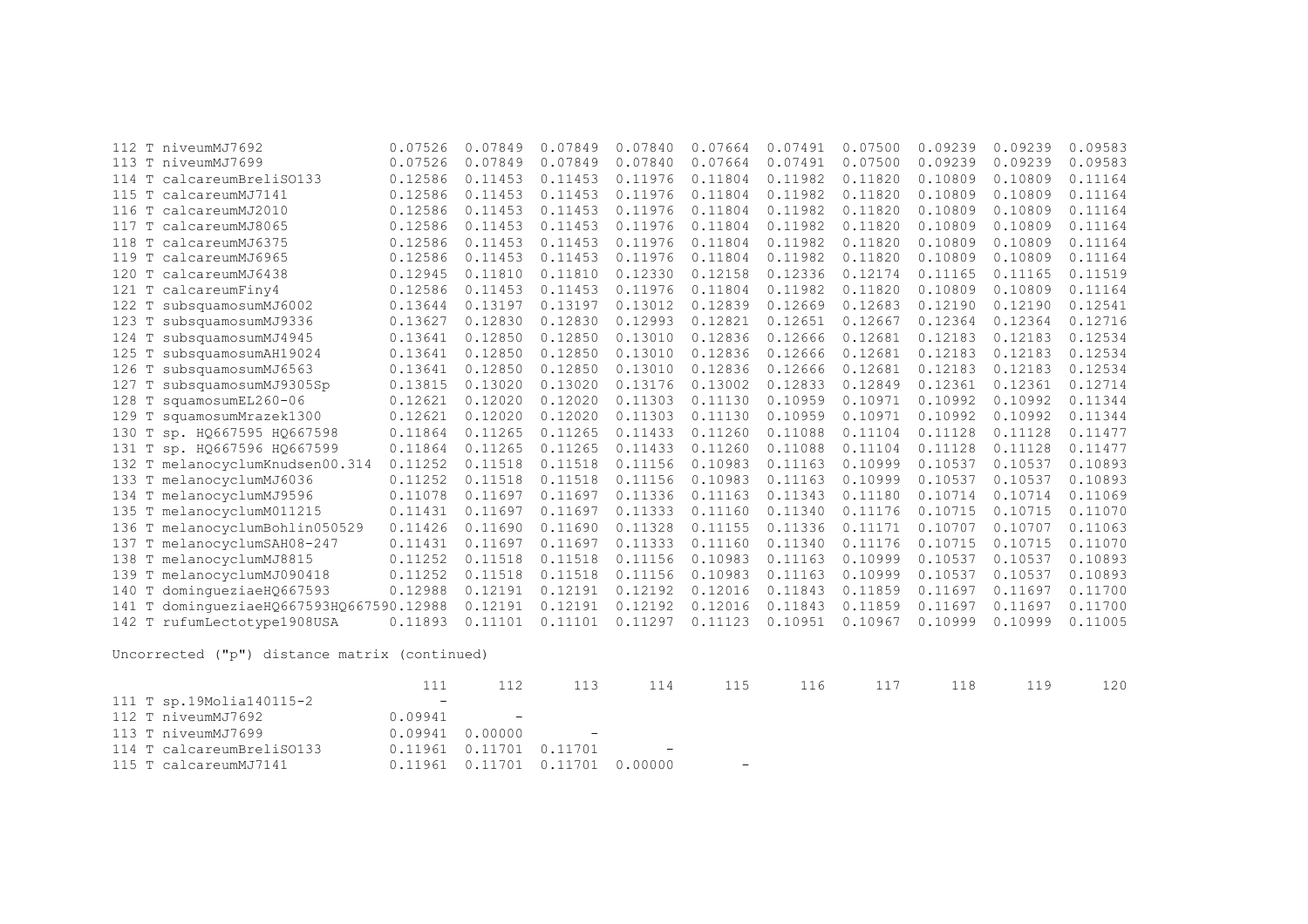| calcareumMJ2010<br>T<br>116                    | 0.11961 | 0.11701 | 0.11701 | 0.00000 | 0.00000 |         |                          |         |         |         |
|------------------------------------------------|---------|---------|---------|---------|---------|---------|--------------------------|---------|---------|---------|
| 117<br>T<br>calcareumMJ8065                    | 0.11961 | 0.11701 | 0.11701 | 0.00000 | 0.00000 | 0.00000 | $\overline{\phantom{a}}$ |         |         |         |
| T<br>118<br>calcareumMJ6375                    | 0.11961 | 0.11701 | 0.11701 | 0.00000 | 0.00000 | 0.00000 | 0.00000                  |         |         |         |
| 119<br>T<br>calcareumMJ6965                    | 0.11961 | 0.11701 | 0.11701 | 0.00000 | 0.00000 | 0.00000 | 0.00000                  | 0.00000 |         |         |
| 120<br>T<br>calcareumMJ6438                    | 0.12300 | 0.12060 | 0.12060 | 0.00312 | 0.00312 | 0.00312 | 0.00312                  | 0.00312 | 0.00312 |         |
| 121<br>T calcareumFiny4                        | 0.11961 | 0.11701 | 0.11701 | 0.00000 | 0.00000 | 0.00000 | 0.00000                  | 0.00000 | 0.00000 | 0.00312 |
| 122<br>T<br>subsquamosumMJ6002                 | 0.13178 | 0.13092 | 0.13092 | 0.05630 | 0.05630 | 0.05630 | 0.05630                  | 0.05630 | 0.05630 | 0.05941 |
| 123<br>subsquamosumMJ9336<br>т                 | 0.13012 | 0.12726 | 0.12726 | 0.05475 | 0.05475 | 0.05475 | 0.05475                  | 0.05475 | 0.05475 | 0.05787 |
| T<br>subsquamosumMJ4945<br>124                 | 0.13009 | 0.12744 | 0.12744 | 0.05319 | 0.05319 | 0.05319 | 0.05319                  | 0.05319 | 0.05319 | 0.05630 |
| 125<br>T<br>subsquamosumAH19024                | 0.13009 | 0.12744 | 0.12744 | 0.05319 | 0.05319 | 0.05319 | 0.05319                  | 0.05319 | 0.05319 | 0.05630 |
| 126<br>subsquamosumMJ6563<br>T                 | 0.13009 | 0.12744 | 0.12744 | 0.05319 | 0.05319 | 0.05319 | 0.05319                  | 0.05319 | 0.05319 | 0.05630 |
| subsquamosumMJ9305Sp<br>127<br>т               | 0.13009 | 0.12912 | 0.12912 | 0.05632 | 0.05632 | 0.05632 | 0.05632                  | 0.05632 | 0.05632 | 0.05943 |
| 128<br>squamosumEL260-06<br>т                  | 0.12313 | 0.12064 | 0.12064 | 0.05458 | 0.05458 | 0.05458 | 0.05458                  | 0.05458 | 0.05458 | 0.05770 |
| squamosumMrazek1300<br>129 T                   | 0.12313 | 0.12064 | 0.12064 | 0.05458 | 0.05458 | 0.05458 | 0.05458                  | 0.05458 | 0.05458 | 0.05770 |
| sp. HQ667595 HQ667598<br>130<br>T              | 0.12421 | 0.11469 | 0.11469 | 0.04367 | 0.04367 | 0.04367 | 0.04367                  | 0.04367 | 0.04367 | 0.04678 |
| 131 T sp. HQ667596 HQ667599                    | 0.12421 | 0.11469 | 0.11469 | 0.04367 | 0.04367 | 0.04367 | 0.04367                  | 0.04367 | 0.04367 | 0.04678 |
| 132 T melanocyclumKnudsen00.314                | 0.11849 | 0.11051 | 0.11051 | 0.05005 | 0.05005 | 0.05005 | 0.05005                  | 0.05005 | 0.05005 | 0.05317 |
| 133 T melanocyclumMJ6036                       | 0.11849 | 0.11051 | 0.11051 | 0.05005 | 0.05005 | 0.05005 | 0.05005                  | 0.05005 | 0.05005 | 0.05317 |
| 134 T melanocyclumMJ9596                       | 0.12019 | 0.11231 | 0.11231 | 0.05162 | 0.05162 | 0.05162 | 0.05162                  | 0.05162 | 0.05162 | 0.05475 |
| 135 T melanocyclumM011215                      | 0.12020 | 0.11233 | 0.11233 | 0.05162 | 0.05162 | 0.05162 | 0.05162                  | 0.05162 | 0.05162 | 0.05474 |
| T melanocyclumBohlin050529<br>136              | 0.12014 | 0.11223 | 0.11223 | 0.05161 | 0.05161 | 0.05161 | 0.05161                  | 0.05161 | 0.05161 | 0.05473 |
| T melanocyclumSAH08-247<br>137                 | 0.12020 | 0.11233 | 0.11233 | 0.05162 | 0.05162 | 0.05162 | 0.05162                  | 0.05162 | 0.05162 | 0.05474 |
| T<br>melanocyclumMJ8815<br>138                 | 0.11849 | 0.11051 | 0.11051 | 0.05005 | 0.05005 | 0.05005 | 0.05005                  | 0.05005 | 0.05005 | 0.05317 |
| 139<br>T melanocyclumMJ090418                  | 0.11849 | 0.11051 | 0.11051 | 0.05005 | 0.05005 | 0.05005 | 0.05005                  | 0.05005 | 0.05005 | 0.05317 |
| domingueziaeHQ667593<br>140<br>T               | 0.12807 | 0.12611 | 0.12611 | 0.06404 | 0.06404 | 0.06404 | 0.06404                  | 0.06404 | 0.06404 | 0.06715 |
| dominqueziaeHQ667593HQ667590.12807<br>141<br>T |         | 0.12611 | 0.12611 | 0.06404 | 0.06404 | 0.06404 | 0.06404                  | 0.06404 | 0.06404 | 0.06715 |
| 142 T rufumLectotype1908USA                    | 0.11665 | 0.11364 | 0.11364 | 0.06319 | 0.06319 | 0.06319 | 0.06319                  | 0.06319 | 0.06319 | 0.06635 |

|                            | 121                      | 122               | 123                      | 124     | 125               | 126               | 127     | 128                      | 129 | 130 |
|----------------------------|--------------------------|-------------------|--------------------------|---------|-------------------|-------------------|---------|--------------------------|-----|-----|
| 121 T calcareumFiny4       | $\overline{\phantom{m}}$ |                   |                          |         |                   |                   |         |                          |     |     |
| 122 T subsquamosumMJ6002   | 0.05630                  | $\qquad \qquad -$ |                          |         |                   |                   |         |                          |     |     |
| 123 T subsquamosumMJ9336   | 0.05475                  | 0.00467           | $\overline{\phantom{m}}$ |         |                   |                   |         |                          |     |     |
| 124 T subsquamosumMJ4945   | 0.05319                  | 0.00467           | 0.00311                  |         |                   |                   |         |                          |     |     |
| 125 T subsquamosumAH19024  | 0.05319                  | 0.00467           | 0.00311                  | 0.00000 | $\qquad \qquad -$ |                   |         |                          |     |     |
| 126 T subsquamosumMJ6563   | 0.05319                  | 0.00467           | 0.00311                  | 0.00000 | 0.00000           | $\qquad \qquad -$ |         |                          |     |     |
| 127 T subsquamosumMJ9305Sp | 0.05632                  | 0.00778           | 0.00622                  | 0.00311 | 0.00311           | 0.00311           |         |                          |     |     |
| 128 T squamosumEL260-06    | 0.05458                  | 0.04061           | 0.04218                  | 0.03906 | 0.03906           | 0.03906           | 0.04218 | $\overline{\phantom{m}}$ |     |     |
| 129 T squamosumMrazek1300  | 0.05458                  | 0.04061           | 0.04218                  | 0.03906 | 0.03906           | 0.03906           | 0.04218 | 0.00000                  |     |     |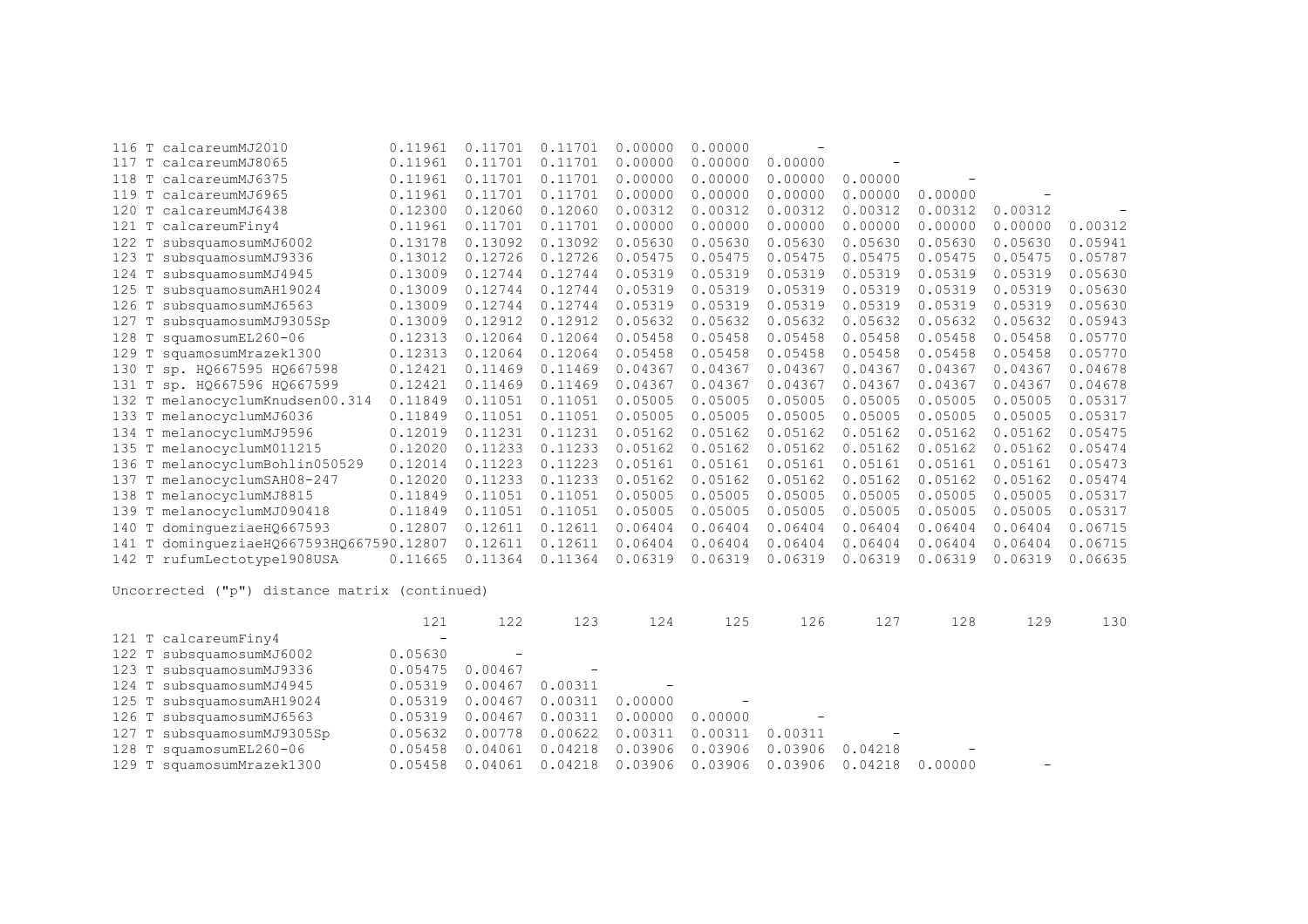130 T sp. HQ667595 HQ667598 0.04367 0.05621 0.05622 0.05621 0.05621 0.05621 0.05932 0.05762 0.05762 - 131 T sp. HQ667596 HQ667599 0.04367 0.05621 0.05622 0.05621 0.05621 0.05621 0.05932 0.05762 0.05762 0.00000 132 T melanocyclumKnudsen00.314 0.05005 0.05326 0.05485 0.05172 0.05172 0.05172 0.05486 0.04527 0.04527 0.05165 133 T melanocyclumMJ6036 0.05005 0.05326 0.05485 0.05172 0.05172 0.05172 0.05486 0.04527 0.04527 0.05165 134 T melanocyclumMJ9596 0.05162 0.05484 0.05643 0.05331 0.05331 0.05331 0.05645 0.04684 0.04684 0.05323 135 T melanocyclumM011215 0.05162 0.05326 0.05485 0.05172 0.05172 0.05172 0.05486 0.04683 0.04683 0.05322 136 T melanocyclumBohlin050529 0.05161 0.05482 0.05641 0.05328 0.05328 0.05328 0.05642 0.04682 0.04682 0.05320 0.05162 0.05326 0.05485 0.05172 0.05172 0.05172 0.05486 0.04683 0.04683 0.05322 138 T melanocyclumMJ8815 0.05005 0.05326 0.05485 0.05172 0.05172 0.05172 0.05486 0.04527 0.04527 0.05165 0.05005 0.05326 0.05485 0.05172 0.05172 0.05172 0.05486 0.04527 0.04527 0.05165 140 T domingueziaeHQ667593 0.06404 0.06247 0.06402 0.06088 0.06088 0.06088 0.06399 0.05936 0.05936 0.06848 141 T domingueziaeHQ667593HQ667590.06404 0.06247 0.06402 0.06088 0.06088 0.06088 0.06399 0.05936 0.05936 0.06848 142 T rufumLectotype1908USA 0.06319 0.06160 0.06319 0.06003 0.06003 0.06003 0.06164 0.05997 0.05997 0.06923

Uncorrected ("p") distance matrix (continued)

|                                          | 131                      | 132     | 133     | 134     | 135                      | 136     | 137     | 138     | 139     | 140     |
|------------------------------------------|--------------------------|---------|---------|---------|--------------------------|---------|---------|---------|---------|---------|
| 131 T sp. HQ667596 HQ667599              | $\overline{\phantom{0}}$ |         |         |         |                          |         |         |         |         |         |
| 132 T melanocyclumKnudsen00.314          | 0.05165                  |         |         |         |                          |         |         |         |         |         |
| 133 T melanocyclumMJ6036                 | 0.05165                  | 0.00000 |         |         |                          |         |         |         |         |         |
| 134 T melanocyclumMJ9596                 | 0.05323                  | 0.00156 | 0.00156 |         |                          |         |         |         |         |         |
| 135 T melanocyclumM011215                | 0.05322                  | 0.00156 | 0.00156 | 0.00312 | $\overline{\phantom{0}}$ |         |         |         |         |         |
| 136 T melanocyclumBohlin050529           | 0.05320                  | 0.00156 | 0.00156 | 0.00312 | 0.00312                  |         |         |         |         |         |
| 137 T melanocyclumSAH08-247              | 0.05322                  | 0.00156 | 0.00156 | 0.00312 | 0.00000                  | 0.00312 |         |         |         |         |
| 138 T melanocyclumMJ8815                 | 0.05165                  | 0.00000 | 0.00000 | 0.00156 | 0.00156                  | 0.00156 | 0.00156 |         |         |         |
| 139 T melanocyclumMJ090418               | 0.05165                  | 0.00000 | 0.00000 | 0.00156 | 0.00156                  | 0.00156 | 0.00156 | 0.00000 |         |         |
| 140 T dominqueziaeHQ667593               | 0.06848                  | 0.05639 | 0.05639 | 0.05798 | 0.05795                  | 0.05794 | 0.05795 | 0.05639 | 0.05639 |         |
| 141 T dominqueziaeHQ667593HQ667590.06848 |                          | 0.05639 | 0.05639 | 0.05798 | 0.05795                  | 0.05794 | 0.05795 | 0.05639 | 0.05639 | 0.00000 |
| 142 T rufumLectotype1908USA              | 0.06923                  | 0.05549 | 0.05549 | 0.05709 | 0.05708                  | 0.05708 | 0.05708 | 0.05549 | 0.05549 | 0.02679 |

|  |                                   | 141     | 142 |
|--|-----------------------------------|---------|-----|
|  | 141 T domingueziaeHQ667593HQ66759 |         |     |
|  | 142 T rufumLectotype1908USA       | 0.02679 | -   |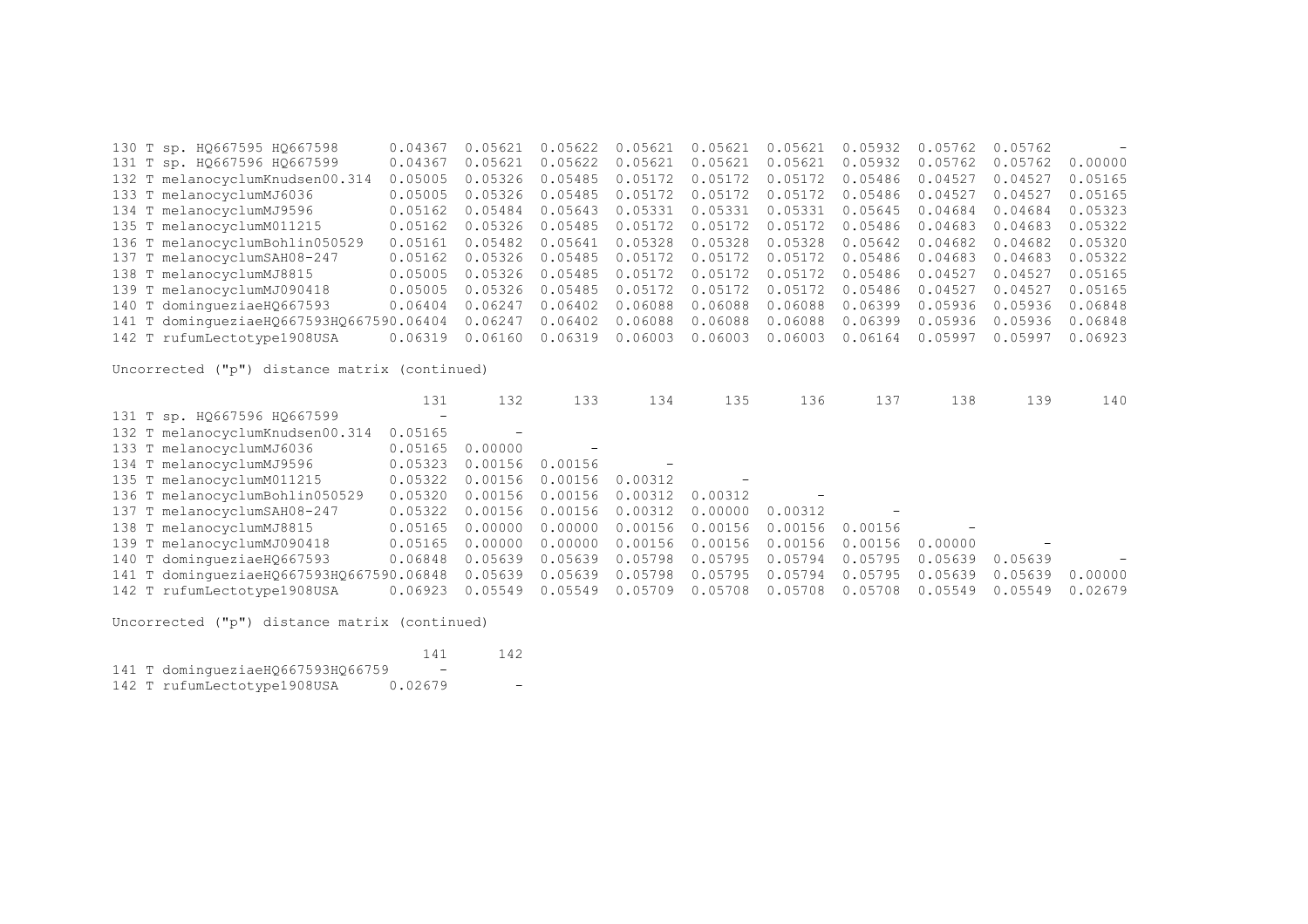## 2. Distance matrix of the ITS alignment (GTR distance).

paup> DSet distance=GTR;

## General time-reversible distance matrix

711 characters are included

|                |                          |         | 2       | 3       | 4       | 5       | 6       |         | 8       | 9       | 10      |
|----------------|--------------------------|---------|---------|---------|---------|---------|---------|---------|---------|---------|---------|
|                | 1 T punctatumMJ7472      |         |         |         |         |         |         |         |         |         |         |
| 2 T            | punctatumMJ10058         | 0.00000 |         |         |         |         |         |         |         |         |         |
| 3 <sub>T</sub> | pulchellumFritz2010-1    | 0.13130 | 0.13130 |         |         |         |         |         |         |         |         |
|                | pulchellumAH12967        | 0.12461 | 0.12461 | 0.00477 |         |         |         |         |         |         |         |
|                | striatumFritz2010-2      | 0.12682 | 0.12682 | 0.03609 | 0.03785 |         |         |         |         |         |         |
| 6 T            | striatumAH15543          | 0.12911 | 0.12911 | 0.04289 | 0.04464 | 0.01128 |         |         |         |         |         |
| 7 <sub>T</sub> | fimbriatumMJ8773         | 0.08867 | 0.08867 | 0.13137 | 0.12515 | 0.12556 | 0.12972 |         |         |         |         |
| 8 T            | fimbriatumMånsson991010  | 0.09693 | 0.09693 | 0.14750 | 0.14123 | 0.13270 | 0.13686 | 0.05223 |         |         |         |
| 9 T            | fimbriatumMJ7332         | 0.09702 | 0.09702 | 0.14963 | 0.14332 | 0.13478 | 0.13895 | 0.05395 | 0.00157 |         |         |
| 10T            | fimbriatumMJ060330Bl     | 0.09702 | 0.09702 | 0.14963 | 0.14332 | 0.13478 | 0.13895 | 0.05395 | 0.00157 | 0.00000 |         |
| 11T            | fimbriatumMJ7025         | 0.09702 | 0.09702 | 0.14963 | 0.14332 | 0.13478 | 0.13895 | 0.05395 | 0.00157 | 0.00000 | 0.00000 |
| 12T            | fimbriatumMJ7926         | 0.09702 | 0.09702 | 0.14963 | 0.14332 | 0.13478 | 0.13895 | 0.05395 | 0.00157 | 0.00000 | 0.00000 |
| 13 T           | fimbriatumFiny8          | 0.09702 | 0.09702 | 0.14963 | 0.14332 | 0.13478 | 0.13895 | 0.05395 | 0.00157 | 0.00000 | 0.00000 |
| $14$ T         | fimbriatumMJ7372         | 0.09702 | 0.09702 | 0.14963 | 0.14332 | 0.13478 | 0.13895 | 0.05395 | 0.00157 | 0.00000 | 0.00000 |
| 15 T           | fimbriatumNJ7351         | 0.09702 | 0.09702 | 0.14963 | 0.14332 | 0.13478 | 0.13895 | 0.05395 | 0.00157 | 0.00000 | 0.00000 |
| 16 T           | fimbriatumKnudsen00190   | 0.09685 | 0.09685 | 0.14943 | 0.14312 | 0.13454 | 0.13877 | 0.05380 | 0.00314 | 0.00156 | 0.00156 |
| 17 T           | fimbriatumKnudsen0171    | 0.09682 | 0.09682 | 0.14969 | 0.14336 | 0.13659 | 0.13665 | 0.05374 | 0.02230 | 0.02067 | 0.02067 |
| 18 T           | sp.4Finy12               | 0.09071 | 0.09071 | 0.14495 | 0.13894 | 0.14039 | 0.14250 | 0.10786 | 0.14471 | 0.14270 | 0.14270 |
| 19 T           | winterhoffiATLAS SOJ15   | 0.09509 | 0.09509 | 0.14220 | 0.14020 | 0.13094 | 0.13924 | 0.05381 | 0.04551 | 0.04384 | 0.04384 |
| 20 T           | winterhoffiZFM74 2       | 0.09509 | 0.09509 | 0.14220 | 0.14020 | 0.13094 | 0.13924 | 0.05381 | 0.04551 | 0.04384 | 0.04384 |
| $21$ T         | winterhoffiMJ7761        | 0.09509 | 0.09509 | 0.14220 | 0.14020 | 0.13094 | 0.13924 | 0.05381 | 0.04551 | 0.04384 | 0.04384 |
| 22 T           | winterhoffiMJ2379        | 0.09509 | 0.09509 | 0.14220 | 0.14020 | 0.13094 | 0.13924 | 0.05381 | 0.04551 | 0.04384 | 0.04384 |
| 23 T           | sp.3MJ4935               | 0.09354 | 0.09354 | 0.14029 | 0.13405 | 0.12543 | 0.13367 | 0.04711 | 0.04404 | 0.04234 | 0.04234 |
| 24 T           | sp.1MJ7762               | 0.09571 | 0.09571 | 0.20014 | 0.19366 | 0.18337 | 0.18079 | 0.13479 | 0.15294 | 0.15491 | 0.15491 |
|                | 25 T sp.2MJ8710          | 0.07781 | 0.07781 | 0.16478 | 0.15836 | 0.16189 | 0.15936 | 0.10694 | 0.11387 | 0.11573 | 0.11573 |
|                | 26 T sp.2MJ8701          | 0.07585 | 0.07585 | 0.16257 | 0.15619 | 0.15970 | 0.15721 | 0.10884 | 0.11572 | 0.11759 | 0.11759 |
|                | 27 T cyclophorum Lowen99 | 0.08602 | 0.08602 | 0.18446 | 0.17790 | 0.17144 | 0.16513 | 0.13098 | 0.14399 | 0.14604 | 0.14604 |
|                | 28 T cyclophorumAH16885  | 0.08405 | 0.08405 | 0.18226 | 0.17574 | 0.16929 | 0.16301 | 0.12891 | 0.14191 | 0.14395 | 0.14395 |
| 29 T           | cyclophorumAH19564       | 0.08801 | 0.08801 | 0.18432 | 0.17779 | 0.17135 | 0.16502 | 0.13299 | 0.14592 | 0.14798 | 0.14798 |
|                | 30 T cyclophorumMJ8862   | 0.08605 | 0.08605 | 0.18438 | 0.17784 | 0.17139 | 0.16511 | 0.13088 | 0.14389 | 0.14593 | 0.14593 |
|                | 31 T obesumMJ8695        | 0.09780 | 0.09780 | 0.17516 | 0.16875 | 0.16213 | 0.16036 | 0.13151 | 0.14249 | 0.14458 | 0.14458 |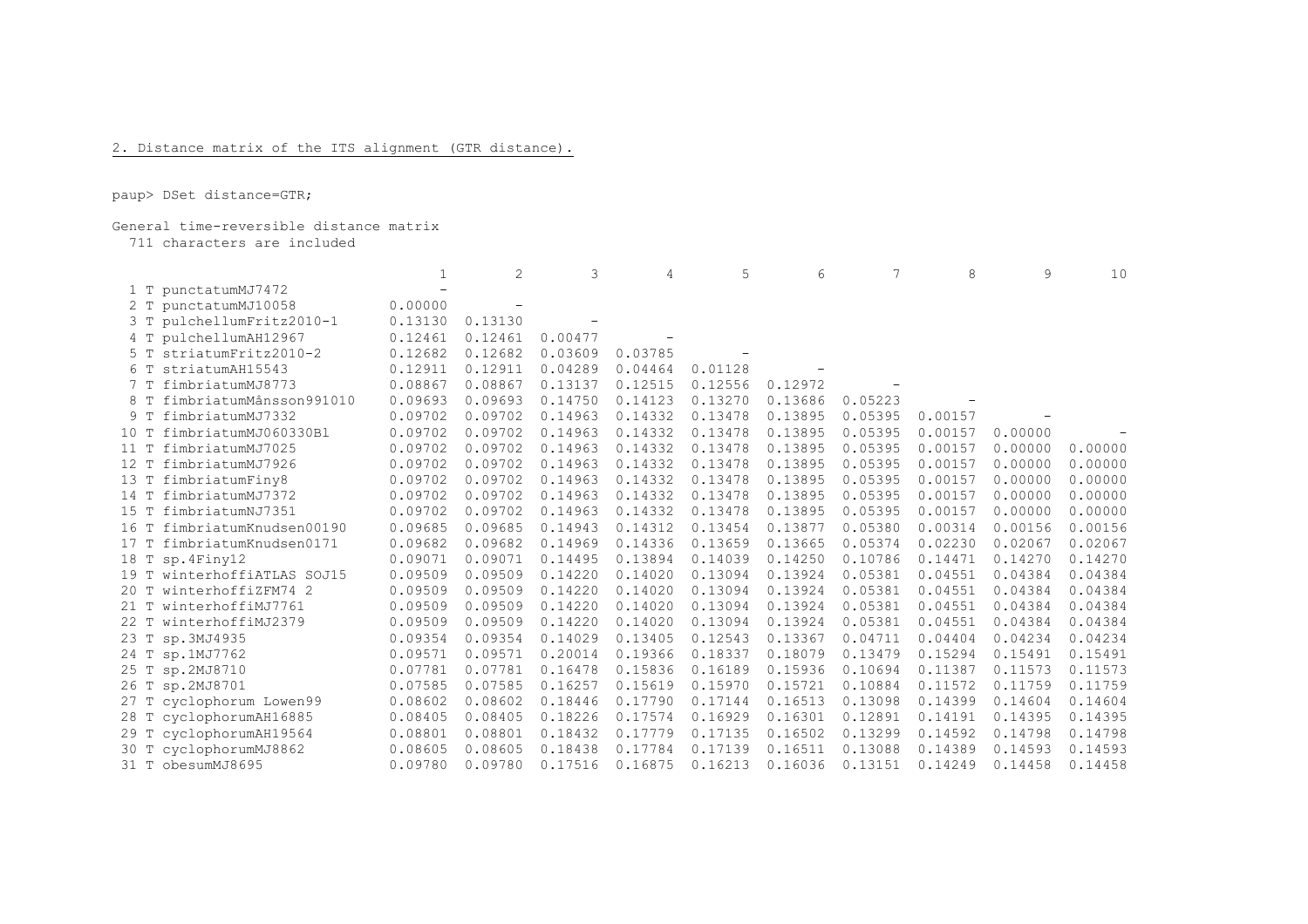| 32 T | obesumMJ8707                       | 0.09780 | 0.09780 | 0.17516 | 0.16875 | 0.16213 | 0.16036 | 0.13151 | 0.14249 | 0.14458 | 0.14458 |
|------|------------------------------------|---------|---------|---------|---------|---------|---------|---------|---------|---------|---------|
| 33 T | obesumAH20901                      | 0.09780 | 0.09780 | 0.17516 | 0.16875 | 0.16213 | 0.16036 | 0.13151 | 0.14249 | 0.14458 | 0.14458 |
| 34 T | lloydiiAH31155                     | 0.11531 | 0.11531 | 0.16331 | 0.16132 | 0.16445 | 0.16507 | 0.12977 | 0.15157 | 0.14958 | 0.14958 |
|      | 35 T lloydii Lahti201210           | 0.11531 | 0.11531 | 0.16331 | 0.16132 | 0.16445 | 0.16507 | 0.12977 | 0.15157 | 0.14958 | 0.14958 |
| 36 T | fulvellumKabat970428               | 0.14010 | 0.14010 | 0.19051 | 0.18387 | 0.17975 | 0.17995 | 0.12511 | 0.14925 | 0.14729 | 0.14729 |
| 37 T | qrandisporumMJ6633                 | 0.10364 | 0.10364 | 0.16228 | 0.16033 | 0.15949 | 0.16178 | 0.12585 | 0.12758 | 0.12568 | 0.12568 |
| 38 T | qrandisporumMJ8907                 | 0.10371 | 0.10371 | 0.16725 | 0.16527 | 0.16443 | 0.16237 | 0.12680 | 0.12794 | 0.12600 | 0.12600 |
| 39 T | grandisporumMJ8793                 | 0.10378 | 0.10378 | 0.16236 | 0.16040 | 0.15957 | 0.16189 | 0.12210 | 0.12202 | 0.12012 | 0.12012 |
| 40 T | qrandisporumFiny10                 | 0.10374 | 0.10374 | 0.16528 | 0.16332 | 0.16245 | 0.16260 | 0.12492 | 0.12613 | 0.12420 | 0.12420 |
| 41 T | grandisporumBruzek131208           | 0.10371 | 0.10371 | 0.16725 | 0.16527 | 0.16443 | 0.16237 | 0.12680 | 0.12794 | 0.12600 | 0.12600 |
| 42 T | sp.16Knudsen99-337                 | 0.14737 | 0.14737 | 0.17776 | 0.18421 | 0.17805 | 0.16944 | 0.13353 | 0.16280 | 0.16268 | 0.16268 |
| 43 T | pseudopulchellumAH11603            | 0.13373 | 0.13373 | 0.18101 | 0.17460 | 0.19211 | 0.19199 | 0.13853 | 0.14108 | 0.13917 | 0.13917 |
| 44 T | pseudopulchellumAH11605            | 0.13373 | 0.13373 | 0.18101 | 0.17460 | 0.19211 | 0.19199 | 0.13853 | 0.14108 | 0.13917 | 0.13917 |
| 45 T | panninicumMJ990617a                | 0.13620 | 0.13620 | 0.17115 | 0.16485 | 0.17783 | 0.18454 | 0.14109 | 0.14512 | 0.14314 | 0.14314 |
| 46 T | pannonicumMJ8715                   | 0.13866 | 0.13866 | 0.17340 | 0.16707 | 0.18009 | 0.18684 | 0.14128 | 0.14729 | 0.14531 | 0.14531 |
| 47 T | pannonicumMJ7764                   | 0.13620 | 0.13620 | 0.17115 | 0.16485 | 0.17783 | 0.18454 | 0.14109 | 0.14512 | 0.14314 | 0.14314 |
| 48 T | pannonicumMJ7803                   | 0.13846 | 0.13846 | 0.17339 | 0.16705 | 0.18013 | 0.18689 | 0.13911 | 0.14715 | 0.14515 | 0.14515 |
| 49 T | submemebranaceumAH15132            | 0.13656 | 0.13656 | 0.21717 | 0.21006 | 0.21211 | 0.21960 | 0.17111 | 0.17007 | 0.16787 | 0.16787 |
| 50 T | sp.15MJ9295                        | 0.15081 | 0.15081 | 0.18275 | 0.17836 | 0.18247 | 0.18488 | 0.15085 | 0.14527 | 0.14724 | 0.14724 |
| 51 T | sp.15MJ9296                        | 0.15081 | 0.15081 | 0.18280 | 0.17840 | 0.18255 | 0.18495 | 0.15094 | 0.14531 | 0.14728 | 0.14728 |
| 52 T | sp.15MJ660617b                     | 0.14493 | 0.14493 | 0.18092 | 0.17648 | 0.18065 | 0.18305 | 0.14179 | 0.13803 | 0.14000 | 0.14000 |
| 53 T | sp.10MJ3813                        | 0.08986 | 0.08986 | 0.15556 | 0.14913 | 0.15080 | 0.15266 | 0.10956 | 0.11916 | 0.11721 | 0.11721 |
| 54 T | sp.10MJ6198                        | 0.10096 | 0.10096 | 0.14985 | 0.14350 | 0.14699 | 0.15333 | 0.12043 | 0.12764 | 0.12563 | 0.12563 |
| 55 T | sp.11MJ881114                      | 0.09842 | 0.09842 | 0.15638 | 0.15008 | 0.16177 | 0.15997 | 0.13147 | 0.13927 | 0.13724 | 0.13724 |
| 56 T | sp.12AH15040                       | 0.09248 | 0.09248 | 0.15439 | 0.14810 | 0.15571 | 0.15391 | 0.12384 | 0.13343 | 0.13141 | 0.13141 |
| 57 T | sp.13Long11161                     | 0.09851 | 0.09851 | 0.15742 | 0.15112 | 0.16036 | 0.16272 | 0.12681 | 0.14231 | 0.14024 | 0.14024 |
| 58 T | sp.9MJ3787                         | 0.10274 | 0.10274 | 0.15267 | 0.14635 | 0.14858 | 0.14621 | 0.11058 | 0.12356 | 0.12557 | 0.12557 |
| 59 T | sp.9MJ4966                         | 0.10262 | 0.10262 | 0.15022 | 0.14395 | 0.14618 | 0.14386 | 0.10854 | 0.12148 | 0.12347 | 0.12347 |
| 60 T | sp.9MJ4976                         | 0.10245 | 0.10245 | 0.15435 | 0.14803 | 0.15026 | 0.14790 | 0.11230 | 0.12517 | 0.12718 | 0.12718 |
| 61 T | sp.7Finy1                          | 0.10003 | 0.10003 | 0.14981 | 0.14341 | 0.15022 | 0.14799 | 0.11354 | 0.12537 | 0.12733 | 0.12733 |
| 62 T | sp.8MJ3830                         | 0.10851 | 0.10851 | 0.12337 | 0.12150 | 0.12289 | 0.12494 | 0.10540 | 0.10860 | 0.10852 | 0.10852 |
| 63 T | sp.8MJ6081                         | 0.11511 | 0.11511 | 0.12303 | 0.12577 | 0.12259 | 0.12468 | 0.10969 | 0.11291 | 0.11285 | 0.11285 |
| 64 T | sp.8MJ7795                         | 0.10851 | 0.10851 | 0.12337 | 0.12150 | 0.12289 | 0.12494 | 0.10540 | 0.10860 | 0.10852 | 0.10852 |
| 65 T | kotlabaeBoertmann79074             | 0.11022 | 0.11022 | 0.13926 | 0.13734 | 0.13185 | 0.13386 | 0.12056 | 0.11724 | 0.11722 | 0.11722 |
| 66 T | kotlabaeMJ5597                     | 0.10182 | 0.10182 | 0.13126 | 0.12939 | 0.12596 | 0.12791 | 0.11471 | 0.11137 | 0.11134 | 0.11134 |
| 67 T | kotlabaeMJ9585                     | 0.10185 | 0.10185 | 0.13333 | 0.13144 | 0.12591 | 0.12789 | 0.11469 | 0.11133 | 0.11130 | 0.11130 |
| 68 T | kotlabaeMJ7187                     | 0.10178 | 0.10178 | 0.13320 | 0.13132 | 0.12581 | 0.12777 | 0.11458 | 0.11122 | 0.11119 | 0.11119 |
| 69 T | kotlabaePavel140118                | 0.10377 | 0.10377 | 0.13526 | 0.13336 | 0.12783 | 0.12982 | 0.11666 | 0.11331 | 0.11328 | 0.11328 |
| 70 T | aff. cretaceumKnudsen01.79 0.12756 |         | 0.12756 | 0.17380 | 0.16740 | 0.16955 | 0.16943 | 0.13426 | 0.15188 | 0.14985 | 0.14985 |
| 71 T | aff. cretaceumMJ3821               | 0.12114 | 0.12114 | 0.16120 | 0.15497 | 0.15909 | 0.15901 | 0.13239 | 0.14799 | 0.14599 | 0.14599 |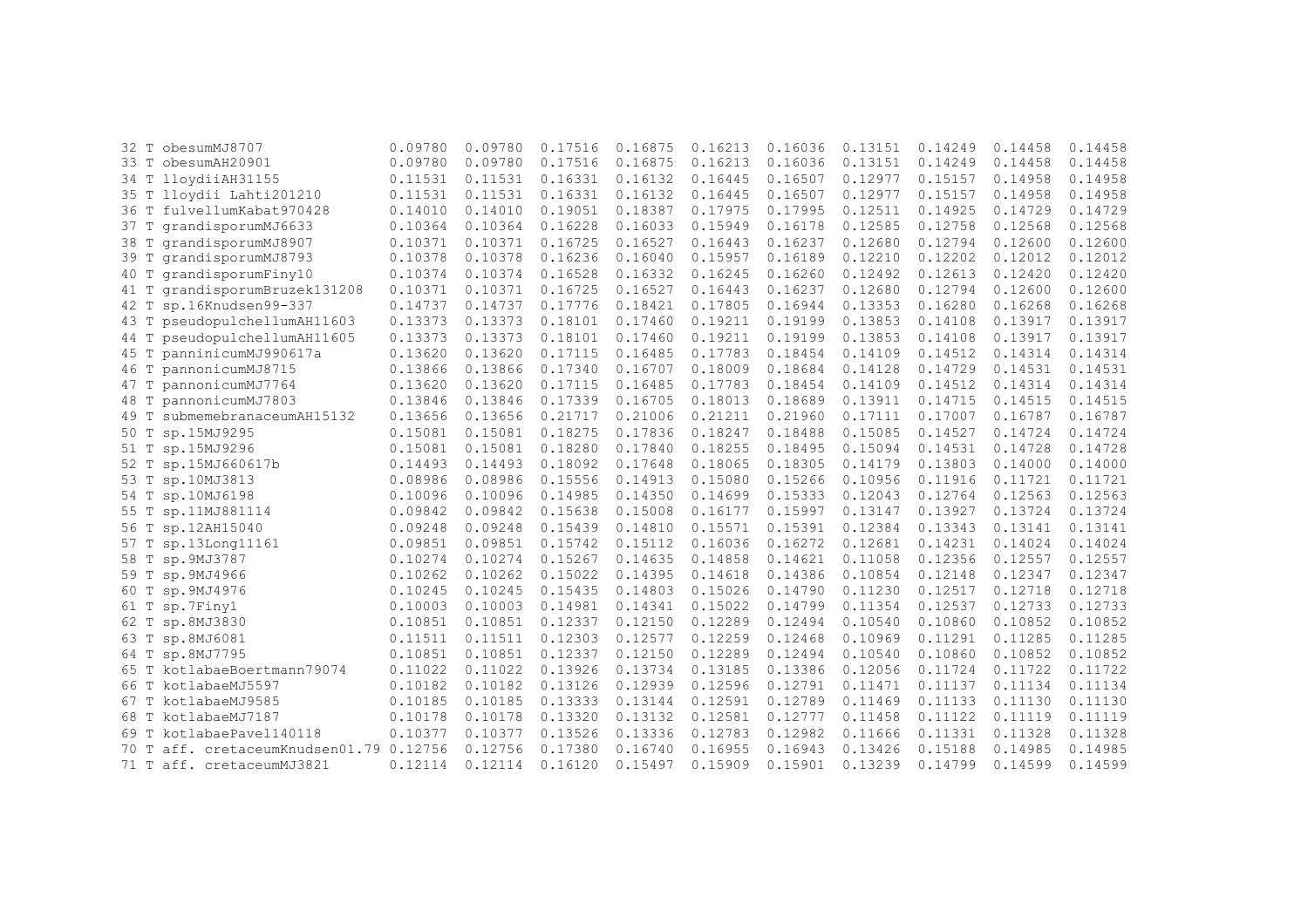|      | 72 T aff. cretaceumMJ6194       | 0.12693 | 0.12693 | 0.17571 | 0.16936 | 0.17146 | 0.17127 | 0.13604 | 0.15159 | 0.14960 | 0.14960 |
|------|---------------------------------|---------|---------|---------|---------|---------|---------|---------|---------|---------|---------|
|      | 73 T aff. cretaceumAH3995       | 0.12906 | 0.12906 | 0.17357 | 0.17165 | 0.16931 | 0.16908 | 0.13805 | 0.15369 | 0.15169 | 0.15169 |
|      | 74 T aff. cretaceumMJ9304       | 0.12474 | 0.12474 | 0.17349 | 0.16717 | 0.16924 | 0.16904 | 0.13802 | 0.15360 | 0.15160 | 0.15160 |
|      | 75 T sp.5MJ10060                | 0.10296 | 0.10296 | 0.20371 | 0.19676 | 0.19094 | 0.19179 | 0.14326 | 0.14591 | 0.14379 | 0.14379 |
|      | 76 T sp.5Bruzek131207           | 0.10296 | 0.10296 | 0.20371 | 0.19676 | 0.19094 | 0.19179 | 0.14326 | 0.14591 | 0.14379 | 0.14379 |
|      | 77 T simulansBruzek131201       | 0.13320 | 0.13320 | 0.15998 | 0.15343 | 0.15113 | 0.15765 | 0.13223 | 0.14259 | 0.14259 | 0.14259 |
|      | 78 T simulansBruzek140214       | 0.13320 | 0.13320 | 0.15998 | 0.15343 | 0.15113 | 0.15765 | 0.13223 | 0.14259 | 0.14259 | 0.14259 |
| 79 T | simulansMJ040221                | 0.12872 | 0.12872 | 0.15555 | 0.14904 | 0.15108 | 0.15765 | 0.13226 | 0.14261 | 0.14263 | 0.14263 |
| 80 T | simulansAH15633                 | 0.13110 | 0.13110 | 0.15546 | 0.14896 | 0.14896 | 0.15549 | 0.13012 | 0.13823 | 0.13822 | 0.13822 |
| 81 T | simulansMJ9064                  | 0.13310 | 0.13310 | 0.15746 | 0.15094 | 0.15093 | 0.15746 | 0.13206 | 0.14013 | 0.14014 | 0.14014 |
| 82 T | simulansKnudsen01.70m           | 0.13099 | 0.13099 | 0.15529 | 0.14881 | 0.15090 | 0.15748 | 0.13211 | 0.14249 | 0.14250 | 0.14250 |
|      | 83 T simulansMJ7865             | 0.13102 | 0.13102 | 0.15348 | 0.14698 | 0.14888 | 0.15542 | 0.13008 | 0.13844 | 0.13844 | 0.13844 |
|      | 84 T simulansMrazek1313         | 0.13110 | 0.13110 | 0.15546 | 0.14896 | 0.14896 | 0.15549 | 0.13012 | 0.13823 | 0.13822 | 0.13822 |
| 85 T | simulansMJ3871                  | 0.12678 | 0.12678 | 0.15762 | 0.15110 | 0.15315 | 0.15975 | 0.13431 | 0.14469 | 0.14472 | 0.14472 |
|      | 86 T simulansMJ3844             | 0.12665 | 0.12665 | 0.15963 | 0.15309 | 0.15516 | 0.16177 | 0.13630 | 0.14669 | 0.14671 | 0.14671 |
|      | 87 T simulansMJ4902             | 0.12871 | 0.12871 | 0.15755 | 0.15103 | 0.15307 | 0.15966 | 0.13424 | 0.14461 | 0.14463 | 0.14463 |
|      | 88 T simulansMJ5497             | 0.12665 | 0.12665 | 0.15963 | 0.15309 | 0.15516 | 0.16177 | 0.13630 | 0.14669 | 0.14671 | 0.14671 |
|      | 89 T aff.excentricumLong9369    | 0.14716 | 0.14716 | 0.19169 | 0.18488 | 0.18894 | 0.19598 | 0.16925 | 0.17206 | 0.17207 | 0.17207 |
|      | 90 T brumaleMJ8372              | 0.12274 | 0.12274 | 0.15108 | 0.14459 | 0.14116 | 0.14756 | 0.13183 | 0.13574 | 0.13576 | 0.13576 |
|      | 91 T brumaleMJ4597              | 0.12296 | 0.12296 | 0.15137 | 0.14488 | 0.14141 | 0.14785 | 0.13206 | 0.13596 | 0.13598 | 0.13598 |
|      | 92 T brumaleMJ7532              | 0.12274 | 0.12274 | 0.15108 | 0.14459 | 0.14116 | 0.14756 | 0.13183 | 0.13574 | 0.13576 | 0.13576 |
|      | 93 T brumaleFiny9               | 0.12074 | 0.12074 | 0.14904 | 0.14256 | 0.13914 | 0.14550 | 0.12992 | 0.13380 | 0.13382 | 0.13382 |
|      | 94 T brumaleBruzek1131229       | 0.12274 | 0.12274 | 0.15108 | 0.14459 | 0.14116 | 0.14756 | 0.13183 | 0.13574 | 0.13576 | 0.13576 |
|      | 95 T brumaleBruzek140112        | 0.12502 | 0.12502 | 0.15337 | 0.14684 | 0.14341 | 0.14983 | 0.13400 | 0.13789 | 0.13792 | 0.13792 |
|      | 96 T brumale058849              | 0.12274 | 0.12274 | 0.15108 | 0.14459 | 0.14116 | 0.14756 | 0.13183 | 0.13574 | 0.13576 | 0.13576 |
|      | 97 T brumaleMJ5785              | 0.12054 | 0.12054 | 0.15337 | 0.14684 | 0.14341 | 0.14983 | 0.13400 | 0.13789 | 0.13792 | 0.13792 |
|      | 98 T brumaleMJ6427              | 0.12054 | 0.12054 | 0.14884 | 0.14239 | 0.13894 | 0.14530 | 0.12977 | 0.13365 | 0.13368 | 0.13368 |
| 99 T | sp.17AH13674                    | 0.10820 | 0.10820 | 0.17655 | 0.16970 | 0.16717 | 0.17381 | 0.13778 | 0.13387 | 0.13393 | 0.13393 |
|      | 100 T sp.18MJ9046               | 0.11028 | 0.11028 | 0.13817 | 0.13173 | 0.14206 | 0.14441 | 0.12085 | 0.13426 | 0.13429 | 0.13429 |
|      | 101 T sp.20MJ5015               | 0.13076 | 0.13076 | 0.15682 | 0.14980 | 0.15857 | 0.16555 | 0.13488 | 0.14685 | 0.14684 | 0.14684 |
|      | 102 T eckbladii TRH9565         | 0.11604 | 0.11604 | 0.14271 | 0.14068 | 0.13807 | 0.14472 | 0.13481 | 0.13830 | 0.13828 | 0.13828 |
|      | 103 T eckbladii058850           | 0.11604 | 0.11604 | 0.14271 | 0.14068 | 0.13807 | 0.14472 | 0.13481 | 0.13830 | 0.13828 | 0.13828 |
|      | 104 T giovanellaeMJ9059         | 0.10954 | 0.10954 | 0.14020 | 0.13366 | 0.14179 | 0.14424 | 0.11769 | 0.12304 | 0.12297 | 0.12297 |
|      | 105 T caespitosum acaule        | 0.10747 | 0.10747 | 0.13809 | 0.13156 | 0.13968 | 0.14212 | 0.11565 | 0.12095 | 0.12088 | 0.12088 |
|      | 106 T giovanellaeMJ8706         | 0.10959 | 0.10959 | 0.13585 | 0.12936 | 0.13747 | 0.13986 | 0.11562 | 0.12098 | 0.12091 | 0.12091 |
|      | 107 T giovalellaeAH11641        | 0.10757 | 0.10757 | 0.13607 | 0.12956 | 0.13768 | 0.14008 | 0.11563 | 0.12097 | 0.12090 | 0.12090 |
|      | 108 T beccarianumBruzek140115-1 | 0.12152 | 0.12152 | 0.15206 | 0.14534 | 0.15348 | 0.15578 | 0.12100 | 0.12563 | 0.12575 | 0.12575 |
|      | 109 T beccarianumBruzek140115-2 | 0.12152 | 0.12152 | 0.15206 | 0.14534 | 0.15348 | 0.15578 | 0.12100 | 0.12563 | 0.12575 | 0.12575 |
|      | 110 T beccarianumFiny2          | 0.12138 | 0.12138 | 0.15188 | 0.14518 | 0.15337 | 0.15566 | 0.12117 | 0.12577 | 0.12591 | 0.12591 |
|      | 111 T sp.19Molia140115-2        | 0.11789 | 0.11789 | 0.14699 | 0.14044 | 0.14633 | 0.15068 | 0.15068 | 0.15675 | 0.15686 | 0.15686 |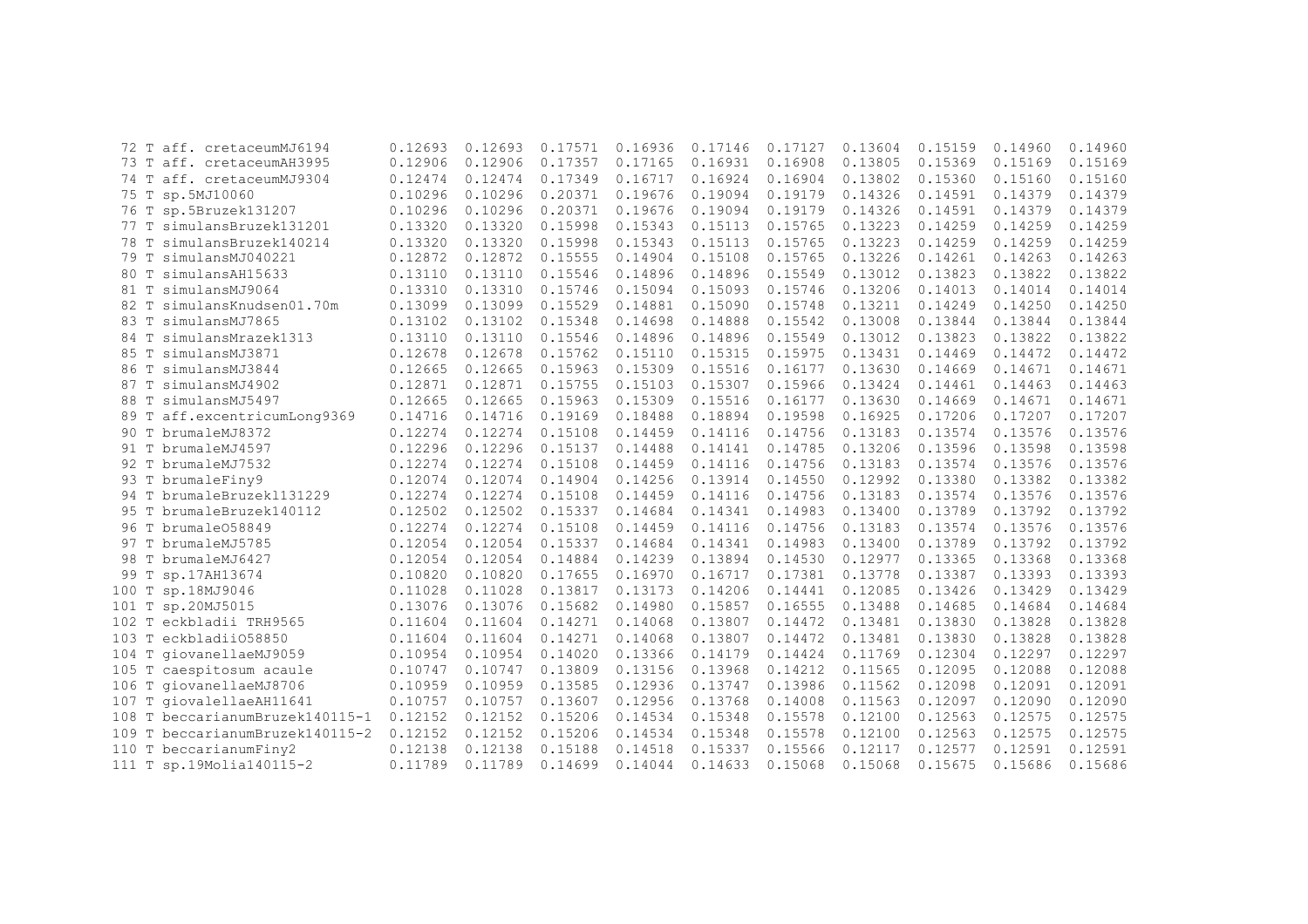| 112      | T niveumMJ7692                     | 0.12088 | 0.12088 | 0.14339 | 0.14134 | 0.14304 | 0.14524 | 0.11613 | 0.12108 | 0.12104 | 0.12104 |
|----------|------------------------------------|---------|---------|---------|---------|---------|---------|---------|---------|---------|---------|
|          | 113 T niveumMJ7699                 | 0.12088 | 0.12088 | 0.14339 | 0.14134 | 0.14304 | 0.14524 | 0.11613 | 0.12108 | 0.12104 | 0.12104 |
| 114<br>T | calcareumBreliSO133                | 0.10443 | 0.10443 | 0.17403 | 0.17196 | 0.16947 | 0.17211 | 0.12673 | 0.13439 | 0.13239 | 0.13239 |
| T<br>115 | calcareumMJ7141                    | 0.10443 | 0.10443 | 0.17403 | 0.17196 | 0.16947 | 0.17211 | 0.12673 | 0.13439 | 0.13239 | 0.13239 |
| T<br>116 | calcareumMJ2010                    | 0.10443 | 0.10443 | 0.17403 | 0.17196 | 0.16947 | 0.17211 | 0.12673 | 0.13439 | 0.13239 | 0.13239 |
| 117      | T calcareumMJ8065                  | 0.10443 | 0.10443 | 0.17403 | 0.17196 | 0.16947 | 0.17211 | 0.12673 | 0.13439 | 0.13239 | 0.13239 |
| T<br>118 | calcareumMJ6375                    | 0.10443 | 0.10443 | 0.17403 | 0.17196 | 0.16947 | 0.17211 | 0.12673 | 0.13439 | 0.13239 | 0.13239 |
| 119<br>T | calcareumMJ6965                    | 0.10443 | 0.10443 | 0.17403 | 0.17196 | 0.16947 | 0.17211 | 0.12673 | 0.13439 | 0.13239 | 0.13239 |
| 120<br>T | calcareumMJ6438                    | 0.10844 | 0.10844 | 0.17798 | 0.17589 | 0.17346 | 0.17614 | 0.13054 | 0.13810 | 0.13609 | 0.13609 |
| 121<br>T | calcareumFiny4                     | 0.10443 | 0.10443 | 0.17403 | 0.17196 | 0.16947 | 0.17211 | 0.12673 | 0.13439 | 0.13239 | 0.13239 |
| 122<br>Т | subsquamosumMJ6002                 | 0.12249 | 0.12249 | 0.18090 | 0.17443 | 0.17639 | 0.18102 | 0.13271 | 0.14610 | 0.14409 | 0.14409 |
| Т<br>123 | subsquamosumMJ9336                 | 0.12683 | 0.12683 | 0.17889 | 0.17685 | 0.17438 | 0.17901 | 0.13516 | 0.14824 | 0.14620 | 0.14620 |
| 124<br>T | subsquamosumMJ4945                 | 0.12685 | 0.12685 | 0.17896 | 0.17691 | 0.17437 | 0.17899 | 0.13693 | 0.14826 | 0.14622 | 0.14622 |
| 125      | subsquamosumAH19024                | 0.12685 | 0.12685 | 0.17896 | 0.17691 | 0.17437 | 0.17899 | 0.13693 | 0.14826 | 0.14622 | 0.14622 |
| 126<br>Т | subsquamosumMJ6563                 | 0.12685 | 0.12685 | 0.17896 | 0.17691 | 0.17437 | 0.17899 | 0.13693 | 0.14826 | 0.14622 | 0.14622 |
| 127<br>Т | subsquamosumMJ9305Sp               | 0.12914 | 0.12914 | 0.18128 | 0.17920 | 0.17667 | 0.18135 | 0.14123 | 0.15239 | 0.15033 | 0.15033 |
| 128<br>Т | squamosumEL260-06                  | 0.12074 | 0.12074 | 0.17244 | 0.16600 | 0.17207 | 0.17889 | 0.13442 | 0.14978 | 0.14770 | 0.14770 |
| 129<br>T | squamosumMrazek1300                | 0.12074 | 0.12074 | 0.17244 | 0.16600 | 0.17207 | 0.17889 | 0.13442 | 0.14978 | 0.14770 | 0.14770 |
| 130<br>T | sp. HQ667595 HQ667598              | 0.10318 | 0.10318 | 0.16760 | 0.16337 | 0.16524 | 0.17177 | 0.12667 | 0.13222 | 0.13027 | 0.13027 |
| 131<br>T | sp. H0667596 H0667599              | 0.10318 | 0.10318 | 0.16760 | 0.16337 | 0.16524 | 0.17177 | 0.12667 | 0.13222 | 0.13027 | 0.13027 |
|          | 132 T melanocyclumKnudsen00.314    | 0.10070 | 0.10070 | 0.17321 | 0.16670 | 0.16698 | 0.17376 | 0.12650 | 0.13994 | 0.13790 | 0.13790 |
| 133      | T melanocyclumMJ6036               | 0.10070 | 0.10070 | 0.17321 | 0.16670 | 0.16698 | 0.17376 | 0.12650 | 0.13994 | 0.13790 | 0.13790 |
|          | 134 T melanocyclumMJ9596           | 0.10288 | 0.10288 | 0.17547 | 0.16892 | 0.16926 | 0.17608 | 0.12856 | 0.14200 | 0.13994 | 0.13994 |
| 135      | T melanocyclumM011215              | 0.10276 | 0.10276 | 0.17326 | 0.16672 | 0.16704 | 0.17384 | 0.12843 | 0.14188 | 0.13984 | 0.13984 |
| 136      | T melanocyclumBohlin050529         | 0.10268 | 0.10268 | 0.17308 | 0.16659 | 0.16682 | 0.17354 | 0.12848 | 0.14186 | 0.13981 | 0.13981 |
| 137<br>Т | melanocyclumSAH08-247              | 0.10276 | 0.10276 | 0.17326 | 0.16672 | 0.16704 | 0.17384 | 0.12843 | 0.14188 | 0.13984 | 0.13984 |
| Т<br>138 | melanocyclumMJ8815                 | 0.10070 | 0.10070 | 0.17321 | 0.16670 | 0.16698 | 0.17376 | 0.12650 | 0.13994 | 0.13790 | 0.13790 |
| 139      | melanocyclumMJ090418               | 0.10070 | 0.10070 | 0.17321 | 0.16670 | 0.16698 | 0.17376 | 0.12650 | 0.13994 | 0.13790 | 0.13790 |
| 140<br>Т | dominqueziaeH0667593               | 0.10821 | 0.10821 | 0.16459 | 0.16266 | 0.15587 | 0.16006 | 0.12709 | 0.13051 | 0.13251 | 0.13251 |
| 141      | dominqueziaeHQ667593HQ667590.10821 |         | 0.10821 | 0.16459 | 0.16266 | 0.15587 | 0.16006 | 0.12709 | 0.13051 | 0.13251 | 0.13251 |
|          | 142 T rufumLectotype1908USA        | 0.10410 | 0.10410 | 0.15047 | 0.14854 | 0.14208 | 0.15066 | 0.12532 | 0.13611 | 0.13810 | 0.13810 |
|          |                                    |         |         |         |         |         |         |         |         |         |         |

General time-reversible distance matrix (continued)

|                       |         |                                   |            | 14                            | 15  | 16 17 | 18 | 1 Q | 20 |
|-----------------------|---------|-----------------------------------|------------|-------------------------------|-----|-------|----|-----|----|
| 11 T fimbriatumMJ7025 | $-$     |                                   |            |                               |     |       |    |     |    |
| 12 T fimbriatumMJ7926 | 0.00000 | <b>Contract Contract Contract</b> |            |                               |     |       |    |     |    |
| 13 T fimbriatumFiny8  |         | $0.00000$ $0.00000$               | $\sim$ $-$ |                               |     |       |    |     |    |
| 14 T fimbriatumMJ7372 |         | $0.00000$ $0.00000$ $0.00000$     |            | and the state of the state of |     |       |    |     |    |
| 15 T fimbriatumNJ7351 |         | 0.00000 0.00000 0.00000 0.00000   |            |                               | $-$ |       |    |     |    |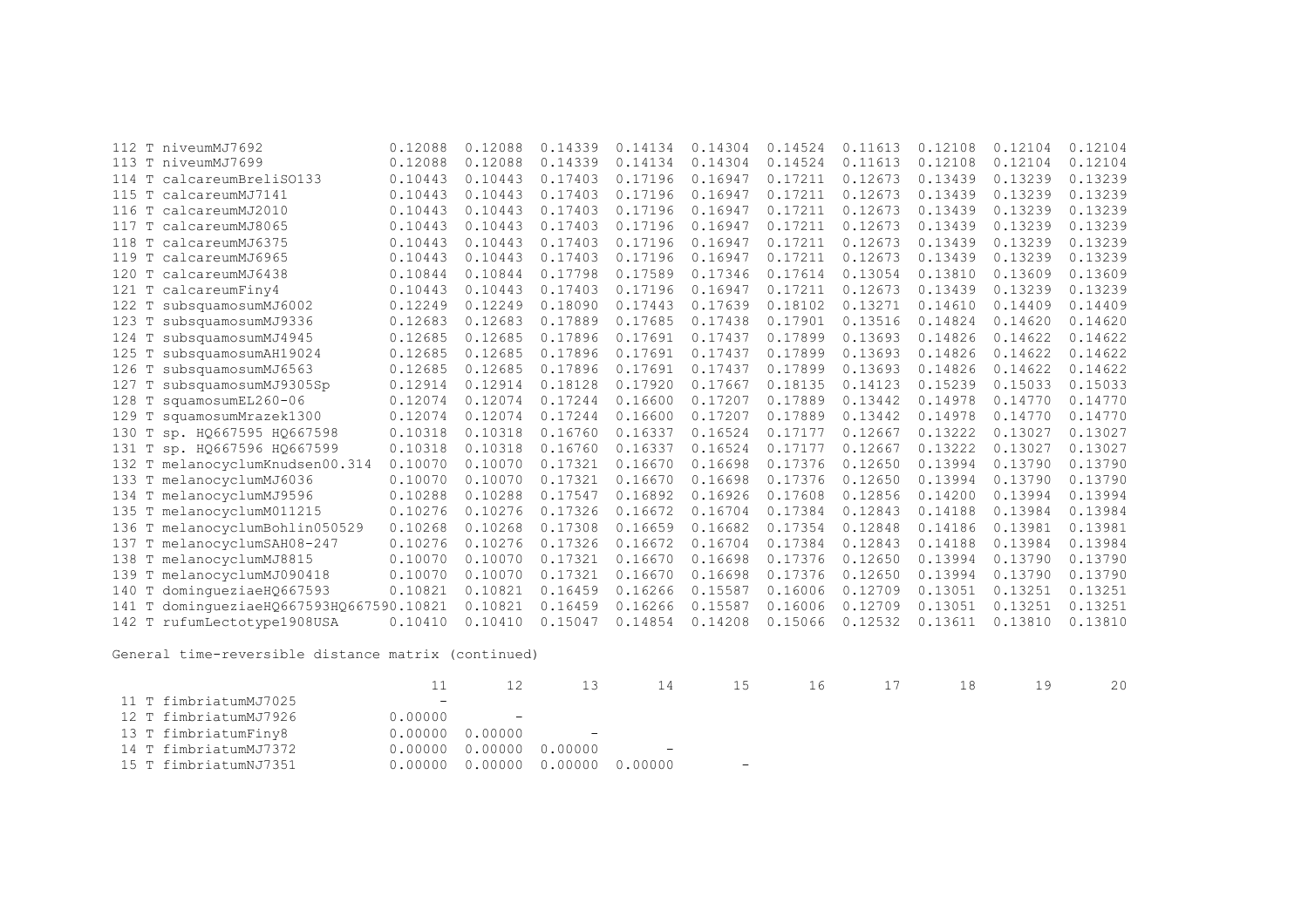| 16 T | fimbriatumKnudsen00190   | 0.00156 | 0.00156 | 0.00156 | 0.00156 | 0.00156 |         |         |         |         |         |
|------|--------------------------|---------|---------|---------|---------|---------|---------|---------|---------|---------|---------|
| 17T  | fimbriatumKnudsen0171    | 0.02067 | 0.02067 | 0.02067 | 0.02067 | 0.02067 | 0.01903 |         |         |         |         |
| 18 T | sp.4Finy12               | 0.14270 | 0.14270 | 0.14270 | 0.14270 | 0.14270 | 0.14244 | 0.13836 |         |         |         |
| 19 T | winterhoffiATLAS SOJ15   | 0.04384 | 0.04384 | 0.04384 | 0.04384 | 0.04384 | 0.04375 | 0.04727 | 0.14442 |         |         |
| 20T  | winterhoffiZFM74 2       | 0.04384 | 0.04384 | 0.04384 | 0.04384 | 0.04384 | 0.04375 | 0.04727 | 0.14442 | 0.00000 |         |
| 21 T | winterhoffiMJ7761        | 0.04384 | 0.04384 | 0.04384 | 0.04384 | 0.04384 | 0.04375 | 0.04727 | 0.14442 | 0.00000 | 0.00000 |
| 22 T | winterhoffiMJ2379        | 0.04384 | 0.04384 | 0.04384 | 0.04384 | 0.04384 | 0.04375 | 0.04727 | 0.14442 | 0.00000 | 0.00000 |
| 23 T | sp.3MJ4935               | 0.04234 | 0.04234 | 0.04234 | 0.04234 | 0.04234 | 0.04229 | 0.04408 | 0.13723 | 0.03909 | 0.03909 |
| 24 T | sp.1MJ7762               | 0.15491 | 0.15491 | 0.15491 | 0.15491 | 0.15491 | 0.15457 | 0.14483 | 0.17032 | 0.14877 | 0.14877 |
| 25 T | sp.2MJ8710               | 0.11573 | 0.11573 | 0.11573 | 0.11573 | 0.11573 | 0.11542 | 0.10414 | 0.14616 | 0.11798 | 0.11798 |
| 26 T | sp.2MJ8701               | 0.11759 | 0.11759 | 0.11759 | 0.11759 | 0.11759 | 0.11728 | 0.10595 | 0.14413 | 0.11600 | 0.11600 |
| 27 T | cyclophorum Lowen99      | 0.14604 | 0.14604 | 0.14604 | 0.14604 | 0.14604 | 0.14586 | 0.13354 | 0.14794 | 0.13695 | 0.13695 |
| 28 T | cyclophorumAH16885       | 0.14395 | 0.14395 | 0.14395 | 0.14395 | 0.14395 | 0.14375 | 0.13152 | 0.14588 | 0.13483 | 0.13483 |
| 29 T | cyclophorumAH19564       | 0.14798 | 0.14798 | 0.14798 | 0.14798 | 0.14798 | 0.14779 | 0.13545 | 0.14598 | 0.13888 | 0.13888 |
| 30 T | cyclophorumMJ8862        | 0.14593 | 0.14593 | 0.14593 | 0.14593 | 0.14593 | 0.14573 | 0.13346 | 0.14786 | 0.13672 | 0.13672 |
| 31 T | obesumMJ8695             | 0.14458 | 0.14458 | 0.14458 | 0.14458 | 0.14458 | 0.14438 | 0.13831 | 0.13831 | 0.13649 | 0.13649 |
| 32 T | obesumMJ8707             | 0.14458 | 0.14458 | 0.14458 | 0.14458 | 0.14458 | 0.14438 | 0.13831 | 0.13831 | 0.13649 | 0.13649 |
| 33 T | obesumAH20901            | 0.14458 | 0.14458 | 0.14458 | 0.14458 | 0.14458 | 0.14438 | 0.13831 | 0.13831 | 0.13649 | 0.13649 |
| 34 T | lloydiiAH31155           | 0.14958 | 0.14958 | 0.14958 | 0.14958 | 0.14958 | 0.14934 | 0.15330 | 0.17357 | 0.14570 | 0.14570 |
| 35 T | lloydii Lahti201210      | 0.14958 | 0.14958 | 0.14958 | 0.14958 | 0.14958 | 0.14934 | 0.15330 | 0.17357 | 0.14570 | 0.14570 |
| 36 T | fulvellumKabat970428     | 0.14729 | 0.14729 | 0.14729 | 0.14729 | 0.14729 | 0.14695 | 0.14894 | 0.16506 | 0.13516 | 0.13516 |
| 37 T | qrandisporumMJ6633       | 0.12568 | 0.12568 | 0.12568 | 0.12568 | 0.12568 | 0.12545 | 0.12729 | 0.15813 | 0.12781 | 0.12781 |
| 38 T | grandisporumMJ8907       | 0.12600 | 0.12600 | 0.12600 | 0.12600 | 0.12600 | 0.12578 | 0.12370 | 0.16058 | 0.12835 | 0.12835 |
| 39 T | grandisporumMJ8793       | 0.12012 | 0.12012 | 0.12012 | 0.12012 | 0.12012 | 0.11990 | 0.12172 | 0.15431 | 0.12409 | 0.12409 |
| 40 T | grandisporumFiny10       | 0.12420 | 0.12420 | 0.12420 | 0.12420 | 0.12420 | 0.12399 | 0.12382 | 0.15866 | 0.12649 | 0.12649 |
| 41 T | grandisporumBruzek131208 | 0.12600 | 0.12600 | 0.12600 | 0.12600 | 0.12600 | 0.12578 | 0.12370 | 0.16058 | 0.12835 | 0.12835 |
| 42 T | sp.16Knudsen99-337       | 0.16268 | 0.16268 | 0.16268 | 0.16268 | 0.16268 | 0.16236 | 0.16215 | 0.20108 | 0.15074 | 0.15074 |
| 43 T | pseudopulchellumAH11603  | 0.13917 | 0.13917 | 0.13917 | 0.13917 | 0.13917 | 0.14070 | 0.15262 | 0.17529 | 0.14498 | 0.14498 |
| 44 T | pseudopulchellumAH11605  | 0.13917 | 0.13917 | 0.13917 | 0.13917 | 0.13917 | 0.14070 | 0.15262 | 0.17529 | 0.14498 | 0.14498 |
| 45 T | panninicumMJ990617a      | 0.14314 | 0.14314 | 0.14314 | 0.14314 | 0.14314 | 0.14477 | 0.15910 | 0.16862 | 0.14727 | 0.14727 |
| 46 T | pannonicumMJ8715         | 0.14531 | 0.14531 | 0.14531 | 0.14531 | 0.14531 | 0.14695 | 0.16133 | 0.16888 | 0.14742 | 0.14742 |
| 47 T | pannonicumMJ7764         | 0.14314 | 0.14314 | 0.14314 | 0.14314 | 0.14314 | 0.14477 | 0.15910 | 0.16862 | 0.14727 | 0.14727 |
| 48 T | pannonicumMJ7803         | 0.14515 | 0.14515 | 0.14515 | 0.14515 | 0.14515 | 0.14679 | 0.16117 | 0.16653 | 0.14525 | 0.14525 |
| 49 T | submemebranaceumAH15132  | 0.16787 | 0.16787 | 0.16787 | 0.16787 | 0.16787 | 0.17176 | 0.17225 | 0.21701 | 0.17655 | 0.17655 |
| 50 T | sp.15MJ9295              | 0.14724 | 0.14724 | 0.14724 | 0.14724 | 0.14724 | 0.15096 | 0.15096 | 0.17585 | 0.16164 | 0.16164 |
| 51 T | sp.15MJ9296              | 0.14728 | 0.14728 | 0.14728 | 0.14728 | 0.14728 | 0.15101 | 0.15101 | 0.17589 | 0.16170 | 0.16170 |
| 52 T | sp.15MJ660617b           | 0.14000 | 0.14000 | 0.14000 | 0.14000 | 0.14000 | 0.14372 | 0.14373 | 0.17160 | 0.15253 | 0.15253 |
| 53 T | sp.10MJ3813              | 0.11721 | 0.11721 | 0.11721 | 0.11721 | 0.11721 | 0.11706 | 0.11926 | 0.12949 | 0.12703 | 0.12703 |
| 54 T | sp.10MJ6198              | 0.12563 | 0.12563 | 0.12563 | 0.12563 | 0.12563 | 0.12553 | 0.12958 | 0.13818 | 0.13010 | 0.13010 |
| 55 T | sp.11MJ881114            | 0.13724 | 0.13724 | 0.13724 | 0.13724 | 0.13724 | 0.13706 | 0.13735 | 0.14128 | 0.13740 | 0.13740 |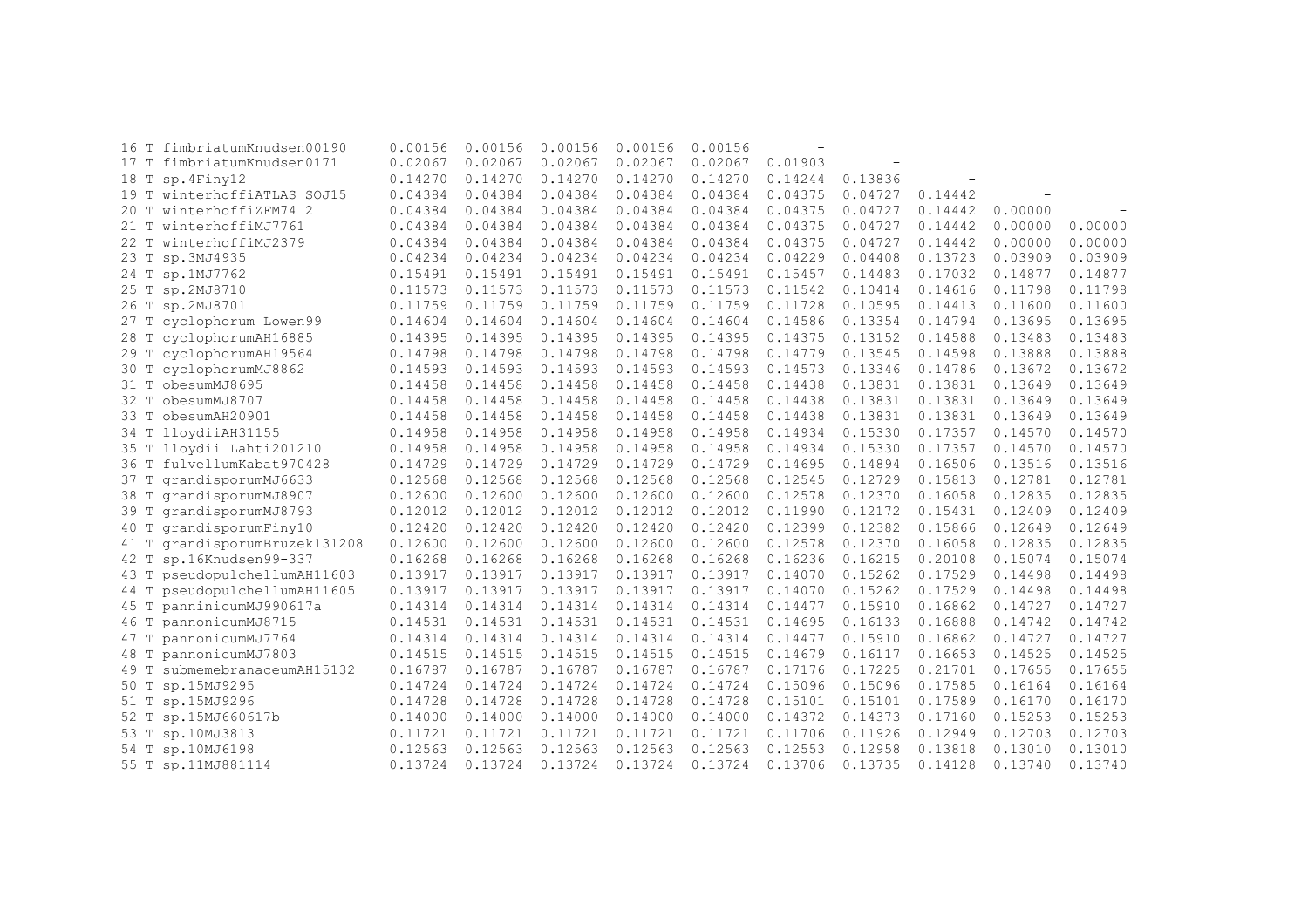|      | 56 T sp.12AH15040                  | 0.13141 | 0.13141 | 0.13141 | 0.13141 | 0.13141 | 0.13123 | 0.13154 | 0.13546 | 0.13159 | 0.13159 |
|------|------------------------------------|---------|---------|---------|---------|---------|---------|---------|---------|---------|---------|
|      | 57 T sp.13Long11161                | 0.14024 | 0.14024 | 0.14024 | 0.14024 | 0.14024 | 0.13999 | 0.13798 | 0.12479 | 0.13621 | 0.13621 |
|      | 58 T sp. 9MJ3787                   | 0.12557 | 0.12557 | 0.12557 | 0.12557 | 0.12557 | 0.12533 | 0.13150 | 0.15224 | 0.12114 | 0.12114 |
|      | 59 T sp. 9MJ4966                   | 0.12347 | 0.12347 | 0.12347 | 0.12347 | 0.12347 | 0.12323 | 0.12935 | 0.14987 | 0.11908 | 0.11908 |
|      | 60 T sp. 9MJ4976                   | 0.12718 | 0.12718 | 0.12718 | 0.12718 | 0.12718 | 0.12695 | 0.13311 | 0.15402 | 0.12275 | 0.12275 |
| 61 T | sp.7Finy1                          | 0.12733 | 0.12733 | 0.12733 | 0.12733 | 0.12733 | 0.12710 | 0.12901 | 0.13248 | 0.12941 | 0.12941 |
| 62 T | sp.8MJ3830                         | 0.10852 | 0.10852 | 0.10852 | 0.10852 | 0.10852 | 0.10837 | 0.11512 | 0.13121 | 0.11433 | 0.11433 |
|      | 63 T sp.8MJ6081                    | 0.11285 | 0.11285 | 0.11285 | 0.11285 | 0.11285 | 0.11272 | 0.11946 | 0.13552 | 0.11446 | 0.11446 |
|      | 64 T sp.8MJ7795                    | 0.10852 | 0.10852 | 0.10852 | 0.10852 | 0.10852 | 0.10837 | 0.11512 | 0.13121 | 0.11433 | 0.11433 |
|      | 65 T kotlabaeBoertmann79074        | 0.11722 | 0.11722 | 0.11722 | 0.11722 | 0.11722 | 0.11713 | 0.12406 | 0.12739 | 0.11511 | 0.11511 |
| 66 T | kotlabaeMJ5597                     | 0.11134 | 0.11134 | 0.11134 | 0.11134 | 0.11134 | 0.11127 | 0.11808 | 0.12336 | 0.10914 | 0.10914 |
|      | 67 T kotlabaeMJ9585                | 0.11130 | 0.11130 | 0.11130 | 0.11130 | 0.11130 | 0.11124 | 0.11806 | 0.12330 | 0.10914 | 0.10914 |
| 68 T | kotlabaeMJ7187                     | 0.11119 | 0.11119 | 0.11119 | 0.11119 | 0.11119 | 0.11113 | 0.11792 | 0.12316 | 0.10902 | 0.10902 |
| 69 T | kotlabaePavel140118                | 0.11328 | 0.11328 | 0.11328 | 0.11328 | 0.11328 | 0.11322 | 0.12001 | 0.12525 | 0.11108 | 0.11108 |
| 70 T | aff. cretaceumKnudsen01.79 0.14985 |         | 0.14985 | 0.14985 | 0.14985 | 0.14985 | 0.15150 | 0.15970 | 0.16257 | 0.14980 | 0.14980 |
| 71 T | aff. cretaceumMJ3821               | 0.14599 | 0.14599 | 0.14599 | 0.14599 | 0.14599 | 0.14761 | 0.15580 | 0.15867 | 0.14590 | 0.14590 |
| 72 T | aff. cretaceumMJ6194               | 0.14960 | 0.14960 | 0.14960 | 0.14960 | 0.14960 | 0.15121 | 0.15938 | 0.16233 | 0.14763 | 0.14763 |
| 73 T | aff. cretaceumAH3995               | 0.15169 | 0.15169 | 0.15169 | 0.15169 | 0.15169 | 0.15329 | 0.16149 | 0.16441 | 0.14573 | 0.14573 |
| 74 T | aff. cretaceumMJ9304               | 0.15160 | 0.15160 | 0.15160 | 0.15160 | 0.15160 | 0.15321 | 0.16140 | 0.16025 | 0.14962 | 0.14962 |
|      | 75 T sp.5MJ10060                   | 0.14379 | 0.14379 | 0.14379 | 0.14379 | 0.14379 | 0.14364 | 0.15004 | 0.17983 | 0.14222 | 0.14222 |
|      | 76 T sp.5Bruzek131207              | 0.14379 | 0.14379 | 0.14379 | 0.14379 | 0.14379 | 0.14364 | 0.15004 | 0.17983 | 0.14222 | 0.14222 |
|      | 77 T simulansBruzek131201          | 0.14259 | 0.14259 | 0.14259 | 0.14259 | 0.14259 | 0.14238 | 0.13621 | 0.13095 | 0.13469 | 0.13469 |
| 78 T | simulansBruzek140214               | 0.14259 | 0.14259 | 0.14259 | 0.14259 | 0.14259 | 0.14238 | 0.13621 | 0.13095 | 0.13469 | 0.13469 |
| 79 T | simulansMJ040221                   | 0.14263 | 0.14263 | 0.14263 | 0.14263 | 0.14263 | 0.14246 | 0.13625 | 0.13523 | 0.13702 | 0.13702 |
| 80 T | simulansAH15633                    | 0.13822 | 0.13822 | 0.13822 | 0.13822 | 0.13822 | 0.13804 | 0.13196 | 0.13089 | 0.13257 | 0.13257 |
| 81 T | simulansMJ9064                     | 0.14014 | 0.14014 | 0.14014 | 0.14014 | 0.14014 | 0.13997 | 0.13385 | 0.13287 | 0.13450 | 0.13450 |
| 82 T | simulansKnudsen01.70m              | 0.14250 | 0.14250 | 0.14250 | 0.14250 | 0.14250 | 0.14232 | 0.13614 | 0.13512 | 0.13681 | 0.13681 |
| 83 T | simulansMJ7865                     | 0.13844 | 0.13844 | 0.13844 | 0.13844 | 0.13844 | 0.13827 | 0.13216 | 0.13107 | 0.13276 | 0.13276 |
| 84 T | simulansMrazek1313                 | 0.13822 | 0.13822 | 0.13822 | 0.13822 | 0.13822 | 0.13804 | 0.13196 | 0.13089 | 0.13257 | 0.13257 |
| 85 T | simulansMJ3871                     | 0.14472 | 0.14472 | 0.14472 | 0.14472 | 0.14472 | 0.14454 | 0.13830 | 0.13726 | 0.13905 | 0.13905 |
| 86 T | simulansMJ3844                     | 0.14671 | 0.14671 | 0.14671 | 0.14671 | 0.14671 | 0.14653 | 0.14025 | 0.13924 | 0.14100 | 0.14100 |
| 87 T | simulansMJ4902                     | 0.14463 | 0.14463 | 0.14463 | 0.14463 | 0.14463 | 0.14445 | 0.13821 | 0.13717 | 0.13897 | 0.13897 |
| 88 T | simulansMJ5497                     | 0.14671 | 0.14671 | 0.14671 | 0.14671 | 0.14671 | 0.14653 | 0.14025 | 0.13924 | 0.14100 | 0.14100 |
| 89 T | aff.excentricumLong9369            | 0.17207 | 0.17207 | 0.17207 | 0.17207 | 0.17207 | 0.17194 | 0.16760 | 0.16852 | 0.16802 | 0.16802 |
| 90 T | brumaleMJ8372                      | 0.13576 | 0.13576 | 0.13576 | 0.13576 | 0.13576 | 0.13555 | 0.13140 | 0.13294 | 0.13167 | 0.13167 |
|      | 91 T brumaleMJ4597                 | 0.13598 | 0.13598 | 0.13598 | 0.13598 | 0.13598 | 0.13579 | 0.13161 | 0.13313 | 0.13187 | 0.13187 |
| 92 T | brumaleMJ7532                      | 0.13576 | 0.13576 | 0.13576 | 0.13576 | 0.13576 | 0.13555 | 0.13140 | 0.13294 | 0.13167 | 0.13167 |
|      | 93 T brumaleFiny9                  | 0.13382 | 0.13382 | 0.13382 | 0.13382 | 0.13382 | 0.13361 | 0.12946 | 0.13105 | 0.12977 | 0.12977 |
| 94 T | brumaleBruzek1131229               | 0.13576 | 0.13576 | 0.13576 | 0.13576 | 0.13576 | 0.13555 | 0.13140 | 0.13294 | 0.13167 | 0.13167 |
|      | 95 T brumaleBruzek140112           | 0.13792 | 0.13792 | 0.13792 | 0.13792 | 0.13792 | 0.13772 | 0.13350 | 0.13511 | 0.13384 | 0.13384 |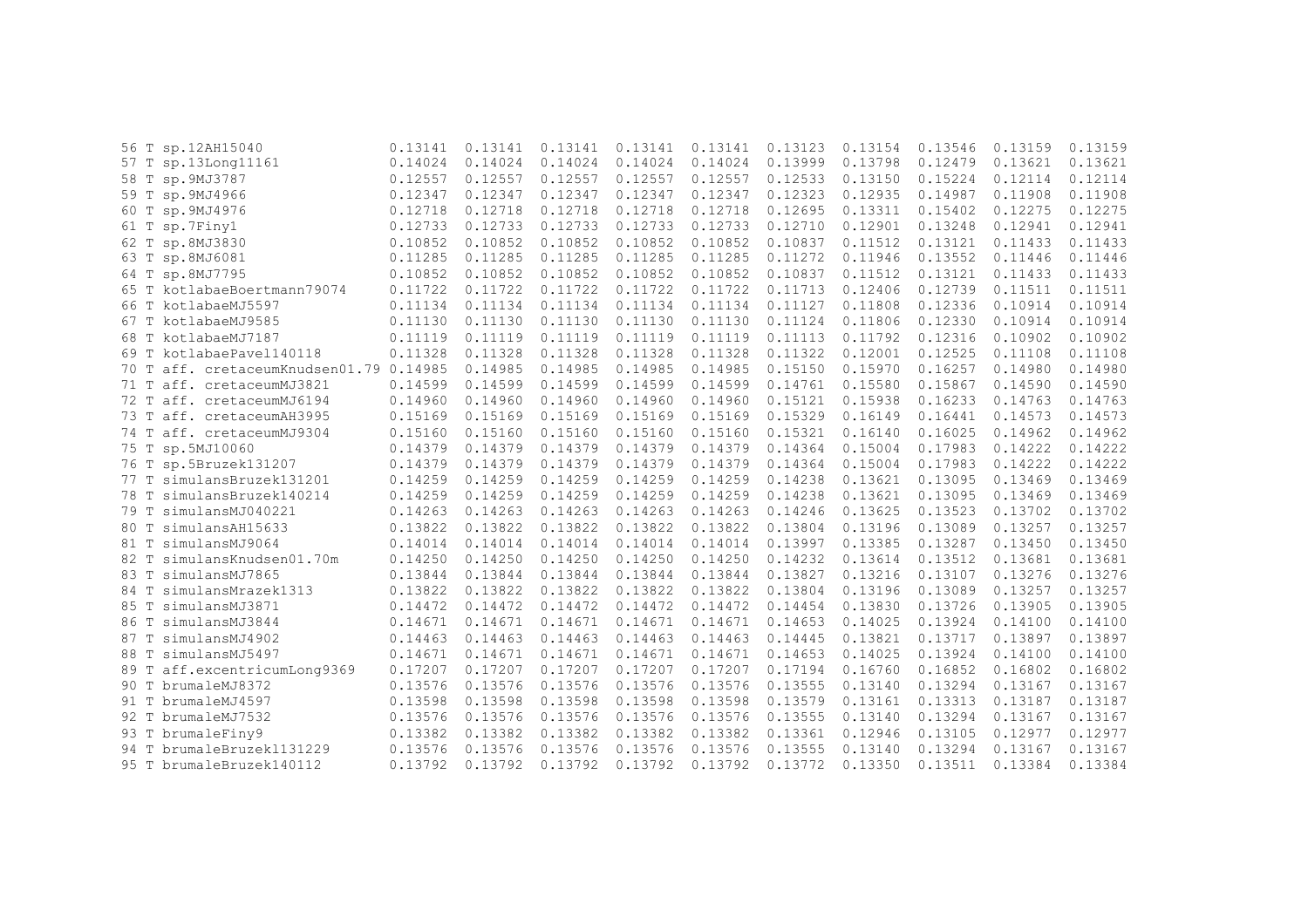|                    | 96 T brumale058849              | 0.13576 | 0.13576 | 0.13576 | 0.13576 | 0.13576 | 0.13555 | 0.13140 | 0.13294 | 0.13167 | 0.13167 |
|--------------------|---------------------------------|---------|---------|---------|---------|---------|---------|---------|---------|---------|---------|
|                    | 97 T brumaleMJ5785              | 0.13792 | 0.13792 | 0.13792 | 0.13792 | 0.13792 | 0.13772 | 0.13350 | 0.13511 | 0.13384 | 0.13384 |
| 98                 | T brumaleMJ6427                 | 0.13368 | 0.13368 | 0.13368 | 0.13368 | 0.13368 | 0.13347 | 0.12934 | 0.13090 | 0.12961 | 0.12961 |
| T<br>99            | sp.17AH13674                    | 0.13393 | 0.13393 | 0.13393 | 0.13393 | 0.13393 | 0.13558 | 0.13161 | 0.14509 | 0.13216 | 0.13216 |
| Т<br>100           | sp.18MJ9046                     | 0.13429 | 0.13429 | 0.13429 | 0.13429 | 0.13429 | 0.13413 | 0.12781 | 0.10656 | 0.11966 | 0.11966 |
| T<br>101           | sp.20MJ5015                     | 0.14684 | 0.14684 | 0.14684 | 0.14684 | 0.14684 | 0.14659 | 0.13765 | 0.12860 | 0.13546 | 0.13546 |
| $102$ T            | eckbladii TRH9565               | 0.13828 | 0.13828 | 0.13828 | 0.13828 | 0.13828 | 0.13800 | 0.13374 | 0.12672 | 0.12999 | 0.12999 |
| 103 T              | eckbladii058850                 | 0.13828 | 0.13828 | 0.13828 | 0.13828 | 0.13828 | 0.13800 | 0.13374 | 0.12672 | 0.12999 | 0.12999 |
| 104 T              | qiovanellaeMJ9059               | 0.12297 | 0.12297 | 0.12297 | 0.12297 | 0.12297 | 0.12273 | 0.11661 | 0.11169 | 0.11638 | 0.11638 |
| 105 T              | caespitosum acaule              | 0.12088 | 0.12088 | 0.12088 | 0.12088 | 0.12088 | 0.12065 | 0.11456 | 0.10972 | 0.11429 | 0.11429 |
| 106 T              | qiovanellaeMJ8706               | 0.12091 | 0.12091 | 0.12091 | 0.12091 | 0.12091 | 0.12067 | 0.11460 | 0.10968 | 0.11419 | 0.11419 |
| 107                | T qiovalellaeAH11641            | 0.12090 | 0.12090 | 0.12090 | 0.12090 | 0.12090 | 0.12066 | 0.11458 | 0.10970 | 0.11423 | 0.11423 |
|                    | 108 T beccarianumBruzek140115-1 | 0.12575 | 0.12575 | 0.12575 | 0.12575 | 0.12575 | 0.12554 | 0.11931 | 0.11095 | 0.11346 | 0.11346 |
| $\mathbb T$<br>109 | beccarianumBruzek140115-2       | 0.12575 | 0.12575 | 0.12575 | 0.12575 | 0.12575 | 0.12554 | 0.11931 | 0.11095 | 0.11346 | 0.11346 |
|                    | 110 T beccarianumFiny2          | 0.12591 | 0.12591 | 0.12591 | 0.12591 | 0.12591 | 0.12571 | 0.11945 | 0.11101 | 0.10939 | 0.10939 |
| 111                | T sp.19Molia140115-2            | 0.15686 | 0.15686 | 0.15686 | 0.15686 | 0.15686 | 0.15668 | 0.15230 | 0.13763 | 0.13381 | 0.13381 |
|                    | 112 T niveumMJ7692              | 0.12104 | 0.12104 | 0.12104 | 0.12104 | 0.12104 | 0.12088 | 0.12100 | 0.11644 | 0.12754 | 0.12754 |
| 113 T              | niveumMJ7699                    | 0.12104 | 0.12104 | 0.12104 | 0.12104 | 0.12104 | 0.12088 | 0.12100 | 0.11644 | 0.12754 | 0.12754 |
| 114 T              | calcareumBreliS0133             | 0.13239 | 0.13239 | 0.13239 | 0.13239 | 0.13239 | 0.13206 | 0.13197 | 0.14668 | 0.12847 | 0.12847 |
| T<br>115           | calcareumMJ7141                 | 0.13239 | 0.13239 | 0.13239 | 0.13239 | 0.13239 | 0.13206 | 0.13197 | 0.14668 | 0.12847 | 0.12847 |
| $\mathbb T$<br>116 | calcareumMJ2010                 | 0.13239 | 0.13239 | 0.13239 | 0.13239 | 0.13239 | 0.13206 | 0.13197 | 0.14668 | 0.12847 | 0.12847 |
| T<br>117           | calcareumMJ8065                 | 0.13239 | 0.13239 | 0.13239 | 0.13239 | 0.13239 | 0.13206 | 0.13197 | 0.14668 | 0.12847 | 0.12847 |
| 118<br>T           | calcareumMJ6375                 | 0.13239 | 0.13239 | 0.13239 | 0.13239 | 0.13239 | 0.13206 | 0.13197 | 0.14668 | 0.12847 | 0.12847 |
| T<br>119           | calcareumMJ6965                 | 0.13239 | 0.13239 | 0.13239 | 0.13239 | 0.13239 | 0.13206 | 0.13197 | 0.14668 | 0.12847 | 0.12847 |
| $\mathbb T$<br>120 | calcareumMJ6438                 | 0.13609 | 0.13609 | 0.13609 | 0.13609 | 0.13609 | 0.13577 | 0.13570 | 0.15047 | 0.13217 | 0.13217 |
| $\mathbb T$<br>121 | calcareumFiny4                  | 0.13239 | 0.13239 | 0.13239 | 0.13239 | 0.13239 | 0.13206 | 0.13197 | 0.14668 | 0.12847 | 0.12847 |
| 122 T              | subsquamosumMJ6002              | 0.14409 | 0.14409 | 0.14409 | 0.14409 | 0.14409 | 0.14372 | 0.13777 | 0.15390 | 0.14589 | 0.14589 |
| Т<br>123           | subsquamosumMJ9336              | 0.14620 | 0.14620 | 0.14620 | 0.14620 | 0.14620 | 0.14584 | 0.13992 | 0.15607 | 0.14405 | 0.14405 |
| T<br>124           | subsquamosumMJ4945              | 0.14622 | 0.14622 | 0.14622 | 0.14622 | 0.14622 | 0.14584 | 0.14191 | 0.15801 | 0.14606 | 0.14606 |
| 125<br>T           | subsquamosumAH19024             | 0.14622 | 0.14622 | 0.14622 | 0.14622 | 0.14622 | 0.14584 | 0.14191 | 0.15801 | 0.14606 | 0.14606 |
| 126                | subsquamosumMJ6563              | 0.14622 | 0.14622 | 0.14622 | 0.14622 | 0.14622 | 0.14584 | 0.14191 | 0.15801 | 0.14606 | 0.14606 |
| 127<br>Т           | subsquamosumMJ9305Sp            | 0.15033 | 0.15033 | 0.15033 | 0.15033 | 0.15033 | 0.14994 | 0.14600 | 0.16011 | 0.15023 | 0.15023 |
| T<br>128           | squamosumEL260-06               | 0.14770 | 0.14770 | 0.14770 | 0.14770 | 0.14770 | 0.14737 | 0.14146 | 0.14559 | 0.14378 | 0.14378 |
| T<br>129           | squamosumMrazek1300             | 0.14770 | 0.14770 | 0.14770 | 0.14770 | 0.14770 | 0.14737 | 0.14146 | 0.14559 | 0.14378 | 0.14378 |
| 130<br>Т           | sp. HQ667595 HQ667598           | 0.13027 | 0.13027 | 0.13027 | 0.13027 | 0.13027 | 0.12992 | 0.12218 | 0.15184 | 0.12844 | 0.12844 |
| T<br>131           | sp. HQ667596 HQ667599           | 0.13027 | 0.13027 | 0.13027 | 0.13027 | 0.13027 | 0.12992 | 0.12218 | 0.15184 | 0.12844 | 0.12844 |
| 132<br>Т           | melanocyclumKnudsen00.314       | 0.13790 | 0.13790 | 0.13790 | 0.13790 | 0.13790 | 0.13757 | 0.13379 | 0.14610 | 0.13224 | 0.13224 |
| 133 T              | melanocyclumMJ6036              | 0.13790 | 0.13790 | 0.13790 | 0.13790 | 0.13790 | 0.13757 | 0.13379 | 0.14610 | 0.13224 | 0.13224 |
| 134 T              | melanocyclumMJ9596              | 0.13994 | 0.13994 | 0.13994 | 0.13994 | 0.13994 | 0.13961 | 0.13582 | 0.14810 | 0.13427 | 0.13427 |
|                    | 135 T melanocyclumM011215       | 0.13984 | 0.13984 | 0.13984 | 0.13984 | 0.13984 | 0.13952 | 0.13576 | 0.14613 | 0.13417 | 0.13417 |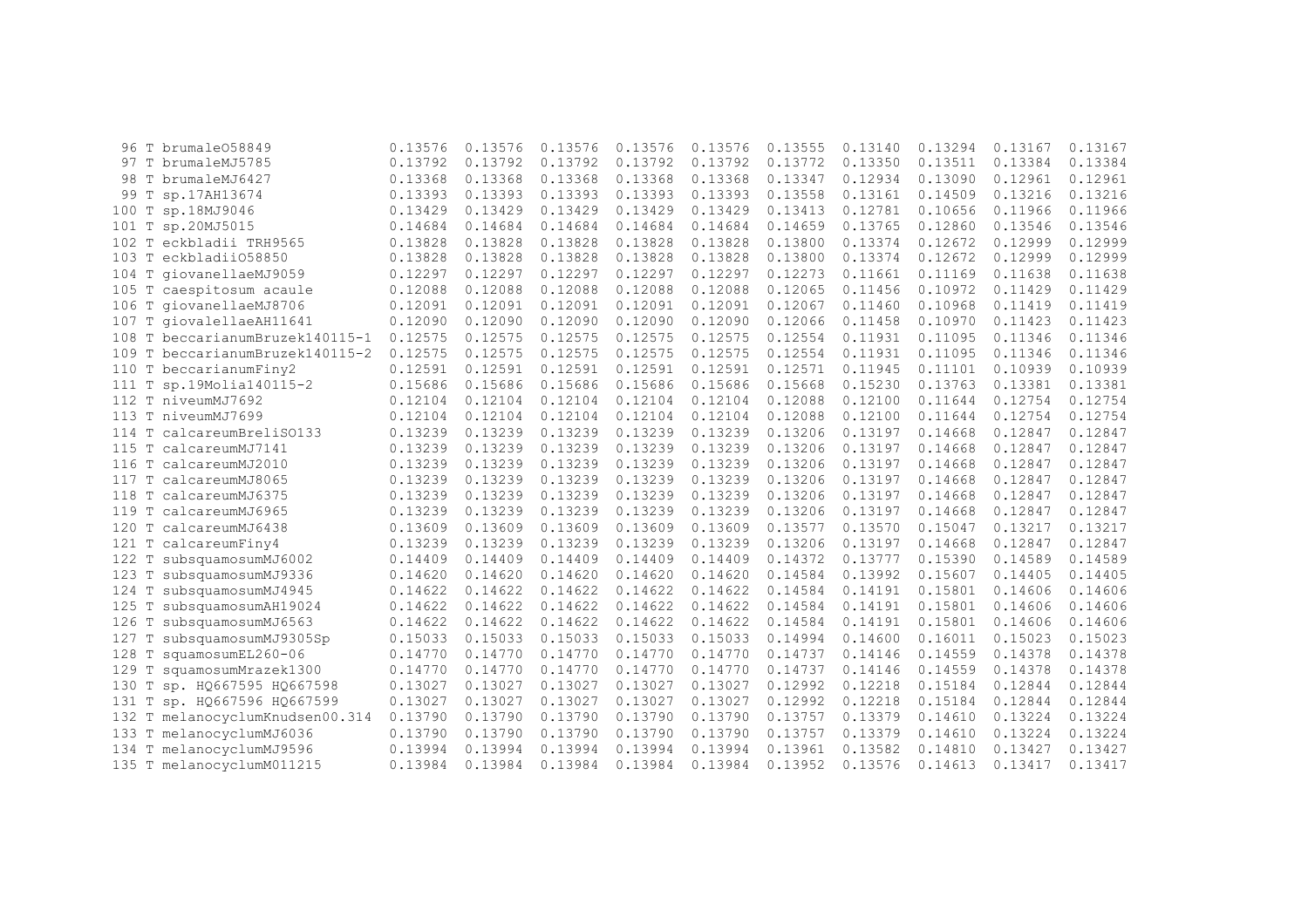136 T melanocyclumBohlin050529 0.13981 0.13981 0.13981 0.13981 0.13981 0.13948 0.13573 0.14802 0.13415 0.13415 0.13984 0.13984 0.13984 0.13984 0.13984 0.13952 0.13576 0.14613 0.13417 0.13417 138 T melanocyclumMJ8815 0.13790 0.13790 0.13790 0.13790 0.13790 0.13757 0.13379 0.14610 0.13224 0.13224 139 T melanocyclumMJ090418 0.13790 0.13790 0.13790 0.13790 0.13790 0.13757 0.13379 0.14610 0.13224 0.13224 140 T domingueziaeHQ667593 0.13251 0.13251 0.13251 0.13251 0.13251 0.13222 0.13042 0.15796 0.12912 0.12912 141 T domingueziaeHQ667593HQ667590.13251 0.13251 0.13251 0.13251 0.13251 0.13222 0.13042 0.15796 0.12912 0.12912 142 T rufumLectotype1908USA 0.13810 0.13810 0.13810 0.13810 0.13810 0.13777 0.13593 0.14682 0.13629 0.13629

|                                 | 21                       | 22      | 23      | 24      | 25      | 26      | 27      | 28      | 29      | 30      |
|---------------------------------|--------------------------|---------|---------|---------|---------|---------|---------|---------|---------|---------|
| 21 T winterhoffiMJ7761          | $\overline{\phantom{0}}$ |         |         |         |         |         |         |         |         |         |
| winterhoffiMJ2379<br>22T        | 0.00000                  |         |         |         |         |         |         |         |         |         |
| sp.3MJ4935<br>23 T              | 0.03909                  | 0.03909 |         |         |         |         |         |         |         |         |
| 24 T sp.1MJ7762                 | 0.14877                  | 0.14877 | 0.14183 |         |         |         |         |         |         |         |
| 25 T<br>sp.2MJ8710              | 0.11798                  | 0.11798 | 0.11042 | 0.07441 |         |         |         |         |         |         |
| 26 T sp.2MJ8701                 | 0.11600                  | 0.11600 | 0.10847 | 0.07619 | 0.00157 |         |         |         |         |         |
| 27 T cyclophorum Lowen99        | 0.13695                  | 0.13695 | 0.13308 | 0.11693 | 0.11315 | 0.11123 |         |         |         |         |
| 28 T cyclophorumAH16885         | 0.13483                  | 0.13483 | 0.13099 | 0.11506 | 0.11125 | 0.10934 | 0.00158 |         |         |         |
| 29 T cyclophorumAH19564         | 0.13888                  | 0.13888 | 0.13501 | 0.11885 | 0.11502 | 0.11309 | 0.00158 | 0.00316 |         |         |
| 30 T cyclophorumMJ8862          | 0.13672                  | 0.13672 | 0.13290 | 0.11692 | 0.11308 | 0.11117 | 0.00316 | 0.00158 | 0.00475 |         |
| 31 T obesumMJ8695               | 0.13649                  | 0.13649 | 0.13879 | 0.13069 | 0.12949 | 0.12748 | 0.11765 | 0.11566 | 0.11754 | 0.11752 |
| obesumMJ8707<br>32T             | 0.13649                  | 0.13649 | 0.13879 | 0.13069 | 0.12949 | 0.12748 | 0.11765 | 0.11566 | 0.11754 | 0.11752 |
| 33 T<br>obesumAH20901           | 0.13649                  | 0.13649 | 0.13879 | 0.13069 | 0.12949 | 0.12748 | 0.11765 | 0.11566 | 0.11754 | 0.11752 |
| 34 T lloydiiAH31155             | 0.14570                  | 0.14570 | 0.14039 | 0.17278 | 0.13516 | 0.13721 | 0.16555 | 0.16777 | 0.16759 | 0.16981 |
| 35 T lloydii Lahti201210        | 0.14570                  | 0.14570 | 0.14039 | 0.17278 | 0.13516 | 0.13721 | 0.16555 | 0.16777 | 0.16759 | 0.16981 |
| fulvellumKabat970428<br>36 T    | 0.13516                  | 0.13516 | 0.13794 | 0.17034 | 0.14013 | 0.13812 | 0.16917 | 0.16697 | 0.17112 | 0.16904 |
| grandisporumMJ6633<br>37 T      | 0.12781                  | 0.12781 | 0.12434 | 0.16971 | 0.13500 | 0.13301 | 0.14790 | 0.14993 | 0.14600 | 0.14796 |
| 38 T grandisporumMJ8907         | 0.12835                  | 0.12835 | 0.12277 | 0.16596 | 0.13150 | 0.12953 | 0.14814 | 0.15019 | 0.14623 | 0.15214 |
| 39 T grandisporumMJ8793         | 0.12409                  | 0.12409 | 0.11871 | 0.16570 | 0.13316 | 0.13118 | 0.14789 | 0.14993 | 0.14600 | 0.15189 |
| grandisporumFiny10<br>40 T      | 0.12649                  | 0.12649 | 0.12099 | 0.16611 | 0.13166 | 0.12968 | 0.14830 | 0.15036 | 0.14639 | 0.15230 |
| 41 T grandisporumBruzek131208   | 0.12835                  | 0.12835 | 0.12277 | 0.16596 | 0.13150 | 0.12953 | 0.14814 | 0.15019 | 0.14623 | 0.15214 |
| 42 T sp.16Knudsen99-337         | 0.15074                  | 0.15074 | 0.15122 | 0.18575 | 0.16059 | 0.15854 | 0.17598 | 0.17590 | 0.17797 | 0.17800 |
| pseudopulchellumAH11603<br>43 T | 0.14498                  | 0.14498 | 0.14988 | 0.15831 | 0.13488 | 0.13679 | 0.17954 | 0.17746 | 0.18152 | 0.17967 |
| pseudopulchellumAH11605<br>44 T | 0.14498                  | 0.14498 | 0.14988 | 0.15831 | 0.13488 | 0.13679 | 0.17954 | 0.17746 | 0.18152 | 0.17967 |
| panninicumMJ990617a<br>45 T     | 0.14727                  | 0.14727 | 0.13597 | 0.15045 | 0.13671 | 0.13469 | 0.17138 | 0.17353 | 0.17333 | 0.17147 |
| pannonicumMJ8715<br>46 T        | 0.14742                  | 0.14742 | 0.13615 | 0.15055 | 0.13883 | 0.13679 | 0.17376 | 0.17591 | 0.17571 | 0.17383 |
| pannonicumMJ7764<br>47 T        | 0.14727                  | 0.14727 | 0.13597 | 0.15045 | 0.13671 | 0.13469 | 0.17138 | 0.17353 | 0.17333 | 0.17147 |
| pannonicumMJ7803<br>48 T        | 0.14525                  | 0.14525 | 0.13403 | 0.15250 | 0.13876 | 0.13672 | 0.17353 | 0.17570 | 0.17549 | 0.17364 |
| submemebranaceumAH15132<br>49 T | 0.17655                  | 0.17655 | 0.17440 | 0.20245 | 0.15862 | 0.16082 | 0.19234 | 0.19007 | 0.19443 | 0.19213 |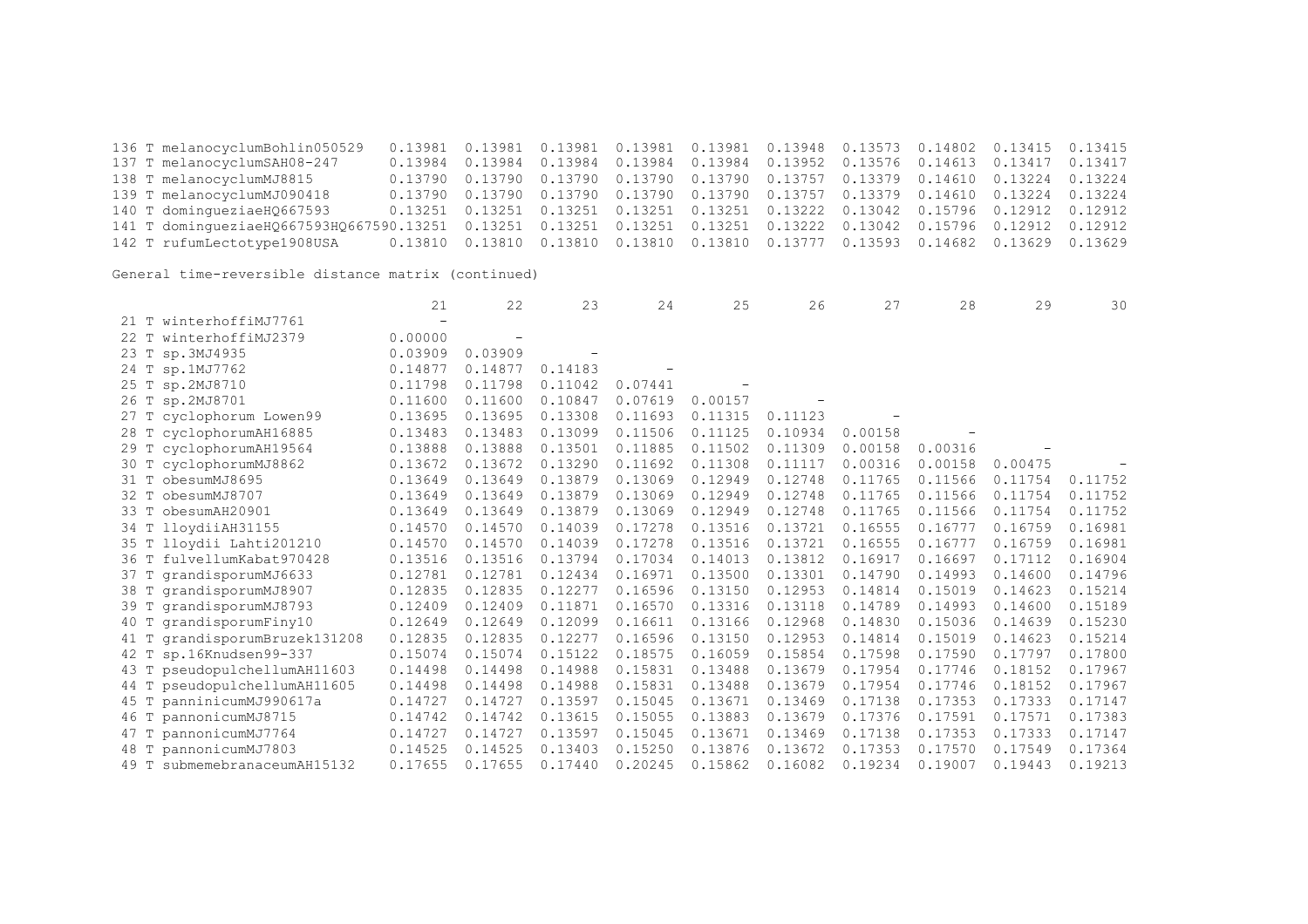|      | 50 T sp.15MJ9295                   | 0.16164 | 0.16164 | 0.15811 | 0.19801 | 0.15445 | 0.15653 | 0.17766 | 0.17981 | 0.17965 | 0.18189 |
|------|------------------------------------|---------|---------|---------|---------|---------|---------|---------|---------|---------|---------|
|      | 51 T sp.15MJ9296                   | 0.16170 | 0.16170 | 0.15820 | 0.19813 | 0.15454 | 0.15663 | 0.17774 | 0.17988 | 0.17973 | 0.18197 |
|      | 52 T sp.15MJ660617b                | 0.15253 | 0.15253 | 0.15311 | 0.18920 | 0.15325 | 0.15535 | 0.17499 | 0.17714 | 0.17705 | 0.17929 |
|      | 53 T sp.10MJ3813                   | 0.12703 | 0.12703 | 0.12370 | 0.13792 | 0.11234 | 0.11424 | 0.14717 | 0.14513 | 0.14909 | 0.14715 |
|      | 54 T sp.10MJ6198                   | 0.13010 | 0.13010 | 0.13261 | 0.15231 | 0.12255 | 0.12454 | 0.16494 | 0.16277 | 0.16697 | 0.16481 |
| 55 T | sp.11MJ881114                      | 0.13740 | 0.13740 | 0.13410 | 0.15820 | 0.12984 | 0.12782 | 0.16442 | 0.16229 | 0.16640 | 0.16439 |
|      | 56 T sp.12AH15040                  | 0.13159 | 0.13159 | 0.12827 | 0.15235 | 0.12413 | 0.12214 | 0.15830 | 0.15620 | 0.16028 | 0.15826 |
|      | 57 T sp.13Long11161                | 0.13621 | 0.13621 | 0.13296 | 0.16080 | 0.13466 | 0.13266 | 0.14650 | 0.14443 | 0.14839 | 0.14638 |
|      | 58 T sp. 9MJ3787                   | 0.12114 | 0.12114 | 0.12628 | 0.13998 | 0.12555 | 0.12354 | 0.13927 | 0.13723 | 0.14119 | 0.13920 |
|      | 59 T sp. 9MJ4966                   | 0.11908 | 0.11908 | 0.12416 | 0.13995 | 0.12341 | 0.12142 | 0.13733 | 0.13530 | 0.13923 | 0.13727 |
| 60 T | sp.9MJ4976                         | 0.12275 | 0.12275 | 0.12789 | 0.13976 | 0.12717 | 0.12516 | 0.13913 | 0.13710 | 0.14106 | 0.13908 |
|      | 61 T sp.7Finy1                     | 0.12941 | 0.12941 | 0.13179 | 0.15869 | 0.13208 | 0.13008 | 0.14579 | 0.14381 | 0.14771 | 0.14588 |
|      | 62 T sp.8MJ3830                    | 0.11433 | 0.11433 | 0.11374 | 0.11635 | 0.10542 | 0.10748 | 0.11398 | 0.11185 | 0.11601 | 0.11395 |
|      | 63 T sp.8MJ6081                    | 0.11446 | 0.11446 | 0.11823 | 0.12274 | 0.11171 | 0.11380 | 0.12041 | 0.11825 | 0.12246 | 0.12036 |
|      | 64 T sp.8MJ7795                    | 0.11433 | 0.11433 | 0.11374 | 0.11635 | 0.10542 | 0.10748 | 0.11398 | 0.11185 | 0.11601 | 0.11395 |
|      | 65 T kotlabaeBoertmann79074        | 0.11511 | 0.11511 | 0.11890 | 0.11465 | 0.10581 | 0.10364 | 0.13082 | 0.12863 | 0.13291 | 0.13075 |
| 66 T | kotlabaeMJ5597                     | 0.10914 | 0.10914 | 0.11292 | 0.10856 | 0.09990 | 0.09773 | 0.12452 | 0.12233 | 0.12660 | 0.12441 |
| 67 T | kotlabaeMJ9585                     | 0.10914 | 0.10914 | 0.11292 | 0.10851 | 0.09983 | 0.09766 | 0.12453 | 0.12234 | 0.12661 | 0.12443 |
| 68 T | kotlabaeMJ7187                     | 0.10902 | 0.10902 | 0.11279 | 0.10842 | 0.09975 | 0.09758 | 0.12436 | 0.12218 | 0.12644 | 0.12426 |
| 69 T | kotlabaePavel140118                | 0.11108 | 0.11108 | 0.11487 | 0.11041 | 0.10172 | 0.09955 | 0.12650 | 0.12432 | 0.12859 | 0.12642 |
| 70 T | aff. cretaceumKnudsen01.79 0.14980 |         | 0.14980 | 0.15034 | 0.16045 | 0.16272 | 0.16072 | 0.16639 | 0.16438 | 0.16841 | 0.16658 |
|      | 71 T aff. cretaceumMJ3821          | 0.14590 | 0.14590 | 0.14247 | 0.15870 | 0.15473 | 0.15276 | 0.16030 | 0.15830 | 0.16230 | 0.16046 |
| 72 T | aff. cretaceumMJ6194               | 0.14763 | 0.14763 | 0.15224 | 0.15863 | 0.16278 | 0.16077 | 0.16805 | 0.16602 | 0.17005 | 0.16818 |
|      | 73 T aff. cretaceumAH3995          | 0.14573 | 0.14573 | 0.15431 | 0.15861 | 0.16489 | 0.16287 | 0.16809 | 0.16606 | 0.17009 | 0.16822 |
|      | 74 T aff. cretaceumMJ9304          | 0.14962 | 0.14962 | 0.15422 | 0.16059 | 0.16480 | 0.16278 | 0.17011 | 0.16807 | 0.17212 | 0.17023 |
|      | 75 T sp.5MJ10060                   | 0.14222 | 0.14222 | 0.14089 | 0.18647 | 0.14130 | 0.13916 | 0.15231 | 0.15452 | 0.15426 | 0.15648 |
| 76 T | sp.5Bruzek131207                   | 0.14222 | 0.14222 | 0.14089 | 0.18647 | 0.14130 | 0.13916 | 0.15231 | 0.15452 | 0.15426 | 0.15648 |
|      | 77 T simulansBruzek131201          | 0.13469 | 0.13469 | 0.13948 | 0.15474 | 0.13127 | 0.13338 | 0.16392 | 0.16618 | 0.16605 | 0.16836 |
|      | 78 T simulansBruzek140214          | 0.13469 | 0.13469 | 0.13948 | 0.15474 | 0.13127 | 0.13338 | 0.16392 | 0.16618 | 0.16605 | 0.16836 |
| 79 T | simulansMJ040221                   | 0.13702 | 0.13702 | 0.14175 | 0.15480 | 0.12925 | 0.13135 | 0.16404 | 0.16631 | 0.16616 | 0.16849 |
| 80 T | simulansAH15633                    | 0.13257 | 0.13257 | 0.13735 | 0.15261 | 0.12921 | 0.13131 | 0.16181 | 0.16407 | 0.16394 | 0.16624 |
| 81 T | simulansMJ9064                     | 0.13450 | 0.13450 | 0.13927 | 0.15455 | 0.13113 | 0.13324 | 0.16380 | 0.16606 | 0.16593 | 0.16824 |
| 82 T | simulansKnudsen01.70m              | 0.13681 | 0.13681 | 0.14163 | 0.15471 | 0.12918 | 0.13126 | 0.16403 | 0.16628 | 0.16614 | 0.16847 |
| 83 T | simulansMJ7865                     | 0.13276 | 0.13276 | 0.13758 | 0.15248 | 0.12732 | 0.12941 | 0.16166 | 0.16392 | 0.16378 | 0.16609 |
| 84 T | simulansMrazek1313                 | 0.13257 | 0.13257 | 0.13735 | 0.15261 | 0.12921 | 0.13131 | 0.16181 | 0.16407 | 0.16394 | 0.16624 |
| 85 T | simulansMJ3871                     | 0.13905 | 0.13905 | 0.14380 | 0.15685 | 0.13122 | 0.13332 | 0.16619 | 0.16847 | 0.16831 | 0.17066 |
| 86 T | simulansMJ3844                     | 0.14100 | 0.14100 | 0.14579 | 0.15881 | 0.13318 | 0.13528 | 0.16825 | 0.17053 | 0.17038 | 0.17273 |
| 87 T | simulansMJ4902                     | 0.13897 | 0.13897 | 0.14370 | 0.15675 | 0.13114 | 0.13324 | 0.16603 | 0.16831 | 0.16815 | 0.17049 |
| 88 T | simulansMJ5497                     | 0.14100 | 0.14100 | 0.14579 | 0.15881 | 0.13318 | 0.13528 | 0.16825 | 0.17053 | 0.17038 | 0.17273 |
|      | 89 T aff.excentricumLong9369       | 0.16802 | 0.16802 | 0.16679 | 0.18854 | 0.16873 | 0.17094 | 0.18563 | 0.18336 | 0.18548 | 0.18562 |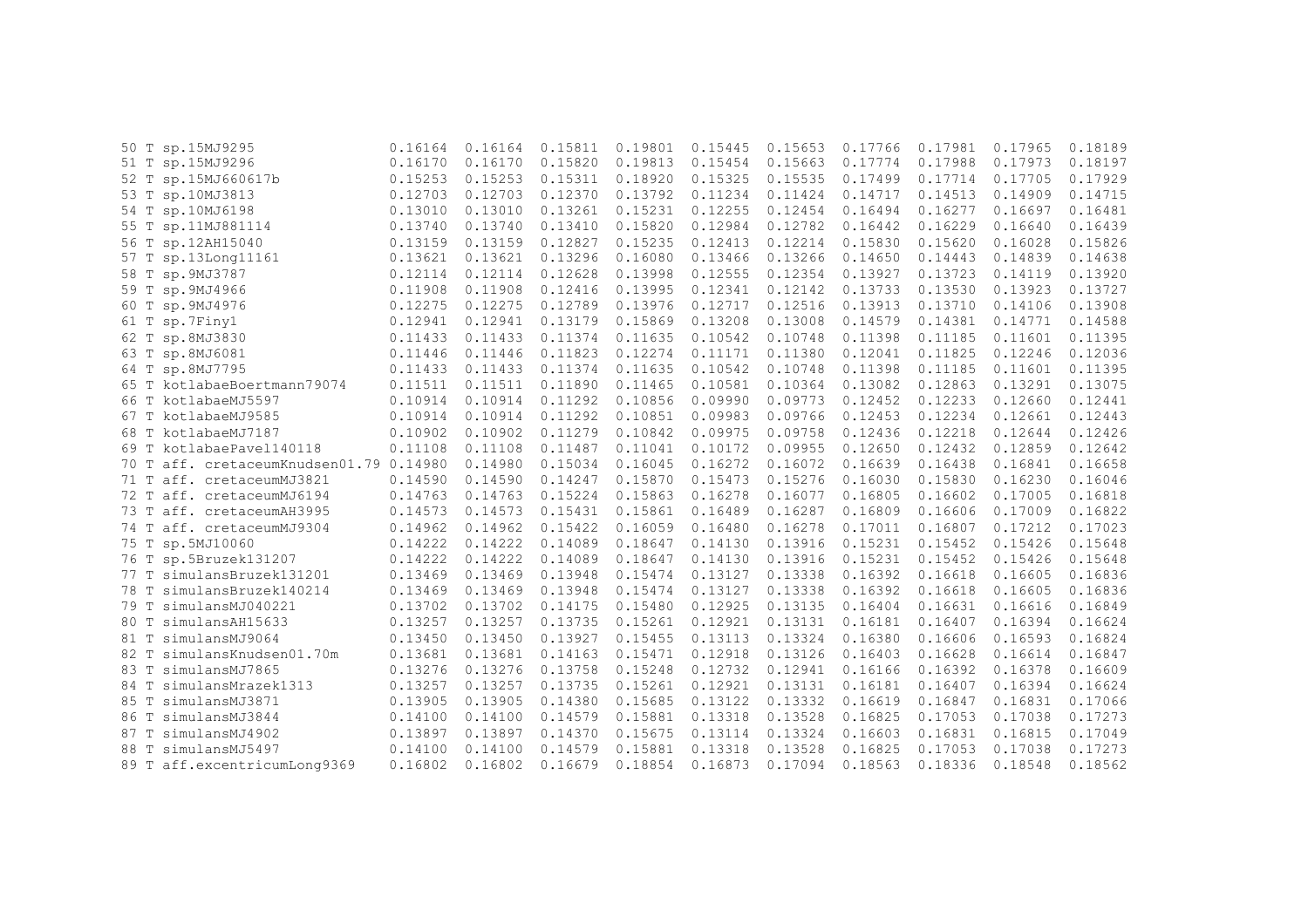| 90.     |   | T brumaleMJ8372                 | 0.13167 | 0.13167 | 0.13240 | 0.14589 | 0.13047 | 0.13253 | 0.16238 | 0.16011 | 0.16456 | 0.16221 |
|---------|---|---------------------------------|---------|---------|---------|---------|---------|---------|---------|---------|---------|---------|
|         |   | 91 T brumaleMJ4597              | 0.13187 | 0.13187 | 0.13263 | 0.14608 | 0.13066 | 0.13272 | 0.16275 | 0.16046 | 0.16494 | 0.16256 |
|         |   | 92 T brumaleMJ7532              | 0.13167 | 0.13167 | 0.13240 | 0.14589 | 0.13047 | 0.13253 | 0.16238 | 0.16011 | 0.16456 | 0.16221 |
|         |   | 93 T brumaleFiny9               | 0.12977 | 0.12977 | 0.13045 | 0.14397 | 0.12856 | 0.13062 | 0.16030 | 0.15804 | 0.16247 | 0.16014 |
|         |   | 94 T brumaleBruzek1131229       | 0.13167 | 0.13167 | 0.13240 | 0.14589 | 0.13047 | 0.13253 | 0.16238 | 0.16011 | 0.16456 | 0.16221 |
| 95 T    |   | brumaleBruzek140112             | 0.13384 | 0.13384 | 0.13454 | 0.14797 | 0.13255 | 0.13463 | 0.16472 | 0.16243 | 0.16691 | 0.16453 |
| 96 T    |   | brumale058849                   | 0.13167 | 0.13167 | 0.13240 | 0.14589 | 0.13047 | 0.13253 | 0.16238 | 0.16011 | 0.16456 | 0.16221 |
|         |   | 97 T brumaleMJ5785              | 0.13384 | 0.13384 | 0.13454 | 0.14383 | 0.12843 | 0.13048 | 0.16010 | 0.15784 | 0.16227 | 0.15995 |
|         |   | 98 T brumaleMJ6427              | 0.12961 | 0.12961 | 0.13033 | 0.14383 | 0.12843 | 0.13048 | 0.16010 | 0.15784 | 0.16227 | 0.15995 |
| 99 T    |   | sp.17AH13674                    | 0.13216 | 0.13216 | 0.14117 | 0.15496 | 0.13023 | 0.12816 | 0.18207 | 0.17984 | 0.18421 | 0.18208 |
| 100     | T | sp.18MJ9046                     | 0.11966 | 0.11966 | 0.12680 | 0.11946 | 0.10427 | 0.10221 | 0.13659 | 0.13442 | 0.13869 | 0.13657 |
| 101 T   |   | sp.20MJ5015                     | 0.13546 | 0.13546 | 0.12771 | 0.12095 | 0.11572 | 0.11356 | 0.14426 | 0.14667 | 0.14647 | 0.14879 |
| $102$ T |   | eckbladii TRH9565               | 0.12999 | 0.12999 | 0.13056 | 0.11120 | 0.10811 | 0.10815 | 0.13336 | 0.13558 | 0.13547 | 0.13770 |
| 103 T   |   | eckbladii058850                 | 0.12999 | 0.12999 | 0.13056 | 0.11120 | 0.10811 | 0.10815 | 0.13336 | 0.13558 | 0.13547 | 0.13770 |
| $104$ T |   | qiovanellaeMJ9059               | 0.11638 | 0.11638 | 0.11099 | 0.10482 | 0.09973 | 0.09772 | 0.11010 | 0.11215 | 0.11210 | 0.11427 |
|         |   | 105 T caespitosum acaule        | 0.11429 | 0.11429 | 0.10892 | 0.10274 | 0.09766 | 0.09565 | 0.10798 | 0.11003 | 0.10997 | 0.11213 |
|         |   | 106 T giovanellaeMJ8706         | 0.11419 | 0.11419 | 0.10895 | 0.10282 | 0.09967 | 0.09765 | 0.11003 | 0.11211 | 0.11204 | 0.11420 |
| 107 T   |   | qiovalellaeAH11641              | 0.11423 | 0.11423 | 0.10894 | 0.10255 | 0.09775 | 0.09572 | 0.10813 | 0.11019 | 0.11012 | 0.11228 |
|         |   | 108 T beccarianumBruzek140115-1 | 0.11346 | 0.11346 | 0.12896 | 0.12399 | 0.10451 | 0.10658 | 0.14699 | 0.14474 | 0.14915 | 0.14689 |
|         |   | 109 T beccarianumBruzek140115-2 | 0.11346 | 0.11346 | 0.12896 | 0.12399 | 0.10451 | 0.10658 | 0.14699 | 0.14474 | 0.14915 | 0.14689 |
|         |   | 110 T beccarianumFiny2          | 0.10939 | 0.10939 | 0.12472 | 0.12403 | 0.10454 | 0.10248 | 0.14254 | 0.14032 | 0.14469 | 0.14244 |
| 111 T   |   | sp.19Molia140115-2              | 0.13381 | 0.13381 | 0.14507 | 0.16372 | 0.13596 | 0.13386 | 0.17369 | 0.17144 | 0.17587 | 0.16924 |
| 112 T   |   | niveumMJ7692                    | 0.12754 | 0.12754 | 0.11768 | 0.10566 | 0.10882 | 0.11092 | 0.13018 | 0.13242 | 0.13237 | 0.13452 |
| 113 T   |   | niveumMJ7699                    | 0.12754 | 0.12754 | 0.11768 | 0.10566 | 0.10882 | 0.11092 | 0.13018 | 0.13242 | 0.13237 | 0.13452 |
| 114 T   |   | calcareumBreliS0133             | 0.12847 | 0.12847 | 0.14108 | 0.15827 | 0.12910 | 0.13113 | 0.15368 | 0.15155 | 0.15561 | 0.15356 |
| 115 T   |   | calcareumMJ7141                 | 0.12847 | 0.12847 | 0.14108 | 0.15827 | 0.12910 | 0.13113 | 0.15368 | 0.15155 | 0.15561 | 0.15356 |
| 116 T   |   | calcareumMJ2010                 | 0.12847 | 0.12847 | 0.14108 | 0.15827 | 0.12910 | 0.13113 | 0.15368 | 0.15155 | 0.15561 | 0.15356 |
|         |   | 117 T calcareumMJ8065           | 0.12847 | 0.12847 | 0.14108 | 0.15827 | 0.12910 | 0.13113 | 0.15368 | 0.15155 | 0.15561 | 0.15356 |
| 118 T   |   | calcareumMJ6375                 | 0.12847 | 0.12847 | 0.14108 | 0.15827 | 0.12910 | 0.13113 | 0.15368 | 0.15155 | 0.15561 | 0.15356 |
| 119 T   |   | calcareumMJ6965                 | 0.12847 | 0.12847 | 0.14108 | 0.15827 | 0.12910 | 0.13113 | 0.15368 | 0.15155 | 0.15561 | 0.15356 |
| 120 T   |   | calcareumMJ6438                 | 0.13217 | 0.13217 | 0.14484 | 0.16207 | 0.13282 | 0.13486 | 0.15748 | 0.15535 | 0.15944 | 0.15737 |
| 121 T   |   | calcareumFiny4                  | 0.12847 | 0.12847 | 0.14108 | 0.15827 | 0.12910 | 0.13113 | 0.15368 | 0.15155 | 0.15561 | 0.15356 |
| 122 T   |   | subsquamosumMJ6002              | 0.14589 | 0.14589 | 0.14496 | 0.17757 | 0.14647 | 0.14858 | 0.15461 | 0.15249 | 0.15654 | 0.15444 |
| 123 T   |   | subsquamosumMJ9336              | 0.14405 | 0.14405 | 0.14730 | 0.17743 | 0.14457 | 0.14668 | 0.15884 | 0.15669 | 0.16079 | 0.15864 |
| 124 T   |   | subsquamosumMJ4945              | 0.14606 | 0.14606 | 0.14930 | 0.17770 | 0.14644 | 0.14854 | 0.15901 | 0.15686 | 0.16096 | 0.15882 |
| 125 T   |   | subsquamosumAH19024             | 0.14606 | 0.14606 | 0.14930 | 0.17770 | 0.14644 | 0.14854 | 0.15901 | 0.15686 | 0.16096 | 0.15882 |
| 126     |   | subsquamosumMJ6563              | 0.14606 | 0.14606 | 0.14930 | 0.17770 | 0.14644 | 0.14854 | 0.15901 | 0.15686 | 0.16096 | 0.15882 |
| 127     |   | subsquamosumMJ9305Sp            | 0.15023 | 0.15023 | 0.15357 | 0.18196 | 0.15064 | 0.15277 | 0.16336 | 0.16118 | 0.16533 | 0.16314 |
| 128     |   | squamosumEL260-06               | 0.14378 | 0.14378 | 0.14055 | 0.16697 | 0.14198 | 0.14406 | 0.15079 | 0.14868 | 0.15277 | 0.15064 |
| 129 T   |   | squamosumMrazek1300             | 0.14378 | 0.14378 | 0.14055 | 0.16697 | 0.14198 | 0.14406 | 0.15079 | 0.14868 | 0.15277 | 0.15064 |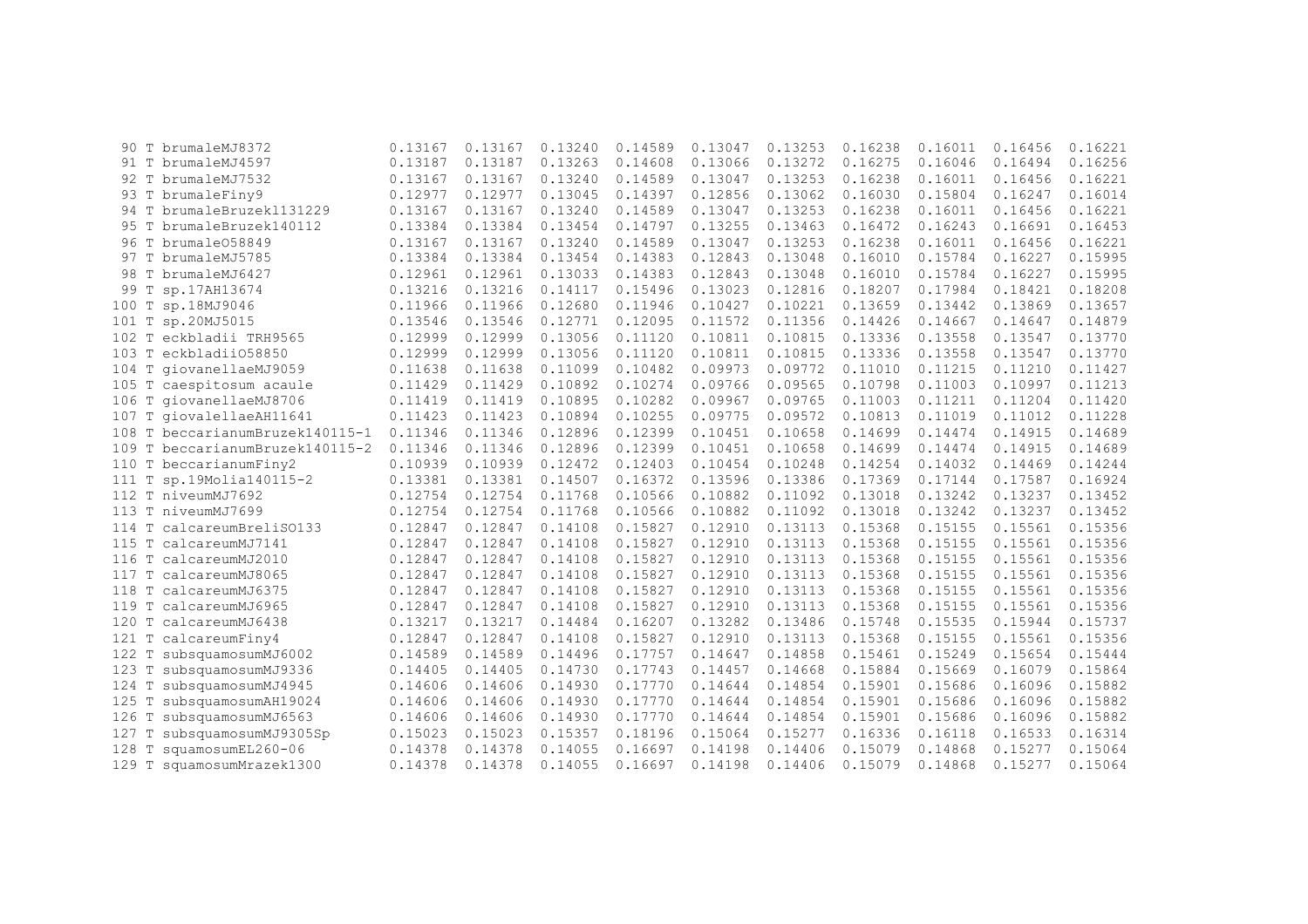|  | 130 T sp. HQ667595 HQ667598              | 0.12844 | 0.12844         | 0.13110                                   |                 | $0.16054$ 0.12931 0.13131 0.15006       |                           |         | 0.15008         | 0.15202 | 0.15206 |
|--|------------------------------------------|---------|-----------------|-------------------------------------------|-----------------|-----------------------------------------|---------------------------|---------|-----------------|---------|---------|
|  | 131 T sp. HQ667596 HQ667599              | 0.12844 | 0.12844         | 0.13110                                   | 0.16054         | 0.12931                                 | 0.13131                   | 0.15006 | 0.15008         | 0.15202 | 0.15206 |
|  | 132 T melanocyclumKnudsen00.314          | 0.13224 | 0.13224         | 0.13886                                   | 0.16432 0.13641 |                                         | 0.13845                   | 0.14350 | 0.14146         | 0.14547 | 0.14344 |
|  | 133 T melanocyclumMJ6036                 | 0.13224 | 0.13224         | 0.13886                                   | 0.16432 0.13641 |                                         | 0.13845 0.14350           |         | 0.14146         | 0.14547 | 0.14344 |
|  | 134 T melanocyclumMJ9596                 | 0.13427 | 0.13427 0.14093 |                                           | 0.16639 0.13844 |                                         | 0.14050 0.14562           |         | 0.14356 0.14759 |         | 0.14554 |
|  | 135 T melanocyclumM011215                | 0.13417 | 0.13417 0.14081 |                                           |                 | $0.16632$ $0.13837$ $0.14042$ $0.14343$ |                           |         | 0.14138         | 0.14540 | 0.14335 |
|  | 136 T melanocyclumBohlin050529           | 0.13415 | 0.13415 0.14079 |                                           | 0.16627 0.13832 |                                         | 0.14037                   | 0.14540 | 0.14335         | 0.14738 | 0.14533 |
|  | 137 T melanocyclumSAH08-247              | 0.13417 |                 | 0.13417  0.14081  0.16632  0.13837        |                 |                                         | 0.14042  0.14343  0.14138 |         |                 | 0.14540 | 0.14335 |
|  | 138 T melanocyclumMJ8815                 | 0.13224 | 0.13224         | 0.13886                                   | 0.16432 0.13641 |                                         | 0.13845 0.14350           |         | 0.14146         | 0.14547 | 0.14344 |
|  | 139 T melanocyclumMJ090418               | 0.13224 |                 | 0.13224 0.13886 0.16432 0.13641           |                 |                                         | 0.13845 0.14350           |         | 0.14146 0.14547 |         | 0.14344 |
|  | 140 T dominqueziaeH0667593               | 0.12912 | 0.12912 0.13997 |                                           | 0.17183 0.13876 |                                         | 0.13667 0.14867           |         | 0.15070         | 0.15059 | 0.15273 |
|  | 141 T dominqueziaeHQ667593HQ667590.12912 |         | 0.12912 0.13997 |                                           | 0.17183 0.13876 |                                         | 0.13667                   | 0.14867 | 0.15070         | 0.15059 | 0.15273 |
|  | 142 T rufumLectotype1908USA              | 0.13629 |                 | $0.13629$ 0.14095 0.16819 0.13826 0.13621 |                 |                                         |                           | 0.14468 | 0.14672         | 0.14666 | 0.14879 |

|                                 | 31      | 32      | 33      | 34      | 35      | 36      | 37      | 38      | 39      | 40      |
|---------------------------------|---------|---------|---------|---------|---------|---------|---------|---------|---------|---------|
| 31 T obesumMJ8695               |         |         |         |         |         |         |         |         |         |         |
| obesumMJ8707<br>32 T            | 0.00000 |         |         |         |         |         |         |         |         |         |
| 33 T obesumAH20901              | 0.00000 | 0.00000 |         |         |         |         |         |         |         |         |
| 34 T lloydiiAH31155             | 0.16887 | 0.16887 | 0.16887 |         |         |         |         |         |         |         |
| 35 T lloydii Lahti201210        | 0.16887 | 0.16887 | 0.16887 | 0.00000 |         |         |         |         |         |         |
| 36 T fulvellumKabat970428       | 0.17029 | 0.17029 | 0.17029 | 0.14364 | 0.14364 |         |         |         |         |         |
| 37 T grandisporumMJ6633         | 0.14655 | 0.14655 | 0.14655 | 0.13247 | 0.13247 | 0.14599 |         |         |         |         |
| 38 T grandisporumMJ8907         | 0.14889 | 0.14889 | 0.14889 | 0.13460 | 0.13460 | 0.14641 | 0.00923 |         |         |         |
| 39 T grandisporumMJ8793         | 0.14673 | 0.14673 | 0.14673 | 0.13242 | 0.13242 | 0.14202 | 0.00461 | 0.00461 |         |         |
| 40 T grandisporumFiny10         | 0.14911 | 0.14911 | 0.14911 | 0.13276 | 0.13276 | 0.14453 | 0.00770 | 0.00000 | 0.00308 |         |
| 41 T grandisporumBruzek131208   | 0.14889 | 0.14889 | 0.14889 | 0.13460 | 0.13460 | 0.14641 | 0.00923 | 0.00000 | 0.00461 | 0.00000 |
| 42 T sp.16Knudsen99-337         | 0.19895 | 0.19895 | 0.19895 | 0.15609 | 0.15609 | 0.19006 | 0.16150 | 0.16170 | 0.16148 | 0.16187 |
| 43 T pseudopulchellumAH11603    | 0.18580 | 0.18580 | 0.18580 | 0.15848 | 0.15848 | 0.15723 | 0.15959 | 0.16143 | 0.15536 | 0.15963 |
| 44 T pseudopulchellumAH11605    | 0.18580 | 0.18580 | 0.18580 | 0.15848 | 0.15848 | 0.15723 | 0.15959 | 0.16143 | 0.15536 | 0.15963 |
| 45 T panninicumMJ990617a        | 0.17670 | 0.17670 | 0.17670 | 0.14346 | 0.14346 | 0.15783 | 0.13318 | 0.13697 | 0.13307 | 0.13520 |
| 46 T pannonicumMJ8715           | 0.17679 | 0.17679 | 0.17679 | 0.14359 | 0.14359 | 0.15598 | 0.13534 | 0.13912 | 0.13522 | 0.13734 |
| 47 T pannonicumMJ7764           | 0.17670 | 0.17670 | 0.17670 | 0.14346 | 0.14346 | 0.15783 | 0.13318 | 0.13697 | 0.13307 | 0.13520 |
| 48 T pannonicumMJ7803           | 0.17450 | 0.17450 | 0.17450 | 0.14146 | 0.14146 | 0.15584 | 0.13505 | 0.13889 | 0.13495 | 0.13711 |
| submemebranaceumAH15132<br>49 T | 0.20212 | 0.20212 | 0.20212 | 0.20242 | 0.20242 | 0.21687 | 0.18646 | 0.18705 | 0.18653 | 0.18515 |
| 50 T sp.15MJ9295                | 0.19731 | 0.19731 | 0.19731 | 0.16994 | 0.16994 | 0.18314 | 0.16711 | 0.16938 | 0.16303 | 0.16752 |
| 51 T sp.15MJ9296                | 0.19736 | 0.19736 | 0.19736 | 0.17009 | 0.17009 | 0.18326 | 0.16720 | 0.16946 | 0.16312 | 0.16761 |
| 52 T sp.15MJ660617b             | 0.18817 | 0.18817 | 0.18817 | 0.16295 | 0.16295 | 0.17621 | 0.16200 | 0.16420 | 0.15786 | 0.16234 |
| 53 T sp.10MJ3813                | 0.15723 | 0.15723 | 0.15723 | 0.13772 | 0.13772 | 0.13414 | 0.11352 | 0.11347 | 0.10965 | 0.11173 |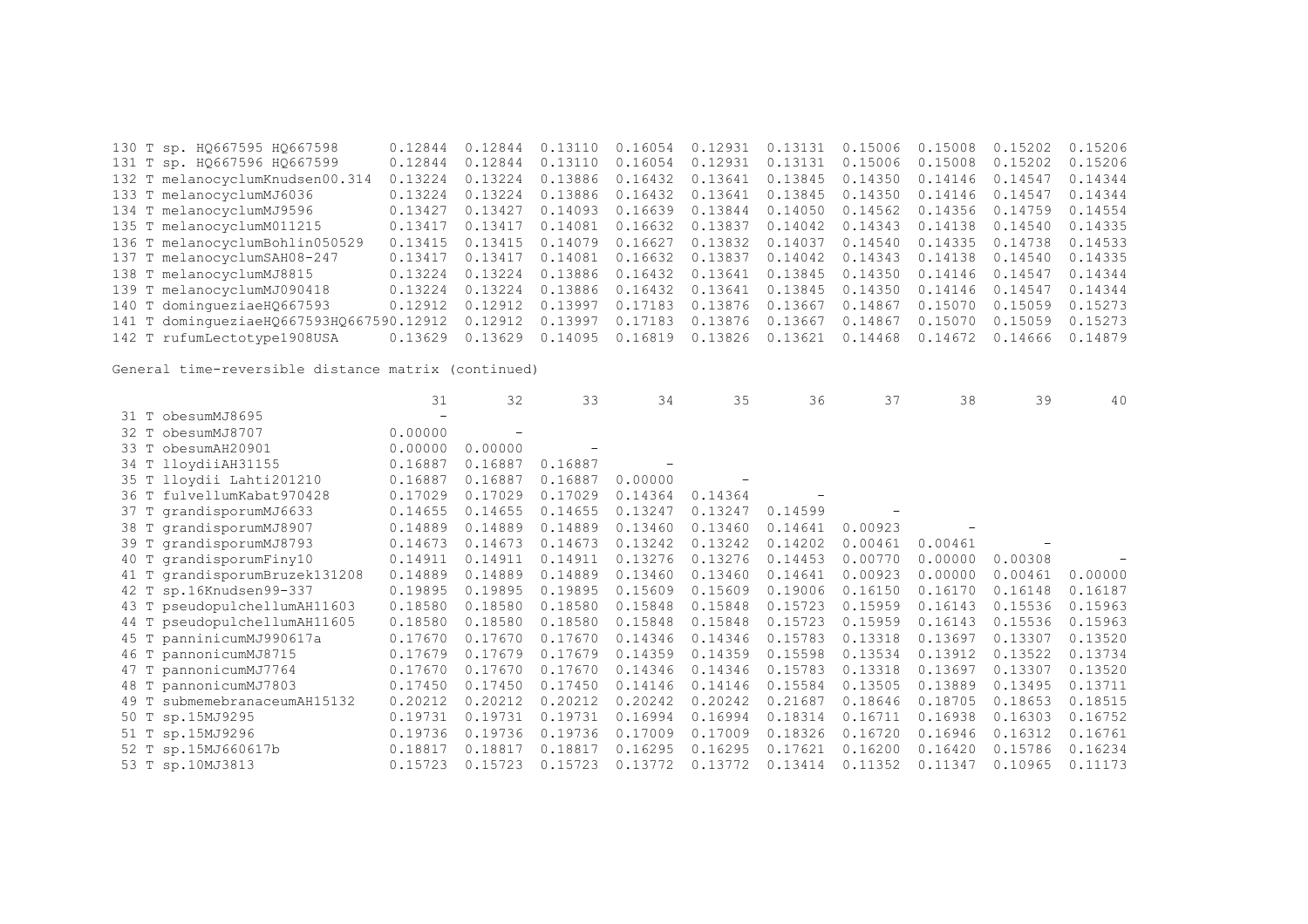|      | 54 T sp.10MJ6198                   | 0.16890 | 0.16890 | 0.16890 | 0.14674 | 0.14674 | 0.13702 | 0.12610 | 0.12609 | 0.12213 | 0.12431 |
|------|------------------------------------|---------|---------|---------|---------|---------|---------|---------|---------|---------|---------|
|      | 55 T sp.11MJ881114                 | 0.17488 | 0.17488 | 0.17488 | 0.15226 | 0.15226 | 0.13615 | 0.12556 | 0.12560 | 0.12162 | 0.12379 |
| 56 T | sp.12AH15040                       | 0.16884 | 0.16884 | 0.16884 | 0.14665 | 0.14665 | 0.13234 | 0.11988 | 0.11995 | 0.11602 | 0.11815 |
|      | 57 T sp.13Long11161                | 0.16272 | 0.16272 | 0.16272 | 0.15338 | 0.15338 | 0.14376 | 0.13353 | 0.13164 | 0.12967 | 0.12980 |
|      | 58 T sp. 9MJ3787                   | 0.15118 | 0.15118 | 0.15118 | 0.14128 | 0.14128 | 0.13717 | 0.12290 | 0.12108 | 0.11911 | 0.12120 |
|      | 59 T sp. 9MJ4966                   | 0.14883 | 0.14883 | 0.14883 | 0.13896 | 0.13896 | 0.13495 | 0.12084 | 0.11900 | 0.11705 | 0.11913 |
| 60 T | sp.9MJ4976                         | 0.15284 | 0.15284 | 0.15284 | 0.14294 | 0.14294 | 0.13878 | 0.12455 | 0.12274 | 0.12077 | 0.12287 |
|      | 61 T sp.7Finy1                     | 0.14598 | 0.14598 | 0.14598 | 0.14672 | 0.14672 | 0.13939 | 0.12261 | 0.12454 | 0.12253 | 0.12467 |
|      | 62 T sp.8MJ3830                    | 0.13376 | 0.13376 | 0.13376 | 0.12313 | 0.12313 | 0.13005 | 0.09481 | 0.09696 | 0.09479 | 0.09695 |
|      | 63 T sp.8MJ6081                    | 0.14061 | 0.14061 | 0.14061 | 0.12983 | 0.12983 | 0.13655 | 0.10104 | 0.10318 | 0.10104 | 0.10318 |
| 64 T | sp.8MJ7795                         | 0.13376 | 0.13376 | 0.13376 | 0.12313 | 0.12313 | 0.13005 | 0.09481 | 0.09696 | 0.09479 | 0.09695 |
|      | 65 T kotlabaeBoertmann79074        | 0.14076 | 0.14076 | 0.14076 | 0.13641 | 0.13641 | 0.13680 | 0.11081 | 0.10895 | 0.10682 | 0.10895 |
| 66 T | kotlabaeMJ5597                     | 0.13483 | 0.13483 | 0.13483 | 0.13243 | 0.13243 | 0.12824 | 0.10470 | 0.10288 | 0.10076 | 0.10287 |
| 67 T | kotlabaeMJ9585                     | 0.13482 | 0.13482 | 0.13482 | 0.13245 | 0.13245 | 0.12836 | 0.10471 | 0.10290 | 0.10077 | 0.10290 |
| 68 T | kotlabaeMJ7187                     | 0.13469 | 0.13469 | 0.13469 | 0.13228 | 0.13228 | 0.12821 | 0.10460 | 0.10278 | 0.10066 | 0.10277 |
| 69 T | kotlabaePavel140118                | 0.13676 | 0.13676 | 0.13676 | 0.13434 | 0.13434 | 0.13036 | 0.10663 | 0.10479 | 0.10266 | 0.10478 |
| 70 T | aff. cretaceumKnudsen01.79 0.17402 |         | 0.17402 | 0.17402 | 0.16186 | 0.16186 | 0.16970 | 0.15901 | 0.15706 | 0.15497 | 0.15523 |
| 71 T | aff. cretaceumMJ3821               | 0.16804 | 0.16804 | 0.16804 | 0.15578 | 0.15578 | 0.16572 | 0.14731 | 0.14933 | 0.14727 | 0.14752 |
| 72 T | aff. cretaceumMJ6194               | 0.17545 | 0.17545 | 0.17545 | 0.15401 | 0.15401 | 0.16924 | 0.16342 | 0.16145 | 0.15936 | 0.15961 |
|      | 73 T aff. cretaceumAH3995          | 0.17754 | 0.17754 | 0.17754 | 0.15603 | 0.15603 | 0.17138 | 0.16540 | 0.16345 | 0.16135 | 0.16160 |
|      | 74 T aff. cretaceumMJ9304          | 0.17756 | 0.17756 | 0.17756 | 0.15604 | 0.15604 | 0.17127 | 0.16533 | 0.16338 | 0.16128 | 0.16152 |
|      | 75 T sp.5MJ10060                   | 0.17044 | 0.17044 | 0.17044 | 0.16038 | 0.16038 | 0.16727 | 0.14231 | 0.14475 | 0.14052 | 0.14289 |
|      | 76 T sp.5Bruzek131207              | 0.17044 | 0.17044 | 0.17044 | 0.16038 | 0.16038 | 0.16727 | 0.14231 | 0.14475 | 0.14052 | 0.14289 |
|      | 77 T simulansBruzek131201          | 0.15152 | 0.15152 | 0.15152 | 0.13936 | 0.13936 | 0.15171 | 0.14225 | 0.14242 | 0.13820 | 0.14243 |
| 78 T | simulansBruzek140214               | 0.15152 | 0.15152 | 0.15152 | 0.13936 | 0.13936 | 0.15171 | 0.14225 | 0.14242 | 0.13820 | 0.14243 |
| 79 T | simulansMJ040221                   | 0.15399 | 0.15399 | 0.15399 | 0.14572 | 0.14572 | 0.14742 | 0.14226 | 0.14244 | 0.13821 | 0.14245 |
| 80 T | simulansAH15633                    | 0.14948 | 0.14948 | 0.14948 | 0.14132 | 0.14132 | 0.14961 | 0.14023 | 0.14039 | 0.13617 | 0.14040 |
| 81 T | simulansMJ9064                     | 0.15145 | 0.15145 | 0.15145 | 0.14328 | 0.14328 | 0.15152 | 0.14214 | 0.14232 | 0.13809 | 0.14233 |
| 82 T | simulansKnudsen01.70m              | 0.15384 | 0.15384 | 0.15384 | 0.14562 | 0.14562 | 0.15170 | 0.14441 | 0.14457 | 0.14032 | 0.14458 |
| 83 T | simulansMJ7865                     | 0.14974 | 0.14974 | 0.14974 | 0.14150 | 0.14150 | 0.14954 | 0.14046 | 0.14062 | 0.13640 | 0.14063 |
| 84 T | simulansMrazek1313                 | 0.14948 | 0.14948 | 0.14948 | 0.14132 | 0.14132 | 0.14961 | 0.14023 | 0.14039 | 0.13617 | 0.14040 |
| 85 T | simulansMJ3871                     | 0.15608 | 0.15608 | 0.15608 | 0.14773 | 0.14773 | 0.14962 | 0.14426 | 0.14445 | 0.14020 | 0.14446 |
| 86 T | simulansMJ3844                     | 0.15809 | 0.15809 | 0.15809 | 0.14976 | 0.14976 | 0.15170 | 0.14626 | 0.14641 | 0.14216 | 0.14643 |
| 87 T | simulansMJ4902                     | 0.15596 | 0.15596 | 0.15596 | 0.14764 | 0.14764 | 0.14949 | 0.14418 | 0.14436 | 0.14012 | 0.14438 |
| 88 T | simulansMJ5497                     | 0.15809 | 0.15809 | 0.15809 | 0.14976 | 0.14976 | 0.15170 | 0.14626 | 0.14641 | 0.14216 | 0.14643 |
|      | 89 T aff.excentricumLong9369       | 0.17014 | 0.17014 | 0.17014 | 0.18431 | 0.18431 | 0.20000 | 0.15270 | 0.15272 | 0.14843 | 0.15273 |
| 90 T | brumaleMJ8372                      | 0.13867 | 0.13867 | 0.13867 | 0.14581 | 0.14581 | 0.16033 | 0.14005 | 0.14437 | 0.14015 | 0.14440 |
| 91 T | brumaleMJ4597                      | 0.13894 | 0.13894 | 0.13894 | 0.14604 | 0.14604 | 0.16052 | 0.14034 | 0.14467 | 0.14044 | 0.14470 |
| 92 T | brumaleMJ7532                      | 0.13867 | 0.13867 | 0.13867 | 0.14581 | 0.14581 | 0.16033 | 0.14005 | 0.14437 | 0.14015 | 0.14440 |
|      | 93 T brumaleFiny9                  | 0.13670 | 0.13670 | 0.13670 | 0.14388 | 0.14388 | 0.15840 | 0.14034 | 0.14467 | 0.14044 | 0.14470 |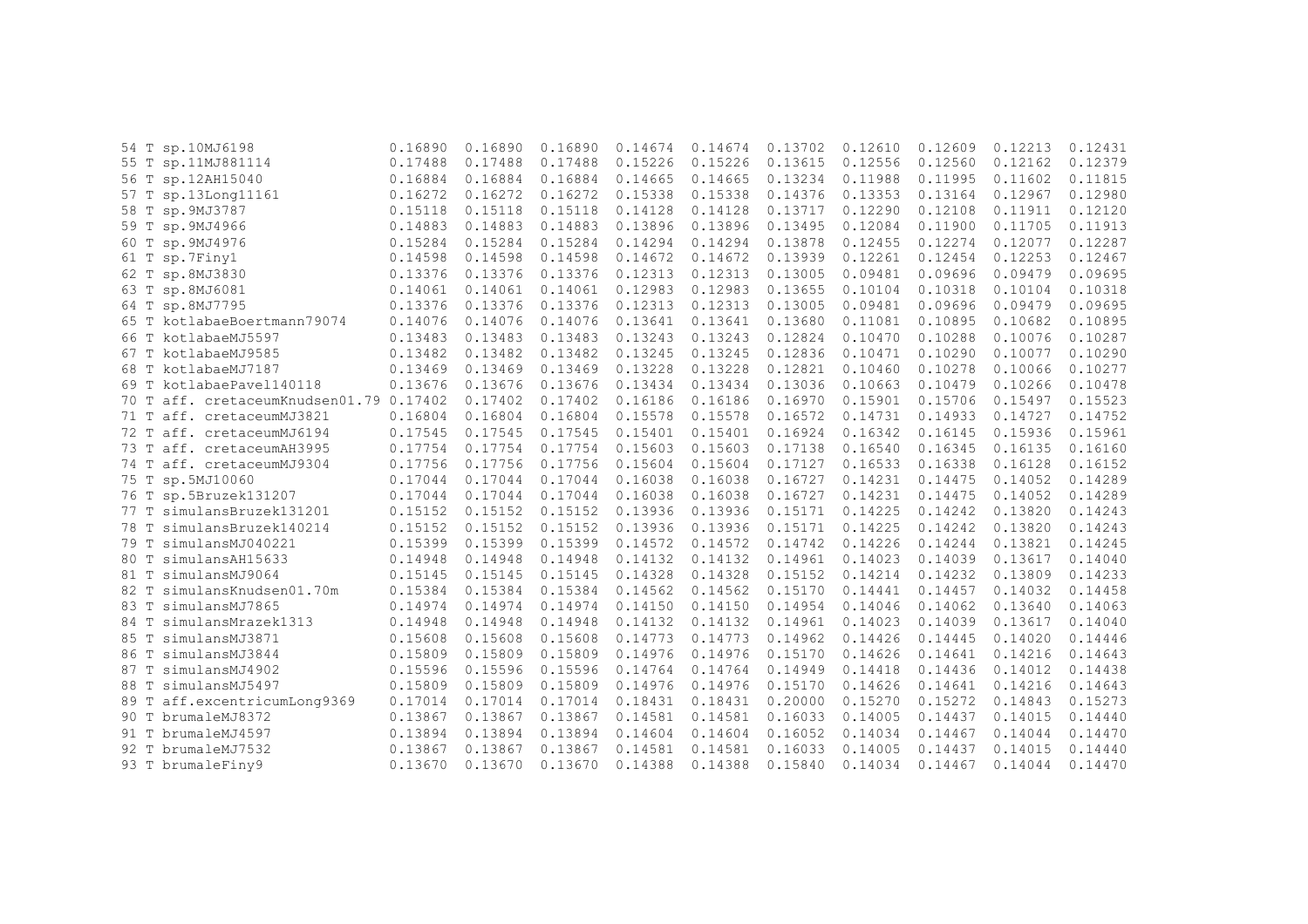|       |             | 94 T brumaleBruzek1131229 | 0.13867 | 0.13867 | 0.13867 | 0.14581 | 0.14581 | 0.16033 | 0.14005 | 0.14437 | 0.14015 | 0.14440 |
|-------|-------------|---------------------------|---------|---------|---------|---------|---------|---------|---------|---------|---------|---------|
|       |             | 95 T brumaleBruzek140112  | 0.14086 | 0.14086 | 0.14086 | 0.14807 | 0.14807 | 0.16254 | 0.14219 | 0.14655 | 0.14231 | 0.14659 |
|       |             | 96 T brumale058849        | 0.13867 | 0.13867 | 0.13867 | 0.14581 | 0.14581 | 0.16033 | 0.14005 | 0.14437 | 0.14015 | 0.14440 |
|       |             | 97 T brumaleMJ5785        | 0.13653 | 0.13653 | 0.13653 | 0.14807 | 0.14807 | 0.16254 | 0.14219 | 0.14655 | 0.14231 | 0.14659 |
|       |             | 98 T brumaleMJ6427        | 0.13653 | 0.13653 | 0.13653 | 0.14368 | 0.14368 | 0.15821 | 0.13792 | 0.14222 | 0.13803 | 0.14225 |
| 99    |             | sp.17AH13674              | 0.15904 | 0.15904 | 0.15904 | 0.14909 | 0.14909 | 0.17110 | 0.15486 | 0.15493 | 0.15066 | 0.15495 |
| 100   | T           | sp.18MJ9046               | 0.13800 | 0.13800 | 0.13800 | 0.12779 | 0.12779 | 0.13551 | 0.10581 | 0.10567 | 0.10169 | 0.10569 |
| 101   | $\mathbb T$ | sp.20MJ5015               | 0.14070 | 0.14070 | 0.14070 | 0.14200 | 0.14200 | 0.14604 | 0.12252 | 0.12065 | 0.11846 | 0.12066 |
| 102   | $\mathbb T$ | eckbladii TRH9565         | 0.14110 | 0.14110 | 0.14110 | 0.13763 | 0.13763 | 0.12997 | 0.12301 | 0.12303 | 0.11884 | 0.12304 |
| 103   | T           | eckbladii058850           | 0.14110 | 0.14110 | 0.14110 | 0.13763 | 0.13763 | 0.12997 | 0.12301 | 0.12303 | 0.11884 | 0.12304 |
| 104   | T           | qiovanellaeMJ9059         | 0.12792 | 0.12792 | 0.12792 | 0.13998 | 0.13998 | 0.12775 | 0.11473 | 0.11484 | 0.11064 | 0.11484 |
| 105 T |             | caespitosum acaule        | 0.12584 | 0.12584 | 0.12584 | 0.13788 | 0.13788 | 0.12562 | 0.11265 | 0.11280 | 0.10860 | 0.11280 |
| 106   | T           | qiovanellaeMJ8706         | 0.12367 | 0.12367 | 0.12367 | 0.13569 | 0.13569 | 0.12354 | 0.11057 | 0.11069 | 0.10652 | 0.11069 |
| 107   | $\mathbb T$ | qiovalellaeAH11641        | 0.12387 | 0.12387 | 0.12387 | 0.13592 | 0.13592 | 0.12374 | 0.11071 | 0.11085 | 0.10667 | 0.11085 |
| 108 T |             | beccarianumBruzek140115-1 | 0.13951 | 0.13951 | 0.13951 | 0.12899 | 0.12899 | 0.13989 | 0.13247 | 0.12828 | 0.12842 | 0.12835 |
| 109 T |             | beccarianumBruzek140115-2 | 0.13951 | 0.13951 | 0.13951 | 0.12899 | 0.12899 | 0.13989 | 0.13247 | 0.12828 | 0.12842 | 0.12835 |
| 110 T |             | beccarianumFiny2          | 0.13521 | 0.13521 | 0.13521 | 0.13335 | 0.13335 | 0.13561 | 0.13042 | 0.12623 | 0.12637 | 0.12630 |
| 111   | Т           | sp.19Molia140115-2        | 0.16945 | 0.16945 | 0.16945 | 0.16661 | 0.16661 | 0.16696 | 0.14384 | 0.14817 | 0.14391 | 0.14822 |
|       |             | 112 T niveumMJ7692        | 0.12011 | 0.12011 | 0.12011 | 0.12344 | 0.12344 | 0.14732 | 0.11292 | 0.10498 | 0.10890 | 0.10498 |
| 113 T |             | niveumMJ7699              | 0.12011 | 0.12011 | 0.12011 | 0.12344 | 0.12344 | 0.14732 | 0.11292 | 0.10498 | 0.10890 | 0.10498 |
| 114   | T           | calcareumBreliS0133       | 0.16040 | 0.16040 | 0.16040 | 0.16940 | 0.16940 | 0.15224 | 0.15493 | 0.15478 | 0.15059 | 0.15291 |
| 115   | T           | calcareumMJ7141           | 0.16040 | 0.16040 | 0.16040 | 0.16940 | 0.16940 | 0.15224 | 0.15493 | 0.15478 | 0.15059 | 0.15291 |
| 116   |             | calcareumMJ2010           | 0.16040 | 0.16040 | 0.16040 | 0.16940 | 0.16940 | 0.15224 | 0.15493 | 0.15478 | 0.15059 | 0.15291 |
| 117   | T           | calcareumMJ8065           | 0.16040 | 0.16040 | 0.16040 | 0.16940 | 0.16940 | 0.15224 | 0.15493 | 0.15478 | 0.15059 | 0.15291 |
| 118 T |             | calcareumMJ6375           | 0.16040 | 0.16040 | 0.16040 | 0.16940 | 0.16940 | 0.15224 | 0.15493 | 0.15478 | 0.15059 | 0.15291 |
| 119 T |             | calcareumMJ6965           | 0.16040 | 0.16040 | 0.16040 | 0.16940 | 0.16940 | 0.15224 | 0.15493 | 0.15478 | 0.15059 | 0.15291 |
| 120 T |             | calcareumMJ6438           | 0.16423 | 0.16423 | 0.16423 | 0.17329 | 0.17329 | 0.15596 | 0.15870 | 0.15857 | 0.15435 | 0.15670 |
| 121   | Т           | calcareumFiny4            | 0.16040 | 0.16040 | 0.16040 | 0.16940 | 0.16940 | 0.15224 | 0.15493 | 0.15478 | 0.15059 | 0.15291 |
| 122   | т           | subsquamosumMJ6002        | 0.16688 | 0.16688 | 0.16688 | 0.17039 | 0.17039 | 0.17062 | 0.15606 | 0.15610 | 0.15188 | 0.15426 |
| 123   | T           | subsquamosumMJ9336        | 0.17125 | 0.17125 | 0.17125 | 0.16831 | 0.16831 | 0.17264 | 0.15398 | 0.15409 | 0.14986 | 0.15224 |
| 124   |             | subsquamosumMJ4945        | 0.17137 | 0.17137 | 0.17137 | 0.16840 | 0.16840 | 0.17059 | 0.15402 | 0.15407 | 0.14986 | 0.15222 |
| 125   | Т           | subsquamosumAH19024       | 0.17137 | 0.17137 | 0.17137 | 0.16840 | 0.16840 | 0.17059 | 0.15402 | 0.15407 | 0.14986 | 0.15222 |
| 126   | Т           | subsquamosumMJ6563        | 0.17137 | 0.17137 | 0.17137 | 0.16840 | 0.16840 | 0.17059 | 0.15402 | 0.15407 | 0.14986 | 0.15222 |
| 127   | Т           | subsquamosumMJ9305Sp      | 0.17583 | 0.17583 | 0.17583 | 0.17271 | 0.17271 | 0.17492 | 0.15800 | 0.15814 | 0.15384 | 0.15628 |
| 128   | Т           | squamosumEL260-06         | 0.16919 | 0.16919 | 0.16919 | 0.16472 | 0.16472 | 0.15740 | 0.14975 | 0.14985 | 0.14565 | 0.14802 |
| 129   | т           | squamosumMrazek1300       | 0.16919 | 0.16919 | 0.16919 | 0.16472 | 0.16472 | 0.15740 | 0.14975 | 0.14985 | 0.14565 | 0.14802 |
| 130   | Т           | sp. HQ667595 HQ667598     | 0.16500 | 0.16500 | 0.16500 | 0.16143 | 0.16143 | 0.15541 | 0.14950 | 0.14552 | 0.14529 | 0.14566 |
| 131   |             | sp. HQ667596 HQ667599     | 0.16500 | 0.16500 | 0.16500 | 0.16143 | 0.16143 | 0.15541 | 0.14950 | 0.14552 | 0.14529 | 0.14566 |
| 132   |             | melanocyclumKnudsen00.314 | 0.15004 | 0.15004 | 0.15004 | 0.16267 | 0.16267 | 0.16574 | 0.14662 | 0.14664 | 0.14246 | 0.14481 |
| 133 T |             | melanocyclumMJ6036        | 0.15004 | 0.15004 | 0.15004 | 0.16267 | 0.16267 | 0.16574 | 0.14662 | 0.14664 | 0.14246 | 0.14481 |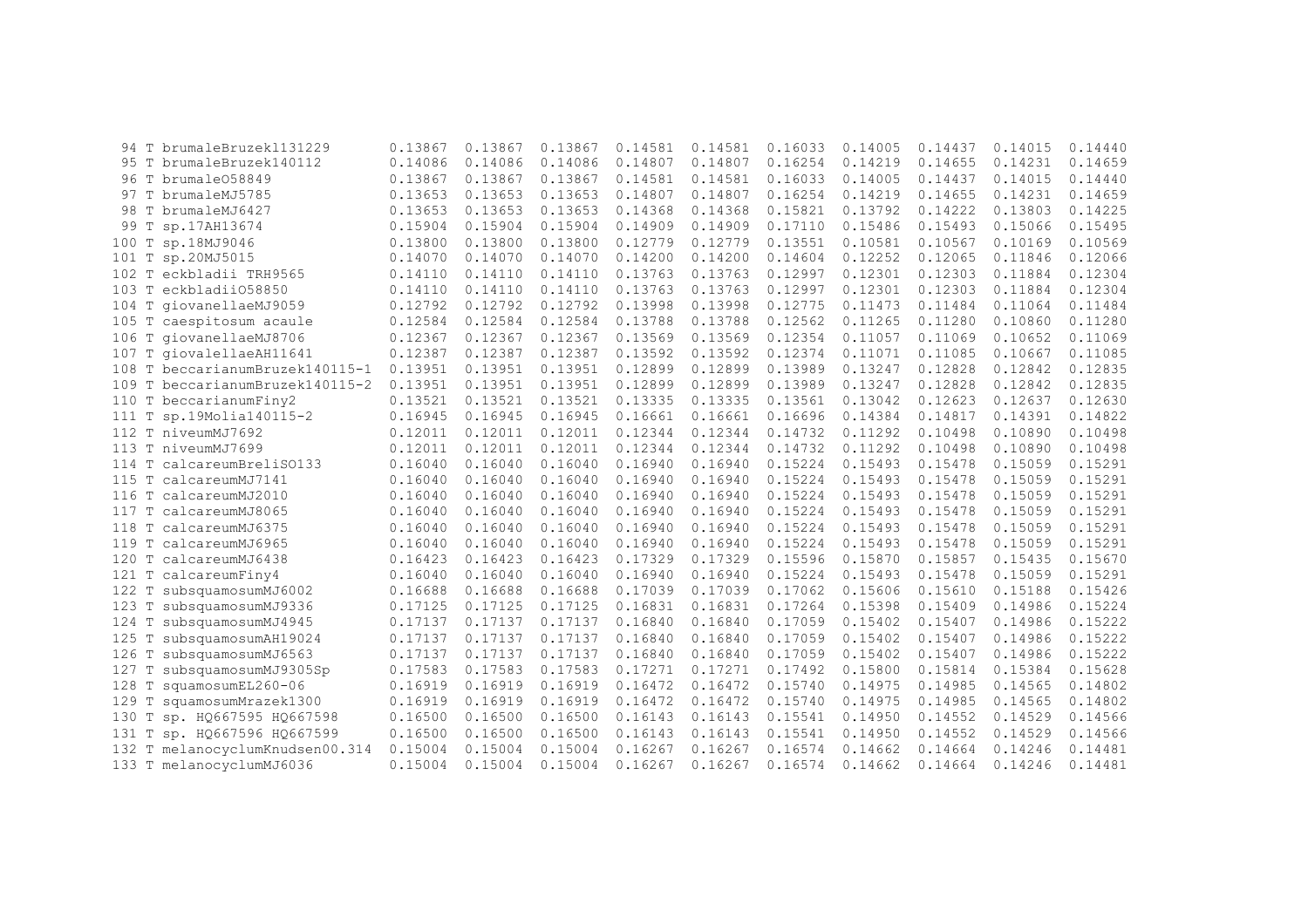134 T melanocyclumMJ9596 0.15217 0.15217 0.15217 0.16267 0.16267 0.16567 0.14860 0.14866 0.14444 0.14683 0.15197 0.15197 0.15197 0.16467 0.16467 0.16771 0.14861 0.14864 0.14444 0.14681 136 T melanocyclumBohlin050529 0.15200 0.15200 0.15200 0.16257 0.16257 0.16769 0.14856 0.14860 0.14439 0.14677 137 T melanocyclumSAH08-247 0.15197 0.15197 0.15197 0.16467 0.16467 0.16771 0.14861 0.14864 0.14444 0.14681 138 T melanocyclumMJ8815 0.15004 0.15004 0.15004 0.16267 0.16267 0.16574 0.14662 0.14664 0.14246 0.14481 139 T melanocyclumMJ090418 0.15004 0.15004 0.15004 0.16267 0.16267 0.16574 0.14662 0.14664 0.14246 0.14481 140 T domingueziaeHQ667593 0.15935 0.15935 0.15935 0.16240 0.16240 0.16381 0.15012 0.14612 0.14593 0.14628 141 T domingueziaeHQ667593HQ667590.15935 0.15935 0.15935 0.16240 0.16240 0.16381 0.15012 0.14612 0.14593 0.14628 142 T rufumLectotype1908USA 0.15697 0.15697 0.15697 0.14870 0.14870 0.15529 0.14437 0.14420 0.14007 0.14234

|                               | 41      | 42                       | 43      | 44      | 45      | 46      | 47      | 48      | 49      | 50      |
|-------------------------------|---------|--------------------------|---------|---------|---------|---------|---------|---------|---------|---------|
| 41 T grandisporumBruzek131208 |         |                          |         |         |         |         |         |         |         |         |
| 42 T sp.16Knudsen99-337       | 0.16170 | $\overline{\phantom{0}}$ |         |         |         |         |         |         |         |         |
| 43 T pseudopulchellumAH11603  | 0.16143 | 0.18618                  |         |         |         |         |         |         |         |         |
| 44 T pseudopulchellumAH11605  | 0.16143 | 0.18618                  | 0.00000 |         |         |         |         |         |         |         |
| 45 T panninicumMJ990617a      | 0.13697 | 0.16892                  | 0.06230 | 0.06230 |         |         |         |         |         |         |
| 46 T pannonicumMJ8715         | 0.13912 | 0.17113                  | 0.06413 | 0.06413 | 0.00156 |         |         |         |         |         |
| 47 T pannonicumMJ7764         | 0.13697 | 0.16892                  | 0.06230 | 0.06230 | 0.00000 | 0.00156 |         |         |         |         |
| 48 T pannonicumMJ7803         | 0.13889 | 0.17105                  | 0.06399 | 0.06399 | 0.00156 | 0.00156 | 0.00156 |         |         |         |
| 49 T submemebranaceumAH15132  | 0.18705 | 0.23721                  | 0.19572 | 0.19572 | 0.18866 | 0.19108 | 0.18866 | 0.19091 |         |         |
| 50 T sp.15MJ9295              | 0.16938 | 0.19391                  | 0.18578 | 0.18578 | 0.17987 | 0.18236 | 0.17987 | 0.18203 | 0.18024 |         |
| 51 T sp.15MJ9296              | 0.16946 | 0.19391                  | 0.18592 | 0.18592 | 0.17995 | 0.18245 | 0.17995 | 0.18211 | 0.18037 | 0.00157 |
| 52 T sp.15MJ660617b           | 0.16420 | 0.17900                  | 0.17451 | 0.17451 | 0.17664 | 0.17916 | 0.17664 | 0.17878 | 0.17311 | 0.00961 |
| 53 T sp.10MJ3813              | 0.11347 | 0.17133                  | 0.14786 | 0.14786 | 0.15216 | 0.15442 | 0.15216 | 0.15418 | 0.18705 | 0.17102 |
| 54 T sp.10MJ6198              | 0.12609 | 0.17838                  | 0.15285 | 0.15285 | 0.14962 | 0.15188 | 0.14962 | 0.15168 | 0.18147 | 0.16205 |
| 55 T sp.11MJ881114            | 0.12560 | 0.17535                  | 0.15408 | 0.15408 | 0.15867 | 0.16094 | 0.15867 | 0.16068 | 0.19853 | 0.18317 |
| 56 T sp.12AH15040             | 0.11995 | 0.17122                  | 0.15479 | 0.15479 | 0.15475 | 0.15701 | 0.15475 | 0.15677 | 0.19215 | 0.17692 |
| 57 T sp.13Long11161           | 0.13164 | 0.18343                  | 0.14959 | 0.14959 | 0.15329 | 0.15345 | 0.15329 | 0.15125 | 0.19882 | 0.17399 |
| 58 T sp. 9MJ3787              | 0.12108 | 0.16565                  | 0.14553 | 0.14553 | 0.13223 | 0.13227 | 0.13223 | 0.13419 | 0.17443 | 0.16515 |
| 59 T sp.9MJ4966               | 0.11900 | 0.16340                  | 0.14348 | 0.14348 | 0.13017 | 0.13020 | 0.13017 | 0.13211 | 0.17194 | 0.16287 |
| 60 T sp.9MJ4976               | 0.12274 | 0.16732                  | 0.14724 | 0.14724 | 0.13392 | 0.13396 | 0.13392 | 0.13588 | 0.17618 | 0.16688 |
| 61 T sp.7Finy1                | 0.12454 | 0.17876                  | 0.15410 | 0.15410 | 0.13767 | 0.13777 | 0.13767 | 0.13968 | 0.16439 | 0.14853 |
| 62 T sp.8MJ3830               | 0.09696 | 0.15283                  | 0.12213 | 0.12213 | 0.11382 | 0.11404 | 0.11382 | 0.11587 | 0.14408 | 0.15754 |
| 63 T sp.8MJ6081               | 0.10318 | 0.15520                  | 0.12433 | 0.12433 | 0.11596 | 0.11616 | 0.11596 | 0.11801 | 0.15104 | 0.16239 |
| 64 T sp.8MJ7795               | 0.09696 | 0.15283                  | 0.12213 | 0.12213 | 0.11382 | 0.11404 | 0.11382 | 0.11587 | 0.14408 | 0.15754 |
| 65 T kotlabaeBoertmann79074   | 0.10895 | 0.17343                  | 0.12738 | 0.12738 | 0.11467 | 0.11483 | 0.11467 | 0.11675 | 0.15595 | 0.17406 |
| 66 T kotlabaeMJ5597           | 0.10288 | 0.16173                  | 0.12532 | 0.12532 | 0.11273 | 0.11288 | 0.11273 | 0.11481 | 0.15167 | 0.16959 |
| 67 T kotlabaeMJ9585           | 0.10290 | 0.16202                  | 0.12542 | 0.12542 | 0.11279 | 0.11294 | 0.11279 | 0.11487 | 0.15188 | 0.16974 |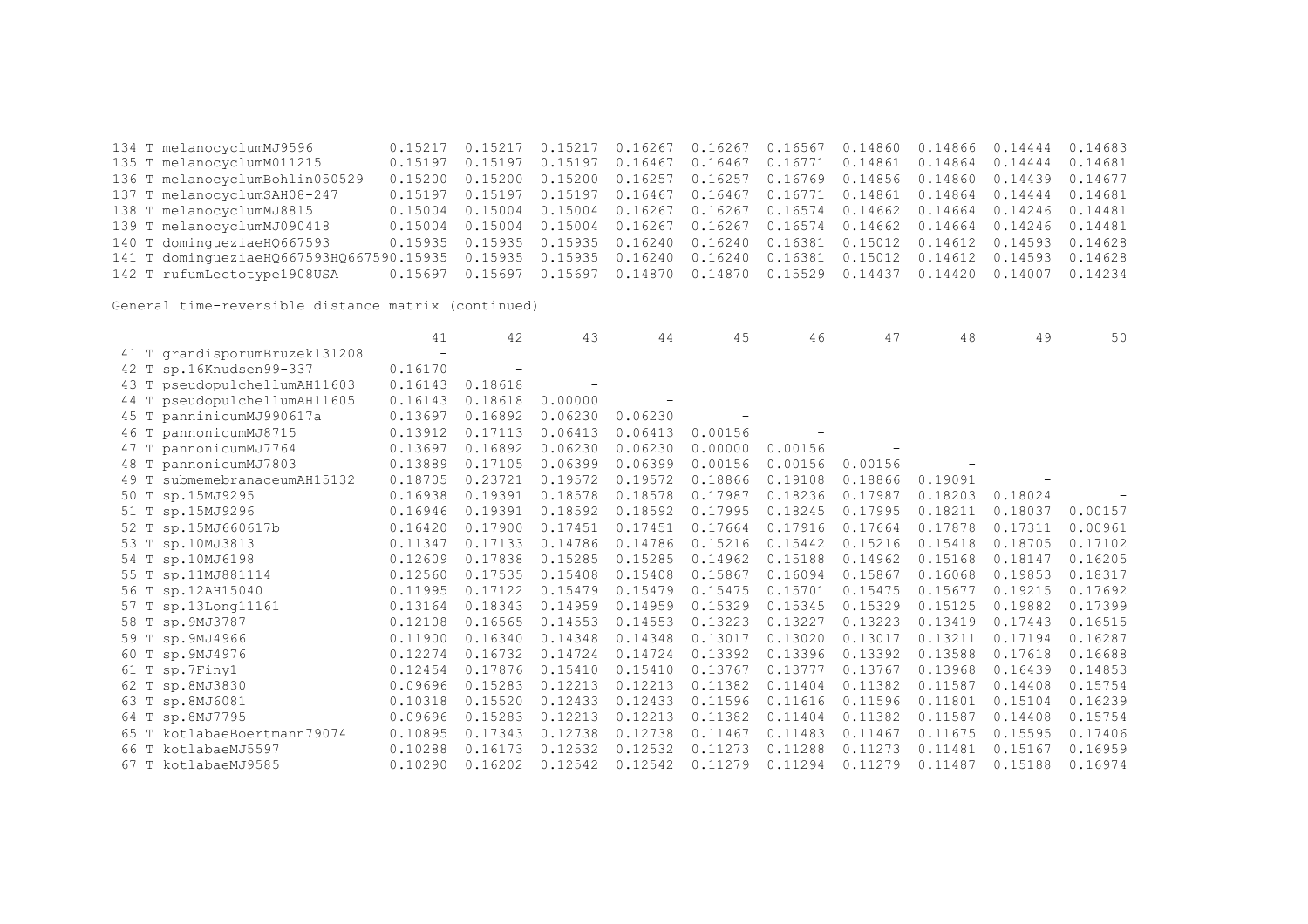|      | 68 T kotlabaeMJ7187                  | 0.10278 | 0.16176 | 0.12522 | 0.12522 | 0.11264 | 0.11279 | 0.11264 | 0.11472 | 0.15163 | 0.16949 |
|------|--------------------------------------|---------|---------|---------|---------|---------|---------|---------|---------|---------|---------|
|      | 69 T kotlabaePavel140118             | 0.10479 | 0.16407 | 0.12737 | 0.12737 | 0.11469 | 0.11484 | 0.11469 | 0.11678 | 0.15375 | 0.17174 |
| 70   | T aff. cretaceumKnudsen01.79 0.15706 |         | 0.19776 | 0.13646 | 0.13646 | 0.12948 | 0.12929 | 0.12948 | 0.12961 | 0.19286 | 0.20281 |
|      | 71 T aff. cretaceumMJ3821            | 0.14933 | 0.19802 | 0.13281 | 0.13281 | 0.12184 | 0.12166 | 0.12184 | 0.12197 | 0.18898 | 0.20322 |
|      | 72 T aff. cretaceumMJ6194            | 0.16145 | 0.19139 | 0.13841 | 0.13841 | 0.13342 | 0.13320 | 0.13342 | 0.13354 | 0.18646 | 0.20667 |
|      | 73 T aff. cretaceumAH3995            | 0.16345 | 0.18933 | 0.14031 | 0.14031 | 0.13535 | 0.13513 | 0.13535 | 0.13548 | 0.18861 | 0.20882 |
|      | 74 T aff. cretaceumMJ9304            | 0.16338 | 0.19345 | 0.14032 | 0.14032 | 0.13537 | 0.13514 | 0.13537 | 0.13549 | 0.18433 | 0.20449 |
|      | 75 T sp.5MJ10060                     | 0.14475 | 0.18611 | 0.17437 | 0.17437 | 0.15820 | 0.16048 | 0.15820 | 0.16031 | 0.17328 | 0.18067 |
|      | 76 T sp.5Bruzek131207                | 0.14475 | 0.18611 | 0.17437 | 0.17437 | 0.15820 | 0.16048 | 0.15820 | 0.16031 | 0.17328 | 0.18067 |
|      | 77 T simulansBruzek131201            | 0.14242 | 0.19992 | 0.14417 | 0.14417 | 0.12814 | 0.12829 | 0.12814 | 0.12606 | 0.18755 | 0.16770 |
|      | 78 T simulansBruzek140214            | 0.14242 | 0.19992 | 0.14417 | 0.14417 | 0.12814 | 0.12829 | 0.12814 | 0.12606 | 0.18755 | 0.16770 |
|      | 79 T simulansMJ040221                | 0.14244 | 0.19770 | 0.14420 | 0.14420 | 0.12813 | 0.12826 | 0.12813 | 0.12604 | 0.19000 | 0.17021 |
|      | 80 T simulansAH15633                 | 0.14039 | 0.19770 | 0.14207 | 0.14207 | 0.12608 | 0.12623 | 0.12608 | 0.12401 | 0.18755 | 0.16552 |
| 81 T | simulansMJ9064                       | 0.14232 | 0.19974 | 0.14402 | 0.14402 | 0.12800 | 0.12814 | 0.12800 | 0.12593 | 0.18963 | 0.16755 |
|      | 82 T simulansKnudsen01.70m           | 0.14457 | 0.20235 | 0.14419 | 0.14419 | 0.12809 | 0.12824 | 0.12809 | 0.12601 | 0.18977 | 0.16993 |
|      | 83 T simulansMJ7865                  | 0.14062 | 0.19797 | 0.14206 | 0.14206 | 0.12605 | 0.12619 | 0.12605 | 0.12398 | 0.18744 | 0.16587 |
|      | 84 T simulansMrazek1313              | 0.14039 | 0.19770 | 0.14207 | 0.14207 | 0.12608 | 0.12623 | 0.12608 | 0.12401 | 0.18755 | 0.16552 |
|      | 85 T simulansMJ3871                  | 0.14445 | 0.19997 | 0.14633 | 0.14633 | 0.13018 | 0.13033 | 0.13018 | 0.12808 | 0.19025 | 0.17237 |
|      | 86 T simulansMJ3844                  | 0.14641 | 0.20212 | 0.14833 | 0.14833 | 0.13214 | 0.13229 | 0.13214 | 0.13004 | 0.19229 | 0.17433 |
| 87 T | simulansMJ4902                       | 0.14436 | 0.19979 | 0.14619 | 0.14619 | 0.13008 | 0.13021 | 0.13008 | 0.12798 | 0.19016 | 0.17225 |
|      | 88 T simulansMJ5497                  | 0.14641 | 0.20212 | 0.14833 | 0.14833 | 0.13214 | 0.13229 | 0.13214 | 0.13004 | 0.19229 | 0.17433 |
|      | 89 T aff.excentricumLong9369         | 0.15272 | 0.21199 | 0.19521 | 0.19521 | 0.18037 | 0.18072 | 0.18037 | 0.17817 | 0.20747 | 0.21512 |
|      | 90 T brumaleMJ8372                   | 0.14437 | 0.20136 | 0.15896 | 0.15896 | 0.13664 | 0.13684 | 0.13664 | 0.13453 | 0.16490 | 0.17173 |
|      | 91 T brumaleMJ4597                   | 0.14467 | 0.20167 | 0.15923 | 0.15923 | 0.13688 | 0.13706 | 0.13688 | 0.13476 | 0.16523 | 0.17211 |
|      | 92 T brumaleMJ7532                   | 0.14437 | 0.20136 | 0.15896 | 0.15896 | 0.13664 | 0.13684 | 0.13664 | 0.13453 | 0.16490 | 0.17173 |
|      | 93 T brumaleFiny9                    | 0.14467 | 0.19927 | 0.15701 | 0.15701 | 0.13688 | 0.13706 | 0.13688 | 0.13476 | 0.16291 | 0.16967 |
|      | 94 T brumaleBruzek1131229            | 0.14437 | 0.20136 | 0.15896 | 0.15896 | 0.13664 | 0.13684 | 0.13664 | 0.13453 | 0.16490 | 0.17173 |
|      | 95 T brumaleBruzek140112             | 0.14655 | 0.20374 | 0.16113 | 0.16113 | 0.13877 | 0.13896 | 0.13877 | 0.13664 | 0.16718 | 0.17408 |
|      | 96 T brumale058849                   | 0.14437 | 0.20136 | 0.15896 | 0.15896 | 0.13664 | 0.13684 | 0.13664 | 0.13453 | 0.16490 | 0.17173 |
|      | 97 T brumaleMJ5785                   | 0.14655 | 0.20374 | 0.16113 | 0.16113 | 0.13877 | 0.13896 | 0.13877 | 0.13664 | 0.16278 | 0.17408 |
|      | 98 T brumaleMJ6427                   | 0.14222 | 0.19901 | 0.15688 | 0.15688 | 0.13457 | 0.13478 | 0.13457 | 0.13248 | 0.16491 | 0.16950 |
|      | 99 T sp.17AH13674                    | 0.15493 | 0.19751 | 0.15040 | 0.15040 | 0.13671 | 0.13688 | 0.13671 | 0.13463 | 0.19031 | 0.17620 |
|      | 100 T sp.18MJ9046                    | 0.10567 | 0.15379 | 0.13618 | 0.13618 | 0.13014 | 0.13035 | 0.13014 | 0.12802 | 0.16703 | 0.16581 |
|      | 101 T sp.20MJ5015                    | 0.12065 | 0.18183 | 0.15731 | 0.15731 | 0.14460 | 0.14481 | 0.14460 | 0.14236 | 0.18296 | 0.17396 |
|      | 102 T eckbladii TRH9565              | 0.12303 | 0.17382 | 0.15981 | 0.15981 | 0.14524 | 0.14528 | 0.14524 | 0.14735 | 0.18653 | 0.15328 |
|      | 103 T eckbladii058850                | 0.12303 | 0.17382 | 0.15981 | 0.15981 | 0.14524 | 0.14528 | 0.14524 | 0.14735 | 0.18653 | 0.15328 |
|      | 104 T giovanellaeMJ9059              | 0.11484 | 0.16619 | 0.13806 | 0.13806 | 0.12794 | 0.12803 | 0.12794 | 0.12997 | 0.17277 | 0.15338 |
|      | 105 T caespitosum acaule             | 0.11280 | 0.16373 | 0.13587 | 0.13587 | 0.12574 | 0.12583 | 0.12574 | 0.12777 | 0.17058 | 0.15108 |
|      | 106 T giovanellaeMJ8706              | 0.11069 | 0.16161 | 0.13379 | 0.13379 | 0.12372 | 0.12380 | 0.12372 | 0.12574 | 0.16823 | 0.15110 |
|      | 107 T giovalellaeAH11641             | 0.11085 | 0.16180 | 0.13395 | 0.13395 | 0.12387 | 0.12394 | 0.12387 | 0.12589 | 0.16845 | 0.15109 |
|      |                                      |         |         |         |         |         |         |         |         |         |         |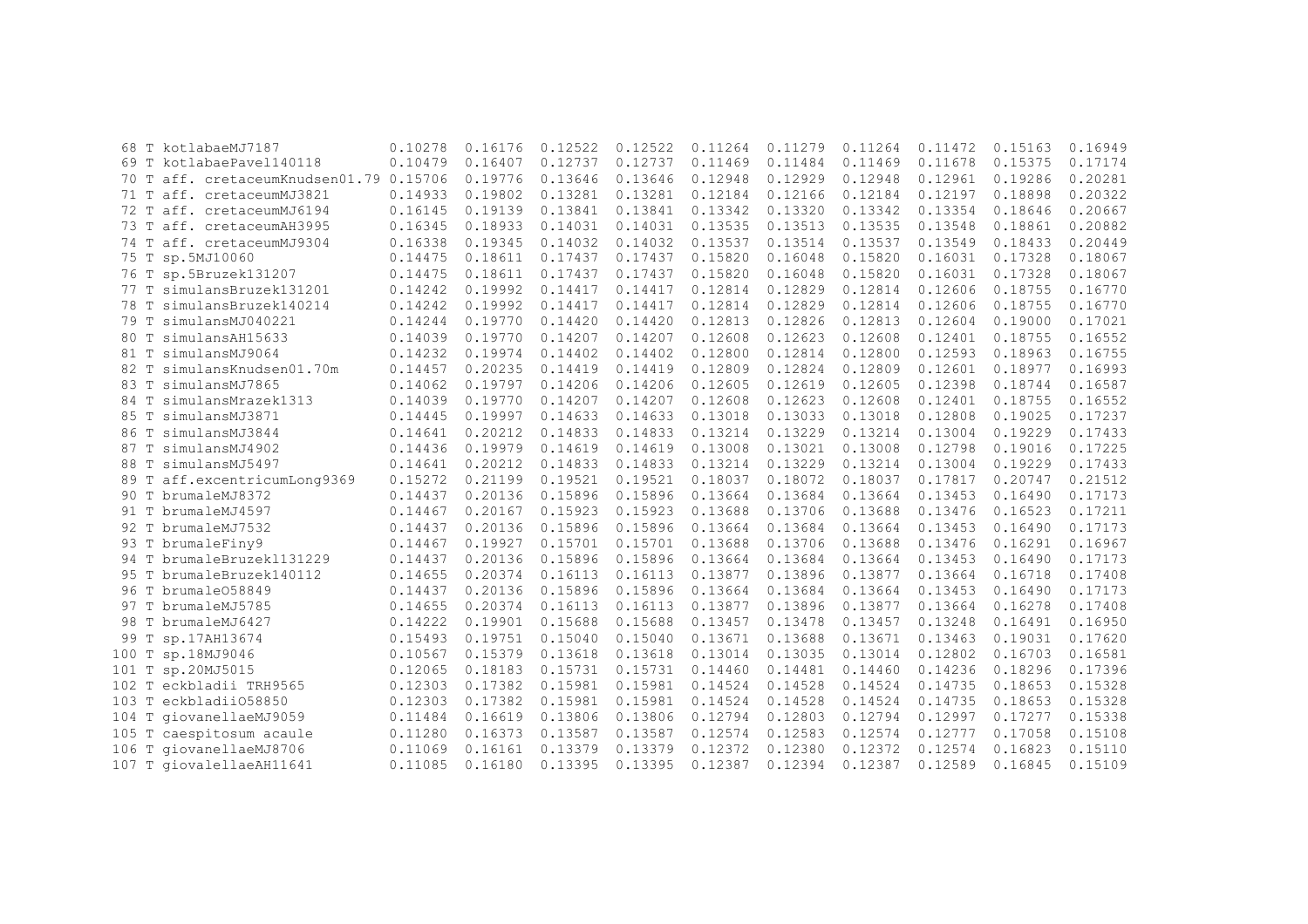| beccarianumBruzek140115-1<br>108 ፐ          | 0.12828 | 0.18533 | 0.14736            | 0.14736 | 0.14576 | 0.14594            | 0.14576 | 0.14351            | 0.17918 | 0.16428            |
|---------------------------------------------|---------|---------|--------------------|---------|---------|--------------------|---------|--------------------|---------|--------------------|
| 109 T beccarianumBruzek140115-2             | 0.12828 | 0.18533 | 0.14736            | 0.14736 | 0.14576 | 0.14594            | 0.14576 | 0.14351            | 0.17918 | 0.16428            |
| beccarianumFiny2<br>110 T                   | 0.12623 | 0.18063 | 0.14745            | 0.14745 | 0.14147 | 0.14165            | 0.14147 | 0.13925            | 0.17957 | 0.16450            |
| sp.19Molia140115-2<br>111 T                 | 0.14817 | 0.20590 | 0.17100            | 0.17100 | 0.15392 | 0.15409            | 0.15392 | 0.15176            | 0.18585 | 0.19232            |
| 112 T niveumMJ7692                          | 0.10498 | 0.16443 | 0.14502            | 0.14502 | 0.13452 | 0.13473            | 0.13452 | 0.13233            | 0.17494 | 0.15808            |
| 113 T niveumMJ7699                          | 0.10498 | 0.16443 | 0.14502            | 0.14502 | 0.13452 | 0.13473            | 0.13452 | 0.13233            | 0.17494 | 0.15808            |
| calcareumBreliS0133<br>$114$ T              | 0.15478 | 0.19880 | 0.17728            | 0.17728 | 0.16942 | 0.16957            | 0.16942 | 0.16728            | 0.20653 | 0.17987            |
| 115 T calcareumMJ7141                       | 0.15478 | 0.19880 | 0.17728            | 0.17728 | 0.16942 | 0.16957            | 0.16942 | 0.16728            | 0.20653 | 0.17987            |
| 116 T calcareumMJ2010                       | 0.15478 | 0.19880 | 0.17728            | 0.17728 | 0.16942 | 0.16957            | 0.16942 | 0.16728            | 0.20653 | 0.17987            |
| calcareumMJ8065<br>117<br>T.                | 0.15478 | 0.19880 | 0.17728            | 0.17728 | 0.16942 | 0.16957            | 0.16942 | 0.16728            | 0.20653 | 0.17987            |
| 118 T<br>calcareumMJ6375                    | 0.15478 | 0.19880 | 0.17728            | 0.17728 | 0.16942 | 0.16957            | 0.16942 | 0.16728            | 0.20653 | 0.17987            |
| calcareumMJ6965<br>119 T                    | 0.15478 | 0.19880 | 0.17728            | 0.17728 | 0.16942 | 0.16957            | 0.16942 | 0.16728            | 0.20653 | 0.17987            |
| calcareumMJ6438<br>120 T                    | 0.15857 | 0.20272 | 0.18112            | 0.18112 | 0.17323 | 0.17339            | 0.17323 | 0.17109            | 0.21065 | 0.18386            |
| 121 T<br>calcareumFiny4                     | 0.15478 | 0.19880 | 0.17728            | 0.17728 | 0.16942 | 0.16957            | 0.16942 | 0.16728            | 0.20653 | 0.17987            |
| subsquamosumMJ6002<br>122 T                 | 0.15610 | 0.20571 | 0.18776            | 0.18776 | 0.17737 | 0.17977            | 0.17737 | 0.17950            | 0.21179 | 0.18109            |
| subsquamosumMJ9336<br>123 T                 | 0.15409 | 0.20352 | 0.18558            | 0.18558 | 0.17532 | 0.17768            | 0.17532 | 0.17745            | 0.21455 | 0.18121            |
| subsquamosumMJ4945<br>$124$ T               | 0.15407 | 0.20368 | 0.18578            | 0.18578 | 0.17544 | 0.17782            | 0.17544 | 0.17756            | 0.21452 | 0.18132            |
| 125 T subsquamosumAH19024                   | 0.15407 | 0.20368 | 0.18578            | 0.18578 | 0.17544 | 0.17782            | 0.17544 | 0.17756            | 0.21452 | 0.18132            |
| subsquamosumMJ6563<br>126 T                 | 0.15407 | 0.20368 | 0.18578            | 0.18578 | 0.17544 | 0.17782            | 0.17544 | 0.17756            | 0.21452 | 0.18132            |
| subsquamosumMJ9305Sp<br>127                 | 0.15814 | 0.20810 | 0.19005            | 0.19005 | 0.17974 | 0.18214            | 0.17974 | 0.18190            | 0.21452 | 0.18561            |
| squamosumEL260-06<br>128<br>T               | 0.14985 | 0.19721 | 0.17423            | 0.17423 | 0.16024 | 0.16039            | 0.16024 | 0.15817            | 0.20836 | 0.18080            |
| 129 T squamosumMrazek1300                   | 0.14985 | 0.19721 | 0.17423            | 0.17423 | 0.16024 | 0.16039            | 0.16024 | 0.15817            | 0.20836 | 0.18080            |
| 130 Tulostoma sp H0667595 H0667598          |         | 0.14552 | 0.17538<br>0.19904 |         | 0.17538 | 0.16539            | 0.16761 | 0.16539            | 0.16743 | 0.21592<br>0.17827 |
| 131 Tulostoma sp HQ667596 HQ667599          |         | 0.14552 | 0.19904<br>0.17538 |         | 0.17538 | 0.16539<br>0.16761 |         | 0.16539<br>0.16743 |         | 0.21592<br>0.17827 |
| 132 T melanocyclumKnudsen00.314             | 0.14664 | 0.19346 | 0.17461            | 0.17461 | 0.16472 | 0.16489            | 0.16472 | 0.16265            | 0.21027 | 0.18133            |
| 133 T melanocyclumMJ6036                    | 0.14664 | 0.19346 | 0.17461            | 0.17461 | 0.16472 | 0.16489            | 0.16472 | 0.16265            | 0.21027 | 0.18133            |
| 134 T melanocyclumMJ9596                    | 0.14866 | 0.19563 | 0.17447            | 0.17447 | 0.16685 | 0.16701            | 0.16685 | 0.16476            | 0.21261 | 0.18344            |
| 135 T melanocyclumM011215                   | 0.14864 | 0.19353 | 0.17657            | 0.17657 | 0.16480 | 0.16496            | 0.16480 | 0.16272            | 0.21240 | 0.17923            |
| 136 T melanocyclumBohlin050529              | 0.14860 | 0.19338 | 0.17654            | 0.17654 | 0.16661 | 0.16679            | 0.16661 | 0.16454            | 0.21246 | 0.18123            |
| 137 T melanocyclumSAH08-247                 | 0.14864 | 0.19353 | 0.17657            | 0.17657 | 0.16480 | 0.16496            | 0.16480 | 0.16272            | 0.21240 | 0.17923            |
| 138 T melanocyclumMJ8815                    | 0.14664 | 0.19346 | 0.17461            | 0.17461 | 0.16472 | 0.16489            | 0.16472 | 0.16265            | 0.21027 | 0.18133            |
| 139 T melanocyclumMJ090418                  | 0.14664 | 0.19346 | 0.17461            | 0.17461 | 0.16472 | 0.16489            | 0.16472 | 0.16265            | 0.21027 | 0.18133            |
| 140 T<br>dominqueziaeH0667593               | 0.14612 | 0.18492 | 0.18154            | 0.18154 | 0.16554 | 0.16785            | 0.16554 | 0.16772            | 0.19351 | 0.16676            |
| dominqueziaeHQ667593HQ667590.14612<br>141 T |         | 0.18492 | 0.18154            | 0.18154 | 0.16554 | 0.16785            | 0.16554 | 0.16772            | 0.19351 | 0.16676            |
| 142 1T rufumLectotype1908USA                | 0.14420 | 0.18565 | 0.16522            | 0.16522 | 0.15335 | 0.15562            | 0.15335 | 0.15546            | 0.19364 | 0.17577            |
|                                             |         |         |                    |         |         |                    |         |                    |         |                    |

|                  |  | 51 52 53 54 55 56 57 58 59 60 |  |  |  |
|------------------|--|-------------------------------|--|--|--|
| 51 T sp.15MJ9296 |  |                               |  |  |  |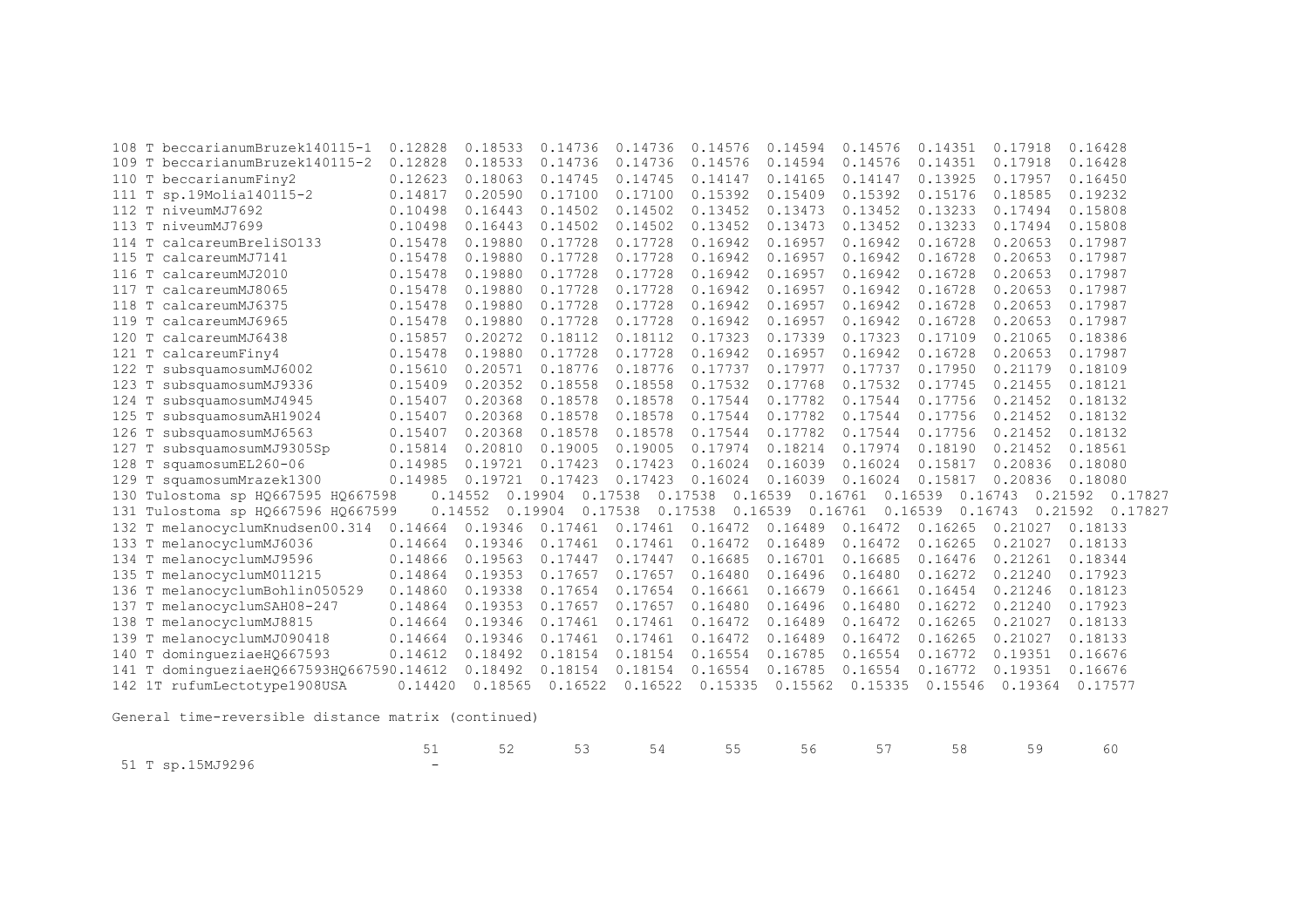|      | 52 T sp.15MJ660617b                     | 0.01123 |         |                          |         |         |         |         |                  |         |                |
|------|-----------------------------------------|---------|---------|--------------------------|---------|---------|---------|---------|------------------|---------|----------------|
|      | 53 T sp.10MJ3813                        | 0.16898 | 0.16362 | $\overline{\phantom{a}}$ |         |         |         |         |                  |         |                |
|      | 54 T sp.10MJ6198                        | 0.16215 | 0.15455 | 0.03073                  |         |         |         |         |                  |         |                |
|      | 55 T sp.11MJ881114                      | 0.18537 | 0.17572 | 0.05779                  | 0.06269 |         |         |         |                  |         |                |
|      | 56 T sp.12AH15040                       | 0.17908 | 0.16942 | 0.05262                  | 0.05593 | 0.00474 |         |         |                  |         |                |
|      | 57 T sp.13Long11161                     | 0.17609 | 0.17073 | 0.06250                  | 0.07497 | 0.04911 | 0.05080 |         |                  |         |                |
|      | 58 T sp. 9MJ3787                        | 0.16531 | 0.15789 | 0.09048                  | 0.09646 | 0.10136 | 0.09780 | 0.10848 |                  |         |                |
|      | 59 T sp. 9MJ4966                        | 0.16302 | 0.15559 | 0.09031                  | 0.09625 | 0.10118 | 0.09763 | 0.10835 | 0.00157          |         |                |
|      | 60 T sp. 9MJ4976                        | 0.16704 | 0.15967 | 0.09011                  | 0.09605 | 0.10099 | 0.09744 | 0.10814 | 0.00313          | 0.00313 | $\overline{a}$ |
|      | 61 T sp.7Finy1                          | 0.14864 | 0.14139 | 0.10638                  | 0.10919 | 0.11999 | 0.11434 | 0.11370 | 0.06365          | 0.06186 | 0.06530        |
|      | 62 T sp.8MJ3830                         | 0.15764 | 0.15398 | 0.08107                  | 0.08602 | 0.08920 | 0.08735 | 0.09673 | 0.04445          | 0.04625 | 0.04806        |
|      | 63 T sp.8MJ6081                         | 0.16250 | 0.15879 | 0.08714                  | 0.09004 | 0.09320 | 0.09133 | 0.10302 | 0.05005          | 0.05188 | 0.05372        |
|      | 64 T sp.8MJ7795                         | 0.15764 | 0.15398 | 0.08107                  | 0.08602 | 0.08920 | 0.08735 | 0.09673 | 0.04445          | 0.04625 | 0.04806        |
|      | 65 T kotlabaeBoertmann79074             | 0.17415 | 0.17052 | 0.07927                  | 0.08425 | 0.10319 | 0.09717 | 0.10298 | 0.05537          | 0.05725 | 0.05913        |
|      | 66 T kotlabaeMJ5597                     | 0.16972 | 0.16619 | 0.07346                  | 0.07639 | 0.09120 | 0.08527 | 0.09296 | 0.04808          | 0.04995 | 0.05183        |
|      | 67 T kotlabaeMJ9585                     | 0.16985 | 0.16634 | 0.07162                  | 0.07454 | 0.09325 | 0.08728 | 0.09503 | 0.04992          | 0.05179 | 0.05367        |
|      | 68 T kotlabaeMJ7187                     | 0.16959 | 0.16607 | 0.07153                  | 0.07445 | 0.09311 | 0.08717 | 0.09489 | 0.04987          | 0.05174 | 0.05362        |
|      | 69 T kotlabaePavel140118                | 0.17184 | 0.16834 | 0.07346                  | 0.07639 | 0.09515 | 0.08918 | 0.09691 | 0.05175          | 0.05362 | 0.05550        |
|      | 70 T aff. cretaceumKnudsen01.79 0.20295 |         | 0.19533 | 0.14081                  | 0.14825 | 0.15774 | 0.15000 | 0.14824 | 0.13710          | 0.13697 | 0.13676        |
|      | 71 T aff. cretaceumMJ3821               | 0.20333 | 0.19785 | 0.13700                  | 0.14433 | 0.15598 | 0.14824 | 0.14442 | 0.13130          | 0.13120 | 0.13102        |
|      | 72 T aff. cretaceumMJ6194               | 0.20680 | 0.19975 | 0.14303                  | 0.15044 | 0.16014 | 0.15426 | 0.14841 | 0.13718          | 0.13704 | 0.13686        |
|      | 73 T aff. cretaceumAH3995               | 0.20896 | 0.20188 | 0.14502                  | 0.15248 | 0.16012 | 0.15423 | 0.15047 | 0.14113          | 0.14099 | 0.14079        |
|      | 74 T aff. cretaceumMJ9304               | 0.20462 | 0.19756 | 0.14501                  | 0.15251 | 0.16218 | 0.15626 | 0.14641 | 0.13915          | 0.13901 | 0.13881        |
|      | 75 T sp.5MJ10060                        | 0.18076 | 0.17327 | 0.14966                  | 0.15108 | 0.13576 | 0.13406 | 0.15679 | 0.14827          | 0.14801 | 0.14770        |
|      | 76 T sp.5Bruzek131207                   | 0.18076 | 0.17327 | 0.14966                  | 0.15108 | 0.13576 | 0.13406 | 0.15679 | 0.14827          | 0.14801 | 0.14770        |
|      | 77 T simulansBruzek131201               | 0.16784 | 0.16815 | 0.12485                  | 0.11375 | 0.13146 | 0.12757 | 0.12879 | 0.12115          | 0.11892 | 0.12295        |
| 78 T | simulansBruzek140214                    | 0.16784 | 0.16815 | 0.12485                  | 0.11375 | 0.13146 | 0.12757 | 0.12879 | 0.12115          | 0.11892 | 0.12295        |
|      | 79 T simulansMJ040221                   | 0.17034 | 0.17063 | 0.12490                  | 0.11380 | 0.13149 | 0.12756 | 0.12886 | 0.12120          | 0.11895 | 0.12299        |
| 80 T | simulansAH15633                         | 0.16565 | 0.16594 | 0.12703                  | 0.11589 | 0.13365 | 0.12972 | 0.13093 | 0.11913          | 0.11691 | 0.12094        |
| 81 T | simulansMJ9064                          | 0.16768 | 0.16800 | 0.12891                  | 0.11776 | 0.13555 | 0.13160 | 0.13285 | 0.12098          | 0.11876 | 0.12281        |
| 82 T | simulansKnudsen01.70m                   | 0.17006 | 0.17035 | 0.12907                  | 0.11791 | 0.13571 | 0.13175 | 0.13303 | 0.12110          | 0.11887 | 0.12290        |
| 83 T | simulansMJ7865                          | 0.16600 | 0.16626 | 0.12702                  | 0.11587 | 0.13362 | 0.12968 | 0.13081 | 0.11911  0.11689 |         | 0.12091        |
| 84 T | simulansMrazek1313                      | 0.16565 | 0.16594 | 0.12703                  | 0.11589 | 0.13365 | 0.12972 | 0.13093 | 0.11913          | 0.11691 | 0.12094        |
| 85 T | simulansMJ3871                          | 0.17248 | 0.17279 | 0.12695                  | 0.11579 | 0.13359 | 0.12963 | 0.13092 | 0.12318          | 0.12093 | 0.12498        |
| 86 T | simulansMJ3844                          | 0.17445 | 0.17475 | 0.12893                  | 0.11778 | 0.13561 | 0.13164 | 0.13290 | 0.12514          | 0.12288 | 0.12694        |
|      | 87 T simulansMJ4902                     | 0.17237 | 0.17266 | 0.12686                  | 0.11573 | 0.13350 | 0.12954 | 0.13082 | 0.12313          | 0.12088 | 0.12493        |
|      | 88 T simulansMJ5497                     | 0.17445 | 0.17475 | 0.12893                  | 0.11778 | 0.13561 | 0.13164 | 0.13290 | 0.12514          | 0.12288 | 0.12694        |
|      | 89 T aff.excentricumLong9369            | 0.21517 | 0.21106 | 0.15600                  | 0.15948 | 0.16745 | 0.16104 | 0.16037 | 0.15978          | 0.15739 | 0.16167        |
|      | 90 T brumaleMJ8372                      | 0.17185 | 0.17434 | 0.12760                  | 0.12849 | 0.14031 | 0.13621 | 0.13763 | 0.12555          | 0.12349 | 0.12552        |
|      | 91 T brumaleMJ4597                      | 0.17222 | 0.17471 | 0.12788                  | 0.12878 | 0.14056 | 0.13644 | 0.13785 | 0.12583          | 0.12375 | 0.12578        |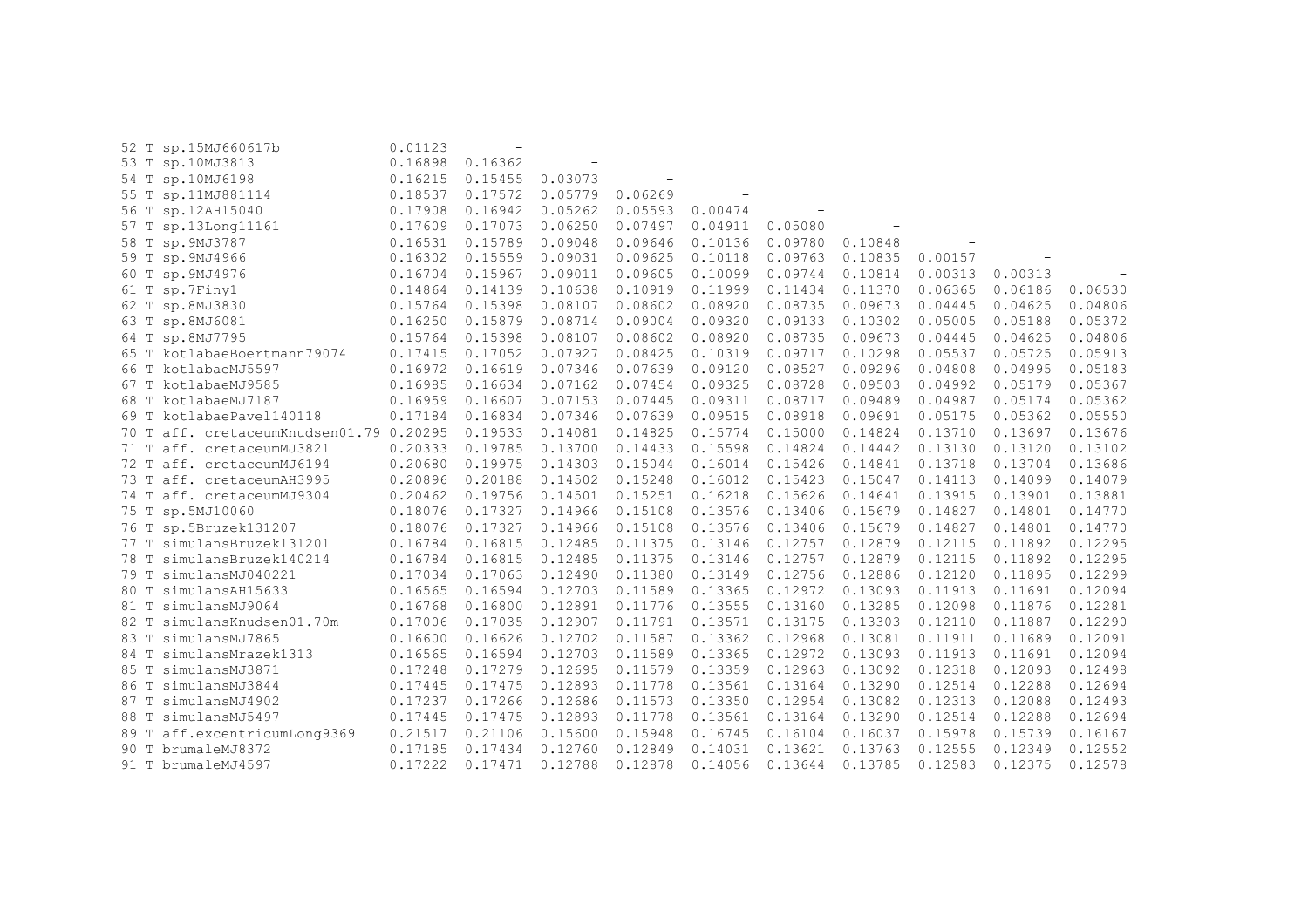|         | 92 T brumaleMJ7532              | 0.17185 | 0.17434 | 0.12760 | 0.12849 | 0.14031 | 0.13621 | 0.13763 | 0.12555 | 0.12349 | 0.12552 |
|---------|---------------------------------|---------|---------|---------|---------|---------|---------|---------|---------|---------|---------|
|         | 93 T brumaleFiny9               | 0.16979 | 0.17228 | 0.12788 | 0.12878 | 0.14056 | 0.13644 | 0.13785 | 0.12583 | 0.12375 | 0.12578 |
| 94 T    | brumaleBruzek1131229            | 0.17185 | 0.17434 | 0.12760 | 0.12849 | 0.14031 | 0.13621 | 0.13763 | 0.12555 | 0.12349 | 0.12552 |
|         | 95 T brumaleBruzek140112        | 0.17420 | 0.17670 | 0.12976 | 0.13065 | 0.14248 | 0.13836 | 0.13983 | 0.12772 | 0.12564 | 0.12768 |
|         | 96 T brumale058849              | 0.17185 | 0.17434 | 0.12760 | 0.12849 | 0.14031 | 0.13621 | 0.13763 | 0.12555 | 0.12349 | 0.12552 |
| 97 T    | brumaleMJ5785                   | 0.17420 | 0.17670 | 0.12976 | 0.13065 | 0.14248 | 0.13836 | 0.13983 | 0.12772 | 0.12564 | 0.12768 |
| 98 T    | brumaleMJ6427                   | 0.16962 | 0.17211 | 0.12547 | 0.12635 | 0.13816 | 0.13408 | 0.13550 | 0.12340 | 0.12136 | 0.12338 |
| 99 T    | sp.17AH13674                    | 0.17629 | 0.16895 | 0.13814 | 0.13980 | 0.14660 | 0.14053 | 0.14610 | 0.12683 | 0.12462 | 0.12865 |
| 100 T   | sp.18MJ9046                     | 0.16588 | 0.16425 | 0.09999 | 0.09907 | 0.10460 | 0.09860 | 0.10086 | 0.11665 | 0.11439 | 0.11854 |
| 101 T   | sp.20MJ5015                     | 0.17412 | 0.17222 | 0.13023 | 0.13192 | 0.11977 | 0.11362 | 0.12846 | 0.12638 | 0.12393 | 0.12824 |
| 102 T   | eckbladii TRH9565               | 0.15341 | 0.15394 | 0.12802 | 0.12940 | 0.13070 | 0.12447 | 0.13515 | 0.12622 | 0.12389 | 0.12809 |
| $103$ T | eckbladii058850                 | 0.15341 | 0.15394 | 0.12802 | 0.12940 | 0.13070 | 0.12447 | 0.13515 | 0.12622 | 0.12389 | 0.12809 |
| $104$ T | qiovanellaeMJ9059               | 0.15351 | 0.15427 | 0.11741 | 0.11851 | 0.12221 | 0.11604 | 0.11817 | 0.10929 | 0.10704 | 0.11118 |
| 105 T   | caespitosum acaule              | 0.15121 | 0.15193 | 0.11543 | 0.11649 | 0.12016 | 0.11401 | 0.11617 | 0.10726 | 0.10501 | 0.10915 |
| 106 T   | giovanellaeMJ8706               | 0.15123 | 0.15193 | 0.11329 | 0.11432 | 0.11801 | 0.11188 | 0.11401 | 0.10518 | 0.10296 | 0.10707 |
| 107 T   | qiovalellaeAH11641              | 0.15122 | 0.15193 | 0.11345 | 0.11449 | 0.11818 | 0.11205 | 0.11423 | 0.10534 | 0.10311 | 0.10722 |
|         | 108 T beccarianumBruzek140115-1 | 0.16439 | 0.16272 | 0.10559 | 0.10462 | 0.12046 | 0.12283 | 0.11496 | 0.11863 | 0.11627 | 0.12048 |
| 109 T   | beccarianumBruzek140115-2       | 0.16439 | 0.16272 | 0.10559 | 0.10462 | 0.12046 | 0.12283 | 0.11496 | 0.11863 | 0.11627 | 0.12048 |
|         | 110 T beccarianumFiny2          | 0.16460 | 0.16291 | 0.10975 | 0.10883 | 0.12052 | 0.12289 | 0.11082 | 0.11853 | 0.11620 | 0.12038 |
| 111 T   | sp.19Molia140115-2              | 0.19248 | 0.18070 | 0.14361 | 0.13847 | 0.14189 | 0.14004 | 0.13573 | 0.14012 | 0.13777 | 0.14185 |
|         | 112 T niveumMJ7692              | 0.15825 | 0.15646 | 0.12421 | 0.12545 | 0.14219 | 0.13583 | 0.13074 | 0.13165 | 0.12926 | 0.13354 |
| $113$ T | niveumMJ7699                    | 0.15825 | 0.15646 | 0.12421 | 0.12545 | 0.14219 | 0.13583 | 0.13074 | 0.13165 | 0.12926 | 0.13354 |
| 114 T   | calcareumBreliS0133             | 0.17993 | 0.17098 | 0.12062 | 0.12708 | 0.13468 | 0.12894 | 0.12237 | 0.14532 | 0.14512 | 0.14480 |
| 115 T   | calcareumMJ7141                 | 0.17993 | 0.17098 | 0.12062 | 0.12708 | 0.13468 | 0.12894 | 0.12237 | 0.14532 | 0.14512 | 0.14480 |
| 116 T   | calcareumMJ2010                 | 0.17993 | 0.17098 | 0.12062 | 0.12708 | 0.13468 | 0.12894 | 0.12237 | 0.14532 | 0.14512 | 0.14480 |
| 117 T   | calcareumMJ8065                 | 0.17993 | 0.17098 | 0.12062 | 0.12708 | 0.13468 | 0.12894 | 0.12237 | 0.14532 | 0.14512 | 0.14480 |
| 118 T   | calcareumMJ6375                 | 0.17993 | 0.17098 | 0.12062 | 0.12708 | 0.13468 | 0.12894 | 0.12237 | 0.14532 | 0.14512 | 0.14480 |
| 119 T   | calcareumMJ6965                 | 0.17993 | 0.17098 | 0.12062 | 0.12708 | 0.13468 | 0.12894 | 0.12237 | 0.14532 | 0.14512 | 0.14480 |
| 120 T   | calcareumMJ6438                 | 0.18393 | 0.17500 | 0.12433 | 0.13085 | 0.13844 | 0.13270 | 0.12597 | 0.14909 | 0.14889 | 0.14858 |
| 121     | calcareumFiny4                  | 0.17993 | 0.17098 | 0.12062 | 0.12708 | 0.13468 | 0.12894 | 0.12237 | 0.14532 | 0.14512 | 0.14480 |
| 122 T   | subsquamosumMJ6002              | 0.18119 | 0.17633 | 0.13981 | 0.13285 | 0.14590 | 0.14007 | 0.13524 | 0.16241 | 0.16035 | 0.16214 |
| 123 T   | subsquamosumMJ9336              | 0.18131 | 0.17645 | 0.13786 | 0.13088 | 0.14399 | 0.13819 | 0.13329 | 0.16044 | 0.15838 | 0.16017 |
| 124 T   | subsquamosumMJ4945              | 0.18140 | 0.17658 | 0.13779 | 0.13082 | 0.14393 | 0.13811 | 0.13538 | 0.16037 | 0.15832 | 0.16010 |
| 125 T   | subsquamosumAH19024             | 0.18140 | 0.17658 | 0.13779 | 0.13082 | 0.14393 | 0.13811 | 0.13538 | 0.16037 | 0.15832 | 0.16010 |
| 126 T   | subsquamosumMJ6563              | 0.18140 | 0.17658 | 0.13779 | 0.13082 | 0.14393 | 0.13811 | 0.13538 | 0.16037 | 0.15832 | 0.16010 |
| 127     | subsquamosumMJ9305Sp            | 0.18569 | 0.17870 | 0.14188 | 0.13288 | 0.14393 | 0.13811 | 0.13940 | 0.16476 | 0.16267 | 0.16446 |
| 128     | squamosumEL260-06               | 0.18091 | 0.17155 | 0.12367 | 0.12466 | 0.13956 | 0.13377 | 0.12694 | 0.14534 | 0.14755 | 0.14939 |
| 129     | squamosumMrazek1300             | 0.18091 | 0.17155 | 0.12367 | 0.12466 | 0.13956 | 0.13377 | 0.12694 | 0.14534 | 0.14755 | 0.14939 |
| 130     | sp. HQ667595 HQ667598           | 0.18039 | 0.17344 | 0.11940 | 0.12776 | 0.12423 | 0.11871 | 0.11542 | 0.14120 | 0.13925 | 0.14100 |
| 131 T   | sp. H0667596 H0667599           | 0.18039 | 0.17344 | 0.11940 | 0.12776 | 0.12423 | 0.11871 | 0.11542 | 0.14120 | 0.13925 | 0.14100 |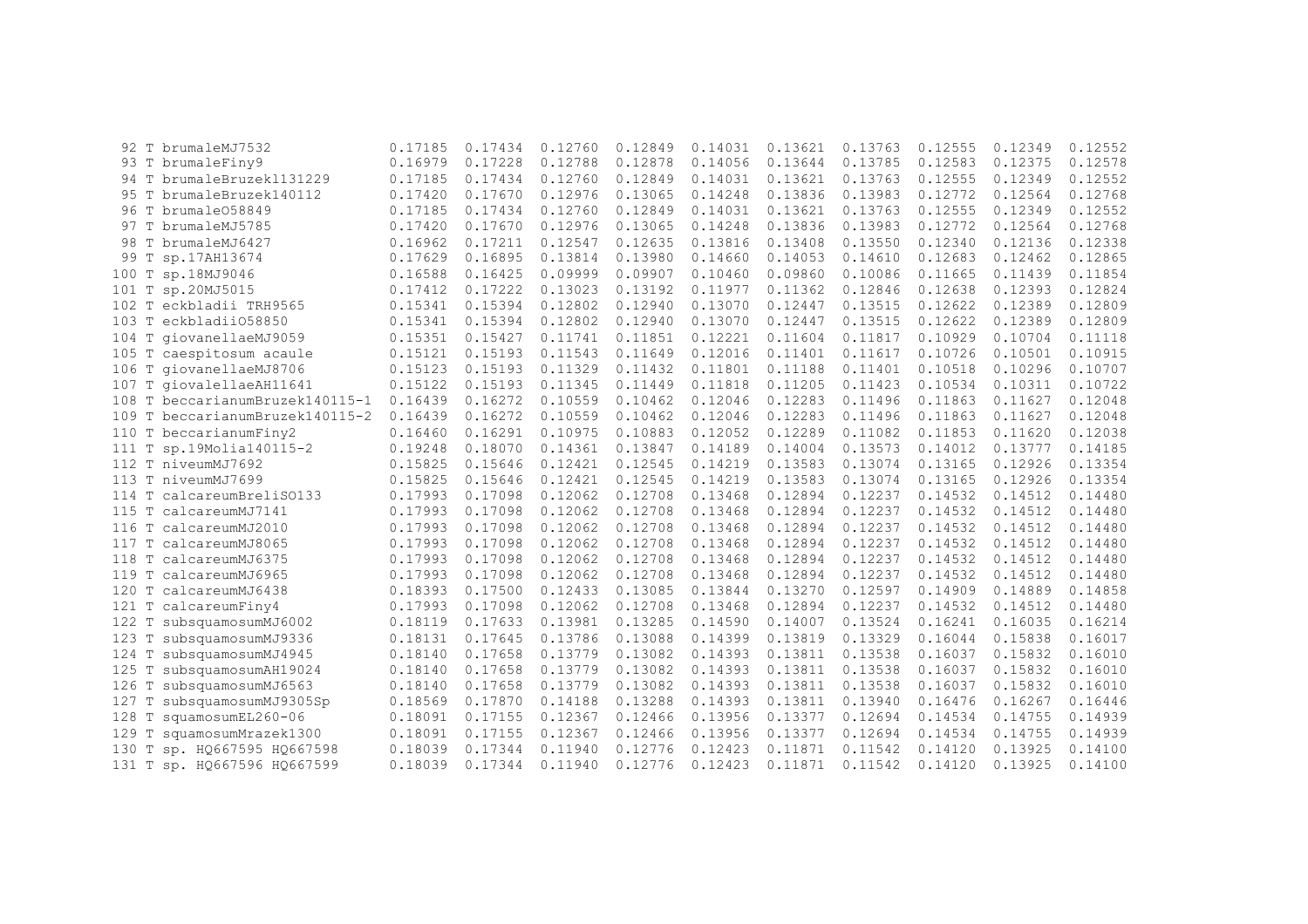132 T melanocyclumKnudsen00.314 0.18150 0.16808 0.12604 0.13057 0.13668 0.13097 0.12189 0.15077 0.14875 0.15055 133 T melanocyclumMJ6036 0.18150 0.16808 0.12604 0.13057 0.13668 0.13097 0.12189 0.15077 0.14875 0.15055 134 T melanocyclumMJ9596 0.18361 0.17018 0.12808 0.13265 0.13880 0.13308 0.12391 0.15300 0.15096 0.15277 135 T melanocyclumM011215 0.17939 0.17016 0.12803 0.13259 0.13867 0.13296 0.12180 0.15276 0.15073 0.15255 136 T melanocyclumBohlin050529 0.18140 0.16799 0.12797 0.13251 0.13862 0.13291 0.12179 0.15270 0.15067 0.15250 137 T melanocyclumSAH08-247 0.17939 0.17016 0.12803 0.13259 0.13867 0.13296 0.12180 0.15276 0.15073 0.15255 138 T melanocyclumMJ8815 0.18150 0.16808 0.12604 0.13057 0.13668 0.13097 0.12189 0.15077 0.14875 0.15055 0.18150 0.16808 0.12604 0.13057 0.13668 0.13097 0.12189 0.15077 0.14875 0.15055 140 T domingueziaeHQ667593 0.16686 0.15962 0.13844 0.14318 0.14796 0.14044 0.14129 0.13630 0.13607 0.13579 141 T domingueziaeHQ667593HQ667590.16686 0.15962 0.13844 0.14318 0.14796 0.14044 0.14129 0.13630 0.13607 0.13579 142 T rufumLectotype1908USA 0.17594 0.16772 0.13196 0.13499 0.14017 0.13434 0.13504 0.13590 0.13363 0.13757

|                                            | 61                       | 62                       | 63      | 64      | 65      | 66      | 67      | 68      | 69      | 70      |
|--------------------------------------------|--------------------------|--------------------------|---------|---------|---------|---------|---------|---------|---------|---------|
| 61 T sp.7Finy1                             | $\overline{\phantom{0}}$ |                          |         |         |         |         |         |         |         |         |
| 62 T sp.8MJ3830                            | 0.06023                  | $\overline{\phantom{m}}$ |         |         |         |         |         |         |         |         |
| 63 T sp.8MJ6081                            | 0.06609                  | 0.00512                  |         |         |         |         |         |         |         |         |
| 64 T sp.8MJ7795                            | 0.06023                  | 0.00000                  | 0.00512 |         |         |         |         |         |         |         |
| 65 T kotlabaeBoertmann79074                | 0.07164                  | 0.04610                  | 0.04985 | 0.04610 |         |         |         |         |         |         |
| 66 T kotlabaeMJ5597                        | 0.07000                  | 0.04066                  | 0.04441 | 0.04066 | 0.01029 |         |         |         |         |         |
| kotlabaeMJ9585<br>67 T                     | 0.06806                  | 0.04253                  | 0.04627 | 0.04253 | 0.00858 | 0.00170 |         |         |         |         |
| 68 T kotlabaeMJ7187                        | 0.06797                  | 0.04247                  | 0.04622 | 0.04247 | 0.00855 | 0.00170 | 0.00000 |         |         |         |
| kotlabaePavel140118<br>69 T                | 0.07000                  | 0.04432                  | 0.04807 | 0.04432 | 0.01029 | 0.00342 | 0.00170 | 0.00170 |         |         |
| aff. cretaceumKnudsen01.79 0.13990<br>70 T |                          | 0.10688                  | 0.11130 | 0.10688 | 0.11168 | 0.10780 | 0.10777 | 0.10766 | 0.10965 |         |
| 71 T aff. cretaceumMJ3821                  | 0.13218                  | 0.10272                  | 0.10711 | 0.10272 | 0.10927 | 0.10535 | 0.10534 | 0.10522 | 0.10725 | 0.01104 |
| aff. cretaceumMJ6194<br>72 T               | 0.14189                  | 0.11280                  | 0.11716 | 0.11280 | 0.11542 | 0.11153 | 0.11147 | 0.11136 | 0.11335 | 0.02387 |
| 73 T aff. cretaceumAH3995                  | 0.14390                  | 0.11262                  | 0.11273 | 0.11262 | 0.11739 | 0.11350 | 0.11344 | 0.11334 | 0.11533 | 0.02387 |
| 74 T<br>aff. cretaceumMJ9304               | 0.14390                  | 0.11483                  | 0.11923 | 0.11483 | 0.11751 | 0.11361 | 0.11356 | 0.11344 | 0.11543 | 0.02550 |
| 75 T sp.5MJ10060                           | 0.16415                  | 0.12685                  | 0.13364 | 0.12685 | 0.13909 | 0.13304 | 0.13308 | 0.13291 | 0.13496 | 0.19366 |
| 76 T sp.5Bruzek131207                      | 0.16415                  | 0.12685                  | 0.13364 | 0.12685 | 0.13909 | 0.13304 | 0.13308 | 0.13291 | 0.13496 | 0.19366 |
| simulansBruzek131201<br>77 T               | 0.11577                  | 0.12139                  | 0.12362 | 0.12139 | 0.10990 | 0.10618 | 0.10618 | 0.10606 | 0.10803 | 0.15767 |
| 78 T<br>simulansBruzek140214               | 0.11577                  | 0.12139                  | 0.12362 | 0.12139 | 0.10990 | 0.10618 | 0.10618 | 0.10606 | 0.10803 | 0.15767 |
| simulansMJ040221<br>79 T                   | 0.12014                  | 0.12154                  | 0.12376 | 0.12154 | 0.11440 | 0.10630 | 0.10630 | 0.10618 | 0.10815 | 0.16211 |
| simulansAH15633<br>80 T                    | 0.11583                  | 0.11934                  | 0.12156 | 0.11934 | 0.11225 | 0.10853 | 0.10853 | 0.10841 | 0.11038 | 0.15971 |
| simulansMJ9064<br>81 T                     | 0.11774                  | 0.12128                  | 0.12352 | 0.12128 | 0.11420 | 0.11048 | 0.11048 | 0.11035 | 0.11232 | 0.16172 |
| simulansKnudsen01.70m<br>82 T              | 0.12002                  | 0.11939                  | 0.12160 | 0.11939 | 0.11232 | 0.10858 | 0.10858 | 0.10846 | 0.11041 | 0.16176 |
| simulansMJ7865<br>83 T                     | 0.11605                  | 0.11933                  | 0.12154 | 0.11933 | 0.11223 | 0.10852 | 0.10851 | 0.10839 | 0.11036 | 0.15954 |
| simulansMrazek1313<br>84 T                 | 0.11583                  | 0.11934                  | 0.12156 | 0.11934 | 0.11225 | 0.10853 | 0.10853 | 0.10841 | 0.11038 | 0.15971 |
| 85 T simulansMJ3871                        | 0.12220                  | 0.12165                  | 0.12387 | 0.12165 | 0.11458 | 0.10644 | 0.10643 | 0.10631 | 0.10827 | 0.16415 |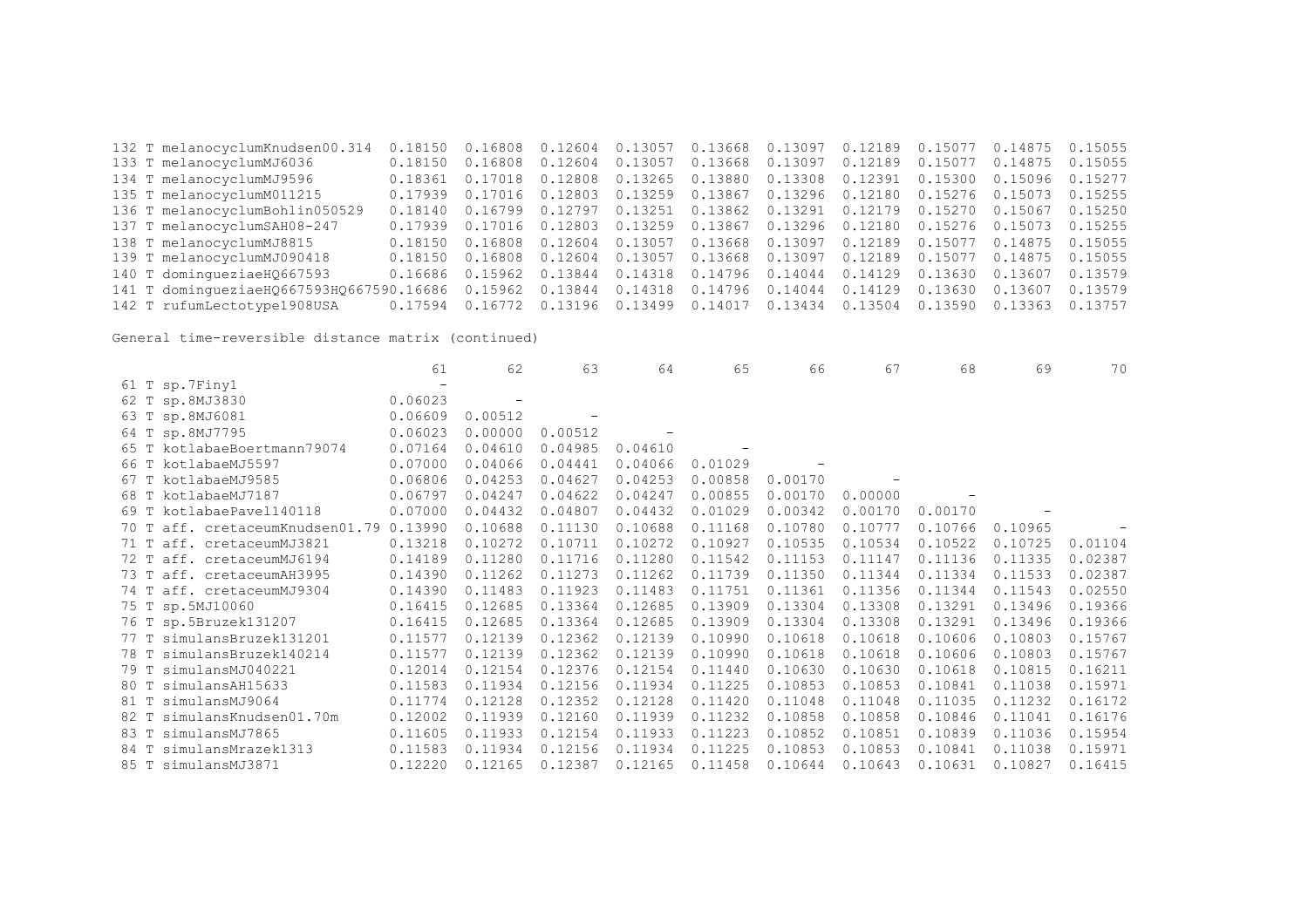| 86                 | T simulansMJ3844                | 0.12417 | 0.12355 | 0.12577 | 0.12355 | 0.11643 | 0.10828 | 0.10829 | 0.10817 | 0.11014 | 0.16611 |
|--------------------|---------------------------------|---------|---------|---------|---------|---------|---------|---------|---------|---------|---------|
|                    | 87 T simulansMJ4902             | 0.12212 | 0.12158 | 0.12381 | 0.12158 | 0.11450 | 0.10639 | 0.10638 | 0.10626 | 0.10822 | 0.16408 |
| 88                 | T simulansMJ5497                | 0.12417 | 0.12355 | 0.12577 | 0.12355 | 0.11643 | 0.10828 | 0.10829 | 0.10817 | 0.11014 | 0.16611 |
| 89                 | T aff.excentricumLong9369       | 0.15144 | 0.14548 | 0.14778 | 0.14548 | 0.14764 | 0.13897 | 0.13906 | 0.13885 | 0.14093 | 0.19727 |
| 90                 | T brumaleMJ8372                 | 0.12028 | 0.11579 | 0.11807 | 0.11579 | 0.12052 | 0.11682 | 0.11677 | 0.11664 | 0.11863 | 0.15407 |
| 91<br>T            | brumaleMJ4597                   | 0.12052 | 0.11608 | 0.11837 | 0.11608 | 0.12079 | 0.11711 | 0.11705 | 0.11694 | 0.11893 | 0.15437 |
| 92                 | T brumaleMJ7532                 | 0.12028 | 0.11579 | 0.11807 | 0.11579 | 0.12052 | 0.11682 | 0.11677 | 0.11664 | 0.11863 | 0.15407 |
| 93                 | T brumaleFiny9                  | 0.12052 | 0.11608 | 0.11837 | 0.11608 | 0.12081 | 0.11711 | 0.11707 | 0.11694 | 0.11893 | 0.15212 |
|                    | 94 T brumaleBruzek1131229       | 0.12028 | 0.11579 | 0.11807 | 0.11579 | 0.12052 | 0.11682 | 0.11677 | 0.11664 | 0.11863 | 0.15407 |
|                    | 95 T brumaleBruzek140112        | 0.12245 | 0.11798 | 0.12028 | 0.11798 | 0.12259 | 0.11905 | 0.11884 | 0.11887 | 0.12086 | 0.15641 |
| 96.                | T brumale058849                 | 0.12028 | 0.11579 | 0.11807 | 0.11579 | 0.12052 | 0.11682 | 0.11677 | 0.11664 | 0.11863 | 0.15407 |
|                    | 97 T brumaleMJ5785              | 0.12245 | 0.11798 | 0.12028 | 0.11798 | 0.12275 | 0.11905 | 0.11900 | 0.11887 | 0.12086 | 0.15641 |
| 98                 | T brumaleMJ6427                 | 0.11819 | 0.11354 | 0.11580 | 0.11354 | 0.11823 | 0.11454 | 0.11449 | 0.11437 | 0.11636 | 0.15193 |
| 99                 | T sp.17AH13674                  | 0.12835 | 0.12148 | 0.12584 | 0.12148 | 0.12251 | 0.11868 | 0.11877 | 0.11859 | 0.12059 | 0.17520 |
| 100                | T sp.18MJ9046                   | 0.10982 | 0.13014 | 0.13463 | 0.13014 | 0.12658 | 0.11831 | 0.11830 | 0.11815 | 0.12019 | 0.15066 |
|                    | 101 T sp.20MJ5015               | 0.12332 | 0.13478 | 0.14167 | 0.13478 | 0.13937 | 0.13552 | 0.13536 | 0.13534 | 0.13740 | 0.16532 |
|                    | 102 T eckbladii TRH9565         | 0.11903 | 0.12498 | 0.12706 | 0.12498 | 0.12764 | 0.11944 | 0.11932 | 0.11921 | 0.12126 | 0.16122 |
|                    | 103 T eckbladii058850           | 0.11903 | 0.12498 | 0.12706 | 0.12498 | 0.12764 | 0.11944 | 0.11932 | 0.11921 | 0.12126 | 0.16122 |
|                    | 104 T giovanellaeMJ9059         | 0.11067 | 0.11239 | 0.11886 | 0.11239 | 0.11111 | 0.10719 | 0.10719 | 0.10705 | 0.10908 | 0.15212 |
|                    | 105 T caespitosum acaule        | 0.10862 | 0.11038 | 0.11683 | 0.11038 | 0.10904 | 0.10514 | 0.10514 | 0.10502 | 0.10703 | 0.14994 |
|                    | 106 T giovanellaeMJ8706         | 0.10861 | 0.10820 | 0.11461 | 0.10820 | 0.10687 | 0.10298 | 0.10298 | 0.10285 | 0.10487 | 0.14989 |
| 107                | T giovalellaeAH11641            | 0.10861 | 0.10835 | 0.11479 | 0.10835 | 0.10703 | 0.10313 | 0.10313 | 0.10301 | 0.10502 | 0.14991 |
|                    | 108 T beccarianumBruzek140115-1 | 0.10790 | 0.12001 | 0.12230 | 0.12001 | 0.12560 | 0.12193 | 0.12186 | 0.12175 | 0.12371 | 0.15206 |
|                    | 109 T beccarianumBruzek140115-2 | 0.10790 | 0.12001 | 0.12230 | 0.12001 | 0.12560 | 0.12193 | 0.12186 | 0.12175 | 0.12371 | 0.15206 |
| 110                | T beccarianumFiny2              | 0.10790 | 0.12421 | 0.12651 | 0.12421 | 0.12521 | 0.12151 | 0.12144 | 0.12134 | 0.12331 | 0.14772 |
| 111                | T sp.19Molia140115-2            | 0.14000 | 0.12245 | 0.12692 | 0.12245 | 0.11642 | 0.11287 | 0.11268 | 0.11269 | 0.11472 | 0.16883 |
| 112                | T niveumMJ7692                  | 0.12642 | 0.11720 | 0.11952 | 0.11720 | 0.12268 | 0.11876 | 0.11862 | 0.11849 | 0.12050 | 0.13628 |
| 113                | T niveumMJ7699                  | 0.12642 | 0.11720 | 0.11952 | 0.11720 | 0.12268 | 0.11876 | 0.11862 | 0.11849 | 0.12050 | 0.13628 |
| T<br>114           | calcareumBreliS0133             | 0.14676 | 0.13749 | 0.13975 | 0.13749 | 0.13822 | 0.13227 | 0.13224 | 0.13208 | 0.13420 | 0.17060 |
|                    | 115 T calcareumMJ7141           | 0.14676 | 0.13749 | 0.13975 | 0.13749 | 0.13822 | 0.13227 | 0.13224 | 0.13208 | 0.13420 | 0.17060 |
|                    | 116 T calcareumMJ2010           | 0.14676 | 0.13749 | 0.13975 | 0.13749 | 0.13822 | 0.13227 | 0.13224 | 0.13208 | 0.13420 | 0.17060 |
| 117                | T calcareumMJ8065               | 0.14676 | 0.13749 | 0.13975 | 0.13749 | 0.13822 | 0.13227 | 0.13224 | 0.13208 | 0.13420 | 0.17060 |
| 118<br>T           | calcareumMJ6375                 | 0.14676 | 0.13749 | 0.13975 | 0.13749 | 0.13822 | 0.13227 | 0.13224 | 0.13208 | 0.13420 | 0.17060 |
| $\mathbb T$<br>119 | calcareumMJ6965                 | 0.14676 | 0.13749 | 0.13975 | 0.13749 | 0.13822 | 0.13227 | 0.13224 | 0.13208 | 0.13420 | 0.17060 |
| T<br>120           | calcareumMJ6438                 | 0.15055 | 0.14164 | 0.14392 | 0.14164 | 0.14244 | 0.13646 | 0.13643 | 0.13627 | 0.13839 | 0.17453 |
| T<br>121           | calcareumFiny4                  | 0.14676 | 0.13749 | 0.13975 | 0.13749 | 0.13822 | 0.13227 | 0.13224 | 0.13208 | 0.13420 | 0.17060 |
| 122<br>T           | subsquamosumMJ6002              | 0.15892 | 0.15207 | 0.15437 | 0.15207 | 0.15063 | 0.14439 | 0.14445 | 0.14424 | 0.14641 | 0.18249 |
| 123<br>$\mathbb T$ | subsquamosumMJ9336              | 0.15701 | 0.14952 | 0.15185 | 0.14952 | 0.14813 | 0.14184 | 0.14192 | 0.14169 | 0.14388 | 0.18669 |
| 124<br>T           | subsquamosumMJ4945              | 0.15879 | 0.14522 | 0.14751 | 0.14522 | 0.14373 | 0.13752 | 0.13759 | 0.13738 | 0.13954 | 0.18471 |
|                    | 125 T subsquamosumAH19024       | 0.15879 | 0.14522 | 0.14751 | 0.14522 | 0.14373 | 0.13752 | 0.13759 | 0.13738 | 0.13954 | 0.18471 |
|                    |                                 |         |         |         |         |         |         |         |         |         |         |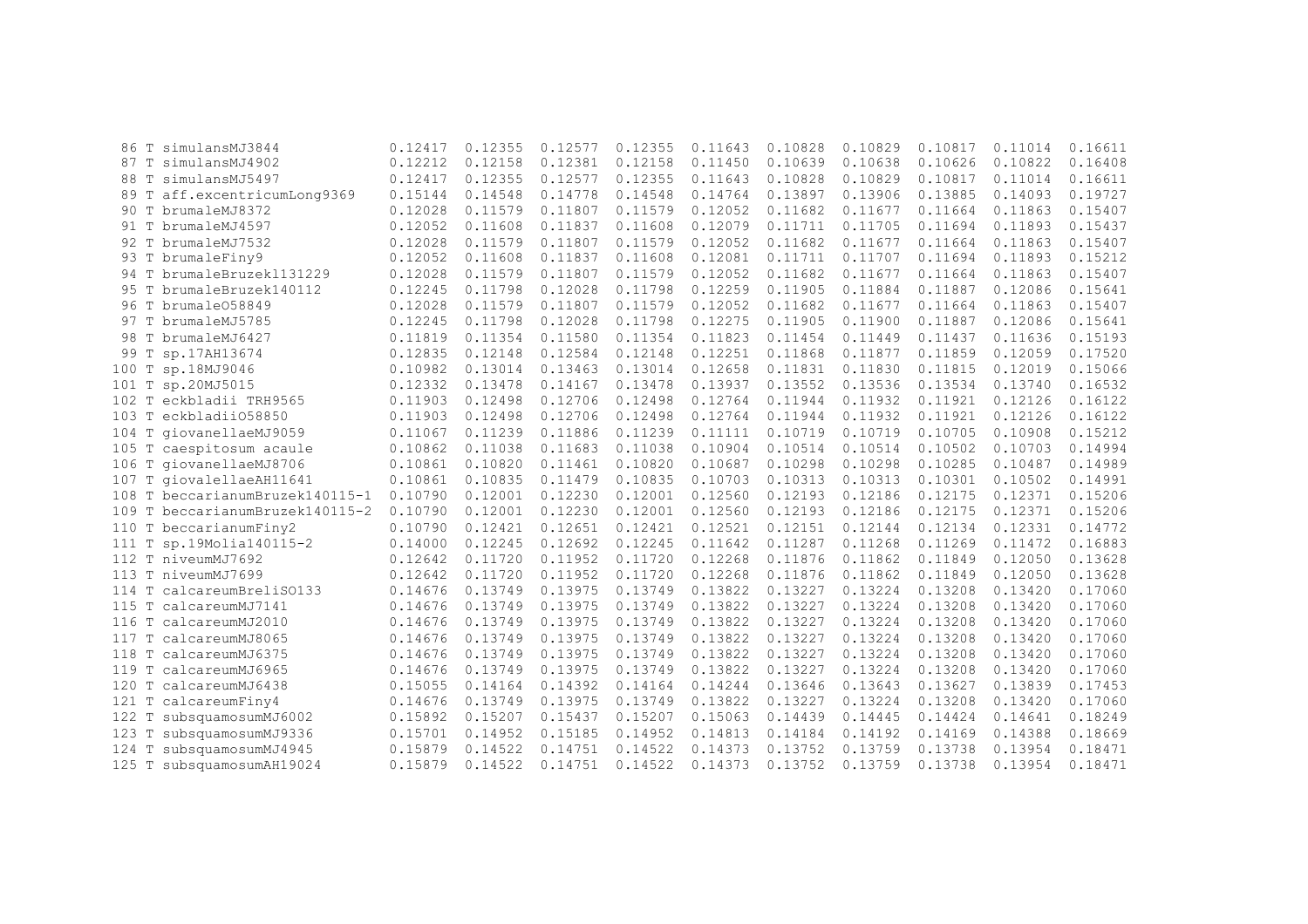| 0.15879                                                                                                                                                                                                                                                                                                                                                                                                                                                                                      | 0.14522                                  | 0.14751 | 0.14522 | 0.14373 | 0.13752 | 0.13759 | 0.13738 | 0.13954 | 0.18471 |
|----------------------------------------------------------------------------------------------------------------------------------------------------------------------------------------------------------------------------------------------------------------------------------------------------------------------------------------------------------------------------------------------------------------------------------------------------------------------------------------------|------------------------------------------|---------|---------|---------|---------|---------|---------|---------|---------|
| 0.15879                                                                                                                                                                                                                                                                                                                                                                                                                                                                                      | 0.14735                                  | 0.14968 | 0.14735 | 0.14597 | 0.13975 | 0.13982 | 0.13960 | 0.14177 | 0.18908 |
| 0.15261                                                                                                                                                                                                                                                                                                                                                                                                                                                                                      | 0.12840                                  | 0.13058 | 0.12840 | 0.13131 | 0.12711 | 0.12718 | 0.12700 | 0.12910 | 0.17155 |
| 0.15261                                                                                                                                                                                                                                                                                                                                                                                                                                                                                      | 0.12840                                  | 0.13058 | 0.12840 | 0.13131 | 0.12711 | 0.12718 | 0.12700 | 0.12910 | 0.17155 |
| 0.14699                                                                                                                                                                                                                                                                                                                                                                                                                                                                                      | 0.13848                                  | 0.13849 | 0.13848 | 0.13264 | 0.12669 | 0.12663 | 0.12653 | 0.12857 | 0.17059 |
| 0.14699                                                                                                                                                                                                                                                                                                                                                                                                                                                                                      | 0.13848                                  | 0.13849 | 0.13848 | 0.13264 | 0.12669 | 0.12663 | 0.12653 | 0.12857 | 0.17059 |
| 0.15128                                                                                                                                                                                                                                                                                                                                                                                                                                                                                      | 0.13132                                  | 0.13360 | 0.13132 | 0.13892 | 0.13295 | 0.13292 | 0.13276 | 0.13482 | 0.16138 |
| 0.15128                                                                                                                                                                                                                                                                                                                                                                                                                                                                                      | 0.13132                                  | 0.13360 | 0.13132 | 0.13892 | 0.13295 | 0.13292 | 0.13276 | 0.13482 | 0.16138 |
| 0.15347                                                                                                                                                                                                                                                                                                                                                                                                                                                                                      | 0.13376                                  | 0.13603 | 0.13376 | 0.14140 | 0.13543 | 0.13541 | 0.13524 | 0,13730 | 0.16345 |
| 0.15327                                                                                                                                                                                                                                                                                                                                                                                                                                                                                      | 0.13346                                  | 0.13574 | 0.13346 | 0.14112 | 0.13513 | 0.13511 | 0.13494 | 0.13700 | 0.16347 |
| 0.15321                                                                                                                                                                                                                                                                                                                                                                                                                                                                                      | 0.13336                                  | 0.13564 | 0.13336 | 0.14101 | 0.13503 | 0.13501 | 0.13484 | 0.13690 | 0.16342 |
| 0.15327                                                                                                                                                                                                                                                                                                                                                                                                                                                                                      | 0.13346                                  | 0.13574 | 0.13346 | 0.14112 | 0.13513 | 0.13511 | 0.13494 | 0.13700 | 0.16347 |
| 0.15128                                                                                                                                                                                                                                                                                                                                                                                                                                                                                      | 0.13132                                  | 0.13360 | 0.13132 | 0.13892 | 0.13295 | 0.13292 | 0.13276 | 0.13482 | 0.16138 |
| 0.15128                                                                                                                                                                                                                                                                                                                                                                                                                                                                                      | 0.13132                                  | 0.13360 | 0.13132 | 0.13892 | 0.13295 | 0.13292 | 0.13276 | 0.13482 | 0.16138 |
| 0.14045                                                                                                                                                                                                                                                                                                                                                                                                                                                                                      | 0.12909                                  | 0.13123 | 0.12909 | 0.12336 | 0.11740 | 0.11745 | 0.11730 | 0.11934 | 0.17170 |
|                                                                                                                                                                                                                                                                                                                                                                                                                                                                                              | 0.12909                                  | 0.13123 | 0.12909 | 0.12336 | 0.11740 | 0.11745 | 0.11730 | 0.11934 | 0.17170 |
| 0.14626                                                                                                                                                                                                                                                                                                                                                                                                                                                                                      | 0.12845                                  | 0.13061 | 0.12845 | 0.12054 | 0.11473 | 0.11474 | 0.11461 | 0.11661 | 0.16149 |
| 126 T subsquamosumMJ6563<br>127 T subsquamosumMJ9305Sp<br>128 T squamosumEL260-06<br>129 T squamosumMrazek1300<br>130 T sp. HQ667595 HQ667598<br>131 T sp. HQ667596 HQ667599<br>132 T melanocyclumKnudsen00.314<br>133 T melanocyclumMJ6036<br>134 T melanocyclumMJ9596<br>135 T melanocyclumM011215<br>136 T melanocyclumBohlin050529<br>137 T melanocyclumSAH08-247<br>138 T melanocyclumMJ8815<br>139 T melanocyclumMJ090418<br>140 T dominqueziaeH0667593<br>142 T rufumLectotype1908USA | 141 T domingueziaeH0667593H0667590.14045 |         |         |         |         |         |         |         |         |

|                              | 71                       | 72      | 73      | 74      | 75      | 76      | 77      | 78      | 79      | 80      |
|------------------------------|--------------------------|---------|---------|---------|---------|---------|---------|---------|---------|---------|
| 71 T aff. cretaceumMJ3821    | $\overline{\phantom{a}}$ |         |         |         |         |         |         |         |         |         |
| 72 T aff. cretaceumMJ6194    | 0.02386                  |         |         |         |         |         |         |         |         |         |
| aff. cretaceumAH3995<br>73 T | 0.02711                  | 0.00313 |         |         |         |         |         |         |         |         |
| 74 T aff. cretaceumMJ9304    | 0.02548                  | 0.00156 | 0.00472 |         |         |         |         |         |         |         |
| 75 T sp.5MJ10060             | 0.18930                  | 0.18451 | 0.18667 | 0.18663 |         |         |         |         |         |         |
| 76 T sp.5Bruzek131207        | 0.18930                  | 0.18451 | 0.18667 | 0.18663 | 0.00000 |         |         |         |         |         |
| 77 T simulansBruzek131201    | 0.14845                  | 0.15269 | 0.15709 | 0.15488 | 0.15845 | 0.15845 |         |         |         |         |
| 78 T simulansBruzek140214    | 0.14845                  | 0.15269 | 0.15709 | 0.15488 | 0.15845 | 0.15845 | 0.00000 |         |         |         |
| 79 T simulansMJ040221        | 0.15277                  | 0.15710 | 0.16154 | 0.15931 | 0.15862 | 0.15862 | 0.00832 | 0.00832 |         |         |
| 80 T simulansAH15633         | 0.15047                  | 0.15478 | 0.15918 | 0.15697 | 0.15632 | 0.15632 | 0.00496 | 0.00496 | 0.00331 |         |
| 81 T simulansMJ9064          | 0.15245                  | 0.15675 | 0.16117 | 0.15895 | 0.15834 | 0.15834 | 0.00662 | 0.00662 | 0.00497 | 0.00165 |
| 82 T simulansKnudsen01.70m   | 0.15257                  | 0.15687 | 0.16127 | 0.15906 | 0.15838 | 0.15838 | 0.00829 | 0.00829 | 0.00330 | 0.00330 |
| 83 T simulansMJ7865          | 0.15031                  | 0.15463 | 0.15903 | 0.15682 | 0.15617 | 0.15617 | 0.00496 | 0.00496 | 0.00166 | 0.00000 |
| 84 T simulansMrazek1313      | 0.15047                  | 0.15478 | 0.15918 | 0.15697 | 0.15632 | 0.15632 | 0.00496 | 0.00496 | 0.00331 | 0.00000 |
| 85 T simulansMJ3871          | 0.15483                  | 0.15912 | 0.16357 | 0.16133 | 0.16066 | 0.16066 | 0.00998 | 0.00998 | 0.00165 | 0.00496 |
| simulansMJ3844<br>86 T       | 0.15682                  | 0.16111 | 0.16556 | 0.16332 | 0.16265 | 0.16265 | 0.01164 | 0.01164 | 0.00330 | 0.00662 |
| simulansMJ4902<br>87 T       | 0.15475                  | 0.15906 | 0.16351 | 0.16128 | 0.16057 | 0.16057 | 0.00998 | 0.00998 | 0.00165 | 0.00496 |
| 88 T<br>simulansMJ5497       | 0.15682                  | 0.16111 | 0.16556 | 0.16332 | 0.16265 | 0.16265 | 0.01164 | 0.01164 | 0.00330 | 0.00662 |
| 89 T aff.excentricumLong9369 | 0.19495                  | 0.19685 | 0.19903 | 0.19912 | 0.18038 | 0.18038 | 0.10718 | 0.10718 | 0.10324 | 0.10528 |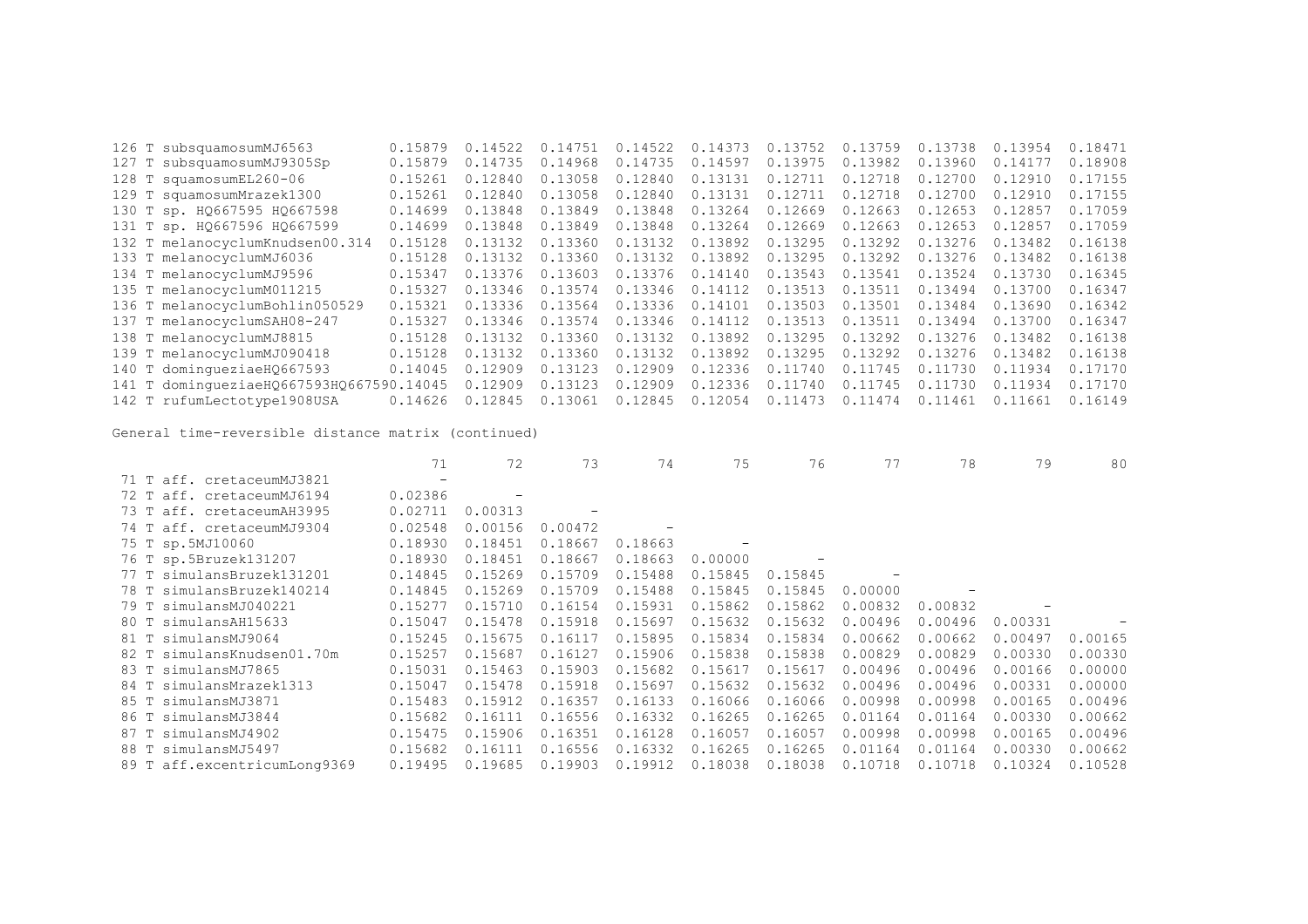|         |              | 90 T brumaleMJ8372              | 0.14106 | 0.14527 | 0.14949 | 0.14737 | 0.15372 | 0.15372 | 0.06242 | 0.06242 | 0.06244 | 0.06063 |
|---------|--------------|---------------------------------|---------|---------|---------|---------|---------|---------|---------|---------|---------|---------|
|         |              | 91 T brumaleMJ4597              | 0.14130 | 0.14550 | 0.14972 | 0.14760 | 0.15403 | 0.15403 | 0.06251 | 0.06251 | 0.06254 | 0.06073 |
|         |              | 92 T brumaleMJ7532              | 0.14106 | 0.14527 | 0.14949 | 0.14737 | 0.15372 | 0.15372 | 0.06242 | 0.06242 | 0.06244 | 0.06063 |
|         |              | 93 T brumaleFiny9               | 0.13917 | 0.14337 | 0.14758 | 0.14547 | 0.15171 | 0.15171 | 0.06251 | 0.06251 | 0.06254 | 0.06073 |
|         |              | 94 T brumaleBruzek1131229       | 0.14106 | 0.14527 | 0.14949 | 0.14737 | 0.15372 | 0.15372 | 0.06242 | 0.06242 | 0.06244 | 0.06063 |
| 95 T    |              | brumaleBruzek140112             | 0.14330 | 0.14750 | 0.15177 | 0.14963 | 0.15599 | 0.15599 | 0.06429 | 0.06429 | 0.06431 | 0.06249 |
| 96 T    |              | brumale058849                   | 0.14106 | 0.14527 | 0.14949 | 0.14737 | 0.15372 | 0.15372 | 0.06242 | 0.06242 | 0.06244 | 0.06063 |
|         |              | 97 T brumaleMJ5785              | 0.14330 | 0.14750 | 0.15177 | 0.14963 | 0.15599 | 0.15599 | 0.06429 | 0.06429 | 0.06431 | 0.06249 |
|         |              | 98 T brumaleMJ6427              | 0.13901 | 0.14533 | 0.14954 | 0.14742 | 0.15599 | 0.15599 | 0.06060 | 0.06060 | 0.06061 | 0.05882 |
| 99 T    |              | sp.17AH13674                    | 0.17294 | 0.16841 | 0.17047 | 0.17058 | 0.15583 | 0.15583 | 0.10052 | 0.10052 | 0.10273 | 0.09858 |
| 100 T   |              | sp.18MJ9046                     | 0.14416 | 0.14792 | 0.14997 | 0.15007 | 0.12823 | 0.12823 | 0.07050 | 0.07050 | 0.07036 | 0.07240 |
| 101 T   |              | sp.20MJ5015                     | 0.16046 | 0.16968 | 0.17206 | 0.17198 | 0.14104 | 0.14104 | 0.11629 | 0.11629 | 0.11424 | 0.11213 |
| $102$ T |              | eckbladii TRH9565               | 0.16114 | 0.16074 | 0.16296 | 0.16302 | 0.14431 | 0.14431 | 0.12343 | 0.12343 | 0.11918 | 0.12135 |
| $103$ T |              | eckbladii058850                 | 0.16114 | 0.16074 | 0.16296 | 0.16302 | 0.14431 | 0.14431 | 0.12343 | 0.12343 | 0.11918 | 0.12135 |
| $104$ T |              | qiovanellaeMJ9059               | 0.14757 | 0.15609 | 0.15825 | 0.15834 | 0.12245 | 0.12245 | 0.11038 | 0.11038 | 0.11048 | 0.10837 |
| 105 T   |              | caespitosum acaule              | 0.14537 | 0.15390 | 0.15606 | 0.15615 | 0.12040 | 0.12040 | 0.10840 | 0.10840 | 0.10850 | 0.10639 |
| 106 T   |              | qiovanellaeMJ8706               | 0.14532 | 0.15382 | 0.15596 | 0.15605 | 0.12040 | 0.12040 | 0.10633 | 0.10633 | 0.10641 | 0.10433 |
| 107 T   |              | qiovalellaeAH11641              | 0.14534 | 0.15385 | 0.15600 | 0.15609 | 0.12040 | 0.12040 | 0.10647 | 0.10647 | 0.10655 | 0.10445 |
| 108 T   |              | beccarianumBruzek140115-1       | 0.14957 | 0.15123 | 0.15343 | 0.15348 | 0.14085 | 0.14085 | 0.08718 | 0.08718 | 0.08721 | 0.08528 |
|         |              | 109 T beccarianumBruzek140115-2 | 0.14957 | 0.15123 | 0.15343 | 0.15348 | 0.14085 | 0.14085 | 0.08718 | 0.08718 | 0.08721 | 0.08528 |
|         |              | 110 T beccarianumFiny2          | 0.14526 | 0.14692 | 0.14910 | 0.14915 | 0.13654 | 0.13654 | 0.09118 | 0.09118 | 0.09121 | 0.08927 |
| 111 T   |              | sp.19Molia140115-2              | 0.16223 | 0.17066 | 0.17282 | 0.16843 | 0.16341 | 0.16341 | 0.08734 | 0.08734 | 0.09119 | 0.08936 |
| 112 T   |              | niveumMJ7692                    | 0.13186 | 0.14014 | 0.14225 | 0.14229 | 0.13422 | 0.13422 | 0.09906 | 0.09906 | 0.10117 | 0.09911 |
| 113 T   |              | niveumMJ7699                    | 0.13186 | 0.14014 | 0.14225 | 0.14229 | 0.13422 | 0.13422 | 0.09906 | 0.09906 | 0.10117 | 0.09911 |
| 114 T   |              | calcareumBreliS0133             | 0.16437 | 0.16611 | 0.16831 | 0.16399 | 0.16196 | 0.16196 | 0.13471 | 0.13471 | 0.13919 | 0.13693 |
| 115 T   |              | calcareumMJ7141                 | 0.16437 | 0.16611 | 0.16831 | 0.16399 | 0.16196 | 0.16196 | 0.13471 | 0.13471 | 0.13919 | 0.13693 |
| 116 T   |              | calcareumMJ2010                 | 0.16437 | 0.16611 | 0.16831 | 0.16399 | 0.16196 | 0.16196 | 0.13471 | 0.13471 | 0.13919 | 0.13693 |
|         |              | 117 T calcareumMJ8065           | 0.16437 | 0.16611 | 0.16831 | 0.16399 | 0.16196 | 0.16196 | 0.13471 | 0.13471 | 0.13919 | 0.13693 |
| 118 T   |              | calcareumMJ6375                 | 0.16437 | 0.16611 | 0.16831 | 0.16399 | 0.16196 | 0.16196 | 0.13471 | 0.13471 | 0.13919 | 0.13693 |
| 119 T   |              | calcareumMJ6965                 | 0.16437 | 0.16611 | 0.16831 | 0.16399 | 0.16196 | 0.16196 | 0.13471 | 0.13471 | 0.13919 | 0.13693 |
| 120 T   |              | calcareumMJ6438                 | 0.16827 | 0.17003 | 0.17223 | 0.16791 | 0.16573 | 0.16573 | 0.13875 | 0.13875 | 0.14325 | 0.14099 |
| 121 T   |              | calcareumFiny4                  | 0.16437 | 0.16611 | 0.16831 | 0.16399 | 0.16196 | 0.16196 | 0.13471 | 0.13471 | 0.13919 | 0.13693 |
| 122 T   |              | subsquamosumMJ6002              | 0.17643 | 0.18236 | 0.18443 | 0.18026 | 0.17012 | 0.17012 | 0.14091 | 0.14091 | 0.14518 | 0.14301 |
| 123     | $\mathbb{T}$ | subsquamosumMJ9336              | 0.18054 | 0.18648 | 0.18858 | 0.18435 | 0.16820 | 0.16820 | 0.13888 | 0.13888 | 0.14316 | 0.14099 |
| 124 T   |              | subsquamosumMJ4945              | 0.17856 | 0.18446 | 0.18657 | 0.18233 | 0.16825 | 0.16825 | 0.13884 | 0.13884 | 0.14312 | 0.14094 |
| 125     |              | subsquamosumAH19024             | 0.17856 | 0.18446 | 0.18657 | 0.18233 | 0.16825 | 0.16825 | 0.13884 | 0.13884 | 0.14312 | 0.14094 |
| 126     |              | subsquamosumMJ6563              | 0.17856 | 0.18446 | 0.18657 | 0.18233 | 0.16825 | 0.16825 | 0.13884 | 0.13884 | 0.14312 | 0.14094 |
| 127     |              | subsquamosumMJ9305Sp            | 0.18282 | 0.18875 | 0.19090 | 0.18659 | 0.16825 | 0.16825 | 0.14093 | 0.14093 | 0.14526 | 0.14304 |
| 128     |              | squamosumEL260-06               | 0.16537 | 0.17120 | 0.17335 | 0.16910 | 0.16734 | 0.16734 | 0.13599 | 0.13599 | 0.13604 | 0.13394 |
| 129 T   |              | squamosumMrazek1300             | 0.16537 | 0.17120 | 0.17335 | 0.16910 | 0.16734 | 0.16734 | 0.13599 | 0.13599 | 0.13604 | 0.13394 |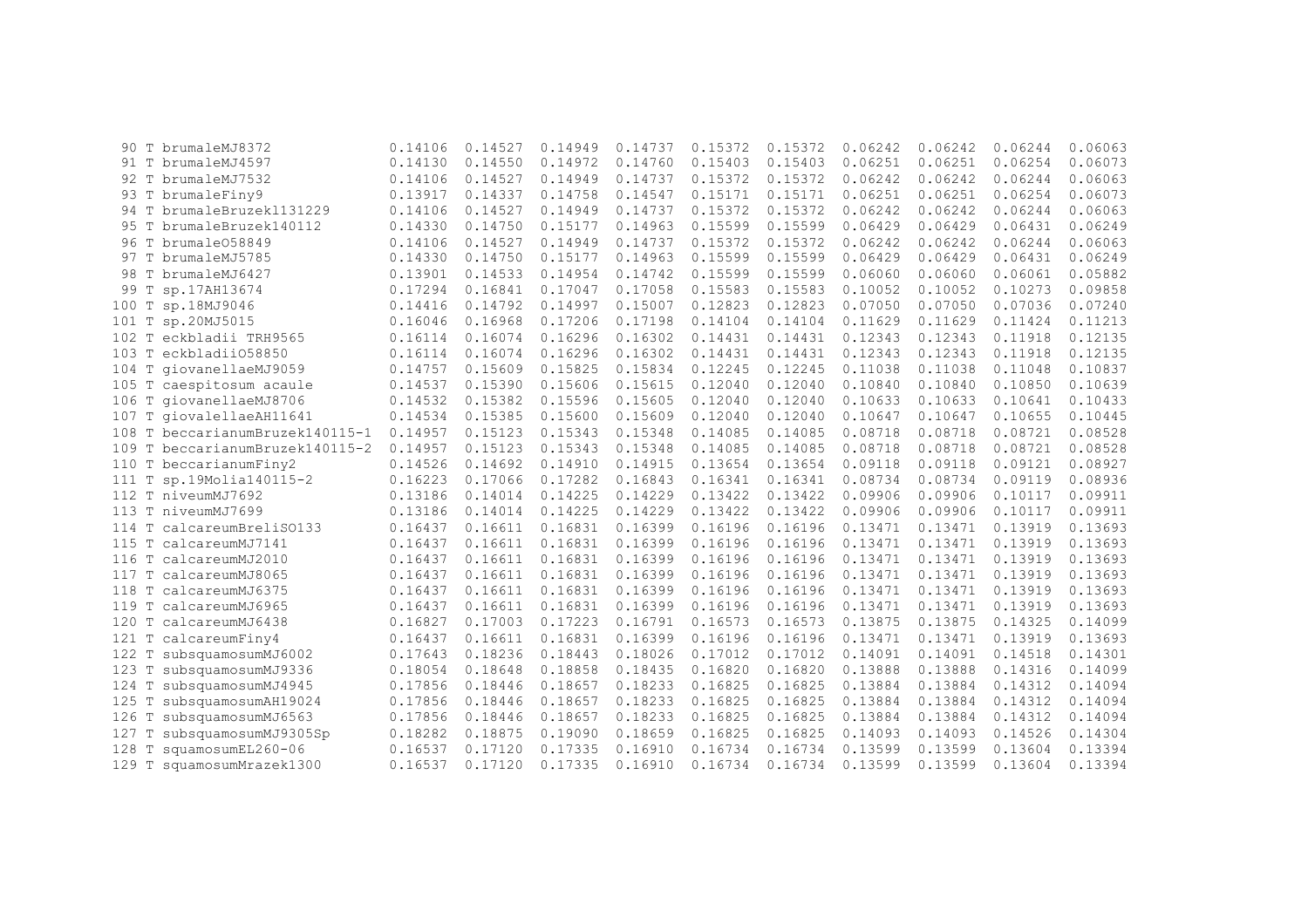| 130 T sp. H0667595 H0667598              | 0.16458 | 0.17037         | 0.17250         |                 | $0.16829$ 0.16912 0.16912 0.13192 0.13192 0.13613 |                 |         |                 |         | 0.13406 |
|------------------------------------------|---------|-----------------|-----------------|-----------------|---------------------------------------------------|-----------------|---------|-----------------|---------|---------|
| 131 T sp. HQ667596 HQ667599              | 0.16458 | 0.17037         | 0.17250         |                 | $0.16829$ $0.16912$ $0.16912$ $0.13192$ $0.13192$ |                 |         |                 | 0.13613 | 0.13406 |
| 132 T melanocyclumKnudsen00.314          | 0.16155 | 0.16368         | 0.16573         |                 | 0.16163  0.16152  0.16152                         |                 | 0.13503 | 0.13503         | 0.13511 | 0.13294 |
| 133 T melanocyclumMJ6036                 | 0.16155 |                 | 0.16368 0.16573 |                 | $0.16163$ $0.16152$ $0.16152$ $0.13503$           |                 |         | 0.13503         | 0.13511 | 0.13294 |
| 134 T melanocyclumMJ9596                 | 0.16359 |                 | 0.16574 0.16782 | 0.16368 0.16369 |                                                   | 0.16369 0.13719 |         | 0.13719 0.13727 |         | 0.13509 |
| 135 T melanocyclumM011215                | 0.16364 |                 | 0.16582 0.16787 |                 | $0.16378$ 0.16345 0.16345 0.13713 0.13713         |                 |         |                 | 0.13719 | 0.13503 |
| 136 T melanocyclumBohlin050529           | 0.16357 | 0.16573         | 0.16778         | 0.16368 0.16348 |                                                   | 0.16348 0.13707 |         | 0.13707         | 0.13713 | 0.13497 |
| 137 T melanocyclumSAH08-247              | 0.16364 |                 | 0.16582 0.16787 | 0.16378 0.16345 |                                                   | 0.16345 0.13713 |         | 0.13713         | 0.13719 | 0.13503 |
| 138 T melanocyclumMJ8815                 | 0.16155 | 0.16368 0.16573 |                 | 0.16163 0.16152 |                                                   | 0.16152         | 0.13503 | 0.13503 0.13511 |         | 0.13294 |
| 139 T melanocyclumMJ090418               | 0.16155 | 0.16368 0.16573 |                 | 0.16163         | 0.16152                                           | 0.16152         | 0.13503 | 0.13503         | 0.13511 | 0.13294 |
| 140 T dominqueziaeH0667593               | 0.16981 | 0.16947         | 0.17158         | 0.16739         | 0.16067                                           | 0.16067         | 0.14374 | 0.14374 0.14610 |         | 0.14389 |
| 141 T domingueziaeHQ667593HQ667590.16981 |         | 0.16947         | 0.17158         | 0.16739 0.16067 |                                                   | 0.16067         | 0.14374 | 0.14374         | 0.14610 | 0.14389 |
| 142 T rufumLectotype1908USA              | 0.15921 |                 | 0.15725 0.16149 | 0.15516 0.16008 |                                                   | 0.16008         | 0.12896 | 0.12896         | 0.12905 | 0.12688 |

|      |                           | 81      | 82      | 83      | 84      | 85      | 86      | 87      | 88      | 89      | 90      |
|------|---------------------------|---------|---------|---------|---------|---------|---------|---------|---------|---------|---------|
|      | 81 T simulansMJ9064       |         |         |         |         |         |         |         |         |         |         |
| 82 T | simulansKnudsen01.70m     | 0.00496 |         |         |         |         |         |         |         |         |         |
| 83 T | simulansMJ7865            | 0.00165 | 0.00165 |         |         |         |         |         |         |         |         |
| 84 T | simulansMrazek1313        | 0.00165 | 0.00330 | 0.00000 |         |         |         |         |         |         |         |
| 85 T | simulansMJ3871            | 0.00662 | 0.00496 | 0.00331 | 0.00496 |         |         |         |         |         |         |
| 86 T | simulansMJ3844            | 0.00828 | 0.00662 | 0.00496 | 0.00662 | 0.00000 |         |         |         |         |         |
| 87 T | simulansMJ4902            | 0.00662 | 0.00496 | 0.00331 | 0.00496 | 0.00000 | 0.00165 |         |         |         |         |
| 88 T | simulansMJ5497            | 0.00828 | 0.00662 | 0.00496 | 0.00662 | 0.00000 | 0.00000 | 0.00165 |         |         |         |
| 89 T | aff.excentricumLong9369   | 0.10717 | 0.10711 | 0.10525 | 0.10528 | 0.10330 | 0.10513 | 0.10325 | 0.10513 |         |         |
|      | 90 T brumaleMJ8372        | 0.06240 | 0.06239 | 0.06059 | 0.06063 | 0.06421 | 0.06597 | 0.06419 | 0.06597 | 0.09005 |         |
|      | 91 T brumaleMJ4597        | 0.06250 | 0.06249 | 0.06069 | 0.06073 | 0.06431 | 0.06607 | 0.06428 | 0.06607 | 0.09021 | 0.00000 |
|      | 92 T brumaleMJ7532        | 0.06240 | 0.06239 | 0.06059 | 0.06063 | 0.06421 | 0.06597 | 0.06419 | 0.06597 | 0.09005 | 0.00000 |
|      | 93 T brumaleFiny9         | 0.06250 | 0.06249 | 0.06069 | 0.06073 | 0.06431 | 0.06607 | 0.06428 | 0.06607 | 0.09021 | 0.00000 |
|      | 94 T brumaleBruzek1131229 | 0.06240 | 0.06239 | 0.06059 | 0.06063 | 0.06421 | 0.06597 | 0.06419 | 0.06597 | 0.09005 | 0.00000 |
| 95 T | brumaleBruzek140112       | 0.06427 | 0.06425 | 0.06245 | 0.06249 | 0.06609 | 0.06785 | 0.06606 | 0.06785 | 0.09198 | 0.00165 |
|      | 96 T brumale058849        | 0.06240 | 0.06239 | 0.06059 | 0.06063 | 0.06421 | 0.06597 | 0.06419 | 0.06597 | 0.09005 | 0.00000 |
|      | 97 T brumaleMJ5785        | 0.06427 | 0.06425 | 0.06245 | 0.06249 | 0.06609 | 0.06785 | 0.06606 | 0.06785 | 0.09198 | 0.00165 |
|      | 98 T brumaleMJ6427        | 0.06058 | 0.06057 | 0.05878 | 0.05882 | 0.06238 | 0.06414 | 0.06235 | 0.06414 | 0.08811 | 0.00165 |
|      | 99 T sp.17AH13674         | 0.10050 | 0.10252 | 0.09874 | 0.09858 | 0.10463 | 0.10643 | 0.10455 | 0.10643 | 0.12037 | 0.09251 |
|      | 100 T sp.18MJ9046         | 0.07429 | 0.07236 | 0.07235 | 0.07240 | 0.07044 | 0.07223 | 0.07036 | 0.07223 | 0.10358 | 0.08760 |
|      | 101 T sp.20MJ5015         | 0.11408 | 0.11218 | 0.11209 | 0.11213 | 0.11442 | 0.11629 | 0.11431 | 0.11629 | 0.15236 | 0.12697 |
|      | 102 T eckbladii TRH9565   | 0.12329 | 0.12146 | 0.12134 | 0.12135 | 0.11933 | 0.12123 | 0.11924 | 0.12123 | 0.15461 | 0.12936 |
|      | 103 T eckbladii058850     | 0.12329 | 0.12146 | 0.12134 | 0.12135 | 0.11933 | 0.12123 | 0.11924 | 0.12123 | 0.15461 | 0.12936 |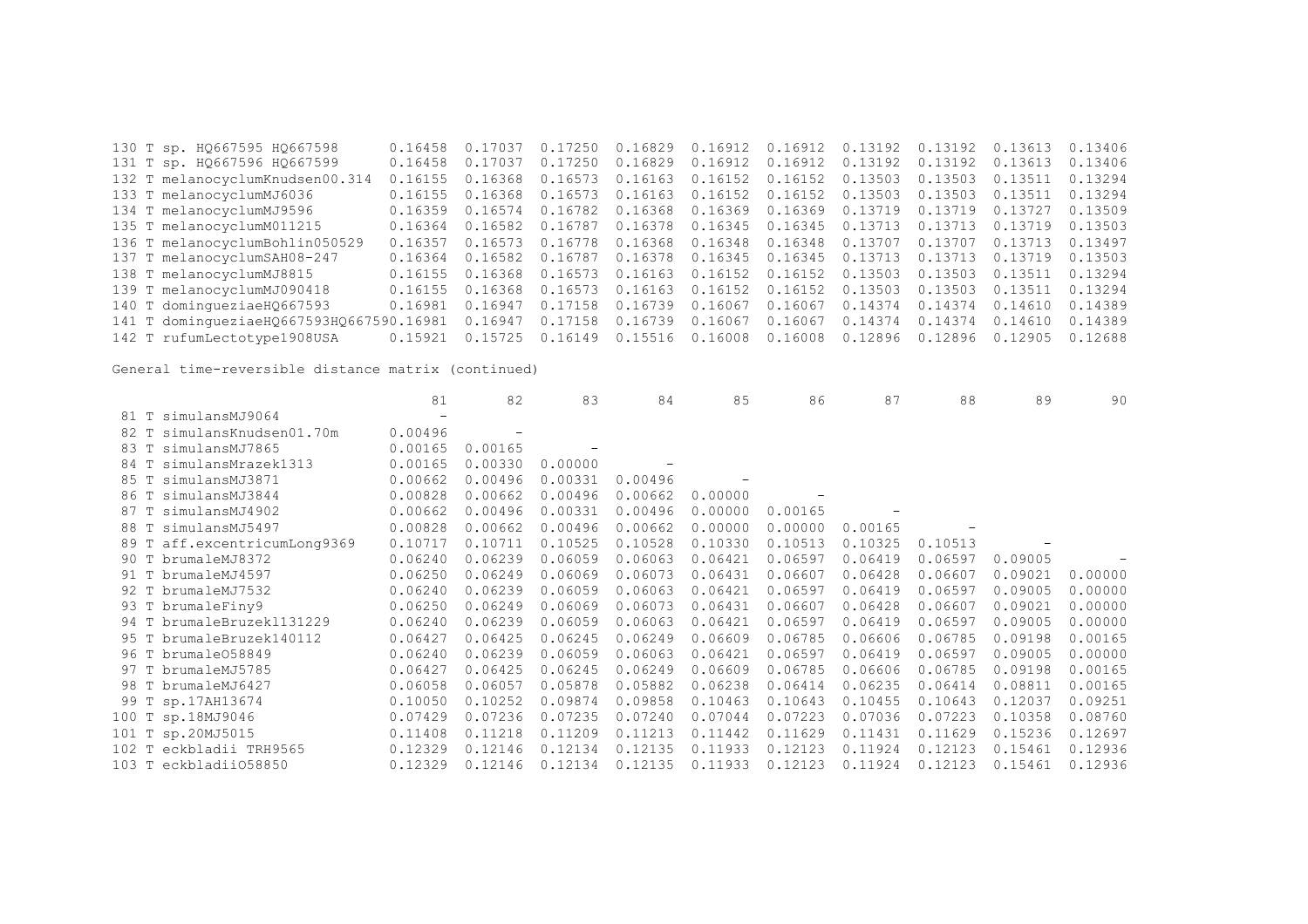|                    | 104 T giovanellaeMJ9059            | 0.11029 | 0.10851 | 0.10838 | 0.10837 | 0.11067 | 0.11254 | 0.11057 | 0.11254 | 0.13955 | 0.11911 |
|--------------------|------------------------------------|---------|---------|---------|---------|---------|---------|---------|---------|---------|---------|
|                    | 105 T caespitosum acaule           | 0.10831 | 0.10652 | 0.10641 | 0.10639 | 0.10868 | 0.11055 | 0.10859 | 0.11055 | 0.13746 | 0.11708 |
| 106                | T giovanellaeMJ8706                | 0.10624 | 0.10444 | 0.10433 | 0.10433 | 0.10658 | 0.10844 | 0.10649 | 0.10844 | 0.13525 | 0.11493 |
| $\mathbb T$<br>107 | qiovalellaeAH11641                 | 0.10636 | 0.10457 | 0.10446 | 0.10445 | 0.10672 | 0.10859 | 0.10663 | 0.10859 | 0.13542 | 0.11510 |
| 108                | T beccarianumBruzek140115-1        | 0.08720 | 0.08514 | 0.08517 | 0.08528 | 0.08729 | 0.08907 | 0.08725 | 0.08907 | 0.12078 | 0.08228 |
|                    | 109 T beccarianumBruzek140115-2    | 0.08720 | 0.08514 | 0.08517 | 0.08528 | 0.08729 | 0.08907 | 0.08725 | 0.08907 | 0.12078 | 0.08228 |
|                    | 110 T beccarianumFiny2             | 0.09121 | 0.08910 | 0.08916 | 0.08927 | 0.09128 | 0.09307 | 0.09123 | 0.09307 | 0.12501 | 0.08624 |
| 111                | T sp.19Molia140115-2               | 0.09120 | 0.09109 | 0.08927 | 0.08936 | 0.08943 | 0.09123 | 0.08935 | 0.09123 | 0.13250 | 0.09342 |
| 112                | T niveumMJ7692                     | 0.10103 | 0.09922 | 0.09912 | 0.09911 | 0.10134 | 0.10317 | 0.10123 | 0.10317 | 0.13531 | 0.10295 |
| T<br>113           | niveumMJ7699                       | 0.10103 | 0.09922 | 0.09912 | 0.09911 | 0.10134 | 0.10317 | 0.10123 | 0.10317 | 0.13531 | 0.10295 |
| T<br>114           | calcareumBreliS0133                | 0.13888 | 0.13910 | 0.13687 | 0.13693 | 0.14129 | 0.14330 | 0.14118 | 0.14330 | 0.17080 | 0.13053 |
| T<br>115           | calcareumMJ7141                    | 0.13888 | 0.13910 | 0.13687 | 0.13693 | 0.14129 | 0.14330 | 0.14118 | 0.14330 | 0.17080 | 0.13053 |
| T<br>116           | calcareumMJ2010                    | 0.13888 | 0.13910 | 0.13687 | 0.13693 | 0.14129 | 0.14330 | 0.14118 | 0.14330 | 0.17080 | 0.13053 |
| T<br>117           | calcareumMJ8065                    | 0.13888 | 0.13910 | 0.13687 | 0.13693 | 0.14129 | 0.14330 | 0.14118 | 0.14330 | 0.17080 | 0.13053 |
| $\mathbb T$<br>118 | calcareumMJ6375                    | 0.13888 | 0.13910 | 0.13687 | 0.13693 | 0.14129 | 0.14330 | 0.14118 | 0.14330 | 0.17080 | 0.13053 |
| $\mathbb T$<br>119 | calcareumMJ6965                    | 0.13888 | 0.13910 | 0.13687 | 0.13693 | 0.14129 | 0.14330 | 0.14118 | 0.14330 | 0.17080 | 0.13053 |
| $\mathbb T$<br>120 | calcareumMJ6438                    | 0.14296 | 0.14315 | 0.14091 | 0.14099 | 0.14534 | 0.14736 | 0.14524 | 0.14736 | 0.17511 | 0.13461 |
| $\mathbb T$<br>121 | calcareumFiny4                     | 0.13888 | 0.13910 | 0.13687 | 0.13693 | 0.14129 | 0.14330 | 0.14118 | 0.14330 | 0.17080 | 0.13053 |
| Т<br>122           | subsquamosumMJ6002                 | 0.14496 | 0.14520 | 0.14292 | 0.14301 | 0.14729 | 0.14931 | 0.14716 | 0.14931 | 0.17966 | 0.14103 |
| 123<br>Т           | subsquamosumMJ9336                 | 0.14293 | 0.14315 | 0.14089 | 0.14099 | 0.14526 | 0.14726 | 0.14513 | 0.14726 | 0.17748 | 0.13901 |
| 124<br>T           | subsquamosumMJ4945                 | 0.14288 | 0.14313 | 0.14085 | 0.14094 | 0.14523 | 0.14724 | 0.14509 | 0.14724 | 0.17742 | 0.13896 |
| Т<br>125           | subsquamosumAH19024                | 0.14288 | 0.14313 | 0.14085 | 0.14094 | 0.14523 | 0.14724 | 0.14509 | 0.14724 | 0.17742 | 0.13896 |
| T<br>126           | subsquamosumMJ6563                 | 0.14288 | 0.14313 | 0.14085 | 0.14094 | 0.14523 | 0.14724 | 0.14509 | 0.14724 | 0.17742 | 0.13896 |
| 127<br>T           | subsquamosumMJ9305Sp               | 0.14501 | 0.14523 | 0.14295 | 0.14304 | 0.14737 | 0.14938 | 0.14723 | 0.14938 | 0.17967 | 0.14111 |
| 128<br>Т           | squamosumEL260-06                  | 0.13589 | 0.13604 | 0.13383 | 0.13394 | 0.13812 | 0.14012 | 0.13801 | 0.14012 | 0.15922 | 0.13207 |
| 129<br>Т           | squamosumMrazek1300                | 0.13589 | 0.13604 | 0.13383 | 0.13394 | 0.13812 | 0.14012 | 0.13801 | 0.14012 | 0.15922 | 0.13207 |
| $\mathbb T$<br>130 | sp. HQ667595 HQ667598              | 0.13595 | 0.13614 | 0.13394 | 0.13406 | 0.13818 | 0.14020 | 0.13810 | 0.14020 | 0.16995 | 0.13206 |
| $\mathbb T$<br>131 | sp. HQ667596 HQ667599              | 0.13595 | 0.13614 | 0.13394 | 0.13406 | 0.13818 | 0.14020 | 0.13810 | 0.14020 | 0.16995 | 0.13206 |
| 132                | T melanocyclumKnudsen00.314        | 0.13488 | 0.13499 | 0.13283 | 0.13294 | 0.13714 | 0.13910 | 0.13705 | 0.13910 | 0.15597 | 0.13108 |
| 133                | T melanocyclumMJ6036               | 0.13488 | 0.13499 | 0.13283 | 0.13294 | 0.13714 | 0.13910 | 0.13705 | 0.13910 | 0.15597 | 0.13108 |
|                    | 134 T melanocyclumMJ9596           | 0.13704 | 0.13714 | 0.13498 | 0.13509 | 0.13931 | 0.14127 | 0.13922 | 0.14127 | 0.15810 | 0.13320 |
| 135                | T melanocyclumM011215              | 0.13698 | 0.13708 | 0.13492 | 0.13503 | 0.13923 | 0.14119 | 0.13913 | 0.14119 | 0.15820 | 0.12904 |
| 136                | T melanocyclumBohlin050529         | 0.13692 | 0.13701 | 0.13486 | 0.13497 | 0.13917 | 0.14113 | 0.13907 | 0.14113 | 0.15808 | 0.13313 |
| 137                | T melanocyclumSAH08-247            | 0.13698 | 0.13708 | 0.13492 | 0.13503 | 0.13923 | 0.14119 | 0.13913 | 0.14119 | 0.15820 | 0.12904 |
| T<br>138           | melanocyclumMJ8815                 | 0.13488 | 0.13499 | 0.13283 | 0.13294 | 0.13714 | 0.13910 | 0.13705 | 0.13910 | 0.15597 | 0.13108 |
| 139                | melanocyclumMJ090418               | 0.13488 | 0.13499 | 0.13283 | 0.13294 | 0.13714 | 0.13910 | 0.13705 | 0.13910 | 0.15597 | 0.13108 |
| 140                | domingueziaeHQ667593               | 0.14582 | 0.14597 | 0.14377 | 0.14389 | 0.14814 | 0.15011 | 0.14804 | 0.15011 | 0.17357 | 0.14355 |
| 141                | dominqueziaeHQ667593HQ667590.14582 |         | 0.14597 | 0.14377 | 0.14389 | 0.14814 | 0.15011 | 0.14804 | 0.15011 | 0.17357 | 0.14355 |
|                    | 142 T rufumLectotype1908USA        | 0.12880 | 0.12896 | 0.12682 | 0.12688 | 0.13101 | 0.13298 | 0.13093 | 0.13298 | 0.16424 | 0.13082 |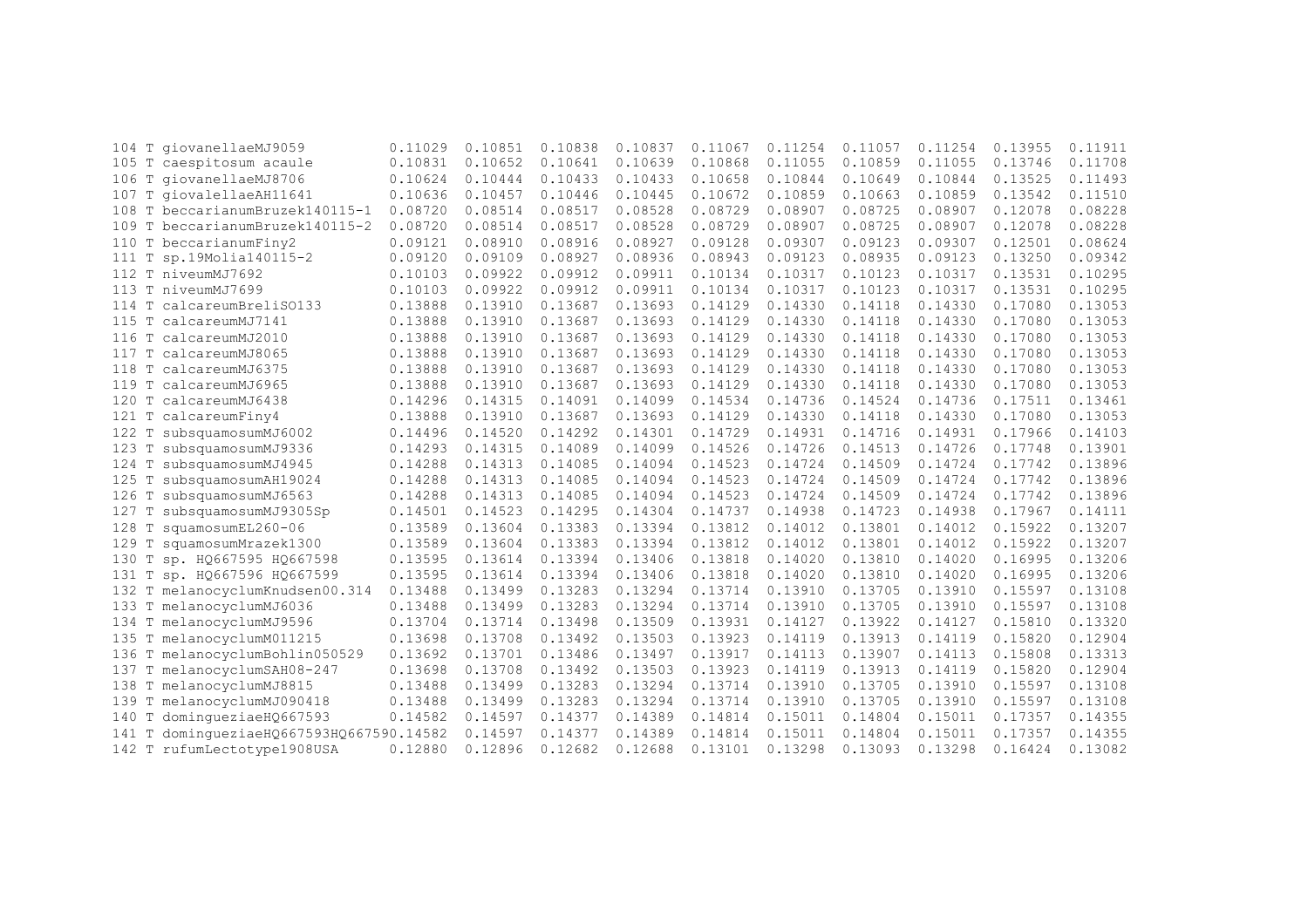|       |                                    | 91                       | 92                       | 93                       | 94      | 95      | 96      | 97      | 98      | 99      | 100     |
|-------|------------------------------------|--------------------------|--------------------------|--------------------------|---------|---------|---------|---------|---------|---------|---------|
|       | 91 T brumaleMJ4597                 | $\overline{\phantom{a}}$ |                          |                          |         |         |         |         |         |         |         |
| 92    | T brumaleMJ7532                    | 0.00000                  | $\overline{\phantom{0}}$ |                          |         |         |         |         |         |         |         |
|       | 93 T brumaleFiny9                  | 0.00000                  | 0.00000                  | $\overline{\phantom{m}}$ |         |         |         |         |         |         |         |
|       | 94 T brumaleBruzek1131229          | 0.00000                  | 0.00000                  | 0.00000                  |         |         |         |         |         |         |         |
| 95    | T brumaleBruzek140112              | 0.00000                  | 0.00165                  | 0.00165                  | 0.00165 |         |         |         |         |         |         |
| 96    | T brumale058849                    | 0.00000                  | 0.00000                  | 0.00000                  | 0.00000 | 0.00165 |         |         |         |         |         |
| 97    | T brumaleMJ5785                    | 0.00165                  | 0.00165                  | 0.00165                  | 0.00165 | 0.00331 | 0.00165 |         |         |         |         |
| 98    | T brumaleMJ6427                    | 0.00165                  | 0.00165                  | 0.00165                  | 0.00165 | 0.00331 | 0.00165 | 0.00331 |         |         |         |
| 99    | T sp.17AH13674                     | 0.09267                  | 0.09251                  | 0.09267                  | 0.09251 | 0.09450 | 0.09251 | 0.09450 | 0.09450 |         |         |
| 100   | T sp.18MJ9046                      | 0.08772                  | 0.08760                  | 0.08772                  | 0.08760 | 0.08957 | 0.08760 | 0.08957 | 0.08564 | 0.08203 |         |
|       | 101 T sp.20MJ5015                  | 0.12493                  | 0.12697                  | 0.12721                  | 0.12697 | 0.12478 | 0.12697 | 0.12923 | 0.12478 | 0.11434 | 0.10394 |
|       | 102 T eckbladii TRH9565            | 0.12959                  | 0.12936                  | 0.12959                  | 0.12936 | 0.13155 | 0.12936 | 0.13155 | 0.12719 | 0.11066 | 0.10875 |
|       | 103 T eckbladii058850              | 0.12959                  | 0.12936                  | 0.12959                  | 0.12936 | 0.13155 | 0.12936 | 0.13155 | 0.12719 | 0.11066 | 0.10875 |
| 104 T | qiovanellaeMJ9059                  | 0.11935                  | 0.11911                  | 0.11708                  | 0.11911 | 0.12128 | 0.11911 | 0.12128 | 0.11697 | 0.10024 | 0.09280 |
|       | 105 T caespitosum acaule           | 0.11731                  | 0.11708                  | 0.11504                  | 0.11708 | 0.11924 | 0.11708 | 0.11924 | 0.11493 | 0.09826 | 0.09081 |
|       | 106 T giovanellaeMJ8706            | 0.11515                  | 0.11493                  | 0.11291                  | 0.11493 | 0.11708 | 0.11493 | 0.11708 | 0.11280 | 0.09834 | 0.08878 |
|       | 107 T giovalellaeAH11641           | 0.11532                  | 0.11510                  | 0.11307                  | 0.11510 | 0.11726 | 0.11510 | 0.11726 | 0.11296 | 0.09823 | 0.08891 |
|       | 108 T beccarianumBruzek140115-1    | 0.08238                  | 0.08228                  | 0.08238                  | 0.08228 | 0.08432 | 0.08228 | 0.08432 | 0.08025 | 0.08640 | 0.06929 |
| 109   | T beccarianumBruzek140115-2        | 0.08238                  | 0.08228                  | 0.08238                  | 0.08228 | 0.08432 | 0.08228 | 0.08432 | 0.08025 | 0.08640 | 0.06929 |
|       | 110 T beccarianumFiny2             | 0.08635                  | 0.08624                  | 0.08635                  | 0.08624 | 0.08830 | 0.08624 | 0.08830 | 0.08420 | 0.08639 | 0.06921 |
| 111   | T sp.19Molia140115-2               | 0.09158                  | 0.09342                  | 0.09350                  | 0.09342 | 0.09147 | 0.09342 | 0.09538 | 0.09147 | 0.09793 | 0.07127 |
| 112   | T niveumMJ7692                     | 0.10310                  | 0.10295                  | 0.10101                  | 0.10295 | 0.10502 | 0.10295 | 0.10502 | 0.10091 | 0.11759 | 0.10103 |
| 113   | T niveumMJ7699                     | 0.10310                  | 0.10295                  | 0.10101                  | 0.10295 | 0.10502 | 0.10295 | 0.10502 | 0.10091 | 0.11759 | 0.10103 |
| 114   | T<br>calcareumBreliS0133           | 0.13074                  | 0.13053                  | 0.13074                  | 0.13053 | 0.13268 | 0.13053 | 0.12845 | 0.12845 | 0.13709 | 0.12117 |
| 115   | $\mathbb T$<br>calcareumMJ7141     | 0.13074                  | 0.13053                  | 0.13074                  | 0.13053 | 0.13268 | 0.13053 | 0.12845 | 0.12845 | 0.13709 | 0.12117 |
| 116   | T<br>calcareumMJ2010               | 0.13074                  | 0.13053                  | 0.13074                  | 0.13053 | 0.13268 | 0.13053 | 0.12845 | 0.12845 | 0.13709 | 0.12117 |
| 117   | $\mathbb T$<br>calcareumMJ8065     | 0.13074                  | 0.13053                  | 0.13074                  | 0.13053 | 0.13268 | 0.13053 | 0.12845 | 0.12845 | 0.13709 | 0.12117 |
| 118   | calcareumMJ6375<br>T               | 0.13074                  | 0.13053                  | 0.13074                  | 0.13053 | 0.13268 | 0.13053 | 0.12845 | 0.12845 | 0.13709 | 0.12117 |
| 119   | T<br>calcareumMJ6965               | 0.13074                  | 0.13053                  | 0.13074                  | 0.13053 | 0.13268 | 0.13053 | 0.12845 | 0.12845 | 0.13709 | 0.12117 |
| 120   | calcareumMJ6438                    | 0.13483                  | 0.13461                  | 0.13483                  | 0.13461 | 0.13677 | 0.13461 | 0.13252 | 0.13252 | 0.14106 | 0.12524 |
| 121 T | calcareumFiny4                     | 0.13074                  | 0.13053                  | 0.13074                  | 0.13053 | 0.13268 | 0.13053 | 0.12845 | 0.12845 | 0.13709 | 0.12117 |
| 122   | $\mathbb T$<br>subsquamosumMJ6002  | 0.14128                  | 0.14103                  | 0.14128                  | 0.14103 | 0.14315 | 0.14103 | 0.14315 | 0.13895 | 0.16588 | 0.13964 |
| 123   | Т<br>subsquamosumMJ9336            | 0.13925                  | 0.13901                  | 0.13925                  | 0.13901 | 0.14114 | 0.13901 | 0.14114 | 0.13693 | 0.16376 | 0.13749 |
| 124   | $\mathbb T$<br>subsquamosumMJ4945  | 0.13920                  | 0.13896                  | 0.13920                  | 0.13896 | 0.14108 | 0.13896 | 0.14108 | 0.13689 | 0.16385 | 0.13749 |
| 125   | $\mathbb T$<br>subsquamosumAH19024 | 0.13920                  | 0.13896                  | 0.13920                  | 0.13896 | 0.14108 | 0.13896 | 0.14108 | 0.13689 | 0.16385 | 0.13749 |
| 126   | $\mathbb T$<br>subsquamosumMJ6563  | 0.13920                  | 0.13896                  | 0.13920                  | 0.13896 | 0.14108 | 0.13896 | 0.14108 | 0.13689 | 0.16385 | 0.13749 |
|       | 127 T subsquamosumMJ9305Sp         | 0.14136                  | 0.14111                  | 0.14136                  | 0.14111 | 0.14327 | 0.14111 | 0.14327 | 0.13903 | 0.16385 | 0.13965 |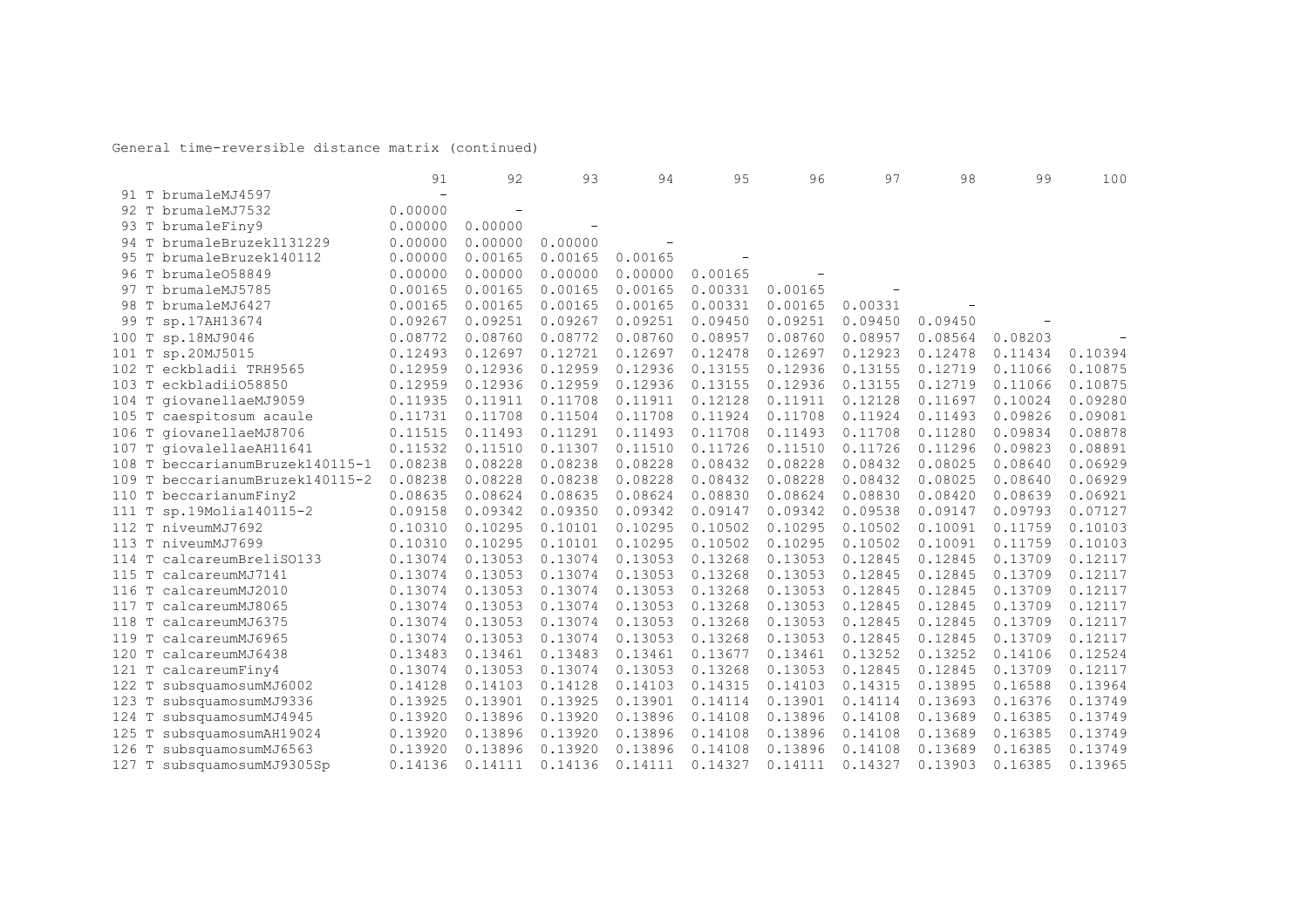| 128 T squamosumEL260-06                  | 0.13231 | 0.13207 | 0.13231 | 0.13207 | 0.13418 | 0.13207 | 0.13418 | 0.13002        | 0.14878 | 0.11411 |
|------------------------------------------|---------|---------|---------|---------|---------|---------|---------|----------------|---------|---------|
| 129 T squamosumMrazek1300                | 0.13231 | 0.13207 | 0.13231 | 0.13207 | 0.13418 | 0.13207 | 0.13418 | 0.13002        | 0.14878 | 0.11411 |
| 130 T sp. H0667595 H0667598              | 0.13224 | 0.13206 | 0.13224 | 0.13206 | 0.13414 | 0.13206 | 0.13414 | 0.12998        | 0.14645 | 0.12026 |
| 131 T sp. H0667596 H0667599              | 0.13224 | 0.13206 | 0.13224 | 0.13206 | 0.13414 | 0.13206 | 0.13414 | 0.12998        | 0.14645 | 0.12026 |
| 132 T melanocyclumKnudsen00.314          | 0.13132 | 0.13108 | 0.13132 | 0.13108 | 0.13323 | 0.13108 | 0.13323 | 0.12902        | 0.15143 | 0.11302 |
| 133 T melanocyclumMJ6036                 | 0.13132 | 0.13108 | 0.13132 | 0.13108 | 0.13323 | 0.13108 | 0.13323 | 0.12902        | 0.15143 | 0.11302 |
| 134 T melanocyclumMJ9596                 | 0.13346 | 0.13320 | 0.13346 | 0.13320 | 0.13537 | 0.13320 | 0.13537 | 0 1 3 1 1<br>3 | 0.15359 | 0.11519 |
| 135 T melanocyclumM011215                | 0.12928 | 0.12904 | 0.12928 | 0.12904 | 0.13118 | 0.12904 | 0.13118 | 0.12699        | 0.15349 | 0.11513 |
| 136 T melanocyclumBohlin050529           | 0.13337 | 0.13313 | 0.13337 | 0.13313 | 0.13528 | 0.13313 | 0.13528 | 0.13106        | 0.15344 | 0.11501 |
| 137 T melanocyclumSAH08-247              | 0.12928 | 0.12904 | 0.12928 | 0.12904 | 0.13118 | 0.12904 | 0.13118 | 0.12699        | 0.15349 | 0.11513 |
| 138 T melanocyclumMJ8815                 | 0.13132 | 0.13108 | 0.13132 | 0.13108 | 0.13323 | 0.13108 | 0.13323 | 0.12902        | 0.15143 | 0.11302 |
| 139 T melanocyclumMJ090418               | 0.13132 | 0.13108 | 0.13132 | 0.13108 | 0.13323 | 0.13108 | 0.13323 | 0.12902        | 0.15143 | 0.11302 |
| 140 T dominqueziaeH0667593               | 0.14385 | 0.14355 | 0.14385 | 0.14355 | 0.14576 | 0.14355 | 0.14576 | 0.14134        | 0.15150 | 0.12984 |
| 141 T dominqueziaeHQ667593HQ667590.14385 |         | 0.14355 | 0.14385 | 0.14355 | 0.14576 | 0.14355 | 0.14576 | 0.14134        | 0.15150 | 0.12984 |
| 142 T rufumLectotype1908USA              | 0.13107 | 0.13082 | 0.13107 | 0.13082 | 0.13299 | 0.13082 | 0.13299 | 0.12869        | 0.13089 | 0.11875 |
|                                          |         |         |         |         |         |         |         |                |         |         |

|                                 | 101                      | 102     | 103     | 104     | 105     | 106     | 107     | 108     | 109     | 110     |
|---------------------------------|--------------------------|---------|---------|---------|---------|---------|---------|---------|---------|---------|
| 101 T sp.20MJ5015               | $\overline{\phantom{m}}$ |         |         |         |         |         |         |         |         |         |
| 102 T eckbladii TRH9565         | 0.07831                  |         |         |         |         |         |         |         |         |         |
| eckbladii058850<br>103 T        | 0.07831                  | 0.00000 |         |         |         |         |         |         |         |         |
| 104 T giovanellaeMJ9059         | 0.07571                  | 0.04660 | 0.04660 |         |         |         |         |         |         |         |
| 105 T caespitosum acaule        | 0.07381                  | 0.04477 | 0.04477 | 0.00173 |         |         |         |         |         |         |
| 106 T giovanellaeMJ8706         | 0.07180                  | 0.04669 | 0.04669 | 0.00345 | 0.00173 |         |         |         |         |         |
| 107 T giovalellaeAH11641        | 0.07191                  | 0.04481 | 0.04481 | 0.00173 | 0.00000 | 0.00000 |         |         |         |         |
| 108 T beccarianumBruzek140115-1 | 0.10712                  | 0.11769 | 0.11769 | 0.10592 | 0.10397 | 0.10179 | 0.10202 |         |         |         |
| 109 T beccarianumBruzek140115-2 | 0.10712                  | 0.11769 | 0.11769 | 0.10592 | 0.10397 | 0.10179 | 0.10202 | 0.00000 |         |         |
| 110 T beccarianumFiny2          | 0.10695                  | 0.11985 | 0.11985 | 0.10571 | 0.10374 | 0.10158 | 0.10180 | 0.00343 | 0.00343 |         |
| 111 T sp.19Molia140115-2        | 0.09626                  | 0.11596 | 0.11596 | 0.09933 | 0.09736 | 0.09530 | 0.09549 | 0.06945 | 0.06945 | 0.06939 |
| 112 T niveumMJ7692              | 0.08025                  | 0.08356 | 0.08356 | 0.08356 | 0.08156 | 0.07958 | 0.07968 | 0.10015 | 0.10015 | 0.10426 |
| 113 T niveumMJ7699              | 0.08025                  | 0.08356 | 0.08356 | 0.08356 | 0.08156 | 0.07958 | 0.07968 | 0.10015 | 0.10015 | 0.10426 |
| 114 T calcareumBreliS0133       | 0.14194                  | 0.12643 | 0.12643 | 0.13321 | 0.13109 | 0.13339 | 0.13129 | 0.11900 | 0.11900 | 0.12337 |
| 115 T calcareumMJ7141           | 0.14194                  | 0.12643 | 0.12643 | 0.13321 | 0.13109 | 0.13339 | 0.13129 | 0.11900 | 0.11900 | 0.12337 |
| 116 T calcareumMJ2010           | 0.14194                  | 0.12643 | 0.12643 | 0.13321 | 0.13109 | 0.13339 | 0.13129 | 0.11900 | 0.11900 | 0.12337 |
| 117 T calcareumMJ8065           | 0.14194                  | 0.12643 | 0.12643 | 0.13321 | 0.13109 | 0.13339 | 0.13129 | 0.11900 | 0.11900 | 0.12337 |
| 118 T calcareumMJ6375           | 0.14194                  | 0.12643 | 0.12643 | 0.13321 | 0.13109 | 0.13339 | 0.13129 | 0.11900 | 0.11900 | 0.12337 |
| 119 T calcareumMJ6965           | 0.14194                  | 0.12643 | 0.12643 | 0.13321 | 0.13109 | 0.13339 | 0.13129 | 0.11900 | 0.11900 | 0.12337 |
| 120 T calcareumMJ6438           | 0.14615                  | 0.13057 | 0.13057 | 0.13733 | 0.13520 | 0.13752 | 0.13541 | 0.12306 | 0.12306 | 0.12744 |
| 121 T calcareumFiny4            | 0.14194                  | 0.12643 | 0.12643 | 0.13321 | 0.13109 | 0.13339 | 0.13129 | 0.11900 | 0.11900 | 0.12337 |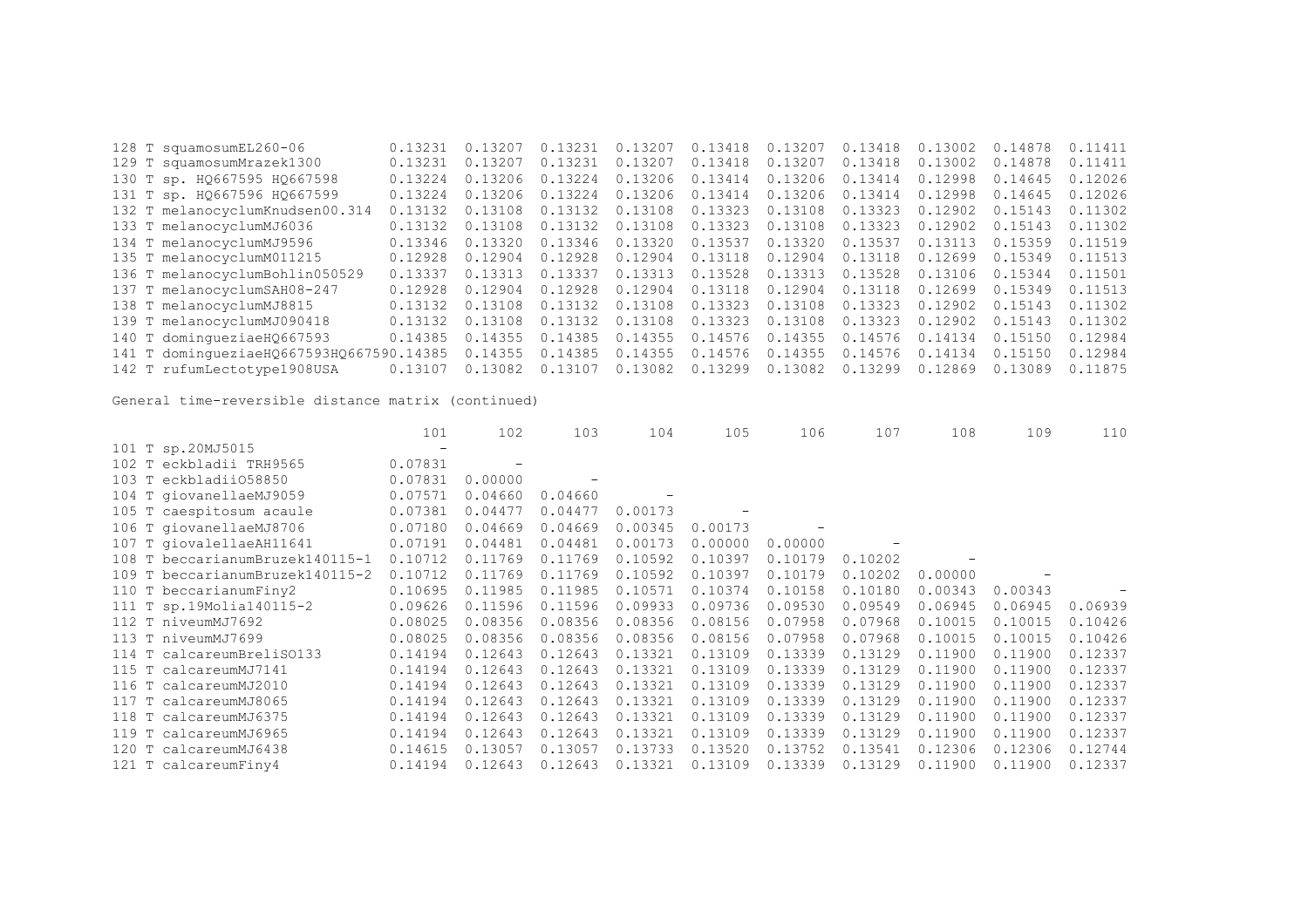|       | 122 T subsquamosumMJ6002                 | 0.15450 | 0.14738 | 0.14738 | 0.14524 | 0.14309 | 0.14089 | 0.14108 | 0.13540 | 0.13540 | 0.13979 |
|-------|------------------------------------------|---------|---------|---------|---------|---------|---------|---------|---------|---------|---------|
|       | 123 T subsquamosumMJ9336                 | 0.15431 | 0.14273 | 0.14273 | 0.14502 | 0.14288 | 0.14069 | 0.14089 | 0.13752 | 0.13752 | 0.14193 |
| 124 T | subsquamosumMJ4945                       | 0.15445 | 0.14295 | 0.14295 | 0.14521 | 0.14304 | 0.14085 | 0.14105 | 0.13524 | 0.13524 | 0.13962 |
| 125 T | subsquamosumAH19024                      | 0.15445 | 0.14295 | 0.14295 | 0.14521 | 0.14304 | 0.14085 | 0.14105 | 0.13524 | 0.13524 | 0.13962 |
|       | 126 T subsquamosumMJ6563                 | 0.15445 | 0.14295 | 0.14295 | 0.14521 | 0.14304 | 0.14085 | 0.14105 | 0.13524 | 0.13524 | 0.13962 |
|       | 127 T subsquamosumMJ9305Sp               | 0.15682 | 0.14511 | 0.14511 | 0.14737 | 0.14520 | 0.14301 | 0.14321 | 0.13753 | 0.13753 | 0.14196 |
|       | 128 T squamosumEL260-06                  | 0.14108 | 0.13236 | 0.13236 | 0.12380 | 0.12174 | 0.11962 | 0.11978 | 0.12017 | 0.12017 | 0.12444 |
|       | 129 T squamosumMrazek1300                | 0.14108 | 0.13236 | 0.13236 | 0.12380 | 0.12174 | 0.11962 | 0.11978 | 0.12017 | 0.12017 | 0.12444 |
|       | 130 T sp. HQ667595 HQ667598              | 0.13201 | 0.12368 | 0.12368 | 0.12577 | 0.12368 | 0.12155 | 0.12174 | 0.12230 | 0.12230 | 0.12660 |
|       | 131 Т sp. HQ667596 HQ667599              | 0.13201 | 0.12368 | 0.12368 | 0.12577 | 0.12368 | 0.12155 | 0.12174 | 0.12230 | 0.12230 | 0.12660 |
|       | 132 T melanocyclumKnudsen00.314          | 0.12523 | 0.12710 | 0.12710 | 0.12271 | 0.12066 | 0.12295 | 0.12086 | 0.11524 | 0.11524 | 0.11955 |
|       | 133 T melanocyclumMJ6036                 | 0.12523 | 0.12710 | 0.12710 | 0.12271 | 0.12066 | 0.12295 | 0.12086 | 0.11524 | 0.11524 | 0.11955 |
|       | 134 T melanocyclumMJ9596                 | 0.12296 | 0.12936 | 0.12936 | 0.12498 | 0.12293 | 0.12523 | 0.12315 | 0.11743 | 0.11743 | 0.12175 |
|       | 135 T melanocyclumM011215                | 0.12737 | 0.12927 | 0.12927 | 0.12483 | 0.12278 | 0.12506 | 0.12298 | 0.11733 | 0.11733 | 0.12165 |
|       | 136 T melanocyclumBohlin050529           | 0.12732 | 0.12919 | 0.12919 | 0.12477 | 0.12272 | 0.12501 | 0.12292 | 0.11724 | 0.11724 | 0.12156 |
|       | 137 T melanocyclumSAH08-247              | 0.12737 | 0.12927 | 0.12927 | 0.12483 | 0.12278 | 0.12506 | 0.12298 | 0.11733 | 0.11733 | 0.12165 |
|       | 138 T melanocyclumMJ8815                 | 0.12523 | 0.12710 | 0.12710 | 0.12271 | 0.12066 | 0.12295 | 0.12086 | 0.11524 | 0.11524 | 0.11955 |
|       | 139 T melanocyclumMJ090418               | 0.12523 | 0.12710 | 0.12710 | 0.12271 | 0.12066 | 0.12295 | 0.12086 | 0.11524 | 0.11524 | 0.11955 |
|       | 140 T dominqueziaeH0667593               | 0.14662 | 0.13499 | 0.13499 | 0.13559 | 0.13347 | 0.13122 | 0.13143 | 0.12954 | 0.12954 | 0.12943 |
|       | 141 T dominqueziaeHQ667593HQ667590.14662 |         | 0.13499 | 0.13499 | 0.13559 | 0.13347 | 0.13122 | 0.13143 | 0.12954 | 0.12954 | 0.12943 |
|       | 142 T rufumLectotype1908USA              | 0.13245 | 0.12169 | 0.12169 | 0.12437 | 0.12229 | 0.12013 | 0.12032 | 0.12068 | 0.12068 | 0.12066 |

|                           | 111               | 112     | 113     | 114     | 115     | 116     |         | 118     | 119     | 120     |
|---------------------------|-------------------|---------|---------|---------|---------|---------|---------|---------|---------|---------|
| 111 T sp.19Molia140115-2  | $\qquad \qquad -$ |         |         |         |         |         |         |         |         |         |
| 112 T niveumMJ7692        | 0.10822           |         |         |         |         |         |         |         |         |         |
| 113 T niveumMJ7699        | 0.10822           | 0.00000 |         |         |         |         |         |         |         |         |
| 114 T calcareumBreliSO133 | 0.13242           | 0.13020 | 0.13020 |         |         |         |         |         |         |         |
| 115 T calcareumMJ7141     | 0.13242           | 0.13020 | 0.13020 | 0.00000 |         |         |         |         |         |         |
| 116 T calcareumMJ2010     | 0.13242           | 0.13020 | 0.13020 | 0.00000 | 0.00000 |         |         |         |         |         |
| 117 T calcareumMJ8065     | 0.13242           | 0.13020 | 0.13020 | 0.00000 | 0.00000 | 0.00000 |         |         |         |         |
| 118 T calcareumMJ6375     | 0.13242           | 0.13020 | 0.13020 | 0.00000 | 0.00000 | 0.00000 | 0.00000 |         |         |         |
| 119 T calcareumMJ6965     | 0.13242           | 0.13020 | 0.13020 | 0.00000 | 0.00000 | 0.00000 | 0.00000 | 0.00000 |         |         |
| 120 T calcareumMJ6438     | 0.13636           | 0.13436 | 0.13436 | 0.00313 | 0.00313 | 0.00313 | 0.00313 | 0.00313 | 0.00313 |         |
| 121 T calcareumFiny4      | 0.13242           | 0.13020 | 0.13020 | 0.00000 | 0.00000 | 0.00000 | 0.00000 | 0.00000 | 0.00000 | 0.00313 |
| 122 T subsquamosumMJ6002  | 0.14682           | 0.14666 | 0.14666 | 0.05901 | 0.05901 | 0.05901 | 0.05901 | 0.05901 | 0.05901 | 0.06236 |
| 123 T subsquamosumMJ9336  | 0.14469           | 0.14199 | 0.14199 | 0.05728 | 0.05728 | 0.05728 | 0.05728 | 0.05728 | 0.05728 | 0.06062 |
| 124 T subsquamosumMJ4945  | 0.14477           | 0.14218 | 0.14218 | 0.05552 | 0.05552 | 0.05552 | 0.05552 | 0.05552 | 0.05552 | 0.05885 |
| 125 T subsquamosumAH19024 | 0.14477           | 0.14218 | 0.14218 | 0.05552 | 0.05552 | 0.05552 | 0.05552 | 0.05552 | 0.05552 | 0.05885 |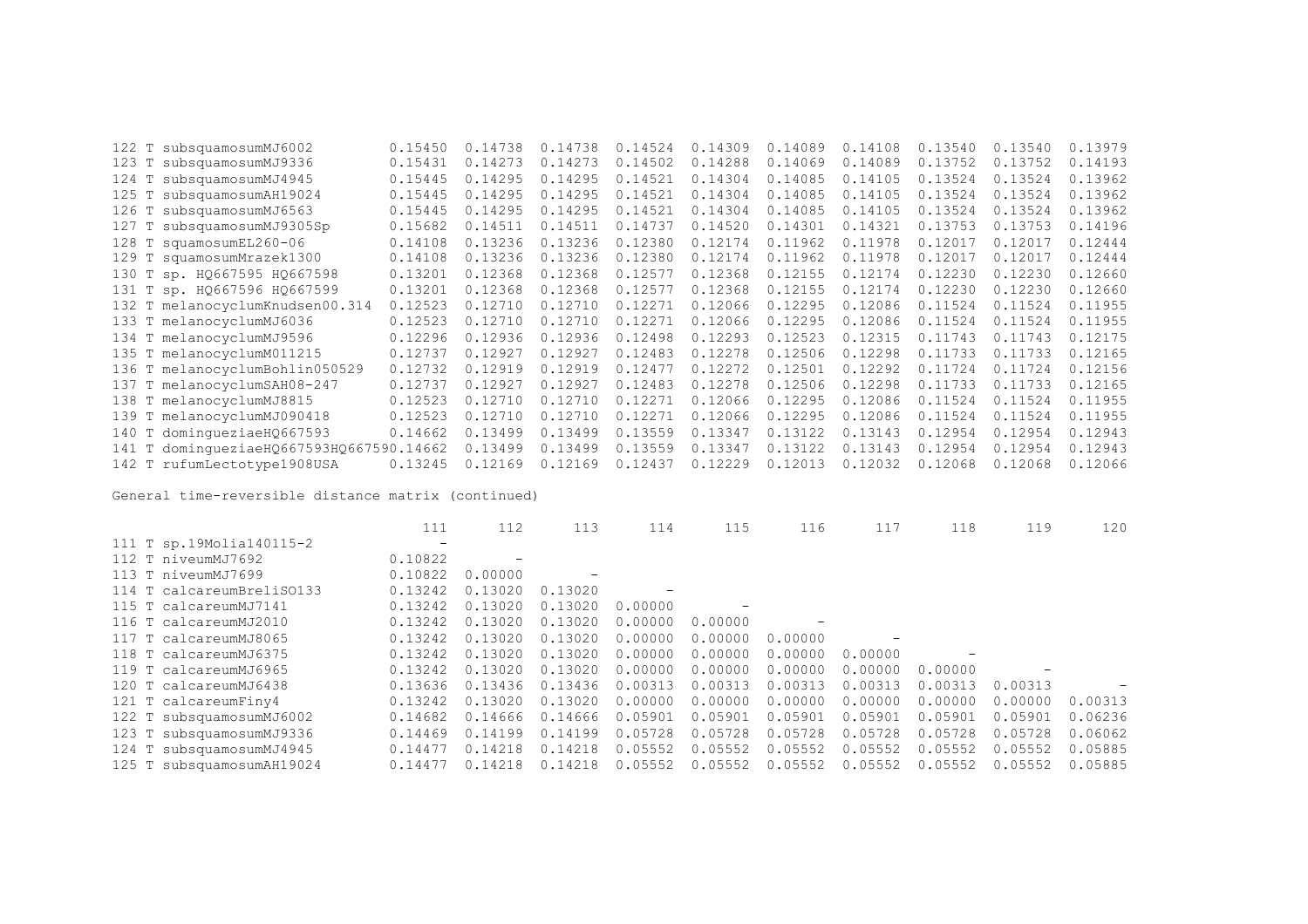| 127 T subsquamosumMJ9305Sp<br>0.14433<br>0.05897<br>0.05897<br>0.05897<br>0.05897<br>0.14477<br>0.14433<br>0.05897<br>0.05897<br>128 T squamosumEL260-06<br>0.13341<br>0.13579<br>0.05711<br>0.05711<br>0.05711<br>0.05711<br>0.05711<br>0.05711<br>0.13341<br>0.13341<br>0.05711<br>129 T squamosumMrazek1300<br>0.13579<br>0.05711<br>0.05711<br>0.05711<br>0.05711<br>0.13341<br>0.05711<br>130 T sp. HQ667595 HQ667598<br>0.12688<br>0.04534<br>0.04534<br>0.13780<br>0.12688<br>0.04534<br>0.04534<br>0.04534<br>0.04534<br>131 T sp. HQ667596 HQ667599<br>0.12688<br>0.04534<br>0.13780<br>0.04534<br>0.04534<br>0.04534<br>0.04534<br>0.04534<br>0.12688<br>132 T melanocyclumKnudsen00.314<br>0.13035<br>0.12182<br>0.12182<br>0.05220<br>0.05220<br>0.05220<br>0.05220<br>0.05220<br>0.05220<br>133 T melanocyclumMJ6036<br>0.13035<br>0.12182<br>0.05220<br>0.05220<br>0.05220<br>0.12182<br>0.05220<br>0.05220<br>0.05220<br>134 T melanocyclumMJ9596<br>0.12407<br>0.05394<br>0.05394<br>0.05394<br>0.05394<br>0.13245<br>0.05394<br>0.05394<br>0.12407<br>0.05389<br>0.05389<br>135 T melanocyclumM011215<br>0.13242<br>0.12401<br>0.12401<br>0.05389<br>0.05389<br>0.05389<br>0.05389<br>136 T melanocyclumBohlin050529<br>0.12389<br>0.05388<br>0.13234<br>0.12389<br>0.05388<br>0.05388<br>0.05388<br>0.05388<br>0.05388<br>0.05389<br>0.05389<br>0.05389<br>137 T melanocyclumSAH08-247<br>0.13242<br>0.12401<br>0.05389<br>0.05389<br>0.05389<br>0.12401<br>138 T melanocyclumMJ8815<br>0.12182<br>0.05220<br>0.05220<br>0.05220<br>0.05220<br>0.13035<br>0.12182<br>0.05220<br>0.05220<br>139 T melanocyclumMJ090418<br>0.12182<br>0.05220<br>0.05220<br>0.13035<br>0.12182<br>0.05220<br>0.05220<br>0.05220<br>0.05220<br>140 T dominqueziaeH0667593<br>0.06838<br>0.06838<br>0.14273<br>0.14085<br>0.06838<br>0.06838<br>0.06838<br>0.14085<br>0.06838<br>141 T dominqueziaeHQ667593HQ667590.14273<br>0.14085<br>0.06838<br>0.14085<br>0.06838<br>0.06838<br>0.06838<br>0.06838<br>0.06838<br>142 T rufumLectotype1908USA<br>0.06683<br>0.06683<br>0.12840<br>0.12548<br>0.12548<br>0.06683<br>0.06683<br>0.06683<br>0.06683 | 126 T subsquamosumMJ6563 | 0.14477 | 0.14218 | 0.14218 | 0.05552 | 0.05552 | 0.05552 | 0.05552 | 0.05552 | 0.05552 | 0.05885 |
|---------------------------------------------------------------------------------------------------------------------------------------------------------------------------------------------------------------------------------------------------------------------------------------------------------------------------------------------------------------------------------------------------------------------------------------------------------------------------------------------------------------------------------------------------------------------------------------------------------------------------------------------------------------------------------------------------------------------------------------------------------------------------------------------------------------------------------------------------------------------------------------------------------------------------------------------------------------------------------------------------------------------------------------------------------------------------------------------------------------------------------------------------------------------------------------------------------------------------------------------------------------------------------------------------------------------------------------------------------------------------------------------------------------------------------------------------------------------------------------------------------------------------------------------------------------------------------------------------------------------------------------------------------------------------------------------------------------------------------------------------------------------------------------------------------------------------------------------------------------------------------------------------------------------------------------------------------------------------------------------------------------------------------------------------------------------------------------------------------------------------------------------------|--------------------------|---------|---------|---------|---------|---------|---------|---------|---------|---------|---------|
|                                                                                                                                                                                                                                                                                                                                                                                                                                                                                                                                                                                                                                                                                                                                                                                                                                                                                                                                                                                                                                                                                                                                                                                                                                                                                                                                                                                                                                                                                                                                                                                                                                                                                                                                                                                                                                                                                                                                                                                                                                                                                                                                                   |                          |         |         |         |         |         |         |         |         |         | 0.06232 |
|                                                                                                                                                                                                                                                                                                                                                                                                                                                                                                                                                                                                                                                                                                                                                                                                                                                                                                                                                                                                                                                                                                                                                                                                                                                                                                                                                                                                                                                                                                                                                                                                                                                                                                                                                                                                                                                                                                                                                                                                                                                                                                                                                   |                          |         |         |         |         |         |         |         |         |         | 0.06047 |
|                                                                                                                                                                                                                                                                                                                                                                                                                                                                                                                                                                                                                                                                                                                                                                                                                                                                                                                                                                                                                                                                                                                                                                                                                                                                                                                                                                                                                                                                                                                                                                                                                                                                                                                                                                                                                                                                                                                                                                                                                                                                                                                                                   |                          |         |         |         |         |         |         |         |         |         | 0.06047 |
|                                                                                                                                                                                                                                                                                                                                                                                                                                                                                                                                                                                                                                                                                                                                                                                                                                                                                                                                                                                                                                                                                                                                                                                                                                                                                                                                                                                                                                                                                                                                                                                                                                                                                                                                                                                                                                                                                                                                                                                                                                                                                                                                                   |                          |         |         |         |         |         |         |         |         |         | 0.04865 |
|                                                                                                                                                                                                                                                                                                                                                                                                                                                                                                                                                                                                                                                                                                                                                                                                                                                                                                                                                                                                                                                                                                                                                                                                                                                                                                                                                                                                                                                                                                                                                                                                                                                                                                                                                                                                                                                                                                                                                                                                                                                                                                                                                   |                          |         |         |         |         |         |         |         |         |         | 0.04865 |
|                                                                                                                                                                                                                                                                                                                                                                                                                                                                                                                                                                                                                                                                                                                                                                                                                                                                                                                                                                                                                                                                                                                                                                                                                                                                                                                                                                                                                                                                                                                                                                                                                                                                                                                                                                                                                                                                                                                                                                                                                                                                                                                                                   |                          |         |         |         |         |         |         |         |         |         | 0.05554 |
|                                                                                                                                                                                                                                                                                                                                                                                                                                                                                                                                                                                                                                                                                                                                                                                                                                                                                                                                                                                                                                                                                                                                                                                                                                                                                                                                                                                                                                                                                                                                                                                                                                                                                                                                                                                                                                                                                                                                                                                                                                                                                                                                                   |                          |         |         |         |         |         |         |         |         |         | 0.05554 |
|                                                                                                                                                                                                                                                                                                                                                                                                                                                                                                                                                                                                                                                                                                                                                                                                                                                                                                                                                                                                                                                                                                                                                                                                                                                                                                                                                                                                                                                                                                                                                                                                                                                                                                                                                                                                                                                                                                                                                                                                                                                                                                                                                   |                          |         |         |         |         |         |         |         |         |         | 0.05729 |
|                                                                                                                                                                                                                                                                                                                                                                                                                                                                                                                                                                                                                                                                                                                                                                                                                                                                                                                                                                                                                                                                                                                                                                                                                                                                                                                                                                                                                                                                                                                                                                                                                                                                                                                                                                                                                                                                                                                                                                                                                                                                                                                                                   |                          |         |         |         |         |         |         |         |         |         | 0.05724 |
|                                                                                                                                                                                                                                                                                                                                                                                                                                                                                                                                                                                                                                                                                                                                                                                                                                                                                                                                                                                                                                                                                                                                                                                                                                                                                                                                                                                                                                                                                                                                                                                                                                                                                                                                                                                                                                                                                                                                                                                                                                                                                                                                                   |                          |         |         |         |         |         |         |         |         |         | 0.05723 |
|                                                                                                                                                                                                                                                                                                                                                                                                                                                                                                                                                                                                                                                                                                                                                                                                                                                                                                                                                                                                                                                                                                                                                                                                                                                                                                                                                                                                                                                                                                                                                                                                                                                                                                                                                                                                                                                                                                                                                                                                                                                                                                                                                   |                          |         |         |         |         |         |         |         |         |         | 0.05724 |
|                                                                                                                                                                                                                                                                                                                                                                                                                                                                                                                                                                                                                                                                                                                                                                                                                                                                                                                                                                                                                                                                                                                                                                                                                                                                                                                                                                                                                                                                                                                                                                                                                                                                                                                                                                                                                                                                                                                                                                                                                                                                                                                                                   |                          |         |         |         |         |         |         |         |         |         | 0.05554 |
|                                                                                                                                                                                                                                                                                                                                                                                                                                                                                                                                                                                                                                                                                                                                                                                                                                                                                                                                                                                                                                                                                                                                                                                                                                                                                                                                                                                                                                                                                                                                                                                                                                                                                                                                                                                                                                                                                                                                                                                                                                                                                                                                                   |                          |         |         |         |         |         |         |         |         |         | 0.05554 |
|                                                                                                                                                                                                                                                                                                                                                                                                                                                                                                                                                                                                                                                                                                                                                                                                                                                                                                                                                                                                                                                                                                                                                                                                                                                                                                                                                                                                                                                                                                                                                                                                                                                                                                                                                                                                                                                                                                                                                                                                                                                                                                                                                   |                          |         |         |         |         |         |         |         |         |         | 0.07173 |
|                                                                                                                                                                                                                                                                                                                                                                                                                                                                                                                                                                                                                                                                                                                                                                                                                                                                                                                                                                                                                                                                                                                                                                                                                                                                                                                                                                                                                                                                                                                                                                                                                                                                                                                                                                                                                                                                                                                                                                                                                                                                                                                                                   |                          |         |         |         |         |         |         |         |         |         | 0.07173 |
|                                                                                                                                                                                                                                                                                                                                                                                                                                                                                                                                                                                                                                                                                                                                                                                                                                                                                                                                                                                                                                                                                                                                                                                                                                                                                                                                                                                                                                                                                                                                                                                                                                                                                                                                                                                                                                                                                                                                                                                                                                                                                                                                                   |                          |         |         |         |         |         |         |         |         |         | 0.07025 |

|                                 | 121     | 122     | 123                      | 124     | 125     | 126     | 127     | 128     | 129     | 130     |
|---------------------------------|---------|---------|--------------------------|---------|---------|---------|---------|---------|---------|---------|
| 121 T calcareumFiny4            |         |         |                          |         |         |         |         |         |         |         |
| 122 T subsquamosumMJ6002        | 0.05901 |         |                          |         |         |         |         |         |         |         |
| 123 T subsquamosumMJ9336        | 0.05728 | 0.00469 | $\overline{\phantom{a}}$ |         |         |         |         |         |         |         |
| 124 T subsquamosumMJ4945        | 0.05552 | 0.00470 | 0.00312                  |         |         |         |         |         |         |         |
| 125 T subsquamosumAH19024       | 0.05552 | 0.00470 | 0.00312                  | 0.00000 |         |         |         |         |         |         |
| 126 T subsquamosumMJ6563        | 0.05552 | 0.00470 | 0.00312                  | 0.00000 | 0.00000 |         |         |         |         |         |
| 127 T subsquamosumMJ9305Sp      | 0.05897 | 0.00787 | 0.00626                  | 0.00313 | 0.00313 | 0.00313 |         |         |         |         |
| 128 T squamosumEL260-06         | 0.05711 | 0.04228 | 0.04394                  | 0.04065 | 0.04065 | 0.04065 | 0.04413 |         |         |         |
| 129 T squamosumMrazek1300       | 0.05711 | 0.04228 | 0.04394                  | 0.04065 | 0.04065 | 0.04065 | 0.04413 | 0.00000 |         |         |
| 130 T sp. HQ667595 HQ667598     | 0.04534 | 0.05869 | 0.05869                  | 0.05865 | 0.05865 | 0.05865 | 0.06211 | 0.06047 | 0.06047 |         |
| 131 T sp. HQ667596 HQ667599     | 0.04534 | 0.05869 | 0.05869                  | 0.05865 | 0.05865 | 0.05865 | 0.06211 | 0.06047 | 0.06047 | 0.00000 |
| 132 T melanocyclumKnudsen00.314 | 0.05220 | 0.05550 | 0.05723                  | 0.05386 | 0.05386 | 0.05386 | 0.05734 | 0.04683 | 0.04683 | 0.05386 |
| 133 T melanocyclumMJ6036        | 0.05220 | 0.05550 | 0.05723                  | 0.05386 | 0.05386 | 0.05386 | 0.05734 | 0.04683 | 0.04683 | 0.05386 |
| 134 T melanocyclumMJ9596        | 0.05394 | 0.05725 | 0.05898                  | 0.05561 | 0.05561 | 0.05561 | 0.05911 | 0.04854 | 0.04854 | 0.05561 |
| 135 T melanocyclumM011215       | 0.05389 | 0.05547 | 0.05719                  | 0.05383 | 0.05383 | 0.05383 | 0.05731 | 0.04851 | 0.04851 | 0.05557 |
| 136 T melanocyclumBohlin050529  | 0.05388 | 0.05718 | 0.05892                  | 0.05553 | 0.05553 | 0.05553 | 0.05901 | 0.04850 | 0.04850 | 0.05555 |
| 137 T melanocyclumSAH08-247     | 0.05389 | 0.05547 | 0.05719                  | 0.05383 | 0.05383 | 0.05383 | 0.05731 | 0.04851 | 0.04851 | 0.05557 |
| 138 T melanocyclumMJ8815        | 0.05220 | 0.05550 | 0.05723                  | 0.05386 | 0.05386 | 0.05386 | 0.05734 | 0.04683 | 0.04683 | 0.05386 |
| 139 T melanocyclumMJ090418      | 0.05220 | 0.05550 | 0.05723                  | 0.05386 | 0.05386 | 0.05386 | 0.05734 | 0.04683 | 0.04683 | 0.05386 |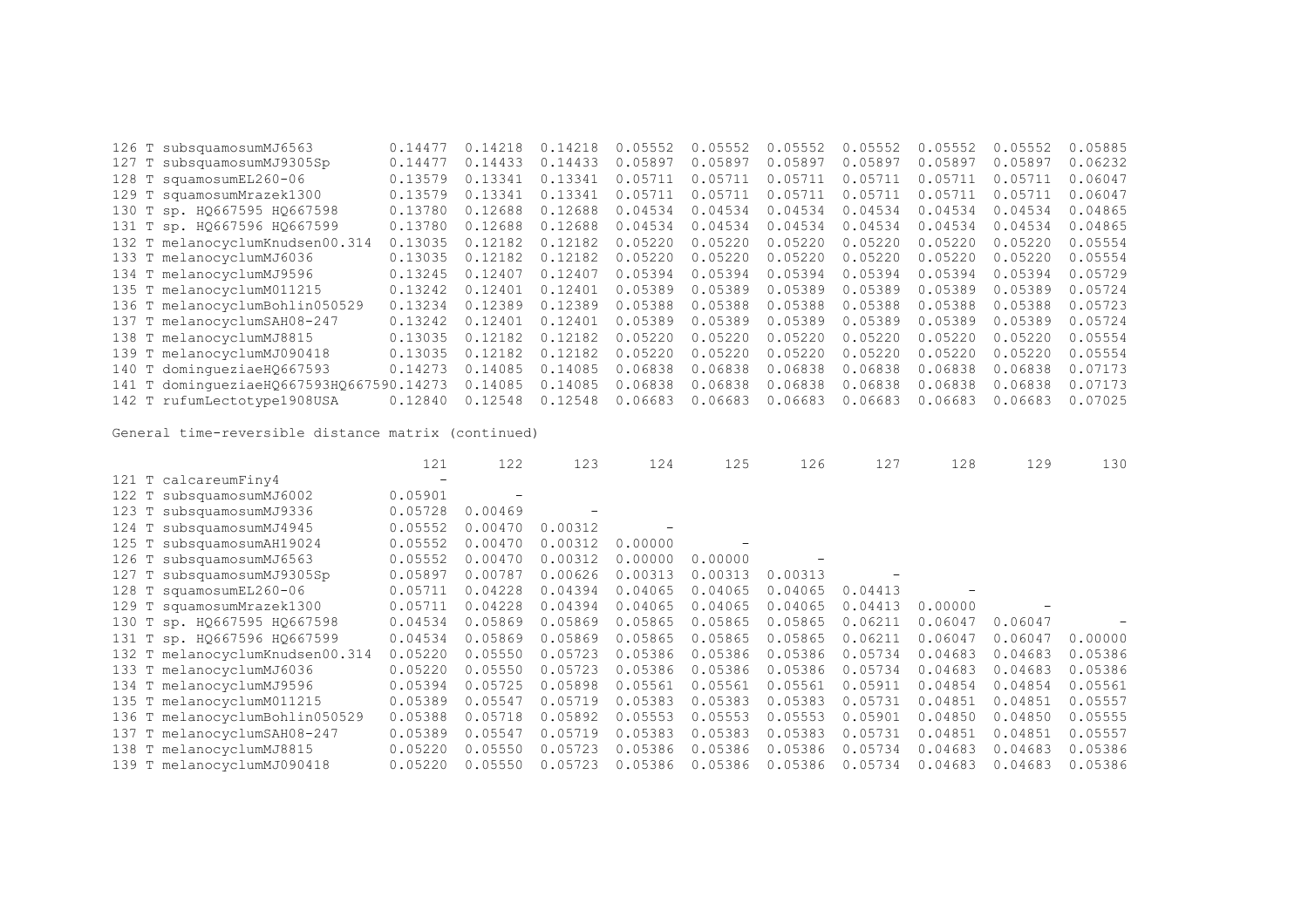140 T domingueziaeHQ667593 0.06838 0.06612 0.06781 0.06439 0.06439 0.06439 0.06802 0.06291 0.06291 0.07232 141 T domingueziaeHQ667593HQ667590.06838 0.06612 0.06781 0.06439 0.06439 0.06439 0.06802 0.06291 0.06291 0.07232 0.06683 0.06477 0.06652 0.06303 0.06303 0.06303 0.06485 0.06312 0.06312 0.07313

General time-reversible distance matrix (continued)

|                                          | 131                      | 132     | 133                      | 134     | 135               | 136     | 137     | 138     | 139     | 140     |
|------------------------------------------|--------------------------|---------|--------------------------|---------|-------------------|---------|---------|---------|---------|---------|
| 131 T sp. H0667596 H0667599              | $\overline{\phantom{a}}$ |         |                          |         |                   |         |         |         |         |         |
| 132 T melanocyclumKnudsen00.314          | 0.05386                  |         |                          |         |                   |         |         |         |         |         |
| 133 T melanocyclumMJ6036                 | 0.05386                  | 0.00000 | $\overline{\phantom{a}}$ |         |                   |         |         |         |         |         |
| 134 T melanocyclumMJ9596                 | 0.05561                  | 0.00156 | 0.00156                  |         |                   |         |         |         |         |         |
| 135 T melanocyclumM011215                | 0.05557                  | 0.00157 | 0.00157                  | 0.00313 | $\qquad \qquad -$ |         |         |         |         |         |
| 136 T melanocyclumBohlin050529           | 0.05555                  | 0.00157 | 0.00157                  | 0.00313 | 0.00314           |         |         |         |         |         |
| 137 T melanocyclumSAH08-247              | 0.05557                  | 0.00157 | 0.00157                  | 0.00313 | 0.00000           | 0.00314 |         |         |         |         |
| 138 T melanocyclumMJ8815                 | 0.05386                  | 0.00000 | 0.00000                  | 0.00156 | 0.00157           | 0.00157 | 0.00157 |         |         |         |
| 139 T melanocyclumMJ090418               | 0.05386                  | 0.00000 | 0.00000                  | 0.00156 | 0.00157           | 0.00157 | 0.00157 | 0.00000 |         |         |
| 140 T dominqueziaeHQ667593               | 0.07232                  | 0.05936 | 0.05936                  | 0.06118 | 0.06106           | 0.06104 | 0.06106 | 0.05936 | 0.05936 |         |
| 141 T domingueziaeH0667593H0667590.07232 |                          | 0.05936 | 0.05936                  | 0.06118 | 0.06106           | 0.06104 | 0.06106 | 0.05936 | 0.05936 | 0.00000 |
| 142 T rufumLectotype1908USA              | 0.07313                  | 0.05817 | 0.05817                  | 0.05997 | 0.05991           | 0.05991 | 0.05991 | 0.05817 | 0.05817 | 0.02741 |

General time-reversible distance matrix (continued)

|  |                                   | 141     | 142 |
|--|-----------------------------------|---------|-----|
|  | 141 T domingueziaeHQ667593HQ66759 | -       |     |
|  | 142 T rufumLectotype1908USA       | 0.02741 |     |

3. The multiple sequence alignment itself

Input data matrix:

| Taxon                                                                                                             | 12345678901234567890123456789012345678901234567890123456789012345678901234567890123456789012                                                                                                                                                                                                                                                                                             |  | 3 4 5 6 7 8 99 |  |  |  |
|-------------------------------------------------------------------------------------------------------------------|------------------------------------------------------------------------------------------------------------------------------------------------------------------------------------------------------------------------------------------------------------------------------------------------------------------------------------------------------------------------------------------|--|----------------|--|--|--|
| 13345T subfuscumMJ7472Slov<br>15360T punctatumMJ10058<br>13353T pulchellumFritz2010-1<br>13277T pulchellumAH12967 | TTGAATAAACTTGATGGG--TTGTCGCTGGCTCC--TAGGAGCATGTGCACACTTGTCATCTTTATCCACCTGTGCACCTTTTGTAGT<br>TTGAATAAACTTGATGGG--TTGTCGCTGGCTCC--TAGGAGCATGTGCACACTTGTCATCTTTATCTATCCACCTGTGCACCTTTTGTAGT<br>TCGAATAAACTTGATGGG--TTGTCGCTGGCTTC--TAGGAGCATGTGCACATCCGTCATTTTTATCCATCCACCTGTGCACCTTTTGTAGT<br>TCGAATAAACTTGATGGG--TTGTCGCTGGCTTC--TAGGAGCATGTGCACATCCGTCATTTTTATCCATCCACCTGTGCACCTTTTGTAGT |  |                |  |  |  |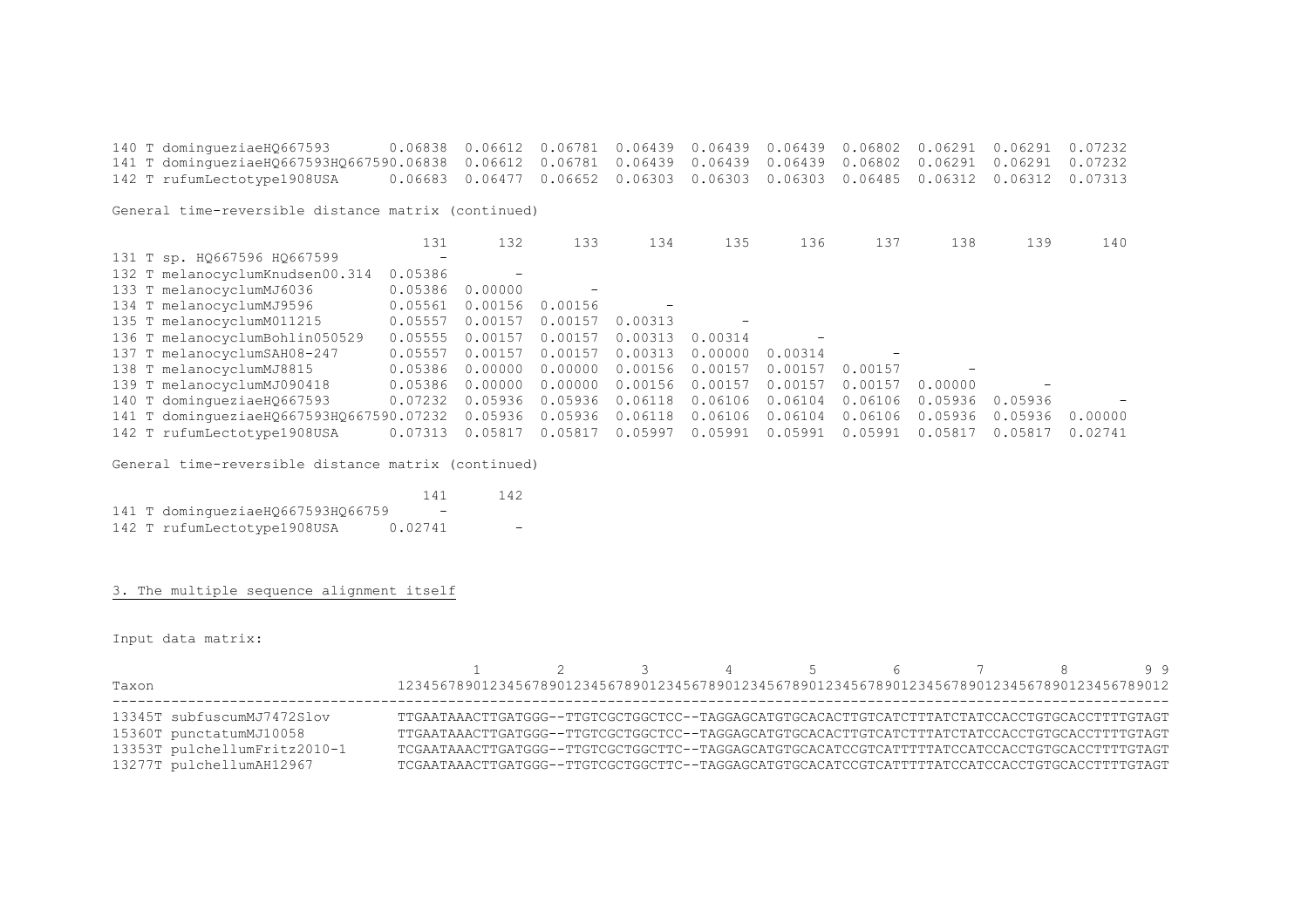$13322T$  striatumFritz2010-2 TTGAATAAACTTGATGGG--TTGTCGCTGGCTTC--TAGGAGCATGTGCACATCCGTCATTTTTATCCATCCACCTGTGCACCTTTTGTAGT 13283T striatumAH15543 TTGAATAAACTTGATGGG--TTGTCGCTGGCTTC--TAGGAGCATGTGCACATCCGTCATTTTTATCCATCCACCTGTGCACCTTTTGTAGT 13346T fimbriatumMJ8773 TTGAATAAACCTGATGGG--TTGTCGCTGGCTTC--TAGGAGCATGTGCACGCCTGTCATCTTTATCCATCCACCTGTGCACCTTCTGTAGT 13349T fimbriatumMånsson991010 TTGAATAAACCTGATGGG--TTGTCGCTGGCTTC--TAGGAGCATGTGCACGCCTGTCATCTTTATCCATCCACCTGTGCACCTTCTGTAGT 13344T fimbriatumMJ7332 TTGAATAAACCTGATGGG--TTGTCGCTGGCTTC--TAGGAGCATGTGCACGCCTGTCATCTTTATCCATCCACCTGTGCACCTTCTGTAGT 13348T fimbriatumMJ060330Bl TTGAATAAACCTGATGGG--TTGTCGCTGGCTTC--TAGGAGCATGTGCACGCCTGTCATCTTTATCCATCCACCTGTGCACCTTCTGTAGT 13351T fimbriatumMJ7025 TTGAATAAACCTGATGGG--TTGTCGCTGGCTTC--TAGGAGCATGTGCACGCCTGTCATCTTTATCCATCCACCTGTGCACCTTCTGTAGT 14038T fimbriatumMJ7926 TTGAATAAACCTGATGGG--TTGTCGCTGGCTTC--TAGGAGCATGTGCACGCCTGTCATCTTTTATCCACCTGTGCACCTTCTGTATG 14042T fimbriatumFiny8 TTGAATAAACCTGATGGG--TTGTCGCTGGCTTC--TAGGAGCATGTGCACGCCTGTCATCTTTATCCATCCACCTGTGCACCTTCTGTAGT 14049T fimbriatumMJ7372 TTGAATAAACCTGATGGG--TTGTCGCTGGCTTC--TAGGAGCATGTGCACGCCTGTCATCTTTATCCATCCACCTGTGCACCTTCTGTAGT 14052T fimbriatumNJ7351 TTGAATAAACCTGATGGG--TTGTCGCTGGCTTC--TAGGAGCATGTGCACGCCTGTCATCTTTATCCATCCACCTGTGCACCTTCTGTAGT 13352T campestreKnudsen00190Russ TTGAATAAACCTGATGGG--TTGTCGCTGGCTTC--TAGGAGCATGTGCACGCCTGTCATCTTTATCCATCCACCTGTGCACCTTCTGTAGT 13350T campestreKnudsen0171Russi TTGAATAAACCTGATGGG--TTGTCGCTGGCTTC--TAGGAGCATGTGCACGCCTGTCATCTTTATCCATCCACCTGTGCACCATTTGTAGT 14055T sp.4Finy12 TTGAATAAACTTGATGGG--TTGTCGCTGGCTTC--TAGGAGCATGTGCACGCCTGTCATATTTATCCATCCACCTGTGCACCTTTTGTAGT 15047T winterhoffiATLAS SOJ15 69 TTGAATAAACTTGATGGG--TTGTTGCTGGCTTC--TAGGAGCATGTGCACGCCTGTCATCTTTATCCATCCACCTGTGCACCTTCTGTAGT 14242T winterhoffizFM74 2 TTGAATAAACTTGATGGG--TTGTTGCTGGCTTC--TAGGAGCATGTGCACGCCTGTCATCTTTATCCATCCACCTGTGCACCTTCTGTAGT 14037T winterhoffiMJ7761 TTGAATAAACTTGATGGG--TTGTTGCTGGCTTC--TAGGAGCATGTGCACGCCTGTCATCTTTATCCATCCACCTGTGCACCTTCTGTAGT 4075Tul winterhoffiMJ2379 TTGAATAAACTTGATGGG--TTGTTGCTGCTTC--TAGGAGCATGTGCACGCCTGTCATCTTTATCCATCCACCTGTGCACCTTCTGTAGT 14047T sp.3MJ4935 TTGAATAAACTTGATGGG--TTGTCGCTGGCTTC--TAGGAGCATGTGCACGCCTGTCACCTTTATCCATCCACCTGTGCACCTTCTGTAGT 14048T sp.1MJ7762 TTGAATAAACCTGATGGG--TTGTTGCTGGCTTC--TAGGAGCATGTGCACGCCTGTCATCTTTATCCATCCACCTGTGCACCTTTTGTAGT 14036T sp.2MJ8710 TTGAATAAACCTGATGGG--TTGTTGCTGGCTTC--TAGGAGCATGTGCACACCTGTCATCTTTATCCATCCACCTGTGCACCTTTTGTAGT 13347T cf fimbriatumMJ8701Spain TTGAATAAACTTGATGGG--TTGTTGCTGGCTTC--TAGGAGCATGTGCACACCTGTCATCTTTATCCATCCACCTGTGCACCTTTTGTAGT 13314T cyclophorumRLowen99Spain TTGAATAAACTTGACGGG--TTGTCGCTGGCTCT--TAGGAGCATGTGCACACTTGTCATCTTTATCCATCCACCTGTGCACCTTTTGTAGT 13278T cyclophorumAH16885 TTGAATAAACTTGACGGG--TTGTCGCTGGCTCT--TAGGAGCATGTGCACACTTGTCATCTTTATCCATCCACCTGTGCACCTTTTGTAGT 13284T cyclophorumAH19564 TTGAATAAACTTGACGGG--TTGTCGCTGGCTCT--TAGGAGCATGTGCACACTTGTCATATTTATCCATCCACCTGTGCACCTTTTGTAGT 13174T cyclophorumMJ8862 TTGAATAAACTTGACGGG--TTGTCGCTGGCTCT--TAGGAGCATGTGCACACTTGTCATCTTTATCCATCCACCTGTGCACCTTTTGTAGT 13169T obesumMJ8695 TTGAATAAACTTGATGGG--TTGTCGCTGGCTTC--TAGGAGCATGTGCACATCTGTCATTTTTATCCATCCACCTGTGCACCTTTTGTAGT 13177T obesumMJ8707 TTGAATAAACTTGATGGG--TTGTCGCTGGCTTC--TAGGAGCATGTGCACATCTGTCATTTTTATCCATCCACCTGTGCACCTTTTGTAGT 13280T obesumAH20901 TTGAATAAACTTGATGGG--TTGTCGCTGGCTTC--TAGGAGCATGTGCACATCTGTCATTTTTATCCATCCACCTGTGCACCTTTTGTAGT 13275T lloydiiAH31155 TTGAATAGACCTGATGGGTTTTGTCGCTGGCTTC--TAGGAGCATGTGCACACCTGTCATCTTTATCCATCCACCTGTGCACCTTTTGTAGT 13319T Lloydii Lahti201210 TTGAATAGACCTGATGGGTTTTGTCGCTGGCTTC--TAGGAGCATGTGCACACCTGTCATCTTTATCCATCCACCTGTGCACCTTTTGTAGT 9120T fulvellumKabat970428 TTGAATAAACTTGATGGG--TTGTTGCTGGCTTC--TAGAAGCGTATGCACGCCTTTCATCTTTATCCACCTGTGCATCTTTTGTAGT 13323T grandisporumMJ6633 TTGAATAAACTTGATGGG-TTTGTCGCTGGCTCC--TAGGAGCATGTGCACACCTGTCATATTTATC-ATCCACCTGTGCACCTTTTGTAGT 14040T grandisporumMJ8907 TTGAATAAACTTGATGGG-TTTGTCGCTGGCTCC--TAGGAGCATGTGCACGCCTGTCATATTTATC-ATCCACCTGTGCACCTTTTGTAGT 14041T grandisporumMJ8793 TTGAATAAACTTGATGGG-TTTGTCGCTGGCTCC--TAGGAGCATGTGCACGCCTGTCATATTTATC-ATCCACCTGTGCACCTTTTGTAGT 14045T grandisporumFiny10 TTGAATAAACTTGATGGG-TTTGTCGCTGGCTCC--TAGGAGCATGTGCACGCCTGTCATATTTATC-ATCCACCTGTGCACCTTTTGTAGT 14068T grandisporumBruzek131208 TTGAATAAACTTGATGGG-TTTGTCGCTGGCTCC--TAGGAGCATGTGCACGCCTGTCATATTTATC-ATCCACCTGTGCACCTTTTGTAGT 13330T leiosporumKnudsen99 337Ru TTGAATAAACTTGGTCAG-TTTGTCGCTGGCTTT--TAGGAGCATGTGCACCCTGTCATCTTTATCTCATCACCTGTGCACCTTCTGTAGT 13281T cfpseudopulchellumAH11603 TTGAATAAACCTGGTGGG--TTGTTGCTGGCTTC--TCGGAGCATGTGCACGCCTATCATCTTTATCCATCCACCTGTGCACCTTCTGTAGT 16080T pseudopulchellumAH11605Ty TTGAATAAACCTGGTGGG--TTGTTGCTGGCTTC--TCGGAGCATGTGCACGCCTATCATCTTTATCCATCCACCTGTGCACCTTCTGTAGT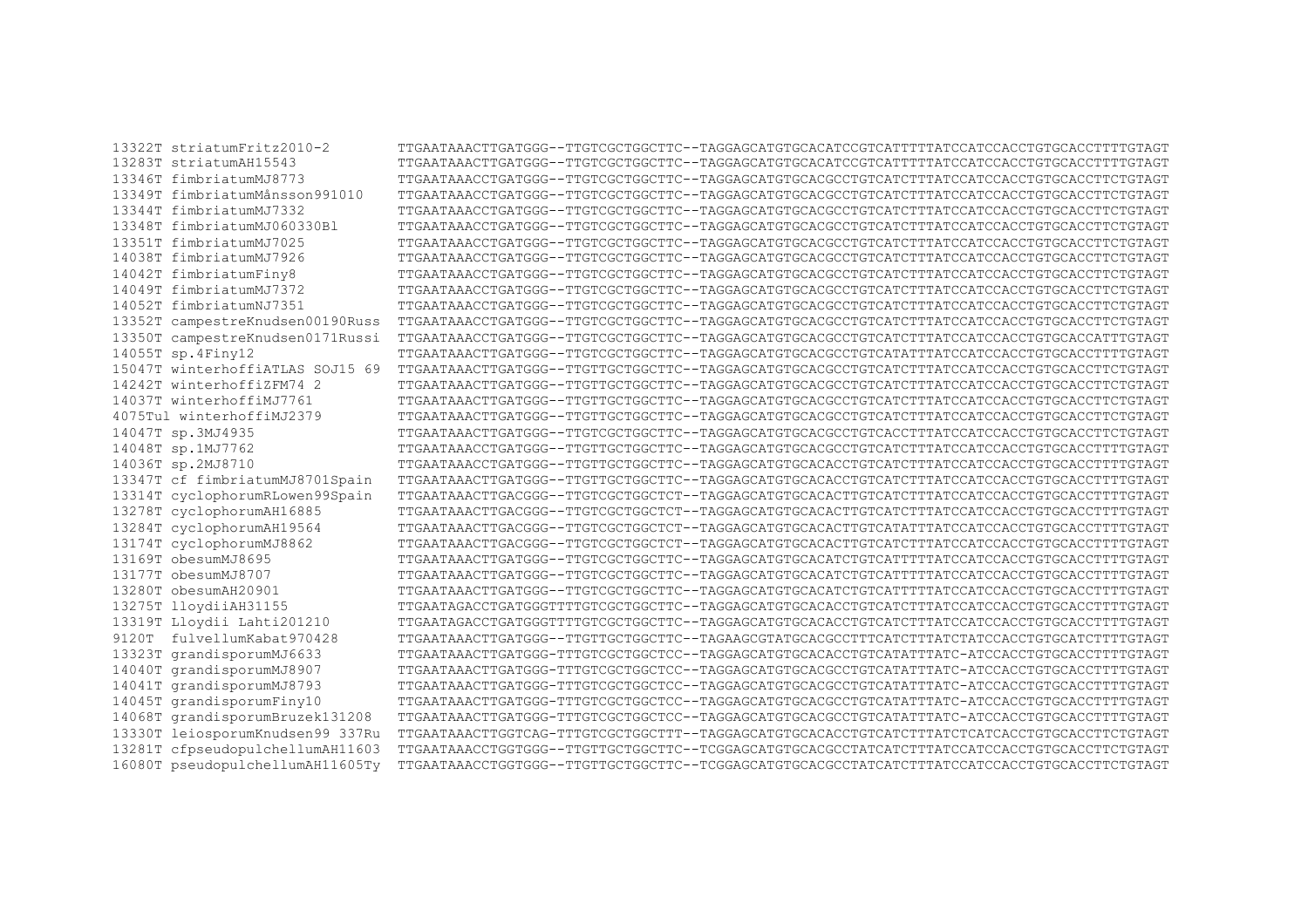14742T panninicumMJ990617a TTGAATAAACTTGGTGGG--TTGTTGCTGGCTTT--TAGGAGCATGTGCACGCCTGTCATCTTTATCCATCCACCTGTGCACCTTCTGTAGT 14744T pannonicumMJ8715 TTGAATAAACTTGGTGGG--TTGTTGCTGGCTTT--TAGGAGCATGTGCACGCCTGTCATCTTTATCCATCCACCTGTGCACCTTCTGTAGT 14756T pannonicumMJ7764 TTGAATAAACTTGGTGGG--TTGTTGCTGGCTTT--TAGGAGCATGTGCACGCCTGTCATCTTTATCCATCCACCTGTGCACCTTCTGTAGT 14050T pannonicumMJ7803 TTGAATAAACTTGGTGGG--TTGTTGCTGGCTTT--TAGGAGCATGTGCACGCCTGTCATCTTTATCCATCCACCTGTGCACCTTCTGTAGT 16079T submemebranaceumAH15132Ty TTGAATAAACCTGACGGG--TTGTCGCTGGCTCCTAACGGAGTATGTGCACACTTGTCATCTTTATCCATCCACCTGTGCACCTTTTGTAGT 13170T sp.15MJ9295 TTGAATAAACCTGATGGG--TTGTCGCTGGCTTG--TAAAAGCATTTGCACGCCTGTCATCTTTATCCGTCCACCTGTGCACCTTTTGTAGT 13312T pseudopulchellumMJ9296Spa TTGAATAAACCTGATGGG--TTGTCGCTGGCTTG--TAAAAGCATTTGCACGCCTGTCATCTTTATCCGTCCACCTGTGCACCTTTTGTAGT 14743T sp.15MJ660617b TTGAATAAACCTGATGGG--TTGTCGCTGGCTTG--TAAAAGCATTTGCACGCCTGTCATCTTTATCCGTCCACCTGTGCACCTTTTGTAGT 14753T sp.10MJ3813 TTGAATAAACCTGATGGG--TTGTTGCTGGCTTC--TAGGAGCATGTGCACGCCTGTCATCTTTATCTATCCACCTGTGCACCTTATGTAGT 13334T sp.10MJ6198 TTGAATAAACCTGATGGG--TTGTTGCTGGCTTC--TAGGAGCATGTGCACGCCTGTCATCTTTATCTATCCACCTGTGCACTTTATGTAGT 13315T caespitosumMJ881114Spain TTGAATAAACTTGATGGG--TTGTTGCTGGCTTC--TAGGAGCATGTGCACGCCTTTCATCTTTATCTATCCACCTGTGCACCTTATGTAGT 13258T sp.12AH15040 TTGAATAAACTTGATGGG--TTGTTGCTGGCTTC--TAGGAGCATGTGCACGCCTTTCATCTTTATCTATCCACCTGTGCACCTTATGTAGT 15049T sp.13Long11161 TTGAATAAACTTGATGGG--TTGTTGCTGGCTTC--TAGGAGCATGTGCACGCCTATCATCTTTATCTATCCACCTGTGCACCYTATGTAGT 14755T sp.9MJ3787 TTGAATAAACTTGATGAG--TTGTTGCTGGCTCT--TAGGAGCATGTGCACGCTTGTCATCTTTATCCATCCACCTGTGCACCTTATGTAGT 13342T cf kotlabaeMJ4966Hungary TTGAATAAACTTGATGAG--TTGTTGCTGGCTCT--TAGGAGCATGTGCACGCTTGTCATCTTTATCCATCCACCTGTGCACCTTATGTAGT 13343T cf kotlabaeMJ4976Hungary TTGAATAAACTTGATGAG--TTGTTGCTGGCTCT--TAGGAGCATGTGCACGCTTGTCATCTTTATCCATCCACCTGTGCACCTTATGTAGT 14043T sp.7Finy1 TTGAATAAACTTGATAGG--TTGTTGCTGGCTCT--TAGGAGCATGTGCACACTTGTCATCTTTATCCATCCACCTGTGCACCCAATGTAGT 14747T sp.8MJ3830 TTGAATAAACCTGATGGG--TTGTTGCTGGCTCT--TAGGAGCATGTGCACACTTGTCATCTTTATCCATCCACCTGTGCACCTTATGTAGT 14754T sp.8MJ6081 TTGAATAAACCTGATGGG--TTGTTGCTGGCTCT--TAGGAGCATGTGCACACTTGTCATCTTTATCCATCCACCTGTGCACCTTATGTAGT 13337T cf.kotlabaeMJ7795Hungary TTGAATAAACCTGATGGG--TTGTTGCTGGCTCT--TAGGAGCATGTGCACACTTGTCATCTTTATCCATCCACCTGTGCACCTTATGTAGT 14748T kotlabaeBoertmann79074 TTGAATAAACTTGATGGG--TTGTTGCTGGCTCT--TAGGAGCATGTGCACGCTTGTCATCTTTATCCATCCACCTGTGCACCTTATGTAGT 13336T kotlabaeMJ5597 TTGAATAAACTTGATGGG--TTGTTGCTGGCTCT--TAGGAGCATGTGCACGCTTGTCATCTTTATCTATCCACCTGTGCACCTTATGTAGT 13338T kotlabaeMJ9585 TTGAATAAACTTGATGGG--TTGTTGCTGGCTCT--TAGGAGCATGTGCACGCTTGTCATCTTTATCTATCCACCTGTGCACCTTATGTAGT 13340T kotlabaeMJ7187 TTGAATAAACTTGATGGG--TTGTTGCTGGCTCT--TAGGAGCATGTGCACGCTTGTCATCTTTATCTATCCACCTGTGCACCTTATGTAGT 14073T kotlabaePavel140118 TTGAATAAACTTGATGGG--TTGTTGCTGGCTCT--TAGGAGCATGTGCACGCTTGTCATCTTTATCTATCCACCTGTGCACCTTATGTAGT 13316T obseumKnudsen01 07Russia ATGAATAAACTTGATGGG--TTGTCGCTGGCTTC--TAGGAGCATGTGCACGCCTGTCATCTTTATCCATCCACCTGTGCACCTTTTGTAGT 13318T aff. cretaceumMJ3821 ATGAATAAACTTGATGGG--TTGTCGCTGGCTTC--TAGGAGCATGTGCACACCTGTCATCTTTATCCATCCACCTGTGCACCTTTTGTAGT 13317T aff. cretaceumMJ6194 ATGAATAAACTTGATGGG--TTGTCGCTGGCTTC--AAGGAGCATGTGCACGCCTGTCATCTTTATCCATCCACCTGTGCACCTTTTGTAGT 13274T aff. cretaceumAH3995 ATGAATAAACTTGATGGG--TTGTCGCTGGCTTC--AAGGAGCATGTGCACGCCTGTCATCTTTATCCATCCACCTGTGCACCTTTTGTAGT 13176T aff. cretaceumMJ9304 ATGAATAAACTTGATGGG--TTGTCGCTGGCTTC--AAGGAGCATGTGCACGCCTGTCATCTTTATCCATCCACCTGTGCACCTTTTGTAGT 15185T sp.5MJ10060 TTGAATAAACTTGATGGG--TTGTTGCTGGCTTT--CAGGAGCATATGCACGCCTGTTATCTTTATCCATCCACCTGTGCACCTTTTGTAGT 14071T sp.5Bruzek131207 TTGAATAAACTTGATGGG--TTGTTGCTGGCTTT--CAGGAGCATATGCACGCCTGTTATCTTTATCCATCCACCTGTGCACCTTTTGTAGT 14075T cf beccarianumBruzen13120 TTGAATAAACCTGATGGG--TTGTTGCTGGCTTC-GTAGAAGTATGTGCACGCCTGTCATCTTTATCCATCCACCTGTGCACCCTTTGTAGT 14076T cf beccarianumBruzen14021 TTGAATAAACCTGATGGG--TTGTTGCTGGCTTC-GTAGAAGTATGTGCACGCCTGTCATCTTTATCCATCCACCTGTGCACCCTTTGTAGT 14749T simulansMJ040221 TTGAATAAACCTGATGGG--TTGTTGCTGGCTTC-GTAGAAGTATGTGCACGCCTGTCATCTTTATCTATCCACCTGTGCACCCTTTGTAGT 13276T simulansAH15633 TTGAATAAACCTGATGGG--TTGTTGCTGGCTTC-GTAGAAGTATGTGCACGCCTGTCATCTTTATCCATCCACCTGTGCACCCTTTGTAGT 13332T simulansMJ9064 TTGAATAAACCTGATGGG--TTGTTGCTGGCTTC-GTAGAAGTATGTGCACGCCTGTCATCTTTATCCATCCACCTGTGCACCCTTTGTAGT 13335T moraveciiKnudsen01 70Russ TTGAATAAACCTGATGGG--TTGTTGCTGGCTTC-GTAGAAGTATGTGCACGCCTGTCATCTTTATCCATCCACCTGTGCACCCTTTGTAGT 13331T simulansMJ7865 TTGAATAAACCTGATGGG--TTGTTGCTGGCTTC-GTAGAAGTATGTGCACGCCTGTCATCTTTATCCATCCACCTGTGCACCCTTTGTAGT 14244T simulansMrazek1313 TTGAATAAACCTGATGGG--TTGTTGCTGGCTTC-GTAGAAGTATGTGCACGCCTGTCATCTTTATCCATCCACCTGTGCACCCTTTGTAGT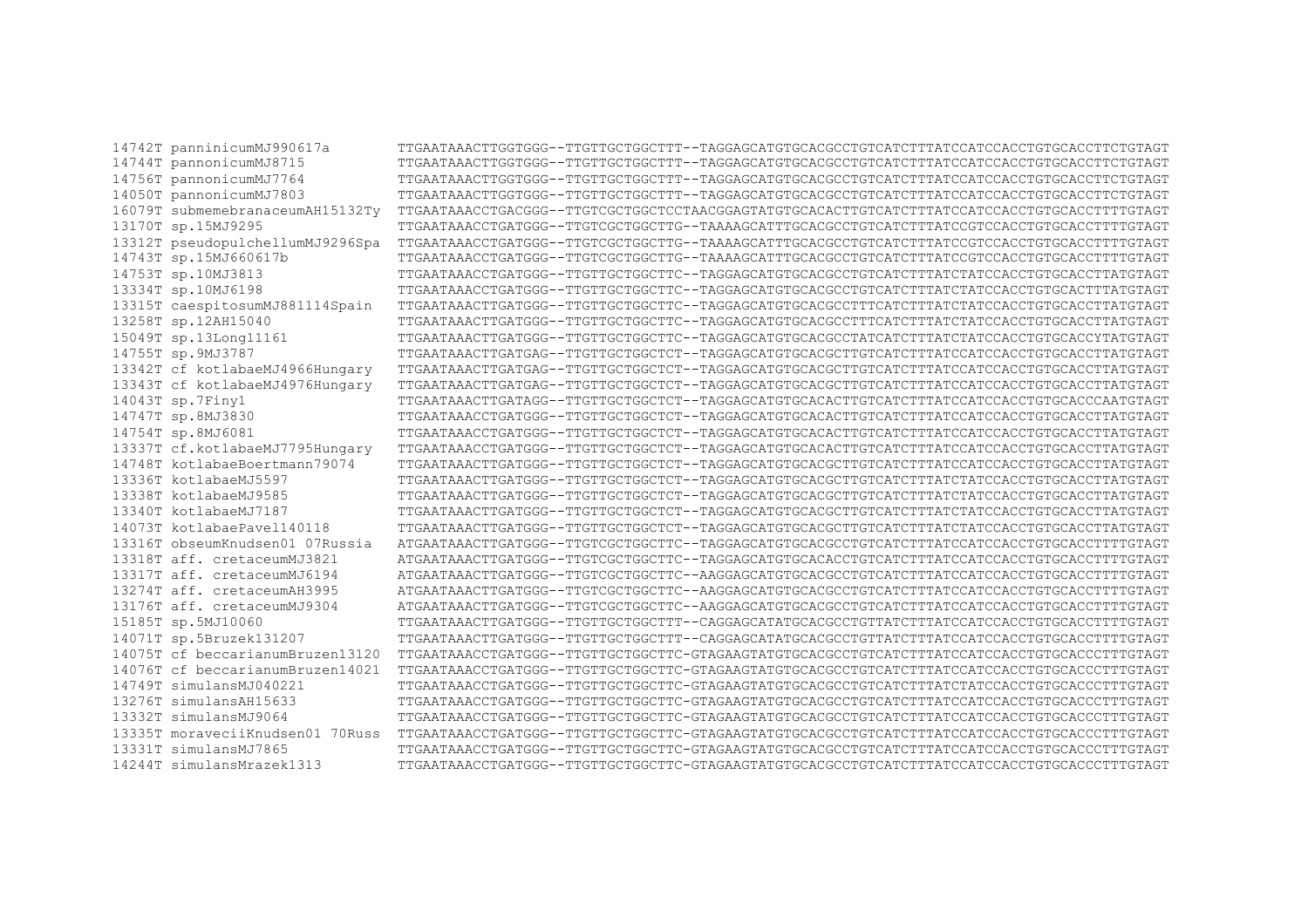13328T simulansMJ3871 TTGAATAAACCTGATGGG--TTGTTGCTGGCTTC-GTAGAAGTATGTGCACGCCTGTCATCTTTATCTATCCACCTGTGCACCCTTTGTAGT 13329T simulansMJ3844 TTGAATAAACCTGATGGG--TTGTTGCTGGCTTC-GTAGAAGTATGTGCACGCCTGTCATCTTTATCTATCCACCTGTGCACCCTTTGTAGT 14751T simulansMJ4902 TTGAATAAACCTGATGGG--TTGTTGCTGGCTTC-GTAGAAGTATGTGCACGCCTGTCATCTTTATCTATCCACCTGTGCACCCTTTGTAGT 14752T simulansMJ5497 TTGAATAAACCTGATGGG--TTGTTGCTGGCTTC-GTAGAAGTATGTGCACGCCTGTCATCTTTATCTATCCACCTGTGCACCCTTTGTAGT 15048T aff.excentricumLong9369 TTGAATAAACCTGATAGG--TTCGTGCTGGTTCCTCTGGGCACATGCACACGCGTCTTCTTTTTATCTCTACACGTGCRCACCTTGTATTGT 14750T brumaleMJ8372 TTGAATAAACCTGATGGG--TTGTTGCTGGCTTCTCCGGAAGTATGTGCACACCTGTCATCTTTATCCATCCACCTGTGCACCCTTTGTAGT 14745T brumaleMJ4597 TTGAATAAACCTGATGGG--TTGTTGCTGGCTTCTCCGGAAGTATGTGCACACCTGTCATCTTTATCCATCCACCTGTGCACCCTTTGTAGT 14746T brumaleMJ7532 TTGAATAAACCTGATGGG--TTGTTGCTGGCTTCTCCGGAAGTATGTGCACACCTGTCATCTTTATCCATCCACCTGTGCACCCTTTGTAGT 14044T brumaleFiny9 TTGAATAAACCTGATGGG--TTGTTGCTGGCTTCTCCGGAAGTATGTGCACACCTGTCATCTTTATCCATCCACCTGTGCACCCTTTGTAGT 14074T brumaleBruzekl131229 TTGAATAAACCTGATGGG--TTGTTGCTGGCTTCTCCGGAAGTATGTGCACACCTGTCATCTTTATCCATCCACCTGTGCACCCTTTGTAGT 14072T brumaleBruzek140112 TTGAATAAACCTGATGGG--TTGTTGCTGGCTTCTCCGGAAGTATGTGCACACCTGTCATCTTTATCCATCCACCTGTGCACCCTTTGTAGT 9118T brumaleO58849 TTGAATAAACCTGATGGG--TTGTTGCTGGCTTCTCCGGAAGTATGTGCACACCTGTCATCTTTATCCATCCACCTGTGCACCCTTTGTAGT 4080T brumaleMJ5785 TTGAATAAACCTGATGGG--TTGTTGCTGGCTTCTCCGGAAGTATGTGCACACCTGTCATCTTTATCCATCCACCTGTGCACCCTTTGTAGT 13327T brumaleMJ6427 TTGAATAAACCTGATGGG--TTGTTGCTGGCTTCTCTGGAAGTATGTGCACACCTGTCATCTTTATCCATCCACCTGTGCACCCTTTGTAGT 13282T sp.17AH13674 TTGAATAAACTTGATCGG--TTGTTGCTGGCTTC--CAGGAGCATGTGCACGCCTATCATCTTTATCCATCCACCTGTGCACCTTTTGTAGT 13175T sp.18MJ9046 TTGAATAAACTTGATGGG--TTGTTGCTGGCTTC--TAGGAGCATGTGCACGCCTATCATCTTTATCTATCCACCTGTGCACCTTTTGTAGC 13333T sp.20MJ5015 TTGAATAAACTTGATGGG--TTGTTGCTGGCTTC--TAGGAGCATGTGCACGCCTGTTATCTTTATCCATCCACCTGTGCACCTCTTGTAGA 9117T eckbladii TRH9565 TTGAATAAAC-TGATGGG--TTGTTGCTGGCTTT--TAGGAGCATGTGCACGCCCGTCATCTTTATCTATCCACCTGTGCACCTTTTGTAGA 9119T ekbladiiSivertsen930717TRH TTGAATAAAC-TGATGGG--TTGTTGCTGGCTTT--TAGGAGCATGTGCACGCCCGTCATCTTTATCTATCCACCTGTGCACCTTTTGTAGA 13171T giovanellaeMJ9059 TTGAATAAACTTGATGGG--TTGTTGCTGGCTTT--TAGGAGCATGTGCACGCCTATCATCTTTGTCCATCCACCTGTGCACCTTCTGTAGA 717Tul caespitosum acauleNeotype TTGAATAAACTTGATGGG--TTGTTGCTGGCTTT--TAGGAGCATGTGCACGCCTATCATCTTTATCCATCCACCTGTGCACCTTCTGTAGA 13313T giovanellaeMJ8706 TTGAATAAACTTGATGGG--TTGTTGCTGGCTTT--TAGGAGCATGTGCACGCCTATCATCTTTATCCATCCACCTGTGCACCTTCTGTAGA 13279T giovalellaeAH11641 TTGAATAAACTTGATGGG--TTGTTGCTGGCTTT--TAGGAGCATGTGCACGCCTATCATCTTTATCCATCCACCTGTGCACCTTCTGTAGA 14069T beccarianumBruzek140115-1 TTGAATAAACCTGATGGG--TTGTTGCTGGCTTC--TAGGAGCATGTGCACGCCTGTCATCTTTACCCATCCACCTGTGCACTTTTTGTAGA 14070T beccarianumBruzek140115-2 TTGAATAAACCTGATGGG--TTGTTGCTGGCTTC--TAGGAGCATGTGCACGCCTGTCATCTTTACCCATCCACCTGTGCACTTTTTGTAGA 14046T beccarianumFiny2 TTGAATAAACTTGATGGG--TTGTTGCTGGCTTC--TAGGAGCATGTGCACGCCTGTCATCTTTACCCATCCACCTGTGCACTTTTTGTAGA 14054T cfbeccarianumMolia2014Cyp TTGAATAAACTTGATGGG--TTGTTGCTGGCTTC--TAGGAGTAAGTGCACGCCTGTCATCTTTATCCATCCACCTGTGCACCTTTTGTAGT 10022T niveumMJ7692 TTGAGTAAACCTGATGGG--TTGTTGCTGGCTTC--TAGGAGCATGTGCACGCCTGTCATCTTTATCCATCCACCTGTGCACCTTTTGTAGA 10023T niveumMJ7699 TTGAGTAAACCTGATGGG--TTGTTGCTGGCTTC--TAGGAGCATGTGCACGCCTGTCATCTTTATCCATCCACCTGTGCACCTTTTGTAGA 13320T calcareumBreliSO133 TTGAATAAACCTGATAGG--CTGTTGCTGGCTTC--TAGGAGCATGTGCACGCCTGTCATCTTTATCCATCCACCTGTGCACCTTTTGTAGT 9121T calcareumMJ7141 TTGAATAAACCTGATAGG--CTGTTGCTGGCTTC--TAGGAGCATGTGCACGCCTGTCATCTTTATCCATCCACCTGTGCACCTTTTGTAGT 13173T calcareumMJ2010 TTGAATAAACCTGATAGG--CTGTTGCTGGCTTC--TAGGAGCATGTGCACGCCTGTCATCTTTATCCATCCACCTGTGCACCTTTTGTAGT 9122T calcareumMJ8065 TTGAATAAACCTGATAGG--CTGTTGCTGGCTTC--TAGGAGCATGTGCACGCCTGTCATCTTTATCCATCCACCTGTGCACCTTTTGTAGT 4076T calcareumMJ6375 TTGAATAAACCTGATAGG--CTGTTGCTGGCTTC--TAGGAGCATGTGCACGCCTGTCATCTTTATCCATCCACCTGTGCACCTTTTGTAGT 5064Tul aff squamosumMJ6965Sodem TTGAATAAACCTGATAGG--CTGTTGCTGGCTTC--TAGGAGCATGTGCACGCCTGTCATCTTTATCCATCCACCTGTGCACCTTTTGTAGT 5065T calcareumMJ6438 TTGAATCAACCTGATAGG--CTGTTGCTGGCTTC--TAGGAGCATGTGCACGCCTGTCATCTTTATCCATCCACCTGTGCACCTTTTGTAGT 14053T calcareumFiny4 TTGAATAAACCTGATAGG--CTGTTGCTGGCTTC--TAGGAGCATGTGCACGCCTGTCATCTTTATCCATCCACCTGTGCACCTTTTGTAGT 5069T aff squamosumMJ6002UngSvag TTGAACAAACCTGATGGG--TTGTCGCTGGCTTC--TAGGAGCATGTGCACGCCTGTCATCTTTATCCATCCACCTGTGCACACTTTGTAGT 13311T subsquamosumMJ9336 TTGAACAAACCTGATGGG--TTGTTGCTGGCTTC--TAGGAGCATGTGCACGCCTGTCATCTTTATCCATCCACCTGTGCACACTTTGTAGT 4087T subsquamosumMJ4945 TTGAACAAACCTGATGGG--TTGTTGCTGGCTTC--TAGGAGCATGTGCACGCCTGTCATCTTTATCCATCCACCTGTGCACACTTTGTAGT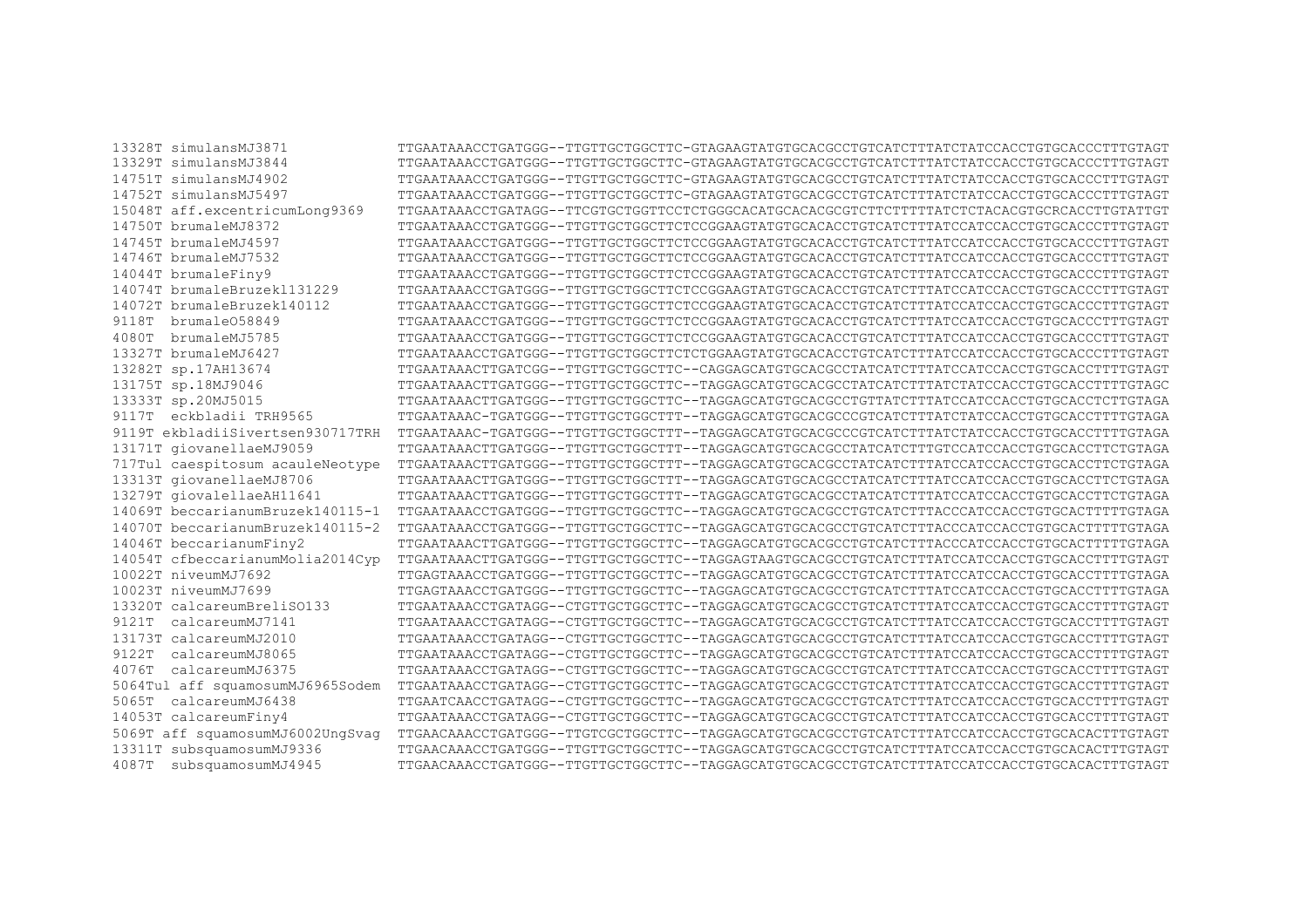| subsquamosumAH19024<br>5062T     | TTGAACAAACCTGATGGG--TTGTTGCTGGCTTC--TAGGAGCATGTGCACGCCTGTCATCTTTATCCATCCACCTGTGCACACTTTGTAGT |
|----------------------------------|----------------------------------------------------------------------------------------------|
| subsquamosumMJ6563<br>5066T      | TTGAACAAACCTGATGGG--TTGTTGCTGGCTTC--TAGGAGCATGTGCACGCCTGTCATCTTTATCCATCCACCTGTGCACACTTTGTAGT |
| subsquamosumMJ9305Sp<br>13309T   | TTGAACAAACCTGATGGG--TTGTTGCTGGCTTC--TAGGAGCATGTGCACGCCTGTCATCTTTATCCATCCACCTGTGCACACTTTGTAGT |
| squamosumEL260-06<br>9124T       | TTGAATAAACCTGATGGG--TTGTTGCTGGCTTT--TAGGAGCATGTGCACGCCTGTCATCTTTATCCATCCACCTGTGCACATTTTGTAGT |
| 4073T squamosumMrazek1300 DO4157 | TTGAATAAACCTGATGGG--TTGTTGCTGGCTTT--TAGGAGCATGTGCACGCCTGTCATCTTTATCCATCCACCTGTGCACATTTTGTAGT |
| Tulostoma sp HQ667595 HQ667598Ar | TTGAATAAACCTGATGGG--TTGTTGCTGGCTTC--TAGGAGCATGTGCACGCCTATCATCTTTATCCATCCACCTGTGCACCTTTTGTAGT |
| Tulostoma sp H0667596 H0667599Ar | TTGAATAAACCTGATGGG--TTGTTGCTGGCTTC--TAGGAGCATGTGCACGCCTATCATCTTTATCCATCCACCTGTGCACCTTTTGTAGT |
| 13310T melanocyclumKnudsenC64727 | TTGAATAAACCTGATGGG--TTGTTGCTGGTTTC--TAGGAGCATGTGCACGCCTGTCATCTTTATCCATCCACCTGTGCACATTTTGTAGT |
| 4084T melanocyclumMJ6036         | TTGAATAAACCTGATGGG--TTGTTGCTGGTTTC--TAGGAGCATGTGCACGCCTGTCATCTTTATCCATCCACCTGTGCACATTTTGTAGT |
| 13321T melanocyclumMJ9596France  | TTGAATAAACCTGATGGG--TTGTTGCTGGTTTC--TAGGAGCATGTGCACGCCTGTCATCTTTATCCATCCACCTGTGCACATTTTGTAGT |
| 4077T melanocyclumM011215        | TTGAATAAACCTGATGGG--TTGTTGCTGGTTTC--TAGGAGCATGTGCACGCCTGTCATCTTTATCCATCCACCTGTGCACATTTTGTAGT |
| 9125T melanocyclumMJ AKB05052901 | TTGAATAAACCTGATGGG--TTGTTGCTGGTTTC--TAGGAGCATGTGCACGCCTGTCATCTTTATCCATCCACCTGTGCACATTTTGTAGT |
| melanocyclumSAH08-247<br>9126T   | TTGAATAAACCTGATGGG--TTGTTGCTGGTTTC--TAGGAGCATGTGCACGCCTGTCATCTTTATCCATCCACCTGTGCACATTTTGTAGT |
| melanocyclumMJ8815<br>9127T      | TTGAATAAACCTGATGGG--TTGTTGCTGGTTTC--TAGGAGCATGTGCACGCCTGTCATCTTTATCCATCCACCTGTGCACATTTTGTAGT |
| melanocyclumMJ090418<br>9123T    | TTGAATAAACCTGATGGG--TTGTTGCTGGTTTC--TAGGAGCATGTGCACGCCTGTCATCTTTATCCATCCACCTGTGCACATTTTGTAGT |
| dominqueziaeHQ667593             | TTGAATAAACTTGATAAG--TTGTCGCTGGCTTC--TAGGAGCATGTGCACGCTTGTCATCTTTATCCATCCACCTGTGCACCTTTTGTAGT |
| T dominqueziaeHO667593 HO667597  | TTGAATAAACTTGATAAG--TTGTCGCTGGCTTC--TAGGAGCATGTGCACGCTTGTCATCTTTATCCATCCACCTGTGCACCTTTTGTAGT |
| 13191T rufumLectotype1908USA     | TTGAATAAACTTGATGGG--TTGTCGCTGGCTTC--TAGGAGCATGTGCACGCTTGTCATCTTTATCCATCCACCTGTGCACCTTTTGTAGT |

Input data matrix (continued):

|                                | 9 |                                                                                              | 2 | 3 | 4 | 5 | 6 |  |  |
|--------------------------------|---|----------------------------------------------------------------------------------------------|---|---|---|---|---|--|--|
| Taxon                          |   | 34567890123456789012345678901234567890123456789012345678901234567890123456789012345678901234 |   |   |   |   |   |  |  |
| 13345T subfuscumMJ7472Slov     |   |                                                                                              |   |   |   |   |   |  |  |
| 15360T punctatumMJ10058        |   |                                                                                              |   |   |   |   |   |  |  |
| 13353T pulchellumFritz2010-1   |   | CTTTGGAG-GTAATAA-GCGTGAATCT---ATCGAGGTCCTCTGGT---------CCTCGGAAAGAGGT------GTTTGCCATATGGC--  |   |   |   |   |   |  |  |
| 13277T pulchellumAH12967       |   | CTTTGGAG-GTAATAA-GCGTGAATCT---ATCGAGGTCCTCTGGT---------CCTCGGAAAGAGGT------GTTTGCCATATGGC--  |   |   |   |   |   |  |  |
| 13322T striatumFritz2010-2     |   |                                                                                              |   |   |   |   |   |  |  |
| 13283T striatumAH15543         |   |                                                                                              |   |   |   |   |   |  |  |
| 13346T fimbriatumMJ8773        |   |                                                                                              |   |   |   |   |   |  |  |
| 13349T fimbriatumMånsson991010 |   | C-TTGGAG-TAAATGA-ACGTGAAACT--TGTCGGGGTAAACCAATTCATTGGT--CCTCGGAAGGAGG--------TCTGCCATGCGAA-A |   |   |   |   |   |  |  |
| 13344T fimbriatumMJ7332        |   | C-TTGGAG-TAAATGA-ACGTGAAACT--TGTCGGGGTAAACCAATTCATTGGT--CCTCGGAAGGAGG--------CCTGCCATGCGAA-A |   |   |   |   |   |  |  |
| 13348T fimbriatumMJ060330Bl    |   | C-TTGGAG-TAAATGA-ACGTGAAACT--TGTCGGGGTAAACCAATTCATTGGT--CCTCGGAAGGAGG--------CCTGCCATGCGAA-A |   |   |   |   |   |  |  |
| 13351T fimbriatumMJ7025        |   | C-TTGGAG-TAAATGA-ACGTGAAACT--TGTCGGGGTAAACCAATTCATTGGT--CCTCGGAAGGAGG--------CCTGCCATGCGAA-A |   |   |   |   |   |  |  |
| 14038T fimbriatumMJ7926        |   | C-TTGGAG-TAAATGA-ACGTGAAACT--TGTCGGGGTAAACCAATTCATTGGT--CCTCGGAAGGAGG--------CCTGCCATGCGAA-A |   |   |   |   |   |  |  |
| 14042T fimbriatumFiny8         |   | C-TTGGAG-TAAATGA-ACGTGAAACT--TGTCGGGGTAAACCAATTCATTGGT--CCTCGGAAGGAGG--------CCTGCCATGCGAA-A |   |   |   |   |   |  |  |
| 14049T fimbriatumMJ7372        |   | C-TTGGAG-TAAATGA-ACGTGAAACT--TGTCGGGGTAAACCAATTCATTGGT--CCTCGGAAGGAGG--------CCTGCCATGCGAA-A |   |   |   |   |   |  |  |
| 14052T fimbriatumNJ7351        |   | C-TTGGAG-TAAATGA-ACGTGAAACT--TGTCGGGGTAAACCAATTCATTGGT--CCTCGGAAGGAGG--------CCTGCCATGCGAA-A |   |   |   |   |   |  |  |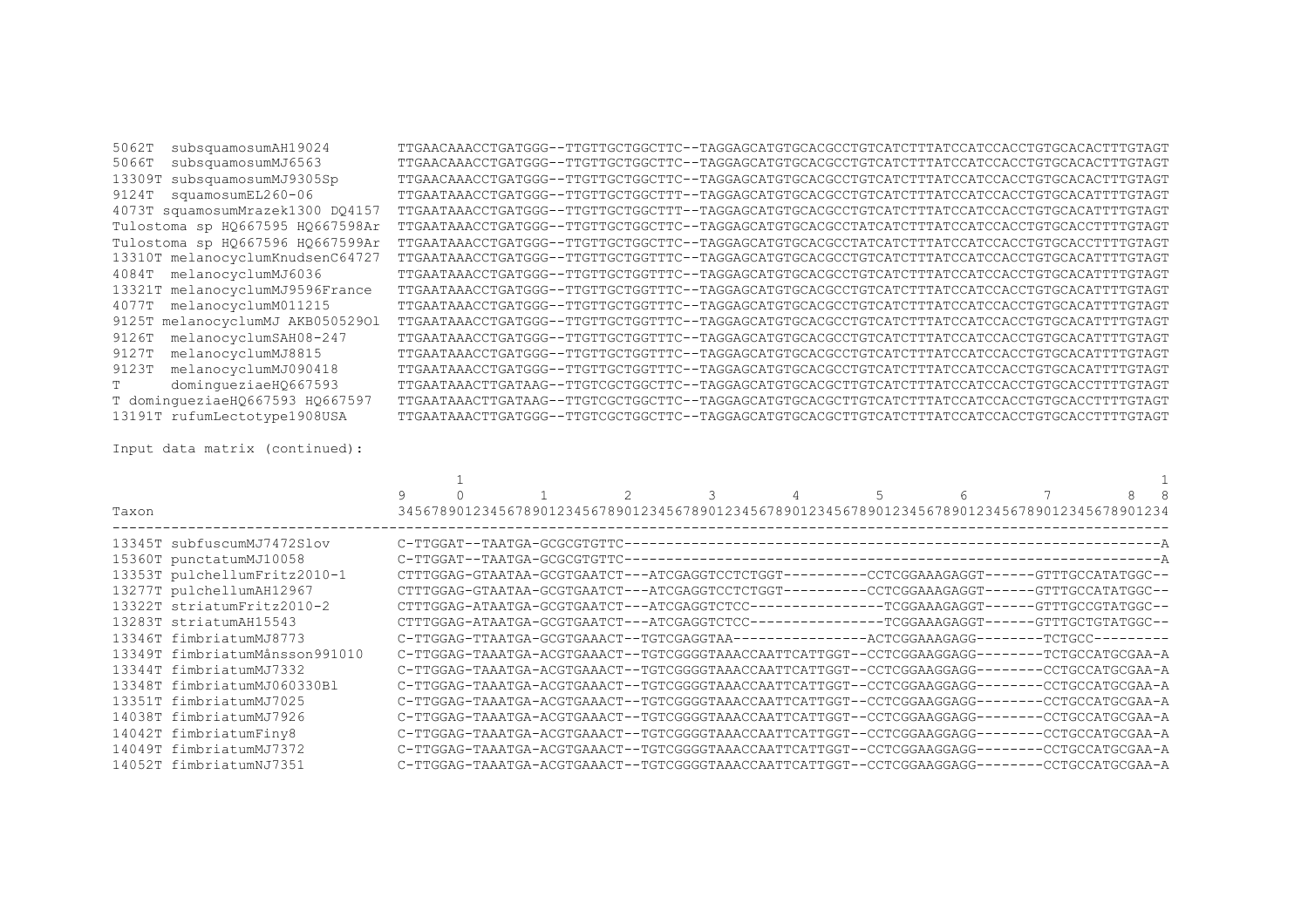| 13352T campestreKnudsen00190Russ | C-TTGGAG-TTAATGA-ACGTGAAACT--TGTCGGGGTAAACCAATTCATTGGT--CCTCGGAAGGAGG--------CCTGCCATGCGAA-A |
|----------------------------------|----------------------------------------------------------------------------------------------|
| 13350T campestreKnudsen0171Russi | C-TTGGAG-TTAATGA-GCGTGAAACT--TGTCGGGGTAAACCAATTCATTGGT--CCTCGGAAAGAGG--------CCTGCTATGCGAA-A |
| 14055T sp.4Finy12                | C-TTGGAG--TAATGA-GTGTGAAACT--TATCGGGGAACGACTTCATTGACGTTTCCTCGGAAGTGGG----CTTGCCACGCAAGTGGC-- |
| 15047T winterhoffiaTLAS SOJ15 69 | C-TTGGAG-GTAATGA-GCGTGAAACT--CGTCGGGGTAAACCAATTTATTGGT--CCTCGGAAAGAGG--------CCTGCCACACGAA-A |
| 14242T winterhoffiZFM74 2        | C-TTGGAG-GTAATGA-GCGTGAAACT--CGTCGGGGTAAACCAATTTATTGGT--CCTCGGAAAGAGG--------CCTGCCACACGAA-A |
| 14037T winterhoffiMJ7761         | C-TTGGAG-GTAATGA-GCGTGAAACT--CGTCGGGGTAAACCAATTTATTGGT--CCTCGGAAAGAGG--------CCTGCCACACGAA-A |
| 4075Tul winterhoffiMJ2379        | C-TTGGAG-GTAATGA-GCGTGAAACT--CGTCGGGGTAAACCAATTTATTGGT--CCTCGGAAAGAGG-------CCTGCCACACGAA-A  |
| 14047T sp.3MJ4935                | C-TTGGAG-ATAATGA-GCGTGAAACT--TGTCGGGGTAAACCAATTCATTGGT--CCTCGGAAAGAGG--------CTTGCCACACGAA-A |
| 14048T sp.1MJ7762                | C-TTGGAG--TTATGA-GCGTGAAACC--GTCGAGGGATAAAACCAATC-------CTTCGGAGAATAGG-------TTTGCTGCGCGAA-A |
| 14036T sp.2MJ8710                | C-TTGGAG-GTAATGA-GCGTGAACAT--TTCGAAGGATATCTTATCC--------TTCGGAGAATAGG-------TCTGCTATGCGAA-A  |
| 13347T cf fimbriatumMJ8701Spain  | C-TTGGAG-GTAATGA-GCGTGAACAT--TTCGAAGGATATCTTATCC--------TTCGGAGAATAGG-------TCTGCTATGCGAA-A  |
| 13314T cyclophorumRLowen99Spain  | CTTTAGAG--TAATGA-GCGTGAAACA---GTCGGGGAATCTAATT---------CTTCGGAGAATAGG-------TCTGCTACACGAA-A  |
| 13278T cyclophorumAH16885        | CTTTAGAG--TAATGA-GCGTGAAACA---GTCGGGGAATCTAATT---------CTTCGGAGAATAGG-------TCTGCTACACGAA-A  |
| 13284T cyclophorumAH19564        | CTTTAGAG--TAATGA-GCGTGAAACA---GTCGGGGAATCTAATT---------CTTCGGAGAATAGG-------TCTGCTACACGAA-A  |
| 13174T cyclophorumMJ8862         | CTTTAGAG--TAATGA-GCGTGAAACA---GTCGGGGAATCTAATT---------CTTCGGAGAATAGG-------TCTGCTACACGAA-A  |
| 13169T obesumMJ8695              | C-TTGGAG--TAATGA-GCATGAAACT---ATCGGGGACCAACTTGGT-------TCTCGGAATATGGG-------TCTGCTACGCGAA-A  |
| 13177T obesumMJ8707              | C-TTGGAG--TAATGA-GCATGAAACT---ATCGGGGACCAACTTGGT-------TCTCGGAATATGGG-------TCTGCTACGCGAA-A  |
| 13280T obesumAH20901             | C-TTGGAG--TAATGA-GCATGAAACT---ATCGGGGACCAACTTGGT-------TCTCGGAATATGGG-------TCTGCTACGCGAA-A  |
| 13275T lloydiiAH31155            |                                                                                              |
| 13319T Lloydii Lahti201210       |                                                                                              |
| fulvellumKabat970428<br>9120T    |                                                                                              |
| 13323T grandisporumMJ6633        | C-TTAGAG-GTAATGA-GCGTGAAACT--TGTCGAGGATAACCAATTAATTGGA--CCTCGGAAAAGGAA------TCTTGCCACGCGAA-A |
| 14040T grandisporumMJ8907        | C-TTAGAG-GTAATGA-GCGTGAAATT--TGTCGAGGATAACCAATTCATTGGA--CCTCGGAAAAGGAA------TCTTGCTACGCGAA-A |
| 14041T grandisporumMJ8793        | C-TTAGAG-GTAATGA-GCGTGAAACT--TGTCGAGGATAACCAATTCATTGGA--CCTCGGAAAAGGAA------TCTTGCCACGCGAA-A |
| 14045T grandisporumFiny10        | C-TTAGAG-GTAATGA-GCGTGAAATT--TGTCGAGGATAACCAATTCATTGGA--CCTCGGAAAAGGAA------TCTTGCYACGCGAA-A |
| 14068T grandisporumBruzek131208  | C-TTAGAG-GTAATGA-GCGTGAAATT--TGTCGAGGATAACCAATTCATTGGA--CCTCGGAAAAGGAA------TCTTGCTACGCGAA-A |
| 13330T leiosporumKnudsen99 337Ru | C-TTGGGG-GTAATGA-ACGTGGAACT-----CGAGGGAAAACCCAATTTATTGGTCCTCGGAAAAGATGA---GGTATTGCTATACAAC-A |
| 13281T cfpseudopulchellumAH11603 |                                                                                              |
| 16080T pseudopulchellumAH11605Ty |                                                                                              |
| 14742T panninicumMJ990617a       |                                                                                              |
| 14744T pannonicumMJ8715          |                                                                                              |
| 14756T pannonicumMJ7764          |                                                                                              |
| 14050T pannonicumMJ7803          |                                                                                              |
| 16079T submemebranaceumAH15132Ty | C-TTGGAG-GAAATAA-GCACGAAAATG-TCGAGGGAATACCAATTCGTTGGTC-CCTCGGGAAATGAGG-------CCTGCCACGCGAG-A |
| 13170T sp.15MJ9295               | C-TTGGAG-GATATGA-GCGTAAGGCTG-TCTCGAGGAAAGACCAAT--------CCTCGGAAAAGAGG-------TCTGCCACACGAG-A  |
| 13312T pseudopulchellumMJ9296Spa | C-TTGGAG-GATATGA-GCGTAAGGCTG-TCTCGAGGAAAGACCAAT--------CCTCGGAAAAGAGG-------TCTGCCACACGAG-A  |
| 14743T sp.15MJ660617b            | C-TTGGAG-GATATGA-GCGTAGGGCTG-TCTCGAGGAAAGACCAAT--------CCTCGGAAAAGAGG-------TCTGCCAC-------  |
| 14753T sp.10MJ3813               |                                                                                              |
| 13334T sp.10MJ6198               |                                                                                              |
| 13315T caespitosumMJ881114Spain  |                                                                                              |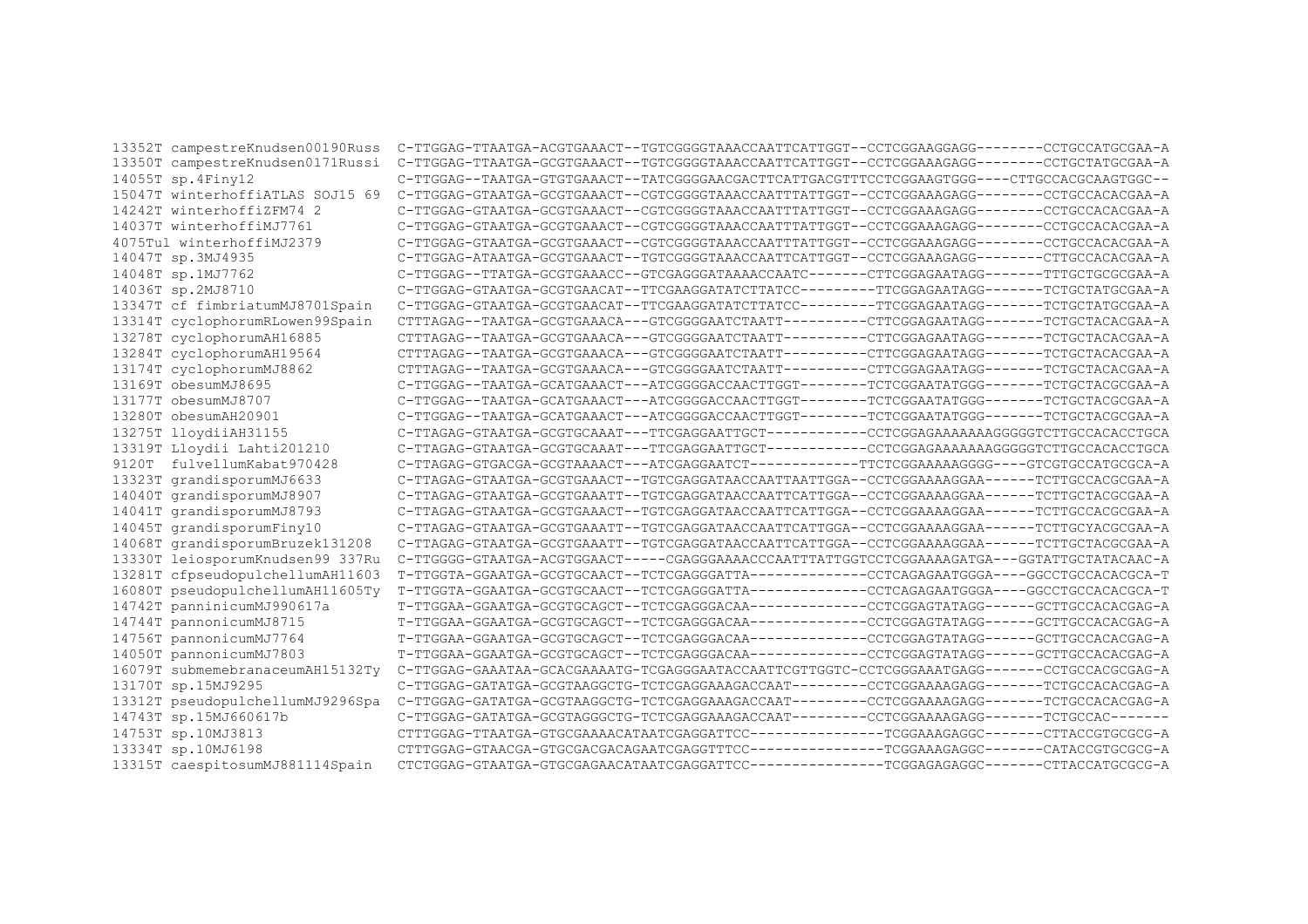| 13258T sp.12AH15040              |                                                                                              |  |
|----------------------------------|----------------------------------------------------------------------------------------------|--|
| 15049T sp.13Long11161            |                                                                                              |  |
| 14755T sp.9MJ3787                | CTTTGGAG-TTAACGAAGCGTGAAACY--AATCGAGGATTCC-------------CTCGGAAAAGAGG-------TTTGCTGCGCGTG-A   |  |
| 13342T cf kotlabaeMJ4966Hungary  |                                                                                              |  |
| 13343T cf kotlabaeMJ4976Hungary  |                                                                                              |  |
| 14043T sp.7Finy1                 |                                                                                              |  |
| 14747T sp.8MJ3830                |                                                                                              |  |
| 14754T sp.8MJ6081                |                                                                                              |  |
| 13337T cf.kotlabaeMJ7795Hungary  |                                                                                              |  |
| 14748T kotlabaeBoertmann79074    |                                                                                              |  |
| 13336T kotlabaeMJ5597            |                                                                                              |  |
| 13338T kotlabaeMJ9585            |                                                                                              |  |
| 13340T kotlabaeMJ7187            |                                                                                              |  |
| 14073T kotlabaePavel140118       |                                                                                              |  |
| 13316T obseumKnudsen01 07Russia  | T-TTGGAA-GGAATGAAGCGTGAAATC---ATCGAGGTGTACACTA---------CCTCGGAAGTAGGA-------CCTGCCACACAGC--  |  |
| 13318T aff. cretaceumMJ3821      | T-TTGGAA-GGAATGAAGCGTGAAATC---ATCGAGGTGTACACTA---------CCTCGGAAGTAGGA-------CCTGCCACACGGC--  |  |
| 13317T aff. cretaceumMJ6194      | T-TTGGAA-GGAATGAAGCGTGAAATC---ATCGAGGTAT-CACTA---------CCTCGGAAGTAGGA-------CCTGCCACACTGC--  |  |
| 13274T aff, cretaceumAH3995      | T-TTGGAA-GGAATGAAGCGTGAAATC---ATCGAGGTAT-CACTA---------CCTCGGAAGTAGGA------CCTGCCACACTGC--   |  |
| 13176T aff. cretaceumMJ9304      | T-TTGGAA-GGAATGAAGCGTGAAATC---ATCGAGGTAT-CACTA---------CCTCGGAAGTAGGA------CCTGCCACACTGC--   |  |
| 15185T sp.5MJ10060               | CTCGGAAGTGTAATGA-GCGCGAAAAC--TGTCCAGGAAACCAATTTATTGG---CCCCCGGTTAATAAG-------CCTGTCATGCGAGGA |  |
| 14071T sp.5Bruzek131207          | CTCGGAAGTGTAATGA-GCGCGAAAAC--TGTCCAGGAAACCAATTTATTGG---CCCCCGGTTAATAAG------CCTGTCATGCGAGGA  |  |
| 14075T cf beccarianumBruzen13120 |                                                                                              |  |
| 14076T cf beccarianumBruzen14021 |                                                                                              |  |
| 14749T simulansMJ040221          |                                                                                              |  |
| 13276T simulansAH15633           |                                                                                              |  |
| 13332T simulansMJ9064            |                                                                                              |  |
| 13335T moraveciiKnudsen01 70Russ |                                                                                              |  |
| 13331T simulansMJ7865            |                                                                                              |  |
| 14244T simulansMrazek1313        |                                                                                              |  |
| 13328T simulansMJ3871            |                                                                                              |  |
| 13329T simulansMJ3844            |                                                                                              |  |
| 14751T simulansMJ4902            |                                                                                              |  |
| 14752T simulansMJ5497            |                                                                                              |  |
| 15048T aff.excentricumLong9369   |                                                                                              |  |
| 14750T brumaleMJ8372             |                                                                                              |  |
| 14745T brumaleMJ4597             |                                                                                              |  |
| 14746T brumaleMJ7532             |                                                                                              |  |
| 14044T brumaleFiny9              |                                                                                              |  |
| 14074T brumaleBruzek1131229      |                                                                                              |  |
| 14072T brumaleBruzek140112       |                                                                                              |  |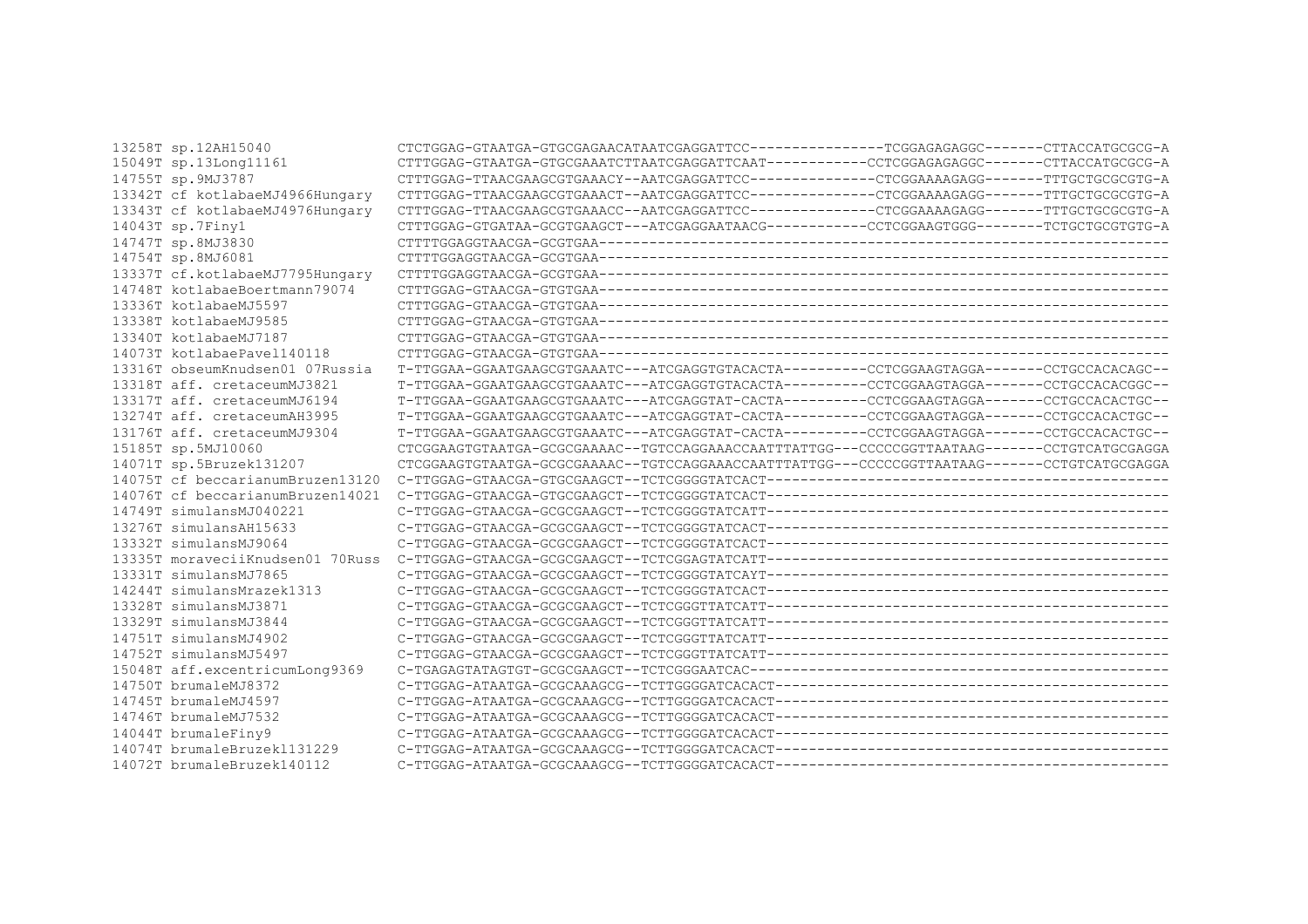| brumale058849<br>9118T           |                                                                                              |  |
|----------------------------------|----------------------------------------------------------------------------------------------|--|
| brumaleMJ5785<br>4080T           |                                                                                              |  |
| 13327T brumaleMJ6427             |                                                                                              |  |
| 13282T sp.17AH13674              |                                                                                              |  |
| 13175T sp.18MJ9046               |                                                                                              |  |
| 13333T sp.20MJ5015               |                                                                                              |  |
| eckbladii TRH9565<br>9117T       |                                                                                              |  |
| 9119T ekbladiiSivertsen930717TRH |                                                                                              |  |
| 13171T giovanellaeMJ9059         |                                                                                              |  |
| 717Tul caespitosum acauleNeotype |                                                                                              |  |
| 13313T giovanellaeMJ8706         |                                                                                              |  |
| 13279T giovalellaeAH11641        |                                                                                              |  |
| 14069T beccarianumBruzek140115-1 |                                                                                              |  |
| 14070T beccarianumBruzek140115-2 |                                                                                              |  |
| 14046T beccarianumFiny2          |                                                                                              |  |
| 14054T cfbeccarianumMolia2014Cvp |                                                                                              |  |
| 10022T niveumMJ7692              |                                                                                              |  |
| 10023T niveumMJ7699              |                                                                                              |  |
| 13320T calcareumBreliSO133       | C-TTGGAG--TAATGA-GTGTAAAACC--TATCGAGGAA-CAACTTTGGT------CCTCGGATGGAGG--------CCTGCCATGCGAT-A |  |
| 9121T calcareumMJ7141            | C-TTGGAG--TAATGA-GTGTAAAACC--TATCGAGGAA-CAACTTTGGT------CCTCGGATGGAGG-------CCTGCCATGCGAT-A  |  |
| 13173T calcareumMJ2010           | C-TTGGAG--TAATGA-GTGTAAAACC--TATCGAGGAA-CAACTTTGGT------CCTCGGATGGAGG-------CCTGCCATGCGAT-A  |  |
| calcareumMJ8065<br>9122T         | C-TTGGAG--TAATGA-GTGTAAAACC--TATCGAGGAA-CAACTTTGGT------CCTCGGATGGAGG--------CCTGCCATGCGAT-A |  |
| calcareumMJ6375<br>4076T         | C-TTGGAG--TAATGA-GTGTAAAACC--TATCGAGGAA-CAACTTTGGT------CCTCGGATGGAGG--------CCTGCCATGCGAT-A |  |
| 5064Tul aff squamosumMJ6965Sodem | C-TTGGAG--TAATGA-GTGTAAAACC--TATCGAGGAA-CAACTTTGGT------CCTCGGATGGAGG-------CCTGCCATGCGAT-A  |  |
| calcareumMJ6438<br>5065T         | C-TTGGAG--TAATGA-GTGTAAAACC--TATCGAGGAA-CAACTTTGGT------CCTCGGATGGAGG-------CCTGCCATGCGAT-A  |  |
| 14053T calcareumFiny4            | C-TTGGAG--TAATGA-GTGTAAAACC--TATCGAGGAA-CAACTTTGGT------CCTCGGATGGAGG--------CCTGCCATGCGAT-A |  |
| 5069T aff squamosumMJ6002UngSvag | C-TTGGAG--TAGTGA-GTGTAACACA----TCGAGGAA-CAACTTTGGT------CCTCGGACAGAGG-------CCTGCCATGCGAT-A  |  |
| 13311T subsquamosumMJ9336        | C-TTGGAG--TAGTGA-GTGTAACACA----TCGAGGAA-CAACTTTGGT------CCTCGGACAGAGG-------CCTGCCATGCGAT-A  |  |
| 4087T<br>subsquamosumMJ4945      | C-TTGGAG--TAGTGA-GTGTAACACA----TCGAGGAA-CAACTTTGGT------CCTCGGACAGAGG-------CCTGCCATGCGAT-A  |  |
| 5062T<br>subsquamosumAH19024     | C-TTGGAG--TAGTGA-GTGTAACACA----TCGAGGAA-CAACTTTGGT------CCTCGGACAGAGG-------CCTGCCATGCGAT-A  |  |
| subsquamosumMJ6563<br>5066T      | C-TTGGAG--TAGTGA-GTGTAACACA----TCGAGGAA-CAACTTTGGT------CCTCGGACAGAGG-------CCTGCCATGCGAT-A  |  |
| 13309T subsquamosumMJ9305Sp      | C-TTGGAG--TAGTGA-GTGTAACACA----TCGAGGAA-CAACTTTGGT------CCTCGGACAGAGG-------CCTGCCATGCGAT-A  |  |
| 9124T<br>squamosumEL260-06       | C-TTCGAG--TAATAA-GCGTAACACA--TATCGAGGAA-CAACTTTGGT------CCTCGGACAGAGG--------CTTGCCATGCGAT-A |  |
| 4073T squamosumMrazek1300 DQ4157 | C-TTCGAG--TAATAA-GCGTAACACA--TATCGAGGAA-CAACTTTGGT------CCTCGGACAGAGG-------CTTGCCATGCGAT-A  |  |
| Tulostoma sp HQ667595 HQ667598Ar | C-TTGGAG--TAATGA-GTGTAACACA--TATCGAGGAA-CAACTTTGGT------CCTCGGATAGAGGT-------CTTGCTATGCGAT-A |  |
| Tulostoma sp HQ667596 HQ667599Ar | C-TTGGAG--TAATGA-GTGTAACACA--TATCGAGGAA-CAACTTTGGT------CCTCGGATAGAGGT------CTTGCTATGCGAT-A  |  |
| 13310T melanocyclumKnudsenC64727 | C-TTGGAG--TAATGA-GCGTATAACA--TATCGAGGGACCAACTTTGGT------CCTCGGACAGAGG-------CCTGCCATGCAAT-A  |  |
| melanocyclumMJ6036<br>4084T      | C-TTGGAG--TAATGA-GCGTATAACA--TATCGAGGGACCAACTTTGGT------CCTCGGACAGAGG-------CCTGCCATGCAAT-A  |  |
| 13321T melanocyclumMJ9596France  | C-TTGGAG--TAATGA-GCGTATAACA--TATCGAGGGACCAACTTTGGT------CCTCGGACAGAGG-------CCTGCCATGCAAT-A  |  |
| 4077T melanocyclumM011215        | C-TTGGAG--TAATGA-GCGTATAACA--TATCGAGGGACCAACTTTGGT------CCTCGGACAGAGG--------CCTGCCATGCAAT-A |  |
|                                  |                                                                                              |  |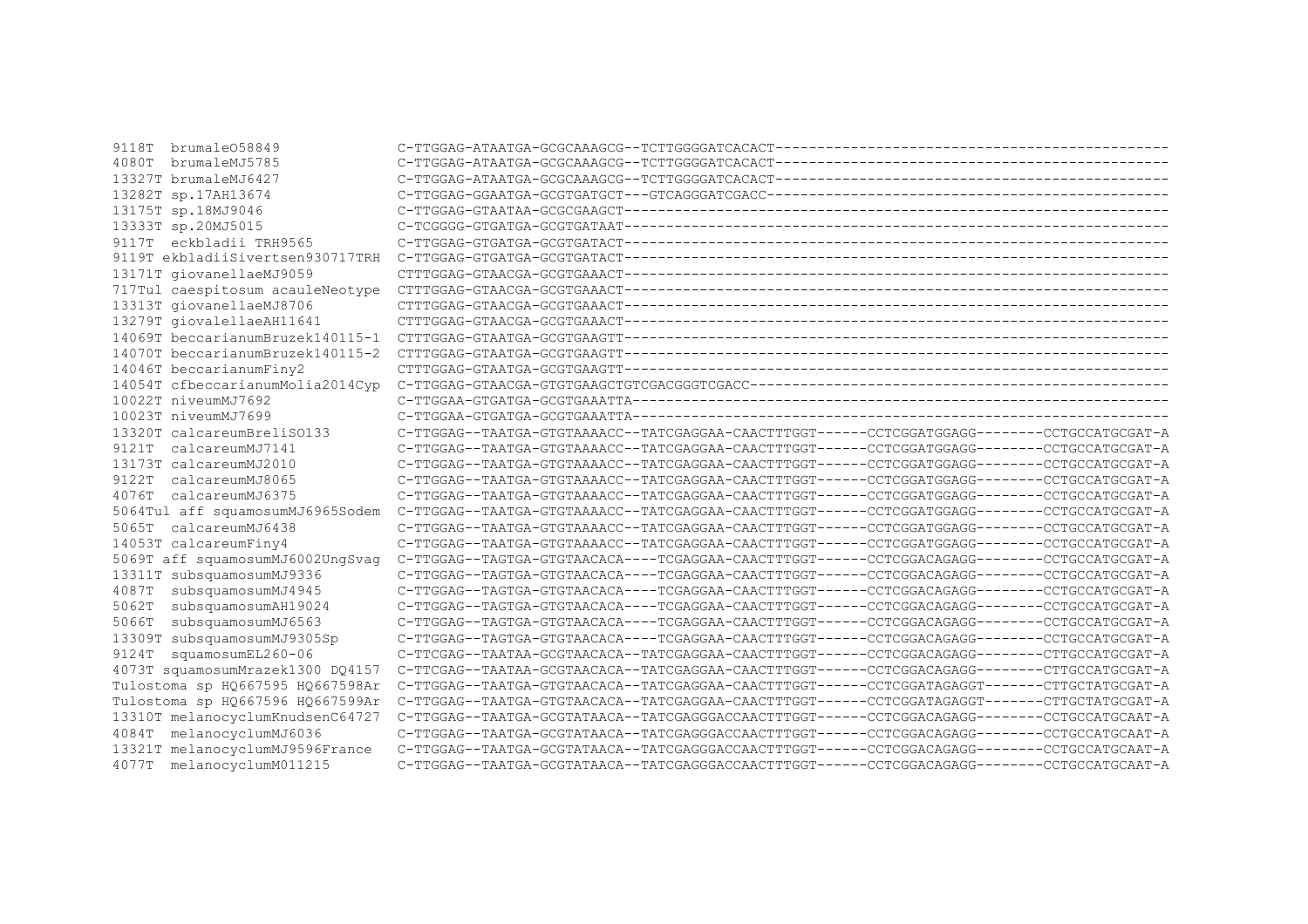|                                 | 9125T melanocyclumMJ AKB05052901 C-TTGGAG--TAATGA-GCGTATAACA--TATCGAGGGACCAACTTTGGT------CCTCGGACAGAGG--------CCTGCCATGCAAT-A |                  |
|---------------------------------|-------------------------------------------------------------------------------------------------------------------------------|------------------|
| 9126T melanocyclumSAH08-247     | C-TTGGAG--TAATGA-GCGTATAACA--TATCGAGGGACCAACTTTGGT------CCTCGGACAGAGG-------                                                  | -CCTGCCATGCAAT-A |
| 9127T melanocyclumMJ8815        | C-TTGGAG--TAATGA-GCGTATAACA--TATCGAGGGACCAACTTTGGT------CCTCGGACAGAGG--                                                       | -CCTGCCATGCAAT-A |
| 9123T melanocyclumMJ090418      | C-TTGGAG--TAATGA-GCGTATAACA--TATCGAGGGACCAACTTTGGT------CCTCGGACAGAGG---                                                      | -CCTGCCATGCAAT-A |
| dominqueziaeH0667593<br>T.      | C-TTGGAG--TAATGA-GCGTATAACC--TATCGAGGAA-CAACTTTGGT------CCTCGGACAGAGG-------                                                  | -TCTGCTATGCGAT-A |
| T dominqueziaeHQ667593 HQ667597 | C-TTGGAG--TAATGA-GCGTATAACC--TATCGAGGAA-CAACTTTGGT------CCTCGGACAGAGG-------                                                  | -TCTGCTATGCGAT-A |
| 13191T rufumLectotype1908USA    | C-TTGGAG--TAATGA-GCGTATAACT--TATCGAGGAA-CAACTTTGGT------CCTCGGACAGAGG--------TCTGCCATG------                                  |                  |
|                                 |                                                                                                                               |                  |

Input data matrix (continued):

|                                  |   | $\mathfrak{D}$ |  |   |   |                                                                                                   |   |   |  |  |
|----------------------------------|---|----------------|--|---|---|---------------------------------------------------------------------------------------------------|---|---|--|--|
| Taxon                            | 9 | $\cap$         |  | 2 | 3 | 4<br>56789012345678901234567890123456789012345678901234567890123456789012345678901234567890123456 | 5 | 6 |  |  |
| 13345T subfuscumMJ7472Slov       |   |                |  |   |   | GTA---------------------CTCGCGCG-AGTTTC---TCTGAG---TCTATGTCTTTC--ATATACCACA-TAGTATGTTTTAGA        |   |   |  |  |
| 15360T punctatumMJ10058          |   |                |  |   |   | GTA---------------------CTCGCGCG-AGTTTC---TCTGAG---TCTATGTCTTTC--ATATACCACA-TAGTATGTTTTAGA        |   |   |  |  |
| 13353T pulchellumFritz2010-1     |   |                |  |   |   | -----------TCGCCTTTGATACT-----CGCG-AGTTAC---TCTAAG---ACTATGTTCTTT-CATATACTACG----AATGTAATAGA      |   |   |  |  |
| 13277T pulchellumAH12967         |   |                |  |   |   | -----------TCGCCTTTGATACT-----CGCG-AGTTAC---TCTAAG---ACTATGTCCTTT-CATATACTACG----AATGTAATAGA      |   |   |  |  |
| 13322T striatumFritz2010-2       |   |                |  |   |   | -----------TCACCTTTGATACT-----CGCG-AGTTAC---TCTAAG---ACTATGTTATTT-CATATACTACG----AATGTCATAGA      |   |   |  |  |
| 13283T striatumAH15543           |   |                |  |   |   | -----------TCACCTTTGATACT-----CGCG-AATTAC---TCTAAG---ACTATGTTCTTT-CATATACTACG----AATGTCATAGA      |   |   |  |  |
| 13346T fimbriatumMJ8773          |   |                |  |   |   | ----CATGGGGCTGACCTTGTCAA---TCACGCG-AGTTGC---TCTGAG---TCTATGTCTTTC--ATATACCACA-TATAATGTCTTAGA      |   |   |  |  |
| 13349T fimbriatumMånsson991010   |   |                |  |   |   | -----GTATGGCTGACCTTGATAC---TCGCGCA-AGTTTC---TCCAAG---TCTATGTCTTTC--ATATACCACA-TAGAATGTCTTAGA      |   |   |  |  |
| 13344T fimbriatumMJ7332          |   |                |  |   |   | -----GTATGGCTGACCTTGATAC---TCGCGCA-AGTTTC---TCCAAG---TCTATGTCTTTC--ATATACCACA-TAGAATGTCTTAGA      |   |   |  |  |
| 13348T fimbriatumMJ060330Bl      |   |                |  |   |   | -----GTATGGCTGACCTTGATAC---TCGCGCA-AGTTTC---TCCAAG---TCTATGTCTTTC--ATATACCACA-TAGAATGTCTTAGA      |   |   |  |  |
| 13351T fimbriatumMJ7025          |   |                |  |   |   | -----GTATGGCTGACCTTGATAC---TCGCGCA-AGTTTC---TCCAAG---TCTATGTCTTTC--ATATACCACA-TAGAATGTCTTAGA      |   |   |  |  |
| 14038T fimbriatumMJ7926          |   |                |  |   |   | -----GTATGGCTGACCTTGATAC---TCGCGCA-AGTTTC---TCCAAG---TCTATGTCTTTC--ATATACCACA-TAGAATGTCTTAGA      |   |   |  |  |
| 14042T fimbriatumFiny8           |   |                |  |   |   | -----GTATGGCTGACCTTGATAC---TCGCGCA-AGTTTC---TCCAAG---TCTATGTCTTTC--ATATACCACA-TAGAATGTCTTAGA      |   |   |  |  |
| 14049T fimbriatumMJ7372          |   |                |  |   |   | -----GTATGGCTGACCTTGATAC---TCGCGCA-AGTTTC---TCCAAG---TCTATGTCTTTC--ATATACCACA-TAGAATGTCTTAGA      |   |   |  |  |
| 14052T fimbriatumNJ7351          |   |                |  |   |   | -----GTATGGCTGACCTTGATAC---TCGCGCA-AGTTTC---TCCAAG---TCTATGTCTTTC--ATATACCACA-TAGAATGTCTTAGA      |   |   |  |  |
| 13352T campestreKnudsen00190Russ |   |                |  |   |   | -----GTATGGCTGACCTTGATAC---TCGCGCA-AGTTTC---TCCAAG---TCTATGTCTTTC--ATATACCACA-TAGAATGTCTTAGA      |   |   |  |  |
| 13350T campestreKnudsen0171Russi |   |                |  |   |   | -----GTATGGCTGACCTTGGTAC---TCGCGCA-AGTTAC---TCTGAG---TCTATGTCTTTC--ATATACCACA-TAGAATGTCTTAGA      |   |   |  |  |
| 14055T sp.4Finy12                |   |                |  |   |   | -----------TGGCCTTGGTACTC----GCGCG-AGTTC----TCTGAG---TCTATGTCTTTC--ATATACCACA-TTGCATGTTATAGA      |   |   |  |  |
| 15047T winterhoffiATLAS SOJ15 69 |   |                |  |   |   | -----GTATGGCTGACCTTGGTAC---TCGCGCA-AGTTTC---TTCGAG---TCTATGTCTTTC--ATATACCACG-TAAAATGTCTTAGA      |   |   |  |  |
| 14242T winterhoffizFM74 2        |   |                |  |   |   | -----GTATGGCTGACCTTGGTAC---TCGCGCA-AGTTTC---TTCGAG---TCTATGTCTTTC--ATATACCACG-TAAAATGTCTTAGA      |   |   |  |  |
| 14037T winterhoffiMJ7761         |   |                |  |   |   | -----GTATGGCTGACCTTGGTAC---TCGCGCA-AGTTTC---TTCGAG---TCTATGTCTTTC--ATATACCACG-TAAAATGTCTTAGA      |   |   |  |  |
| 4075Tul winterhoffiMJ2379        |   |                |  |   |   | -----GTATGGCTGACCTTGGTAC---TCGCGCA-AGTTTC---TTCGAG---TCTATGTCTTTC--ATATACCACG-TAAAATGTCTTAGA      |   |   |  |  |
| 14047T sp.3MJ4935                |   |                |  |   |   | -----GTATGGCTGACCTTGGTAT---TCGCGCG-AGTTTC---TCTGAG---TCTATGTCTTTC--ATATACCACA-TAAAATGTCTTAGA      |   |   |  |  |
| 14048T sp.1MJ7762                |   |                |  |   |   | -----GTGTAAGCTCACCTTGTAA---TCGCGCG-AGTTTC---TCTGAG---TCTATGTCTTTC--ATATACCACG-AAAAATGTATTTGA      |   |   |  |  |
| 14036T sp.2MJ8710                |   |                |  |   |   | -----GTATCGCTGACCTTG-TAT---TCGCGCG-AGTTTC---TCTGAG---TCTATGTCTTTC--ATATACCACG-TAAAATGTCTTAGA      |   |   |  |  |
| 13347T cf fimbriatumMJ8701Spain  |   |                |  |   |   | -----GTATCGCTGACCTTG-TAT---TCGCGCG-AGTTTC---TCTGAG---TCTATGTCTTTC--ATATACCACG-TAAAATGTCTTAGA      |   |   |  |  |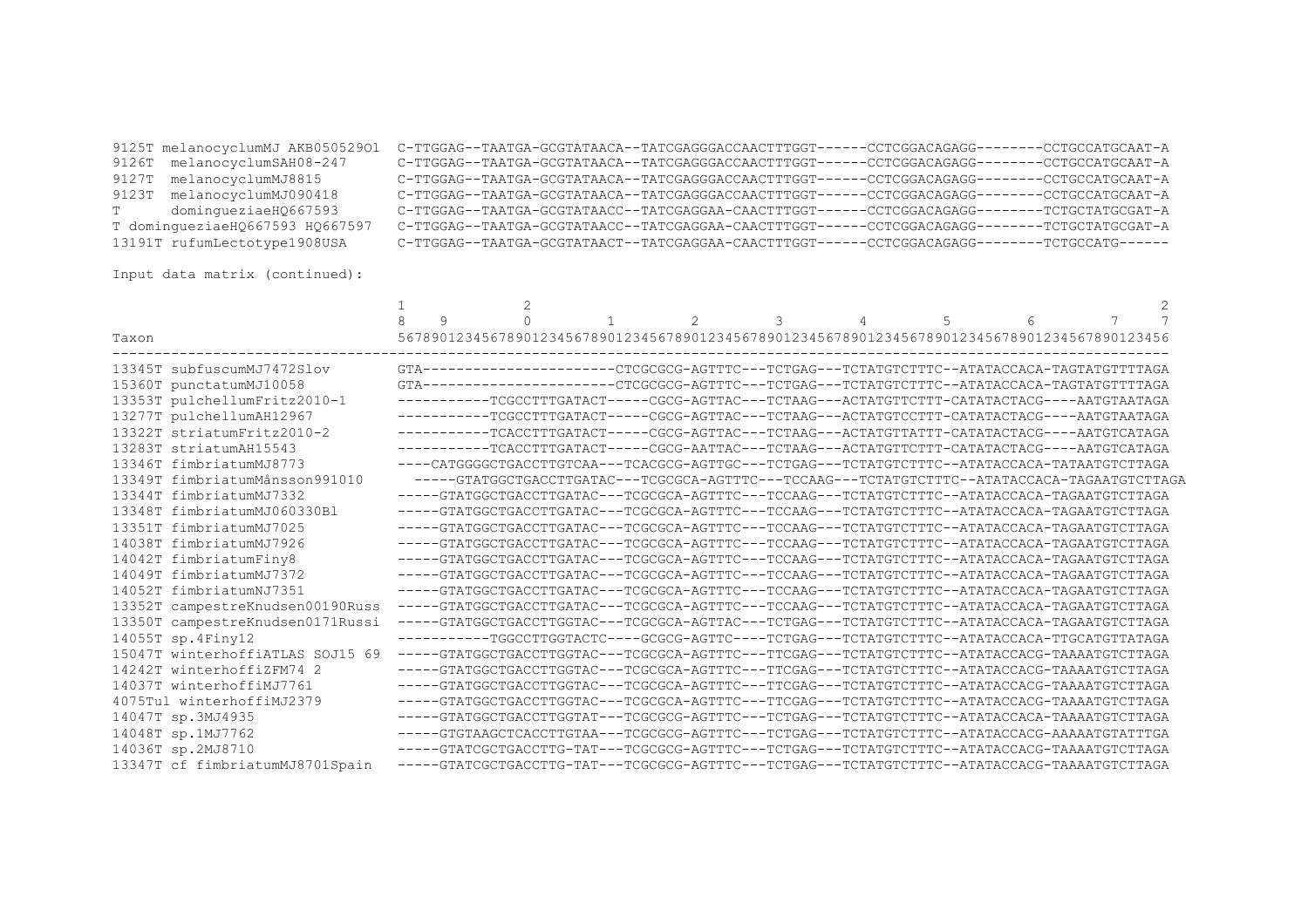| 13314T cyclophorumRLowen99Spain  | -----GTGTTGGCTAACCTTGTAC---TCGCGCG-AGTTC----TCTAAG---TCTATGTCTTTC--ATATACCACA-TGAAATGTTACAGA |
|----------------------------------|----------------------------------------------------------------------------------------------|
| 13278T cyclophorumAH16885        | -----GTGTTGGCTAACCTTGTAC---TCGCGCG-AGTTC----TCTAAG---TCTATGTCTTTC--ATATACCACA-TGAAATGTTATAGA |
| 13284T cyclophorumAH19564        | -----GTGTTGGCTAACCTTGTAC---TCGCGCG-AGTTC----TCTAAG---TCTATGTCTTTC--ATATACCACA-TGAAATGTTACAGA |
| 13174T cyclophorumMJ8862         | -----GTGTTGGCTAACCTTGTAC---TCGCGCG-AGTTC----TCTAAG---TCTATGTCTTTC--ATATACCACA-TGAAATGTTATAGA |
| 13169T obesumMJ8695              | -----GTGTTGGCTCACCTTGTAT---TCGTGCG-AAGTTTC-TCTTAAG---TCTATGTCTTTC--ATATACCATA-TAGAATGTATTAGA |
| 13177T obesumMJ8707              | -----GTGTTGGCTCACCTTGTAT---TCGTGCG-AAGTTTC-TCTTAAG---TCTATGTCTTTC--ATATACCATA-TAGAATGTATTAGA |
| 13280T obesumAH20901             | -----GTGTTGGCTCACCTTGTAT---TCGTGCG-AAGTTTC-TCTTAAG---TCTATGTCTTTC--ATATACCATA-TAGAATGTATTAGA |
| 13275T lloydiiAH31155            | TGTGTGTGTGACTGACCTTGAT----CTCGCGTG-AATTTC--CTCTAGG---TCTATGTTTTTC--ATATACTACATTAAACTGTTTCAGA |
| 13319T Lloydii Lahti201210       | TGTGTGTGTGACTGACCTTGAT----CTCGCGTG-AATTTC--CTCTAGG---TCTATGTTTTTC--ATATACTACATTAAACTGTTTCAGA |
| 9120T fulvellumKabat970428       | -----GTGTGGCTGACCTGATC-----TCGCGTG-AATTTC--TTCTAAG---ACTATGTCTTTC--ATATAACACG-TATAATGTCTTTGG |
| 13323T grandisporumMJ6633        | -----GTGTGGCTGTTCTAGATGC---TCTCGTG-AATTCC---TCCAAG---TCTATGTTTTTC--ATATACCACA-TAGAATGTCTCAGA |
| 14040T grandisporumMJ8907        | -----GTGTGGCTGTTCTAGATGC---TCTCGTG-AATTCC---TCCAAG---TCTATGTTTTTC--ATATACCACA-TACAATGTCTCAGA |
| 14041T grandisporumMJ8793        | -----GTGTGGCTGTTCTAGATGC---TCTCGTG-AATTCC---TCCAAG---TCTATGTTTTTC--ATATACCACA-TAGAATGTCTCAGA |
| 14045T grandisporumFiny10        | -----GTGTGGCTGTTCTAGATGC---TCTCGTG-AATTCC---TCCAAG---TCTATGTTTTTC--ATATACCACA-TACAATGTCTCAGA |
| 14068T grandisporumBruzek131208  | -----GTGTGGCTGTTCTAGATGC---TCTCGTG-AATTCC---TCCAAG---TCTATGTTTTTC--ATATACCACA-TACAATGTCTCAGA |
| 13330T leiosporumKnudsen99 337Ru | -----GTATGGCTGACCTTGATAC---TCGCGTG-AATTCC---TCTGAG---TCTATGTTTTTC--ATATACTACA---AAATGTC--AGA |
| 13281T cfpseudopulchellumAH11603 | G---TGTGTGACTGACCTTGATTGC--CTGCGCA-AGTTTC---TCCAAC---TCTATGTCTTTC--ATATGCCACG-TAGAATGTATTAGA |
| 16080T pseudopulchellumAH11605Ty | G---TGTGTGACTGACCTTGATTGC--CTGCGCA-AGTTTC---TCCAAC---TCTATGTCTTTC--ATATGCCACG-TAGAATGTATTAGA |
| 14742T panninicumMJ990617a       | -----GTGTGACTGACCTTGATTGC--TTGCGCG-AGTTTC---TCCAAC---TCTATGTCTTTCATATATACCACG-TTAAATGTATCAGA |
| 14744T pannonicumMJ8715          | -----GTGTGACTGACCTTGATTGC--TTGCGCG-AGTTTC---TCCAAC---TCTATGTCTTTCATATATACCACG-TTAAATGTATCGGA |
| 14756T pannonicumMJ7764          | -----GTGTGACTGACCTTGATTGC--TTGCGCG-AGTTTC---TCCAAC---TCTATGTCTTTCATATATACCACG-TTAAATGTATCAGA |
| 14050T pannonicumMJ7803          | -----GTGTGACTGACCTTGATTGC--TTGCGCG-AGTTTC---TCCAAC---TCTATGTCTTTCATATATACCACG-TTAAATGTATCAGA |
| 16079T submemebranaceumAH15132Tv | -----GCATGGCTGACCTTGAAGT---TCGCGCA-AGTTTC---TCCGAG---TCTATGTCTTTC--ATATACCACG-TAAAAACACTTAGA |
| 13170T sp.15MJ9295               | -----GTATGGCTGACCTTGATGC---CAGCGCA-AGTTTC---TCTAGG---TCTATGTACTTT-CATATACTACA-TCGTATGTCTCAGA |
| 13312T pseudopulchellumMJ9296Spa | -----GTATGGCTGACCTTGATGC---CAGCGCA-AGTTTC---TCTAGG---TCTATGTACTTT-CATATACTACA-TCGTATGTCTCAGA |
| 14743T sp.15MJ660617b            | --------TGGCTGACCTTGATGC---CAGCGCA-AGTTTC---TCTAGG---TCTATGTACTTT-CATATACTACA-TAGTATGTCTCAGA |
| 14753T sp.10MJ3813               | -----GTGTGGTTGGTCTTGATGC---TCGCGCG-AGTTGC--TTCAAAG---TCTATGTCTTTC--ATACACCACG-CAGAATGTCTTAGA |
| 13334T sp.10MJ6198               | T---TGTGTGGTTGGCCTTGATAC---T--CGCG-AGTTTC--TTCAAAG---TCTATGTCTTTC--ATATACCACG-CAGAATGTCTTAGA |
| 13315T caespitosumMJ881114Spain  | G---TGTGTGGTTGGCTTTGATAC---T--CGTG-CATTTC--TTCAGAG---CCTATGTCTTTC--ATATACCACA-AAGAATGTCTTAGA |
| 13258T sp.12AH15040              | -----GTGTGGTTGGCTTTGATAC---T--CGTG-CATTTC--TTCAGAG---CCTATGTCTTTC--ATATACCACA-AAGAATGTCTTAGA |
| 15049T sp.13Long11161            | -----GTGTGGTTGGCTTTGGTGC---TCGCGCG-TGTTCT--TTCAAAGTCCTCTATGTCTTTCATATATACTACA-TGGAATGTCTTAGA |
| 14755T sp.9MJ3787                | -----GTGCGGCTGACCTTGATAC---TCGCGCG-AGTTTC--TCTCAAG---TCTATGTCTTTC--ATATACCACG-TAGAATGTCATTGA |
| 13342T cf kotlabaeMJ4966Hungary  | -----GTGCGGCTGACCTTGATAC---TCGCGCG-AGTTTC--TCTCAAG---TCTATGTCTTTC--ATATACCACG-TAGAATGTCATTGA |
| 13343T cf kotlabaeMJ4976Hungary  | -----GTGCGGCTGACCTTGATAC---TCGCGCG-AGTTTC--TCTCAAG---TCTATGTCTTTC--ATATACCACG-TAGAATGTCATTGA |
| 14043T sp.7Finy1                 | -----GCGTGGCTGACCTTGTTGC---TCGCGCG-AGTTTC--TCCCAAG---TCTATGTCTTTC--ATATACCACA-TAGAATGTCATTGA |
| 14747T sp.8MJ3830                | -----------------TAATGCT-TTCTCGCG-AGTTTC--TCCCAAG---TCTATGTTTTTC--ATACACCACA-TAGAATGTCTTTGA  |
| 14754T sp.8MJ6081                | ------------------TAATGCT-TTTTCGCG-AGTTTC--TCCCAAG---TCTATGTTTTTC--ATACACCACA-TAGAATGTCTTTGA |
| 13337T cf.kotlabaeMJ7795Hungary  | -----------------TAATGCT-TTCTCGCG-AGTTTC--TCCCAAG---TCTATGTTTTTC--ATACACCACA-TAGAATGTCTTTGA  |
| 14748T kotlabaeBoertmann79074    | ------------------TAATTC---TCGCACG-AGTTTCTCTCCCAAG---TCTATGTTTTTC--ATACACCACG-TAGAATGTCTTTGA |
| 13336T kotlabaeMJ5597            | -----------------TAATAC---TCGCACG-AGTTTCTCTCCCAAG---TCTATGTTTTTC--ATACACCACG-TAGAATGTCTTTGA  |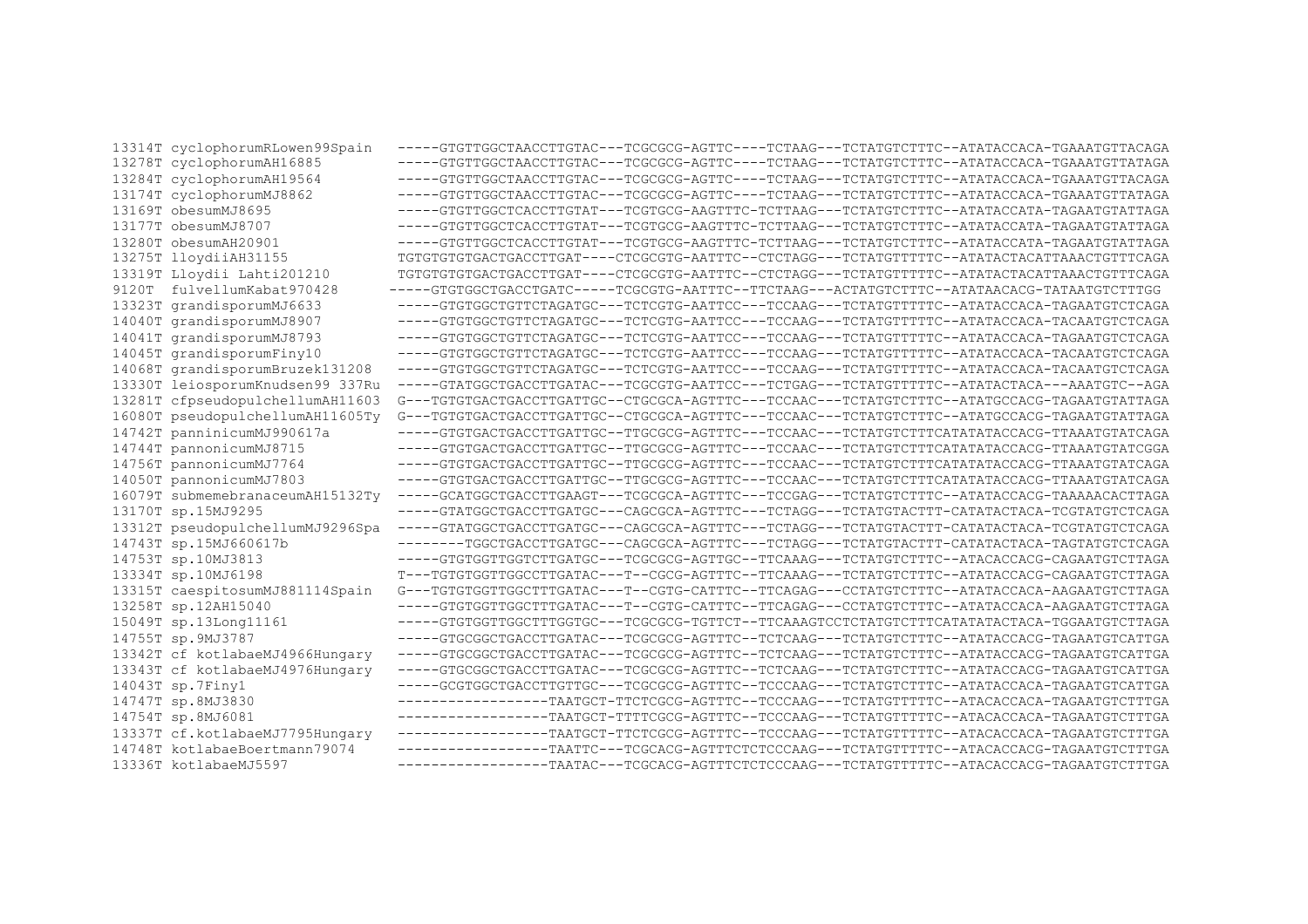| 13338T kotlabaeMJ9585            | -----------------TAATAC---TCGCACG-AGTTTCTCTCCCAAG---TCTATGTTTTTC--ATACACCACG-TAGAATGTCTTTGA                                       |
|----------------------------------|-----------------------------------------------------------------------------------------------------------------------------------|
| 13340T kotlabaeMJ7187            | -----------------TAATAC---TCGCACG-AGTTTCTCTCCCAAG---TCTATGTTTTTC--ATACACCACG-TAGAATGTCTTTGA                                       |
| 14073T kotlabaePavel140118       | -----------------TAATAC---TCGCACG-AGTTTCTCTCCCAAG---TCTATGTTTTTC--ATACACCACG-TAGAATGTCTTTGA                                       |
| 13316T obseumKnudsen01 07Russia  | ---CCGTGTGACTGGACCTTAT-----TCGCGACAAGTTTC---TCCAAT---TCTATGTCTTCC--ATATACCACG-TAGAATGTCATTGA                                      |
| 13318T aff. cretaceumMJ3821      | ---CCGTGTGACTGGACCTTAT-----TCGCGACAAGTTTC---TCCAAT---TCTATGTCTTTC--ATATACCACG-TAGAATGTCATTGA                                      |
| 13317T aff. cretaceumMJ6194      | ---ACGTGTGACTGGACCTTAT-----TCGCGAC-AGTTTC---TCCAAT---TCTATGTCTTTC--ATATACCACG-TAGAATGTCATTGA                                      |
| 13274T aff. cretaceumAH3995      | ---ACGTGTGACTGGACCTTAT-----TCGCGAC-AGTTTC---TCCAAT---TCTATGTCTTTC--ATATACCACG-TAGAATGTCATTGA                                      |
| 13176T aff. cretaceumMJ9304      | ---ACGTGTGACTGGACCTTAT-----TCGCGAC-AGTTTC---TCCAAT---TCTATGTCTTTC--ATATACCACG-TAGAATGTCATTGA                                      |
| 15185T sp.5MJ10060               | -----GCATGGCTGACTTTGATAT---TCGCGTG-AATTTC---ACCGAG---TCTATGTCTTTC--ATATACCACA-TAGAATGTTTCAGA                                      |
| 14071T sp.5Bruzek131207          | -----GCATGGCTGACTTTGATAT---TCGCGTG-AATTTC---ACCGAG---TCTATGTCTTTC--ATATACCACA-TAGAATGTTTCAGA                                      |
| 14075T cf beccarianumBruzen13120 | -------------CCTTGATGCCAGTAGTGCA-AGTTTC---TCTGGG---TCTATGTCTTTC--ATATACCACG-TAGAATGTAACAGA                                        |
| 14076T cf beccarianumBruzen14021 | -------------CCTTGATGCCAGTAGTGCA-AGTTTC---TCTGGG---TCTATGTCTTTC--ATATACCACG-TAGAATGTAACAGA                                        |
| 14749T simulansMJ040221          | --------------CCTTGATGCCAGTAGTGCA-AGTTTC---TCTGGG---TCTATGTCTTTC--ATATACCACG-TAGAATGTAACAGA                                       |
| 13276T simulansAH15633           | --------------CCTTGATGCCAGTAGTGCA-AGTTTC---TCTGGG---TCTATGTCTTTC--ATATACCACG-TAGAATGTAACAGA                                       |
| 13332T simulansMJ9064            | --------------CCTTGATGCCAGTAGTGCA-AGTTTC---TCTGGG---TCTATGTCTTTC--ATATACCACG-TAGAATGTAACAGA                                       |
| 13335T moraveciiKnudsen01 70Russ | --------------CCTTGATGCCAGTAGTGCA-AGTTTC---TCTGGG---TCTATGTCTTTC--ATATACCACG-TAGAATGTAACAGA                                       |
| 13331T simulansMJ7865            | --------------CCTTGATGCCAGTAGTGCA-AGTTTC---TCTGGG---TCTATGTCTTTC--ATATACCACG-TAGAATGTAACAGA                                       |
| 14244T simulansMrazek1313        | -------------CCTTGATGCCAGTAGTGCA-AGTTTC---TCTGGG---TCTATGTCTTTC--ATATACCACG-TAGAATGTAACAGA                                        |
| 13328T simulansMJ3871            | -------------CCTTGATGCCAGTAGTGCA-AGTTTC---TCTGGG---TCTATGTCTTTC--ATATACCACG-TAGAATGTAACAGA                                        |
| 13329T simulansMJ3844            | --------------CCTTGATGCCAGTAGTGCA-AGTTTC---TCTGGG---TCTATGTCTTTC--ATATACCACG-TAGAATGTAACAGA                                       |
| 14751T simulansMJ4902            | --------------CCTTGATGCCAGTAGTGCA-AGTTTC---TCTGGG---TCTATGTCTTTC--ATATACCACG-TAGAATGTAACAGA                                       |
| 14752T simulansMJ5497            | --------------CCTTGATGCCAGTAGTGCA-AGTTTC---TCTGGG---TCTATGTCTTTC--ATATACCACG-TAGAATGTAACAGA                                       |
| 15048T aff.excentricumLong9369   | --------------CCTTGATGCTAGTAGTGCA-AGTTCC---TCTGGG---TCTATGTCTTTC--ATATACCACA-TAGAATGTATTAGA                                       |
| 14750T brumaleMJ8372             | --------------CCTTGATGT---TAGTGCA-AGTTTC---TCTTGG---TCTATGTCTTTC--ATATACCACG-TCGAATGTAATAGA                                       |
| 14745T brumaleMJ4597             | --------------CCTTGATGT---TAGTGCA-AGTTTC---TCTTGG---TCTATGTCTTTC--ATATACCACG-TCGAATGTAATAGA                                       |
| 14746T brumaleMJ7532             | --------------CCTTGATGT---TAGTGCA-AGTTTC---TCTTGG---TCTATGTCTTTC--ATATACCACG-TCGAATGTAATAGA                                       |
| 14044T brumaleFiny9              | --------------CCTTGATGT---TAGTGCA-AGTTTC---TCTTGG---TCTATGTCTTTC--ATATACCACG-TCGAATGTAATAGA                                       |
| 14074T brumaleBruzek1131229      | --------------CCTTGATGT---TAGTGCA-AGTTTC---TCTTGG---TCTATGTCTTTC--ATATACCACG-TCGAATGTAATAGA                                       |
| 14072T brumaleBruzek140112       | --------------CCTTGATGT---TAGTGCA-AGTTTC---TCTTGG---TCTATGTCTTTC--ATATACCACG-TCGAATGTAATAGA                                       |
| 9118T brumale058849              | -------------CCTTGATGT---TAGTGCA-AGTTTC---TCTTGG---TCTATGTCTTTC--ATATACCACG-TCGAATGTAATAGA                                        |
| brumaleMJ5785<br>4080T           | -------------CCTTGATGT---TAGTGCA-AGTTTC---TCTTGG---TCTATGTCTTTC--ATATACCACG-TCGAATGTAATAGA                                        |
| 13327T brumaleMJ6427             | -------------CCTTGATGT---TAGTGCA-AGTTTC---TCTTGG---TCTATGTCTTTC--ATATACCACG-TCGAATGTAATAGA                                        |
| 13282T sp.17AH13674              | -----ACTCGGCTGACCTTGATGC---TGGCGCG-AGTTTC---TCTGGG---TCTATGTCTTTC--ATATACCATG-TAGAATGTATTAGA                                      |
| 13175T sp.18MJ9046               | -----------------GATGC---TAGCGTG-AGTTCC---TCTGGG---TCTATGTCTTTC--ATATACCACG-TAGAATGTATTAGA                                        |
| 13333T sp.20MJ5015               | ------------------------GTCGCGCG-AGTTTC---TCTGGG---CCTATGTCTTTC--ATATACCA-A-TAGAATGTATCAGA                                        |
| 9117T eckbladii TRH9565          | -----------------------GTTGCGCG-AGTTTC---TCTGGG---TCTATGTTTTTC--ATATACCACA-TAGCATGTATCTTG                                         |
| 9119T ekbladiiSivertsen930717TRH | $\verb§-----   \verb§---   \verb§---   \verb§---   \verb§GTTGCGCG-AGTTTC---TCTGGG---TCTATGTTTTTTC--ATATACCACACA-TAGCATGTATCTTG\\$ |
| 13171T giovanellaeMJ9059         | ------------------------TGTCGCGCG-AGTTTC---TCTGGG---TCTATGTCTTTC--ATATACCACA-TAGAATGTATCTAG                                       |
| 717Tul caespitosum acauleNeotype | ------------------------TGTCGCGCG-AGTTTC---TCTGGG---TCTATGTCTTTC--ATATACCACA-TAGAATGTATCTAG                                       |
| 13313T giovanellaeMJ8706         | ------------------------TGTCGCGCG-AGTTTC---TCTGGG---TCTATGTCTTTC--ATATACCACA-TAGAATGTATCTAG                                       |
|                                  |                                                                                                                                   |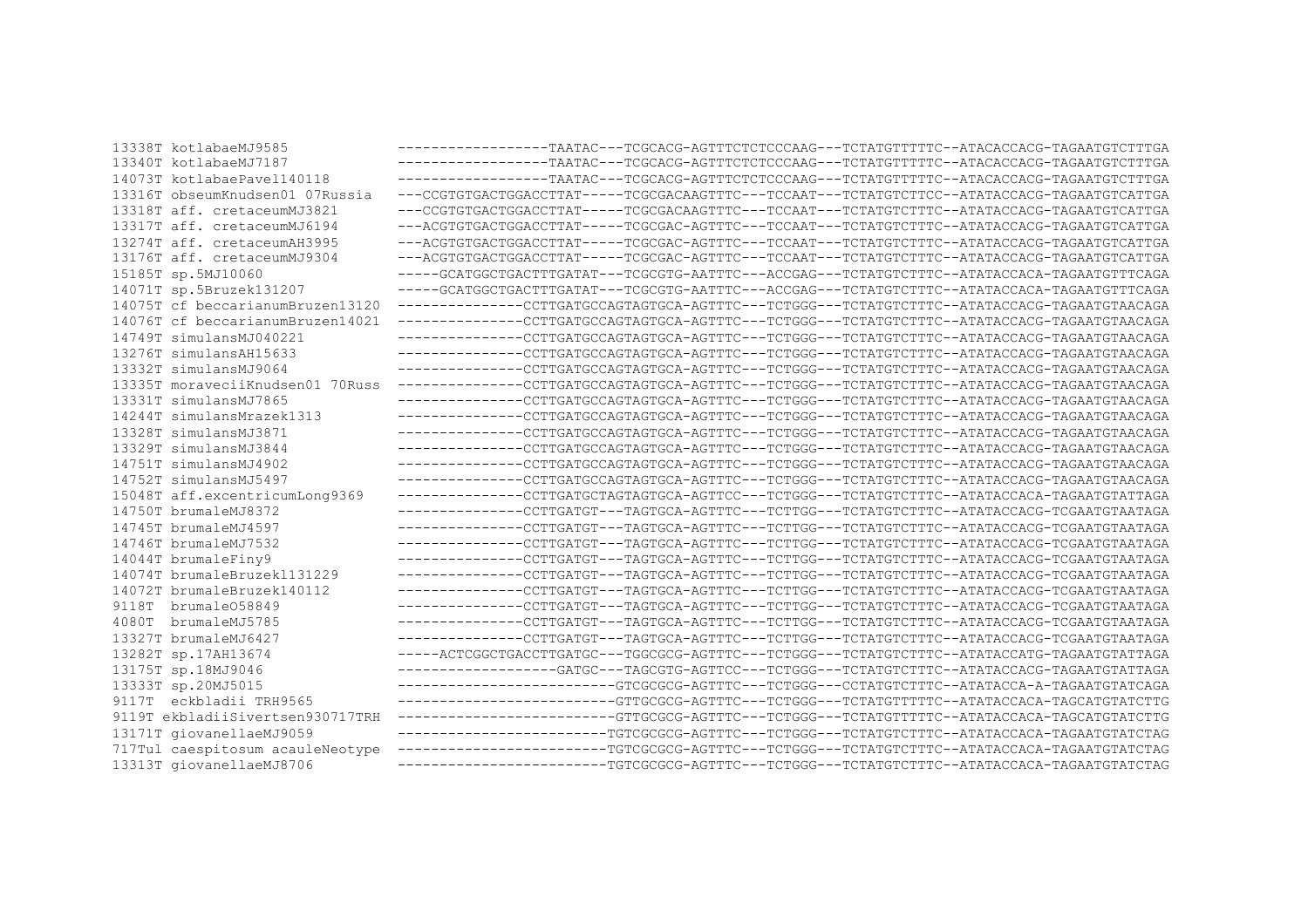| 13279T giovalellaeAH11641           | ------------------------TGTCGCGCG-AGTTTC---TCTGGG---TCTATGTCTTTC--ATATACCACA-TAGAATGTATCTAG  |
|-------------------------------------|----------------------------------------------------------------------------------------------|
| 14069T beccarianumBruzek140115-1    | -----------------TGATTGC---TAGCGCA-AGTTTC---TCTGGG---TCTATGTCTTTC--ATATACCATG-TAGAATGTATTAGA |
| 14070T beccarianumBruzek140115-2    | ----------------TGATTGC---TAGCGCA-AGTTTC---TCTGGG---TCTATGTCTTTC--ATATACCATG-TAGAATGTATTAGA  |
| 14046T beccarianumFiny2             | ----------------TGATTGC---TAGCGCA-AGTTTC---TCTGGG---TCTATGTCTTTC--ATATACCATG-TAGAATGTATTAGA  |
| 14054T cfbeccarianumMolia2014Cyp    | -----ACTTGGTTAACGTTGATGGT-AGAGCGCG-AGTTTC---TCTGGG---TCTATGTCTTTC--ATATACCACG-TAGAATGTATTAGA |
| 10022T niveumMJ7692                 | ------------------------GTAGCGCG-AGTTTC---TCTAGG---TCTATGTTTTTC--ATATACCACA-TACAATGTATCAGA   |
| 10023T niveumMJ7699                 | ------------------------GTAGCGCG-AGTTTC---TCTAGG---TCTATGTTTTC--ATATACCACA-TACAATGTATCAGA    |
| 13320T calcareumBreliSO133          | -----GTGTGGCTGACCTTATTAC---TTGCGCA-AGTTC----TCTGAG---TCTATGTTTTTC--ATATACCACG-CAAAATGTAATAGA |
| calcareumMJ7141<br>9121T            | -----GTGTGGCTGACCTTATTAC---TTGCGCA-AGTTC----TCTGAG---TCTATGTTTTTC--ATATACCACG-CAAAATGTAATAGA |
| 13173T calcareumMJ2010              | -----GTGTGGCTGACCTTATTAC---TTGCGCA-AGTTC----TCTGAG---TCTATGTTTTTC--ATATACCACG-CAAAATGTAATAGA |
| calcareumMJ8065<br>9122T            | -----GTGTGGCTGACCTTATTAC---TTGCGCA-AGTTC----TCTGAG---TCTATGTTTTTC--ATATACCACG-CAAAATGTAATAGA |
| calcareumMJ6375<br>4076T            | -----GTGTGGCTGACCTTATTAC---TTGCGCA-AGTTC----TCTGAG---TCTATGTTTTTC--ATATACCACG-CAAAATGTAATAGA |
| 5064Tul aff squamosumMJ6965Sodem    | -----GTGTGGCTGACCTTATTAC---TTGCGCA-AGTTC----TCTGAG---TCTATGTTTTTC--ATATACCACG-CAAAATGTAATAGA |
| calcareumMJ6438<br>5065T            | -----GTGTGGCTGACCTTATTAC---TTGCGCA-AGTTC----TCTGAG---TCTATGTTTTTC--ATATACCACG-CAAAATGTAATAGA |
| 14053T calcareumFiny4               | -----GTGTGGCTGACCTTATTAC---TTGCGCA-AGTTC----TCTGAG---TCTATGTTTTTC--ATATACCACG-CAAAATGTAATAGA |
| 5069T aff squamosumMJ6002UngSvag    | -----GTGTGGCTGACCTTACTAC---TTGCGCA-AACTC----TCTGAG---TCTATGTCTTTC--ATATACCACAATGAATTGTAATAGA |
| subsquamosumMJ9336<br>13311T        | -----GTGTGGCTGACCTTGCTAC---TTGCGCA-AACTC----TCTGAG---TCTATGTTTTTC--ATATACCACAATGAATTGTAATAGA |
| subsquamosumMJ4945<br>4087T         | -----GTGTGGCTGACCTTAATAC---TTGCGCA-AACTC----TCTGAG---TCTATGTTTTTC--ATATACCACAATGAATTGTAATAGA |
| subsquamosumAH19024<br>5062T        | -----GTGTGGCTGACCTTAATAC---TTGCGCA-AACTC----TCTGAG---TCTATGTTTTTC--ATATACCACAATGAATTGTAATAGA |
| subsquamosumMJ6563<br>5066T         | -----GTGTGGCTGACCTTAATAC---TTGCGCA-AACTC----TCTGAG---TCTATGTTTTTC--ATATACCACAATGAATTGTAATAGA |
| subsquamosumMJ9305Sp<br>13309T      | -----GCGTGGCTGACCTTAATAC---TTGCGCA-AACTC----TCTGAG---TCTATGTTTTTC--ATATACCACAATGAATTGTAATAGA |
| squamosumEL260-06<br>9124T          | -----GTGTGGCTGACCTTAATCC---TTGCGCA-AGTTC----TCTGAG---TCTACGTCTTTC--ATATACCACA-CAAAATGTAATAGA |
| 4073T squamosumMrazek1300 DQ4157    | -----GTGTGGCTGACCTTAATCC---TTGCGCA-AGTTC----TCTGAG---TCTACGTCTTTC--ATATACCACA-CAAAATGTAATAGA |
| Tulostoma sp HQ667595 HQ667598Ar    | -----GTGTGGCTGACCTTACTAC---TTGCACA-AGTTC----TCTGAG---TCTATGTATTTC--ATATACCACA-TAAAATGTAAAAGA |
| Tulostoma sp HQ667596 HQ667599Ar    | -----GTGTGGCTGACCTTACTAC---TTGCACA-AGTTC----TCTGAG---TCTATGTATTTC--ATATACCACA-TAAAATGTAAAAGA |
| 13310T melanocyclumKnudsenC64727    | -----GTGTGGCTTTCCTTAATAC---TTGCGCA-AGTTC----TCTGAG---TCTATGTCTTTC--ATATACCACA-TAAAATGTAATAGA |
| melanocyclumMJ6036<br>4084T         | -----GTGTGGCTTTCCTTAATAC---TTGCGCA-AGTTC----TCTGAG---TCTATGTCTTTC--ATATACCACA-TAAAATGTAATAGA |
| melanocyclumMJ9596France<br>13321T  | -----GTGTGGCTTTCCTTAATAC---TTGCGCA-AGTTC----TCTGAG---TCTATGTCTTTC--ATATACCACA-TAAAATGTAATAGA |
| melanocyclumM011215<br>4077T        | -----GTGTGGCTTTCCTTAATAC---TTGCGCA-AGTTC----TCTGAG---TCTATGTCTTTC--ATATACCACA-TCAAATGTAATAGA |
| melanocyclumMJ AKB05052901<br>9125T | -----GTGTGGCTTTCCTTAATAC---TTGCGCA-AGTTC----TCTGAG---TCTATGTCTTTC--ATATACAACA-TAAAATGTAATAGA |
| melanocyclumSAH08-247<br>9126T      | -----GTGTGGCTTTCCTTAATAC---TTGCGCA-AGTTC----TCTGAG---TCTATGTCTTTC--ATATACCACA-TCAAATGTAATAGA |
| melanocyclumMJ8815<br>9127T         | -----GTGTGGCTTTCCTTAATAC---TTGCGCA-AGTTC----TCTGAG---TCTATGTCTTTC--ATATACCACA-TAAAATGTAATAGA |
| melanocyclumMJ090418<br>9123T       | -----GTGTGGCTTTCCTTAATAC---TTGCGCA-AGTTC----TCTGAG---TCTATGTCTTTC--ATATACCACA-TAAAATGTAATAGA |
| dominqueziaeH0667593                | A----GTATGGCTTACCTTAATAC---TTGCGCA-AGTTC----TCCGAG---TCTATGTTTTTC--ATATACCATG-TAAAATGTATCAGA |
| T dominqueziaeH0667593 H0667597     | A----GTATGGCTTACCTTAATAC---TTGCGCA-AGTTC----TCCGAG---TCTATGTTTTTC--ATATACCATG-TAAAATGTATCAGA |
| 13191T rufumLectotype1908USA        | --------TGGCTTACCTTAATAC---TTGCGCA-AGTTC----TCTGAG---TCTATGTTTTTC--ATATACCATG-TAAAATGTATCAGA |

Input data matrix (continued):

 $\overline{\phantom{a}}$ 

 $\overline{c}$ 

 $\mathbf{3}$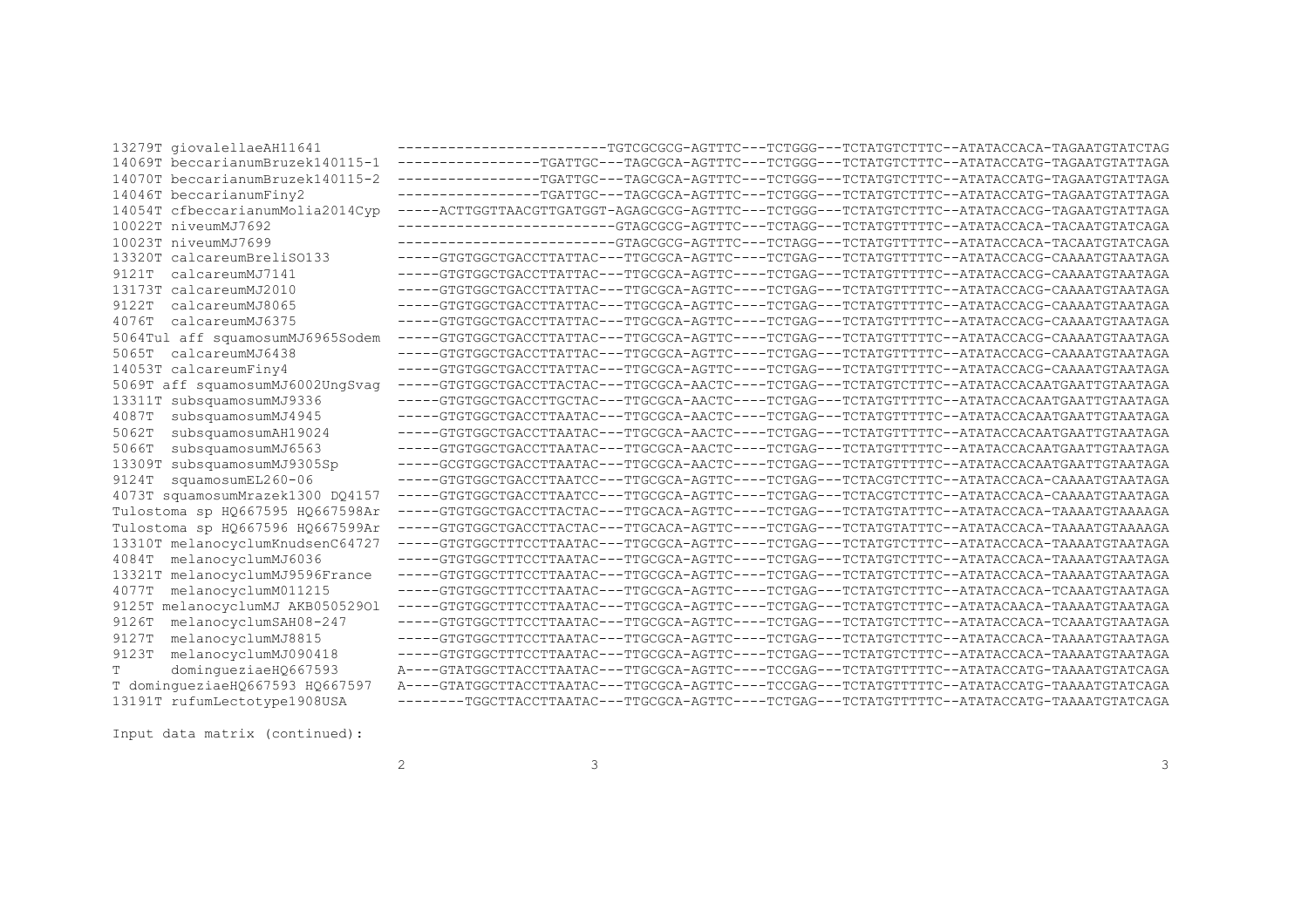|                                  | 8<br>$7^{\circ}$ | 9 | $\Omega$ | $\mathbf{1}$ | $\overline{2}$ | 3 | 4 | 5 | $\sqrt{2}$<br>$6\overline{6}$                                                                |
|----------------------------------|------------------|---|----------|--------------|----------------|---|---|---|----------------------------------------------------------------------------------------------|
| Taxon                            |                  |   |          |              |                |   |   |   | 78901234567890123456789012345678901234567890123456789012345678901234567890123456789012345678 |
| 13345T subfuscumMJ7472Slov       |                  |   |          |              |                |   |   |   | ATGT-TGTTATTGGGTCTTAGTACCTATA--AAACACAATACAACTTTCAGCAACGGATCTCTTGGCTCTCGCATCGATGAAGAACGCAGCG |
| 15360T punctatumMJ10058          |                  |   |          |              |                |   |   |   | ATGT-TGTTATTGGGTCTTAGTACCTATA--AAACACAATACAACTTTCAGCAACGGATCTCTTGGCTCTCGCATCGATGAAGAACGCAGCG |
| 13353T pulchellumFritz2010-1     |                  |   |          |              |                |   |   |   | ATGT-ATTCATTGGGCCTCAGTGCCTATA--AAACAT-ATACAACTTTCAGCAACGGATCTCTTGGCTCTCGCATCGATGAAGAACGCAGCG |
| 13277T pulchellumAH12967         |                  |   |          |              |                |   |   |   | ATGT-ATTCATTGGGCCTCAGTGCCTATA--AAACAT-ATACAACTTTCAGCAACGGATCTCTTGGCTCTCGCATCGATGAAGAACGCAGCG |
| 13322T striatumFritz2010-2       |                  |   |          |              |                |   |   |   | ATGT-TATCATTGGGCCTCAGTGCCTATA--AAACAT-ATACAACTTTCAGCAACGGATCTCTTGGCTCTCGCATCGAAGAACGCAGCG    |
| 13283T striatumAH15543           |                  |   |          |              |                |   |   |   | ATGT-TATCATTGGGCCTCAGTGCCTATA--AAACAT-ATACAACTTTCAGCAACGGATCTCTTGGCTCTCGCATCGATGAAGAACGCAGCG |
| 13346T fimbriatumMJ8773          |                  |   |          |              |                |   |   |   | ATGT-TTTCATTAGGTCTTAGTGCCTATA--AAACACAATACAACTTTCAGCAACGGATCTCTTGGCTCTCGCATCGATGAAGAACGCAGCG |
| 13349T fimbriatumMånsson991010   |                  |   |          |              |                |   |   |   | ATGT-AATCATTAGGTCTTAGTGCCTATA--AAACACAATACAACTTTCAGCAACGGATCTCTTGGCTCTCGCATCGATGAAGAACGCAGCG |
| 13344T fimbriatumMJ7332          |                  |   |          |              |                |   |   |   | ATGT-AATCATTAGGTCTTAGTGCCTATA--AAACACAATACAACTTTCAGCAACGGATCTCTTGGCTCTCGCATCGATGAAGAACGCAGCG |
| 13348T fimbriatumMJ060330Bl      |                  |   |          |              |                |   |   |   | ATGT-AATCATTAGGTCTTAGTGCCTATA--AAACACAATACAACTTTCAGCAACGGATCTCTTGGCTCTCGCATCGATGAAGAACGCAGCG |
| 13351T fimbriatumMJ7025          |                  |   |          |              |                |   |   |   | ATGT-AATCATTAGGTCTTAGTGCCTATA--AAACACAATACAACTTTCAGCAACGGATCTCTTGGCTCTCGCATCGATGAAGAACGCAGCG |
| 14038T fimbriatumMJ7926          |                  |   |          |              |                |   |   |   | ATGT-AATCATTAGGTCTTAGTGCCTATA--AAACACAATACAACTTTCAGCAACGGATCTCTTGGCTCTCGCATCGATGAAGAACGCAGCG |
| 14042T fimbriatumFiny8           |                  |   |          |              |                |   |   |   | ATGT-AATCATTAGGTCTTAGTGCCTATA--AAACACAATACAACTTTCAGCAACGGATCTCTTGGCTCTCGCATCGATGAAGAACGCAGCG |
| 14049T fimbriatumMJ7372          |                  |   |          |              |                |   |   |   | ATGT-AATCATTAGGTCTTAGTGCCTATA--AAACACAATACAACTTTCAGCAACGGATCTTTGGCTCTCGCATCGATGAAGAACGCAGCG  |
| 14052T fimbriatumNJ7351          |                  |   |          |              |                |   |   |   | ATGT-AATCATTAGGTCTTAGTGCCTATA--AAACACAATACAACTTTCAGCAACGGATCTCTTGGCTCTCGCATCGATGAAGAACGCAGCG |
| 13352T campestreKnudsen00190Russ |                  |   |          |              |                |   |   |   | ATGT-AATCATTAGGTCTTAGTGCCTATA--AAACACAATACAACTTTCAGCAACGGATCTCTTGGCTCTCGCATCGATGAAGAACGCAGCG |
| 13350T campestreKnudsen0171Russi |                  |   |          |              |                |   |   |   | ATGT-ATTCATTAGGTCTTAGTGCCTATA--AAACACAATACAACTTTCAGCAACGGATCTCTTGGCTCTCGCATCGATGAAGAACGCAGCG |
| 14055T sp.4Finy12                |                  |   |          |              |                |   |   |   |                                                                                              |
| 15047T winterhoffiATLAS SOJ15 69 |                  |   |          |              |                |   |   |   | ATGA-TTTTATTAGGACTTAGTGCCTATA--AAACACAATACAACTTTCAGCAACGGATCTTTGGCTCTCGCATCGATGAAGAACGCAGCG  |
| 14242T winterhoffiZFM74 2        |                  |   |          |              |                |   |   |   | ATGA-TTTTATTAGGACTTAGTGCCTATA--AAACACAATACAACTTTCAGCAACGGATCTCTTGGCTCTCGCATCGATGAAGAACGCAGCG |
| 14037T winterhoffiMJ7761         |                  |   |          |              |                |   |   |   | ATGA-TTTTATTAGGACTTAGTGCCTATA--AAACACAATACAACTTTCAGCAACGGATCTCTTGGCTCTCGCATCGATGAAGAACGCAGCG |
| 4075Tul winterhoffiMJ2379        |                  |   |          |              |                |   |   |   | ATGA-TTTTATTAGGACTTAGTGCCTATA--AAACACAATACAACTTTCAGCAACGGATCTCTTGGCTCTCGCATCGATGAAGAACGCAGCG |
| 14047T sp.3MJ4935                |                  |   |          |              |                |   |   |   | ATGT-TATCATTAGGTCTTAGTGCCTATA--AAACACAATACAACTTTCAGCAACGGATCTCTTGGCTCTCGCATCGATGAAGAACGCAGCG |
| 14048T sp.1MJ7762                |                  |   |          |              |                |   |   |   | ATGT-TGTCATTAGGTCTATGTACCTATA--AAACACAATACAACTTTCAGCAACGGATCTCTTGGCTCTCGCATCGATGAAGAACGCAGCG |
| 14036T sp.2MJ8710                |                  |   |          |              |                |   |   |   | ATGT-TTTCATTAGGTCTTAGTACCTATA--AAACACAATACAACTTTCAGCAACGGATCTCTTGGCTCTCGCATCGATGAAGAACGCAGCG |
| 13347T cf fimbriatumMJ8701Spain  |                  |   |          |              |                |   |   |   | ATGT-TTTCATTAGGTCTTAGTACCTATA--AAACACAATACAACTTTCAGCAACGGATCTCTTGGCTCTCGCATCGATGAAGAACGCAGCG |
| 13314T cyclophorumRLowen99Spain  |                  |   |          |              |                |   |   |   | ATGT-TGTCATTAGGACTTAGTGCCTATA--GAACATAATACAACTTTCAGCAACGGATCTCTTGGCTCTCGCATCGATGAAGAACGCAGCG |
| 13278T cyclophorumAH16885        |                  |   |          |              |                |   |   |   | ATGT-TGTCATTAGGACTTAGTGCCTATA--GAACATAATACAACTTTCAGCAACGGATCTCTTGGCTCTCGCATCGATGAAGAACGCAGCG |
| 13284T cyclophorumAH19564        |                  |   |          |              |                |   |   |   | ATGT-TGTCATTAGGACTTAGTGCCTATA--GAACATAATACAACTTTCAGCAACGGATCTCTTGGCTCTCGCATCGATGAAGAACGCAGCG |
| 13174T cyclophorumMJ8862         |                  |   |          |              |                |   |   |   | ATGT-TGTCATTAGGACTTAGTGCCTATA--GAACATAATACAACTTTCAGCAACGGATCTCTTGGCTCTCGCATCGATGAAGAACGCAGCG |
| 13169T obesumMJ8695              |                  |   |          |              |                |   |   |   | ATGTTTTTCATTAGGACTTAGTGCCTATA--AAACACAATACAACTTTCAGCAACGGATCTCTTGGCTCTCGCATCGATGAAGAACGCAGCG |
| 13177T obesumMJ8707              |                  |   |          |              |                |   |   |   | ATGTTTTTCATTAGGACTTAGTGCCTATA--AAACACAATACAACTTTCAGCAACGGATCTCTTGGCTCTCGCATCGATGAAGAACGCAGCG |
| 13280T obesumAH20901             |                  |   |          |              |                |   |   |   | ATGTTTTTCATTAGGACTTAGTGCCTATA--AAACACAATACAACTTTCAGCAACGGATCTCTTGGCTCTCGCATCGATGAAGAACGCAGCG |
| 13275T lloydiiAH31155            |                  |   |          |              |                |   |   |   | ATGT-TTTTATTGGGTCCTAGCACCTATA--AAACACAATACAACTTTCAGCAACGGATCTCTTGGCTCTCGCATCGATGAAGAACGCAGCG |
| 13319T Lloydii Lahti201210       |                  |   |          |              |                |   |   |   | ATGT-TTTTATTGGGTCCTAGCACCTATA--AAACACAATACAACTTTCAGCAACGGATCTCTTGGCTCTCGCATCGATGAAGAACGCAGCG |
| 9120T fulvellumKabat970428       |                  |   |          |              |                |   |   |   | AATG-TATCATTAGGACTTGGTGCCTATA--AAACACAATACAACTTTCAGCAACGGATCTCTTGGCTCTCGCATCGATGAAGAACGCAGCG |
| 13323T grandisporumMJ6633        |                  |   |          |              |                |   |   |   |                                                                                              |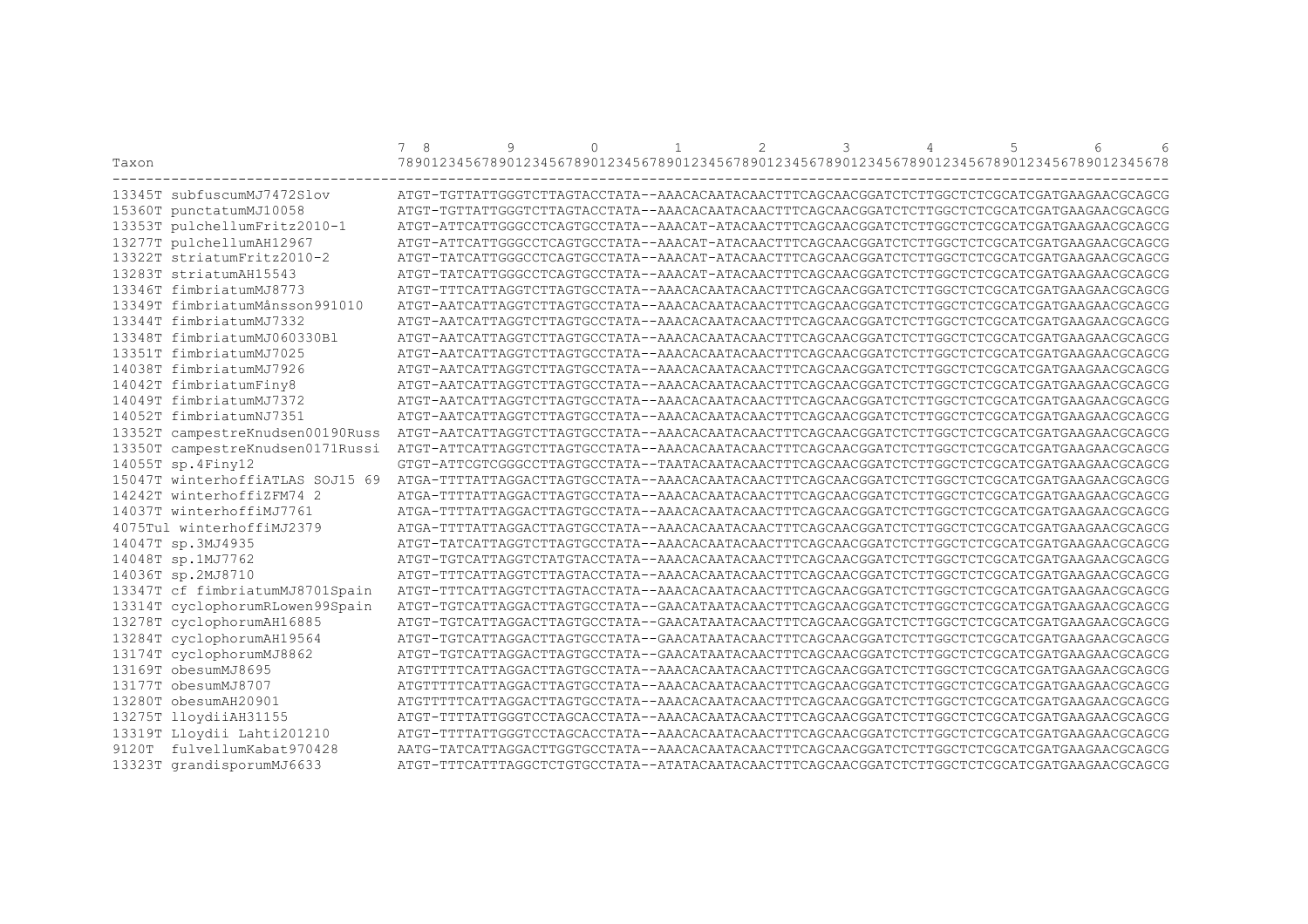14040T grandisporumMJ8907 14041T grandisporumMJ8793 14045T grandisporumFiny10 14068T grandisporumBruzek131208 13330T leiosporumKnudsen99 337Ru ATGA-TTTATTTATGGCTTAAGGCCTATA--AAACACAATACAACTTTCAGCAACGGATCTCTTGGCTCTCGCATCGATGAAGAACGCAGCG 13281T cfpseudopulchellumAH11603 ATGT-TATCATTAGGTCTCTGTACCTATA--AAACACAATACAACTTTCAGCAACGGATCTCTTGGCTCTCGCATCGAAGAACGCAGCG 16080T pseudopulchellumAH11605Tv ATGT-TATCATTAGGTCTCTGTACCTATA--AAACACAATACAACTTTCAGCAACGGATCTCTTGGCTCTCGCATCGAAGAACGCAGCG 14742T panninicumMJ990617a ATGT-TATCATTAGGTCTCTGTACCTATAT-AAACACAATACAACTTTCAGCAACGGATCTTTGGCTCTCGCATCGATGAAGAACGCAGCG 14744T pannonicumMJ8715 14756T pannonicumMJ7764 ATGT-TATCATTAGGTCTCTGTACCTATAT-AAACACAATACAACTTTCAGCAACGGATCTCTTGGCTCTCGCATCGATGAAGAACGCAGCG 14050T pannonicumMJ7803 ATGT-TATCATTAGGTCTCTGTACCTATAT-AAACACAATACAACTTTCAGCAACGGATCTTTGGCTCTCGCATCGATGAAGAACGCAGCG 16079T submemebranaceumAH15132Ty ATGTATTT-ACTAGGCCTCAGTGCCTATA--AAACACAATACAACTTTCAGCAACGGATCTCTTGGCTCTCGCATCGATGAAGAACGCAGCG 13170T sp.15MJ9295 ATGT-ATTCATTAGGCCGTAGTGCCTGTA----ACACAATACAACTTTCAGCAACGGATCTCTTGGCTCTCGCATCGAAGAACGCAGCG 13312T pseudopulchellumMJ9296Spa ATGT-ATTCATTAGGCCATAGTGCCTGTA----ACACAATACAACTTTCAGCAACGGATCTTTGGCTCTCGCATCGATGAAGAACGCAGCG 14743T sp.15MJ660617b ATGA-ATTCATTAGGCCGTAGTGCCTGTA----ACACAATACAACTTTCAGCAACGGATCTCTTGGCTCTCGCATCGATGAAGAACGCAGCG 14753T sp.10MJ3813 13334T sp.10MJ6198 13315T caespitosumMJ881114Spain 13258T sp.12AH15040 ATGTATTTCATTGGGCTGCAATGCCTATA--TAATACAATGCAACTTTCAGCAACGGATCTCTCGCATCGATGAAGAACGCAGCG 15049T sp.13Long11161 ATGTATTTCATTAGGCCGCAGTGCCTATA--TAATAAATACAACTTTCAGCAACGGATCTCTTGGCTCTCGCATCGATGAAGAACGCAGCG 14755T sp.9MJ3787 ATGTATTTCATTGGGCCTCAGTGCCTATA--TAAAACAATACAACTTTCAGCAACGGATCTCTTGGCTCTCGCATCGATGAAGAACGCAGCG 13342T cf kotlabaeMJ4966Hungary 13343T cf kotlabaeMJ4976Hungary ATGTATTTCATTGGGCCTCAGTGCCTATA--TAAAACAATACAACTTTCAGCAACGGATCTCTTGGCTCTCGCATCGATGAAGAACGCAGCG 14043T sp.7Finy1 14747T sp.8MJ3830 ATGTATTTCATTGGCCTCAGTGCCTATAT-AAACACTATACAACTTTCAGCAACGGATCTCTTGGCTCTCGCATCGATGAAGAACGCAGCG 14754T sp.8MJ6081 ATGTATTTCATTGGCCCTCAGTGCCTATAT-AAACACTATACAACTTTCAGCAACGGATCTCTTGGCTCTCGCATCGAAGAACGCAGCG 13337T cf.kotlabaeMJ7795Hungary ATGTATTTCATTGGCCTCAGTGCCTATAT-AAACACTATACAACTTTCAGCAACGGATCTCTTGGCTCTCGCATCGAAGAACGCAGCG 14748T kotlabaeBoertmann79074 ATGTATTTCATTGGCCTCAGTGSCTATATAAAACACAATACAACTTTCAGCAACGGATCTTTTGGCTCTCGCATCGATGAAGAACGCAGCG 13336T kotlabaeMJ5597 ATGTATTTCATTGGCCTCAGTGCCTATATAAAACACAATACAACTTTCAGCAACGGATCTCTTGGCTCTCGCATCGAAGAACGCAGCG 13338T kotlabaeMJ9585 ATGTATTTCATTGGGCCTCAGTGSCTATATAAAACACAATACAACTTTCAGCAACGGATCTCTTGGCTCTCGCATCGATGAAGAACGCARCG 13340T kotlabaeMJ7187 ATGTATTTCATTGGCCTCAGTGCCTATATAAAACACAATACAACTTTCAGCAACGGATCTCTTGGCTCTCGCATCGAAGAACGCAGCG 14073T kotlabaePaye1140118 ATGTATTTCATTGGCCTCAGTGCCTATATAAAACACAATACAACTTTCAGCAACGGATCTCTTGGCTCTCGCATCGAAGAACGCAGCG 13316T obseumKnudsen01 07Russia ATGT-TTTCATTAGGTCTCAGTACCTATA--AAATATACAACTTTCAGCAACGGATCTCTTGGCTCTCGCATCGAAGAACGCAGCG 13318T aff. cretaceumMJ3821 ATGT-TTTCATTAGGTCTCAGTACCTATA--AAATATAATACAACTTTCAGCAACGGATCTCTTGGCTCTCGCATCGATGAAGAACGCAGCG 13317T aff. cretaceumMJ6194 ATGT-TTTTATTAGGTCTCAGTACCTATA--AAATATAATACAACTTTCAGCAACGGATCTCTTGGCTCTCGCATCGAAGAACGCAGCG 13274T aff. cretaceumAH3995 ATGT-TTTTATTAGGTCTCAGTACCTATA--AAATATAATACAACTTTCAGCAACGGATCTCTTGGCTCTCGCATCGATGAAGAACGCAGCG 13176T aff. cretaceumMJ9304 ATGT-TTTTATTAGGTCTCAGTACCTATA--AAATATAATACAACTTTCAGCAACGGATCTCTTGGCTCTCGCATCGATGAAGAACGCAGCG 15185T sp.5MJ10060 ATGT-TACTATTAGGCCCTAGTGCCTATG--AAACACAATACAACTTTCAGCAACGGATCTTTGGCTCTCGCATCGATGAAGAACGCAGCG 14071T sp.5Bruzek131207 ATGT-TACTATRAGCCCCTAGTGCCTATG--AAACACAATACAACTTTCAGCAACGGATCTCTCGCATCGATGAAGAACGCAGCG 14075T cf beccarianumBruzen13120 AAGT-TTTTATTGGGCCTCAGTGCCTATA--AAACACAATACAACTTTCAGCAACGGATCTCTTGGCTCTCGCATCGATGAAGAACGCAGCG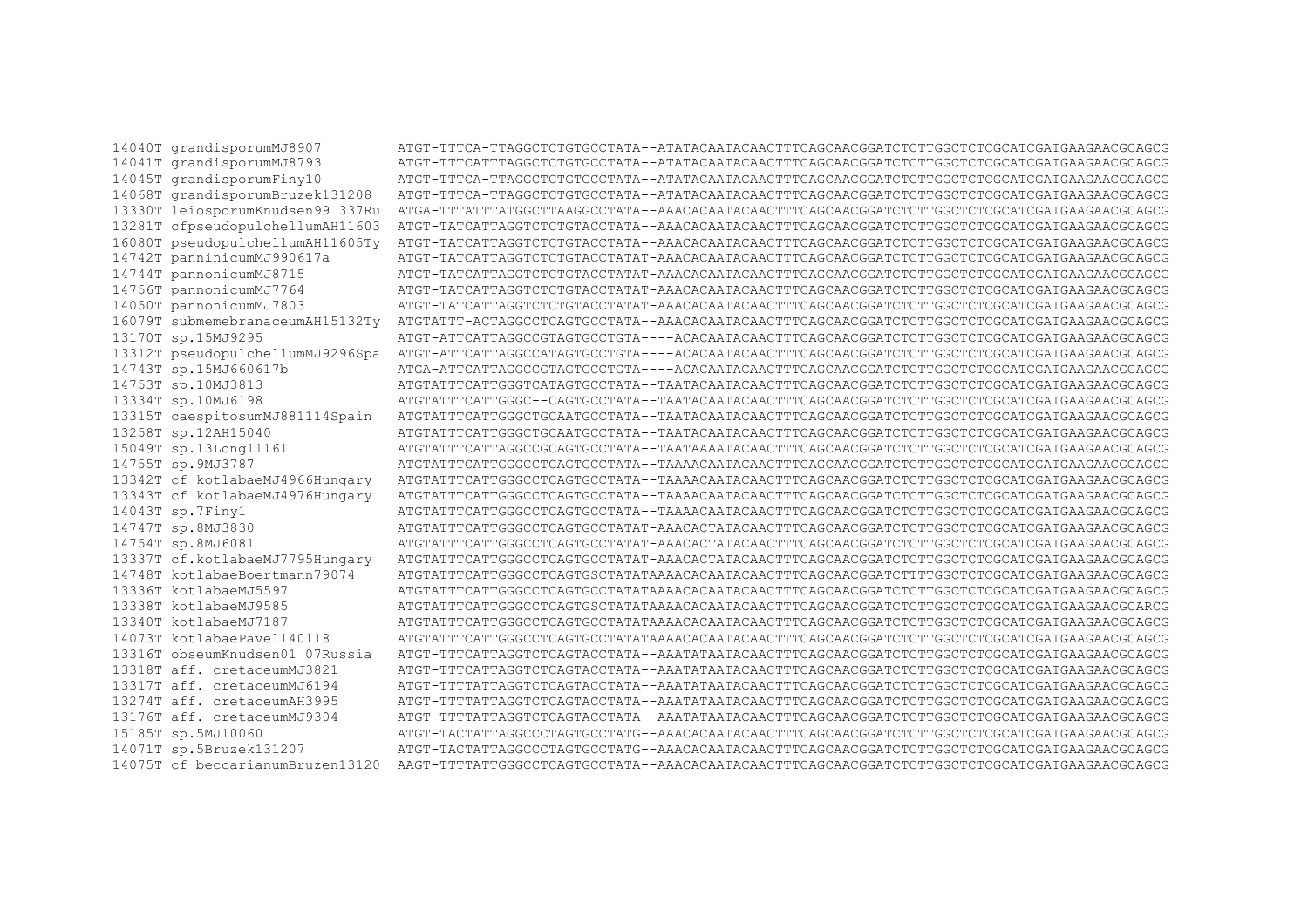14076T cf beccarianumBruzen14021 AAGT-TTTTATTGGGCCTCAGTGCCTATA--AAACACAATACAACTTTCAGCAACGGATCTCTTGGCTCTCGCATCGAAGAACGCAGCG 14749T simulansMJ040221 AAGT-CTTTATTGGGCCTCAGTGCCTATA--AAACACAATACAACTTTCAGCAACGGATCTCTTGGCTCTCGCATCGATGAAGAACGCAGCG 13276T simulansAH15633 AAGT-CTTTATTGGCCTCAGTGCCTATA--AAACACAATACAACTTTCAGCAACGGATCTCTTGGCTCTCGCATCGATGAAGAACGCAGCG 13332T simulansMJ9064 13335T moraveciiKnudsen01 70Russ AAGT-CTTTATTGGCCTCAGTGCCTATA--AAACACAATACAACTTTCAGCAACGGATCTCTTGGCTCTCGCATCGATGAAGAACGCAGCG 13331T simulansMJ7865 AAGT-CTTTATTGGGCCTCAGTGCCTATA--AAACACAATACAACTTTCAGCAACGGATCTCTTGGCTCTCGCATCGAAGAACGCAGCG 14244T simulansMrazek1313 13328T simulansMJ3871 AAGE-CTTTATIOGCCTCAGTGCCTATA--AAACAATAAGAACTTTTAGGOAACOOLITATAGGELAAGAAGAAGCAAGCA 13329T simulansMJ3844 AAGT-CTTTATTGGGCCTCAGTACTATA--AAACACAATACAAGGAAGGAACGGATCTCTCGCATCGATGAAGAAGGCAGCGCAGCG 14751T simulansMJ4902 AAGT-CTTTATTGGCCTCAGTGCCTATA--AAACACAATACAACTTTCAGCAACGGATCTCTTGGCTCTCGCATCGATGAAGAACGCAGCG 14752T simulansMJ5497 15048T aff.excentricumLong9369 AAGC-TTTTATTGGCCTCAGTGCCTATA--AAACACAATACAACTTTCAGCAACGGATCTCTTGGCTCTCGCATCGATGAAGAACGCAGCG 14750T brumaleMJ8372 AAGT-TTTTATTGGCCTCAGTGCCTATA--AAACACAATACAACTTTCAGCAACGGATCTCTTGGCTCTCGCATCGATGAAGAACGCAGCG 14745T brumaleMJ4597 AAGT-TTTTATTGGCCTCAGTGYCTATA--AAACACAATAACACAACTTTCAGAAGGAATCTCTCGCATCGATGAAGAACGCAGCG 14746T brumaleMJ7532 AAGT-TTTTATTGGCCTCAGTGCCTATA--AAACACAATACAACTTTCAGCAACGGATCTCTTGGCTCTCGCATCGATGAAGAACGCAGCG 14044T brumaleFiny9 AAGT-TTTTATTGGCCTOAGTGCTATA--AAACACAATAAGAACGGAACGGAATCTCTCGCATCGATGAAGAACGCAGCG 14074T brumaleBruzek1131229 AAGT-TTTTATTGGCCTOAGTGCTATA--AAACACAATAAGAACGGAACGGAATCTCTCGCATCGATGAAGAACGCAGCG 14072T brumaleBruzek140112 AAGT-TTTTATTGGCCTCAGTGTCTATA--AAACACAATACAACTTTCAGCAACGGATCTCTTGGCTCTCGCATCGATGAAGAACGCAGCG 9118T brumale058849 AAGT-TTTTATTGGCCTOAGTGCTATA--AAACACAATAAGAACGGAACGGAATCTCTCGCATCGATGAAGAACGCAGCG 4080T brumaleMJ5785 AAGT-TTTTATTGGCCTCAGTGCCTATA--AAACACAATACAACTTTCAGCAACGGATCTCTTGGCTCTCGCATCGATGAAGAACGCAGCG 13327T brumaleMJ6427 AAGT-TTTTATTGGGCCTCAGTGCCTATA--AAACACAATACAACTTTCAGCAACGGATCTCTTGGCTCTCGCATCGATGAAGAACGCAGCG 13282T sp.17AH13674 13175T sp.18MJ9046 AAGT-TTTTATTGGGCCTCAGTGCCTATA--TAACACAATACAACTTTCAGCAACGGATCTCTTGGCTCTCGCATCGATGAAGAACGCAGCG 13333T sp.20MJ5015 ACGT--TTCATTGGGCCTCTATGTCTATG--TAAAACTATGACAACTTTCAGCAACGGATCTCTTGGCTCTCGCATGAAGAACGCAGCG 9117T eckbladii TRH9565 AACG-TTTCATTGGCCTATGTGCCTATA--AAACACTATACAACTTTCAGCAACGGATCTCTTGGCTCTCGCATCGATGAAGAACGCAGCG 9119T ekbladiiSivertsen930717TRH AACG-TTTCATTGGCCCTATGTGCCTATA--AAACACTATACAACTTTCAGCAACGGATCTCTTGGCTCTCGCATCGATGAAGAACGCAGCG 13171T giovanellaeMJ9059 AACG-TTTCATTGGGCCTATGTGCCTATA--AAACACTATACAACTTTCAGCAACGGATCTCTTGGCTCTCGCATCGAAGAACGCAGCG 717Tul caespitosum acauleNeotvpe AACG-TTTCATTGGGCCTATGTGCCTATA--AAACACTATACAACTTTCAGCAACGGATCTCTTGGCTCTCGCATCGATGAAGAACGCAGCG AACG-TTTCATTGGCCTATGTGCCTATA--AAACACTATACAACTTTCAGCAACGGATCTCTTGGCTCTCGCATCGAAGAACGCAGCG 13313T giovanellaeMJ8706 13279T giovalellaeAH11641 AACG-TTTCATTGGGCCTATGTGCCTATA--AAACACTATACAACTTTCAGCAACGGATCTCTTGGCTCTCGCATCGATGAAGAACGCAGCG 14069T beccarianumBruzek140115-1 14070T beccarianumBruzek140115-2 14046T beccarianumFiny2 14054T cfbeccarianumMolia2014Cyp ACGA-TTTTATTGGACCTCAGTGTCTATA--AAATGTAATACAACTTTCAGCAACGGATCTCTTGGCTCTCGCATCGATGAAGAACGCAGCG 10022T niveumMJ7692 ACGT--TTCATTGGCCTCTGTGCCTATC--AAACACTATACAACTTTCAGCAACGGATCTCTTGGCTCTCGCATCGATGAAGAACGCAGCG 10023T niveumMJ7699 ACGT--TTCATTGGCCTCTGTGCCTATC--AAACACTATACAACTTTCAGCAACGGATCTCTTGGCTCTCGCATCGATGAAGAACGCAGCG 13320T calcareumBreliS0133 ATGT-TTTTATTGGGCCCTAGTGCCTATA--AAATGAAATACAACTTTCAGCAACGGATCTCTTGGCTCTCGCATCGATGAAGAACGCAGCG 9121T calcareumMJ7141 ATGT-TTTTATTGGCCCCTAGTGCCTATA--AAATGAAATACAACTTTCAGCAACGGATCTCTTGGCTCTCGCATCGATGAAGAACGCAGCG 13173T calcareumMJ2010 ATGT-TTTTATTGGCCCTAGTGCCTATATA-AAATAAATAAATACAACTTTCAGCAACGGATCTCTCGCATCGATGAAGAAACGCAGCG 9122T calcareumMJ8065 ATGT-TTTTATTGGGCCCTAGTGCCTATA--AAATGAAATACAACTTTCAGCAACGGATCTCTTGGCTCTCGCATCGATGAAGAACGCAGCG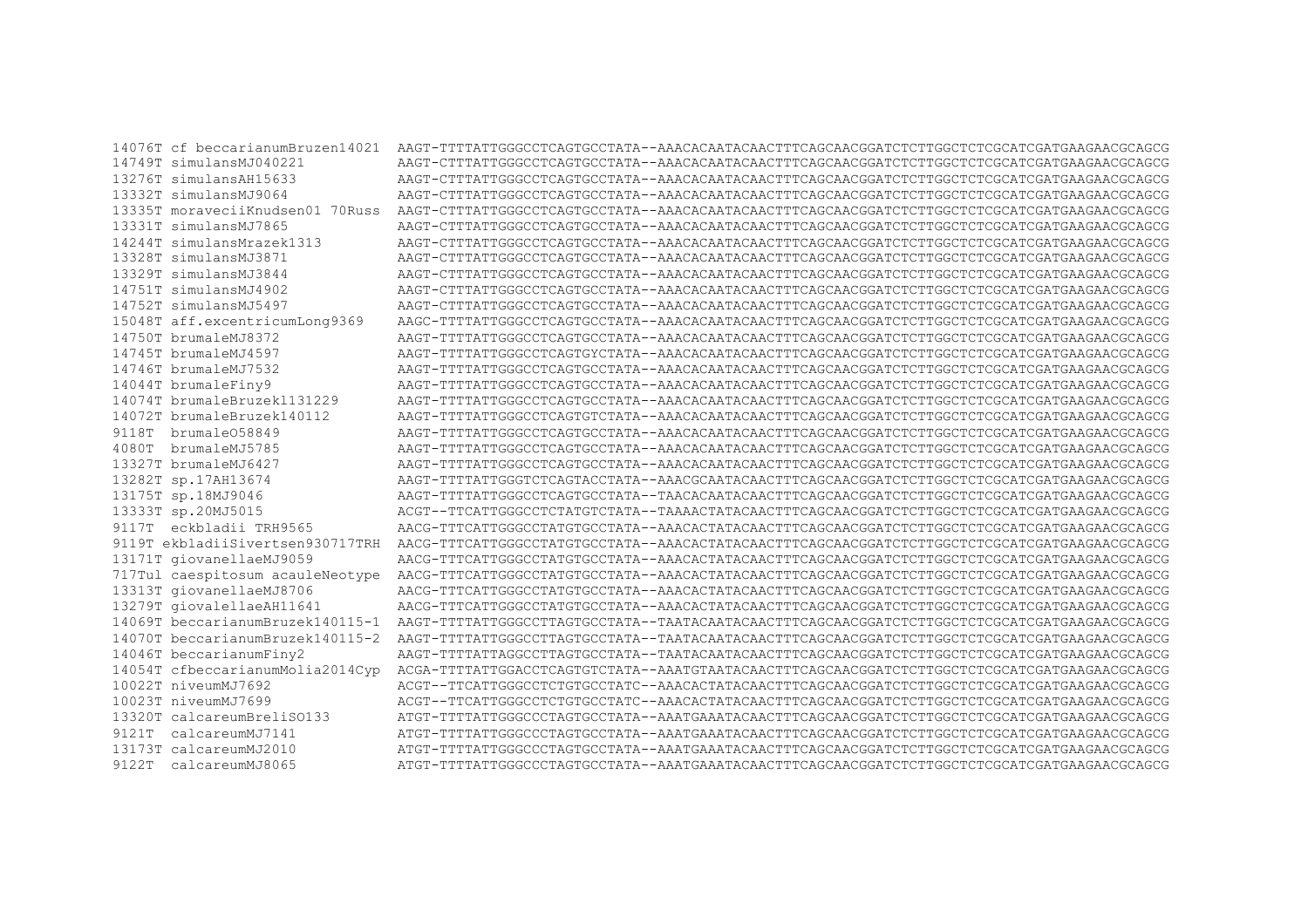| 4076T<br>calcareumMJ6375            | ATGT-TTTTATTGGGCCCTAGTGCCTATA--AAATGAAATACAACTTTCAGCAACGGATCTCTTGGCTCTCGCATCGATGAAGAACGCAGCG |
|-------------------------------------|----------------------------------------------------------------------------------------------|
| 5064Tul aff squamosumMJ6965Sodem    | ATGT-TTTTATTGGGCCCTAGTGCCTATA--AAATGAAATACAACTTTCAGCAACGGATCTTTGGCTCTCGCATCGATGAAGAACGCAGCG  |
| calcareumMJ6438<br>5065T            | ATGT-TTTTATTGGGCCCTAGTGCGTATA--AAATGAAATACAACTTTCAGCAACGGATCTCTTGGCTCTCGCATGAAGAACGCAGCG     |
| 14053T calcareumFiny4               | ATGT-TTTTATTGGGCCCTAGTGCCTATA--AAATGAAATACAACTTTCAGCAACGGATCTCTTGGCTCTCGCATCGATGAAGAACGCAGCG |
| 5069T aff squamosumMJ6002UngSvag    | ATGT-TTTTATTGGGCCCTAGTGCCTATA--AAATGAAATACAACTTTCAGCAACGGATCTTTGGCTCTCGCATCGATGAAGAACGCAGCG  |
| subsquamosumMJ9336<br>13311T        | ATGT-TTTTATTGGGCCCTAGTGCCTATA--AAATGAAATACAACTTTCAGCAACGGATCTTTGGCTCTCGCATCGATGAAGAACGCAGCG  |
| subsquamosumMJ4945<br>4087T         | ATGT-TTTTATTGGGCCCTAGTGCCTATA--AAATGAAATACAACTTTCAGCAACGGATCTCTTGGCTCTCGCATCGATGAAGAACGCAGCG |
| subsquamosumAH19024<br>5062T        | ATGT-TTTTATTGGGCCCTAGTGCCTATA--AAATGAAATACAACTTTCAGCAACGGATCTCTTGGCTCTCGCATCGATGAAGAACGCAGCG |
| subsquamosumMJ6563<br>5066T         | ATGT-TTTTATTGGGCCCTAGTGCCTATA--AAATGAAATACAACTTTCAGCAACGGATCTTTGGCTCTCGCATCGATGAAGAACGCAGCG  |
| subsquamosumMJ9305Sp<br>13309T      | ATGT-TTTTATTGGGCTCTAGTGCCTATA--AAATGAAATACAACTTTCAGCAACGGATCTTTGGCTCTCGCATCGATGAAGAACGCAGCG  |
| squamosumEL260-06<br>9124T          | ATGC-TTTTATTGGGCCCTAGTGCCTATA--AAATGAAATACAACTTTCAGCAACGGATCTCTTGGCTCTCGCATCGATGAAGAACGCAGCG |
| 4073T squamosumMrazek1300 DQ4157    | ATGC-TTTTATTGGGCCCTAGTGCCTATA--AAATGAAATACAACTTTCAGCAACGGATCTTTGGCTCTCGCATCGATGAAGAACGCAGCG  |
| Tulostoma sp HQ667595 HQ667598Ar    |                                                                                              |
| Tulostoma sp HQ667596 HQ667599Ar    |                                                                                              |
| 13310T melanocyclumKnudsenC64727    | ATGC-TTTTATTGGGACCTAGTGCCTATA--TAATGAAATACAACTTTCAGCAACGGATCTTTGGCTCTCGCATCGATGAAGAACGCAGCG  |
| melanocyclumMJ6036<br>4084T         | ATGC-TTTTATTGGGACCTAGTGCCTATA--TAATGAAATACAACTTTCAGCAACGGATCTCTTGGCTCTCGCATCGATGAAGAACGCAGCG |
| 13321T melanocyclumMJ9596France     | ATGC-TTTTATTGGGACCTAGTGCCTATA--TAATGAAATACAACTTTCAGCAACGGATCTTTGGCTCTCGCATCGATGAAGAACGCAGCG  |
| melanocyclumM011215<br>4077T        | ATGC-TTTTATTGGGACCTAGTGCCTATA--TAATGAAATACAACTTTCAGCAACGGATCTCTTGGCTCTCGCATCGATGAAGAACGCAGCG |
| melanocyclumMJ AKB05052901<br>9125T | ATGC-TTTTATTGGGACCTAGTGCCTATA--TAATGAAATACAACTTTCAGCAACGGATCTTTGGCTCTCGCATCGATGAAGAACGCAGCG  |
| melanocyclumSAH08-247<br>9126T      | ATGC-TTTTATTGGGACCTAGTGCCTATA--TAATGAAATACAACTTTCAGCAACGGATCTTTGGCTCTCGCATCGATGAAGAACGCAGCG  |
| melanocyclumMJ8815<br>9127T         | ATGC-TTTTATTGGGACCTAGTGCCTATA--TAATGAAATACAACTTTCAGCAACGGATCTTTGGCTCTCGCATCGATGAAGAACGCAGCG  |
| melanocyclumMJ090418<br>9123T       | ATGC-TTTTATTGGGACCTAGTGCCTATA--TAATGAAATACAACTTTCAGCAACGGATCTCTTGGCTCTCGCATCGATGAAGAACGCAGCG |
| dominqueziaeHQ667593                | ATGC-TTTTATTGGGCCCTAGTGCCTATA--AAATGAAATACAACTTTCAGCAACGGATCTTTGGCTCTCGCATCGATGAAGAACGCAGCG  |
| T domingueziaeHQ667593 HQ667597     | ATGC-TTTTATTGGGCCCTAGTGCCTATA--AAATGAAATACAACTTTCAGCAACGGATCTTTGGCTCTCGCATCGATGAAGAACGCAGCG  |
| 13191T rufumLectotype1908USA        | ATGT-TTTTATTGGGCCCTCGTGCCTATA--AAATGAAATACAACTTTCAGCAACGGATCTTTGGCTCTCGCATCGATGAAGAACGCAGCG  |
|                                     |                                                                                              |

Input data matrix (continued):

|       |                                | 67 |  |  |  |                                                                                              | 6 |
|-------|--------------------------------|----|--|--|--|----------------------------------------------------------------------------------------------|---|
| Taxon |                                |    |  |  |  | 90123456789012345678901234567890123456789012345678901234567890123456789012345678901234567890 |   |
|       | 13345T subfuscumMJ7472Slov     |    |  |  |  | AAATGCGATAAGTAATGTGAATTGCAGAATTCAGTGAATCATCGAATCTTTGAACGCACCTTGCGCTCCTTGGTATTCCGAGGAGCATGCCT |   |
|       | 15360T punctatumMJ10058        |    |  |  |  | AAATGCGATAAGTAATGTGAATTGCAGAATTCAGTGAATCATCGAATCTTTGAACGCACCTTGCGCTCCTTGGTATTCCGAGGAGCATGCCT |   |
|       | 13353T pulchellumFritz2010-1   |    |  |  |  | AAATGCGATAAGTAATGTGAATTGCAGAATTCAGTGAATCATCGAATCTTTGAACGCACCTTGCGCTCCTTGGTATTCCGAGGAGCATGCCT |   |
|       | 13277T pulchellumAH12967       |    |  |  |  | AAATGCGATAAGTAATGTGAATTGCAGAATTCAGTGAATCATCGAATCTTTGAACGCACCTTGCGCTCCTTGGTATTCCGAGGAGCATGCCT |   |
|       | 13322T striatumFritz2010-2     |    |  |  |  | AAATGCGATAAGTAATGTGAATTGCAGAATTCAGTGAATCATGAATCTTTGAACGCACCTTGCGCTCCTTGGTATTCCGAGGAGCATGCCT  |   |
|       | 13283T striatumAH15543         |    |  |  |  | AAATGCGATAAGTAATGTGAATTGCAGAATTCAGTGAATCATCGAATCTTTGAACGCACCTTGCGCTCCTTGGTATTCCGAGGAGCATGCCT |   |
|       | 13346T fimbriatumMJ8773        |    |  |  |  | AAATGCGATAAGTAATGTGAATTGCAGAATTCAGTGAATCATGAATCTTTGAACGCACCTTGCGCTCCTTGGTATTCCGAGGAGCATGCCT  |   |
|       | 13349T fimbriatumMånsson991010 |    |  |  |  | AAATGCGATAAGTAATGTGAATTGCAGAATTCAGTGAATCATCGAATCTTTGAACGCACCTTGCGCTCCTTGGTATTCCGAGGAGCATGCCT |   |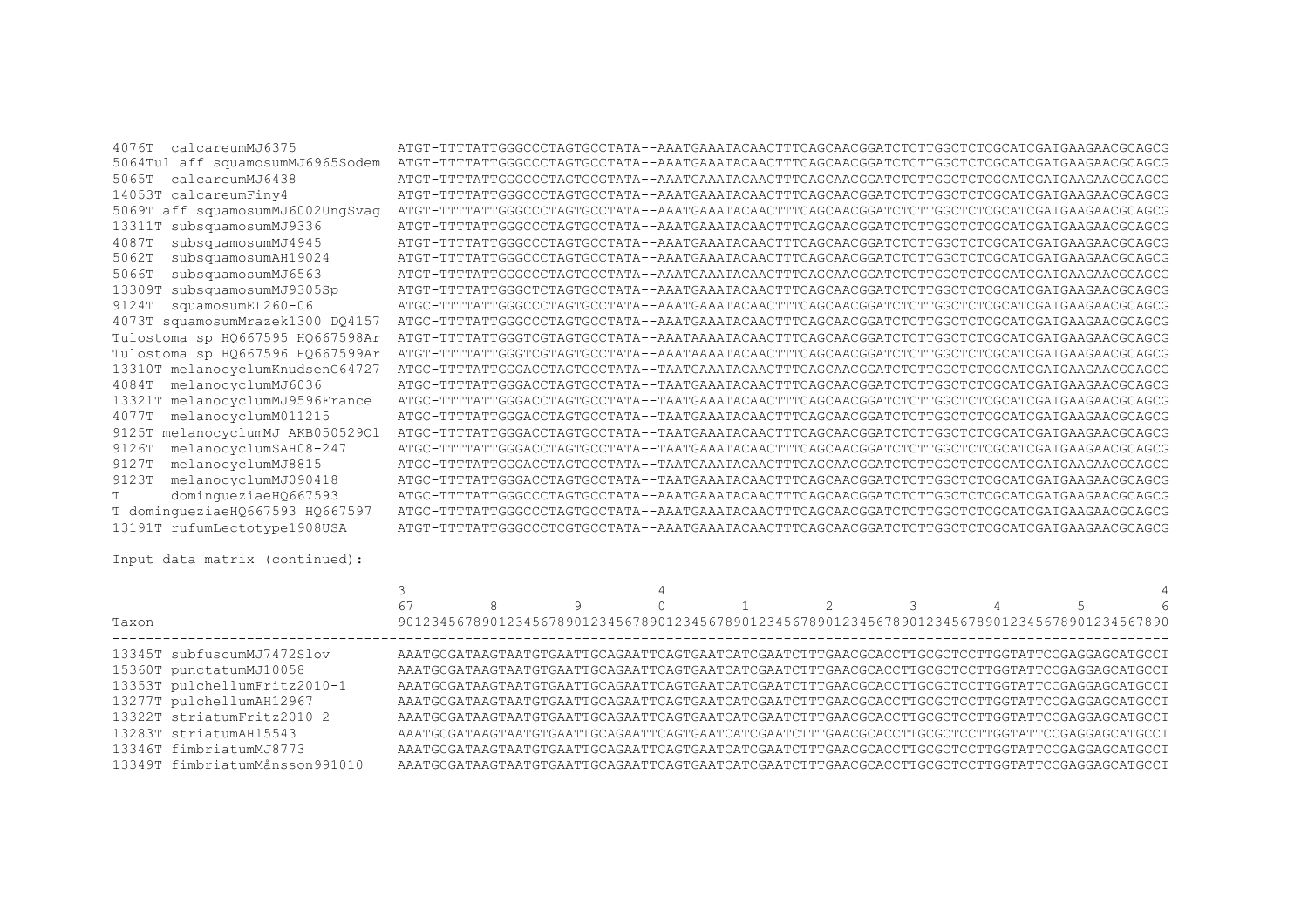13344T fimbriatumMJ7332 13348T fimbriatumMJ060330Bl 13351T fimbriatumMJ7025 14038T fimbriatumMJ7926 14042T fimbriatumFiny8 14049T fimbriatumMJ7372 14052T fimbriatumNJ7351 13352T campestreKnudsen00190Russ 13350T campestreKnudsen0171Russi 14055T sp.4Finy12 15047T winterhoffiATLAS SOJ15 69 14242T winterhoffizFM74 2 14037T winterhoffiMJ7761 4075Tul winterhoffiMJ2379 14047T sp.3MJ4935 14048T sp.1MJ7762 14036T sp.2MJ8710 13347T cf fimbriatumMJ8701Spain 13314T cyclophorumRLowen99Spain 13278T cyclophorumAH16885 13284T cyclophorumAH19564 13174T cyclophorumMJ8862 13169T obesumMJ8695 13177T obesumMJ8707 13280T obesumAH20901 13275T lloydiiAH31155 13319T Lloydii Lahti201210 9120T fulvellumKabat970428 13323T grandisporumMJ6633 14040T grandisporumMJ8907 14041T grandisporumMJ8793 14045T grandisporumFiny10 14068T grandisporumBruzek131208 13330T leiosporumKnudsen99 337Ru 13281T cfpseudopulchellumAH11603 16080T pseudopulchellumAH11605Ty 14742T panninicumMJ990617a 14744T pannonicumMJ8715 14756T pannonicumMJ7764 14050T pannonicumMJ7803

AATGCGATAAGTAATGTGAATTCAGAATTCAGTGAATCATCGAATCTTTGAACGCACCTTGCGCTCCTTGGTATTCCGAGGAGCATGCCT AAATGCGATAAGTAATGTGAATTGCAGAATTCAGTGAATCATCGAATCTTTGAACGCACCTTGCGCTCCTTGGTATTCCGAGGAGCATGCCT AAATGCGATAAGTAATGTGAATTCAGAATTCAGTGAATCATCGAATCTTTGAACGCACCTTGCGCTCCTTGGTATTCCGAGGAGCATGCCT AATGCGATAAGTAATGTGAATTCAGAATTCAGTGAATCATCGAATCTTTGAACGCACCTTGCGCTCCTTGGTATTCCGAGGAGCATGCCT AAATGCGATAAGTAATGTGAATTCAGAATTCAGTGAATCATCGAATCTTTGAACGCACCTTGCGCTCCTTGGTATTCCGAGGAGCATGCCT AATGCGATAAGTAATGTGAATTCAGAATTCAGTGAATCATCGAATCTTTGAACGCACCTTGCGCTCCTTGGTATTCCGAGGAGCATGCCT AATGCGATAAGTAATGTGAATGCAGAATTCAGTAATCAGTCATCTTTTGAACGCACCTTGCGCTCCTTGGAATTCCGAGGAGCATGCCT AAATGCGATAAGTAATGTGAATTGCAGAATTCAGTGAATCATCGAATCTTTGAACGCACCTTGCCTCCTTGGTATTCCGAGGAGCATGCCT AAATGCGATAAGTAATGTGAATTGCAGAATTCAGTGAATCATCGAATCTTTGAACGCACCTTGCCTCCTTGGTATTCCGAGGAGCATGCCT AAATGCGATAAGTAATGTGAATTCAGAATTCAGTGAATCATCGAATCTTTGAACGCACCTTGCGCTCCTTGGTATTCCGAGGAGCATGCCT AAATGCGATAAGTAATGCAATTGAATTCAGAATTCAGAATCATGAATCTTTGAACGCACCTTGCGCTCCTTGGTATTCCGAGGAGCAGCAGCC AAATGCGATAAGTAATGTGAATTCAGAATTCAGTGAATCATCGAATCTTTGAACGCACCTTGCGCTCCTTGGTATTCCGAGGAGCATGCCT AAATGCGATAAGTAATGCAATTGAATTCAGAATTCAGAATCATGAATCTTTGAACGCACCTTGCGCTCCTTGGTATTCCGAGGAGCAGCAGCC AAATGCGATAAGTAATGTGAATTCAGAATTCAGTGAATCATCGAATCTTTGAACGCACCTTGCGCTCCTTGGTATTCCGAGGAGCATGCCT AAATGCGATAAGTAATGTGAATTCAGAATTCAGTGAATCATCGAATCTTTGAACGCACCTTGCGCTCCTTGGTATTCCGAGGAGCATGCCT AAATGCGATAAGTAATGTGAATTGCAGAATTCAGTGAATCATCGAATCTTTGAACGCACCTTGCGCTCCTTGGTATTCCGAGGAGCATGCCT AAATGCGATAAGTAATGTGAATTGCAGAATTCAGTGAATCATCGAATCTTTGAACGCACCTTGCGCTCCTTGGTATTCCGAGGAGCATGCCT AAATGCGATAAGTAATGTGAATTCAGAATTCAGTGAATCATCGAATCTTTGAACGCACCTTGCGCTCCTTGGTATTCCGAGGAGCATGCCT AATGCGATAAGTAATGTGAATTCAGAATTCAGTGAATCATCGAATCTTTGAACGCACCTTGCGCTCCTTGGTATTCCGAGGAGCATGCCT AAATGCGATAAGTAATGTGAATTCAGAATTCAGTGAATCATCGAATCTTTGAACGCACCTTGCGCTCCTTGGTATTCCGAGGAGCATGCCT AAATGCGATAAGTAATGTGAATTCAGAATTCAGTGAATCATCGAATCTTTGAACGCACCTTGCGCTCCTTGGTATTCCGAGGAGCATGCCT AATGCGATAAGTAATGTGAATTCAGAATTCAGTGAATCATCGAATCTTTGAACGCACCTTGCGCTCCTTGGTATTCCGAGGAGCATGCCT AAATGCGATAAGTAATGTGAATTGCAGAATTCAGTGAATCATCGAATCTTTGAACGCACCTTGCGCTCCTTGGTATTCCGAGGAGCATGCCT AAATGCGATAAGTAATGTGAATTCAGAATTCAGTGAATCATCGAATCTTTGAACGCACCTTGCGCTCCTTGGTATTCCGAGGAGCATGCCT AAATGCGATAAGTAATGTGAATTGCAGAATTCAGTGAATCATCGAATCTTTGAACGCACCTTGCGCTCCTTGGTATTCCGAGGAGCATGCCT AAATGCGATAAGTAATGTGAATTCAGAATTCAGTGAATCATCGAATCTTTGAACGCACCTTGCGCTCCTTGGTATTCCGAGGAGCATGCCT AAATGCGATAAGTAATGTGAATTGCAGAATTCAGTGAATCATCGAATCTTTGAACGCACCTTGCGCTCCTTGGTATTCCGAGGAGCATGCCT AAATGCGATAAGTAATGTGAATTGCAGAATTCAGTGAATCATCGAATCTTTGAACGCATCTTGCGCTCCTTGGTATTCCGAGGAGCATGCCT AAATGCGATAAGTAATGTGAATTCAGAATTCAGTGAATCATCGAATCTTTGAACGCATCTTGCGCTCCTTGGTATTCCGAGGAGCATGCCT AAATGCGATAAGTAATGCAATTGAATTCAGAATTCAGAATCATCGAATCTTTGAACGCATCTTTGCGCTTCCTTGGTATTCCGAGGAGCAGCAGCCT AAATGCGATAAGTAATGTGAATTGCAGAATTCAGTGAATCATCGAATCTTTGAACGCATCTTGCGCTCCTTGGTATTCCGAGGAGCATGCCT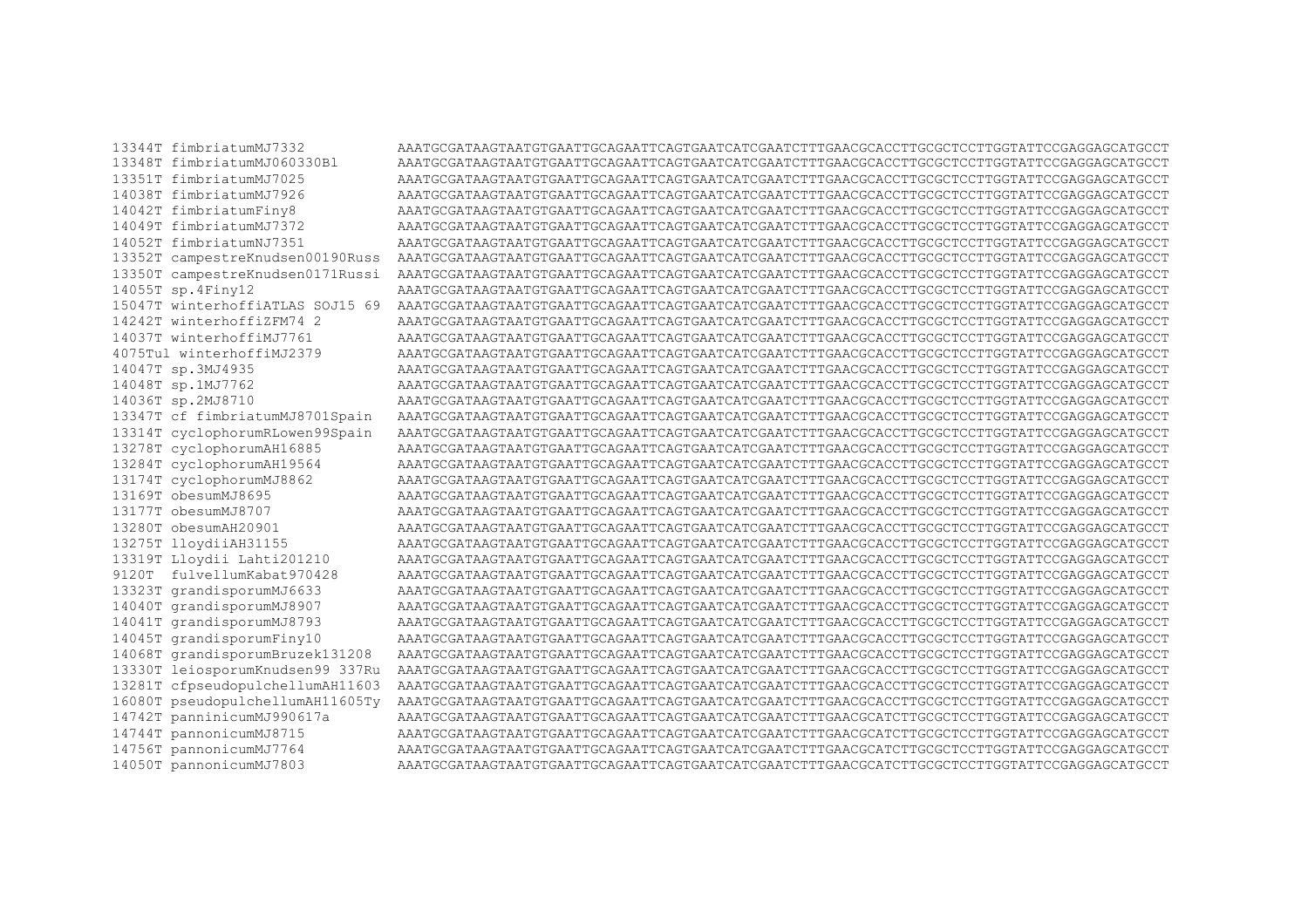16079T submemebranaceumAH15132Tv AAATGCGATAAGTAATGTGAATTCAGAATTCAGTGAATCATCGAATCTTTGAACGCACCTTGCGCTCCTTGGTATTCCGAGGAGCATGCCT 13170T sp.15MJ9295 AAATGCGATAAGTAATGTGAATTGCAGAATTCAGTGAATCATCGAATCTTTGAACGCACCTTGCGCTCCTTGGTATTCCGAGGAGCATGCCT 13312T pseudopulchellumMJ9296Spa AAATGCGATAAGTAATGTGAATTGCAGAATTCAGTGAATCATCGAATCTTTGAACGCACCTTGCGCTCCTTGGTATTCCGAGGAGCATGCCT 14743T sp.15MJ660617b 14753T sp.10MJ3813 AAATGCGATAAGTAATGTGAATTGCAGAATTCAGTGAATCATCGAATCTTTGAACGCACCTTGCGCTCCTTGGTATCCCGAGGAGCATGCCT 13334T sp.10MJ6198 AATGCGATAAGTAATGTGAATTCAGAATTCAGTGAATCATCGAATCTTTGAACGCACCTTGCGCTCCTTGGTATCCCGAGGAGCATGCCT 13315T caespitosumMJ881114Spain 13258T sp.12AH15040 15049T sp.13Long11161 AAATGTGAATGTGAATGGAATGAATGAATGAATGAATGGAATGTTGAACGCACCTTGCGCTCCTTGGTATCCGAGGAGCAGCAGCCCT 14755T sp.9MJ3787 AAATGCGATAAGTAATGTGAATTGCAGAATTCAGTGAATCATCGAATCTTTGAACGCACCTTGCCTCCTTGGTATTCCGAGGAGCATGCCT 13342T cf kotlabaeMJ4966Hungary 13343T cf kotlabaeMJ4976Hungary AAATGCGATAAGTAATGTGAATTGGAGAATTCAGTGAATCATCGAATCTTTGAACGCACCTTGCGTCCTTGGTATTCCGAGGAGCATGCCT 14043T sp.7Finy1 AAATGCGATAAGTAATGTGAATTGCAGAATTCAGTGAATCATCGAATCTTTGAACGCACCTTGCCTCCTTGGTATTCCGAGGAGCATGCCT 14747T sp.8MJ3830 14754T sp.8MJ6081 AAATGCGATAAGTAATGTGAATTGCAGAATTCAGTGAATCATCGAATCTTTGAACGCACCTTGCGCTCCTTGGTATTCCGAGGAGCATGCCT 13337T cf.kotlabaeMJ7795Hungary AAATGCGATAAGTAATGCAATTGAATTCAGAATTCAGAATCATGAATCTTTGAACGCACCTTGCGCTCCTTGGTATTCCGAGGAGCAGCAGCC 14748T kotlabaeBoertmann79074 13336T kotlabaeMJ5597 AAATGCGATAAGTAATGTGAATTGCAGAATTCAGTGAATCATCGAATCTTTGAACGCACCTTGCGCTCCTTGGTATCCCGAGGAGCATGCCT 13338T kotlabaeMJ9585 13340T kotlabaeMJ7187 AAATGCGATAAGTAATGTGAATTGCAGAATTCAGTGAATCATCGAATCTTTGAACGCACCTTGCGCTCCTTGGTATCCCGAGGAGCATGCCT 14073T kotlabaePavel140118 AAATGCGATAAGTAATGTGAATTGCAGAATTCAGTGAATCATCGAATCTTTGAACGCACCTTGCGCTCCTTGGTATCCCGAGGAGCATGCCT 13316T obseumKnudsen01 07Russia AAATGCGATAAGTAATGCAATTGAATTCAGAATTCAGAATCATCGAATCTTTGAACGCAACTTGCGCTTCCTTGGTATTCCGAGGAGCAGCAGCCT 13318T aff. cretaceumMJ3821 AAATGCGATAARTAATGTGAATTGCAGAATTCAGTGAATCATCKAATCTTTGAACGCAACTTGCGCTCCTTGGTATTCCGAGGAGCATGCCT 13317T aff. cretaceumMJ6194 AAATGCGATAAGTAATGCAATGCAAGAGAGAGAGTAATGCAAGGAGAGGAGGAGGAGGCTCCTTGGTATGCGAGGAGGAGCAGGAGCTCCTTGGAGGAGGAGGAGCTCCTT 13274T aff. cretaceumAH3995 AAATGCGATAAGTAATGTGAATTGCAGAATTCAGTGAATCATCGAATCTTTGAACGCAACTTGCGCTCCTTGGTATTCCGAGGAGCATGCCT 13176T aff. cretaceumMJ9304 AATGCGATAAGTAATGCAATAAGTAATGCAAGAATTCAGTAATGCAATCTTTTGAACGCAACTTGCGATATTCCGAAGGAGCAAGGAACT 15185T sp.5MJ10060 AAATGCGATAAGTAATGTGAATTCCAGAATTCAGTGAATCATCGAATTTTTGAACGCACCTTGCGCTCCTTGGTATTCCGAGGAGCATGCCT 14071T sp.5Bruzek131207 AAATGCGATAAGTAATGTGAATTGCAGAATTCAGTGAATCATCGAATTTTTGAACGCACCTTGCCTCCTTGGTATTCCGAGGAGCATGCCT 14075T cf beccarianumBruzen13120 AATGCGATAAGTAATGCATAATGCAGAATTCAGTAATCAGTCATCFTTTGAACGCACCTTCCTTCGTATTCCGAGGAGCATGCCT 14076T cf beccarianumBruzen14021 AAATGCGATAAGTAATGTGAATTGCAGAATTCAGTGAATCATCGAATCTTTGAACGCACCTTGCGCTCCTTGGTATTCCGAGGAGCATGCCT 14749T simulansMJ040221 AAATGCGATAAGTAAGTAAATTGCAGAATTCAGTAATCAGTAATCTTTGAACGCACCTTGCGCTCCTTGGTATTCCGAGGAGCAGCACCT 13276T simulansAH15633 13332T simulansMJ9064 AAATGCGATAAGTAATGTGAATTGCAGAATTCAGTGAATCATCGAATCTTTGAACGCACCTTGCGCTCCTTGGTATTCCGAGGAGCATGCCT 13335T moraveciiKnudsen01 70Russ AAATGCGATAAGTAATGTGAATTGCAGAATTCAGTGAATCATCGAATCTTTGAACGCACCTTGCGTCCTTGGTATTCCGAGGAGCATGCCT 13331T simulansMJ7865 AAATGCGATAAGTAATGTGAATTGCAGAATTCAGTGAATCATCGAATCTTTGAACGCACCTTGCCTCCTTGGTATTCCGAGGAGCATGCCT 14244T simulansMrazek1313 AAATGCGATAAGTAATGTGAATTGCAGAATTCAGTGAATCATCGAATCTTTGAACGCACCTTGCGCTCCTTGGTATTCCGAGGAGCATGCCT 13328T simulansMJ3871 AAATGCGATAAGTAATGTGAATTGCAGAATTCAGTGAATCATCGAATCTTTGAACGCACCTTGCGCTCCTTGGTATTCCGAGGAGCATGCCT 13329T simulansMJ3844 AAATGCGATAAGTAATGTGAATTCAGAATTCAGTGAATCATCGAATCTTTGAACGCACCTTGCGCTCCTTGGTATTCCGAGGAGCATGCCT 14751T simulansMJ4902 AAATGCGATAAGTAATGCAATTGAATTCAGAATTCAGTAATCATCAACTTTGAACGCACCTTGCGCTTCCTTGGTATTCCGAGGAGCAGCACCT 14752T simulansMJ5497 AAATGCGATAAGTAATGTGAATTGCAGAATTCAGTGAATCATCGAATCTTTGAACGCACCTTGCGCTCCTTGGTATTCCGAGGAGCATGCCT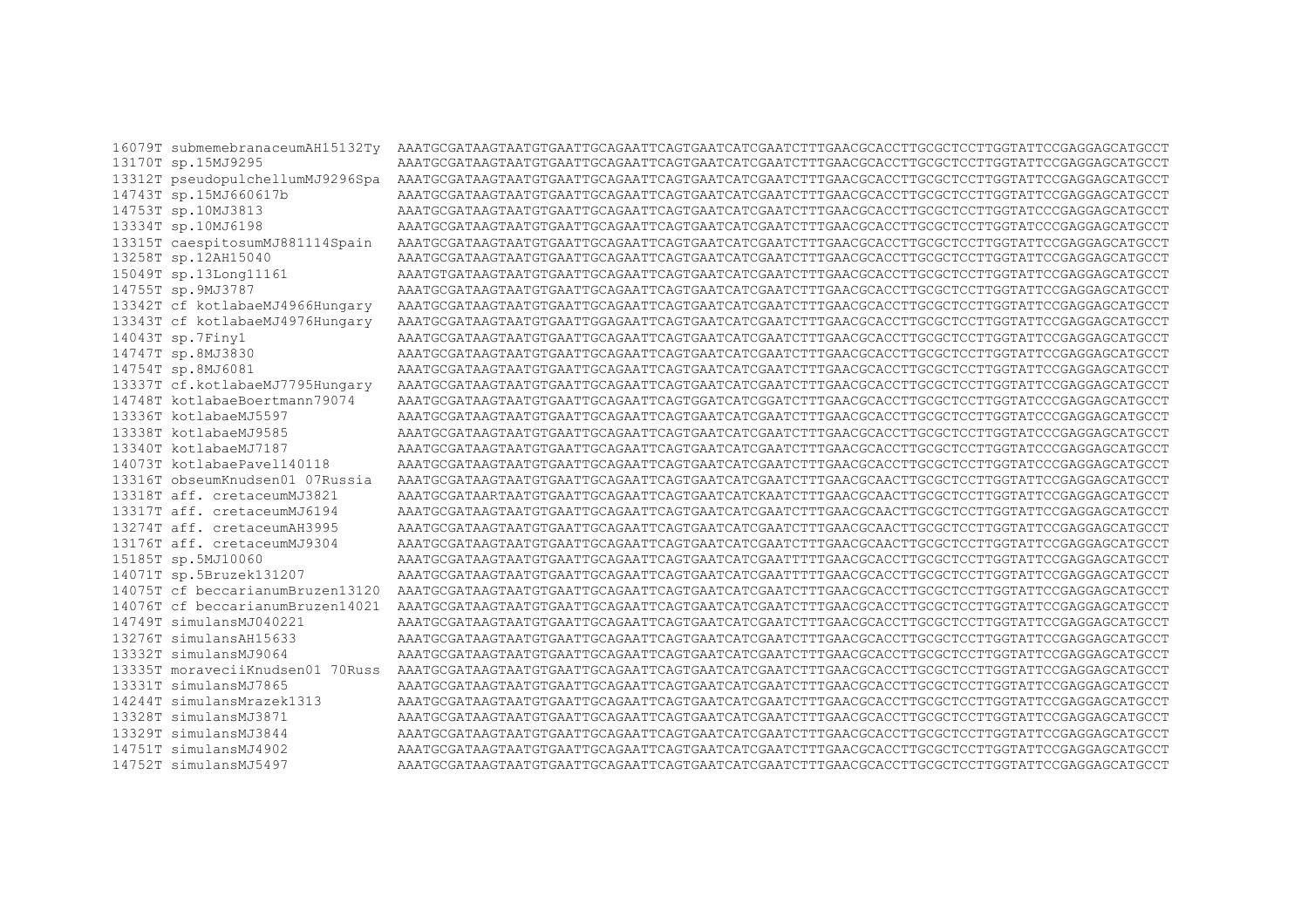15048T aff.excentricumLong9369 14750T brumaleMJ8372 14745T brumaleMJ4597 14746T brumaleMJ7532 14044T brumaleFinv9 14074T brumaleBruzek1131229 14072T brumaleBruzek140112 9118T brumale058849 4080T brumaleMJ5785 13327T brumaleMJ6427 13282T sp.17AH13674 13175T sp.18MJ9046 13333T sp.20MJ5015 9117T eckbladii TRH9565 9119T ekbladiiSivertsen930717TRH 13171T giovanellaeMJ9059 13313T giovanellaeMJ8706 13279T giovalellaeAH11641 14069T beccarianumBruzek140115-1 14070T beccarianumBruzek140115-2 14046T beccarianumFiny2 14054T cfbeccarianumMolia2014Cyp 10022T niveumMJ7692 10023T niveumMJ7699 13320T calcareumBreliSO133 9121T calcareumMJ7141 13173T calcareumMJ2010 9122T calcareumMJ8065 4076T calcareumMJ6375 5064Tul aff squamosumMJ6965Sodem 5065T calcareumMJ6438 14053T calcareumFiny4 5069T aff squamosumMJ6002UngSvag 13311T subsquamosumMJ9336 4087T subsquamosumMJ4945 5062T subsquamosumAH19024 5066T subsquamosumMJ6563 13309T subsquamosumMJ9305Sp 9124T squamosumEL260-06

AATGCGATAAGTAATGTGAATTCAGAATTCAGTGAATCATCGAATCTTTGAACGCACCTTGCGCTCCTTGGTATTCCGAGGAGCATGCCT AAATGCGATAAGTAATGTGAATTGCAGAATTCAGTGAATCATCGAATCTTTGAACGCACCTTGCGCTCCTTGGTATTCCGAGGAGCATGCCT AAATGCGATAAGTAATGTGAATTCAGAATTCAGTGAATCATCGAATCTTTGAACGCACCTTGCGCTCCTTGGTATTCCGAGGAGCATGCCT AAATGCGATAAGTAATGTGAATTCAGAATTCAGTGAATCATCGAATCTTTGAACGCACCTTGCGCTCCTTGGTATTCCGAGGAGCATGCCT AATGCGATAAGTAATGTGAATTCAGAATTCAGTGAATCATCGAATCTTTGAACGCACCTTGCGCTCCTTGGTATTCCGAGGAGCATGCCT AATGCGATAAGTAATTGAAGTAATTCAGTAATTCAGTAATTCAGAATTCAGAAGTAATTCCGAAGCATCCTTGCAAGGAAGCATGCCT AAATGCGATAAGTAATGTGAATTCAGAATTCAGTGAATCATCGAATCTTTGAACGCACCTTGCGCTCCTTGGTATTCCGAGGAGCATGCCT AAATGCGATAAGTAATGTGAATTCAGAATTCAGTGAATCATCGAATCTTTGAACGCACCTTGCGCTCCTTGGTATTCCGAGGAGCATGCCT AAATGCGATAAGTAATGTGAATTCAGAATTCAGTGAATCATCGAATCTTTGAACGCACCTTGCGCTCCTTGGTATTCCAAGGAGCATGCCT AAATGCGATAAGTAATGTGAATTGCAGAATTCAGTGAATCATCGAATCTTTGAACGCACCTTGCGCTCCTTGGTATTCCGAGGAGCATGCCT 717Tul caespitosum acauleNeotype AAATGCGATAAGTAATGTGAATTGCAGAATTCAGTGAATCGTAATCTTTGAACGCACCTTGCGCTCCTTGGTATTCCGAGGAGCATGCCT AAATGCGATAAGTAATGTGAATTCAGAATTCAGTGAATCATCGAATCTTTGAACGCACCTTGCGCTCCTTGGTATTCCGAGGAGCATGCCT AAATGCGATAAGTAATGTGAATTGCAGAATTCAGTGAATCATCGAATCTTTGAACGCACCTTGCGCTCCTTGGTATTCCGAGGAGCATGCCT AAATGCGATAAGTAATGTGAATTGCAGAATTCAGTGAATCATCGAATCTTTGAACGCACCTTGCGCTCCTTGGTATTCCGAGGAGCATGCCT AAATGCGATAAGTAATGTGAATTGCAGAATTCAGTGAATCATCGAATCTTTGAACGCACCTTGCGCTCCTTGGTATTCCGAGGAGCATGCCT AAATGCGATAAGTAAGTAAATTGCAGAATTCAGTAATCAGTAATCTTTGAACGCACCTTGCGCTCCTTGGCATTCCGAGGAGCATGCCT AAATGCGATAAGTAATGTGAATTGCAGAATTCAGTGAATCATCGAATCTTTGAACGCACCTTGCGCTCCTTGGCATTCCGAGGAGCATGCCT AATGCGATAAGTAATGCATAATGCAGAATTCAGTAATCAGTCATCFTTTGAACGCACCTTCCTTCGTATTCCGAGGAGCATGCCT AAATGCGATAAGTAATGTGAATTCAGAATTCAGTGAATCATCGAATCTTTGAACGCACCTTGCGCTCCTTGGTATTCCGAGGAGCATGCCT AAATGCGATAAGTAATGTGAATTGCAGAATTCAGTGAATCATCGAATCTTTGAACGCACCTTGCGCTCCTTGGTATTCCGAGGAGCATGCCT AATGCGATAAGTAATGCATAATGCAGAATTCAGTAATCAGTCATCFTTTGAACGCACCTTCCTTCGTATTCCGAGGAGCATGCCT AAATGCGATAAGTAATGTGAATTGCAGAATTCAGTGAATCATCGAATCTTTGAACGCACCTTGCGCTCCTTGGTATTCCGAGGAGCATGCCT AATGCGATAAGTAATGCATAATGCAGAATTCAGTAATCAGTCATCFTTTGAACGCACCTTCCTTCGTATTCCGAGGAGCATGCCT AAATGCGATAAGTAATGTGAATTGCAGAATTCAGTGAATCATCGAATCTTTGAACGCACCTTGCGCTCCTTGGTATTCCGAGGAGCATGCCT AAATGCGATAAGTAATGTGAATTGCAGAATTCAGTGAATCATCGAATCTTTGAACGCACCTTGCGTCCTTGGTATTCCGAGGAGCATGCCT AAATGCGATAAGTAATGTGAATTGCAGAATTCAGTGAATCATCGAATCTTTGAACGCACCTTGCGCTCCTTGGTATTCCGAGGAGCATGCCT AAATGCGATAAGTAATGTGAATTGCAGAATTCAGTGAATCATCGAATCTTTGAACGCACCTTGCGCTCCTTGGTATTCCGAGGAGCATGCCT AAATGCGATAAGTAATGTGAATTGCAGAATTCAGTGAATCATCGAATCTTTGAACGCACCTTGCGCTCCTTGGTATTCCGAGGAGCATGCCT AAATGCGATAAGTAATGTGAATTCAGAATTCAGTGAATCATCGAATCTTTGAACGCACCTTGCGCTCCTTGGTATTCCGAGGAGCATGCCT AAATGCGATAAGTAATGCAATTGAATTCAGAATTCAGAATCATGAATCTTTGAACGCACCTTGCGCTCCTTGGTATTCCGAGGAGCAGCAGCC AAATGCGATAAGTAATGTGAATTGCAGAATTCAGTGAATCATCGAATCTTTGAACGCACCTTGCGCTCCTTGGTATTCCGAGGAGCATGCCT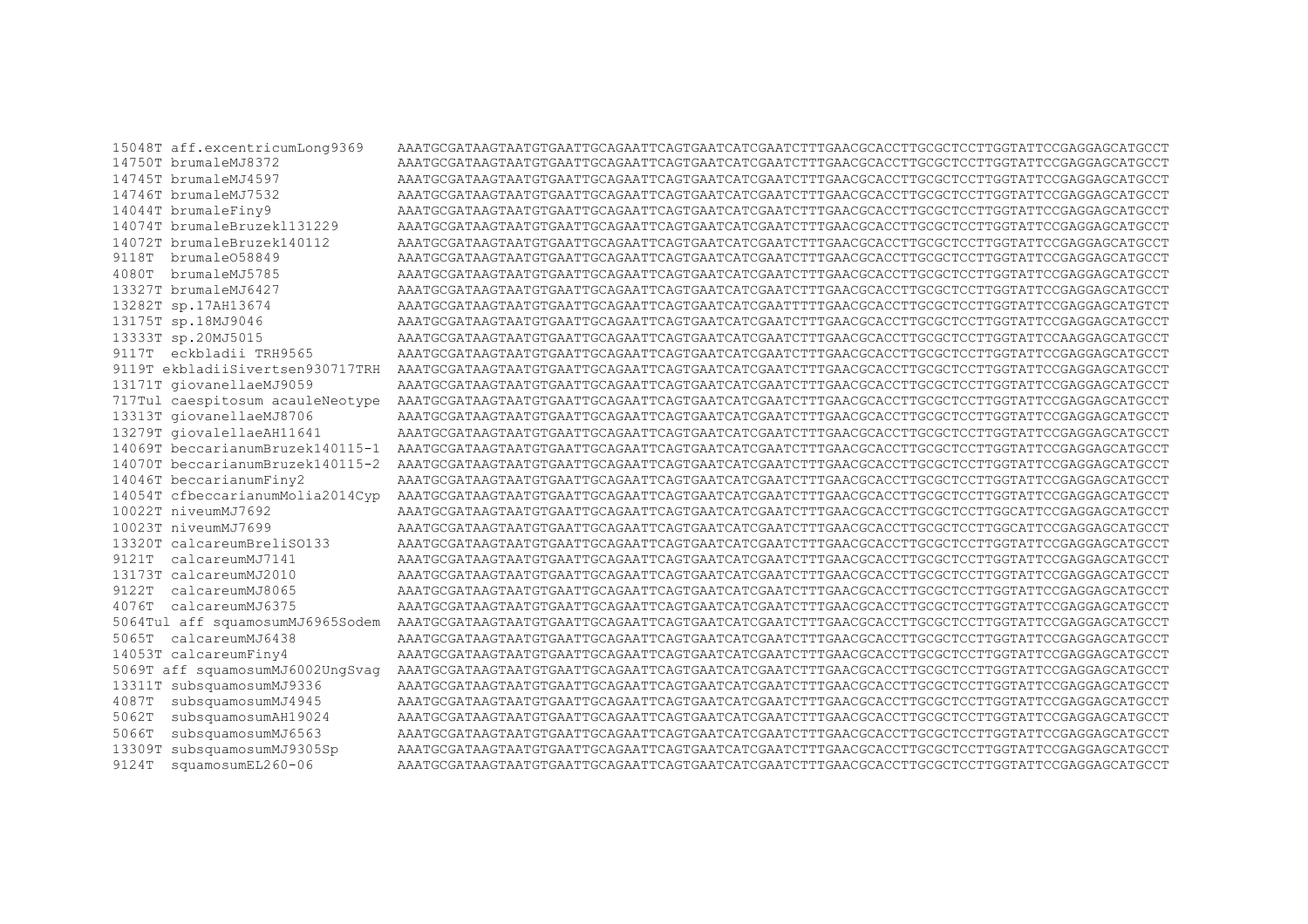Tulostoma sp HQ667595 HQ667598Ar Tulostoma sp HQ667596 HQ667599Ar 13310T melanocyclumKnudsenC64727 4084T melanocyclumMJ6036 13321T melanocyclumMJ9596France 4077T melanocyclumM011215 9125T melanocyclumMJ AKB05052901 9126T melanocyclumSAH08-247 9127T melanocyclumMJ8815 9123T melanocyclumMJ090418 dominqueziaeHQ667593  $T$ T dominqueziaeHQ667593 HQ667597 13191T rufumLectotype1908USA

4073T squamosumMrazek1300 DO4157 AAATGCGATAAGTAATGTGAATTGCAGAATTCAGTGAATCGTAATCTTTGAACGCACCTTGCGCTCCTTGGTATTCCGAGGAGCATGCCT AAATGCGATAAGTAATGTGAATTGCAGAATTCAGTGAATCATCGAATCTTTGAACGCACCTTGCGTCCTTGGTATTCCGAGGAGCATGCCT AAATGCGATAAGTAATGTGAATTGCAGAATTCAGTGAATCATCGAATCTTTGAACGCACCTTGCGTCCTTGGTATTCCGAGGAGCATGCCT AAATGCGATAAGTAATGTGAATTCAGAATTCAGTGAATCATCGAATCTTTGAACGCACCTTGCGCTCCTTGGTATTCCGAGGAGCATGCCT AAATGCGATAAGTAATGTGAATTGCAGAATTCAGTGAATCATCGAATCTTTGAACGCACCTTGCGCTCCTTGGTATTCCGAGGAGCATGCCT AAATGCGATAAGTAATGTGAATTCAGAATTCAGTGAATCATCGAATCTTTGAACGCACCTTGCGCTCCTTGGTATTCCGAGGAGCATGCCT AAATGCGATAAGTAATGTGAATTGCAGAATTCAGTGAATCATCGAATCTTTGAACGCACCTTGCGCTCCTTGGTATTCCGAGGAGCATGCCT AAATGCGATAAGTAATGTGAATTGCAGAATTCAGTGAATCATCGAATCTTTGAACGCACCTTGCGCTCCTTGGTATTCCGAGGAGCATGCCT AAATGCGATAAGTAAGTAAATTGCAGAATTCAGTAATCAGTAATCTTTGAACGCACCTTGCGCTCCTTGGTATTCCGAGGAGCAGCACCT AAATGCGATAAGTAATGTGAATTCAGAATTCAGTGAATCATCGAATCTTTGAACGCACCTTGCGCTCCTTGGTATTCCGAGGAGCATGCCT AAATGCGATAAGTAATGTGAATTCAGAATTCAGTGAATCATCGAATCTTTGAACGCACCTTGCGCTCCTTGGTATTCCGAGGAGCATGCCT AAATGCGATAAGTAATGTGAATTCAGAATTCAGTGAATCATCGAATCTTTGAACGCACCTTGCGCTCCTTGGTATTCCGAGGAGCATGCCT AAATGCGATAAGTAATGTGAATTCAGAATTCAGTGAATCATCGAATCTTTGAACGCACCTTGCGCTCCTTGGTATTCCGAGGAGCATGCCT AAATGCGATAAGTAATGTGAATTGCAGAATTCAGTGAATCATCGAATCTTTGAACGCACCTTGCGCTCCTTGGTATTCCGAGGAGCATGCCT

Input data matrix (continued):

|                                  |  | 9 |  | $\mathfrak{D}$ | 3 | 5 <sub>5</sub>                                                                               |
|----------------------------------|--|---|--|----------------|---|----------------------------------------------------------------------------------------------|
| Taxon                            |  |   |  |                |   | 12345678901234567890123456789012345678901234567890123456789012345678901234567890123456789012 |
| 13345T subfuscumMJ7472Slov       |  |   |  |                |   | GTTTGAGTGTCATTTAATTCTCAACCCCT-CCAA-CTTTT-GTAGTT-GGC-TAGGTGGCTTGGATGT--GGGGGATTAA--TCTTGCGGGC |
| 15360T punctatumMJ10058          |  |   |  |                |   | GTTTGAGTGTCATTTAATTCTCAACCCCT-CCAA-CTTTT-GTAGTT-GGC-TAGGTGGCTTGGATGT--GGGGGATTAA--TCTTGCGGGC |
| 13353T pulchellumFritz2010-1     |  |   |  |                |   | GTTTGAGTGTCATTAAATTCTCAACCCCTTCCGG-TTTTT--TGACT-GGC-TTTGGGGCTTGGATGT--GGGGGATTC---ATTTGCGGGC |
| 13277T pulchellumAH12967         |  |   |  |                |   | GTTTGAGTGTCATTAAATTCTCAACCCCTTCCGG-TTTTT--TGACT-GGC-TTTGGGGCTTGGATGT--GGGGGATTC---ATTTGCGGGC |
| 13322T striatumFritz2010-2       |  |   |  |                |   | GTTTGAGTGTCATTAAATTCTCAACCCCTTCCAG-TTTTT--TGACT-GGC-TTTGGGGCTTGGATGT--GGGGGACTT---ATTTGCGGGC |
| 13283T striatumAH15543           |  |   |  |                |   | GTTTGAGTGTCATTAAATTCTCAACCCCTTCCAG-TTTTT--TGACT-GGC-TTTGGGGCTTGGATGT--GGGGGACTA---ATTTGCGGGC |
| 13346T fimbriatumMJ8773          |  |   |  |                |   | GTTTGAGTGTCATTTAATTCTCAACCCCT-CCAG-TTTTTATTAGCT-GGT-TTGGTGGCTTGGATGT--GGGGGAA-------TTGCGGGC |
| 13349T fimbriatumMånsson991010   |  |   |  |                |   | GTTTGAGTGTCATTTAATTCTCAACCCCT-CTAG-CTTTT-GTGGCT-GG--TTTGGGGCTTGGATGT--GGGGGA-------TTGCGGGC  |
| 13344T fimbriatumMJ7332          |  |   |  |                |   | GTTTGAGTGTCATTTAATTCTCAACCCCT-CTAG-CTTTT-GTGGCT-GG--TTTGGGGCTTGGATGT--GGGGGA-------TTGCGGGC  |
| 13348T fimbriatumMJ060330Bl      |  |   |  |                |   | GTTTGAGTGTCATTTAATTCTCAACCCCT-CTAG-CTTTT-GTGGCT-GG--TTTGGGGCTTGGATGT--GGGGGA--------TTGCGGGC |
| 13351T fimbriatumMJ7025          |  |   |  |                |   | GTTTGAGTGTCATTTAATTCTCAACCCCT-CTAG-CTTTT-GTGGCT-GG--TTTGGGGCTTGGATGT--GGGGGA--------TTGCGGGC |
| 14038T fimbriatumMJ7926          |  |   |  |                |   | GTTTGAGTGTCATTTAATTCTCAACCCCT-CTAG-CTTTT-GTGGCT-GG--TTTGGGGCTTGGATGT--GGGGGA-------TTGCGGGC  |
| 14042T fimbriatumFiny8           |  |   |  |                |   | GTTTGAGTGTCATTTAATTCTCAACCCCT-CTAG-CTTTT-GTGGCT-GG--TTTGGGGCTTGGATGT--GGGGGA-------TTGCGGGC  |
| 14049T fimbriatumMJ7372          |  |   |  |                |   | GTTTGAGTGTCATTTAATTCTCAACCCCT-CTAG-CTTTT-GTGGCT-GG--TTTGGGGCTTGGATGT--GGGGGA-------TTGCGGGC  |
| 14052T fimbriatumNJ7351          |  |   |  |                |   | GTTTGAGTGTCATTTAATTCTCAACCCCT-CTAG-CTTTT-GTGGCT-GG--TTTGGGGCTTGGATGT--GGGGGA--------TTGCGGGC |
| 13352T campestreKnudsen00190Russ |  |   |  |                |   | GTTTGAGTGTCATTTAATTCTCAACCCCT-CTAG-CTTTT-GTGGCT-GG--TTTGGGGCTTGGATGT--GGGGGA--------TTGCGGGC |
| 13350T campestreKnudsen0171Russi |  |   |  |                |   | GTTTGAGTGTCATTTAATTCTCAACCCCT-CTAG-CTTTT-GTGGCT-GG--TTTGGGGCTTGGATGT--GGGGGA-------TTGCGGGC  |
| $14055T$ sp. $4Finy12$           |  |   |  |                |   | GTTTGAGTGTCATTTAATTCTCAACCCCT-CCAG-CTTTTGTTAGCT-GGC-TTGGTGGCTTGGATGT--GGGGGAATA-----TTGCGGGC |
| 15047T winterhoffiaTLAS SOJ15 69 |  |   |  |                |   | GTTTGAGTGTCATTTAATTCTCAACCCCT-CTAG-CTTTT-GTAGCT-GG--TTTGGGGCTTGGATGT--GGGGGA-------TTGCGGGC  |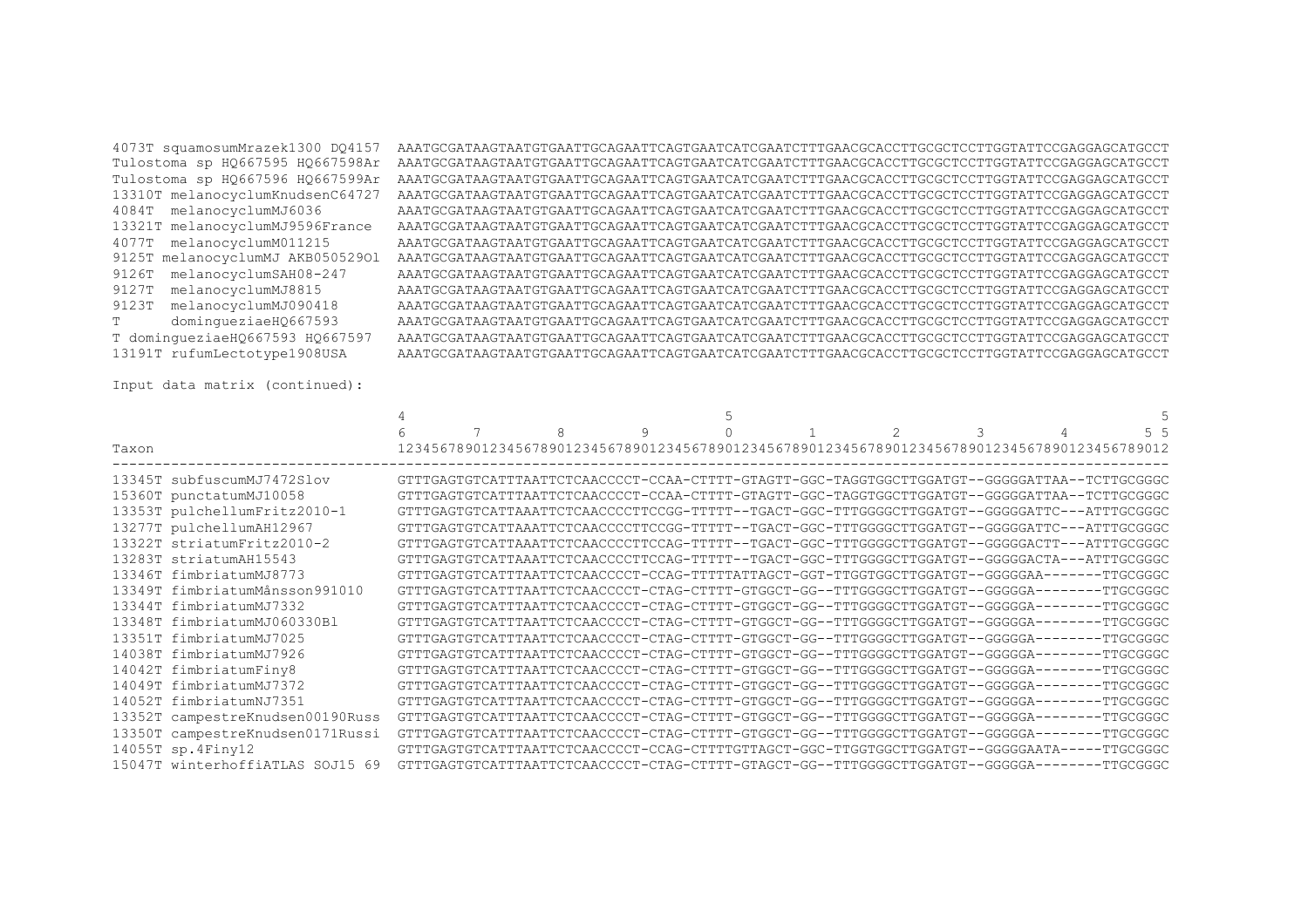|       | 14242T winterhoffizFM74 2        | GTTTGAGTGTCATTTAATTCTCAACCCCT-CTAG-CTTTT-GTAGCT-GG--TTTGGGGCTTGGATGT--GGGGGA-------TTGCGGGC  |
|-------|----------------------------------|----------------------------------------------------------------------------------------------|
|       | 14037T winterhoffiMJ7761         | GTTTGAGTGTCATTTAATTCTCAACCCCT-CTAG-CTTTT-GTAGCT-GG--TTTGGGGCTTGGATGT--GGGGGA--------TTGCGGGC |
|       | 4075Tul winterhoffiMJ2379        | GTTTGAGTGTCATTTAATTCTCAACCCCT-CTAG-CTTTT-GTAGCT-GG--TTTGGGGCTTGGATGT--GGGGGA-------TTGCGGGC  |
|       | 14047T sp.3MJ4935                | GTTTGAGTGTCATTTAATTCTCAACCCCA-CCAG-CTTTT-GTGGCT-GG--CTTGGGGCTTGGATGT--GGGGGA-------TTGCGGGC  |
|       | 14048T sp.1MJ7762                | GTTTGAGTGTCATTTAATTCTCAACCCCA-ACAG-CTTTT-GTGGCT-GGTTTTGGTGGCTTGGATGT--GGGGGATTAA--TGTTGCGGGC |
|       | 14036T sp.2MJ8710                | GTTTGAGTGTCATTTAATTCTCAACCCCA-CCAG-CTTTT-GTGGCT-GGC-TTGGTGGCTTGGATGT--GGGGGATTCA--TCTTGCGGGC |
|       | 13347T cf fimbriatumMJ8701Spain  | GTTTGAGTGTCATTTAATTCTCAACCCCA-CCAG-CTTTT-GTGGCT-GGC-TTGGTGGCTTGGATGT--GGGGGATTCA--TCTTGCGGGC |
|       | 13314T cyclophorumRLowen99Spain  | GTTTGAGTGTCATTTACTTCTCAACCCCT-CCAG-CTTTT-GTAGCT-GGC-TTGGTGGCTTGGATGT--GGGGGTTTA---TCTTGCCGGC |
|       | 13278T cyclophorumAH16885        | GTTTGAGTGTCATTTACTTCTCAACCCCT-CCAG-CTTTT-GTAGCT-GGC-TTGGTGGCTTGGATGT--GGGGGTTTA---TCTTGCCGGC |
|       | 13284T cyclophorumAH19564        | GTTTGAGTGTCATTTACTTCTCAACCCCT-CCAG-CTTTT-GTAGCT-GGC-TTGGTGGCTTGGATGT--GGGGGTTTA---TCTTGCCGGC |
|       | 13174T cyclophorumMJ8862         | GTTTGAGTGTCATTTACTTCTCAACCCCT-CCAG-CTTTT-GTAGCT-GGC-TTGGTGGCTTGGATAT--GGGGGTTTA---TCTTGCCGGC |
|       | 13169T obesumMJ8695              | GTTTGAGTGTCATTTAATTCTCAACCCCT-CCAG-CTTTTTGTAGCT-GGC-TTGGTGGCTTGGATGT--GGGGGAATGA--TTTTGCGGGT |
|       | 13177T obesumMJ8707              | GTTTGAGTGTCATTTAATTCTCAACCCCT-CCAG-CTTTTTGTAGCT-GGC-TTGGTGGCTTGGATGT--GGGGGAATGA--TTTTGCGGGT |
|       | 13280T obesumAH20901             | GTTTGAGTGTCATTTAATTCTCAACCCCT-CCAG-CTTTTTGTAGCT-GGC-TTGGTGGCTTGGATGT--GGGGGAATGA--TTTTGCGGGT |
|       | 13275T lloydiiAH31155            | GTTTGAGTGTCATTTAATTCTCAACTCCT-CCAGTTTGTTATGGACT-GGC-TTGGTGG-TTGGATGT--GGGGGTTTA---ATCTGCGGGT |
|       | 13319T Lloydii Lahti201210       | GTTTGAGTGTCATTTAATTCTCAACTCCT-CCAGTTTGTTATGGACT-GGC-TTGGTGG-TTGGATGT--GGGGGTTTA---ATCTGCGGGT |
| 9120T | fulvellumKabat970428             | GTTTGAGTGTCATTTAATTCTCAACCCCT-CCAGTTTGTAATGGGCT-GGC-TTGGTGGCTTGGATGT--GGGGGTTT----ATCTGCGGGC |
|       | 13323T grandisporumMJ6633        | GTTTGAGTGTCATTTTATTCTCAACCCCT-CCAG-CTTGTTGTAGCT-GGC-TTGGTGGCTTGGATATGTGGGGGAATC---ATCTGCGGGC |
|       | 14040T grandisporumMJ8907        | GTTTGAGTGTCATTTTATTCTCAACCCCT-CCAG-CTTGTTGTAGCT-GGC-TTGGTGGCTTGGATGTGTGGGGGAATC---ATCTGCGGGC |
|       | 14041T grandisporumMJ8793        | GTTTGAGTGTCATTTTATTCTCAACCCCT-CCAG-CTTGTTGTAGCT-GGC-TTGGTGGCTTGGATGTGTGGGGGAATC---ATCTGCGGGC |
|       | 14045T grandisporumFiny10        | GTTTGAGTGTCATTTTATTCTCAACCCCT-CCAG-CTTGTTGTAGCT-GGC-TTGGTGGCTTGGATGTGTGGGGGAATC---ATCTGCGGGC |
|       | 14068T grandisporumBruzek131208  | GTTTGAGTGTCATTTTATTCTCAACCCCT-CCAG-CTTGTTGTAGCT-GGC-TTGGTGGCTTGGATGTGTGGGGGAATC---ATCTGCGGGC |
|       | 13330T leiosporumKnudsen99 337Ru | GTTTGAGTGTCATTTAATTCTCAACCCCGTCCAG-CTTGTATTAGCT-GGT-TCGGTGGCTTGGATGT--GGGGGTTTC---ATTTGCTGGC |
|       | 13281T cfpseudopulchellumAH11603 | GTTTGAGTGTCATTTAATTCTCAACCCCT-CCGG-TTTTCTTAAGCT-GGC-TAGGTGGTTTGGATGTG-GGGGAATTC---ATATGCGGGC |
|       | 16080T pseudopulchellumAH11605Tv | GTTTGAGTGTCATTTAATTCTCAACCCCT-CCGG-TTTTCTTAAGCT-GGC-TAGGTGGTTTGGATGTG-GGGGAATTC---ATATGCGGGC |
|       | 14742T panninicumMJ990617a       | GTTTGAGTGTCATTTAATTCTCAACCCCT-CCAG-TTTTC-TTGACT-GGC-TTGGTGG-TTGGATAT--GGGGGAATT---ATCTGCGGGC |
|       | 14744T pannonicumMJ8715          | GTTTGAGTGTCATTTAATTCTCAACCCCT-CCAG-TTTTC-TTGACT-GGC-TTGGTGG-TTGGATAT--GGGGGAATT---ATCTGCGGGC |
|       | 14756T pannonicumMJ7764          | GTTTGAGTGTCATTTAATTCTCAACCCCT-CCAG-TTTTC-TTGACT-GGC-TTGGTGG-TTGGATAT--GGGGGAATT---ATCTGCGGGC |
|       | 14050T pannonicumMJ7803          | GTTTGAGTGTCATTTAATTCTCAACCCCT-CCAG-TTTTC-TTGACT-GGC-TTGGTGG-TTGGATAT--GGGGGAATT---ATCTGCGGGC |
|       | 16079T submemebranaceumAH15132Ty | GTTTGAGTGTCATTTAATTCTCAACCCCTCCCAGCTTTTGTCTGGT------GTGGCGGTTTGGACGT--GGGGGATTG---ATCTTGCGGG |
|       | 13170T sp.15MJ9295               | GTTTGAGTGTCATTTAATTCTCAACCCCTTCCAG-CTTTGTCTGGCT-----TTGGTGGCTTGGACGTG-GGTGGATTGC-------CGGGC |
|       | 13312T pseudopulchellumMJ9296Spa | GTTTGAGTGTCATTTAATTCTCAACCCCTTCCAG-CTTTGTCTGGCT-----TTGGTGGCTTGGACGTG-GGTGGATTGC-------CGGGC |
|       | 14743T sp.15MJ660617b            | GTTTGAGTGTCATTTAATTCTCAACCCCTTCCAG-CTTTGTCTGGCT-----TTGGTGGCTTGGACGTG-GGTGGATTGC-------CGGGC |
|       | 14753T sp.10MJ3813               | GTTTGAGTGTCATTTAATTCTCAACCCCT-CCAG-CTTTT-GTGGCT-GGC-TTGGTGGCTTGGATGTG-GGGGGATTC---ATTTGCGGGC |
|       | 13334T sp.10MJ6198               | GTTTGAGTGTCATTTAATTCTCAACCCCT-CCAG-CTTTT-TTGGCT-GGC-TTGGCGGCTTGGACGT--GGGGGATTC---ATTTGCGGGC |
|       | 13315T caespitosumMJ881114Spain  | GTTTGAGTGTCATTTAATTCTCAACCCCT-CCGG-CTTTT-GTGGCT-GGC-TTGGTGGCTTGGATGT--GGGGGATTG---ATTTGCGGGC |
|       | 13258T sp.12AH15040              | GTTTGAGTGTCATTTAATTCTCAACCCCT-CCAG-CTTTT-GTGGCT-GGC-TTGGTGGCTTGGATGT--GGGGGATTG---ATTTGCGGGC |
|       | 15049T sp.13Long11161            | GTTTGAGTGTCATTTAATTCTCAACCCCT-CCGG-CTTTT-GTGGCT-GGC-TTGGTGGCTTGGATGTGGGGGGGATTGT--TTTTGCGGGC |
|       | 14755T sp.9MJ3787                | GTTTGAGTGTCATTTAATTCTCAACCCCT-CCAGTTCTTTTGTGACT-GGT-TTGGTGGCTTGGATGT--GGGGGATTG---ATATGCGGGC |
|       | 13342T cf kotlabaeMJ4966Hungary  | GTTTGAGTGTCATTTAATTCTCAACCCCT-CCAGTTTTTTTGTGACT-GGT-TTGGTGGCTTGGATGT--GGGGGATTG---ATATGCGGGC |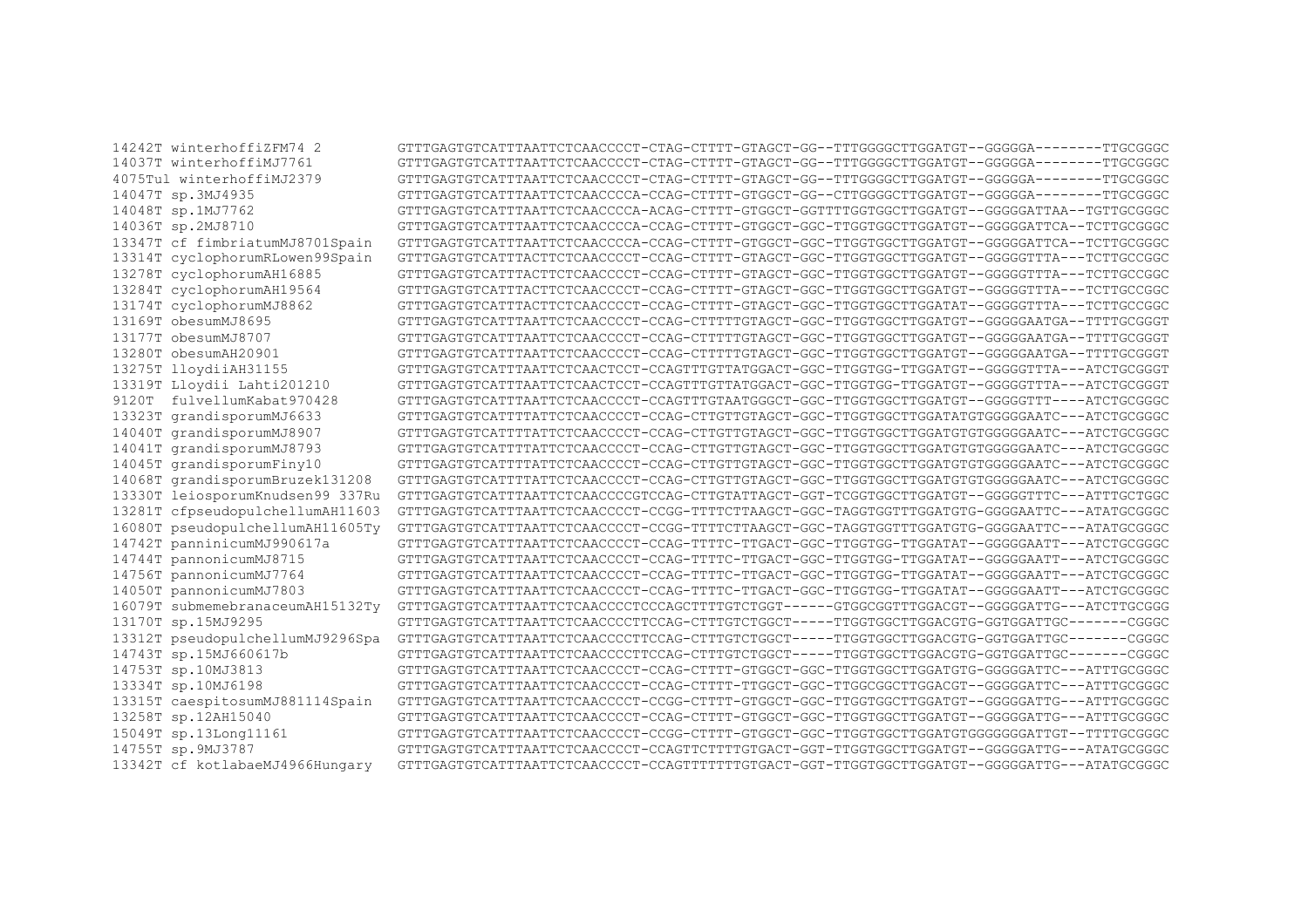|       | 13343T cf kotlabaeMJ4976Hungary  | GTTTGAGTGTCATTTAATTCTCAACCCCT-CCAGTTTTTTTGTGACT-GGT-TTGGTGGCTTGGATGT--GGGGGATTG---ATATGCGGGC |
|-------|----------------------------------|----------------------------------------------------------------------------------------------|
|       | 14043T sp.7Finy1                 | GTTTGAGTGTCATTTAATTCTCAACCCCT-CCAG-TTTTT-GTGACT-GGC-TTGGTGGCTTGGAYGT--GGGGGATTG--------CGGGC |
|       | 14747T sp.8MJ3830                | GTTTGAGTGTCATTTAATTCTCAACCCCT-CCAG-TCTTTTGTGACT-GGT-TTGGTGGCTTGGATGT--GGGGGATTTG--ATATGCGGGC |
|       | 14754T sp.8MJ6081                | GTTTGAGTGTCATTTAATTCTCAACCCCT-CCAG-TCTTTTGTGACT-GGT-TTGGTGGCTTGGATGT--GGGGGATTTG--ATATGCGGGC |
|       | 13337T cf.kotlabaeMJ7795Hungary  | GTTTGAGTGTCATTTAATTCTCAACCCCT-CCAG-TCTTTTGTGACT-GGT-TTGGTGGCTTGGATGT--GGGGGATTTG--ATATGCGGGC |
|       | 14748T kotlabaeBoertmann79074    | GTTTGAGTGTCATTTAATTCTCAACCCCA-CCAG-TCTTTTGTGATT-GGT-TTGGTGGCTTGGATGT--GGGGGATATA--ATATGCGGGC |
|       | 13336T kotlabaeMJ5597            | GTTTGAGTGTCATTTAATTCTCAACCCCA-CCAG-TCTTTTGTGATT-GGT-TTGGTGGCTTGGATGT--GGGGGATATA--ATATGCGGGC |
|       | 13338T kotlabaeMJ9585            | GTTTGAGTGTCATTTAATTCTCAACCCCA-CCAG-TCTTTTGTGATT-GGT-TTGGTGGCTTGGATGT--GGGGGATATA--ATATGCGGGC |
|       | 13340T kotlabaeMJ7187            | GTTTGAGTGTCATTTAATTCTCAACCCCA-CCAG-TCTTTTGTGATT-GGT-TTGGTGGCTTGGATGT--GGGGGATATA--ATATGCGGGC |
|       | 14073T kotlabaePavel140118       | GTTTGAATGTCATTTAATTCTCAACCCCA-CCAG-TCTTTTGTGATT-GGT-TTGGTGGCTTGGATGT--GGGGGATATA--ATATGCGGGC |
|       | 13316T obseumKnudsen01 07Russia  | GTTTGAGTGTCATTTAATTCTCAACCCCT-CCAG-TTGTC-TTGACT-GGT-TAGGTGGCTTGGATGTG-GGGGGATTAA----CTGCGGGC |
|       | 13318T aff. cretaceumMJ3821      | GTTTGAGTGTCATTTAATTCTCAACCCCT-CCAG-TTGTC-TTGACT-GGT-TAGGTGGCTTGGATGTG-GGGGGATTAA----CTGCGGGC |
|       | 13317T aff. cretaceumMJ6194      | GTTTGAGTGTCATTTAATTCTCAACCCCT-ACAG-TTATT-TTGACT-GGT-TAGGTGGCTTGGATGTG-GGGGGATTAA----CTGCGGGC |
|       | 13274T aff. cretaceumAH3995      | GTTTGAGTGTCATTTAATTCTCAACCCCT-ACAG-TTATT-TTGACT-GGT-TAGGTGGCTTGGATGTG-GGGGGATTAA----CTGCGGGC |
|       | 13176T aff. cretaceumMJ9304      | GTTTGAGTGTCATTTAATTCTCAACCCCT-ACAG-TTATT-TTGACT-GGT-TAGGTGGCTTGGATGTG-GGGGGATTAA----CTGCGGGC |
|       | 15185T sp.5MJ10060               | GTTTGAGTGTCATTTAATTCTCAACCCCT-CCAG-CTTTTTCTAGCT-GGC-TTGGGGGCCTGGATGT--GGGGGTCT-------TGCGGGC |
|       | 14071T sp.5Bruzek131207          | GTTTGAGTGTCATTTAATTCTCAACCCCT-CCAG-CTTTTTCTAGCT-GGC-TTGGGGGCCTGGATGT--GGGGGTCT-------TGCGGGC |
|       | 14075T cf beccarianumBruzen13120 |                                                                                              |
|       | 14076T cf beccarianumBruzen14021 |                                                                                              |
|       | 14749T simulansMJ040221          |                                                                                              |
|       | 13276T simulansAH15633           |                                                                                              |
|       | 13332T simulansMJ9064            |                                                                                              |
|       | 13335T moraveciiKnudsen01 70Russ |                                                                                              |
|       | 13331T simulansMJ7865            |                                                                                              |
|       | 14244T simulansMrazek1313        |                                                                                              |
|       | 13328T simulansMJ3871            | GTTTGAGTGTCATTTAATTCTCAATCCCCACCTR-TTTGTTATGAACTGGC-TTGGTGGATTGGATGT--GGGGGTATT---GTTTGCGGGC |
|       | 13329T simulansMJ3844            |                                                                                              |
|       | 14751T simulansMJ4902            |                                                                                              |
|       | 14752T simulansMJ5497            |                                                                                              |
|       | 15048T aff.excentricumLong9369   |                                                                                              |
|       | 14750T brumaleMJ8372             |                                                                                              |
|       | 14745T brumaleMJ4597             |                                                                                              |
|       | 14746T brumaleMJ7532             |                                                                                              |
|       | 14044T brumaleFiny9              |                                                                                              |
|       | 14074T brumaleBruzek1131229      |                                                                                              |
|       | 14072T brumaleBruzek140112       |                                                                                              |
| 9118T | brumale058849                    |                                                                                              |
| 4080T | brumaleMJ5785                    |                                                                                              |
|       | 13327T brumaleMJ6427             |                                                                                              |
|       | 13282T sp.17AH13674              |                                                                                              |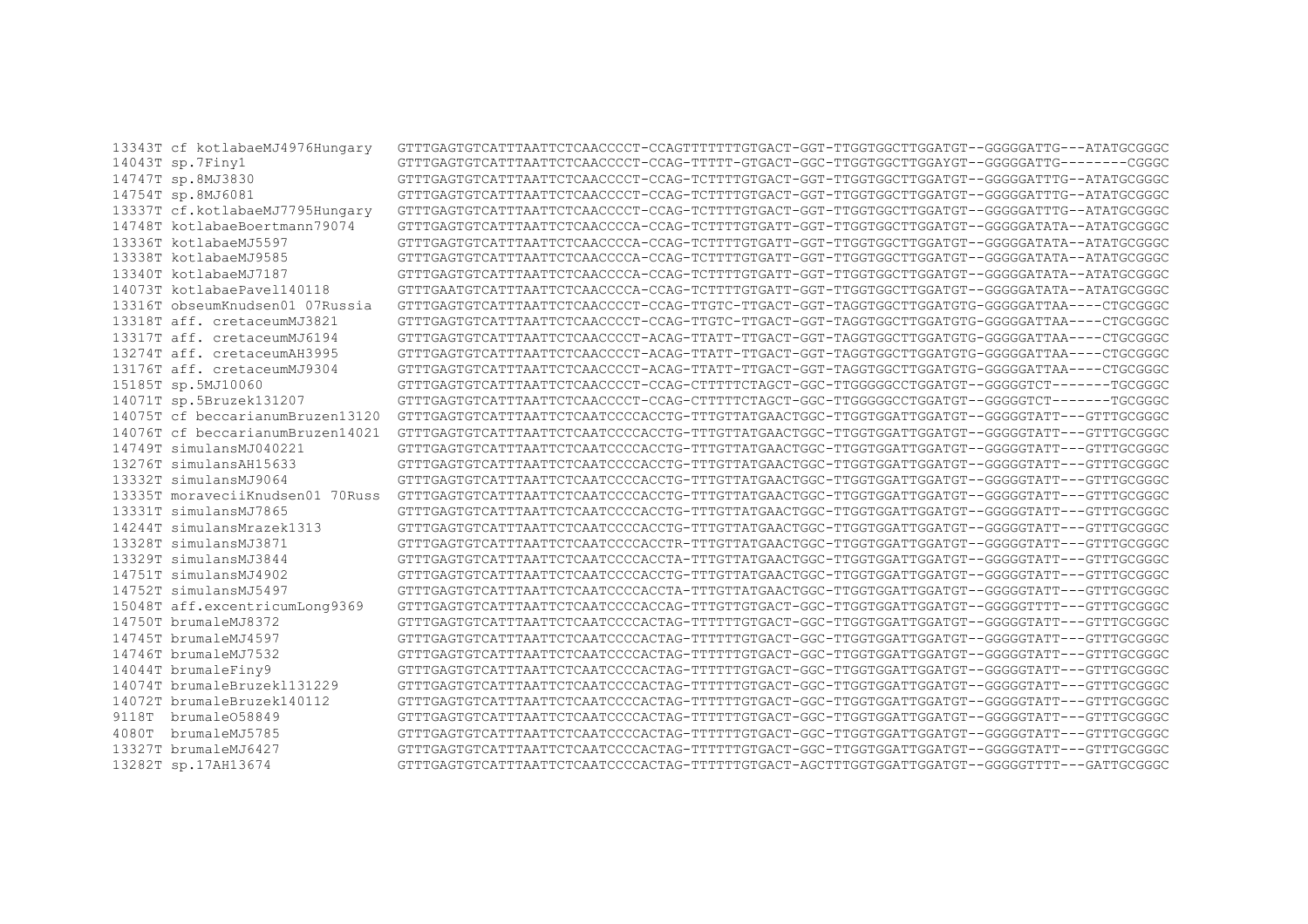| 13175T sp.18MJ9046                  | GTTTGAGTGTCATTTAATTCTCAATCGCCACCAG-TTTGT-ATAGCT-GGC-TTGGTTGATTGGATGT--GGGGGTTTA---CTTTGCGGGC |
|-------------------------------------|----------------------------------------------------------------------------------------------|
| 13333T sp.20MJ5015                  |                                                                                              |
| 9117T eckbladii TRH9565             |                                                                                              |
| 9119T ekbladiiSivertsen930717TRH    |                                                                                              |
| 13171T giovanellaeMJ9059            |                                                                                              |
| 717Tul caespitosum acauleNeotype    |                                                                                              |
| 13313T giovanellaeMJ8706            |                                                                                              |
| 13279T giovalellaeAH11641           |                                                                                              |
| 14069T beccarianumBruzek140115-1    | GTTTGAGTGTCATTTAATTCTCAATCTCCACTGG-TTTTT-GTGACT-GGC-TTGGTTGATTGGATGT--GGGGGTTTA---TTTTGCGGGC |
| 14070T beccarianumBruzek140115-2    | GTTTGAGTGTCATTTAATTCTCAATCTCCACTGG-TTTTT-GTGACT-GGC-TTGGTTGATTGGATGT--GGGGGTTTA---TTTTGCGGGC |
| 14046T beccarianumFiny2             | GTTTGAGTGTCATTTAATTCTCAATCTCCACTGG-TTTTT-GTGACT-GGC-TTGGTTGATTGAATGT--GGGGGTTTA---TTTTGCGGGC |
| 14054T cfbeccarianumMolia2014Cyp    | GTTTGAGTGTCATTTAATTCTCAATCTCCACTGG-TTTT--GTGACT-GGC-TTGGTTGATTGGATAT--GGGGGTTTA---TTTTGCGGGC |
| 10022T niveumMJ7692                 |                                                                                              |
| 10023T niveumMJ7699                 |                                                                                              |
| 13320T calcareumBreliSO133          | GTTTGAGTGTCATTTAATTCTCAACCCCT-CTAG-CTTTTTGTGGCT-GGC-TTGGTGGCTTGGATGT--GGGGGAT-----TCTTGCGGGC |
| calcareumMJ7141<br>9121T            | GTTTGAGTGTCATTTAATTCTCAACCCCT-CTAG-CTTTTTGTGGCT-GGC-TTGGTGGCTTGGATGT--GGGGGAT-----TCTTGCGGGC |
| 13173T calcareumMJ2010              | GTTTGAGTGTCATTTAATTCTCAACCCCT-CTAG-CTTTTTGTGGCT-GGC-TTGGTGGCTTGGATGT--GGGGGAT-----TCTTGCGGGC |
| calcareumMJ8065<br>9122T            | GTTTGAGTGTCATTTAATTCTCAACCCCT-CTAG-CTTTTTGTGGCT-GGC-TTGGTGGCTTGGATGT--GGGGGAT-----TCTTGCGGGC |
| calcareumMJ6375<br>4076T            | GTTTGAGTGTCATTTAATTCTCAACCCCT-CTAG-CTTTTTGTGGCT-GGC-TTGGTGGCTTGGATGT--GGGGGAT-----TCTTGCGGGC |
| 5064Tul aff squamosumMJ6965Sodem    | GTTTGAGTGTCATTTAATTCTCAACCCCT-CTAG-CTTTTTGTGGCT-GGC-TTGGTGGCTTGGATGT--GGGGGAT-----TCTTGCGGGC |
| calcareumMJ6438<br>5065T            | GTTTGAGTGTCATTTAATTCTCAACCCCT-CTAG-CTTTTTGTGGCT-GGC-TTGGTGGCTTGGATGT--GGGGGAT-----TCTTGCGGGC |
| 14053T calcareumFiny4               | GTTTGAGTGTCATTTAATTCTCAACCCCT-CTAG-CTTTTTGTGGCT-GGC-TTGGTGGCTTGGATGT--GGGGGAT-----TCTTGCGGGC |
| 5069T aff squamosumMJ6002UngSvag    | GTTTGAGTGTCATTTAATTCTCAACCCCA-CCAG-CTGTTTTTGGCT-GGCTTTGGTGGCTTGGACGT--GGGGGATGT---TTTTGCGGGC |
| 13311T subsquamosumMJ9336           | GTTTGAGTGTCATTTAATTCTCAACCCCA-CCAG-CTGTTTTTGGCT-GGCTTTGGTGGCTTGGACGT--GGGGGATGT---TTTTGCGGGC |
| subsquamosumMJ4945<br>4087T         | GTTTGAGTGTCATTTAATTCTCAACCCCA-CCAG-CTGTTTTTGGCT-GGCTTTGGTGGCTTGGACGT--GGGGGATGT---TTTTGCGGGC |
| subsquamosumAH19024<br>5062T        | GTTTGAGTGTCATTTAATTCTCAACCCCA-CCAG-CTGTTTTTGGCT-GGCTTTGGTGGCTTGGACGT--GGGGGATGT---TTTTGCGGGC |
| subsquamosumMJ6563<br>5066T         | GTTTGAGTGTCATTTAATTCTCAACCCCA-CCAG-CTGTTTTTGGCT-GGCTTTGGTGGCTTGGACGT--GGGGGATGT---TTTTGCGGGC |
| 13309T subsquamosumMJ9305Sp         | GTTTGAGTGTCATTTAATTCTCAACCCCA-CCAG-CTGTTTTTGGCT-GGCTTTGGTGGCTTGGACGT--GGGGGATGT---TTTTGCGGGC |
| squamosumEL260-06<br>9124T          | GTTTGAGTGTCATTTAATTCTCAACCCCA-CCAG-CCGTTTTTGGCT-GGC-TTGGTGGCTTGGATGT--GGGGGATG----TTTTGCGGGC |
| 4073T squamosumMrazek1300 DO4157    | GTTTGAGTGTCATTTAATTCTCAACCCCA-CCAG-CCGTTTTTGGCT-GGC-TTGGTGGCTTGGATGT--GGGGGATG----TTTTGCGGGC |
| Tulostoma sp H0667595 H0667598Ar    | GTTTGAGTGTCATTTAATTCTCAACCCCT-CTAG-CTTTTCGTGGCT-GGC-TTGGTGGCTTGGATGT--GGGGGATTGA--TTTTGCGGGC |
| Tulostoma sp HQ667596 HQ667599Ar    | GTTTGAGTGTCATTTAATTCTCAACCCCT-CTAG-CTTTTCGTGGCT-GGC-TTGGTGGCTTGGATGT--GGGGGATTGA--TTTTGCGGGC |
| 13310T melanocyclumKnudsenC64727    | GTTTGAGTGTCATTTAATTCTCAACCCCT-CCAG-CTTTTCGTGGCT-GGC-TTGGTGGCTTGGATGT--GGGGGAT-----TCTTGCGGGC |
| melanocyclumMJ6036<br>4084T         | GTTTGAGTGTCATTTAATTCTCAACCCCT-CCAG-CTTTTCGTGGCT-GGC-TTGGTGGCTTGGATGT--GGGGGAT-----TCTTGCGGGC |
| 13321T melanocyclumMJ9596France     | GTTTGAGTGTCATTTAATTCTCAACCCCT-CCAG-CTTTTCGCGGCT-GGC-TTGGTGGCTTGGATGT--GGGGGAT-----TCTTGCGGGC |
| melanocyclumM011215<br>4077T        | GTTTGAGTGTCATTTAATTCTCAACCCCT-CCAG-CTTTTCGTGGCT-GGC-TTGGTGGCTTGGATGT--GGGGGAT-----TCTTGCGGGC |
| melanocyclumMJ AKB05052901<br>9125T | GTTTGAGTGTCATTTAATTCTCAACCCCT-CCAG-CTTTTCGTGGCT-GGC-TTGGTGGCTTGGATGT--GGGGGAT-----TCTTGCGGGC |
| melanocyclumSAH08-247<br>9126T      | GTTTGAGTGTCATTTAATTCTCAACCCCT-CCAG-CTTTTCGTGGCT-GGC-TTGGTGGCTTGGATGT--GGGGGAT-----TCTTGCGGGC |
| melanocyclumMJ8815<br>9127T         | GTTTGAGTGTCATTTAATTCTCAACCCCT-CCAG-CTTTTCGTGGCT-GGC-TTGGTGGCTTGGATGT--GGGGGAT-----TCTTGCGGGC |
| melanocyclumMJ090418<br>9123T       | GTTTGAGTGTCATTTAATTCTCAACCCCT-CCAG-CTTTTCGTGGCT-GGC-TTGGTGGCTTGGATGT--GGGGGAT-----TCTTGCGGGC |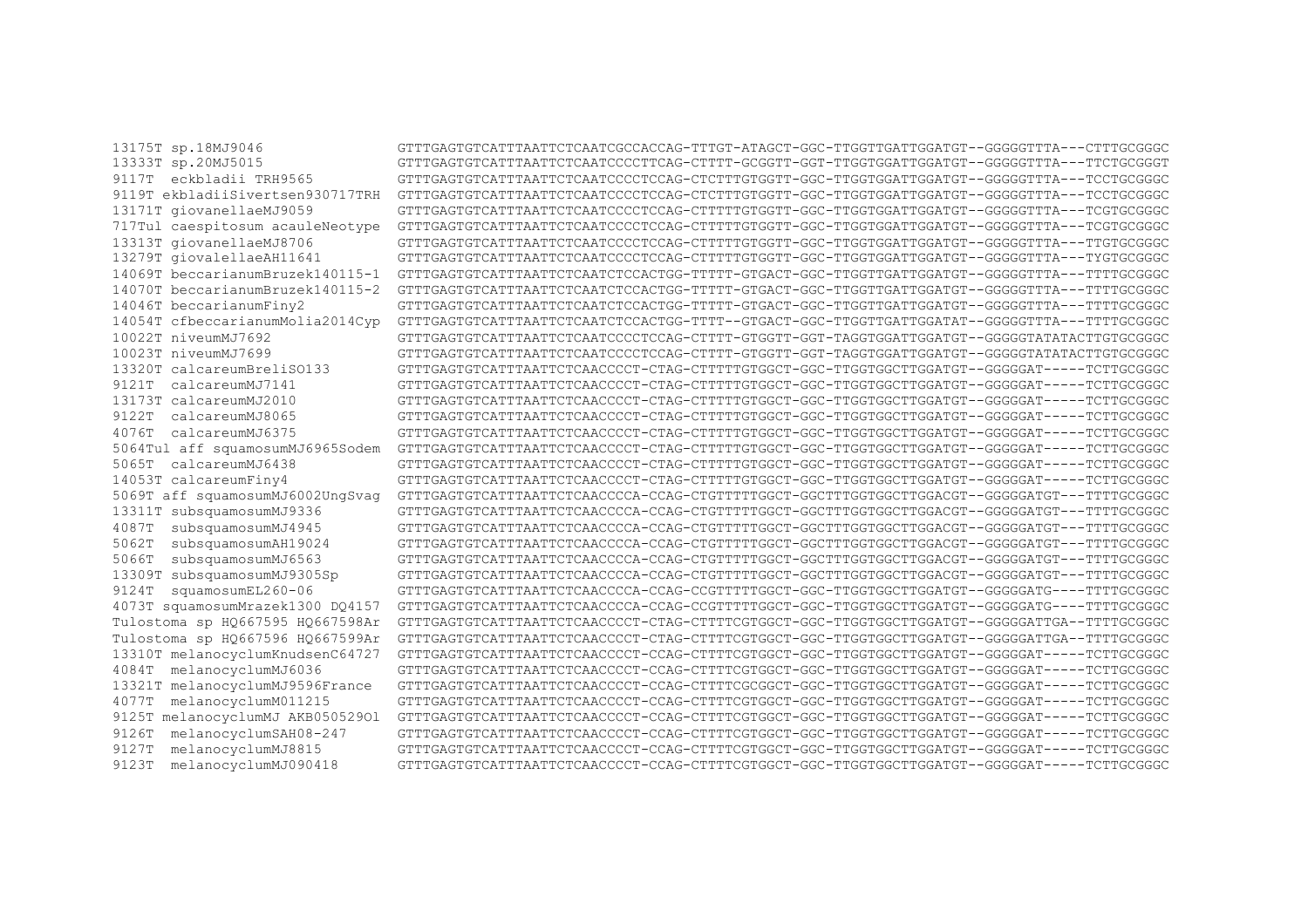T domingueziaeHQ667593 GTTTGAGTGTCATTTAATTCTCAACCCCA-CCAG-CTTTTCTTGGCT-GGCTTTGGTGGCTTGGATGT--GGGGGATGT---ATTTGCGGGC T domingueziaeHQ667593 HQ667597 GTTTGAGTGTCATTTAATTCTCAACCCCA-CCAG-CTTTTCTTGGCT-GGCTTTGGTGGCTTGGATGT--GGGGGATGT---ATTTGCGGGC 13191T rufumLectotype1908USA GTTTGAGTGTCATTAAATTCTCAACCCCA-CCAG-CTTTTCTTGGCT-GGCTTTGGTGGATTGGATGT--GGGGGTTAT---ATTTGCGGGC

Input data matrix (continued):

|                                  | 6 | 7 | 8 | 9 |  | $\mathfrak{D}$                                                                               | 3 |  |
|----------------------------------|---|---|---|---|--|----------------------------------------------------------------------------------------------|---|--|
| Taxon                            |   |   |   |   |  | 34567890123456789012345678901234567890123456789012345678901234567890123456789012345678901234 |   |  |
|                                  |   |   |   |   |  |                                                                                              |   |  |
| 13345T subfuscumMJ7472Slov       |   |   |   |   |  | CTCTTTA--GAGGTCGGCTCCCCTGAAATGCATTAGTGGAACTGTTTGCGG-AACTGTC-ACTGGTGTGATAATTATCTATACC---AAGAC |   |  |
| 15360T punctatumMJ10058          |   |   |   |   |  | CTCTTTA--GAGGTCGGCTCCCCTGAAATGCATTAGTGGAACTGTTTGCGG-AACTGTC-ACTGGTGTGATAATTATCTATACC---AAGAC |   |  |
| 13353T pulchellumFritz2010-1     |   |   |   |   |  | CTCTGTA--GAGGTCGGCTCCCCTGAAATGTATTAGTGGAACCGTTTGCGGTTACCGTC-GCTGGTGTGATAACTATCTATGCCAA-AGACA |   |  |
| 13277T pulchellumAH12967         |   |   |   |   |  | CTCTGTA--GAGGTCGGCTCCCCTGAAATGCATTAGTGGAACCGTTTGCGGTTACCGTC-GCTGGTGTGATAACTATCTATGCCAA-AGACA |   |  |
| 13322T striatumFritz2010-2       |   |   |   |   |  | CTCTGAA--GAGGTCGGCTCCCCTGAAATGTATTAGTGGAACCGTTTGCGGTTACCGTC-GCTGGTGTGATAATTATCTATGCCAA-AGACA |   |  |
| 13283T striatumAH15543           |   |   |   |   |  | CTCTGAA--GAGGTCGGCTCCCCTGAAATGTATTAGTGGAACCGTTTGCGGTTACCGTC-GCTGGTGTGATAATTATCTATGCCAA-AGACA |   |  |
| 13346T fimbriatumMJ8773          |   |   |   |   |  | CTCTCTACAGAGGTCGGCTCCTCTGAAATGCATTAGCGGAACCGTTTGCGG-GTCTGTC-ACTGGTGTGATAACTATCT-TACC-A-ACGAC |   |  |
| 13349T fimbriatumMånsson991010   |   |   |   |   |  | CTCTATA--GAGGTCGGCTCCTCTGAAATGCATTAGCGGAACCGTTTGCGG-GTCTGTC-ACTGGTGTGATAATTATC--TACC-A-TCGAC |   |  |
| 13344T fimbriatumMJ7332          |   |   |   |   |  | CTCTATA--GAGGTCGGCTCCTCTGAAATGCATTAGCGGAACCGTTTGCGG-GTCTGTC-ACTGGTGTGATAATTATC--TACC-A-TCGAC |   |  |
| 13348T fimbriatumMJ060330Bl      |   |   |   |   |  | CTCTATA--GAGGTCGGCTCCTCTGAAATGCATTAGCGGAACCGTTTGCGG-GTCTGTC-ACTGGTGTGATAATTATC--TACC-A-TCGAC |   |  |
| 13351T fimbriatumMJ7025          |   |   |   |   |  | CTCTATA--GAGGTCGGCTCCTCTGAAATGCATTAGCGGAACCGTTTGCGG-GTCTGTC-ACTGGTGTGATAATTATC--TACC-A-TCGAC |   |  |
| 14038T fimbriatumMJ7926          |   |   |   |   |  | CTCTATA--GAGGTCGGCTCCTCTGAAATGCATTAGCGGAACCGTTTGCGG-GTCTGTC-ACTGGTGTGATAATTATC--TACC-A-TCGAC |   |  |
| 14042T fimbriatumFiny8           |   |   |   |   |  | CTCTATA--GAGGTCGGCTCCTCTGAAATGCATTAGCGGAACCGTTTGCGG-GTCTGTC-ACTGGTGTGATAATTATC--TACC-A-TCGAC |   |  |
| 14049T fimbriatumMJ7372          |   |   |   |   |  | CTCTATA--GAGGTCGGCTCCTCTGAAATGCATTAGCGGAACCGTTTGCGG-GTCTGTC-ACTGGTGTGATAATTATC--TACC-A-TCGAC |   |  |
| 14052T fimbriatumNJ7351          |   |   |   |   |  | CTCTATA--GAGGTCGGCTCCTCTGAAATGCATTAGCGGAACCGTTTGCGG-GTCTGTC-ACTGGTGTGATAATTATC--TACC-A-TCGAC |   |  |
| 13352T campestreKnudsen00190Russ |   |   |   |   |  | CTCTATA--GAGGTCGGCTCCTCTGAAATGCATTAGCGGAACCGTTTGCGG-GTCTGTC-ACTGGTGTGATAATTATCC-TACC-A-TCGAC |   |  |
| 13350T campestreKnudsen0171Russi |   |   |   |   |  | CTCTACA--GAGGTCGGCTCCTCTGAAATGCATTAGCGGAACCGTTTGCGG-GTCTGTC-ACTGGTGTGATAATTATCC-TACC-A-TCGAC |   |  |
| 14055T sp.4Finy12                |   |   |   |   |  | CTCTTCA--AAGGTCAGCTCCCCTGAAATGCATTAGTGGAACCGTTTGCGG-TACCGTC-ACTGGTGTGATAATTATCTATACC-A-AAGAC |   |  |
| 15047T winterhoffiATLAS SOJ15 69 |   |   |   |   |  | CTCTGTA--GAGGTCGGCTCCTCTGAAATGTATTAGCGGAACCGTTTGCGG-GTCTGTC-ACTGGTGTGATAATTATCT-TACC-A-ACGAC |   |  |
| 14242T winterhoffiZFM74 2        |   |   |   |   |  | CTCTGTA--GAGGTCGGCTCCTCTGAAATGTATTAGCGGAACCGTTTGCGG-GTCTGTC-ACTGGTGTGATAATTATCT-TACC-A-ACGAC |   |  |
| 14037T winterhoffiMJ7761         |   |   |   |   |  | CTCTGTA--GAGGTCGGCTCCTCTGAAATGTATTAGCGGAACCGTTTGCGG-GTCTGTC-ACTGGTGTGATAATTATCT-TACC-A-ACGAC |   |  |
| 4075Tul winterhoffiMJ2379        |   |   |   |   |  | CTCTGTA--GAGGTCGGCTCCTCTGAAATGTATTAGCGGAACCGTTTGCGG-GTCTGTC-ACTGGTGTGATAATTATCT-TACC-A-ACGAC |   |  |
| 14047T sp.3MJ4935                |   |   |   |   |  | CTCTA----AAGGTCGGCTCCTCTGAAATGCATTAGCGGAACCGTTTGCGG-GTCTGTC-ACTGGTGTGATAACTATCT-TACC-A-ACGAC |   |  |
| 14048T sp.1MJ7762                |   |   |   |   |  | CTCTTCA--GAGGTCAGCTCCCCTGAAATGCATTAGCGGAACTGTTTGCGG-TACTGTC-ACTGGTGTGATAATTATCTATGCC-A-ACGAC |   |  |
| 14036T sp.2MJ8710                |   |   |   |   |  | CTCTTCA--GAGGTCAGCTCCCCTGAAATGCATTAGCGGAACTGTTTGCGG-TACTGTC-ACTGGTGTGATAATTATCTATGCC-A-AAGAC |   |  |
| 13347T cf fimbriatumMJ8701Spain  |   |   |   |   |  | CTCTTCA--GAGGTCAGCTCCCCTGAAATGCATTAGCGGAACTGTTTGCGG-TACTGTC-ACTGGTGTGATAATTATCTATGCC-A-AAGAC |   |  |
| 13314T cyclophorumRLowen99Spain  |   |   |   |   |  | CTCTTCA--GAGGTCAGCTCCCCTGAAATGCATTAGCGGAACTGTTTGCGG-GACCGTC-ACTGGTGTGATAACTATCTATACC-A-AAGAC |   |  |
| 13278T cyclophorumAH16885        |   |   |   |   |  | CTCTTCA--GAGGTCAGCTCCCCTGAAATGCATTAGCGGAACTGTTTGCGG-GACCGTC-ACTGGTGTGATAACTATCTATACC-A-AAGAC |   |  |
| 13284T cyclophorumAH19564        |   |   |   |   |  | CTCTTCA--GAGGTCAGCTCCCCTGAAATGCATTAGCGGAACTGTTTGCGG-GACCGTC-ACTGGTGTGATAACTATCTATACC-A-AAGAC |   |  |
| 13174T cyclophorumMJ8862         |   |   |   |   |  | CTCTTCA--GAGGTCAGCTCCCCTGAAATGCATTAGCGGAACTGTTTGCGG-GACCGTC-ACTGGTGTGATAACTATCTATACC-A-AAGAC |   |  |
|                                  |   |   |   |   |  |                                                                                              |   |  |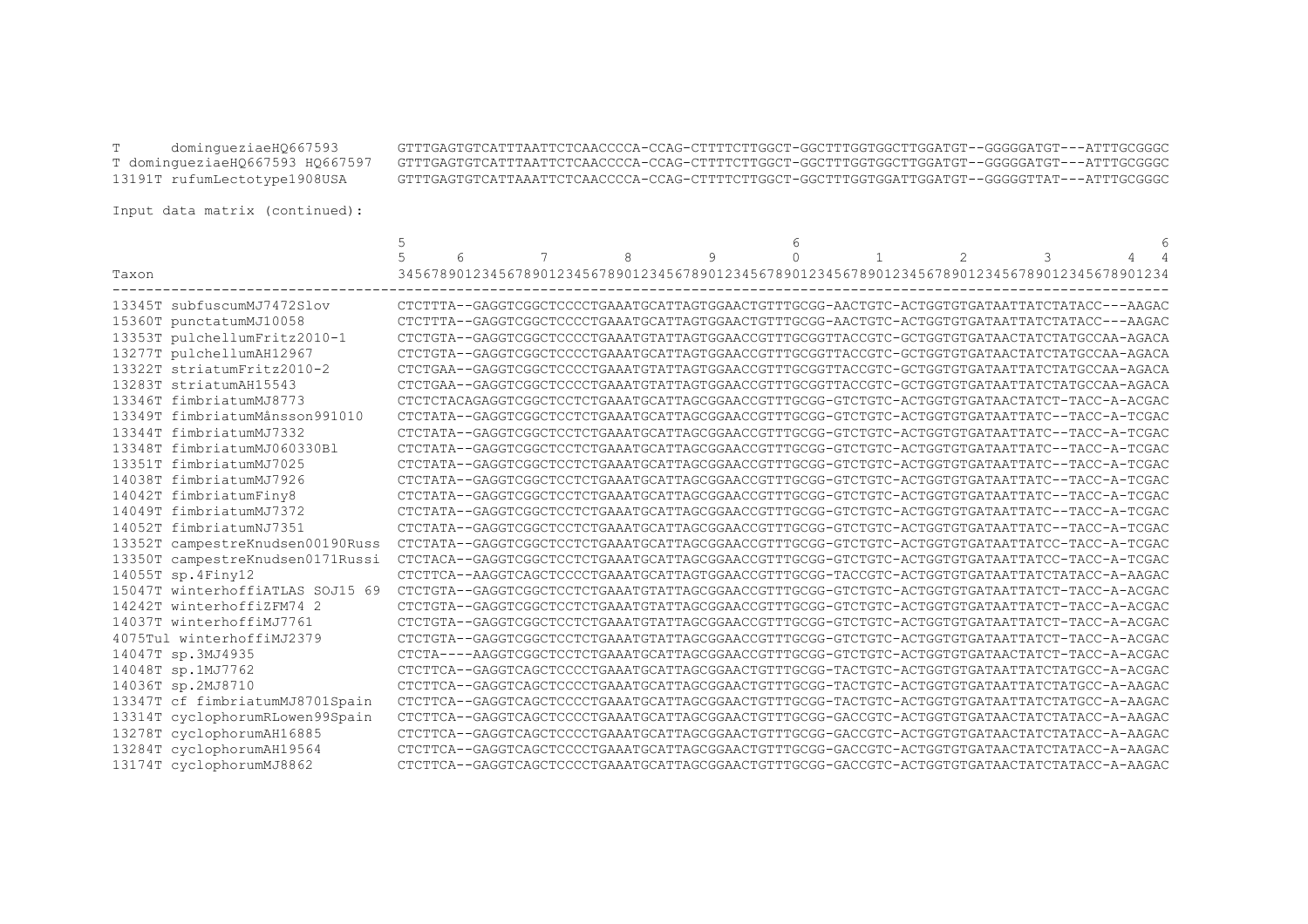13169T obesumMJ8695 13177T obesumMJ8707 13280T obesumAH20901 13275T lloydiiAH31155 13319T Llovdii Lahti201210 9120T fulvellumKabat970428 13323T grandisporumMJ6633 14040T grandisporumMJ8907 14041T grandisporumMJ8793 14045T grandisporumFiny10 14068T grandisporumBruzek131208 13330T leiosporumKnudsen99 337Ru 13281T cfpseudopulchellumAH11603 16080T pseudopulchellumAH11605Ty 14742T panninicumMJ990617a 14744T pannonicumMJ8715 14756T pannonicumMJ7764 14050T pannonicumMJ7803 16079T submemebranaceumAH15132Tv 13170T sp.15MJ9295 13312T pseudopulchellumMJ9296Spa 14743T sp.15MJ660617b 14753T sp.10MJ3813 13334T sp.10MJ6198 13315T caespitosumMJ881114Spain 13258T sp.12AH15040 15049T sp.13Long11161 14755T sp.9MJ3787 13342T cf kotlabaeMJ4966Hunqary 13343T cf kotlabaeMJ4976Hungary 14043T sp.7Finy1 14747T sp.8MJ3830 14754T sp.8MJ6081 13337T cf.kotlabaeMJ7795Hungary 14748T kotlabaeBoertmann79074 13336T kotlabaeMJ5597 13338T kotlabaeMJ9585 13340T kotlabaeMJ7187 14073T kotlabaePaye1140118 13316T obseumKnudsen01 07Russia

CTCCTCA--GAGGTCGGCTCCCCTGAAATGCATTAGCGGATCTGTTTGCGG-AACCGTC-ACTGGTGTGATAATTATCTATACC-A-AAGGC CTCCTCA--GAGGTCGGCTCCCCTGAAATGCATTAGCGGATCTGTTTGCGG-AACCGTC-ACTGGTGTGATAATTATCTATACC-A-AAGGC CTCCTCA--GAGGTCGGCTCCCCTGAAATGCATTAGCGGATCTGTTTGCGG-AACCGTC-ACTGGTGTGATAATTATCTATACC-A-AAGGC CTCTTTC-AGAGGTCGGCTCCCCCTCAAATGCATTAGCGGAACCGTTTGCGG-AACTGTC-ACTGGTGTGATAATTATCTATGCC-A-AAAGA CTCTTTC-AGAGGTCGGCTCCCCTCAAATGCATTAGCGGAACCGTTTGCGG-AACTGTC-ACTGGTGTGATAATTATCTATGCC-A-AAAGA CTTTTCA--GAGGTCAGCTCCCCTGAAATGCATTAGCGGAACCGCTTGCGG-AACTGTT-ACTGGTGTGATAATTATCTATGCCAA-AAGAC CTCTTCA--GAGGTCGGCTCCCCTGAAATGCATTAGCGGAACCGTTTGCGG-GAATGTT-ACTGGTGTGATAATTATCTACGCCAA-AAGAC CTCTTCA--GAGGTCGGCTCCCCTGAAATGCATTAGCGGAACCGTTTGCGG-GAATGTT-ACTGGTGTGATAATTATCTACGCCAA-AAGAC CTCTTCA--GAGGTCGGCTCCCCTGAAATGCATTAGCGGAACCGTTTGCGG-GAATGTT-ACTGGTGTGATAATTATCTACGCCAA-AAGAC CTCTTCA--GAGGTCGGCTCCCCTGAAATGCATTAGCGGAACCGTTTGCGG-GAATGTT-ACTGGTGTGATAATTATCTACGCCAA-AAGAC CTCTTCA--GAGGTCGGCTCCCCTGAAATGCATTAGCGGAACCGTTTGCGG-GAATGTT-ACTGGTGTGATAATTATCTACGCCAA-AAGAC CTCCAAA---AGGTCAGCTCCCCTAAAATGTATTAGCGGAACCGTTTGCGG-GACTGTC-ACTGGTGTGATAACTATCTATGCCAAAAGACT CTCTTCA--GAGGTCGGCTCCCCTGAAATGCATTAGCGGAACCGTTTGCGG-TACTGTC-ACTGGTGTGATAACTATCTATGCCAA-AGGAC CTCTTCA--GAGGTCGGCTCCCCTGAAATGCATTAGCGGAACCGTTTGCGG-TACTGTC-ACTGGTGTGATAACTATCTATGCCAA-AGGAC CTCTTCA--GAGGTCGGCTCCCCTGAAATGCATTAGCGGAACCGTTTGCGG-TACTGTC-ACTGGTGTGATAACTATCTACGCCAA-AGGAC CTCTTCA--GAGGTCGGCTCCCCTGAAATGCATTAGCGGAACCGTTTGCGG-TACTGTC-ACTGGTGTGATAACTATCTACGCCAA-AGGAC CTCTTCA--GAGGTCGGCTCCCCTGAAATGCATTAGCGGAACCGTTTGCGG-TACTGTC-ACTGGTGTGATAACTATCTACGCCAA-AGGAC CTCTTCA--GAGGTCGGCTCCCCTGAAATGCATTAGCGGAACCGTTTGCGG-TACTGTC-ACTGGTGTGATAACTATCTACGCCAA-AGGAC CCTCTCTA-GAGGTCGGCTCCCCTGAAATGCATTAGTGGAACTGTTTGCGG-GATTGTC-ACTGGTGTGATAACTATCTATGCCAA-CCGAC TCTTTCA--GAGGTCGGCTCACCTGAAATGCATTAGTAGAACCGCTTGCGG-GACTGCCAACTGGTGATAACTATCTATGCC-A-AAGGC TCTTTCA--GAGGTCGGCTCACCTGAAATGCATTAGTAGAACCGCTTGCGG-GACTGCCAACTGGTGTGATAACTATCTATGCC-A-AAGGC TCTTTCA--GAGGTCGGCTCACCTGAAATGCATTAGTAGAACCGTTTGCGG-GACTGCCAACTGGTGTGATAACTATCTATGCC-A-AAGGC CTCTTCA--GAGGTCAGCTCCCCTGAAATGCATTAGCGGAACCGTTTGCGGGAACTGTC-ACTGGTGTGATAACTATCTACGCC-A-AAGGC TTCTTCA--GAGGTCAGCTCCCCTGAAATGCATTAGCGGAACCGTTTGCGGGAACTGTC-ACTGGTGTGATAACTATCTACGCC-A-AAGGC C-CTTCA--GAGGTCGGCTCCCCTTAAATGCATTAGCGGAACCGTTTGCGGGAACTGTC-ACTGGTGTGATAACTATCTACGCC-A-AAGAC C-CTTCA--GAGGTCGGCTCCCCTGAAATGCATTAGCGGAACCGTTTGCGGGAACTGTC-ACTGGTGTGATAACTATCTACGCC-A-AAGAC CTCTTCA--GAGGTCGGCTCCCCTTAAATGCATTAGTGGAACCGTTTGCGGAAACTGTC-ACTGGTGTGATAACTATCTACGCC-A-AAGAC CTCTTTC-AGAGGTCGGCTCCCCTGAAATGCATTAGCGGAACCGTTTGCGGGAACTGTC-ACTGGTGTGATAACTATCTACGCCTA-AAGAC CTCTTTC-AGAGGTCGGCTCCCCTGAAATGCATTAGCGGAACCGTTTGCGGGAACTGTC-ACTGGTGTGATAACTATCTACGCCTA-AAGAC CTCTTTC-AGAGGTCGGCTCCCCTGAAATGCATTAGCGGAACCGTTTGCGGGAACTGTC-ACTGGTGTGATAACTATCTACGCCTA-AAGAC CTCTTCA--GAGGTCGGCTCCTCTGAAATGCATTAGCGGAGCCGCTTGCGG-AACTGTC-ACTGGTGTGATAACTATCTACGCCAA-AAGAC CTCTTCT--GAGGTCGGCTCCCCTGAAATGCATTAGCGGAACCGTTTGCGG-AACCGTC-ACTGGTGTGATAACTATCTACGCCAA-AAGAC CTCTTCT--GAGGTCGGCTCCCCTGAAATGTATTAGCGGAACCGTTTGCGG-AGCCGTC-ACTGGTGTGATAACTATCTACGCCAA-AAGAC CTCTTCT--GAGGTCGGCTCCCCTGAAATGCATTAGCGGAACCGTTTGCGG-AACCGTC-ACTGGTGTGATAACTATCTACGCCAA-AAGAC CTCTTCT--GAGGTCGGCTCCCCTGAAATGCATTAGCGGAACCGTTTGCGG-ACCCGTC-ACTGGTGTGATAATTATCTACGCCAATAAGAC CTCTTCT--GAGGTCGGCTCCCCTGAAATGCATTAGCGGAACCGTTTGCGG-ACCCGTC-ACTGGTGTGATAATTATCTACGCCAATAAGAC CTCTTCT--GAGGTCGGCTCCCCTGAAATGCATTAGCGGAACCGTTTGCGG-ACCCGTC-ACTGGTGTGATAATTATCTACGCCAATAAGAC CTCTTCT--GAGGTCGGCTCCCCTGAAATGCATTAGCGGAACCGTTTGCGG-ACCCGTC-ACTGGTGTGATAATTATCTACGCCAATAAGAC CTCTTCT--GAGGTCGGCTCCCCTGAAATGCATTAGCGGAACCGTTTGCGG-ACCCGTC-ACTGGTGTGATAATTATCTACGCCAATAAGAC CTCCTCA--GAGGTCGGCTCCCCTGAAATGCATTAGCGGAACCGTTTGCGGAACCCGTC-ACTGGTGTGATAACTATCTATGCCAA-AGGAC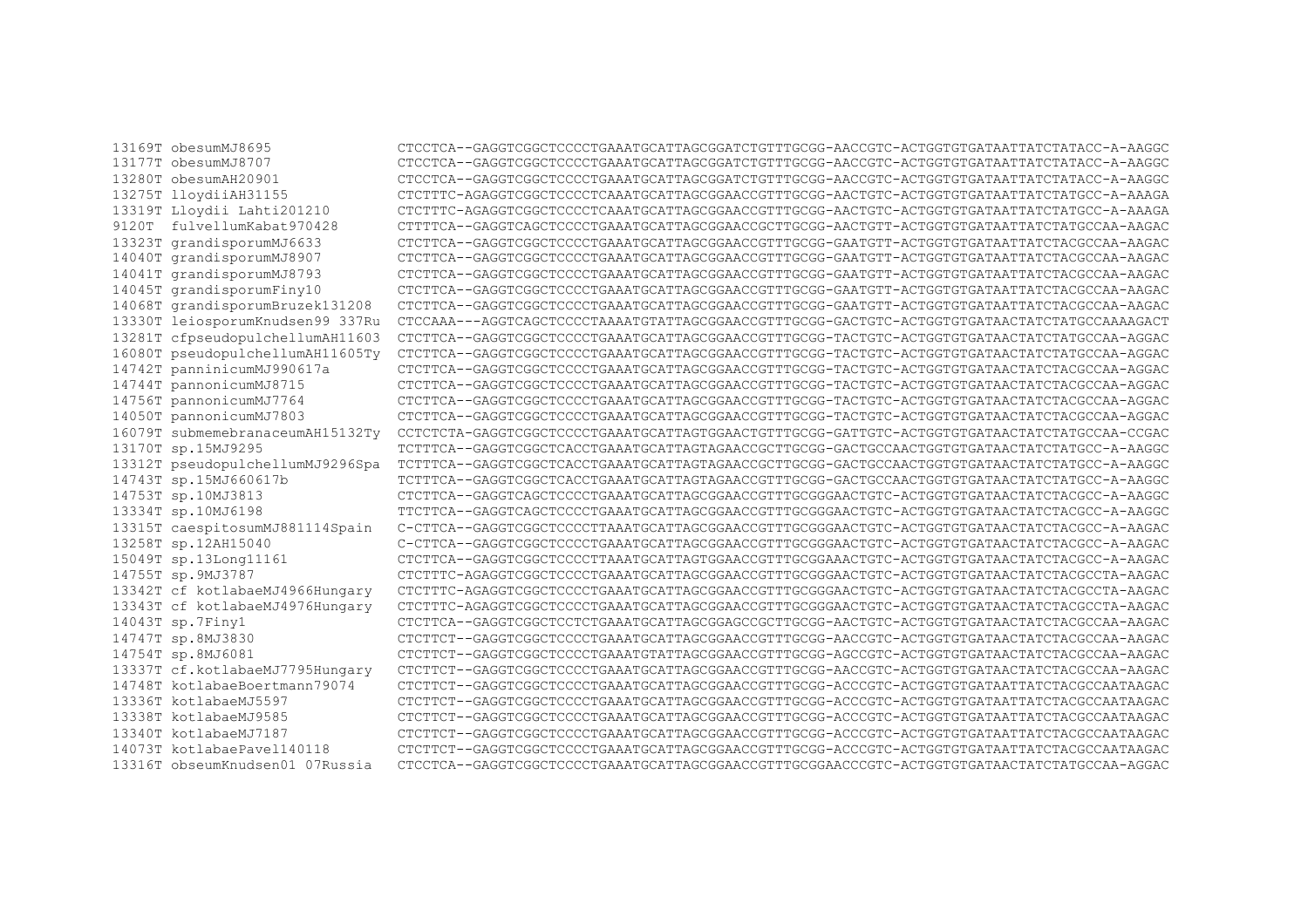13318T aff. cretaceumMJ3821 CTCTTCA--GAGGTCGGCTCCCCTGAAATGCATTAGCGGAACCGTTTGCGGAACCCGTC-ACTGGTGTGATAACTATCTATGCCAA-AGGAC 13317T aff. cretaceumMJ6194 CTCCTCA--GAGGTCGGCTCCCCTAAAATGCATTAGCGGAACCGTTTGCGGAACCCGTC-ACTGGTGTGATAACTATCTATGCCAA-AGGAC 13274T aff. cretaceumAH3995 CTCCTCA--GAGGTCGGCTCCCCTAAAATGTATTAGCGGAACCGTTTGCGGAACCCGTC-ACTGGTGTGATAACTATCTATGCCAA-AGGAC 13176T aff. cretaceumMJ9304 CTCCTCA--GAGGTCGGCTCCCCTAAAATGCATTAGTGGAACCGTTTGCGGAACCCGTC-ACTGGTGTGATAACTATCTATGCCAA-AGGAC 15185T sp.5MJ10060 CTTGTGA--GAGGTCGGCTCCCCTGAAATGCATTAGCGGAACCGTTTGCGG-GACTGTC-ACTGGTGTGATAACTATCTATACC-A-AAGAC 14071T sp.5Bruzek131207 CTTGTGA--GAGGTCGGCTCCCCTGAAATGCATTAGCGGAACCGTTTGCGG-GACTGTC-ACTGGTGTGATAACTATCTATACC-A-AAGAC 14075T cf beccarianumBruzen13120 CTCTTCA--GAGGTCGGCTCCCCTGAAAAGCATTAGCGGACCCGTTTGCGG-ACCCGTC-ACTGGTGTGATAATTATCTACGCC-A-AAGAC 14076T cf beccarianumBruzen14021 CTCTTCA--GAGGTCGGCTCCCCTGAAAAGCATTAGCGGACCCGTTTGCGG-ACCCGTC-ACTGGTGTGATAATTATCTACGCC-A-AAGAC 14749T simulansMJ040221 CTCTTCA--GAGGTCGGCTCCCCTGAAAAGCATTAGCGGACCCGTTTGCGG-ACCCGTC-ACTGGTGTGATAATTATCTACGCC-A-AAGAC 13276T simulansAH15633 CTCTTCA--GAGGTCGGCTCCCCTGAAAAGCATTAGCGGACCCGTTTGCGG-ACCCGTC-ACTGGTGTGATAATTATCTACGCC-A-AAGAC 13332T simulansMJ9064 CTCTTCA--GAGGTCGGCTCCCCTGAAAAGCATTAGCGGACCCGTTTGCGG-ACCCGTC-ACTGGTGTGATAATTATGTACGCC-A-AAGAC 13335T moraveciiKnudsen01 70Russ CTCTTCA--GAGGTCGGCTCCCCTGAAAAGCATTAGCGGACCCGTTTGCGG-ACCCGTC-ACTGGTGTGATAATTATCTACGCC-A-AAGAC 13331T simulansMJ7865 CTCTTCA--GAGGTCGGCTCCCCTGAAAAGCATTAGCGGACCCGTTTGCGG-ACCCGTC-ACTGGTGTGATAATTATCTACGCC-A-AAGAC 14244T simulansMrazek1313 CTCTTCA--GAGGTCGGCTCCCCTGAAAAGCATTAGCGGACCCGTTTGCGG-ACCCGTC-ACTGGTGTGATAATTATCTACGCC-A-AAGAC 13328T simulansMJ3871 CTCTTCA--GAGGTCGGCTCCCCTGAAAAGCATTAGCGGACCCGTTTGCGG-ACCCGTC-ACTGGTGTGATAATTATCTACGCC-A-AAGAC 13329T simulansMJ3844 CTCTTCA--GAGGTCGGCTCCCCTGAAAAGCATTAGCGGACCCGTTTGCGG-ACCCGTC-ACTGGTGTGATAATTATCTACGCC-A-AAGAC 14751T simulansMJ4902 CTCTTCA--GAGGTCGGCTCCCCTGAAAAGCATTAGCGGACCCGTTTGCGG-ACCCGTC-ACTGGTGTGATAATTATCTACGCC-A-AAGAC 14752T simulansMJ5497 CTCTTCA--GAGGTCGGCTCCCCTGAAAAGCATTAGCGGACCCGTTTGCGG-ACCCGTC-ACTGGTGTGATAATTATCTACGCC-A-AAGAC 15048T aff.excentricumLong9369 CTCCTCA--GAGGTCGGCTCCCCTGAAAAGCATTAGCGGAACCGTTTGCGGAACCCGTC-ACTGGTGTGATAATTATCTACGCC-A-AAGAC 14750T brumaleMJ8372 CTCTTCA--GAGGTCGGCTCCCCTAAAAAGCATTAGCGGAACCGTTTGCGG-ACCCGTC-ACTGGTGTGATAATTATCTACGCC-A-ACGAC 14745T brumaleMJ4597 CTCTTCA--GAGGTCGGCTCCCCTAAAAAGCATTAGCGGAACCGTTTGCGG-ACCCGTC-ACTGGTGTGATAATTATCTACGCC-A-ACGAC 14746T brumaleMJ7532 CTCTTCA--GAGGTCGGCTCCCCTAAAAAGCATTAGCGGAACCGTTTGCGG-ACCCGTC-ACTGGTGTGATAATTATCTACGCC-A-ACGAC 14044T brumaleFiny9 CTCTTCA--GAGGTCGGCTCCCCTAAAAAGCATTAGCGGAACCGTTTGCGG-ACCCGTC-ACTGGTGTGATAATTATCTAYGCC-A-ACGAC 14074T brumaleBruzekl131229 CTCTTCA--GAGGTCGGCTCCCCTAAAAAGCATTAGCGGAACCGTTTGCGG-ACCCGTC-ACTGGTGTGATAATTATCTACGCC-A-ACGAC 14072T brumaleBruzek140112 CTCTTCA--GAGGTCGGCTCCCCTAAAAAGCATTAGCGGAACCGTTTGCGG-ACCCGTC-ACTGGTGTGATAATTATCTACGCC-A-ACGAC CTCTTCA--GAGGTCGGCTCCCCTAAAAAGCATTAGCGGAACCGTTTGCGG-ACCCGTC-ACTGGTGTGATAATTATCTACGCC-A-ACGAC 4080T brumaleMJ5785 CTCTTCA--GAGGTCGGCTCCCCTAAAAAGCATTAGCGGAACTGTTTGCGG-ACCCGTC-ACTGGTGTGATAATTATCTACGCC-A-ACGAC 13327T brumaleMJ6427 CTCTTCA--GAGGTCGGCTCCCCTAAAAAGCATTAGCGGAACCGTTTGCGG-ACCCGTC-ACTGGTGTGATAATTATCTACGCC-A-ACGAC 13282T sp.17AH13674 CTCTTCA--GAGGTCGGCTCCCCTGAAAAGCATTAGCAGAACCGTTTGCGG-AACTGTC-ACTGGTGTGATAATTATCTACGCC-A-TAGAC 13175T sp.18MJ9046 CTCTTCA--GAGGTCAGCTCCCCTGAAAAGCATTAGCGGAACCGTTTGCGG-GACTGTC-ACTGGTGTGATAATTATCTACGCC-G-AAGAC 13333T sp.20MJ5015 CTCTTAA--GAGGTCGGCTCCCCTGAAAAGCATTAGCGGAACCGTTTGCGG-GACTGTC-ACTGGTGTGATAATTATCTACGCC-A-AAGAC 9117T eckbladii TRH9565 CTCTGAA--GAGGTCGGCTCCCCTGAAATGCATTAGCAGAACCGTTTGCGG-AACTGTC-ACTGGTGTGATAATTATCTACGCC-A-AAGAC 9119T ekbladiiSivertsen930717TRH CTCTGAA--GAGGTCGGCTCCCCTGAAATGCATTAGCAGAACCGTTTGCGG-AACTGTC-ACTGGTGTGATAATTATCTACGCC-A-AAGAC 13171T giovanellaeMJ9059 CTCTTCA--GAGGTCGGCTCCCCTGAAATGCATTAGCGGAACCGTTTGCGG-GACTGTC-ACTGGTGTGATAATTATCTATGCC-A-AAGAC 717Tul caespitosum acauleNeotype CTCTTCA--GAGGTCGGCTCCCCTGAAATGCATTAGCGGAACCGTTTGCGG-GACTGTC-ACTGGTGTGATAATTATCTATGCC-A-AAGAC 13313T giovanellaeMJ8706 CTCTTCA--GAGGTCGGCTCCCCTGAAATGCATTAGCGGAACCGTTTGCGG-GACTGTC-ACTGGTGTGATAATTATCTATGCC-A-AAGAC 13279T giovalellaeAH11641 CTCTTCA--GAGGTCGGCTCCCCTGAAATGCATTAGCGGAACCGTTTGCGG-GACTGTC-ACTGGTGTGATAATTATCTATGCC-A-AAGAC 14069T beccarianumBruzek140115-1 CTCTTCA--GAGGTCAGCTCCCCTGAAAAGCATTAGCGGAGCCGTTTGCGG-GTCTGTC-ACTGGTGTGATAATTATCTACGCC-A-AAGAT 14070T beccarianumBruzek140115-2 CTCTTCA--GAGGTCAGCTCCCCTGAAAAGCATTAGCGGAGCCGTTTGCGG-GTCTGTC-ACTGGTGTGATAATTATCTACGCC-A-AAGAT 14046T beccarianumFiny2 CTCTTCA--GAGGTCAGCTCCCCTGAAAAGCATTAGCGGAGCCGTTTGCGG-GTCTGTC-ACTGGTGTGATAATTATCTACGCC-A-AAGAT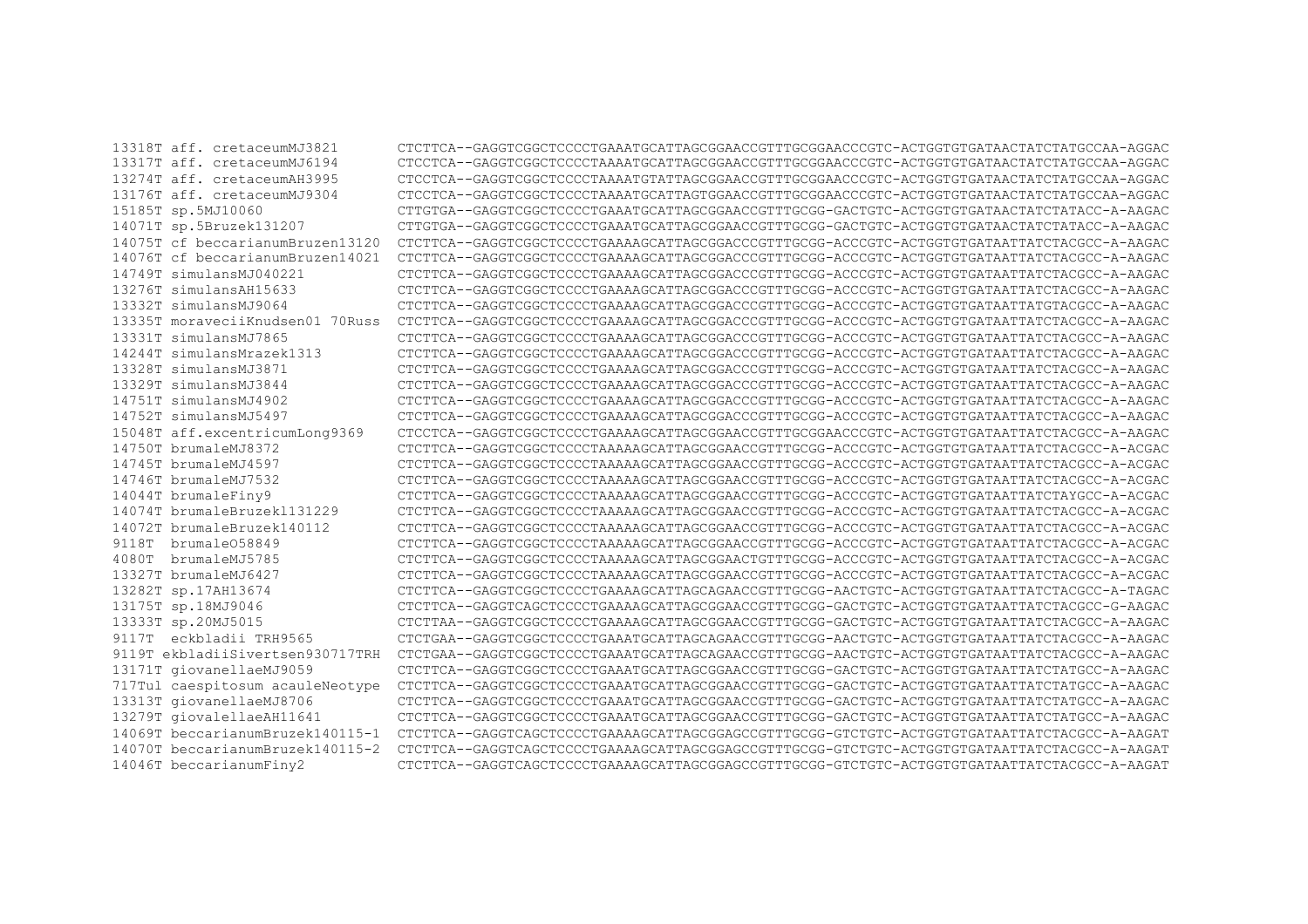| 14054T cfbeccarianumMolia2014Cyp    | CTCTTCA--GAGGTCGGCTCCCCTGAAAAGCATTAGTGGAACCGTTTGCGG-GACCGTC-ACTGGTGTGATAATTATCTACGCC-A-AAGAC |
|-------------------------------------|----------------------------------------------------------------------------------------------|
| 10022T niveumMJ7692                 | CTCTAAA--GAGGTCAGCTCCCCTGAAAAGCATTAGCGGAACCGTTTGCGGAACCCGTC-ACTGGTGTGATAATTATCTATGCC-A-AAGAC |
| 10023T niveumMJ7699                 | CTCTAAA--GAGGTCAGCTCCCCTGAAAAGCATTAGCGGAACCGTTTGCGGAACCCGTC-ACTGGTGTGATAATTATCTATGCC-A-AAGAC |
| 13320T calcareumBreliSO133          | CTCTTTA--GAGGTCAGCTCCCCTGAAATGCATTAGTAGAACTGTTTGCGG-AACTGTTCACTGGTGTGATAATTATCATCACC-G-AAGAC |
| calcareumMJ7141<br>9121T            | CTCTTTA--GAGGTCAGCTCCCCTGAAATGCATTAGTAGAACTGTTTGCGG-AACTGTTCACTGGTGTGATAATTATCATCACC-G-AAGAC |
| 13173T calcareumMJ2010              | CTCTTTA--GAGGTCAGCTCCCCTGAAATGCATTAGTAGAACTGTTTGCGG-AACTGTTCACTGGTGTGATAATTATCATCACC-G-AAGAC |
| calcareumMJ8065<br>9122T            | CTCTTTA--GAGGTCAGCTCCCCTGAAATGCATTAGTAGAACTGTTTGCGG-AACTGTTCACTGGTGTGATAATTATCATCACC-G-AAGAC |
| calcareumMJ6375<br>4076T            | CTCTTTA--GAGGTCAGCTCCCCTGAAATGCATTAGTAGAACTGTTTGCGG-AACTGTTCACTGGTGTGATAATTATCATCACC-G-AAGAC |
| 5064Tul aff squamosumMJ6965Sodem    | CTCTTTA--GAGGTCAGCTCCCCTGAAATGCATTAGTAGAACTGTTTGCGG-AACTGTTCACTGGTGTGATAATTATCATCACC-G-AAGAC |
| 5065T<br>calcareumMJ6438            | CTCTTTA--GAGGTCAGCTCCCCTGAAATGCATTAGTAGAACTGTTTGCGG-AACTGTTCACTGGTGTGATAATTATCATCACC-G-AAGAC |
| 14053T calcareumFiny4               | CTCTTTA--GAGGTCAGCTCCCCTGAAATGCATTAGTAGAACTGTTTGCGG-AACTGTTCACTGGTGTGATAATTATCATCACC-G-AAGAC |
| 5069T aff squamosumMJ6002UngSvag    | CTCTTTA--GAGGTCAGCTCCCCTGAAATGCATTAGTGGAGCCGTTTGCGG-GACCGTTCACAGGTGTGATAATTATCATCACC-G-AAGAC |
| 13311T subsquamosumMJ9336           | CTCTTTA--GAGGTCAGCTCCCCTGAAATGCATTAGTGGAGCCGTTTGCGG-GACCGTTCACAGGTGTGATAATTATCATCACC-G-AAGAC |
| subsquamosumMJ4945<br>4087T         | CTCTTTA--GAGGTCAGCTCCCCTGAAATGCATTAGTGGAGCCGTTTGCGG-GACCGTTCACAGGTGTGATAATTATCATCACC-G-AAGAC |
| subsquamosumAH19024<br>5062T        | CTCTTTA--GAGGTCAGCTCCCCTGAAATGCATTAGTGGAGCCGTTTGCGG-GACCGTTCACAGGTGTGATAATTATCATCACC-G-AAGAC |
| subsquamosumMJ6563<br>5066T         | CTCTTTA--GAGGTCAGCTCCCCTGAAATGCATTAGTGGAGCCGTTTGCGG-GACCGTTCACAGGTGTGATAATTATCATCACC-G-AAGAC |
| subsquamosumMJ9305Sp<br>13309T      | CTCTTTA--GAGGTCAGCTCCCCTGAAATGCATTAGTGGAGCCGTTTGCGG-GACCGTTCACAGGTGTGATAATTATCATCACC-G-AAGAC |
| squamosumEL260-06<br>9124T          | CTCTTCA--GAGGTCAGCTCCCCTGAAATGCATTAGTGGAACCGTTTGCGG-GACCGTTCACTGGTGTGATAATTATCACCACC-G-AAGAC |
| 4073T squamosumMrazek1300 DQ4157    | CTCTTCA--GAGGTCAGCTCCCCTGAAATGCATTAGTGGAACCGTTTGCGG-GACCGTTCACTGGTGTGATAATTATCACCACC-G-AAGAC |
| Tulostoma sp HQ667595 HQ667598Ar    | CTCTTTA--GAGGTCAGCTCCCCTGAAATGCATTAGTGGAACCGTTTGCGG-ACCTGTTCACTGGTGTGATAATTATCATCACC-G-AAGAC |
| Tulostoma sp HQ667596 HQ667599Ar    | CTCTTTA--GAGGTCAGCTCCCCTGAAATGCATTAGTGGAACCGTTTGCGG-ACCTGTTCACTGGTGTGATAATTATCATCACC-G-AAGAC |
| 13310T melanocyclumKnudsenC64727    | CTC-TAA--GAGGTCGGCTCCCCTGAAATGCATTAGTGGAACCGTTTGCGG-GACCGTTCACTGGTGTGATAATTATCATCACC-G-AAGAC |
| 4084T<br>melanocyclumMJ6036         | CTC-TAA--GAGGTCGGCTCCCCTGAAATGCATTAGTGGAACCGTTTGCGG-GACCGTTCACTGGTGTGATAATTATCATCACC-G-AAGAC |
| 13321T melanocyclumMJ9596France     | CTC-TAA--GAGGTCGGCTCCCCTGAAATGCATTAGTGGAACCGTTTGCGG-GACCGTTCACTGGTGTGATAATTATCATCACC-G-AAGAC |
| 4077T<br>melanocyclumM011215        | CTC-TAA--GAGGTCGGCTCCCCTGAAATGCATTAGTGGAACCGTTTGCGG-GACCGTTCACTGGTGTGATAATTATCATCACC-G-AAGAC |
| melanocyclumMJ AKB05052901<br>9125T | CTC-TAA--GAGGTCGGCTCCCCTGAAATGCATTAGTGGAACCGTTTGCGG-GACCGTTCACTGGTGTGATAATTATCATCACC-G-AAGAC |
| melanocyclumSAH08-247<br>9126T      | CTC-TAA--GAGGTCGGCTCCCCTGAAATGCATTAGTGGAACCGTTTGCGG-GACCGTTCACTGGTGTGATAATTATCATCACC-G-AAGAC |
| melanocyclumMJ8815<br>9127T         | CTC-TAA--GAGGTCGGCTCCCCTGAAATGCATTAGTGGAACCGTTTGCGG-GACCGTTCACTGGTGTGATAATTATCATCACC-G-AAGAC |
| melanocyclumMJ090418<br>9123T       | CTC-TAA--GAGGTCGGCTCCCCTGAAATGCATTAGTGGAACCGTTTGCGG-GACCGTTCACTGGTGTGATAATTATCATCACC-G-AAGAC |
| domingueziaeHQ667593<br>T.          | CTYTTTA--GAGGTCGGCTCCCCTGAAATGCATTAGTGGAACCGTTTGCGG-GACCGTTCACTGGTGTGATAATTATCACCACC-G-AAGAC |
| T domingueziaeHQ667593 HQ667597     | CTYTTTA--GAGGTCGGCTCCCCTGAAATGCATTAGTGGAACCGTTTGCGG-GACCGTTCACTGGTGTGATAATTATCACCACC-G-AAGAC |
| 13191T rufumLectotype1908USA        | CTCTTTA--GAGGTCGGCTCCCCTGAAATGCATTAGTGGAACCGTTTGCGG-AACCGTTCACTGGTGTGATAATTATCACCACC-G-AAGAC |
| Input data matrix (continued):      |                                                                                              |
|                                     | $\overline{7}$<br>$\epsilon$<br>$\overline{z}$                                               |

|                            |  | 4 5 6 7 8 9                                                         |  |  |  |
|----------------------------|--|---------------------------------------------------------------------|--|--|--|
| Taxon                      |  | 5678901234567890123456789012345678901234567890123456789012345678901 |  |  |  |
| 13345T subfuscumMJ7472Slov |  | AACCGCTCTCTGG--TAATTCTGCTTCTAATTGTCC---TTTACTTGGACAACAATA--TCTGAATG |  |  |  |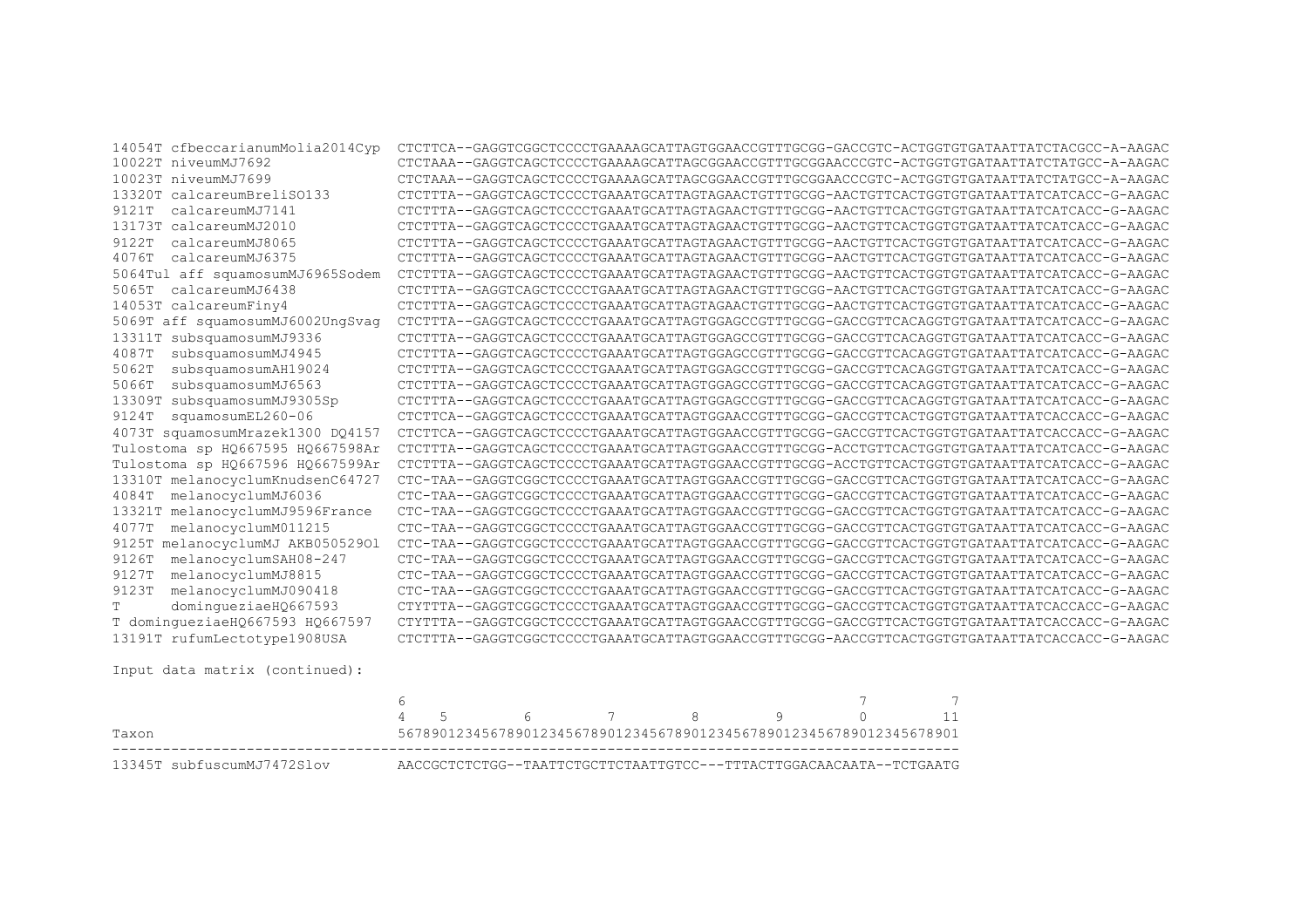| 15360T punctatumMJ10058          | AACCGCTCTCTGG--TAATTCTGCTTCTAATTGTCC---TTTACTTGGACAACAATA--TCTGAATG |
|----------------------------------|---------------------------------------------------------------------|
| 13353T pulchellumFritz2010-1     | AACTGCTCTCTGA--TAGTTCTGCTTCTAACCGTCC--ATTTA-TTAGACAACATTAT-TATGAACA |
| 13277T pulchellumAH12967         | AACTGCTCTCTGA--TAGTTCTGCTTCTAACCGTCC--ATTTA-TTGGACAACATTAT-TATGAACA |
| 13322T striatumFritz2010-2       | AACTGCTCTCTGA--TAGTTCTGCTTCTAACAGTCC--TGTTA-TGGGACAACATTAC-TATGAACA |
| 13283T striatumAH15543           | AGCTGCTCTCTGA--TAGTTCTGCTTCTAACAGTCC--TGCTA-TGGGACAACAATAC-TATGAACA |
| 13346T fimbriatumMJ8773          | AACTGCTCTCTGG--CAATTCTGCTTCTAACTGTCC--TCATTGTTGGACAATAATA--TATTAATG |
| 13349T fimbriatumMånsson991010   | GACTGCTCTCTGG--CAATTCTGCTTCTAACTGTCC--TCATTGTGGGACAACAATA--TATTAATG |
| 13344T fimbriatumMJ7332          | GACTGCTCTCTGG--CAATTCTGCTTCTAACTGTCC--TCATTGTGGGACAACAATA--TATTAATG |
| 13348T fimbriatumMJ060330Bl      | GACTGCTCTCTGG--CAATTCTGCTTCTAACTGTCC--TCATTGTGGGACAACAATA--TATTAATG |
| 13351T fimbriatumMJ7025          | GACTGCTCTCTGG--CAATTCTGCTTCTAACTGTCC--TCATTGTGGGACAACAATA--TATTAATG |
| 14038T fimbriatumMJ7926          | GACTGCTCTCTGG--CAATTCTGCTTCTAACTGTCC--TCATTGTGGGACAACAATA--TATTAATG |
| 14042T fimbriatumFiny8           | GACTGCTCTCTGG--CAATTCTGCTTCTAACTGTCC--TCATTGTGGGACAACAATA--TATTAATG |
| 14049T fimbriatumMJ7372          | GACTGCTCTCTGG--CAATTCTGCTTCTAACTGTCC--TCATTGTGGGACAACAATA--TATTAATG |
| 14052T fimbriatumNJ7351          | GACTGCTCTCTGG--CAATTCTGCTTCTAACTGTCC--TCATTGTGGGACAACAATA--TATTAATG |
| 13352T campestreKnudsen00190Russ | GACTGCTCTCTGG--CAATTCTGCTTCTAACTGTCC--TCATTGTGGGACAACAATA--TATTAATG |
| 13350T campestreKnudsen0171Russi | GACTGCTCTCTGG--CAATTCTGCTCCTAACTGTCC--TCATTGTGGGACAACAATA--TATTAATG |
| 14055T sp.4Finy12                | AACTGCTCTCTG---TAGTTCTGCTTCTAACTGTCC--TTATCATTGGACAATGATA--TATGAATA |
| 15047T winterhoffiATLAS SOJ15 69 | AACTGCTCTCGG--CAATTCTGCTTCTAACTGTCC--TCATTGT-GGACAATATTA--TATTAATG  |
| 14242T winterhoffiZFM74 2        | AACTGCTCTCTGG--CAATTCTGCTTCTAACTGTCC--TCATTGT-GGACAATATTA--TATTAATG |
| 14037T winterhoffiMJ7761         | AACTGCTCTCTGG--CAATTCTGCTTCTAACTGTCC--TCATTGT-GGACAATATTA--TATTAATG |
| 4075Tul winterhoffiMJ2379        | AACTGCTCTCTGG--CAATTCTGCTTCTAACTGTCC--TCATTGT-GGACAATATTA--TATTAATG |
| 14047T sp.3MJ4935                | AACTGCTCTCTGG--CAATTCTGCTTCTAACCGTCC--TCATTGT-GGACAATATTA--TATTAATG |
| 14048T sp.1MJ7762                | TACTGCTCTCTAT--TAGTTCAGCTTCTAATTGTCC--TTACTCATGGACAACTAGTA-TTTGAATG |
| 14036T sp.2MJ8710                | TACTGCTCTCTAT--TTGTTCTGCTACTAATTGTCC--TTC---ATGGACAACAAGTA-TTTGAATG |
| 13347T cf fimbriatumMJ8701Spain  | TACTGCTCTCTAT--TTGTTCTGCTACTAATTGTCC--TTC---ATGGACAACAAGTA-TTTGAATG |
| 13314T cyclophorumRLowen99Spain  | ACCTGCTCTCTAA--TGAT-CTGCTCATAATTGTCC--TTC---ATGGACAACTATA--TCTGAATG |
| 13278T cyclophorumAH16885        | ACCTGCTCTCTAA--TGAT-CTGCTCATAATTGTCC--TTC---ATGGACAACTATA--TCTGAATG |
| 13284T cyclophorumAH19564        | ACCTGCTCTCTAA--TGAT-CTGCTCATAATTGTCC--TTC---ATGGACAACTATA--TCTGAATG |
| 13174T cyclophorumMJ8862         | ACCTGCTCTCTAA--TGAT-CTGCTCATAATTGTCC--TTC---ATGGACAACTATA--TCTGAATG |
| 13169T obesumMJ8695              | GACCGCTCTCTAG--TAGCTCTGCTTCTAACAGTCCTGTTTCTCATGGACCATAATA--TCTGAATG |
| 13177T obesumMJ8707              | GACCGCTCTCTAG--TAGCTCTGCTTCTAACAGTCCTGTTTCTCATGGACCATAATA--TCTGAATG |
| 13280T obesumAH20901             | GACCGCTCTCTAG--TAGCTCTGCTTCTAACAGTCCTGTTTCTCATGGACCATAATA--TCTGAATG |
| 13275T lloydiiAH31155            | CACTGCTCTCTGG--TAATTCTGCTTCTAACTGTCC--CTTCCATTGGACAATAATA--ATTGAATG |
| 13319T Lloydii Lahti201210       | CACTGCTCTCTGG--TAATTCTGCTTCTAACTGTCC--CTTCCATTGGACAATAATA--ATTGAATG |
| 9120T fulvellumKabat970428       | AGCTGCTCTCTGG--TAATTCTGCTTCAAACTGTCC-----TTATTGGACAATATATT-TTTGAATG |
| 13323T grandisporumMJ6633        | AACTGCTCTCTGG--TAGTTCTGCTTCTAATCGTCC--TTTCACTTGGACAACAATAT-TTTGAATT |
| 14040T grandisporumMJ8907        | AACTGCTCTCTGG--TAGTTCTGCTTCTAATCGTCC--TTTCACTTGGACAACAATAT-TTTGAATT |
| 14041T grandisporumMJ8793        | AACTGCTCTCTGG--TAGTTCTGCTTCTAATCGTCC--TTTCACTTGGACAACAATAT-TTTGAATT |
| 14045T grandisporumFiny10        | AACTGCTCTCTGG--TAGTTCTGCTTCTAATCGTCC--TTTCACTTGGACAACAATAT-TTTGAATT |
| 14068T grandisporumBruzek131208  | AACTGCTCTCTGG--TAGTTCTGCTTCTAATCGTCC--TTTCACTTGGACAACAATAT-TTTGAATT |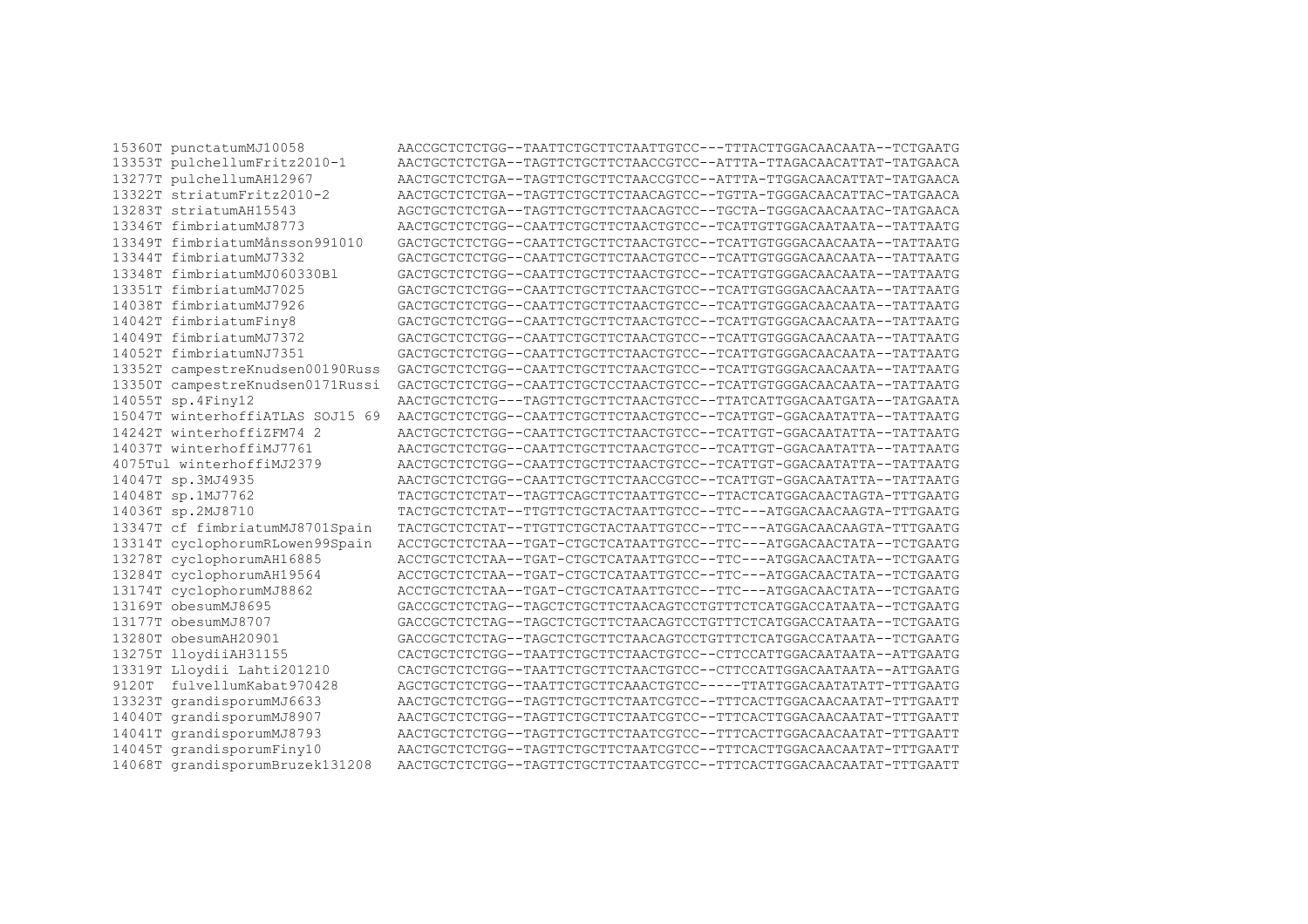13330T leiosporumKnudsen99 337Ru TGCTGCTCTCTGG--TATTTCTGCTTCTAATTGTCT------TCTTAGACAACAATA--TATTAAAT 13281T cfpseudopulchellumAH11603 GTCTGCTCTCTGG--TAGTTCTGCTTCAAATTGTCC--CTCTGCTTGGACAACGAATGATTCAAATG 16080T pseudopulchellumAH11605Tv GTCTGCTCTCTGG--TAGTTCTGCTTCAAATTGTCC--CTCTGCTTGGACAACGAATGATTCAAATG GTCTGCTCTCTGG--TAGTTCTGCTTCAAATCGTCC--CTTTGCTTGGACAACGAATTATTCAATTT 14742T panninicumMJ990617a 14744T pannonicumMJ8715 GTCTGCTCTCTGG--TAGTTCTGCTTCAAATCGTCC--CTTTGCTTGGACAAYGAATTATTCAATTT 14756T pannonicumMJ7764 GTCTGCTCTCTGG--TAGTTCTGCTTCAAATCGTCC--CTTTGCTTGGACAACGAATTATTCAATTT 14050T pannonicumMJ7803 GTCTGCTCTCTGG--TAGTTCTGCTTCAAATCGTCC--CTTTGCTTGGACAATGAATTATTCAATTT 16079T submemebranaceumAH15132Tv GACCGCTCTCTG---TAGTTCCGCTTCTAACTGTCC--TTTATCCGGGACAACAATAT--ATGATTA 13170T sp.15MJ9295 ACCTGCTCTCCTT-AGTGTTCTGCTTCTAACTGTCC--TTTAAATCGGACAACAATAA-CATGAATG 13312T pseudopulchellumMJ9296Spa ACCTGCTCTCCTT-AGTGTTCTGCTTCTAACTGTCC--TTTAAATCGGACAACAATAA-CATGAATG 14743T sp.15MJ660617b ACCTGCTCTCCTT-AG--TTCTGCTTCTAACTGTCC--TTTATCTCGGACAACAATAA-CATGAATG 14753T sp.10MJ3813 AACTGCTCTCTGG--TCATTCTGCTTCTAATTGTCC--GTCC--TTGGACAACGATA--TTTGAATG 13334T sp.10MJ6198 AACTGCTCTCTGG--TCATTCTGCTTCTAATTGTCC--GTTC--TTGGACAACGATA--TTTGAATG 13315T caespitosumMJ881114Spain AACTGCTCTCTGG--TCATTCTGCTTCCAATTGTCC--ATCT--TTGGACAACTATG--TTTGAATG 13258T sp.12AH15040 AACTGCTCTCTGG--TCATTCTGCTTCTAATTGTCC--ATCT--TTGGACAACTATG--TTTGAATG 15049T sp.13Long11161 AACTGCTCTCTGG--T-ATTCTGCTTCTAATTGTCC--ATCA--TTGGACAATGATG--TTTGAATG 14755T sp.9MJ3787 AACTGCTCTCTGG--TACTTCTGCTTCAAATTGTCC--ACC---TTGGACAACCATA--TTTGAATG 13342T cf kotlabaeMJ4966Hungary AACTGCTCTCTGG--TACTTCTGCTTCAAATTGTCC--ACC---TTGGACAACCATA--TTTGAATG 13343T cf kotlabaeMJ4976Hungary AACTGCTCTCGG--TACTTCTGCTTCAAATTGTCC--ACC---TTGGACAACCATA--TTTGAATG AACTGCTCTCGG--TACTTCTGCTTCTAACTGTCC--GTC---TTGGACAACAATA--CTTGAATG 14043T sp.7Finy1 14747T sp.8MJ3830 AACTGCTCTCTGG--TACTTCTGCTTCCAATTGTCCC-ACC---TTGGACAACTATAT-TTTGAATG 14754T sp.8MJ6081 AACTGCTCTCTGG--TACTTCTGCTTCCAATTGTCCC-ACC---TTGGACAACTATAT-TTTGAATG 13337T cf.kotlabaeMJ7795Hungary AACTGCTCTCGG--TACTTCTGCTTCCAATTGTCCC-ACC---TTGGACAACTATAT-TTTGAATG 14748T kotlabaeBoertmann79074 AACTGCTCTCTGG-TTACTTCTGCTTCTAATTGTCC--GTC---TTGGACAACGATA--TTCGAATG 13336T kotlabaeMJ5597 AACTGCTCTCTGG-TTACTTCTGCTTCTAATTGTCC--ATC---TTGGACAACGATA--TTCGAATG 13338T kotlabaeMJ9585 AACTGCTCTCTGG-TTACTTCTGCTTCTAATTGTCC--GTC---TTGGACAACGATA--TTCGAATG 13340T kotlabaeMJ7187 AACTGCTCTCTGG-TTACTTCTGCTTCTAATTGTCC--GTC---TTGGACAACGATA--TTCGAATG AACTGCTCTCG-TTACTTCTGCTTCTAATTGTCC--GTC---TTGGACAACGATA--TTCGAATG 14073T kotlabaePavel140118 13316T obseumKnudsen01 07Russia ATCTGCTCTCCGG--TAGTTCTGCTTCTAATTGTCC--TTCACGATGGAC-AATGTAT-ATTTATTA 13318T aff. cretaceumMJ3821 ATCTGCTCTCTGG--TAGTTCTGCTTCTAATCGTCC--TTCACGATGGAC-AACGTAT-ATTTATTA 13317T aff. cretaceumMJ6194 CTCTGCTCTCTGG--TAGTTCTGCTTCTAATTGTCC--TTCATAATGGACAAACGTAT-ATTTATTA 13274T aff cretaceumAH3995 CTCTGCTCTCTGG--TAGTTCTGCTTCTAATTGTCC--TTCATAATGGACAAATGTAT-ATTTATTA 13176T aff. cretaceumMJ9304 CTCTGCTCTCTGG--TAGTTCTGCTTCTAATTGTCC--TTCATAATGGACAAACGTAT-ATTTATTA 15185T sp.5MJ10060 ATCTGCTTTCTGG--TAGTTCTGCTTCCAATAGTCC--TTTCTCTTGGACAACAATA--TCTGAATG 14071T sp.5Bruzek131207 ATCTGCTTTCTGG--TAGTTCTGCTTCCAATAGTCC--TTTCTCTTGGACAACAATA--TCTGAATG 14075T cf beccarianumBruzen13120 AACTGCTCTCTGG--TAGTTCTGCTTCTAATCGTCC---TTTAGTTGGACAATCAATA-ATTGAATG 14076T cf beccarianumBruzen14021 AACTGCTCTCTGG--TAGTTCTGCTTCTAATCGTCC---TTTAGTTGGACAATCAATA-ATTGAATG 14749T simulansMJ040221 AACTGCTCTCTGG--TAGTTCTGCTTCTAATCGTCC---TTTAGTTGGACAATCAATA-TTTGAATG 13276T simulansAH15633 AACTGCTCTCTGG--TAGTTCTGCTTCTAATCGTCC---TTTAGTTGGACAATCAATA-TTTGAATG 13332T simulansMJ9064 AACTGCTCTCTGG--TAGTTCTGCTTCTAATCGTCC---TTTAGTTGGACAATCAATA-TTTGAATG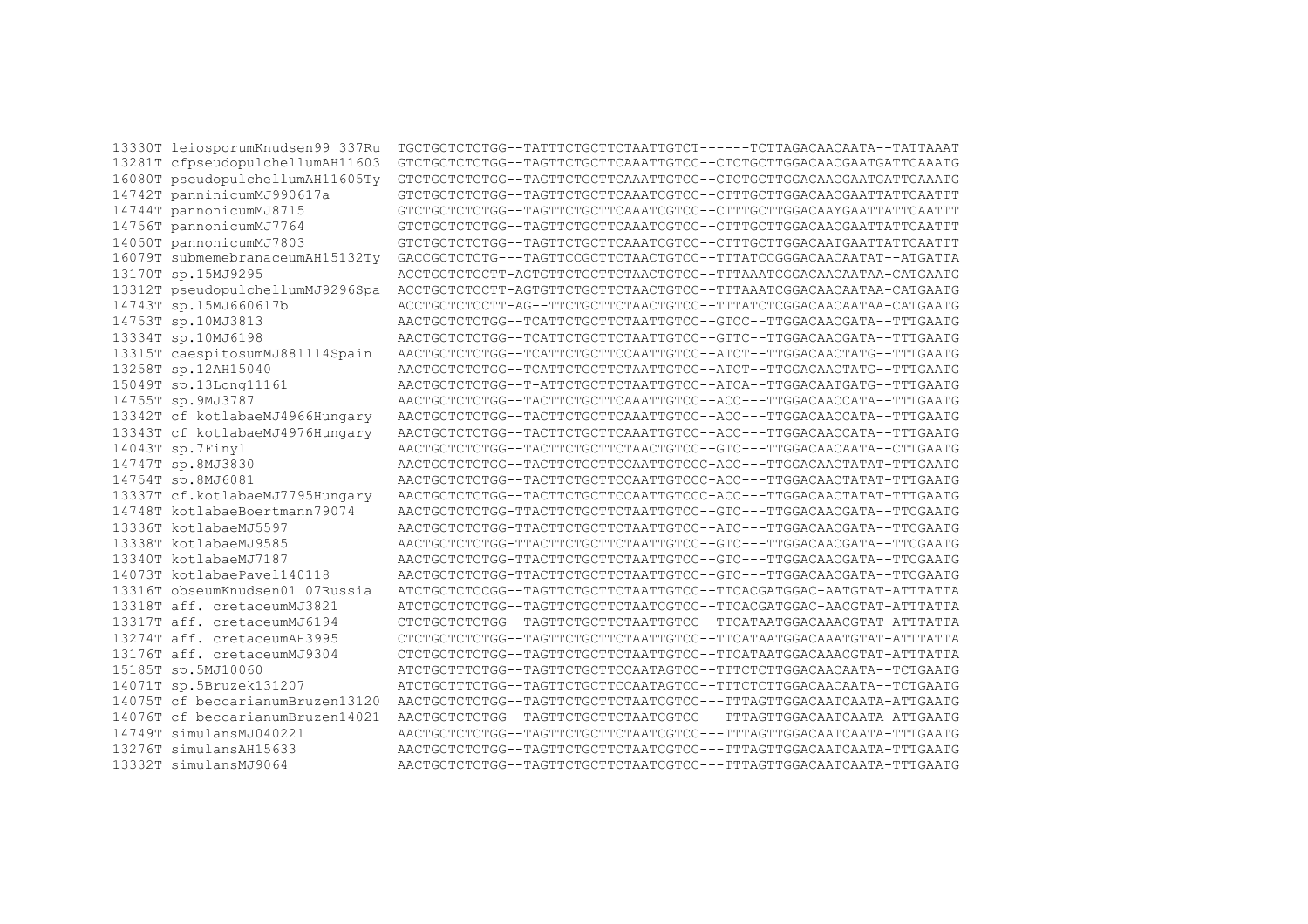| 13335T moraveciiKnudsen01 70Russ | AACTGCTCTCTGG--TAGTTCTGCTTCTAATCGTCC---TTTAGTTGGACAATCAATA-TTTGAATG |
|----------------------------------|---------------------------------------------------------------------|
| 13331T simulansMJ7865            | AACTGCTCTCTGG--TAGTTCTGCTTCTAATCGTCC---TTTAGTTGGACAATCAATA-TTTGAATG |
| 14244T simulansMrazek1313        | AACTGCTCTCTGG--TAGTTCTGCTTCTAATCGTCC---TTTAGTTGGACAATCAATA-TTTGAATG |
| 13328T simulansMJ3871            | AACTGCTCTCTGG--TAGTTCTGCTTCTAATCGTCC---TTTAGTTGGACAATCAATA-TTTGAATG |
| 13329T simulansMJ3844            | AACTGCTCTCTGG--TAGTTCTGCTTCTAATCGTCC---TTTAGTTGGACAATCAATA-TTTGAATG |
| 14751T simulansMJ4902            | AACTGCTCTCTGG--TAGTTCTGCTTCTAATCGTCC---TTTAGTTGGACAATCAATA-TTTGAATG |
| 14752T simulansMJ5497            | AACTGCTCTCTGG--TAGTTCTGCTTCTAATCGTCC---TTTAGTTGGACAATCAATA-TTTGAATG |
| 15048T aff.excentricumLong9369   | AACTGCTCTCTGG--TAGTTCTGCTTCTAATCGTCC--TTTTACTTGGACAATGATATATCTGAATG |
| 14750T brumaleMJ8372             | AACTGCTCTCTGG--TAGTTCTGCTTCTAACCGTCC--TTTTACTTGGACAATCATATATTTGAATG |
| 14745T brumaleMJ4597             | AACTGCTCTCTGG--TAGTTCTGCTTCTAACCGTCC--TTTTACTTGGACAATCATATATTTGAATG |
| 14746T brumaleMJ7532             | AACTGCTCTCTGG--TAGTTCTGCTTCTAACCGTCC--TTTTACTTGGACAATCATATATTTGAATG |
| 14044T brumaleFiny9              | AACTGCTCTCTGG--TAGTTCTGCTTCTAACCGTCC--TTTTACTTGGACAATCATATATTTGAATG |
| 14074T brumaleBruzek1131229      | AACTGCTCTCTGG--TAGTTCTGCTTCTAACCGTCC--TTTTACTTGGACAATCATATATTTGAATG |
| 14072T brumaleBruzek140112       | AACTGCTCTCTGG--TAGTTCTGCTTCTAACCGTCC--TTTTACTTGGACAATCATATATTTGAATG |
| 9118T brumale058849              | AACTGCTCTCTGG--TAGTTCTGCTTCTAACCGTCC--TTTTACTTGGACAATCATATATTTGAATG |
| 4080T brumaleMJ5785              | AACTGCTCTCTGG--TAGTTCTGCTTCTAACCGTCC--TTTTACTTGGACAATCATATATTTGAATG |
| 13327T brumaleMJ6427             | AACTGCTCTCTGG--TAGTTCTGCTTCTAACCGTCC--TTTTACTTGGACAATCATATATTTGAATG |
| 13282T sp.17AH13674              | GACCGCTCTCTGG--TAGTTCTGCTTCTAATTGTCC--CCTTACTCGGACAATGATACATCTGAATG |
| 13175T sp.18MJ9046               | GACTGCTCTCTGG--TAGTTCTGCTTCTAATCGTCC--TTTTACTTGGACAATGATGATATTGAACG |
| 13333T sp.20MJ5015               | AACCGCTCTCAGA--TAGTACTGCTCCTAATCGTCC---TTTACTTGGACAATATA---TTTGAATG |
| 9117T eckbladii TRH9565          | CACCGCTCTCAAA--TAGTACTGCTTCTAATTGTCC--TTTTAATTGGACAACATTA--TTTGAACG |
| 9119T ekbladiiSivertsen930717TRH | CACCGCTCTCAAA--TAGTACTGCTTCTAATTGTCC--TTTTAATTGGACAACATTA--TTTGAACG |
| 13171T giovanellaeMJ9059         | AACCGCTCTCAGA--TAGTACTGCTCCTAATCGTCC---TTTAATTGGACAACGATA--TCTGAACG |
| 717Tul caespitosum acauleNeotype | AACCGCTCTCAGA--TAGTACTGCTCCTAATCGTCC---TTTAATTGGACAACGATA--TCTGAACG |
| 13313T giovanellaeMJ8706         | AACCGCTCTCAGA--TAGTACTGCTCCTAATCGTCC---TTTAATTGGACAACGATA--TCTGAACG |
| 13279T giovalellaeAH11641        | AACCGCTCTCAGA--TAGTACTGCTCCTAATCGTCC---TTTAATTGGACAACGATA--TCTGAACG |
| 14069T beccarianumBruzek140115-1 | AACTGCTTTCTGG--TAGTTCTGCTTCCAACTGTCC--TTTGACTTGGACAATGATA--TTTGAATG |
| 14070T beccarianumBruzek140115-2 | AACTGCTTTCTGG--TAGTTCTGCTTCCAACTGTCC--TTTGACTTGGACAATGATA--TTTGAATG |
| 14046T beccarianumFiny2          | AACTGCTTTCTGG--TAGTTCTGCTTCCAACTGTCC--TTTGACTTGGACAATGATA--TTTGAATG |
| 14054T cfbeccarianumMolia2014Cyp | AACCGCTCTCTGG--TAGTTCTGCTTCTAATCGTCC--TTTTACTTGGACAATA-----TTTGAATG |
| 10022T niveumMJ7692              | GACTGCTCTCA----TAGTTCAGCTTCTAATCGTCC--TTTCACTTGGACAATAATATAACTGAATG |
| 10023T niveumMJ7699              | GACTGCTCTCA----TAGTTCAGCTTCTAATCGTCC--TTTCACTTGGACAATAATATAACTGAATG |
| 13320T calcareumBreliSO133       | AGCCGCTCTCATG--TAGTTCTGCTTCTAATCGTCC--TATTTCATGGACAATAATG--TTTGAATG |
| 9121T<br>calcareumMJ7141         | AGCCGCTCTCATG--TAGTTCTGCTTCTAATCGTCC--TATTTCATGGACAATAATG--TTTGAATG |
| 13173T calcareumMJ2010           | AGCCGCTCTCATG--TAGTTCTGCTTCTAATCGTCC--TATTTCATGGACAATAATG--TTTGAATG |
| 9122T<br>calcareumMJ8065         | AGCCGCTCTCATG--TAGTTCTGCTTCTAATCGTCC--TATTTCATGGACAATAATG--TTTGAATG |
| 4076T<br>calcareumMJ6375         | AGCCGCTCTCATG--TAGTTCTGCTTCTAATCGTCC--TATTTCATGGACAATAATG--TTTGAATG |
| 5064Tul aff squamosumMJ6965Sodem | AGCCGCTCTCATG--TAGTTCTGCTTCTAATCGTCC--TATTTCATGGACAATAATG--TTTGAATG |
| calcareumMJ6438<br>5065T         | AGCCGCTCTCATG--TAGTTCTGCTTCTAATCGTCC--TATTTCATGGACAATAATG--TTTGAATG |
| 14053T calcareumFiny4            | AGCCGCTCTCATG--TAGTTCTGCTTCTAATCGTCC--TATTTCATGGACAATAATG--TTTGAATG |